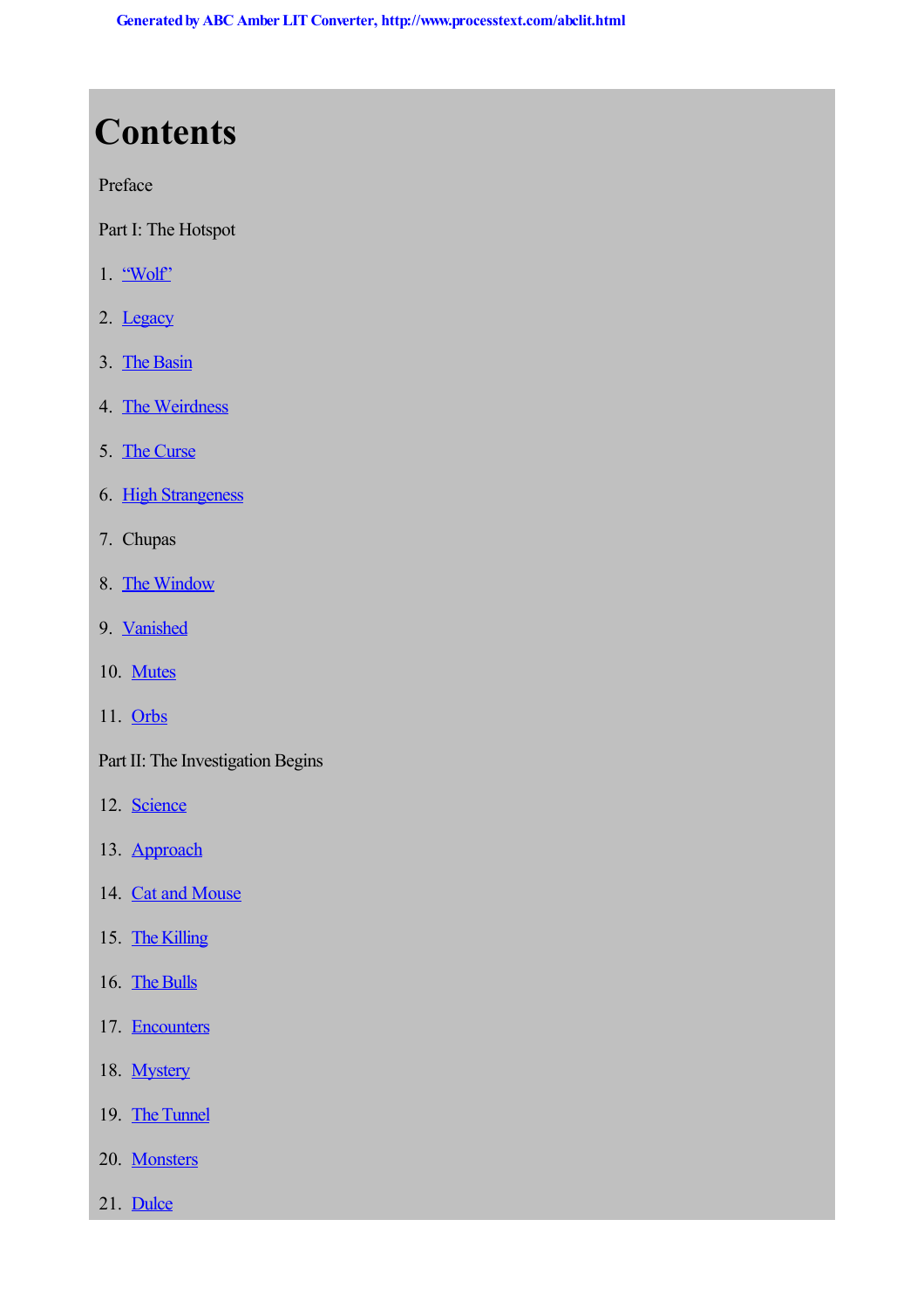#### 22. Other Hot Spots

- 23. Vandals
- Part III: Aftermath and Hypotheses
- 24. The Media
- 25. Hypotheses
- 26. The Military
- 27. The Native American Connection
- 28. Other Dimensions
- 29. Outer Worlds
- 30. Inner Worlds
- 31. Revolutionary Science

Epilogue

References

Acknowledgments

Index

### **If you Think you Know the Whole Story of Mad cow Disease, Read Colm A. Kelleher's National Bestseller**

BRAIN TRUST

 The Hidden Connection Between Mad Cow and Misdiagnosed Alzheimer's Disease

```
 —AND DISCOVER THE SHOCKING SCIENCE BEHIND A GROWING EPIDEMIC, THE
TRUTH BEHIND A DEVASTATING COVER-UP, AND THE IMPLICATIONS FOR YOUR
HEALTH!
```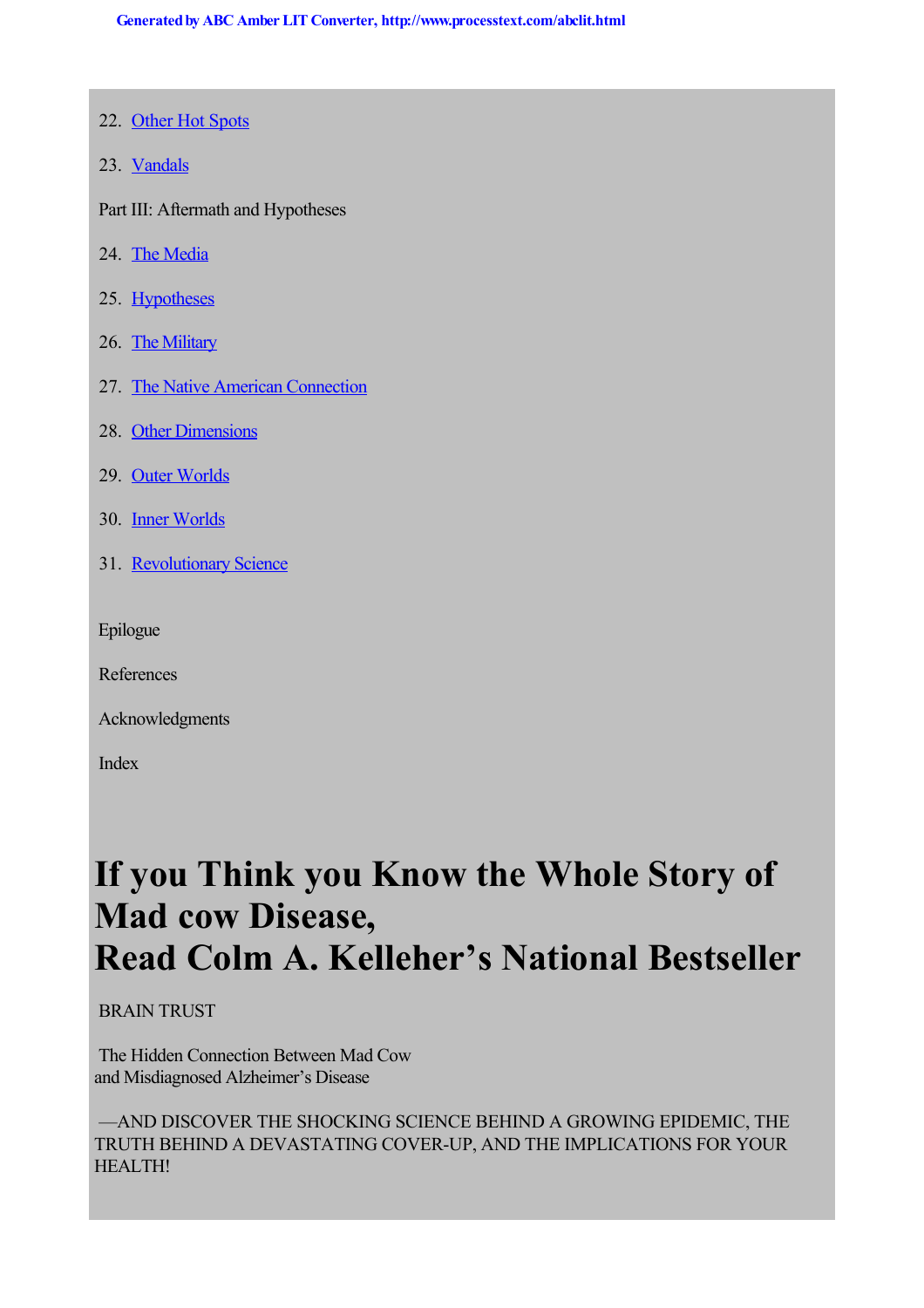"This well-documented, accessible tale is the wake-up call that could literally save your life."

—John L. Peterson, President, The Arlington Institute

 "A must-read for anyone concerned about the politics and safety of food…. This book is beautifully written and reads like a thrilling mystery, but is much more scary because it is real…. We would be wise to heed the warnings of this book."

—Organic Familymagazine

 "Dr. Kelleher uses forensic medicine to explore one of the most complicated medical enigmas of the past 100 years and wrests from it some frightening conclusions. A remarkable and very important book."

 —Christopher Green, MD, PhD Fellow, Neuroimaging, Harper University Hospital, Wayne State School of Medicine

 "So brilliant and so frightening…it should be read by every mother and father on earth. It is already too late for many of them, but not yet too late for their children."

—Sterling Seagrave, bestselling author ofGold Warriors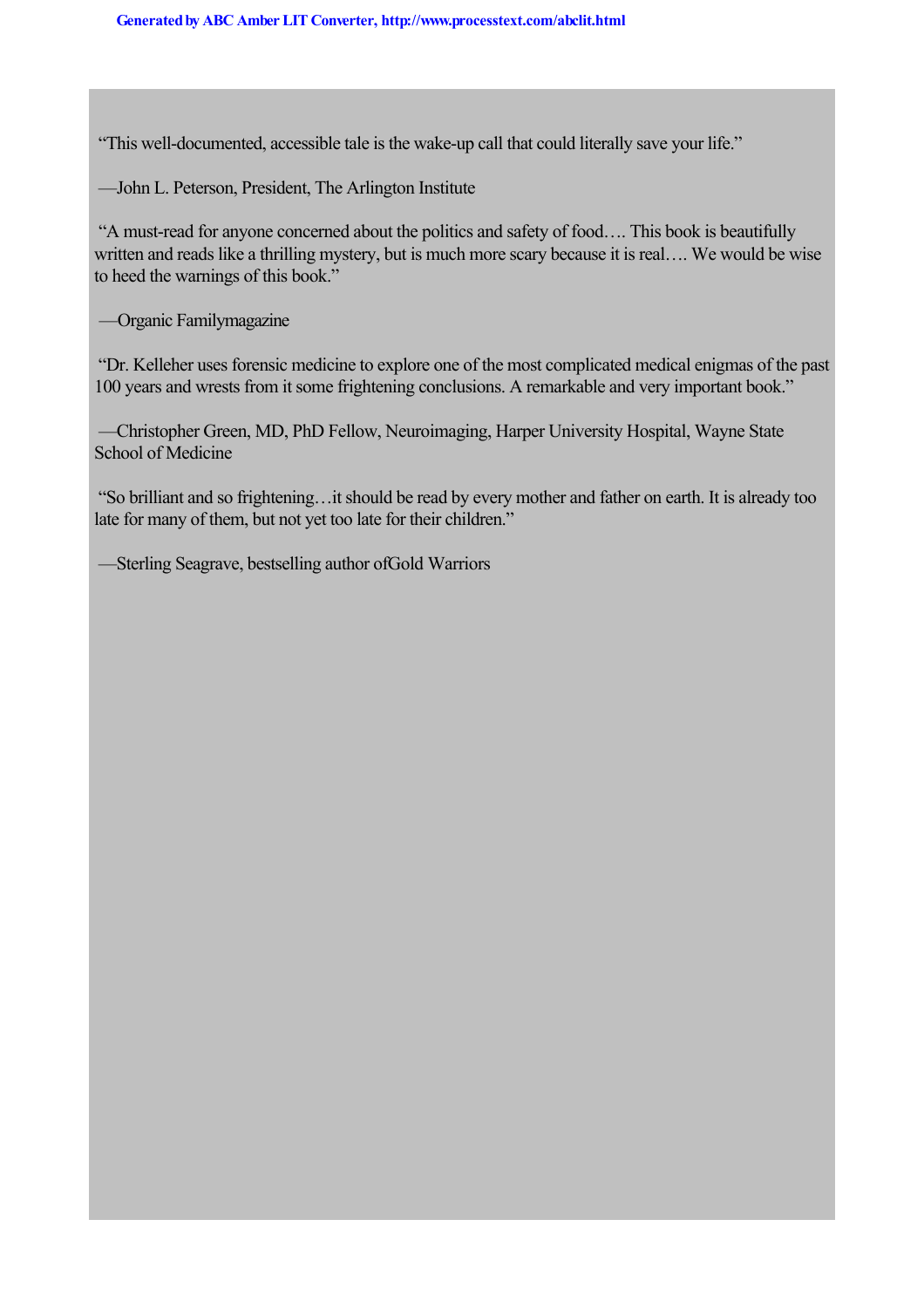

Ĕ

POCKET BOOKS, a division of Simon &

Schuster, Inc. 1230 Avenue of the Americas, New York, NY 10020

Copyright © 2005 by Colm Kelleher, PhD, and George Knapp

 All rights reserved, including the right to reproduce this book or portions thereof in any form whatsoever. For information address Pocket Books, 1230 Avenue of the Americas, New York, NY 10020

Library of Congress Cataloging-in-Publication Data

Kelleher, Colm A.

 Hunt for the skinwalker : science confronts the unexplained at a remote ranch in Utah / Colm A. Kelleher and George Knapp.—1st Paraview Pocket Books trade pbk. ed.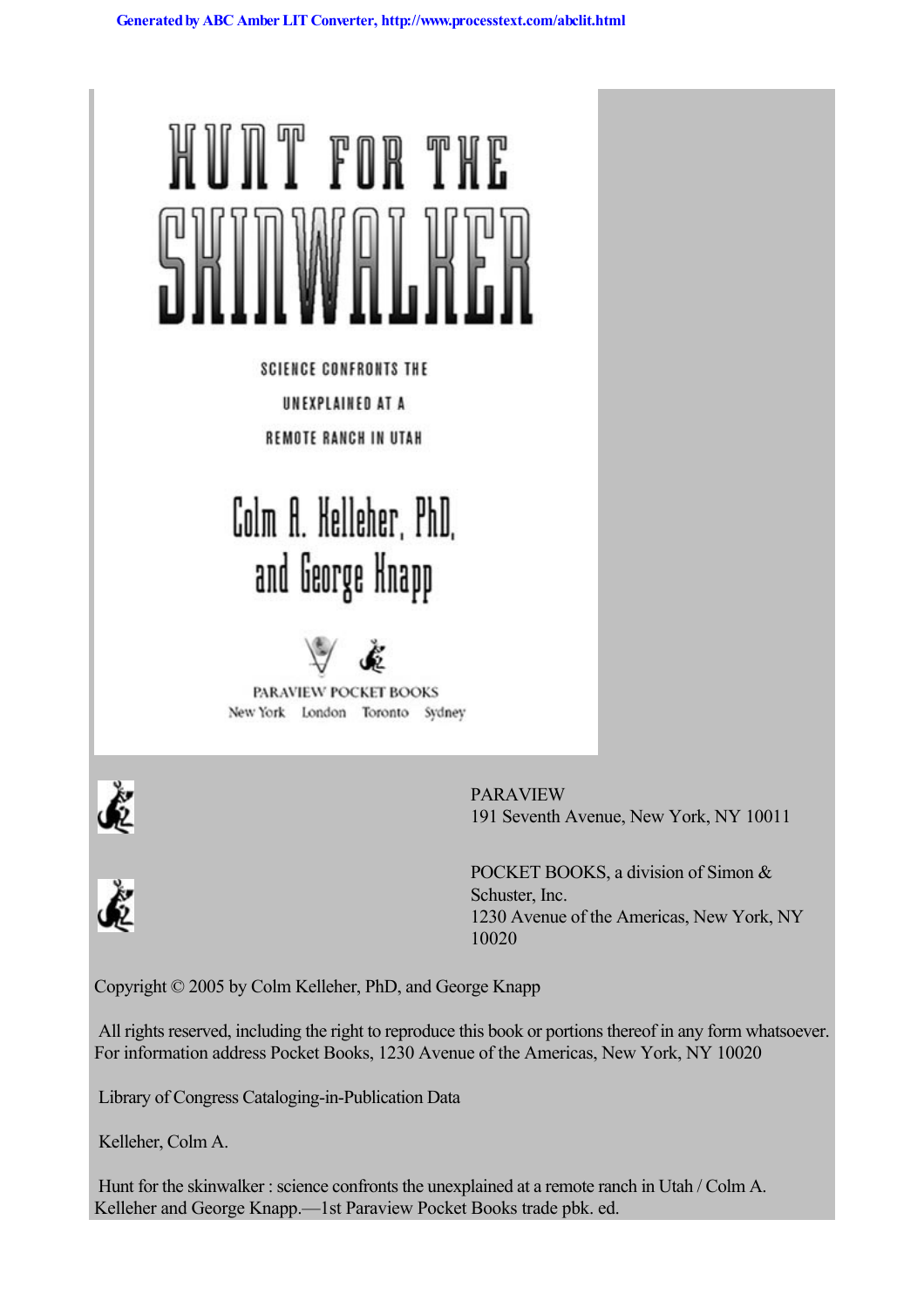### p. cm.

Includes bibliographical references (p.) and index.

1. Parasychology—Utah—Case studies. I. Knapp, George. II. Title.

BF1028.5.U6K45 2005

001.94'09792—dc22 2005053457

ISBN: 1-4165-2693-5

POCKET and colophon are registered trademarks of Simon & Schuster, Inc.

 Visit us on the World Wide Web: <http://www.SimonSays.com>

To Robert Bigelow, for his brilliant and farsighted vision.

To the Gorman family, for their extraordinary courage.

### **Contents**

Preface

Part I: The Hotspot

- 1. <u>"Wolf"</u>
- 2. Legacy
- 3. The Basin
- 4. The Weirdness
- 5. The Curse
- 6. High Strangeness
- 7. Chupas
- 8. The Window
- 9. Vanished
- 10. Mutes
- 11. Orbs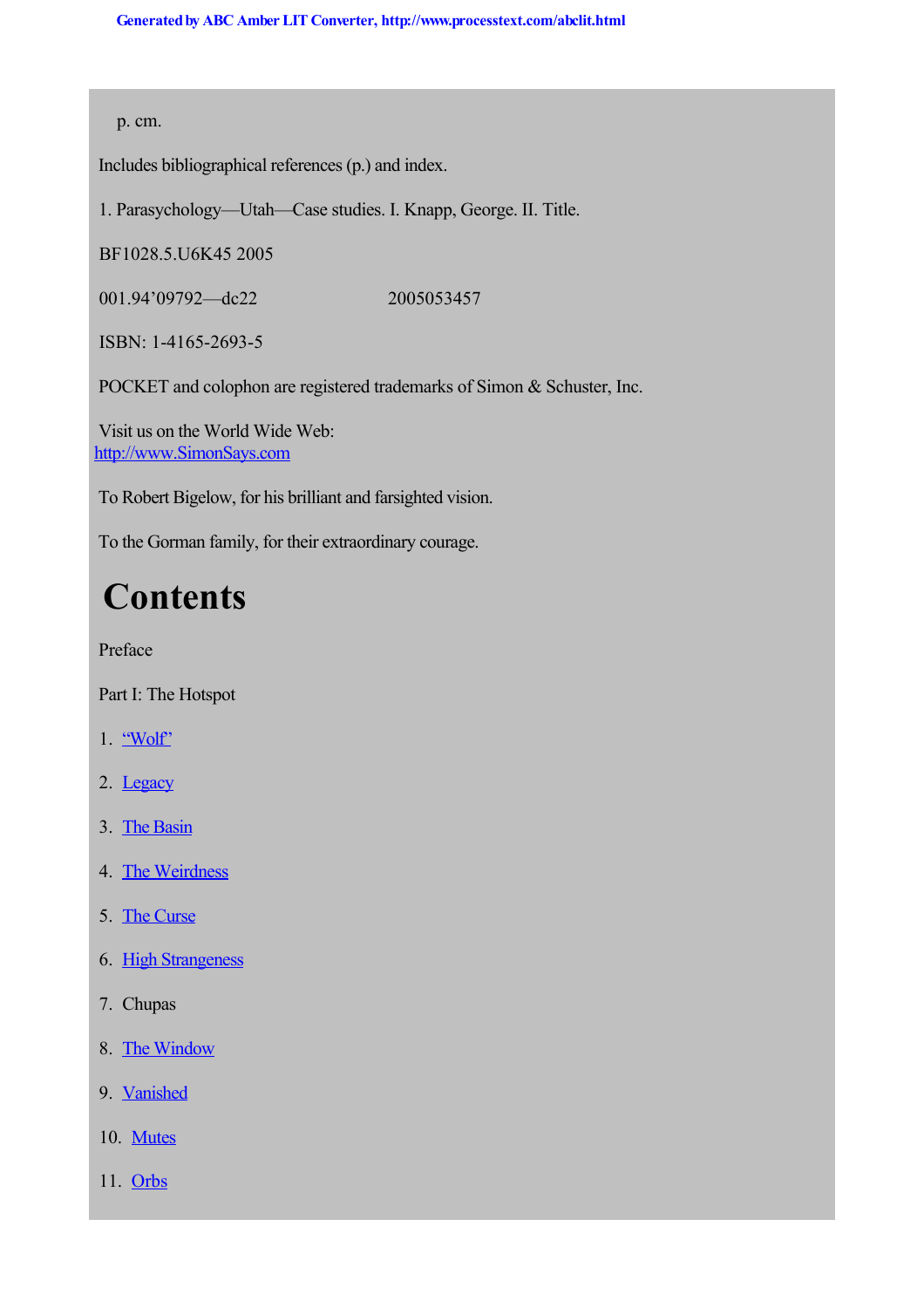### Part II: The Investigation Begins

- 12. Science
- 13. Approach
- 14. Cat and Mouse
- 15. The Killing
- 16. The Bulls
- 17. Encounters
- 18. Mystery
- 19. The Tunnel
- 20. Monsters
- 21. Dulce
- 22. Other Hot Spots
- 23. Vandals
- Part III: Aftermath and Hypotheses
- 24. The Media
- 25. Hypotheses
- 26. The Military
- 27. The Native American Connection
- 28. Other Dimensions
- 29. Outer Worlds
- 30. Inner Worlds
- 31. Revolutionary Science

Epilogue

References

Acknowledgments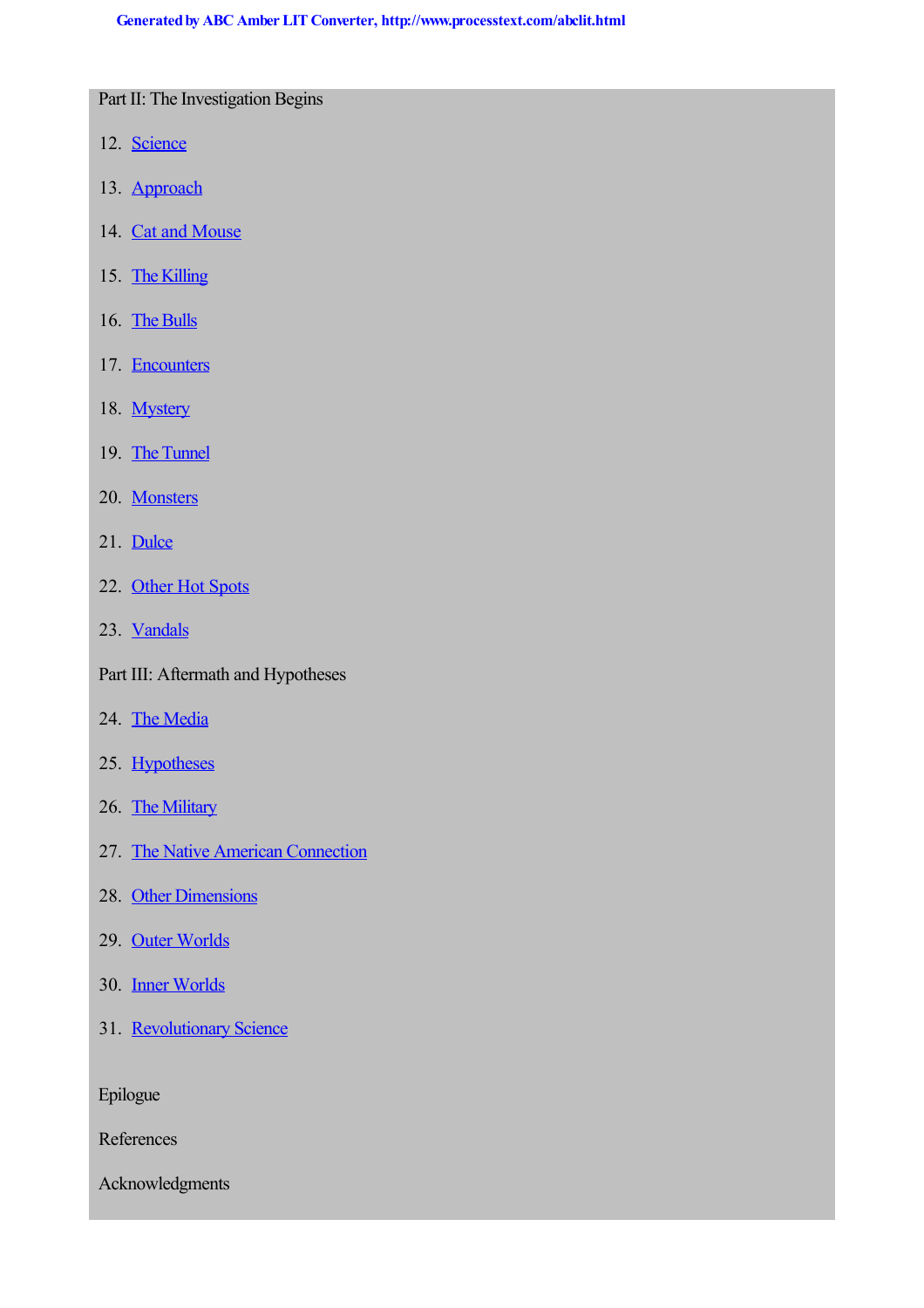#### Index

### **Preface**

 This book is an account of a remarkable series of unexplained events that took place on a ranch in northeastern Utah and the unprecedented scientific study that followed. For eight years, a team of highly trained scientists and others came face-to-face with a terrifying reality that, on superficial examination, appeared to break the laws of science but that, in fact, was consistent with modern-day physics. At the ranch, scientists found a world where a great deal of activity was hidden from visible sight but, as the researchers soon discovered, was detectable with state-of-the-art instrumentation. The family that lived there came to believe that the ranch was occupied by some kind of intelligence that appeared to control—as if on a whim—human perception, human thought, and human physical reality.

 The ranch in question lies well off the beaten path in a remote, rural corner of Utah, but is only about 150 miles from metropolitan, sophisticated Salt Lake City. The location is in the midst of a devout Mormon community and is contiguous with a Ute Native American reservation. Both communities have experienced unbelievable but well-documented phenomena in their midst for more than fifty years. In the case of the Ute tribe, the experiences are documented in the tribe's oral tradition stretching back over fifteen generations.

 The account you are about to read is true. I know because I directly participated in and witnessed several of these events myself. All of these incidents really happened. I, along with a small team of highly trained scientists and investigators, interviewed hundreds of eyewitnesses to these strange occurrences, including law enforcement officers, physicists, biologists, anthropologists, veterinarians, educators, and everyday citizens.

 In addition to eyewitness testimony, we obtained an intriguing body of physical evidence to support many of the accounts described in the book. We compiled photos and videos and accumulated reports of demonstrable physical effects on people, animals, equipment, everyday objects, and the environment. Although observers might relegate the subject matter to the category of the paranormal, the research team adhered to the strictest scientific protocols throughout the project.

 Some of the names in the book have been changed out of concern for the emotional well-being of the family that owned the ranch at the time and for the sake of others who were involved. As readers will discover, this family endured a painful and disturbing series of events that left deep psychological scars. The family has since moved from the ranch and is trying to put these events behind them. We also omitted the names of a physicist and a veterinarian, out of concern that the strange subject matter they pursued at the ranch might interfere with their ability to obtain future employment. The scientific establishment does not look kindly upon professionals who stray too far from what are deemed legitimate areas of study.

 We also do not provide the exact location of the ranch itself. We are concerned that specific information about how to find it would encourage intrusions and trespassing by curiosity seekers and paranormal enthusiasts, which has already occurred to some extent. The ranch itself is still private property and its caretakers do not welcome incursions by strangers. Neighbors in this rural area also do not appreciate knocks on their doors from out-of-towners seeking paranormal thrills and other strange experiences. That said, the reader will learn about the region, the towns near the ranch, and the geography of the ranch itself, including specific information about where various events occurred.

An advisory board of esteemed scientific professionals over-saw this study of the ranch. This board was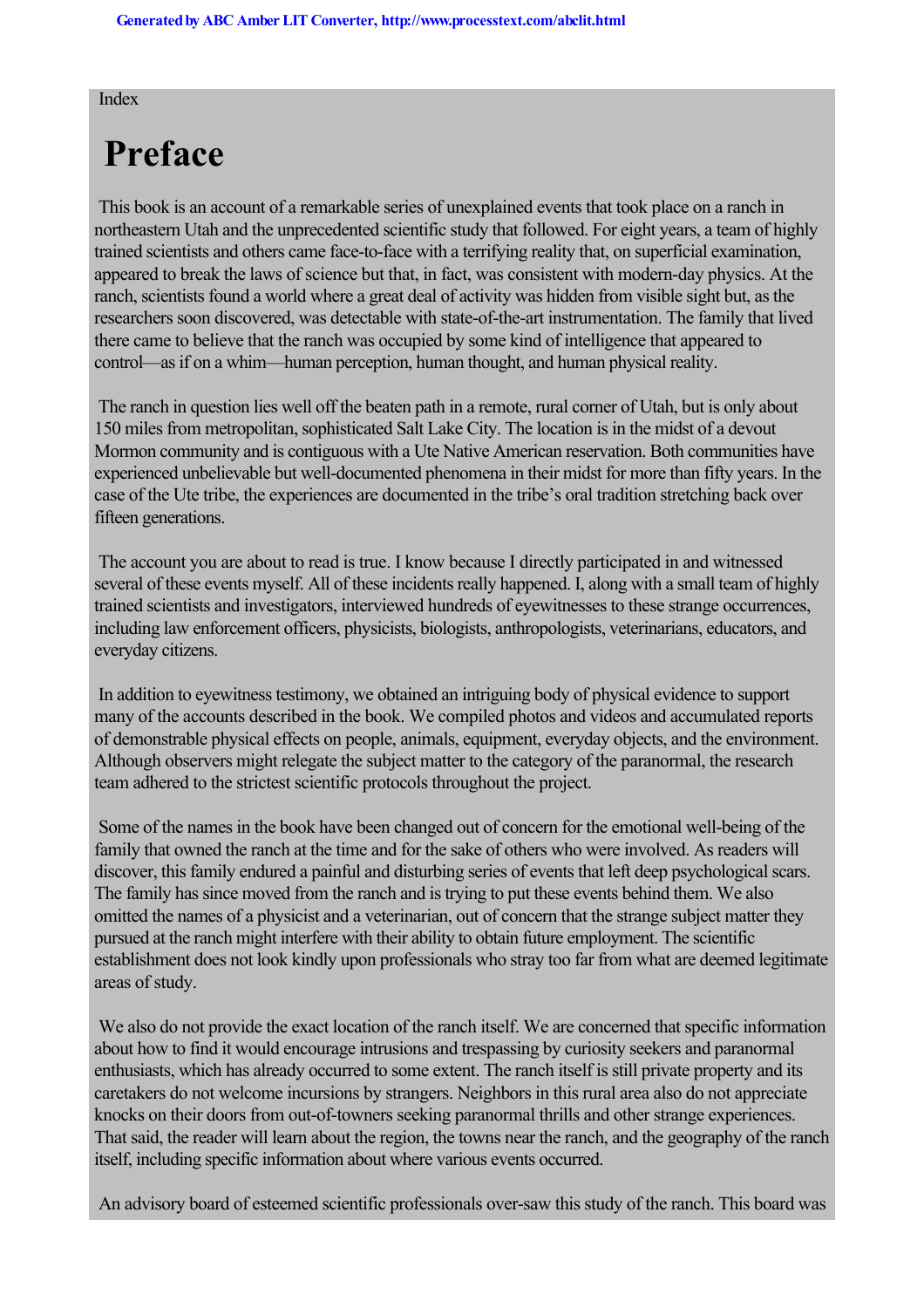probably the most highly qualified team of mainstream scientists ever to engage in such a sustained study of anomalies. Board members insisted that established scientific principles and procedures be followed for the duration of the study. The problem is that we were forced to engagesomeone orsomething that refused to play by the rules of science. As a consequence, I realized that, despite my training in the minutiae of experimental protocols in immunology, biochemistry, and cell biology, we had to creatively modify the tried-and-true methods of establishing scientific experimental controls and of working under controlled laboratory conditions. We were obliged to conduct science in a weird shadowy netherworld where textbook science was but a quaint memory.

 The account you are about to read is purely my own; it is not meant to represent the views of my employer at the time, or of the other members of the research team. I believe that these strange, sometimes frightening, often bewildering events represent far more than a potpourri of unrelated and unfathomable weirdness. In the end, I suspect that this intense concentration of "paranormal" activity could point us all toward a new understanding of physical reality, something that is already being debated at the highest levels of modern science.

 The world, it appears, is much bigger, much stranger, and far more complicated than most of us can imagine.

Colm Kelleher

 A scientist or mainstream journalist who decides to give serious consideration to unidentified flying objects or other so-called paranormal topics does so at considerable risk to his or her professional standing. I learned this the hard way.

 In my twenty-five years as an investigative reporter, TV anchorman, and newspaper columnist in one of the world's most dynamic cities, I have been fortunate to cover stories large and small. I've tangled with Mafia figures, professional hitmen, casino moguls, crooked politicians, drug dealers, gunrunners, car bombers, arsonists for hire, porn kings, outlaw motorcycle gangs, dirty cops, illegal polluters, animal abusers, bagmen, con men, scam artists, pimps, perverts, and scumbags of every stripe. In my own community, I'm generally regarded as a serious journalist. I mention this not as a boast but as a reference point. Even though I've written reams of stories about every imaginable topic, it seems likely that I will forever be known in my hometown as the UFO reporter. In the eyes of many of my journalism colleagues, this means I'm a borderline nutcase.

 I officially went crazy in 1989. That's when I produced a multipart television news series about UFOs and a mysterious military base the world now knows as Area 51. The viewing public ate it up. But my fellow journalists were not pleased. For some reason, this serious coverage of a "fringe" topic drove them up the wall. I was pilloried and ridiculed from every quarter.

 Rival TV broadcasters snickered and lobbed snide potshots during their "happy talk" segues. Radio DJs made crank calls and recorded song parodies. (The Beatles' "Fool on the Hill" was transformed into "Boob on the Tube.") Newspapers were relentless in their criticism. Columnists teed off with predictable wise-cracks about Bigfoot, Elvis, and the need for ET to phone home. A media critic wrote that he was rushing home each night to see my reports, not because of his interest in UFOs but so he could be there for the inevitable moment when I finally went "bull-goose loony on the air." One newspaper writer reacted to my reports about alleged alien abductions by anointing me as "a high priest in the Church of Cosmic Proctology." The same editorial staff later opined that my interest in UFOs besmirched the reputations of other investigative journalists, so the staffers awarded me the dubious distinction of being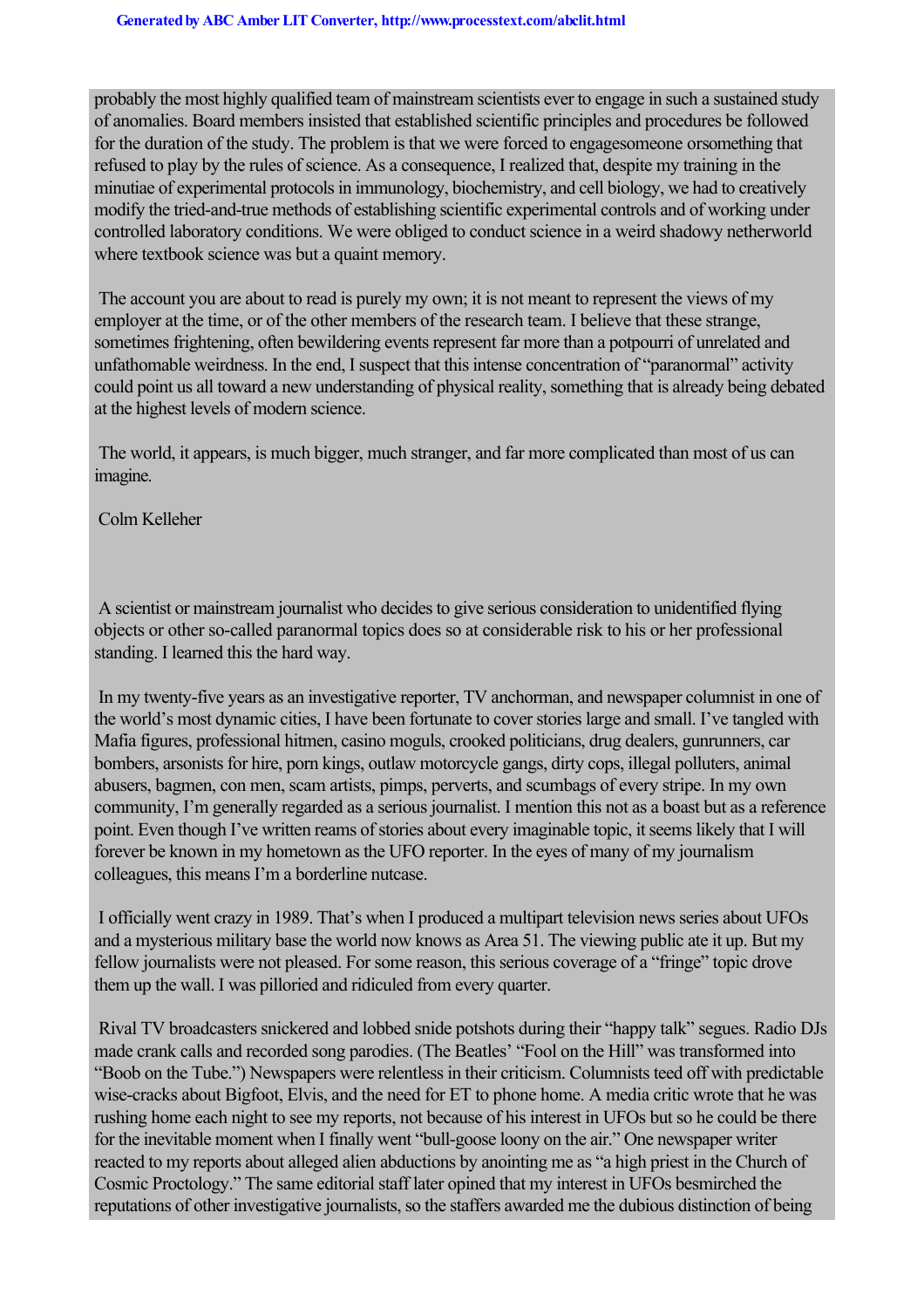the city's "Biggest Blowhard," which in a town like Las Vegas is quite an accomplishment.

 I was the subject of three editorial cartoons in Nevada's largest newspaper, cartoons that were, I have to admit, pretty damned funny. One portrayed a portly likeness of me chasing a flying saucer while brandishing a butterfly net. Another featured alien assassins who had arrived on Earth aboard an interstellar barbecue grill for the purpose of rubbing me out. The subtitle of the cartoon was "The Marshmallow Head Chronicles." I didn't have to guess whose head was considered to be soft and spongy.

 My general reaction at the time was that criticism of this sort comes with the territory. Whining about it would be pretty pathetic. A person can't be in the public eye and expect to get a free pass, especially from competitors. But the vehemence with which so many of my journalism colleagues attacked me was a surprise. After all, I was the same guy who had produced so many other stories. How did I morph into the crazy UFO reporter?

 The truly puzzling part was that none of these critics had even a basic familiarity with the large body of UFO evidence, studies, and documents. Their impression of the topic was—and is—based largely on a generic, ill-defined belief that people who are interested in flying saucers are delusional. (Some are, of course, but the same could be said about many journalists.) This impression has been reinforced over the years by the ridiculous tabloid accounts of space aliens who regularly visit the White House or the goof ball claims of people who think they were born in another galaxy. In general, mainstream journalists have been reluctant to look beyond the exaggerated fictions of publicity seekers and profiteers in order to find out if there really is something going on. To do so would be to put their professional credibility on the line. I hope that those mainstream journalists who read this book will suspend their disbelief, at least temporarily, because the subject matter deserves serious inquiry, in my opinion.

 One of the best things to stem from my unanticipated status as the UFO guy was the opportunity to meet the remarkable Bob Bigelow and, later, members of the board of the National Institute for Discovery Science and its staff scientists, especially Colm Kelleher. Whatever sniping and peer pressure I encountered from journalism colleagues, it was negligible compared to the professional scorn and career consequences that loomed for Kelleher and the rest of the NIDS team. Real scientists simply do not participate in crackpot research projects. A reporter who uncorks a bizarre story or two can eventually be forgiven. A scientist who chases after UFOs or mutilated cattle risks everything. It shouldn't be like this, but it is. To me, it makes the NIDS study of the Utah ranch even more astounding.

 Although I was a mere observer to the events that unfolded, the courageous investigation by Bigelow, Kelleher, and the other NIDS team members has shaken me to the core. I will never look at the world in the same way. As readers are about to learn, reality isn't what it used to be.

George Knapp

# **Part I The Hotspot Chapter 1**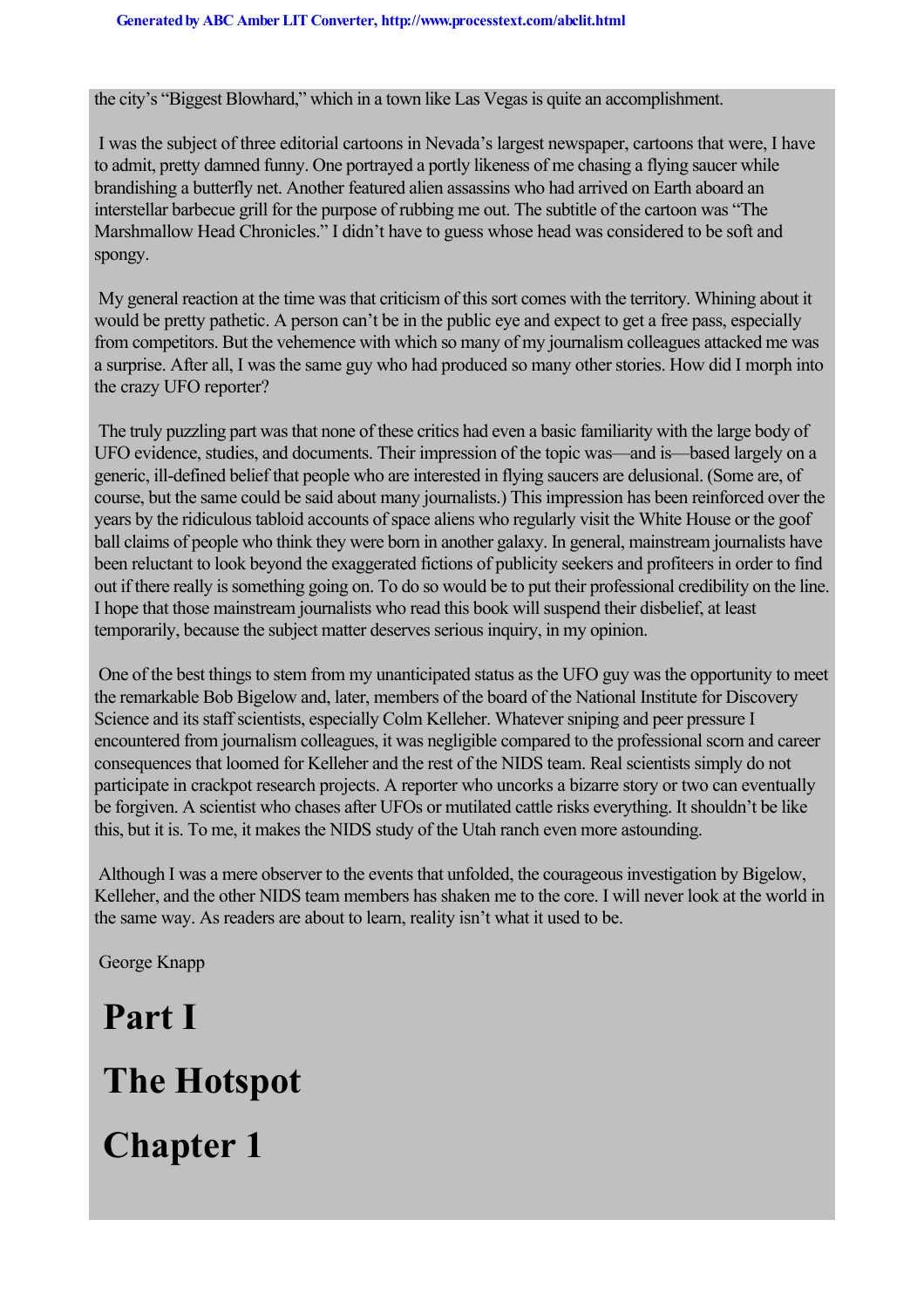### **"Wolf"**

What is that?" Tom Gorman wondered as he looked across the field at the distant animal loping in his direction. He paused briefly and put down the heavy box he had lifted off the truck. Tom had the perfect eyesight of a trained marksman, and he knew from a half a mile away that this animal was big. The approaching shape was much too big for a coyote. His wife, Ellen, joined him, an unspoken question in her eyes. Tom briefly nodded his head in the direction of the animal and she too began to look puzzled. The thing was about four hundred yards away, and the closer it got the bigger it looked. "Wolf?" murmured Ellen. Ed Gorman, Tom's father, joined them.

 The beast was gray, and even from three hundred yards they could see that its pelt was wet from running through the wet grass. The animal loped gracefully in a series of S turns and stopped about fifty yards away from the family. This was very bizarre behavior for a wolf. But this wolf was almost three times as big as any Tom had ever seen. It gazed peacefully at the family. Ellen shifted uneasily and glanced around to see where her two children were. Both were standing in silence on the top of the flatbed truck, looking right at the wolf. "Maybe its somebody's pet," ventured Ed.

 The animal began walking casually toward the family, unconcerned but obviously determined to make some kind of contact. It appeared completely tame. Tom glanced at the corral seventy feet to his right where he had just unloaded several of his prize Angus calves. They were the first of his herd to be on the property, and briefly he wondered about the wisdom of bringing them onto the land. One calf, more curious than the rest, stood with its head through the bars of the corral, looking directly at the wolf that was now only a hundred feet away. The other animals were at the back of the corral, and they shifted nervously at the strong scent in the air.

 From ten feet away, the smell of rain on dog pelt filled the air as the animal trotted peacefully up to Ed Gorman. Ed, like his son, stood over six feet tall, and the wolf reached almost to his chest. Massive muscles rippled beneath its shiny gray-silver coat. The eyes were a shocking shade of light blue that penetrated the soul. Ed reached down and petted the huge beast as it stood looking at the family. Tom felt a tightening in his gut. Something was not quite right. Even somebody's pet wolf would not be this completely tame. A two-hundred-pound wolf exuding a Zen-like calm? Something did not compute.

 The animal walked nonchalantly around in front of the family, and Ellen and Ed began to relax. Ellen turned around and yelled to the kids to come over. Tad and Kate Gorman jumped from the flatbed and ran over. The family began talking all at once. Tad suggested they try to keep the wolf as a pet.

 Too late, they saw the swift, graceful bound that took the wolf to the bars of the corral. With unbelievable speed, the young calf's head was trapped in the animal's powerful jaws. The movement had been lightning fast, and the family stood paralyzed with fear. The three-hundred-pound calf bleated pitifully as the wolf tried to drag it through the bars of the corral. Tom sprang into action, ran across, and landed two powerful kicks into the ribs of the wolf. Ed followed and grabbed a stout baseball bat he had just unloaded. With all of his considerable strength, Ed beat on the wolf's back as it braced against the bars of the corral trying to drag the hapless calf through it. The bleats were getting more urgent as the viselike lock on the calf's snout tightened.

 "Get my Magnum," Tom barked as he aimed more kicks at the wolf's ribs. Even as the sickening thud of Tom's heavy boots rained into the animal's abdomen, the beast seemed unconcerned. Tad ran to the flatbed, retrieved a powerful handgun, and quickly delivered it to his father. Gorman took aim and squeezed the trigger. The shot rang across the field and slammed into the wolf's ribs. The slug from the .357 had no effect whatsoever on the attacking animal. It didn't yelp, didn't pause, and didn't bleed.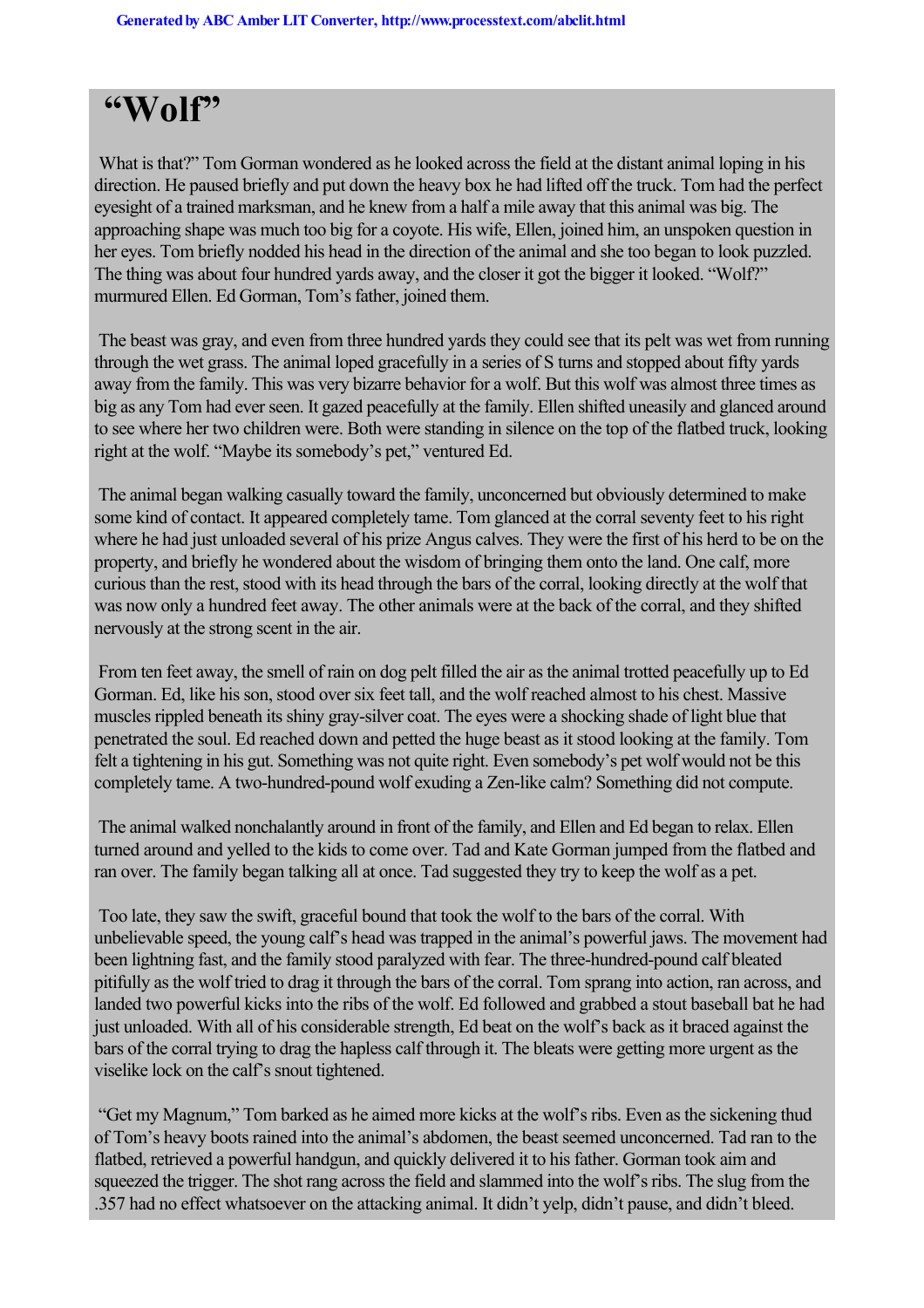Quickly, Tom pumped two more shots into the wolf's upper abdomen. On the third shot, the wolf slowly and reluctantly released the bleating calf. The calf scampered quickly to the back of the corral and, still bleating, lay down. It was bleeding heavily from the head.

 The huge beast stood about ten feet away from Tom but displayed no signs of discomfort. Tom couldn't believe it. Three shots from a Magnum should have killed the animal or at least very badly injured it. Not a sound came from the wolf as it gazed unconcernedly at Gorman. The chilling, hypnotic blue eyes looked straight at him. Gorman raised the Magnum again and, aiming carefully, shot the animal near the heart. It backed off maybe thirty feet, still facing the family and still showing no signs of distress.

 A chill crept over Tom. The family drew closer together. They were all more than familiar with the power of the Colt Magnum. They had seen firsthand the devastation it causes, yet this huge wolf was not even making a sound after being shot four times at point-blank range. There were no signs of blood on the beast. It seemed peaceful but glanced back at the calf in the corral as if pondering the wisdom of another attack.

 "Get the thirty aught six," Tom said through clenched teeth, never taking his eyes off the huge beast. Tad ran to the homestead and returned in seconds bearing the heavy firearm. Tom had killed dozens of elk from over two hundred yards with this weapon. As he took aim at the wolf a mere forty feet away, he momentarily felt pity for the beast. The thunderous shot rang out. The sound of the bullet hitting flesh and bone near the shoulder was unmistakable. The wolf recoiled but stood calmly looking at Tom. His mouth went dry. He felt a cold sweat running down his back. Ellen began to cry. Ed began to curse softly under his breath, shaking his head in disbelief. The wolf should be a silent, bleeding pile of dead flesh. Instead, it had recoiled, backed off maybe ten feet, but still seemed perfectly healthy.

 Tom took a deep breath and raised the weapon again, aiming for the huge chest cavity. The bullet ripped through the animal, and a sizable chunk of flesh detached from the exit wound and lay on the grass. Still the wolf made no sound. Then, with a last unhurried look at the stunned family, the wolf turned slowly and began to trot away across the grass. Tears of fear streamed down Ellen's face as she hugged her twelve-year-old daughter.

 Tom's face was white and there was strain in his voice as he turned toward his family. "Let's keep calm," he muttered hoarsely but didn't sound very convincing. "I'm going after it." The animal was now almost a hundred yards away, trotting west across the field in the direction of a dense group of cottonwoods. Beyond the cottonwoods lay a roaring creek. Tad grabbed the Magnum and Tom hefted the thirty aught, and the family watched as they sprinted off in the same direction as the wolf. The animal was only trotting but was covering ground quickly.

 Anger and fear pulsed through Tom as he pushed himself to run quicker. He was already out of breath, but they were gaining on the wolf. They could see the animal disappearing into the belt of cottonwoods and then reappear in the open ground beyond. It stopped, momentarily shaking itself free of the moisture from the grass before heading for the creek. Tad ran silently, feeling how upset his father was but concentrating on keeping the wolf in his sight. The wolf seemed to be accelerating. It was now almost three hundred yards ahead of them and still loping easily as it reached a denser patch of Russian olive trees that bordered the creek.

 As they ran, Tom noticed that the tracks of the animal were easily visible in the wet ground. Gorman was an experienced tracker and he was confident that they could track the animal even in the thick Russian olives. His sharp eyes spotted the silvery-gray blur as the animal disappeared into the tree line. Minutes later, Tom and Tad ran into the line of trees following the giant animal's tracks. In some places it had left inch-deep impressions in the soft ground. There was no evidence of blood on or between the huge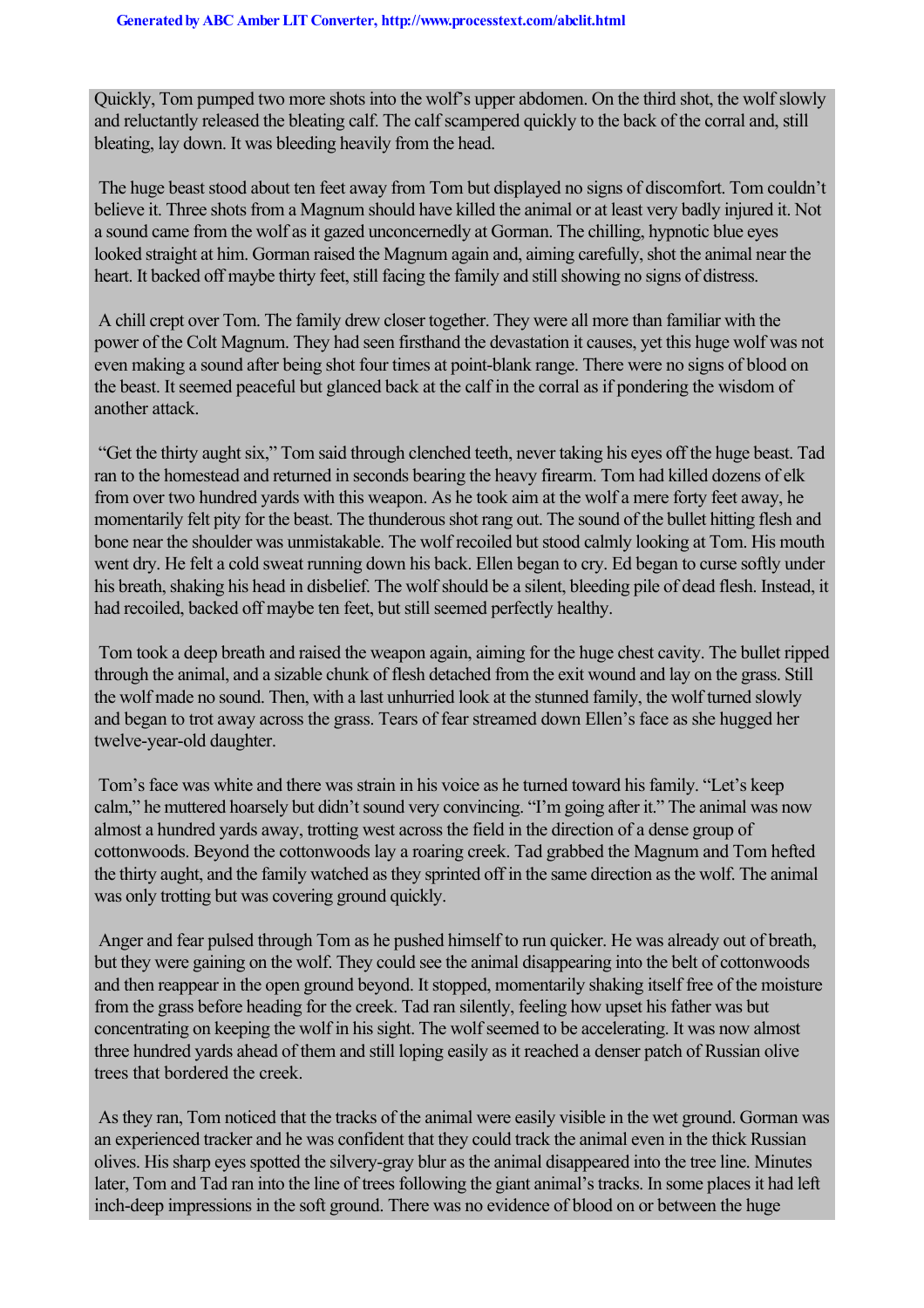#### footprints.

 Tom couldn't shake the fear he felt as he brushed through the tightly woven undergrowth. His pace had slowed because the large trees were interwoven with thorny brambles and weeds. The tracks were still visible. As they approached the creek, they could hear the water gurgling as it cascaded merrily over the rocks.

 They broke cover near the bank of the creek and Tom held up his hand. Tad stopped and the two listened carefully. They heard no sound of an animal crashing through the undergrowth. The huge paw marks periodically meandered in and out of the surrounding vegetation but consistently shadowed the direction of the creek. Tom guessed they had run about a mile.

 Several minutes later the two broke through into the open about forty yards from the river. They breathed a sigh of relief. It was hard going, stumbling through the trees, making sure the head-high thorns and bushes didn't take a toll on their skin and their faces. Suddenly, Tom stopped breathing. He grabbed Tad's arm and pointed. The wolf tracks were directly in front of them, as plain as day, as they headed toward the creek. About twenty-five yards from the river, the prints entered a muddy patch, and it appeared as if the two-hundred-pound animal had sunk almost two inches into the mud. The deep paw prints continued for another five yards and then stopped. The tracks simply vanished. So did the wolf. Gone. There was no possibility that the animal had leaped the intervening sixty feet to land in the river. The tracks just stopped abruptly.

 The Gormans walked slowly and carefully, looking at the perfectly formed tracks in the thick mud and trying to see any change that might explain the sudden disappearance. Around where the tracks halted, the ground appeared about as soft as the mud patch. It was as if the animal had vanished into thin air. Tom looked at his son, and he could see that the teenager was white faced and trembling, close to tears. Tom felt stunned. He couldn't reassure his son, because he just didn't have an explanation. "We'd best be getting back," he said hoarsely. "It's near sundown." Tad nodded dumbly, fighting to keep his father from seeing how scared he was.

 They were silent as they trudged the miles back to the homestead. Thoughts raced through Tom's head. The family had just moved from New Mexico to get away from the busybodies and the closed community that kept prying into their lives. They had looked in Utah because property prices were right. In this out-of-the-way place, tucked away in northeast Utah, they had found their dream property—a 480-acre homestead that had been empty for almost seven years. The elderly previous owners had virtually abandoned it. The owners were a prosperous family who now resided in Salt Lake City, and they visited their property a couple of times a year to make sure the fence lines were intact. They were willing to unload the property to the Gormans at a very fair price. The family knew that about a year of hard work would be required to fix it up. High ridges bound the acreage to the north, the flowing creek to the south, and extensive fencing to the west. The homestead was hidden about a mile from the nearest road, down a dirt track that was almost concealed. In short, it was a perfect refuge for a family that yearned for privacy and a home where they could relax and put down roots. The Gormans were happy to trade a small-town life in New Mexico for a new start in a Mormon community in rural Utah. Like most of their new neighbors, the Gormans were members of the LDS church, although they could not be considered devout.

 As they trudged through the deep undergrowth, Tom couldn't shake the feeling that something was horribly wrong. Had they made a mistake in buying this place? Thoughts tumbled through his mind, causing his gut to tighten even more. He knew something had happened today that everyone knew was physically impossible. And it had occurred in daylight and in full view.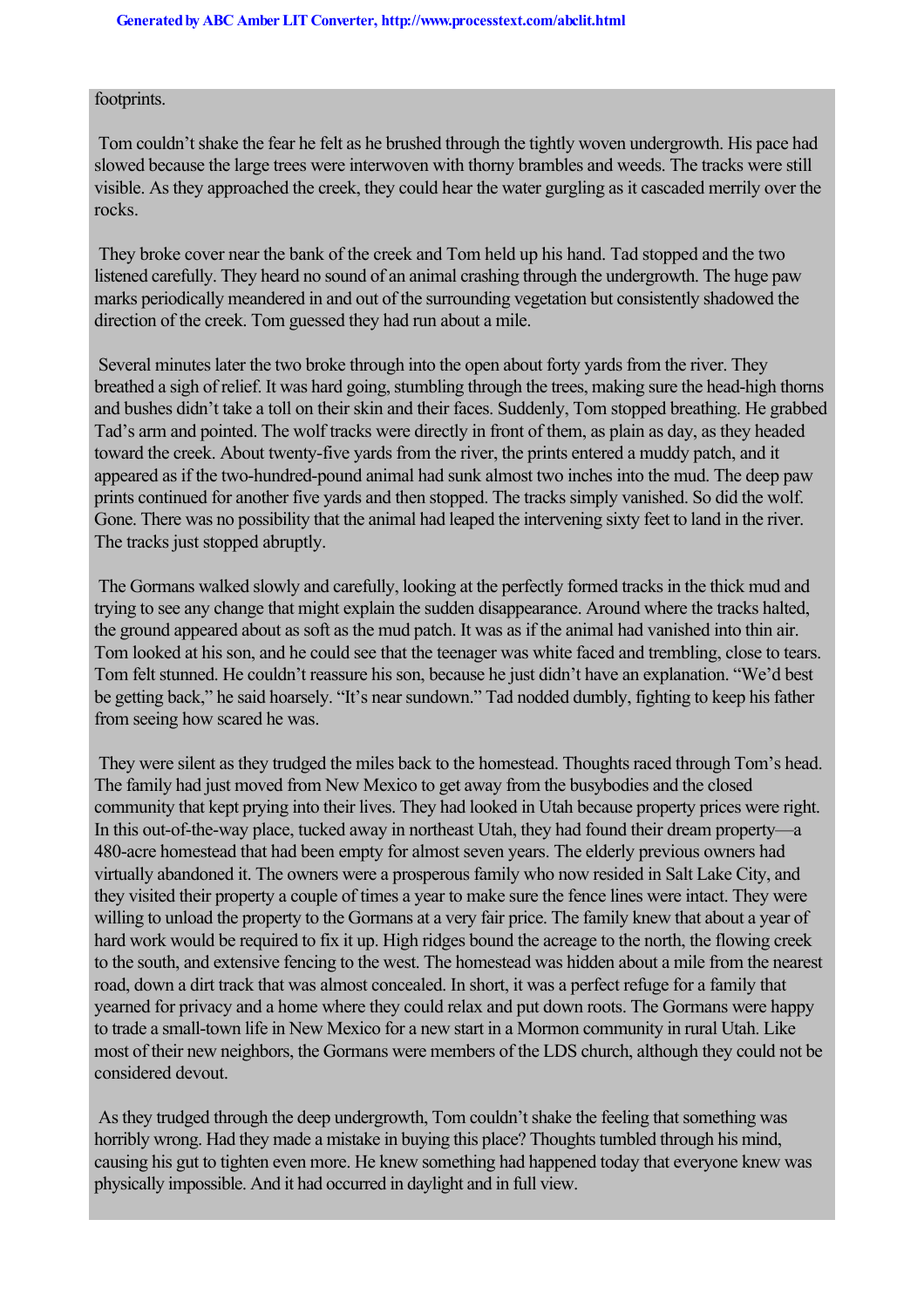Quickly, Tom came to a decision as he stood facing his family. He was not going to second-guess their decision to move from New Mexico. "Look, son," he said to Tad. "I can't explain what happened and I am not even going to try. Let's just forget that this ever happened and have a meal in town."

Tad just grinned weakly, relieved at least that his father was taking charge.

## **Chapter 2**

## **Legacy**

 The first time they saw the ranch, its beauty took their breath away. The Gorman family drove the half-mile track into the yard near their small homestead and marveled at the sheer pastoral magnificence: 480 acres of cottonwood trees, Russian olives, and very lush pasture bordered by a creek, and an irrigation canal bubbling near the northern limit of the property. The family was entranced when they first explored this idyllic spot. Later, they would learn of its drawbacks.

 The ranch is bordered on the north by a two-hundred-foot ridge made of red rocks and the mud derived from centuries of weathering. When it rains, the mud below the ridge becomes a thick, slippery mess. And right next to the canal, a muddy track runs the entire east-west length of the property. This too becomes a nightmare to drive on after even a slight rainfall. The Gormans were reminded many times never to drive on that track when it began to rain. They had to haul all of their vehicles out of the canal several times before they finally learned that lesson.

 The Gormans couldn't believe their luck as they first walked the length of the property. They had purchased it for a very fair price. It was the fall of 1994, and many of the leaves were still on the trees. Just beside their homestead, a large pasture that contained a lot of rocks and trees stretched for almost half a mile west. It needed a lot of work, but the spectacular view shone through the disused property that was littered with garbage. Tom realized that the coming months would be tough and much work would be needed before he could bring his herd of prize, registered cattle to graze on the ranch.

 When the Gormans first entered the small ranch house that was to be their home, they felt a chill. Every door had several large, heavy-duty dead bolts on both the inside and outside. All of the windows were bolted, and at each end of the farmhouse, large metal chains attached to huge steel rings were embedded securely into the wall. The previous owners had apparently chained very large guard dogs on both ends of the house. And they had barred the windows and put dead bolts on both sides of each door. What on earth were they afraid of? Tom wondered.

 The previous owners had bought the property in the 1950s but now seemed glad to unload it. They had inserted some very strange clauses into the real estate contract. No digging on the land without prior warning to the previous owners. No digging? What did that mean? The Gormans chose to overlook this seemingly insignificant idiosyncrasy, regarding it as a meaningless clause crafted by elderly eccentrics. They put it out of their minds, in the same way they had glossed over the profusion of dead bolts in the house, which could have easily been interpreted as evidence of extreme paranoia on the part of the former residents.

 The Gorman family was more intent on savoring the beauty of the environment, the out-of-the-way location of the ranch, and the certainty that they could raise their children in rural surroundings where the value of hard work and family life would supplant the small-town sniping and gossip that they so loathed in New Mexico. Tad and Kate had always been straight-A students. They took after their parents, who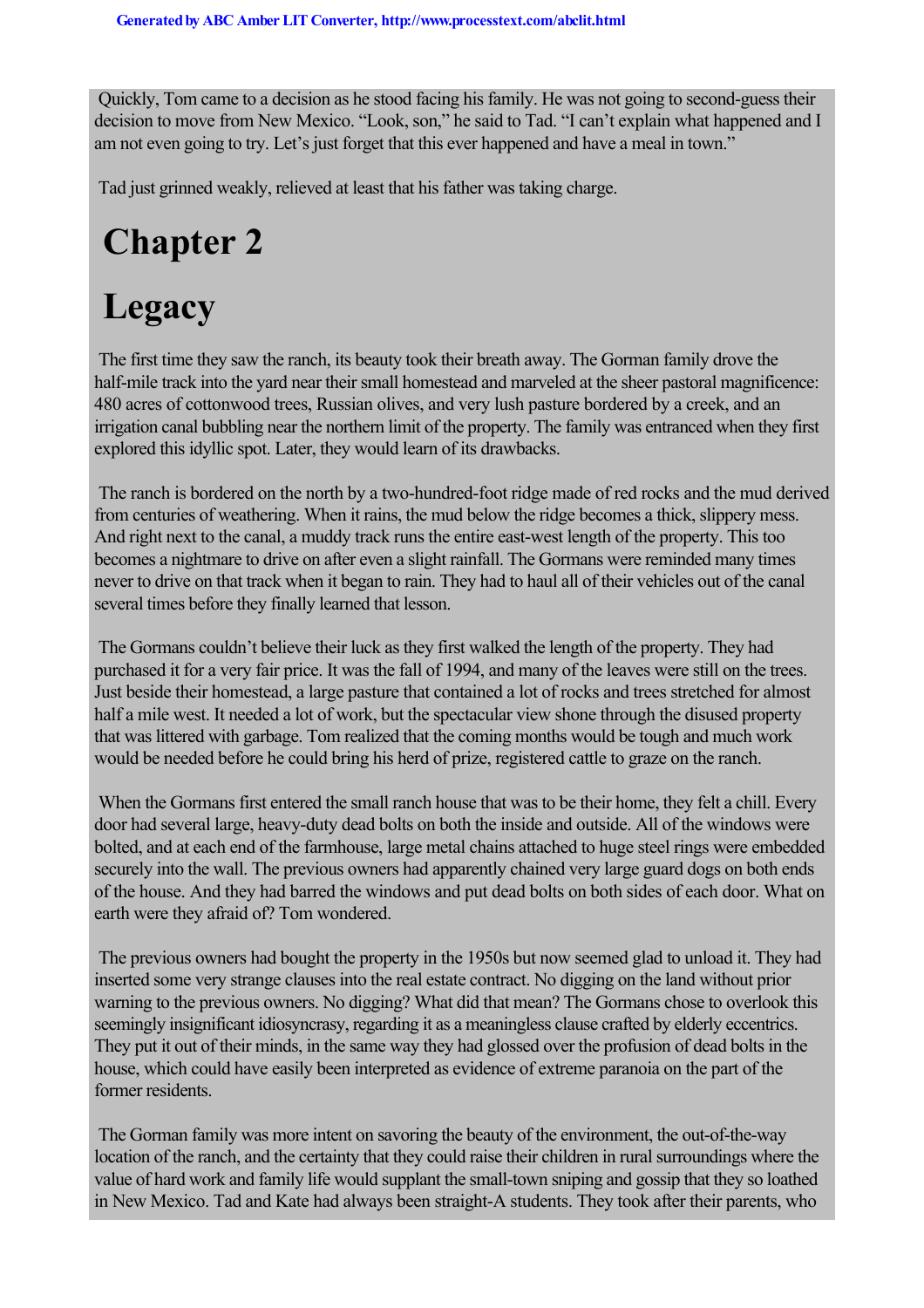were extremely intelligent, diligent, and hardworking. Tom Gorman was a very accomplished rancher who combined common sense with a razor-sharp intellect. He also had a preternatural sixth sense and operated by intuition. That intuition, and his intellect and common sense, combined to create a very capable rancher, a man who could excel at most anything he did. His wife united her high intelligence with a natural business sense.

 The Gorman family had learned the rudiments of artificial insemination by watching Tom's dad do it and by training. Even before moving his family to northeast Utah, Gorman had already established a reputation in a couple of states as an expert in raising the top-quality Simmental and Black Angus show cattle that fetched especially high prices at cattle auctions. While their neighbors routinely lost 5 percent of their animals every year to predators, incompetent husbandry, and other mistakes, the Gormans saw it as a personal affront if they lost more than 1 percent of their animals per year.

 The ranch the Gormans bought was located in the middle of the Uinta Basin (theh in Uintah is dropped when describing natural features), halfway between Roosevelt and Vernal in the badlands of Utah. If the Uinta Basin has any claim to fame today, it's as a heavyweight contender for UFO capital of the world. Since the 1950s, thousands of UFO sightings have been reported in the area, and it easily ranks among the most active UFO areas anywhere. By some estimates, more than half of the residents of the basin have seen anomalous objects in the sky. Admittedly, 90 to 95 percent of so-called UFO reports are misidentifications of known phenomena. But even by that rigid standard, a very large number of sightings in the Uinta Basin can be categorized as unexplained.

 In fact, in 1974, Frank Salisbury, then a plant physiologist and a professor of plant science at the University of Utah, wrote a well-received book on the history of the UFO phenomena in the Uinta Basin titledThe Utah UFO Display. Salisbury compiled a very convincing case that local residents were witnessing something very weird, indeed, sensational. Unlike most UFO authors, Salisbury refrained from wild speculations about little green men from Zeta Reticuli. He stuck to the facts because the facts were sensational enough. But Utah's UFO wave did not end with Salisbury's study. It continues, unabated, to this day.

 "The first UFO sighting in my records happened back in 1951," says retired teacher Junior Hicks, a small, energetic, wiry man now in his seventies who is widely acknowledged as the region's unofficial UFO historian. "It was cigar shaped, sitting on the ground during daylight, and was seen by thirty students and their teacher from about fifty feet away."

 Hicks, as a science teacher, took it upon himself to follow up on the case and separately interviewed all of the kids who had seen the object. He quickly concluded that the kids had not made it up. The case so intrigued him that he began to actively pursue other reports of UFOs in the basin. Typically, he would contact witnesses at their homes, arrange to meet them in a quiet and comfortable setting, then interview them, face-to-face, for several hours. Hicks never divulged the identity of the witnesses without their permission. As word of his trustworthiness spread, Hicks began to receive more and more calls about the mysterious objects that seemed to hold a fascination for the Uinta Basin.

 Hicks would eventually catalog more than four hundred impressive cases, and this was after he had eliminated the thousands of reports of "lights in the sky." Hicks's database was heavily skewed toward close encounters simply because he was too busy to investigate anything but the more spectacular cases. Hicks's case files helped form the core of Salisbury's book.

 This strange legacy of the Uinta Basin goes back centuries, Hicks told us in an interview in 2003. "Father Escalante may have seen a UFO when he was here in 1776," he said. "The records from his trip show that while encamped at El Rey, a strange fireball came across the sky above his camp. The UFOs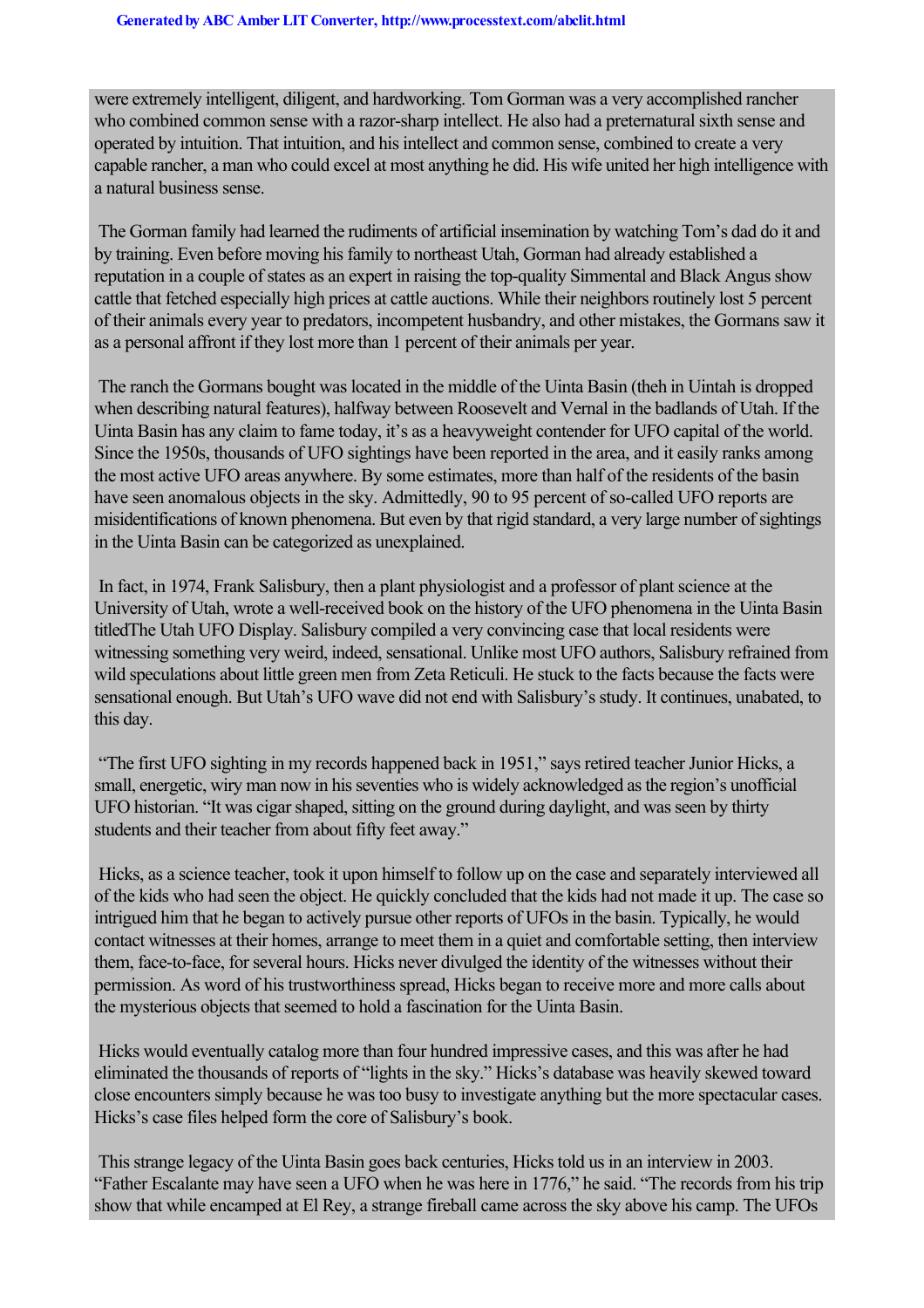seen here since I've been collecting stories range in size from twenty to thirty feet across, all the way to the size of a football field. Some are round, some oval, some cigar shaped, some triangular. The largest one, a triangle, was seen back in the sixties. We had one resident, an Indian, who took a shot at a UFO with his rifle and heard a ricochet ping as the bullet bounced off the metal ship. The people who see them include lawyers, bankers, ranchers, people I've known my whole life."

 Because he taught school for thirty-six years, Hicks has a personal relationship with most of the people who live in the area and has been able to talk openly with them about their experiences, whereas some outside investigators who've asked questions have been stymied by mistrust among the local residents, many of whom are understandably wary of being ridiculed by big-city strangers. Hicks says there was a time in the 1960s and 1970s when the Utah Highway Patrol was getting so many UFO calls that the troopers simply stopped filling out reports on the incidents. The UFO stories have predictably attracted a steady stream of journalists, TV crews, and UFO faithful over the years, but they generally stay for only a few days, he says, and the reports they produce rarely do more than skim the surface of what is really unfolding in the basin.

 Hicks had his own sighting back in the mid-1970s. He watched an orange ball fly over the town of Roosevelt at a high rate of speed, then make an abrupt right-angle turn. The ball hovered in the air over the town before zipping out of sight at an incredible speed. In at least six of the cases he investigated, the witnesses say they saw not only spaceships but also the occupants of the craft. A rancher whose father had been a Native American shaman told Hicks that a silver saucer landed on his land and that five short human-looking beings could be seen walking around inside the craft. The saucer had a row of windows, the witness said, and the beings inside appeared to be wearing white overalls.

 So why would UFOs have such an ongoing interest in the basin? Hicks thinks that it might be related somehow to strong religious beliefs among the local population. The majority of Uintah County residents are devout Mormons, and the Utes who live in the region have their own strong religious beliefs. Hicks also cites the unique geology of the basin as a possible factor in the preponderance of UFO sightings. Gilsonite deposits, for example, are found in few other places in the world, although it's unclear what interest the mysterious visitors might have in this or any other mineral. Hicks notes that the basin is biologically rich and diverse. At least one UFO witness he interviewed claims to have seen alien beings as they collected samples of native plant life.

 In the end, though, he suspects the continued presence of the UFOs might be some sort of psychological exercise designed to see how humans might react to these bizarre light intrusions. "They seem to put on displays for people," Hicks says, "as if it's a psychological study. I think we are being visited by beings from another world or some other place and it's for research and exploration." Hicks has investigated two incidents in which local residents claimed to have been abducted by aliens.

 But along with the aerial displays by UFOs have come more frightening intrusions. Beginning in the 1960s and continuing into the 1970s, local ranchers reported the bizarre mutilations of their cattle. Similar mutilations have been reported in other parts of the world. The motives and methods of the mutilators, none of whom have ever been caught in the act, remain a complete mystery. Hicks says he has personal knowledge of twelve to fifteen mutilation cases.

 As if checking off a laundry list of every modern paranormal mystery, Hicks further alleges that local residents have frequently reported sightings of creatures that resemble the legendary Sasquatch, better known as Bigfoot. Some of the apelike creatures are Sasquatch, the Utes say, while others might be so-called skinwalkers, beings of pure evil that can assume the shape of any animal.

Despite the many reports of UFOs, animal mutilations, and Bigfoot sightings that seem to permeate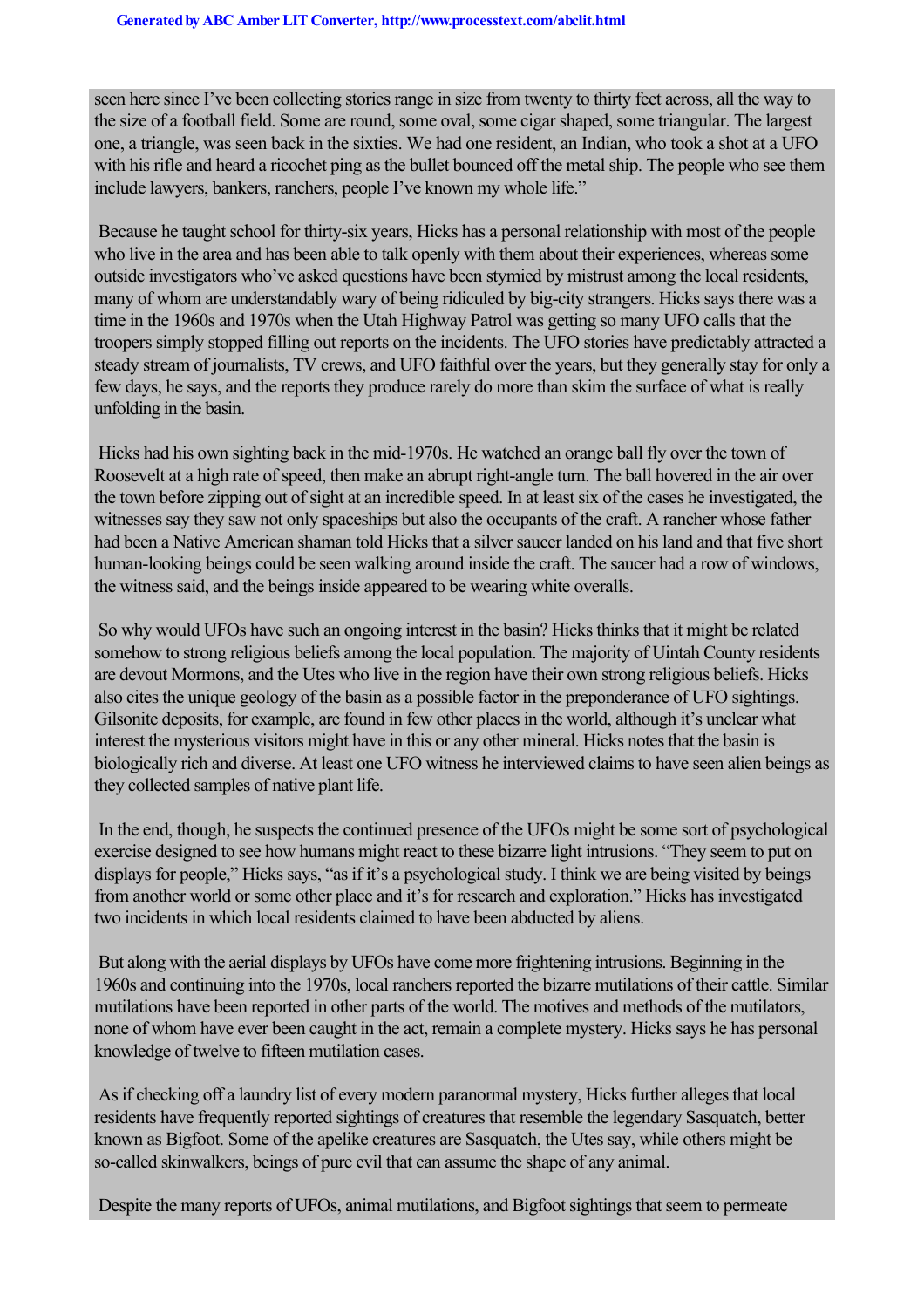every corner of the basin, the greatest concentration of high strangeness has always taken place at what became the Gormans' 480-acre ranch. Junior Hicks says he has worked on the ranch a few times over the years. He helped to repair pumps and performed other small jobs, and during those visits, he and others have seen things that are not easily explained. He's seen compasses spin wildly out of control, as if disturbed by unknown magnetic forces.

 "It all seems to be concentrated on the ranch," Hicks says. "The Utes don't mess with it. They have stories about the place that go back fifteen generations. They say the ranch is 'in the path of the skinwalker<sup>,</sup>"

## **Chapter 3**

### **The Basin**

The Uinta Basin has always been more than a little strange.

 When Mormon leader Brigham Young sent a small expedition to the basin in the 1860s to see if the region was suitable for settlement, the reviews weren't favorable. The scouting party reported back to Young that the basin was "a vast contiguity of waste…valueless except for nomadic purposes, hunting grounds for Indians and to hold the world together."

 The Uinta Basin is a challenging environment, but a wasteland it isn't. This stunningly beautiful geographic area of northeastern Utah has been inhabited for more than twelve thousand years by Native American tribes. The first white men to visit the region arrived with Spanish expeditions led by Fathers Dominguez and Escalante in the 1770s. Hunters, trappers, and traders followed. In 1861, President Abraham Lincoln established the Uintah Indian Reservation that encompassed most of the basin. The action was taken because of the numerous armed conflicts between Utes and Mormon settlers in the Provo Valley.

 Lincoln's order meant that the Utes had to leave the greenery of the Provo Valley for the harsher environment of the Uinta Basin, 150 miles to the east. The tribe was promised that the reservation lands would belong to the Utes for all time. But within a few years, white settlers began to covet those lands for their own economic pursuits, so the boundaries of the Ute territory were slowly and inexorably carved into ever-smaller pieces.

 When Mormon settlers returned to the Uinta region to stay in the 1880s, the Utes' hold on their lands became even less tenable. In 1885, miners prospecting on tribal lands discovered rich deposits of a black hydrocarbon that would prove essential in the manufacture of paints, varnish, lacquer, and insulating materials. The rare mineral was named gilsonite, after Samuel Henry Gilson, an early proponent of gilsonite's economic potential. When word spread about the value of gilsonite, aggressive mining interests staked claims and set up operations on reservation lands, even though such actions were clearly illegal. An honest Indian agent named T. M. Byrnes temporarily forced the brazen miners to shut down. The mining companies petitioned Congress to declare that more than seven thousand acres of gilsonite-rich Indian land should be reclassified as "public domain." Since the property rights of Indian tribes weren't a high priority, Congress approved the bill. The Utes were to be compensated with payments of twenty dollars per acre. Those tribe members who didn't want to sell were plied with whiskey or otherwise tricked, and by 1888 the mining interests obtained control of all of the land they originally sought.

 In 1881, another reservation was established adjacent to the first in order to accommodate bands of Utes that were forced by the government to get out of Colorado. This concentration of so many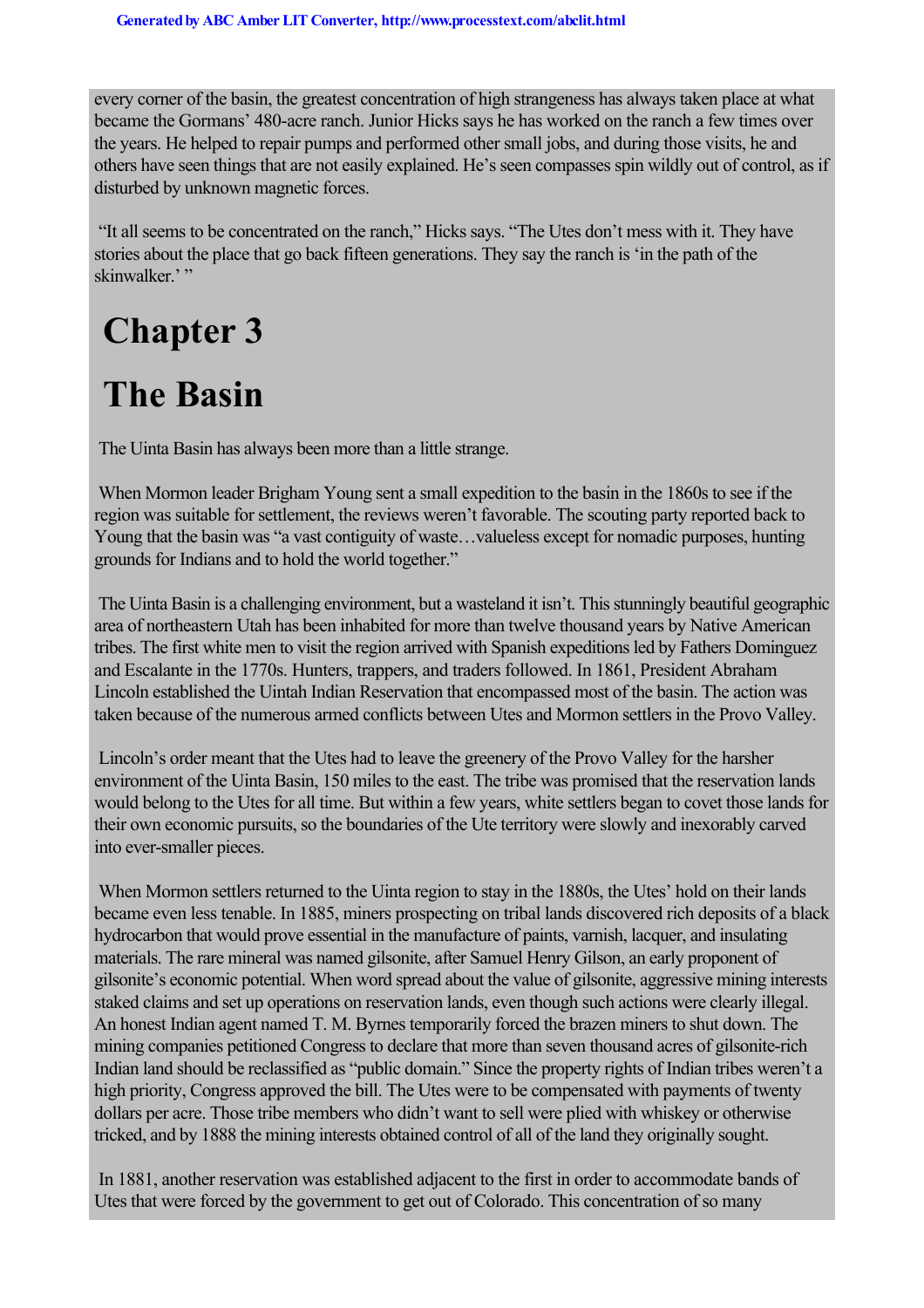potentially hostile Indians prompted the military to authorize the establishment of a new military outpost, one that would be responsible for guarding the Indian frontier in eastern Utah, western Colorado, and southwestern Wyoming. In August of 1886, Major Frederick Benteen led a contingent of the Ninth U.S. Cavalry to the spot in northeastern Utah where the Duchesne and Uinta rivers met. Ten years earlier, Benteen had served with General George Armstrong Custer's ill-fated Seventh Cavalry. Benteen survived the massacre at Little Bighorn and eventually was given the assignment of establishing a military outpost at a godforsaken juncture of two obscure rivers in a territory that, for centuries, had been the exclusive domain of the Utes, a nation of proud, fearsome, and unpredictable warriors.

 When Benteen rode into what would eventually become Fort Duchesne, seventy-five battle-tested cavalrymen accompanied him. Every one of the seventy-five troopers was black, the legendary Buffalo Soldiers. The 150 or so white infantrymen who had marched into the area a few days earlier cheered the arrival of reinforcements. By some accounts, the Utes who witnessed the entrance of the new arrivals were less enthusiastic. The reputation of the Buffalo Soldiers preceded them.

 The legacy of the Buffalo Soldiers is well documented in history books. In the bloody campaigns of the Indian Wars in the late 1800s, approximately 20 percent of U.S. Cavalry troopers were African Americans. Native tribes dubbed them Buffalo Soldiers, in part because of a perceived resemblance between these dark-skinned, curly-haired warriors and the revered buffalo, and in part because of their prowess in battle and in the saddle. At least eighteen Congressional Medals of Honor were awarded to Buffalo Soldiers as a result of their actions in at least 177 armed engagements during the Indian Wars in the West.

What isn't widely known about the Buffalo Soldiers stationed at Fort Duchesne is that many, if not most, of them were Freemasons. This may not seem consistent with our current perception of Masons or Freemasons as mostly white, mostly upper-class captains of industry and politics, but it happens to be true.

 Freemasonry is a secret society that traces its roots back to ancient Egypt. The society first appeared in Europe in the 1300s after a predecessor, the Knights Templars, fell into official disfavor and was generally outlawed. The grandfather of today's Freemasons made its public debut in London in the early 1700s and declared itself a fraternity whose mission was to promote charity and the improvement of society. However, its reliance on secret handshakes, secret ceremonies, its own sign language, and overt mystical symbolism has prompted centuries of suspicion by non-Masons.

 Critics of the society—and there are many, practically a society unto themselves—note that the early Freemason lodges in England were dominated by alchemists, astrologers, and students of the occult. The society's history of absolute secrecy has given birth to generations of lurid speculation, including allegations that the Freemasons are servants of Lucifer. The Masons have done little in the centuries since to rid themselves of their perceived reputation as a festering cauldron of dark intrigues and the mystical arts.

 In America, many of the key figures in the formation of the republic were Masons, including Benjamin Franklin. (George Washington attended two or three meetings but wasn't a cheerleader for the cause, whatever that cause might be.) American currency is plastered with Masonic symbols and slogans, largely because of the efforts of a thirty-third-degree Freemason named Franklin D. Roosevelt. Future president George H. W. Bush gained his entry to the club when, as a student at Yale, he was initiated into an alleged Freemason farm team known as the Skull and Bones Society, which accepts a maximum of fifteen new members each year, all of them male and all of them rich.

Conspiracy theorists suspect that the Freemasons are adept in the mystical arts, that they have mastered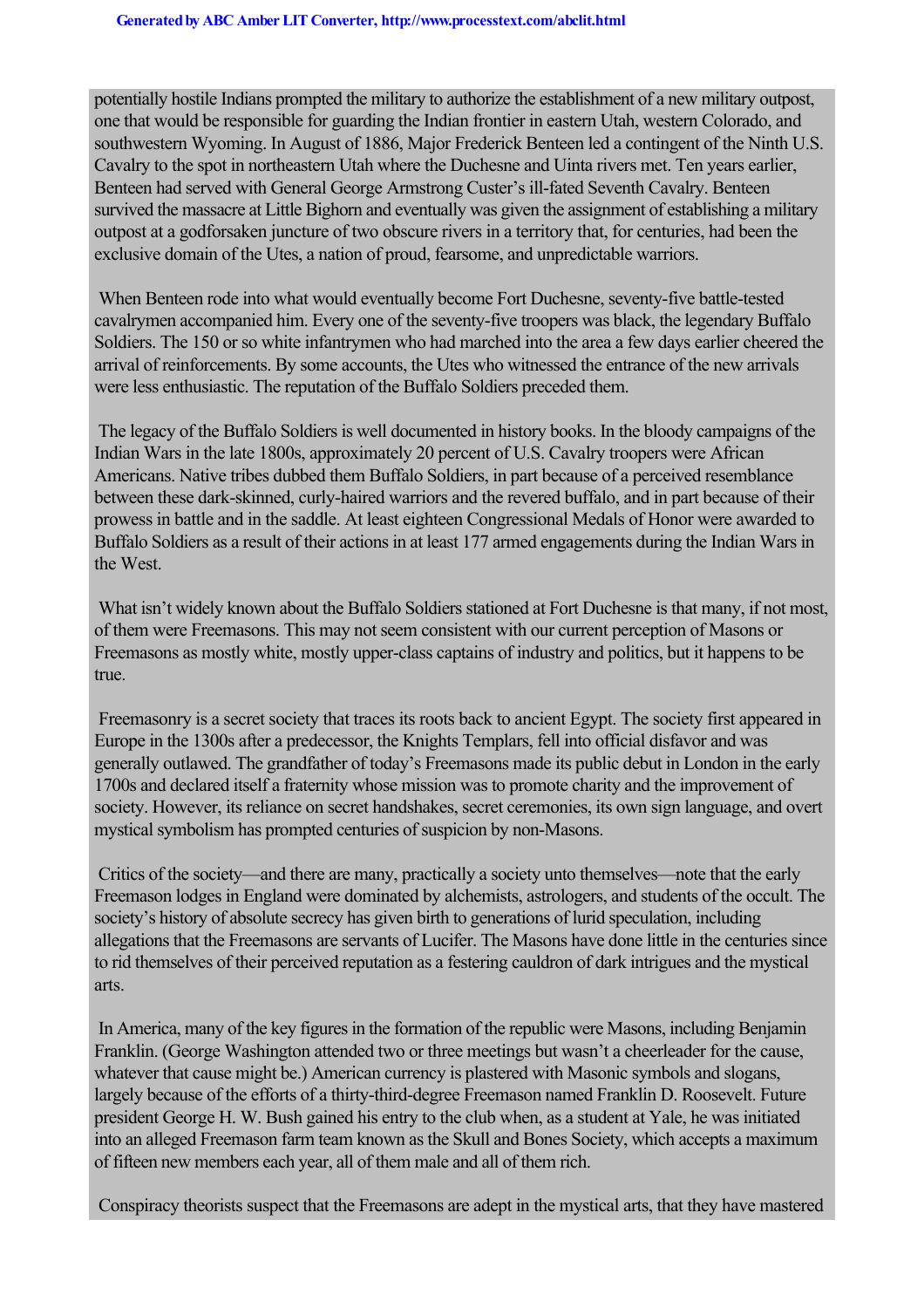certain supernatural abilities, and that they consider their upper-echelon members to be gods, beings who have achieved spiritual perfection. On a more mundane level, critics also allege that the Freemasons, or their alleged co-conspirators the Illuminati, the Trilateralists, and the Bilderbergers, are intent upon imposing a new world order, a one-world government, a system under which national interests are subservient to the greater planetary good, that is, "good" as determined by the Freemasons. This is one hell of an ambitious conspiracy theory.

 It seems so incongruous on the surface to presume any possible connection between black soldiers stationed at a remote outpost in Utah in the late 1800s and a secret, mystical society still bent on world domination in the early twenty-first century. Nonetheless, the Buffalo Soldiers of Fort Duchesne were full-fledged, ritual-practicing, secret-handshaking members of the world's best-known, most influential, and most mysterious male fraternity.

 The soldiers of Fort Duchesne became Freemasons because of an emancipated slave named Prince Hall who emigrated from England to America and established African Lodge No. 1 in Boston on July 3, 1776, certainly a precipitous moment in American history. Although there are disputes about the legitimacy of this account, "Prince Hall Lodges" quickly multiplied in the new nation. One of those lodges was established in Texas in the mid-1800s, which is where it intersected with attachments of the Ninth and Tenth Cavalry, the Buffalo Soldiers. A few decades later, the Masonic seeds that had been planted by that frontier lodge in Texas found their way to a remote corner of Utah.

 The Utes who live in Fort Duchesne today are very familiar with the stories about the Buffalo Soldiers and their interest in Freemasonry. A patch of ground that once was designated as the graveyard for the Buffalo Soldiers has since been covered over with houses built for Ute tribe members. And that's where things begin connecting to our story.

 "The one right at Turnkey, there is supposed be a graveyard right in there," a former tribal police officer told us in an interview, "but still they built houses. When they built apartments, they built them right over top of that graveyard. Black soldiers, mostly black soldiers in there…My grandmother told me about that years ago."

 The tale reeks of irony. After decades of spooky Hollywood stories about greedy Caucasians building housing developments over Indian burial grounds, thus unleashing hostile Native American poltergeists bent on revenge, is it possible that Indian opportunists may have disturbed the spirits of dead African-American soldiers who, in life, were steeped in mystical arts? By building homes over a known graveyard, did the Utes awaken an unknown force that has since plagued them with ongoing appearances by unearthly beasts and other inexplicable phenomena? It's a question tinged with superstition and sensationalism, but it's one that some tribe members have asked themselves for years.

When Congress designated the seven thousand acres of Ute land as part of the "public domain," it inadvertently exempted that acreage from any official control or law enforcement. A bawdy collection of saloons and brothels quickly sprang up, and the soldiers of Fort Duchesne were among the most loyal customers, even though the so-called Duchesne Strip was officially off-limits to all military personnel. Outlaws like Butch Cassidy and Elzy Lay hid out in the strip since no lawmen had jurisdiction there. Soldiers, both black and white, drank and cavorted with miners, with outlaws, with prostitutes, and with Utes. As the soldiers returned to the fort following their drunken forays, they often passed by a ravine that became a handy spot for disposing of empty whiskey bottles.

 So many bottles were tossed into the ravine that it eventually earned the name Bottle Hollow, a term still used today. Bottle Hollow is now mostly covered by water. In 1970, the federal government authorized the creation of a reservoir on Ute land in partial repayment for the diversion of tribal waters for the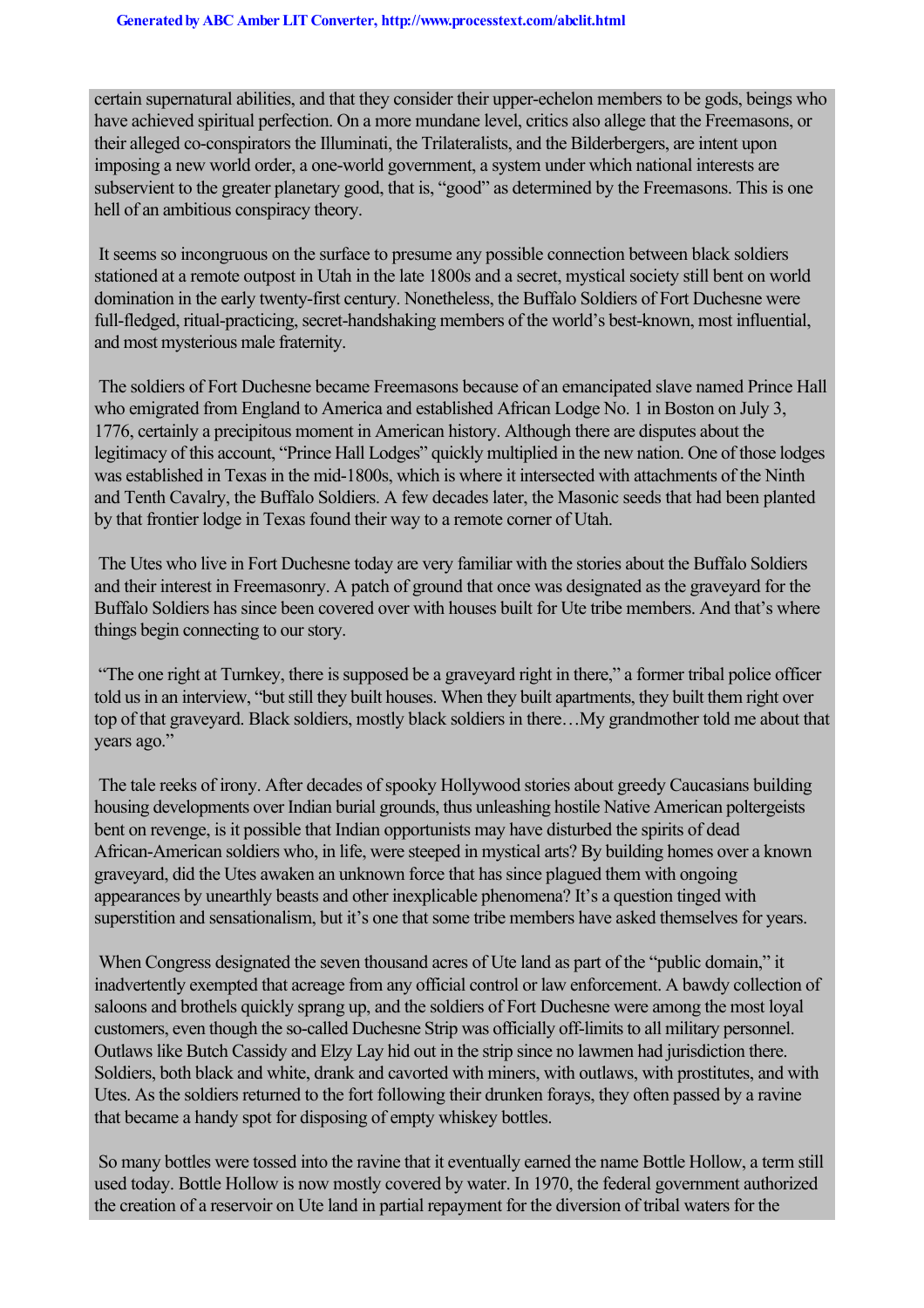Central Utah Water Project. Today the Bottle Hollow reservoir covers some 420 acres and is a popular fishing spot. The fact that Bottle Hollow almost directly abuts Skinwalker Ranch is not lost on the Utes or other local residents.

 The reservoir has a mysterious legacy of its own, one that seems inextricably linked to the ranch. The Utes have long believed that Bottle Hollow is inhabited by one or more large aquatic snakes, something akin to the sea serpent legends that are attached to other, much older bodies of water around the world. Eyewitness reports of serpent sightings in the reservoir date back almost to the time when Bottle Hollow was first filled with water. Obviously, the reservoir isn't old enough to be inhabited by a Paleolithic oddity that somehow survived into modern times. But what are we to make of the statements made to us by several seemingly honest witnesses, people who didn't want any public attention whatsoever?

 One eyewitness is the same tribal police officer who told us about the graveyard of the Buffalo Soldiers. "We used to see things crawling around in the water that looked like giant snakes," he told us. "[It] would swim straight down from the marina and go all the way down to the bottom end. You could see it on moonlit nights. I seen that, well, everybody, the other guys have seen that snake in there too."

 Tribal police officers say an inordinate number of drowning cases have occurred in Bottle Hollow over the years, and at least some of them are unofficially attributed to the presence of the mystery snake. One case that was investigated by police involved the death of a Ute woman who was swimming at night with a male companion. Witnesses on the beach said the woman screamed that something in the water had grabbed her and was pulling her under. Her companion told officers that he dove under the water and grappled with a huge snake in an effort to free the woman, but she was dead by the time he got her back to the surface. Obviously, there are other potential explanations for what occurred that night, but the witnesses on the beach supported this version of the event and investigators took the report seriously.

 There are also numerous accounts of strange lights that have been seen entering and leaving the waters of Bottle Hollow. In 1998, a police officer told us that he saw a "large light" plunge into the middle of the reservoir and then quickly exit before flying away into the night sky. The witness did not remember whether the object made any kind of splashing sound during its entry or emergence from the dark water. In 2002, we interviewed four young Caucasian men who said they had recently been on the beach with their dates when a blue-white ball of light flew out of the darkness from the direction of the Gorman ranch. The glowing ball dove into the water just a few feet from the shore, then emerged seconds later. The mystery object had changed its shape while submerged, the witnesses said. From the original ball shape that entered the water, it emerged as something resembling a shimmering, maneuverable belt-shaped shaft of light. After performing a brief writhing aerial dance, the belt of light zipped away at a high rate of speed, hugging the ground before disappearing below the top of Skinwalker Ridge. After questioning the four men at length about their backgrounds and the sighting itself, we concluded that they were honestly describing the event to the best of their abilities. They certainly weren't seeking publicity and requested that their names not be made public.

 One other salient point about the Buffalo Soldiers and the strange occurrences in the vicinity of this graveyard is worth mentioning. A geologic feature now known as Skinwalker Ridge contains an unusual carving, which was discovered by Tom Gorman and was later examined by the scientific team that would investigate the ranch. It's an inscription located several feet below the top of the ridge, as if someone had hung suspended from the rim in order to carve it into the rock. The best guess is that the carving is one hundred or more years old. It's a Masonic symbol, no question about it, a strong suggestion that at least a few of the Freemasons among the Buffalo Soldiers may have visited the Gorman Ranch a long time ago.

Today, Uintah County, in the heart of the basin, consists of forty-four hundred square miles and more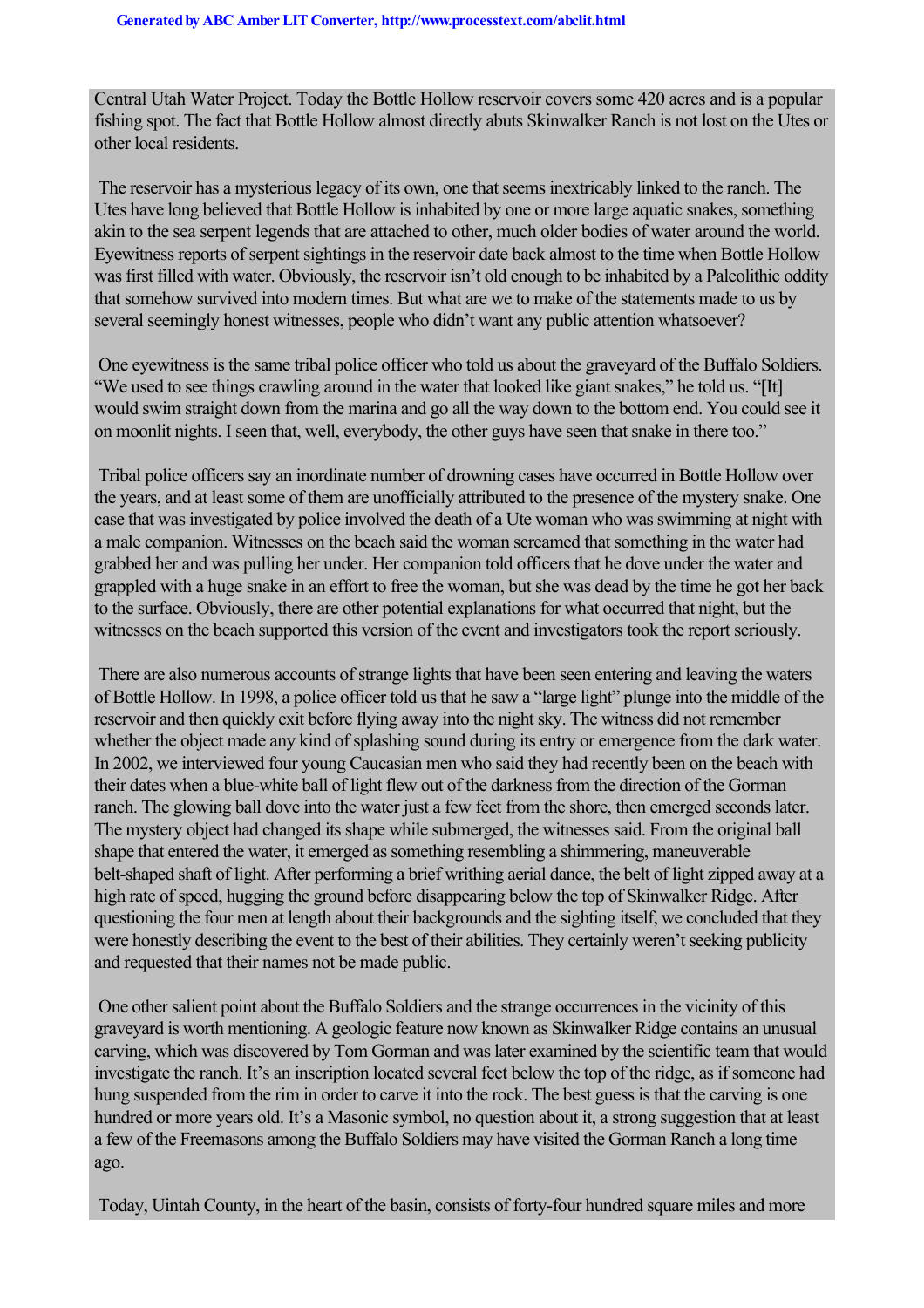than twenty-five thousand residents, most of them white Mormons. Nearly a tenth of the population is Ute Indian, with their own settlements near White Rocks, Fort Duchesne, and Randlett. The county's economy is based mostly on ranching and farming, with cattle, hay, and alfalfa the principal agricultural products. Geologists describe the region as "an unusually rich source of hydrocarbon-bearing materials," including oil, oil shale, tar sands, and coal. Oil and gas deposits were discovered in the area in the 1950s and are still being exploited. It is not uncommon to see oil rigs pumping away on almost any main road in the region. In addition, Uintah County officials often refer to their area as "Dinosaur Country" because of the prevalence of fossilized remains from prehistoric times.

 Of course, the Gormans were completely unaware of this history of the area when they bought their ranch in the Uinta Basin. They had escaped the frying pan of small-town gossip and stepped into the terrifying fire of the unknown.

## **Chapter 4**

### **The Weirdness**

 The Gormans tried to ignore the wolf incident. It had been too surreal. One of their new neighbors remarked casually to them a few days later that their land was home to a herd of large wolves. They were relieved to hear that their family was not party to some collective delusion. Other people had seen the wolves too.

 A few weeks later, Ellen was driving in her gray Chevette back to their homestead. She was coming home from her new job with the local mortgage company. She had opened the gate to the property and closed it behind her. As she sat in the car, she noticed a movement to her left in her peripheral vision. She gasped. The wolf was huge, and it had silently approached within thirty feet of her. Now it stood outside her window. As she stared into the friendly light-blue eyes of the huge animal, she felt a knot of fear tighten. The animal's head stood over the roof of her car. This was no ordinary wolf—it resembled the bulletproof animal they had encountered only a few weeks previously.

 Easily visible in the gathering twilight was another animal, all black. It stood farther away from the car and appeared more reserved. It was large, but not quite as big as the wolf. It looked like a very weird dog but unlike any she had ever seen. Perhaps it was an exotic breed created by centuries of mating on the nearby Ute Indian reservation? Maybe one of her Ute neighbors owned this wolf? The dog's head was much too large for its body, but the body was still big. Now thoroughly alarmed, Ellen slammed the gas pedal with her foot and drove quickly along the last half mile to the homestead. She made a mental note to complain to the local tribal office in Fort Duchesne the following day. No matter how placid and tame these huge wolves appeared to be, they were still wild animals. She was determined that they would not be allowed to roam freely on the property, especially since the family was preparing to move their extremely expensive herd of registered animals onto the grass fields within a few more weeks. Winter was approaching.

 Ellen was really puzzled the next day when her polite requests to rein in the wolves were met with blank stares and uncomprehending silence at the tribal office. Nobody owned any wolves around here, she was told. In fact, wolves had not been seen in this part of Utah for seventy years; the last wolf in Utah had been shot in 1929. (These events happened a full year before a herd of gray wolves was transplanted into Yellowstone Park and into Central Idaho in 1995, and in December 2002 one of those wolves would be caught in a trap near Ogden, Utah. In 2004, a couple of wolves were spotted around Vernal.) The soft-spoken tribal official eventually told Ellen that she must be mistaken. Perhaps she had seen a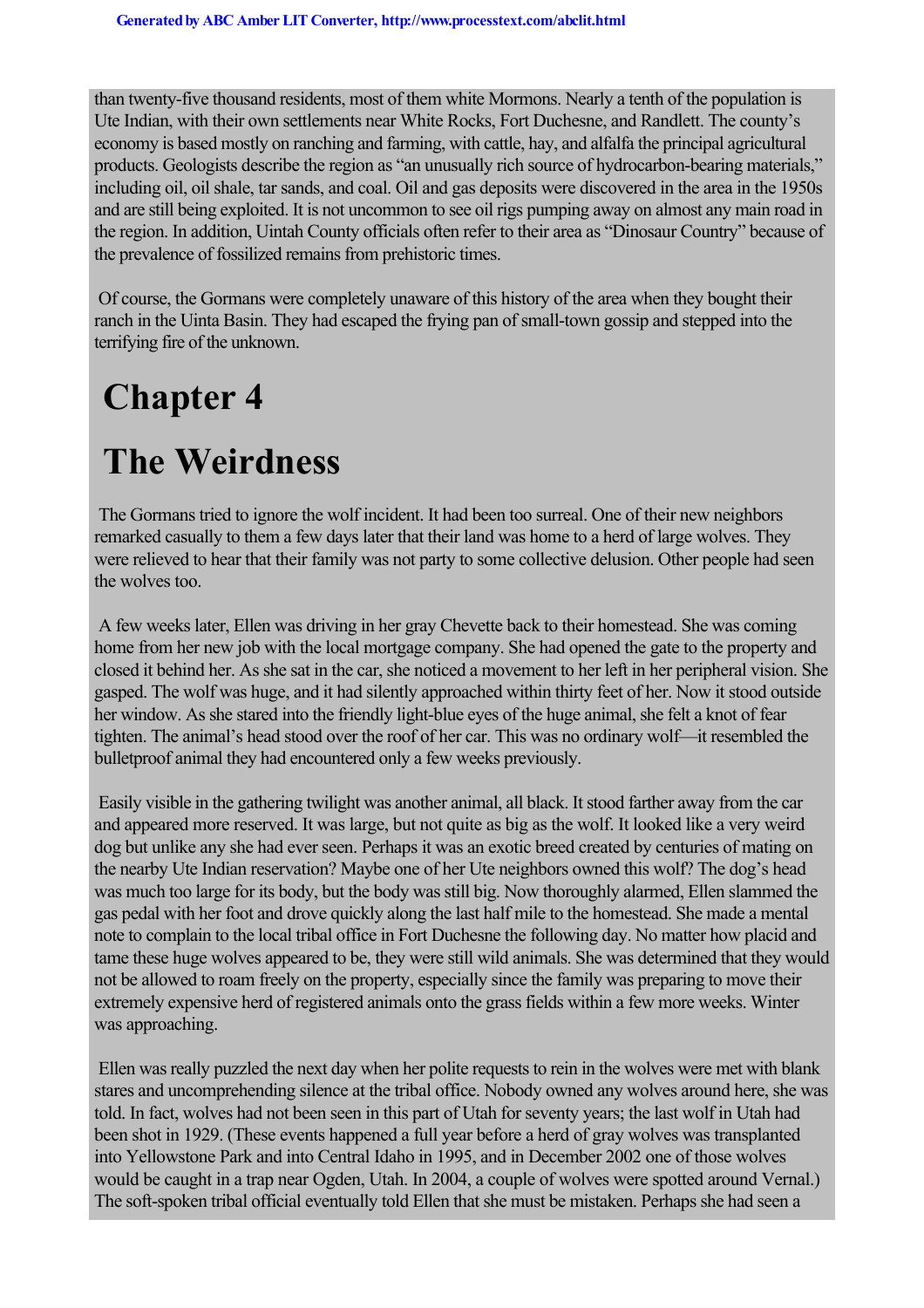#### coyote?

 Ellen was furious. She left the tribal office convinced that somebody was not telling the truth. She remembered that the huge animal had to bend down to breathe on her car window. It was about four times the size of any wolf she had ever heard about. And the disquieting incident of the bulletproof wolf came back to haunt the family. They saw the huge animals in the distance a couple more times in the next few weeks. Then they seemed to disappear from the face of the Earth. The family became so busy with ranch chores that Ellen quickly forgot about the huge animals; out of sight was definitely out of mind.

 Ellen enjoyed their tranquil countryside far away from any snoopy neighbors. Every evening after finishing all her chores, she liked nothing better than to walk on the property, when she could look at the stars in a pristine dark sky. There was no pollution in this part of Utah. Her sharp eyes were able to pick up the green-red star Betelgeuse when it was visible in the night sky. She loved the silence.

 In late 1994, on her second walk along the top of the two-hundred-foot ridge, she was humming joyfully to herself when she felt a huge rush of wind as something very big flew past her, just missing her. She ducked instinctively. Whatever it was, it had missed her by a few feet. Whatever had flown past her had created significant turbulence. It must have been pretty big, she thought to herself. There was no other noise apart from that strange rush of wind.

 A bat? It was much too big and too fast for a bat. This thing was very solid and bulky, and it was flying fast. Five minutes later, as she resumed her brisk walk, it happened again. This time it was even closer. Again she ducked. She should have seen some kind of silhouette, because this time the thing was flying west directly toward the light of the setting sun. There was enough light still in the sunset to spot something that big. But she saw nothing. She felt a twinge of uneasiness. Could it have been a bird? A lot of birds don't fly in the darkness. She was puzzled. She turned around to go back. This was getting creepy. She breathed a sigh of relief when she got back to her family. She decided not to tell them.

 During the days when Tom was out working on the ranch and the kids were at school, Ellen began to seriously question her memory. She would leave a kitchen utensil on the counter and go outside for a moment and return to find the utensil missing. It would later turn up somewhere unexpected. She couldn't figure it out. She began to suspect that one of her kids was playing games with her. Similar oddities happened a couple of times per week.

 Ellen was getting increasingly worried about her memory when one evening Tom stormed in and demanded to know who had hidden the post digger. He was irate. Both kids looked up from their homework. They were puzzled. Ellen told him that all three had been in the house for the past couple of hours. Tom said that he had left the seventy-pound implement on the ground and gone to his truck to get a wrench, returned a couple of minutes later, and it was gone. He was angry because he wanted to finish mending a broken fence, and it was almost dark. The family went outside to help him look. Thirty minutes later they gave up. Tom was silent and frustrated the whole evening.

 Two evenings later he rushed in and demanded to know who had taken his pliers. He had left them on a fence post, turned around, and when he turned back, they were gone. He was seething. Again the family looked for the pliers, but to no avail. It was then that Ellen decided to fess up. The same thing had been happening to her, she explained. She reeled off multiple instances. The family stared at her as she spoke. Tom grew quiet. The look on his face told her everything. He had begun to suspect that something was terribly wrong. Shortly afterward he went outside to think. She knew better than to come out to talk to him. This was not the time for a family conference. There was too much to do.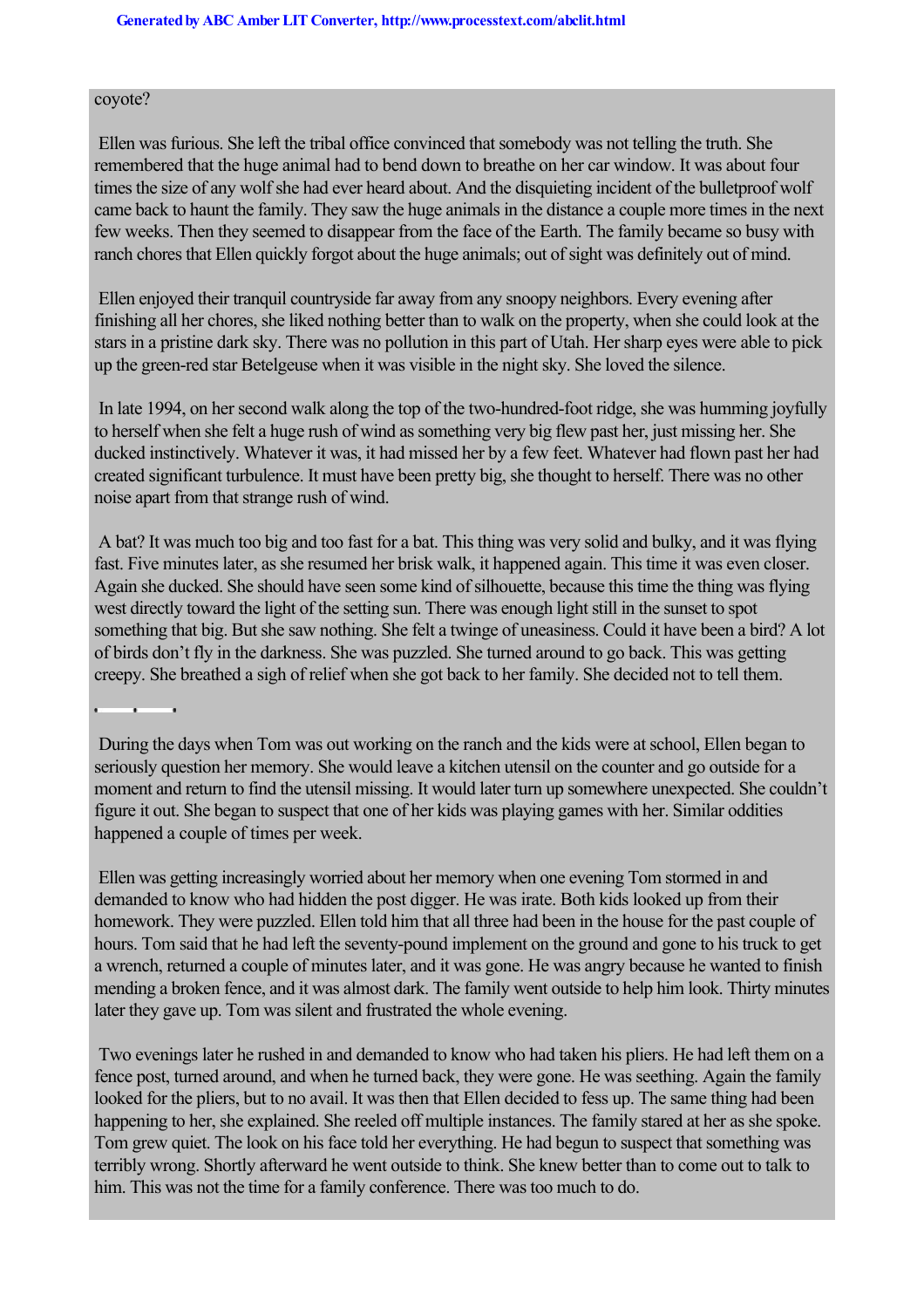Tom had finally moved his entire herd of high-end, registered breeding Black Angus and Simmental cattle onto the new ranch. Around the same time, Dave, Tom's nephew, had arrived to visit with the family for a few weeks. Dave was not exactly the outdoor type, having lived most of his life in the city. Tom was determined to break him into the ranching lifestyle during his stay. One night, he told Tad and Dave to accompany him on an outdoor jaunt. Tom knew that Dave was apprehensive of the dark, so he wanted to break the youngster of this fear. The three began walking casually through the property to check on the cows. It was a beautiful dusk, and Tom was appreciating the lovely clear sky that still held some light. A few hundred feet to the north, the ridge was getting darker by the minute.

 A flash of annoyance hit Tom as he spied the lights of a trespassing RV about half a mile to their west. He had little patience for trespassers who ignored private property and hunted on other people's land. He had let it go a few times before when he had seen distant lights on his property, but this time he was going to tell these louts off. He pointed out the RV to the two teenagers, and the three of them increased their pace. When they were about two hundred yards away, the RV started moving away from them. Tom was momentarily puzzled. How could it have seen them? Perhaps the trespassers had night-vision equipment, Gorman thought to himself. He and the boys broke into an easy jog. He did not want this idiot to start breaking fence lines as the RV tried to escape. The headlamp in front and the red light behind were moving very smoothly now. Tom wondered why the vehicle was not bouncing over the ruts.

 Suddenly the lights from the object seemed to rise a few feet from the ground. Gorman's brow puckered. "What's goin' on?" Tad muttered. They were covering the ground quickly now, trying to catch the RV. They could see that it had gradually increased its pace as it maintained the same distance from them. All three were now running, and again they could see the lights moving a few feet off the ground. As they came to one of the fences through their property, it dawned on Gorman what was happening. The thing was somehow lifting itself over the fence lines! It had already gone over a couple with apparent ease. This was when he felt the first chill. How could an RV be climbing over fences?

 The chase continued and Tom was breathing heavily. They had now entered the last pasture before the very end of his property, and that pasture was bound on the western end by a line of Russian olives placed thickly together and right behind a stout five-foot-high barbed-wire fence. Tom grunted with satisfaction as he ran. The bastards were trapped.

 He still could not hear the vehicle's engine and he wondered why. They were running hard in the darkness now, and the red taillight of the vehicle was still about two hundred yards in front. Tom kept waiting for the object to slow down as it neared the impenetrable barrier that formed the western limit of his property. The boys were about ten yards in front of him and he was gasping for air now. But since they were only moments from catching these intruders, Gorman kept running. He kept glancing down at the rough rutted terrain as he ran, making sure that any obstacles were not going to trip him up.

 Suddenly a loud gasp from the boys made him look up. The RV was now definitely in the air. All three stopped to watch. With the red light on its tail, it climbed smoothly, slowly, and silently toward the top of the tree line. Those trees were more than fifty feet high. As the object crested the tree line, the bewildered trio saw the shape of the vehicle perfectly silhouetted against the horizon. It was no RV. The object was roughly oblong, shaped like a large refrigerator, with a headlight in front and a red light behind. All three watched in complete silence as the object slowly disappeared over the trees in the distance. It was flying smoothly and slowly, almost casually. There was no sound.

Tom's breathing was still coming in painful gulps. He felt cold chills running through his body even as he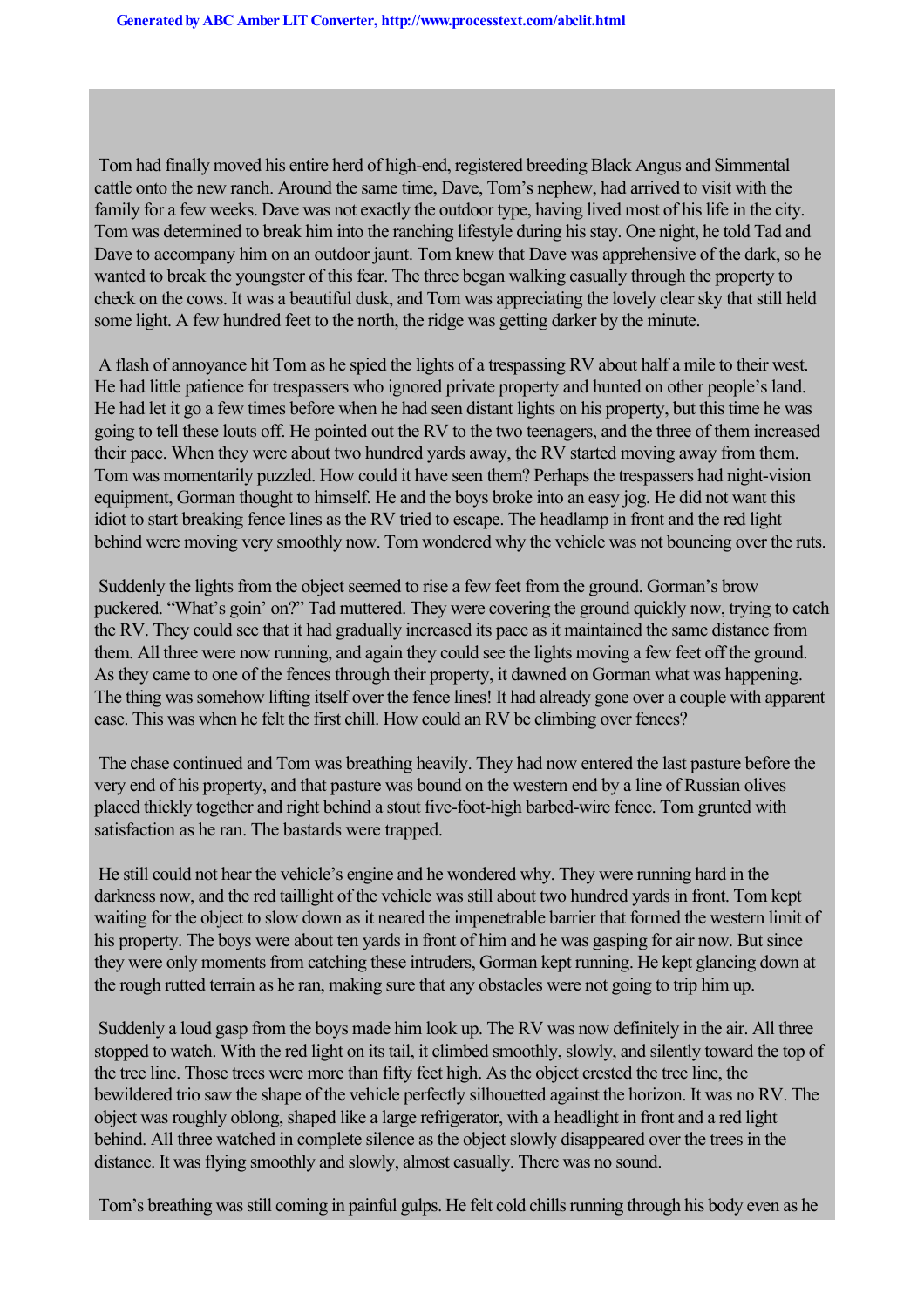sweated profusely. The boys, still gazing openmouthed, turned to Gorman looking for an explanation. Even from several feet away, he could see that Dave was crying softly in the darkness. The fourteen-year-old was obviously very frightened and was deeply disturbed by something this bizarre. Tom knew that his son was made of sterner stuff, but Tad too was waiting for an explanation. "I have no idea," Tom muttered as he turned away, trying to figure out exactly what had happened. What was really spooky was that they never heard the sound of an engine, even from 150 yards away.

What will I tell Ellen? he wondered as they trudged back. His mind was racing, looking for some kind of rational explanation for what they had seen. Some kind of military exercise out in the wilds of Utah? It made no sense to him. Why would they test exotic hardware on someone's private property? Nothing added up. They walked in silence all the way back to the homestead, the young fourteen-year-old shivering with fear. Dave's stay would be cut short. His parents let the family know that the youngster would not return to his cousins while they still lived on that property in Utah.

 A few weeks later, Tom and Ellen were walking out on the trail heading west and enjoying the cool air about an hour after sunset. The trail passed close to the ridge that marked the northern boundary of the Gorman property. The bluff was composed of dried mud and sandstone, and was still noticeably red as darkness intensified

 Tonight, there was no sign of rain, and the Gormans chatted quietly as they walked. Suddenly a loud metallic sound came from their right, cutting through the nighttime stillness. Startled, they stopped abruptly. Both had acute hearing. A few seconds later, they heard the noise again. It sounded like metal being banged on metal, and it seemed to be coming from about a hundred feet above them in the darkness. Tom was puzzled. What could be making the noise?

 Ellen clutched his sleeve and silently pointed in front of them. Tom saw the bright light about a hundred yards out. It was a vehicle. "Probably some miners lost," he said, putting two and two together. They felt slight apprehension as they walked toward it. As the couple approached the object, it lifted off the ground, moved about fifty yards away, and slowly settled back to the ground. "It's that thing Tad and I saw a while back," Tom muttered to his wife.

 Slowly they walked in the direction of the bright white beam that stabbed the darkness in front of it. They could just make out the refrigerator shape behind the light. And the reddish glow behind the object was familiar to Tom.

 As they drew nearer, the object again lifted off the ground and glided smoothly away in total silence. Again they tried to gain ground, but each time the object repeated the frustrating maneuver. It was clearly watching and reacting to them, trying to keep them at arm's length. Beneath his nervousness, Tom felt a spark of outrage. Who the hell do they think they are? he thought angrily.

 In the distance behind them, they both heard the mysterious metallic sound again. They turned away from the chase momentarily to try to get a fix on the sound. When they turned back, there was no sign of the light in front of them. The vehicle had either turned off its lights or had vanished. Slowly they walked toward the spot where they had last seen it. Nothing stirred in the still night. They passed the spot on the path where it had been, but there were no tracks in the hard-baked mud.

 They didn't talk much after that, although they walked the entire length of the ranch to the western boundary. The night appeared to have swallowed the mysterious flying refrigerator. Tom knew then for certain that something very unusual was unfolding on the ranch they had purchased just a few months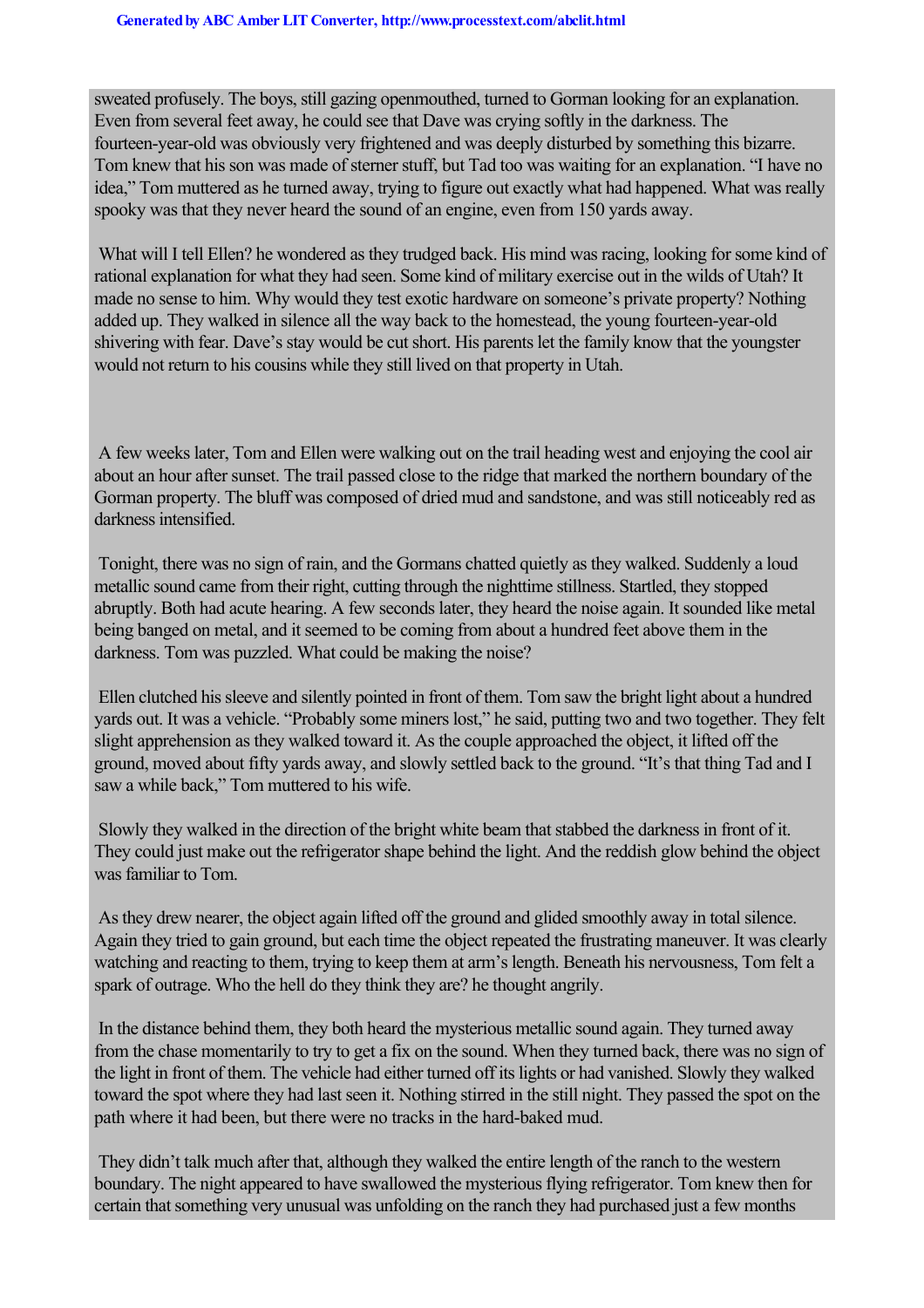#### **before**

 It was around this time that the Gorman family first heard the rumors that were circulating in town. The scuttlebutt being whispered in local coffee shops and stores acknowledged the legends told by the Utes about the secret history of the Gorman property. In short, the ranch was considered to be off-limits for tribe members. Piece by piece, the Gormans learned that their land was cursed and no Native American would ever set foot on it. Why, the Gormans wondered. Nobody would give them a straight answer.

## **Chapter 5 The Curse**

### In the religion and cultural lore of Southwestern tribes, there are witches known as skinwalkers who can alter their shapes at will to assume the characteristics of certain animals. Most of the world's cultures have their own shape-shifter legends. The best known is the werewolf, popularized by dozens of Hollywood movies. European legends as far back as the 1500s tell stories about werewolves. (The modern psychiatric term for humans who believe they are wolves islycanthropy.) The people of India have a weretiger legend. Africans have stories of wereleopards and werejackals. Egyptians tell of werehyenas.

 In the American Southwest, the Navajo, Hopi, Utes, and other tribes each have their own version of the skinwalker story, but basically they boil down to the same thing—a malevolent witch capable of being transformed into a wolf, coyote, bear, bird, or any other animal. The witch might wear the hide or skin of the animal identity it wants to assume, and when the transformation is complete, the human witch inherits the speed, strength, or cunning of the animal whose shape it has taken.

 "The Navajo skinwalkers use mind control to make their victims do things to hurt themselves and even end their lives," writes Doug Hickman, a New Mexico educator. "The skinwalker is a very powerful witch. [It] can run faster than a car and can jump mesa cliffs without any effort at all."

 For the Navajo and other tribes of the Southwest, the tales of skinwalkers are not mere legend. Just ask Michael Stuhff. A Nevada attorney, Stuhff is likely one of the few lawyers in the history of American jurisprudence to file legal papers against a Navajo witch. He has often represented Native Americans in his practice. He understands Indian law and has earned the trust of his Native American clients, in large part because he knows and respects tribal religious beliefs.

 As a young attorney in the mid-1970s, Stuhff worked in a legal aid program based near Genado, Arizona. Many, if not most, of his clients were Navajo. His legal confrontation with a witch occurred in a dispute over child custody and financial support. His client, a Navajo woman who lived on the reservation with her son, was asking for full custody rights and back child support payments from her estranged husband, an Apache. At one point during the legal wrangling, the husband got permission to take the son out for an evening but didn't return the boy until the next day. The son later told his mother what had transpired that night.

 According to the son, he spent the night with his father and a "medicine man." They built a fire atop a cliff and, for many hours, the medicine man performed ceremonies, songs, and incantations around the fire. As dawn broke, the three traveled into a wooded area near a cemetery, where they dug a hole. Into the hole, the medicine man deposited two dolls. One of the dolls was made of dark wood, the other of light wood. It was as if the two dolls were meant to represent the mother and her lawyer. Although Stuhff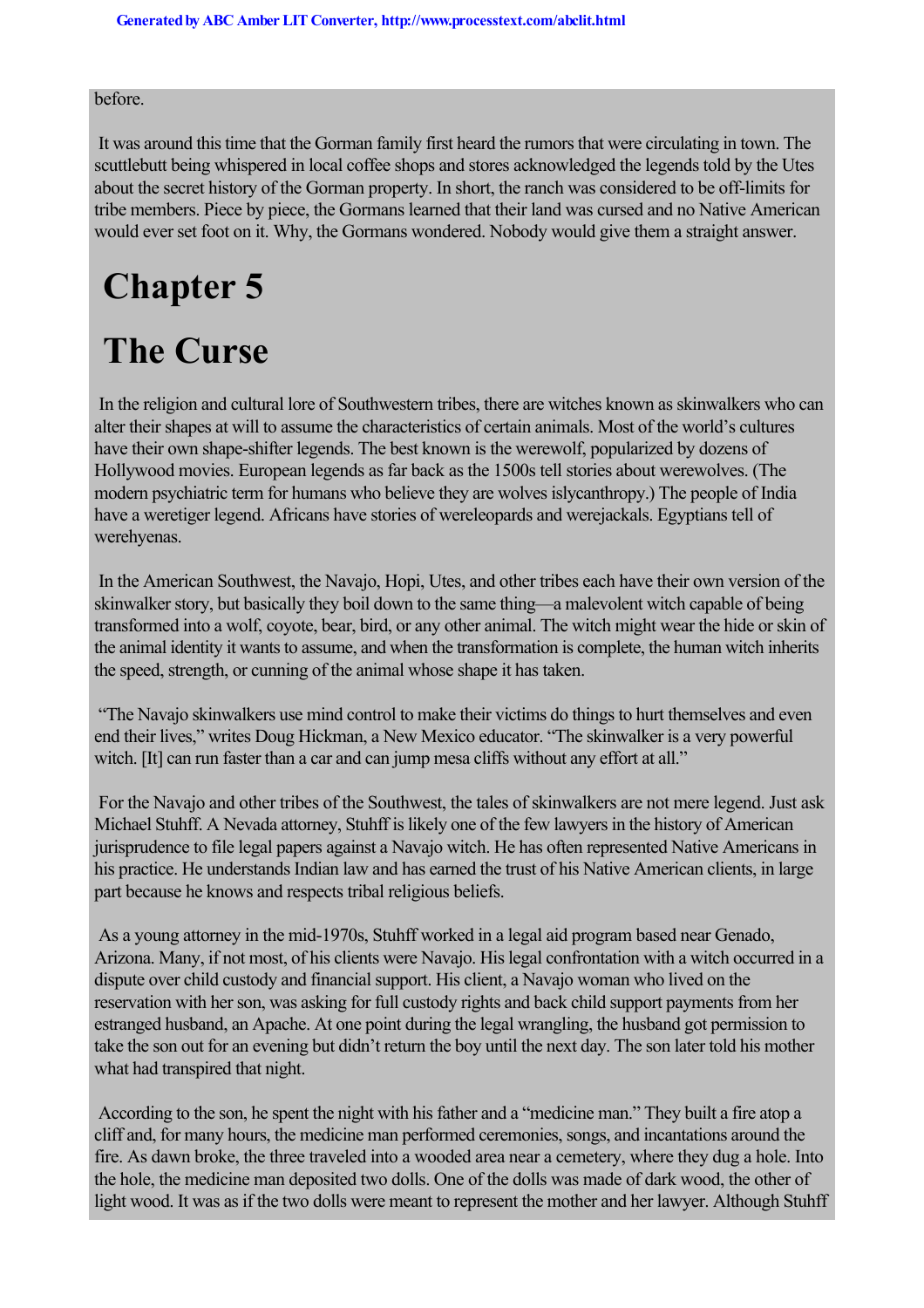wasn't sure how seriously to take the news, he recognized that it certainly didn't sound good, so he sought the advice of a Navajo professor at a nearby community college.

 "He told me that the ceremony I had described was very powerful and very serious, and that it meant that I was supposed to end up buried in that cemetery," Stuhff says. "He also said that a witch can perform this type of ceremony only four times in his life, because if he tries it more than that, the curse would come back on the witch himself. He also told me that if the intended victim found out about it, then the curse would come back onto the person who had requested it."

 Stuhff thought about a way to let the husband know that he had found out about the ceremony, so he filed court papers that requested an injunction against the husband and the unknown medicine man, whom he described in the court documents as "John Doe, A Witch." The motion described in great detail the alleged ceremony. The opposing attorney appeared extremely upset by the motion, as did the husband and the presiding judge. The opposing lawyer argued to the court that the medicine man had performed "a blessing way ceremony," not a curse. But Stuhff knew that the judge, who was a Navajo, could distinguish between a blessing ceremony, which takes place in Navajo hogans (homes), and what was obviously a darker ceremony involving lookalike dolls that took place in the woods near a cemetery. The judge nodded in agreement when Stuhff responded. Before the judge could rule, Stuhff requested a recess so that the significance of his legal motion could sink in. The next day, the husband capitulated by agreeing to grant total custody to the mother and to pay all back child support.

 "I took it very seriously becausehe took it seriously," Stuhff says. "I learned early on that sometimes witches will do things themselves to assist the supernatural, and I knew what that might mean."

 Whether or not Stuhff literally believes that witches have supernatural powers, he acknowledges that this belief is strongly held in the Navajo nation. Certain communities on the reservation had reputations as witchcraft strongholds, he says. It is also not known whether the witch he faced was a skinwalker or not. "Not all witches are skinwalkers," he says, "but all skinwalkers are witches. And skinwalkers are at the top. They are a witch's witch, so to speak."

 According to University of Nevada–Las Vegas anthropologist Dan Benyshek, who specializes in the study of Native Americans of the Southwest, "Skinwalkers are purely evil in intent. I'm no expert on it, but the general view is that skinwalkers do all sorts of terrible things—they make people sick, they commit murders. They are grave robbers and necrophiliacs. They are greedy and evil people who must kill a sibling or other relative to be initiated as a skinwalker. They supposedly can turn into wereanimals and can travel in supernatural ways."

 Benyshek and other scientists do not necessarily endorse the legitimacy of the legends, but they recognize the importance of studying stories about skinwalkers because the power of the belief among Native Americans manifests itself in ways that are very real. "Oh, absolutely," says Benyshek. "Anthropologists have conducted scientific investigations into the beliefs in Native American witchcraft because of the effects of such beliefs on human health."

 Anthropologist David Zimmerman of the Navajo Nation Historic Preservation Department explains: "Skinwalkers are folks that possess knowledge of medicine, medicine both practical (heal the sick) and spiritual (maintain harmony), and they are both wrapped together in ways that are nearly impossible to untangle."

 As Zimmerman suggests, the flip side of the skinwalker coin is the power of tribal medicine men. Among the Navajo, for instance, medicine men train over a period of many years to become full-fledged practitioners in the mystical rituals of the Diné (Navajo) people. The U.S. Public Health Service now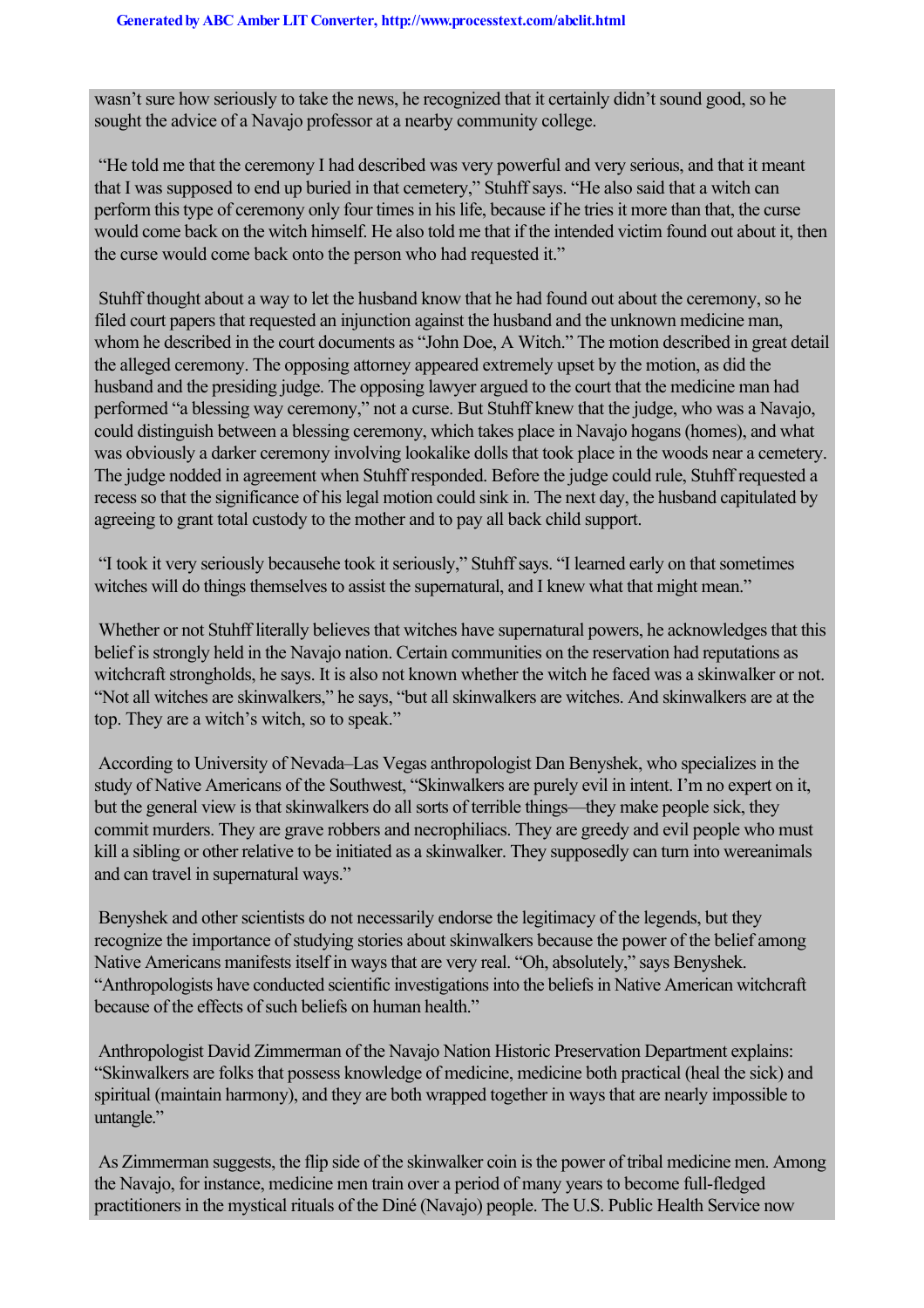works side by side with Navajo medicine men because the results of this collaboration have been proved, time and again, in clinical studies. The medicine men have shown themselves to be effective in treating a range of ailments.

 "There has been a lot of serious research into medicine men and traditional healers," says Benyshek. "As healers, they are regarded as being very effective in some areas."

 But there is a dark side to the learning of the medicine men. Witches follow some of the same training and obtain similar knowledge as their more benevolent colleagues, but they supplement both with their pursuit of the dark arts, or black magic. By Navajo law, a known witch has forfeited its status as a human and can be killed at will. The assumption is that a witch, by definition, is evil.

 "Witchcraft was always an accepted, if not widely acknowledged part of Navajo culture," writes journalist A. Lynn Allison. "And the killing of witches was historically as much accepted among the Navajo as among the Europeans." Allison has studied what she calls the "Navajo Witch Purge of 1878" and has written a book on the subject. In that year, more than forty Navajo witches were killed or "purged" by tribe members because the Navajo had endured a horrendous forced march at the hands of the U.S. Army in which hundreds were starved, murdered, or left to die. At the end of the march, the Navajo were confined to a bleak reservation that left them destitute and starving. The gross injustice of their situation led them to conclude that witches might be responsible, so they purged their ranks of suspected witches as a means of restoring harmony and balance. Tribe members reportedly found a collection of witch artifacts wrapped in a copy of the Treaty of 1868 and "buried in the belly of a dead person." It was all the proof they needed to unleash their deadly purge.

 "Unexplained sickness or death of tribal members or their livestock could arouse suspicion of witchcraft," Allison writes in her book. "So could an unexplained reversal of fortune, good or bad."

 In the Navajo world, where witchcraft is important, where daily behavior is patterned to avoid it, prevent it, and cure it, there are as many words for its various forms as there are words for various kinds of snow among the Eskimos.

 The Navajo people do not openly talk about skinwalkers, certainly not to outsiders. Author Tony Hillerman, who has lived for many years among the Navajo, used the skinwalker legend as the backdrop for one of his immensely popular detective novels, one that pitted his intrepid Navajo lawmen Jim Chee and Joe Leaphorn against the dark powers of witchcraft. The following excerpt is fromSkinwalkers:

 "You think that if I confess that I witched your baby, then the baby will get well and pretty soon I will die," Chee said. "Is that right? Or if you kill me, then the witching will go away."

"You should confess," the woman said. "You should say you did it. Otherwise, I will kill you."

 Hillerman has been harshly criticized by some Navajo for bringing unwanted attention to the subject of skinwalkers. "No one who has ever lived in the Navajo country would ever make light of this sinister situation," wrote one critic after Hillerman's book was dramatized on PBS in 2003.

 Anthropologist Zimmerman explains why so little information is available on skinwalkers: "Part of the reason you won't find a lot of information about skinwalkers in the literature is because it is a sensitive topic among the Diné. This is often referred to as proprietary information, meaning it belongs to the Diné people and is not to be shared with the non-Diné."

We know from experience that is it extremely difficult to get Native Americans to discuss skinwalkers,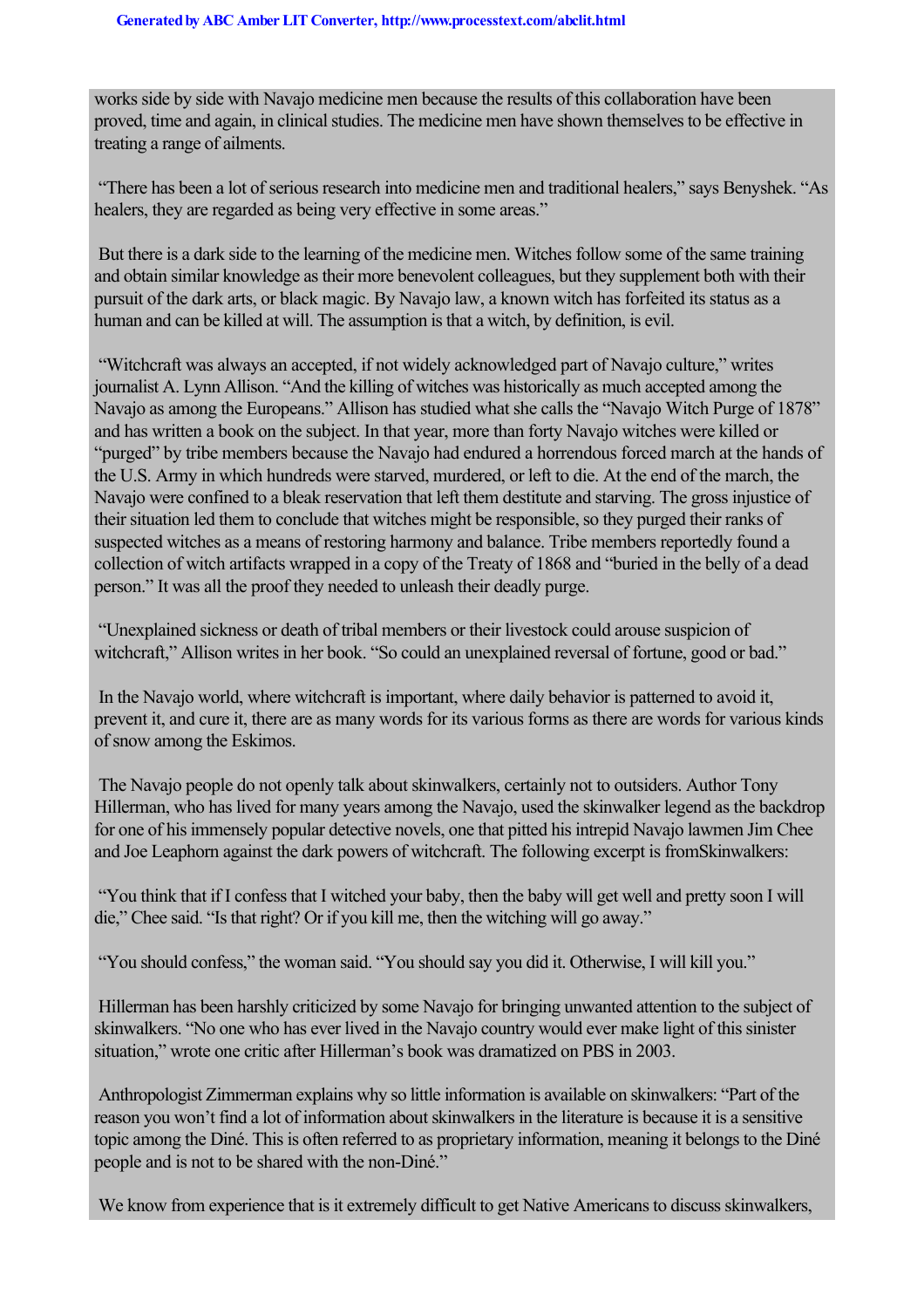even in the most general terms. Practitioners ofadishgash, or witchcraft, are considered to be a very real presence in the Navajo world. Few Navajo want to cross paths withnaagloshii (oryee naaldooshi), otherwise known as a skinwalker. The cautious Navajo will not speak openly about skinwalkers, especially with strangers, because to do so might invite the attention of a witch. After all, a stranger who asks questions about skinwalkers just might be one himself, looking for his next victim.

 "They curse people and cause great suffering and death," one Navajo writer explained. "At night, their eyes glow red like hot coals. It is said that if you see the face of a naagloshii, they have to kill you. If you see one and know who it is, they will die. If you see them and you don't know them, they have to kill you to keep you from finding out who they are. They use a mixture that some call corpse powder, which they blow into your face. Your tongue turns black and you go into convulsions and you eventually die. They are known to use evil spirits in their ceremonies. The Diné have learned ways to protect themselves against this evil and one has to always be on guard."

 One story told on the Navajo reservation in Arizona concerns a woman who delivered newspapers in the early morning hours. She claims that, during her rounds, she heard a scratching on the passenger door of her vehicle. Her baby was in the car seat next to her. The door flung open, and she saw the horrifying form of a creature she described as half man, half beast, with glowing red eyes and a gnarly arm that was reaching for her child. She fought it off, managed to pull the door closed, then pounded the gas pedal and sped off. To her horror, she says, the creature ran along with the car and continued to try to open the door. It stayed with her until she screeched up to an all-night convenience store. She ran inside, screaming and hysterical, but when the store employee dashed outside, the being had vanished. Outsiders may view the story skeptically, and any number of alternative explanations might be suggested, but it is taken seriously on the Navajo reservation.

 Although skinwalkers are generally believed to prey only on Native Americans, there are recent reports from Anglos claiming they encountered skinwalkers while driving on or near tribal lands. One New Mexico Highway Patrol officer told us that while patrolling a stretch of highway south of Gallup, New Mexico, he had had two separate encounters with a ghastly creature that seemingly attached itself to the door of his vehicle. During the first encounter, the veteran law enforcement officer said the unearthly being appeared to be wearing a ghostly mask as it kept pace with his patrol car. To his horror, he realized that the ghoulish specter wasn't attached to his door after all. Instead, he said, it was running alongside his vehicle as he cruised down the highway at a high rate of speed.

 The officer said he had a nearly identical experience in the same area a few days later. He was shaken to his core by these encounters but didn't realize that he would soon get some confirmation that what he had seen was real. While having coffee with a fellow highway patrolman not long after the second incident, the cop cautiously described his twin experiences. To his amazement, the second officer admitted having his own encounter with a white-masked ghoul, a being that appeared out of nowhere and then somehow kept pace with his cruiser as he sped across the desert. The first officer told us that he still patrols the same stretch of highway and that he is petrified every time he enters the area.

 One Caucasian family still speaks in hushed tones about its encounter with a skinwalker, even though it happened in 1983. While driving at night along Route 163 through the massive Navajo reservation, the four members of the family felt that someone was following them. As their truck slowed to round a sharp bend, the atmosphere changed, and time itself seemed to slow down. Then something leaped out of a roadside ditch at the vehicle.

 "It was black and hairy and was eye level with the cab," one of the witnesses recalled. "Whatever this thing was, it wore a man's clothes. It had on a white and blue checked shirt and long pants. Its arms were raised over its head, almost touching the top of the cab. It looked like a hairy man or a hairy animal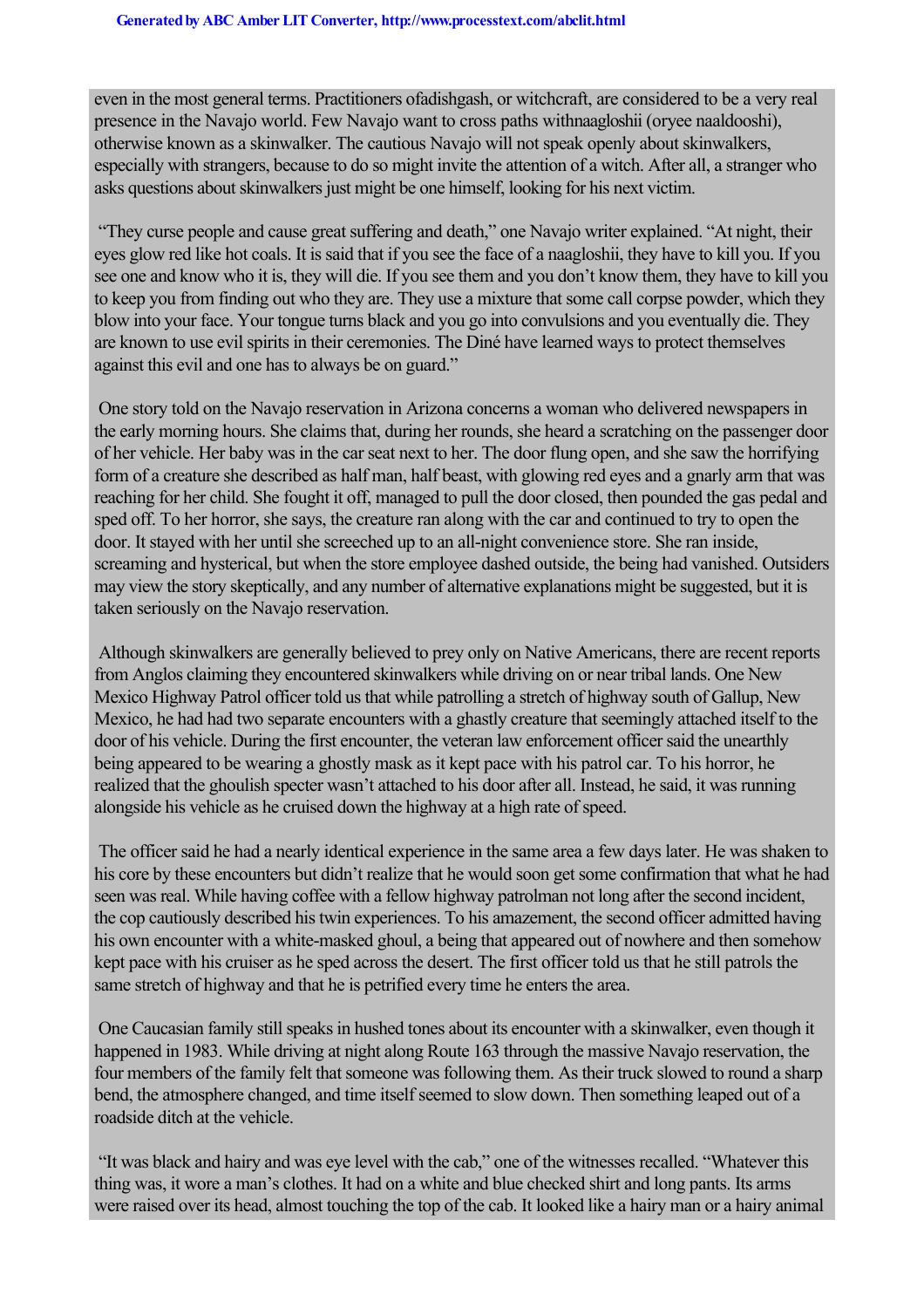in man's clothing, but it didn't look like an ape or anything like that. Its eyes were yellow and its mouth was open."

 The father, described as a fearless man who served two tours in Vietnam, turned completely white, the blood drained from his face. The hair on his neck and arms stood straight up, like a cat under duress, and noticeable goose bumps erupted from his skin. Although time seemed frozen during this bizarre interlude, the truck continued on its way, and the family was soon miles down the highway.

 A few days later, at their home in Flagstaff, the family awoke to the sounds of loud drumming. As they peered out their windows, they saw the dark forms of three "men" outside their fence. The shadowy beings tried to climb the fence to enter the yard but seemed inexplicably unable to cross onto the property. Frustrated by their failed entry, the men began to chant in the darkness as the terrified family huddled inside the house.

 The story leaves several questions unanswered. If the beings were skinwalkers, and if skinwalkers can assume animal form or even fly, it isn't clear why they couldn't scale a fence. It is also not known whether the family called the police about the attempted intrusion by strangers.

 The daughter, Frances, says she contacted a friend, a Navajo woman who is knowledgeable about witchcraft. The woman visited the home, inspected the grounds, and offered her opinion that the intruders had been skinwalkers who were drawn by the family's "power" and that they had intended to take that power by whatever means necessary. She surmised that the intrusion failed because something was protecting the family, while admitting that it was all highly unusual since skinwalkers rarely bother non-Indians. The Navajo woman performed a blessing ceremony at the home. Whether the ceremony had any legitimacy or not, the family felt better for it and has had no similar experiences since then.

 This disturbing account is not offered as proof of anything, particularly since we have not personally interviewed the witnesses. It is presented only as an illustration of the intense fear and unsettling descriptions that permeate skinwalker lore, which is accepted at face value by the Native Americans for whom the skinwalker topic is not just a spooky children's story.

 So exactly how and when did the skinwalker legend intersect with the Gorman ranch? Junior Hicks says his friends in the Ute tribe believe that the skinwalker presence in the Uinta Basin extends back at least fifteen generations. The Utes, described by historians as a fierce and warlike people, were sometimes aligned with the Navajo against common enemies during the 1800s. But the alliance didn't last. When the Utes first acquired horses from the Spanish, they enthusiastically embraced the Spanish example by engaging in the slave trade. They reportedly abducted Navajos and other Indians and sold them in New Mexico slave markets. Later, during the American Civil War, some Ute bands took orders from Kit Carson in a military campaign against the Navajo. According to Hicks, the Utes believe that the Navajo put a curse on their tribe in retribution for many perceived transgressions. And ever since that time, Hicks was told, the skinwalker has plagued the Ute people.

 The ranch property has been declared off-limits to tribal members because it lies in the path of the skinwalker. Even today, Utes refuse to set foot on what they see as cursed land. But the tribe doesn't necessarily believe that the skinwalker lives on the ranch. Hicks says the Utes told him that the skinwalker lives in a place called Dark Canyon, which is not far from the ranch. In the early 1980s, Hicks sought permission from tribal elders to explore the canyon. He'd been told there are centuries-old petroglyphs in Dark Canyon, some of which depict the skinwalker. But the tribal council denied his request to explore the canyon. One member later confided to Hicks that the tribe denied the request because it did not want to disturb the skinwalker for fear that it might "create problems." The tribe's advice to Hicks: "Leave it alone."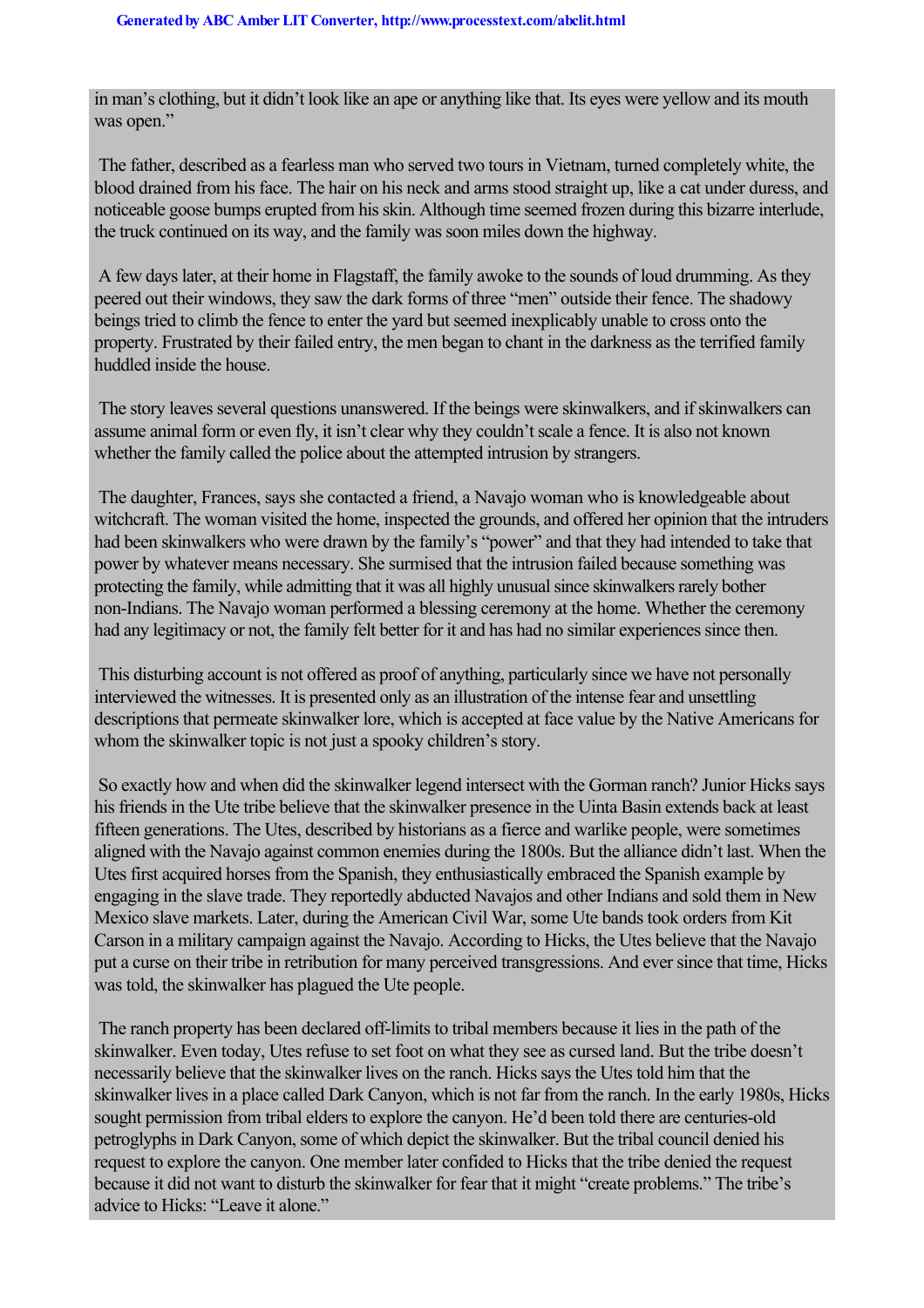Dan Benyshek suggests that some parts of this Utes' account don't add up. He thinks it unlikely that the Navajo would enlist the assistance of a skinwalker to carry out their revenge on the Utes, no matter how much the tribe might want some payback on their enemy. "The skinwalkers are regarded as selfish, greedy, and untrustworthy," Benyshek says. "If the Navajo knew someone to be a skinwalker, they would probably kill him, not ask for his help with the Utes. Besides, even if he was asked, the skinwalker would be unlikely to help the Navajo get revenge, since his motives are entirely evil and self-serving. From the Navajo perspective, this story doesn't make sense."

 But from the Ute perspective, it could ring true. "The Utes could very likely have concluded that the curse is real," explains Benyshek. "Different tribes or bands would often tell stories about the evil motives of other tribes they were in conflict with, about how another tribe was in league with witches, or how other tribes were cannibals. The Utes might tell themselves this story as a way to explain their own misfortunes."

 Hicks told us that the Indians say they see them a lot. "When they go out camping," he says, "they sprinkle bark around their campsites and light it as protection against these things. But it's not just Indians. Whites see them, too." Like his Ute neighbors, Hicks sometimes uses the termsskinwalker and Sasquatch interchangeably. He says he's seen photographs of the telltale huge footprints often associated with Bigfoot, taken in the vicinity of the Gorman ranch. But whether it was a run-of-the-mill Sasquatch or a far more sinister skinwalker isn't always clear, even to those who accept the existence of both.

 "There was an incident sixteen years ago where a skinwalker was on a porch in Fort Duchesne," Hicks remembers. "They called the tribal police and tracked it east toward the river. They took some shots at it and thought they hit it because they found blood on the ground, but they never found a body."

 We also conducted an interview with a Ute man who worked as a security officer for the tribe. He provided us details about his own encounter with a Bigfoot. Brandon Ware (not his real name) received his police training at an academy associated with the Bureau of Indian Affairs. He says he was working the 10:00P.M. to 4:00A.M. shift, guarding a tribal building near Bottle Hollow. Between midnight and 1:00 in the morning, Ware walked up to check on the building and noticed that the guard dogs inside were calm but staring intently through a window at something outside. They weren't barking, he said, just looking.

 "I could see this big ol' round thing, you know, in the patio over there," Ware recalls, "and the hair started raising on my neck and I kinda got worried a little bit trying to figure out what things were. I stood there and watched it for a few minutes, then it came over the top and headed down the road. But I could smell it. Even after it was gone, you could smell it."

 Ware says that when the creature realized it was being observed, it briefly looked over at Ware, then vaulted over a low wall that surrounded the patio area outside the building. He says it took off running toward the Little Chicago neighborhood, crashing into garbage cans as it moved past the homes, and generating a cacophony of loud barking by every dog in the immediate area. Ware then went into the building and telephoned another on-duty officer who was nearby. By the time Ware left the building, the other officer had pulled up in his patrol car.

 Ware told the other officer to turn off his engine so they could listen to the hubbub that was still unfolding among the nearby homes. "We listened a little bit and we could hear it. Then we jumped in and took off. We headed down the hill to see if we could catch up to it."

The two officers didn't see the creature again that night, but they had no trouble tracing its path through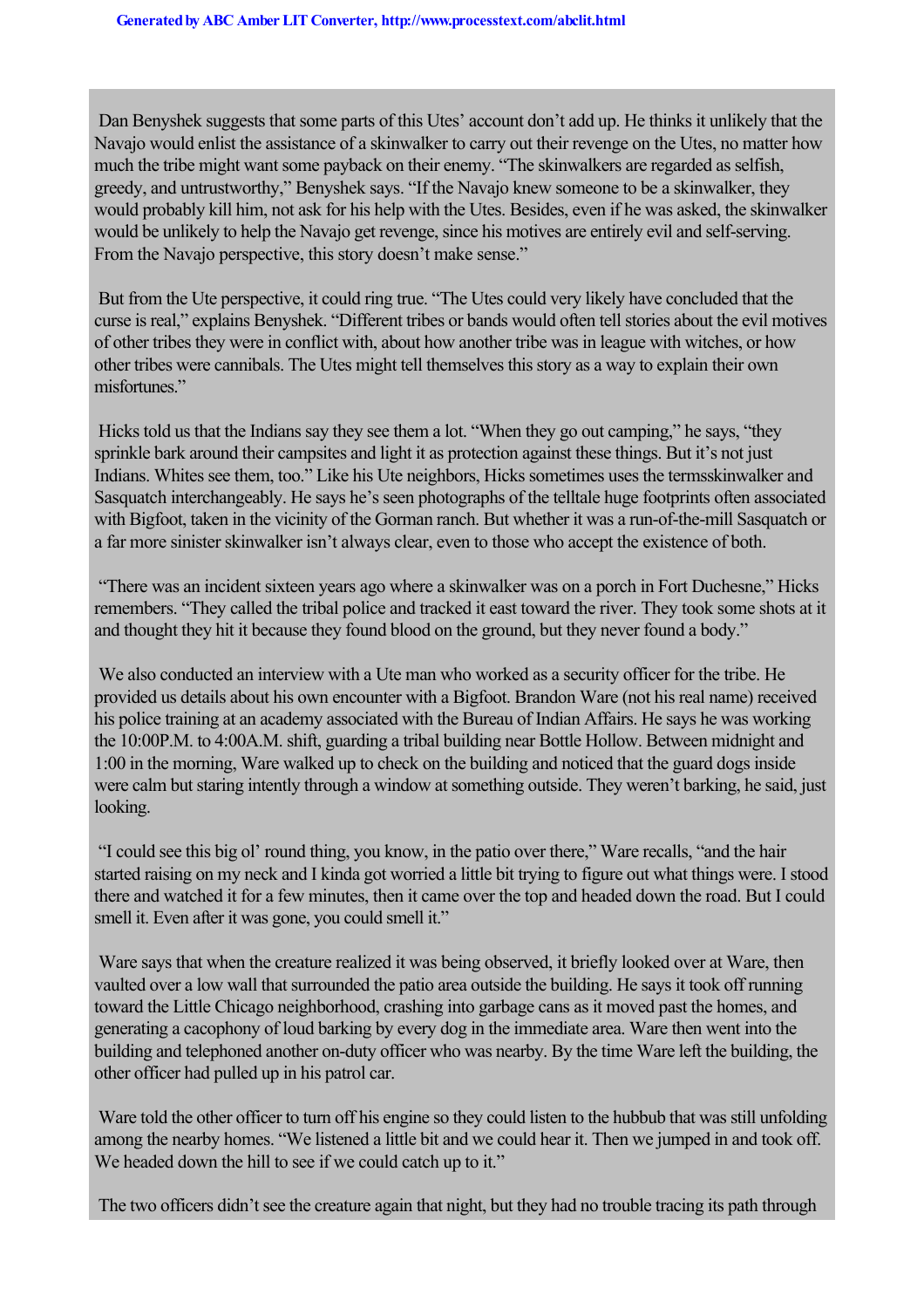the cluster of homes because they were able to follow a noticeable trail of scattered garbage cans. "It must have gone straight on through," Ware recalls. "We could see where cans—people usually tie up their cans—them were all off. I told the other officer, 'Hey man, maybe it picked up them cans and was throwing them at those dogs.'"

 Ware provided further details about what he had seen. His initial impression was of something dark and round. But he says that when the creature stood erect to vault over the patio wall, it appeared to be "huge." Ware was carrying a large flashlight at the time of the encounter. He says he was using the flashlight just minutes before while checking the doors of the building, but when he tried to use it to illuminate the creature, the light wouldn't turn on. When the creature took off running down the hill, the flashlight clicked back on.

 "He moved quick," he told us. "Whatever it was, it moved. I called him a 'he'—it could have been a she. It could have been whatever, but he moved quick going down through there. But it was kind of cool. It was neat. I never knew it…it was something I've never seen before. I've heard about them. I heard the old people talking about some of these things."

 Just a few nights later, Ware got a chance for a second look. He and another officer, Bob (not his real name), were patrolling a back road that emerges at a spot known as Shorty's Hill. They emerged from the road into a pasture area that is punctuated by a large rock. "I don't know if it was the same guy or not," Ware says. "It was a big ol' black hairy thing hanging there, and when it turned around, it had big ol' eyes on him. It had big ol' red eyes on him about yea big. We'd just passed it and I told Bob, 'There he is,' and then he come to a screeching halt and we backed up. By the time we got out, it was gone."

Ware described the creature's eyes as being "coal red" and unusually large. He isn't sure whether the headlights of the patrol car might have affected his perception of the beast's eye color, but tends to doubt it. He has no doubt about the presence of the beast itself. "We got out there to go look and we had shotguns and pistols and everything. We were going to blow him away," Ware admits.

When pressed for his opinion of what he had seen, whether it might have been a Sasquatch or even a skinwalker, Ware's response seemed to draw a distinction between the two, but the distinction became blurry as the conversation progressed and Ware explained his understanding of tribal lore.

 "Sasquatch, he's an old man, an old man that lives on a mountain," he explained. "He just comes in and looks at people and then he goes back out again. He just lives there all his life, never takes care of himself, and just smells real bad. Almost like, almost like that guy, like he is dirty, dirty human being smell is what it smelled like…a real deep, bad odor…It smelled like dirty bad underarms…The closer I got, the worse the smell got." Could the creature he saw have been a skinwalker?

 "Nope," said Ware. "A skinwalker's smaller. A skinwalker is the size of humans, six foot and under. They don't come in most of the time to where the animals are at. They come in where people are at. They can come right here and you'd never know he was standing here looking at you in the middle of the night…They can take the shape of anything they want to take the shape of. Like I said, they're medicine."

 Ware said that skinwalker sightings among the Utes are not uncommon. He told us of an encounter with two shape-shifters near the Gorman ranch. The figures he described are so unusual, so far outside our own concept of reality as to be almost comical, like something out of a Saturday morning cartoon. One local who saw them in the road in Fort Duchesne described them as humans with dog heads smoking cigarettes. But Ware was perfectly serious in his description. He certainly did not bare his soul for comic effect, and we have no interest in making light of his story. For him, and for many others, skinwalkers are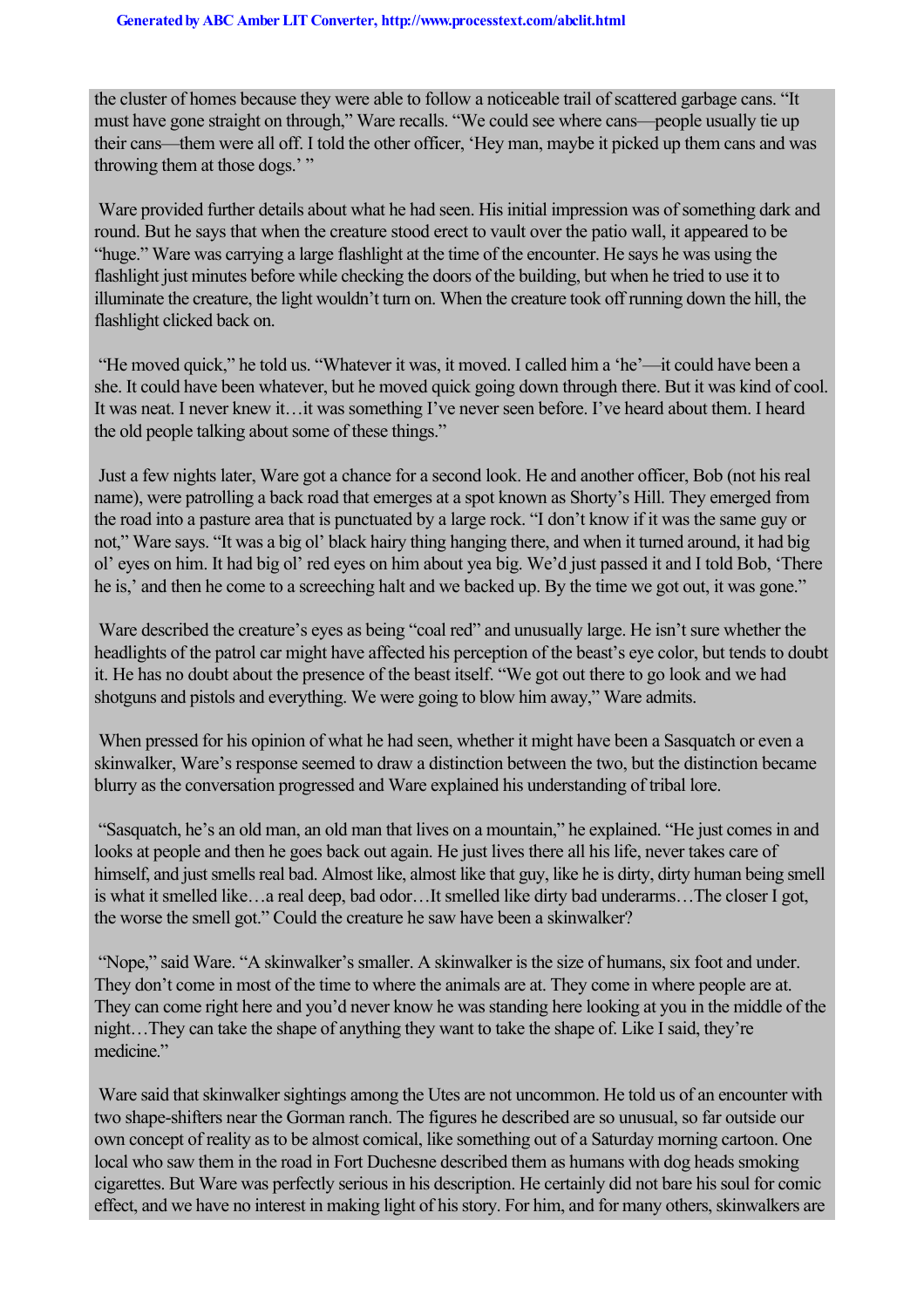as real as the morning sun or the evening moon. They are a part of everyday life, and they most certainly are integral to the story of the Gorman ranch.

 Could the Utes have used the skinwalker curse as an all-encompassing explanation for their assorted tribal misfortunes, as Benyshek asks? Or are they relying on the legend as an umbrella explanation for the wide range of paranormal events that have been reported in the vicinity of their lands for generations—in particular, in the vicinity of the ranch?

 If a skinwalker really is a shape-shifter, capable of mind control and other trickery, might it also have the ability to conjure up nightmarish visions of Bigfoot or UFOs? Could it steal and mutilate cattle, incinerate dogs, generate images of monsters, unknown creatures, or extinct species, and could it also frighten hapless residents with poltergeistlike activity?

 At the very least, the skinwalker legend might be a convenient way for the Utes to grasp a vast menu of otherwise inexplicable events, the same sort of events that might stymie and confuse a team of modern scientists.

## **Chapter 6**

## **High Strangeness**

 Winter had set in and the temperatures dropped precipitously. Thirty or forty below was not unusual for this time of the year in northeastern Utah. This was very different from the mild winters in New Mexico the family had left behind, but they did not regret their move. At least, not yet.

 Tom had taken to spending a lot of time out at night trying to get a handle on the weirdness on his property, which had really begun to escalate once he brought his cattle onto the acreage. Every night, Gorman crept like a ghostly wraith around the land, trying to catch the intruders in a better light. He was getting nowhere fast. They seemed to have very good antennae. He could see them only in the distance, never up close.

 At the end of one fruitless night, the hard-packed snow crunched underfoot as he walked slowly back from the western part of the ranch. It was probably thirty below and Tom wanted to call it a night. He was freezing cold. As he trudged home, to his north lay the snow-covered slope of the bluff, and the postblizzard freshness bathed everything in an eerie pale light. A slight movement out of the corner of his eye caught Tom's attention. He turned toward the ridge and his jaw slackened. Starkly outlined against the snow-covered ridge was an aircraft that seemed to have just appeared out of nowhere. It was about thirty or forty feet long, and it reminded Gorman of a snub-nosed, smaller hybrid version of the F-117 and the B-2. But it was completely silent. There was no wind, and the stillness was uncanny.

 The aircraft was no more than twenty feet off the ground and, as it moved slightly toward him, a recurring pattern of tiny multicolored lights danced their way across the snow. The lights were obviously coming from the aircraft, but Tom couldn't make out how they were being projected onto the snow. The total silence and barely perceptible movement of the object convinced Tom that there was no way he would have seen it if it hadn't been so plainly silhouetted against the white snow. Its jet-black color and the noiseless slow motion combined to give him the impression that it was defying gravity.

 Tom crouched in the snow to avoid being seen. It was moving slowly along the ridge and seemed to be quartering the ground as if looking for something. Its tiny "disco" lights traced their silent pattern in the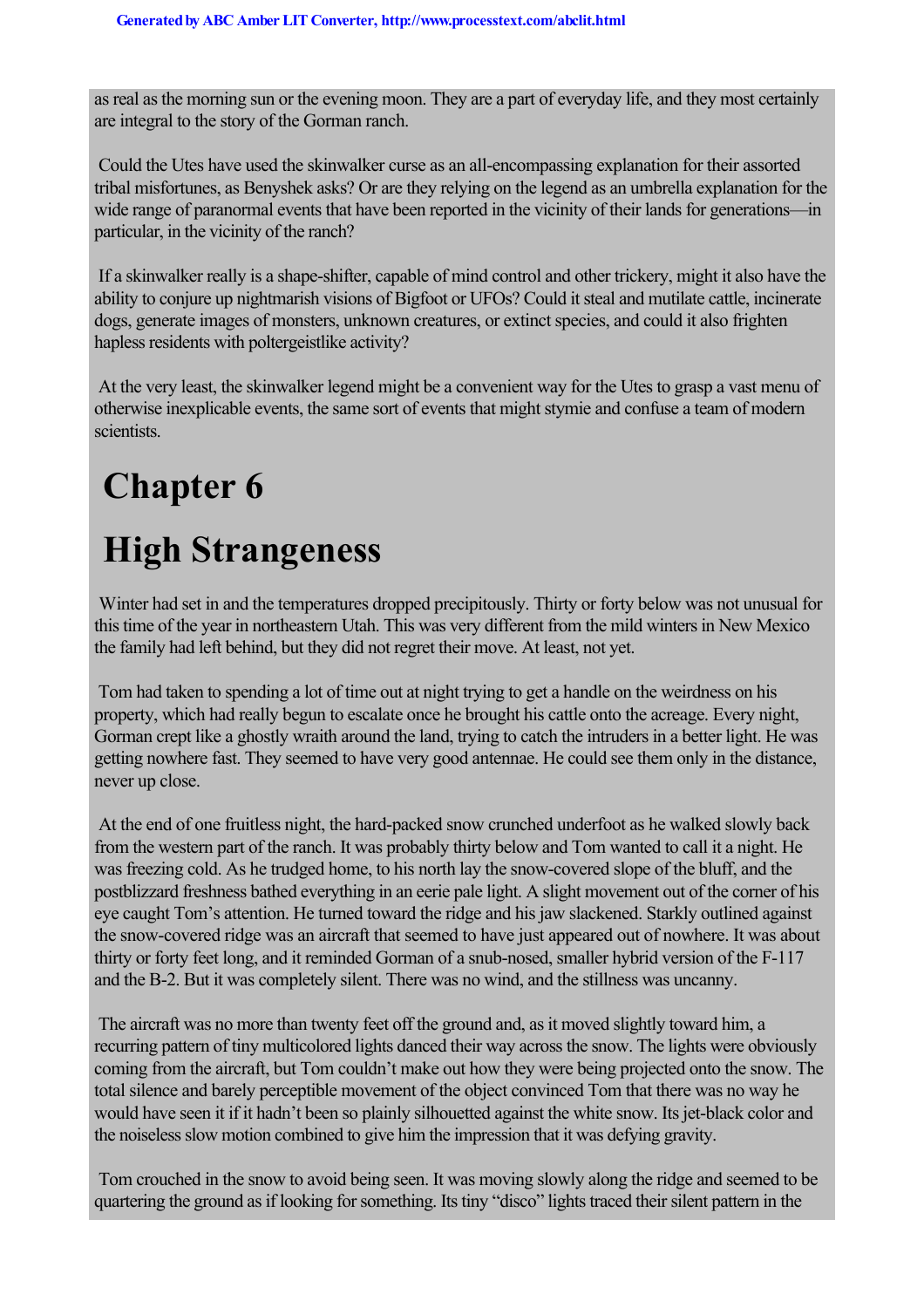snow as the object slowly turned at the end of the ridge and then resumed its journey over the snow, searching for God knows what. It was a slow, methodical search, but for what? The outline of the object, less than a hundred yards away, gave Tom a good view of its short, matte-black wings. It was definitely like a small version of the F-117 "stealth fighter." The odd angled design seemed quite similar. But Tom knew that the F-117 was extremely noisy.

 As Tom stretched his aching, freezing body, his bones cracked in the still air. Instantly, the disco lights turned off and the object turned toward him. It hovered silently less than a hundred yards away and only fifteen or twenty feet off the ground. Tom held his breath. The object moved silently away from him without ever increasing its speed and then disappeared into the gloomy night beyond the ridge. Tom heaved a sigh of relief and awkwardly got to his knees in the snow. He looked back several times at the area near the ridge where he had last seen the silent black phantom.

What was this advanced technology? he wondered. Who owned it? And what on earth was it doing there on a ranch in Utah? Gorman silently let himself into the homestead where his family slept and gratefully embraced the warmth.

 Several weeks later, Ellen was driving their battered old Chevette home from work when another incident occurred. It was about six o'clock in the evening. Tom was out of town for a couple of days. The kids were staying with friends and she was not looking forward to spending the night alone on this property. She had jumped back into the car after closing the entrance gate behind her when she noticed a black shadow moving slowly over the car. It was like a dark cloud, but the night was clear.

 Looking up, she gasped as she saw a large black, triangular object moving slowly and apparently pacing her car as she drove it slowly along the rutted dirt track toward the homestead. She was deathly frightened. The triangular aircraft made no noise as it flew no more than twenty or thirty feet above her car. She could see it out her front windshield and she could see the stubby matte-black wings as she looked out the car's side windows.

 She saw tiny multicolored red, green, blue, and yellow lights on the ground on both sides of her as she stepped on the gas. The thing kept pace with her for the short quarter-mile drive, and when she pulled into her driveway, the black triangle continued west over the house until she lost sight of it in the gloomy night. She was now badly frightened. She remembered her husband's description of the silent, stealth shaped–fighter object silhouetted against the snow and she figured the thing was back. She called her husband in his hotel room. He managed to calm her down.

 An hour later, she had eaten a quick solitary meal and was washing the dishes. As she looked west out into the dark night, she was startled to see what looked like a large RV parked in the pasture, no more than two hundred yards from her window. The interior of the RV was brightly lit and she could see what looked like a desk inside. Idly, she wondered what on earth an RV was doing trespassing on their property. More to the point, how could it have made it onto the property? After all, there was only one entrance to the ranch and that was right past her home.

 Then, a black-colored figure moved into view and sat behind the desk. Her sharp eyesight made out what appeared to be a black uniform, including some kind of headgear. The figure was just sitting at a desk in the night on her property in the middle of a remote ranch in Utah. How weird. The figure suddenly stood up and went to what appeared to be a light-filled doorway. The size of the figure outlined against the brightly lit interior of the RV gave her the chills. The figure looked huge and probably male. If that was a normal RV doorway, he was maybe seven feet tall. And he appeared to be wearing all black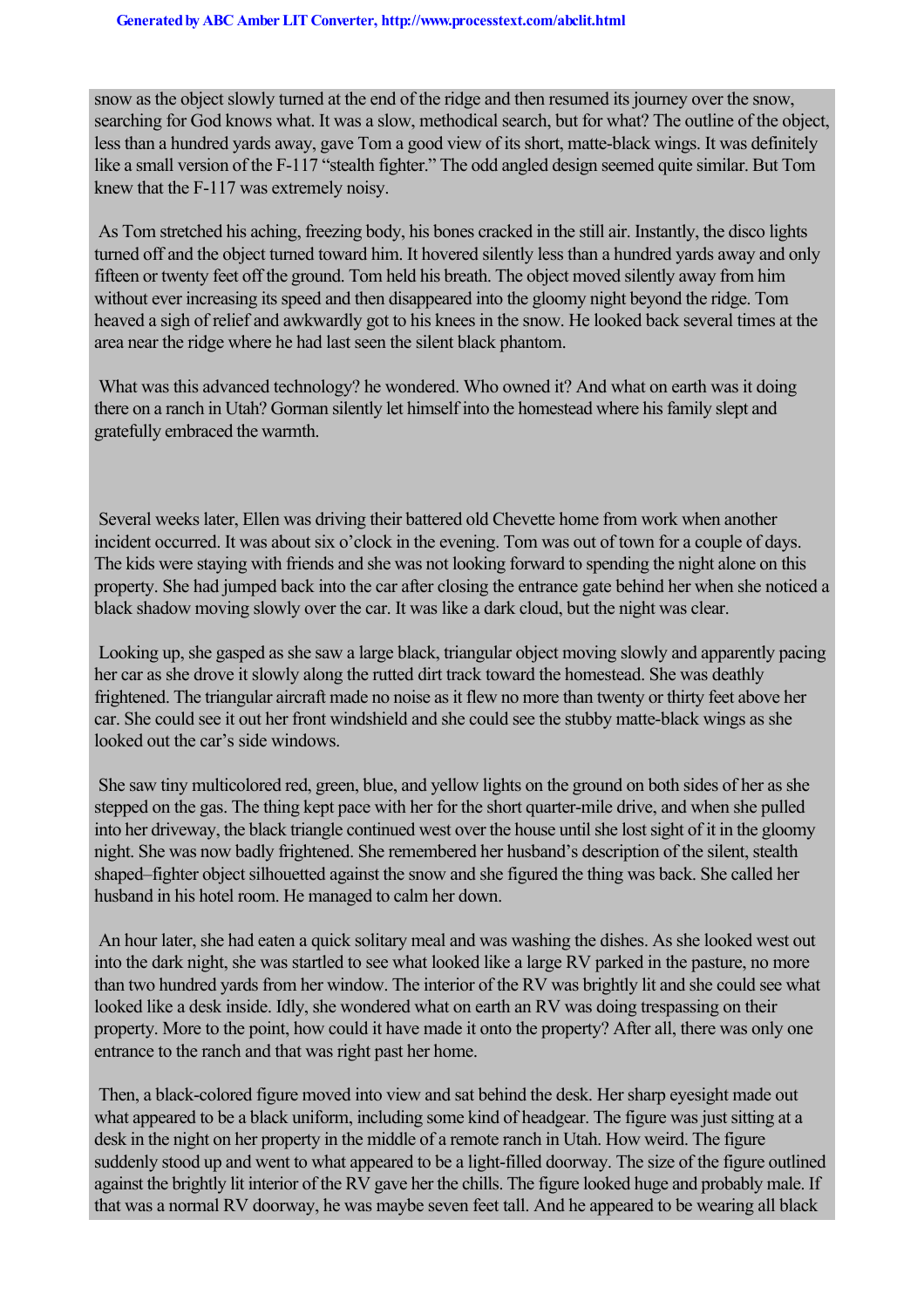clothing, something like a black visor over his face, and knee-high boots.

 Suddenly, it occurred to her that the bizarre black triangle she had seen and this threatening black colored silhouetted form might be connected. The figure seemed to be looking out the brightly lit doorway and staring directly at her. She could feel his cold gaze. Quickly, she closed the window drapes and hurriedly called her husband. She wanted him back as quickly as possible. Given the note of high-pitched panic in her voice, Tom decided to return quickly to the ranch. He drove all night and arrived the next morning. Together they walked down to where she had seen the "RV."

 Both of them saw the huge footprints in the soft mud at the same time. Ellen became almost hysterical. The size of the bootshaped prints shocked Tom. They were almost eighteen inches long. The prints did not resemble those of a military boot, as there were no ribs, just a smooth surface with a prominent rounded heel.

 This event convinced the Gormans not to let their kids out at night. Something that they couldn't explain was lurking on their property. Ellen used to love walking at night, feeling the wind blowing on her face. That too ended. Henceforth, the Gorman family members were much more cautious. It finally dawned on them that they might be in danger.

## **Chapter 7**

#### Chupas

 The Gormans obviously witnessed some unidentified flying objects over their property and felt threatened by them. Was their fear justified? We think it was an appropriate reaction, especially given the fact the rectangular objects they had seen had previously been linked to human injuries—and death. In Brazil, these box-shaped craft that are said to make a sound like a refrigerator are known aschupas.

 Dr. Jacques Vallee, a scientist who has carefully and intensively investigated the UFO phenomenon for more than four decades, went to South America in the 1980s to investigate thechupa wave in Brazil and the numerous reports of UFO close encounters that have resulted in the death or injury of witnesses. The results of his extensive field investigations are detailed in his bookConfrontations: A Scientist's Search for Alien Contact. For example, in Parnarama in central Brazil, Vallee reports that at least five people had died "following close encounters with what were described as boxlike UFOs equipped with powerful light beams." Many of the victims were hunters who, following the local tradition, had climbed into jungle trees at night to wait for passing animals that they could spotlight and shoot. According to researcher Simon Harvey-Wilson, in an ironic twist, the hunters had themselves been hunted by UFO craft, which injured or killed them using light beams of their own.

 Harvey-Wilson continues. "As Vallee reports, thesechupas (UFOs) 'are said to make a humming sound like a refrigerator or a transformer, and this sound does not change when the object accelerates. The object does not seem large enough to contain a human pilot.' In one case a victim called Dionizio General 'was atop a hill when an object hovered above him and shot a beam in his direction; it was described as "a big ray of fire." The witness, José dos Santos, testified that Dionizio seemed to receive a shock and came rolling down the hill. For the following three days he was insane with terror, then he died.' Witnesses described the light beams as being blinding, like electrical arcs, with pulsating colors inside and smelling unpleasant, which Vallee suspects may be ozone."

 By November 1977, according to Vallee, the physician in charge of the health unit on Colares Island, Dr. Wellaide Cecim Carvalho de Oliveira, "had seen no fewer than thirty-five patients claiming injuries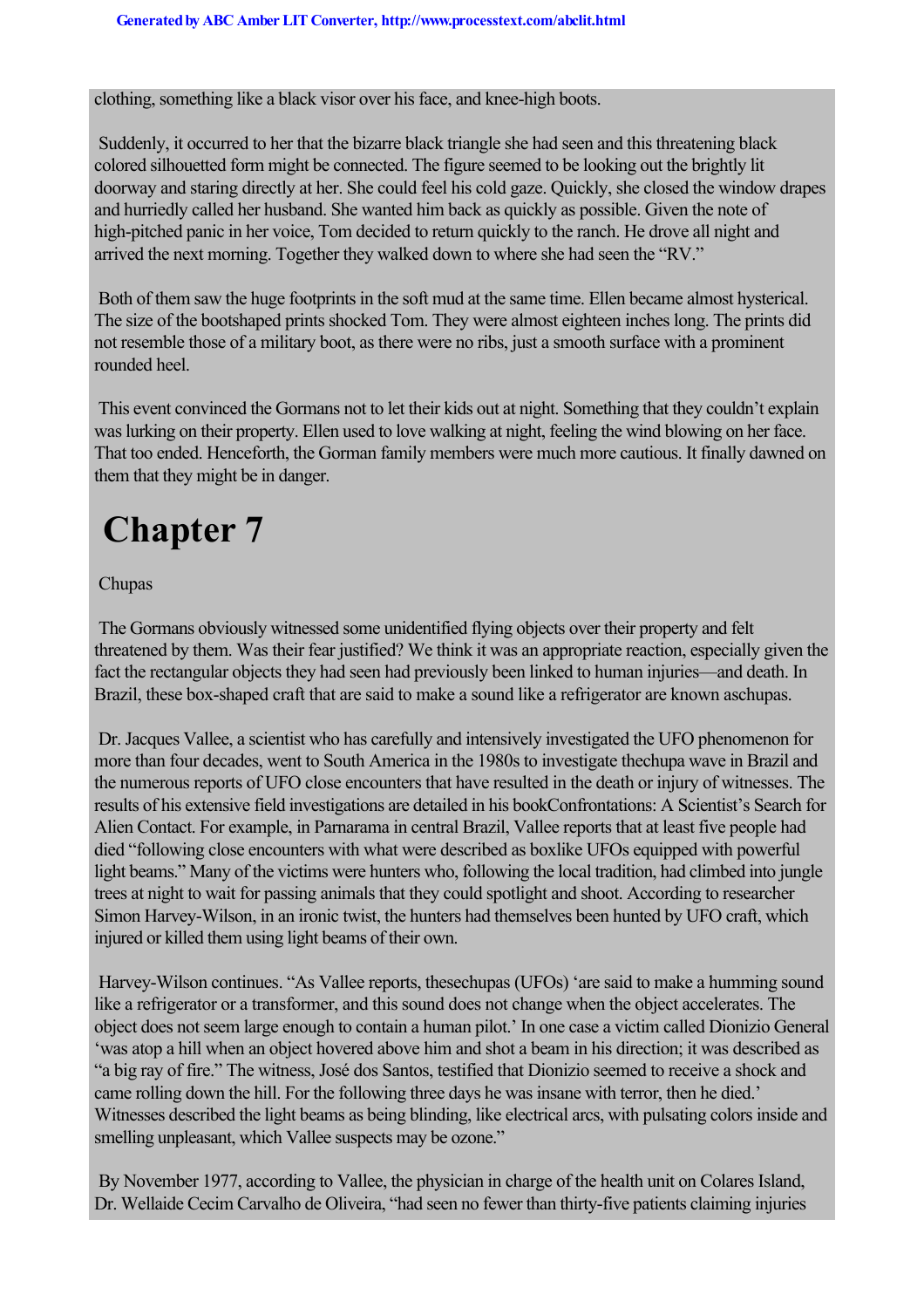related to the chupas. All of them had suffered lesions to the face or the thoracic area." These lesions, which resembled radiation injuries, "began with intense reddening of the skin in the affected area. Later the hair would fall out and the skin would turn black. There was no pain, only a slight warmth. One also noticed small puncture marks in the skin. The victims were men and women of varying ages, without any pattern."

Vallee published a more comprehensive list of symptoms drawn up by Dr. Carvalho:

- a feeling of weakness; some could hardly walk
- dizziness and headaches
- local losses of sensitivity; numbness and trembling
- pallid complexion
- low arterial pressure
- anemia, with low hemoglobin levels
- blackened skin where the light had hit, with several red-purple circles, hot and painful, two to three centimeters in diameter
- two puncture marks inside the red circles resembling mosquito bites, hard to the touch
- hair in the blackened area fell out and did not rejuvenate, as if follicles had been destroyed
- no nausea or diarrhea

In describing their experiences with these light beams, most victims claimed, according to Vallee, that "they were immediately immobilized, as if a heavy weight pushed against their chest. The beam was about [seven or eight centimeters] in diameter and white in color. It never hunted for them but hit them suddenly. When they tried to scream no sound would come out, but their eyes remained open. The beam felt hot, 'almost as hot as a cigarette burn,' barely tolerable. After a few minutes the column of light would slowly retract and disappear." Apart from those who had been killed by these beams, most people's symptoms usually disappeared after seven days.

 After asking various forensic pathologists to review his findings, Vallee surmised that "what UFO witnesses describe as 'light' may, in fact, be a complex combination of ionizing and non-ionizing radiation. Many of the injuries described in Brazil, however, are consistent with the effects of high-power pulsed microwaves." Subsequently he pointed out that pulsed microwaves may "interfere with the central nervous system. Such a beam could cause the dizziness, headaches, paralysis, pricklings, and numbness reported to us by so many witnesses."

 Vallee tackled the issue of whether these Brazilian UFOs are deliberately trying to kill people or not. If they are, he considers that they are fairly inefficient. After all, someone in a helicopter with a high-powered rifle and night scope could probably do a better job. He does, however, point out that a radiation beam that was designed merely to stun people at one range might be lethal at another range.

 Journalist Bob Pratt also investigated the injuries that occurred during the Brazilian UFO wave and wrote a book about it calledUFO Danger Zone: Terror and Death in Brazil. Like Vallee, Pratt's investigations of the Brazil wave turned up several deaths and injuries from UFOs. In other words, the New Age bromides that UFOs were actually friendly space brothers intent on the spiritual enlightenment of the human race were not borne out by the experiences of the locals along the northern coast of Brazil.

 The issue of injuries from UFOs also cropped up in North America during the last week of 1980. On the evening of December 29, according to accounts by researcher John Schuessler and written accounts by the National Investigations Committee on Aerial Phenomena (NICAP), Betty Cash, Vickie Landrum, and Colby Landrum had visited several small towns in the Piney Woods area of east Texas looking for a bingo game but found that bingo throughout the area had been canceled for Christmas. Instead they decided to have a meal at a restaurant in New Caney. Betty Cash was then a fifty-one-year-old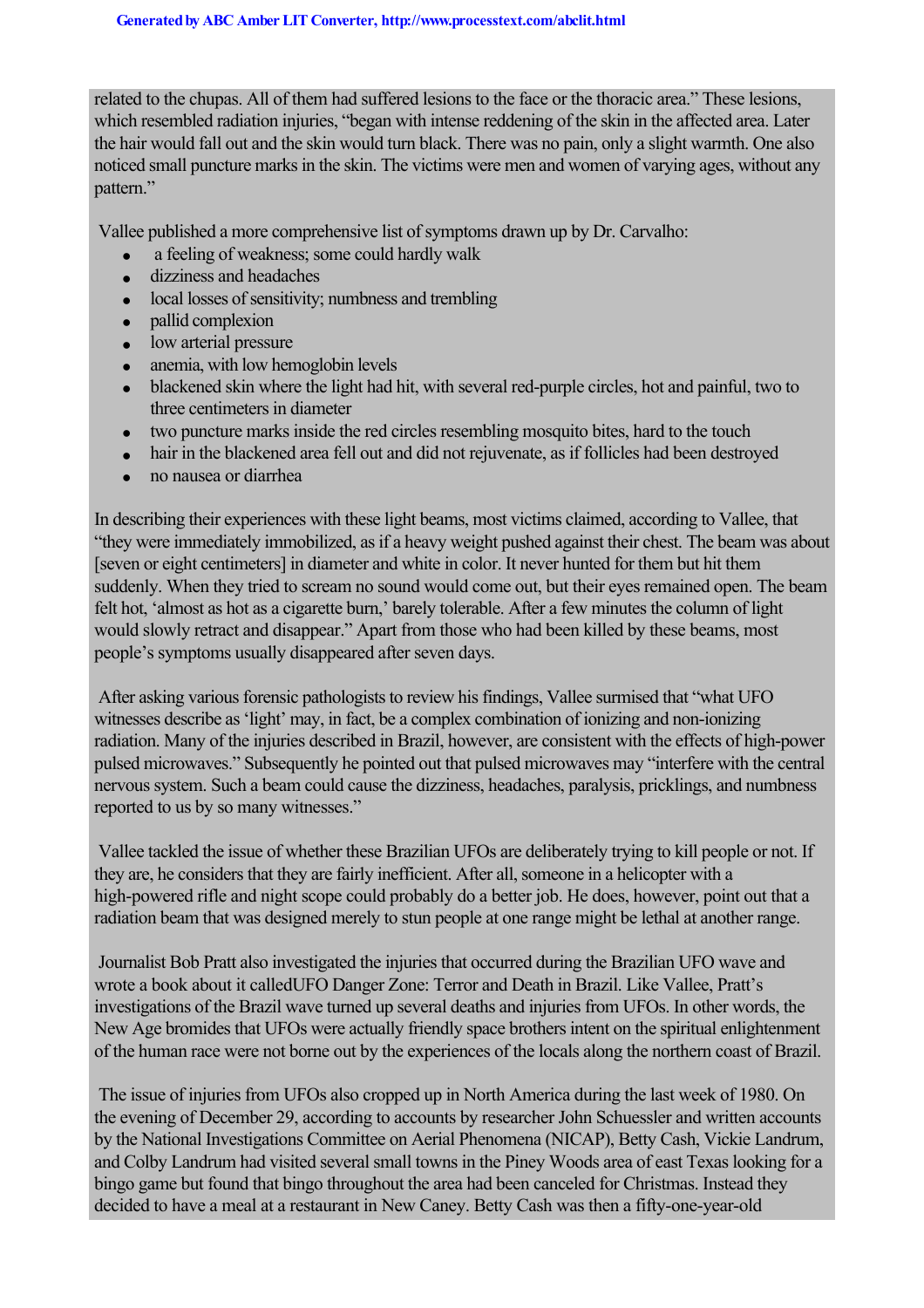businesswoman who owned a restaurant and a grocery store. Vickie Landrum, fifty-seven, worked for Betty in the restaurant. Colby Landrum, Vickie's grandson, was seven.

 According to the NICAP report, after leaving the restaurant between 8:20 and 8:30P.M. , Betty drove along Highway FM1485, a road usually used only by people who live in the area because it is so isolated. Although the location is only about thirty miles from Houston, it is thinly populated and is covered by oak and pine trees, swamps, and lakes.

 At about 9:00, Colby noticed a bright lighted object above the treetops some distance away. He pointed it out to the others. As they drove on, it appeared to get larger and larger. They realized that the object was approaching the road, but they hoped to get by it in time and leave it behind. But before they could do so, the object straddled the road and blocked their way. The object, many times larger than the car, remained hovering at treetop level and sent down an occasional large cone of fire. In between these blasts it would descend until it was no more than about twenty-five feet off the surface of the road. Vickie described it as "like a diamond of fire."

When Betty eventually brought the car to a standstill, the object was only sixty vards away. It looked as if it was made of dull aluminum and glowed so brightly that it lit up the surrounding trees. The four points of the diamond were blunt rather than sharp, and blue spots or lights ringed its center. Had it not come to rest over the road, the cone of fire from its lowest point would have set the forest on fire. The object also emitted an intermittent bleeping sound. The two women got the impression that maybe the giant object was having some kind of engine trouble.

 The three of them got out of the car to take a better look at the object. Vickie stood by the open door on the right-hand side of the car with her left hand resting on the car roof. Vickie is a Christian who does not believe in UFOs or extraterrestrial life, and when she saw the bright object she thought the end of the world had come. Because she expected to see Jesus come out of the light, she stared at it intently. Colby begged his grandmother to get back in the car. After about three minutes she did so and told him not to be afraid because "when that big man comes out of the burning cloud, it will be Jesus."

 As Vickie held Colby, she screamed at Betty to get back in the car with them. But Betty was so fascinated by the object that she walked around to the front of the car and stood there gazing at it, bathed in the bright light, the heat from it burning her skin. Eventually, as the thing began to move up and away, she moved back to the car door. When she went to open the door, she found the handle so painfully hot that she had to use her leather jacket to protect her hands and get back in the car.

 As the three of them watched the departing object, a large number of helicopters appeared overhead. "They seemed to rush in from all directions," Betty recalled later. "It seemed like they were trying to encircle the thing." Within a few seconds the flying diamond had disappeared behind the trees lining the road. It was then that they realized how hot the interior of the car had become. They switched off the heater and put on the air conditioner instead.

 When the effects of the bright light had worn off, Betty drove off down the darkened highway. After driving at sixty miles an hour for five minutes, the object was clearly visible some distance ahead and looked like a bright cylinder of light. Even from that distance, it was still lighting up the surrounding area and illuminating the helicopters.

 From their new vantage point, they counted twenty-three helicopters. Many of them were identified as the large double-rotor CH-47 Chinooks, the others were very fast single-rotor types and appeared to be Bell-Hueys but were never properly identified. As soon as the flying diamond and helicopters were a safe distance ahead, Betty drove on. When she reached an intersection, she turned away from the flight path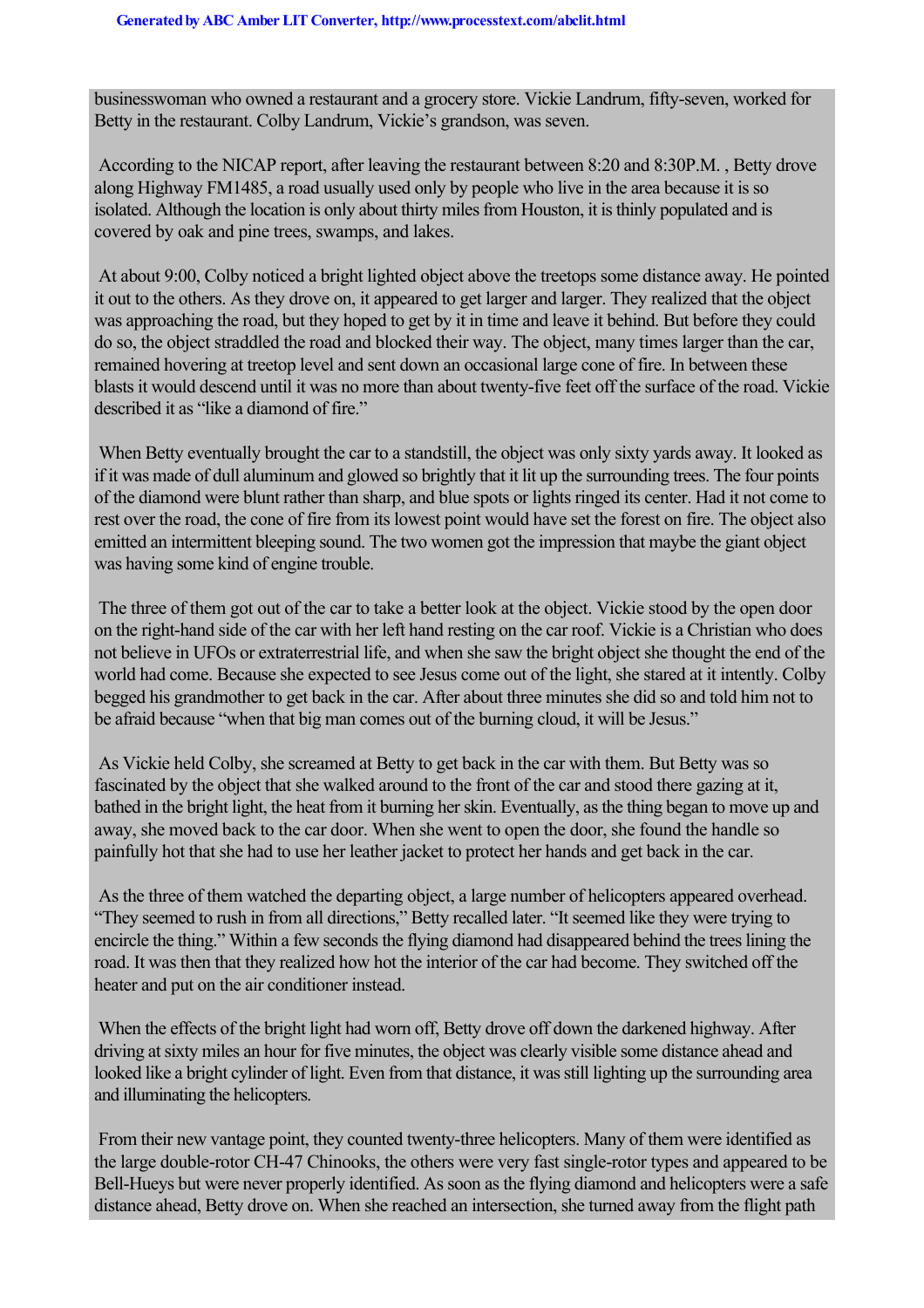of the object and toward Dayton, where the three of them lived. She dropped Vickie and Colby off at their home at about 9:50 and went home by herself. A friend and her children were waiting up for Betty, but by this time she was feeling too ill to tell them about what had happened.

 Over the next few hours, Betty's skin turned red as if badly sunburned. Her neck swelled and blisters erupted and broke on her face, scalp, and eyelids. She started to vomit and continued to do so throughout the night. By morning she was almost in a coma. Sometime between midnight and 2A.M. , Vickie and Colby began to suffer similar symptoms, although less severe. At first they suffered a sunburnlike condition and then diarrhea and vomiting.

 The following morning, Betty was moved to Vickie's house and all three were cared for there. Betty's condition continued to deteriorate, and three days later she was taken to the hospital. The burns and swelling had so radically altered Betty's appearance that friends who came to visit her in hospital did not recognize her. Her hair began to fall out and her eyes became so swollen that she was unable to see for a week.

 Doctors examined all three of them intensively and determined that their conditions suggested that they had been exposed to radiation, possibly ionizing UV or IR. The injuries were not entirely consistent with either ionizing radiation or UV/IR injuries only. Some also suspected that microwave radiation may have literally cooked Betty Cash. Betty died of cancer in 1998, possibly as a result of the radiation she received. Regardless of whether the object they encountered was a secret government project or something else, the injuries they received were real.

The Gormans had every reason to be scared.

## **Chapter 8 The Window**

 Of all the extraordinary things that occurred at the Gorman ranch, the most common involved the strange, unworldly orange structures that would appear in the western sky. All family members saw these structures dozens of times. They would appear in the sky and seemed to hover low over the cottonwood trees about a mile away. Tom often used a large, four-foot-high tree stump that stood outside the homestead as a vantage point to steady his binoculars or other viewing equipment. His favorite piece of gear was the scope on a night-vision rifle. He could easily hold it steady while leaning on the tree stump and watch the bizarre orange structure about a mile away. Sometimes the object looked flattened and elongated, and sometimes it looked like a large orange setting sun, bigger than a harvest moon and almost perfectly round.

 Tom related how one night he set up his scope on the tree stump to look at a gigantic orange object. The detail was astonishing as he looked at the structure hovering silently in the night sky above the row of cottonwoods. Why did it always appear in roughly the same place? The sun had long since set. In the middle of the orange mass Tom could see what looked to him like "another sky." Through the magnifying scope he distinctly saw a blue sky. On this particular night, the orange object looked like it was a window into somewhere else where it was still daylight. Tom felt like it could have been a tear or a rent in the sky about a mile away, and through the rent he could see a different world or perhaps a different time. He swore that he actually saw a blue sky through the rent. It was nighttime as he gazed through and it was daytime "on the other side." For Gorman, this was a rare glimpse into what might actually be happening on his property. After seeing the blue sky, Gorman began to think that the strange events on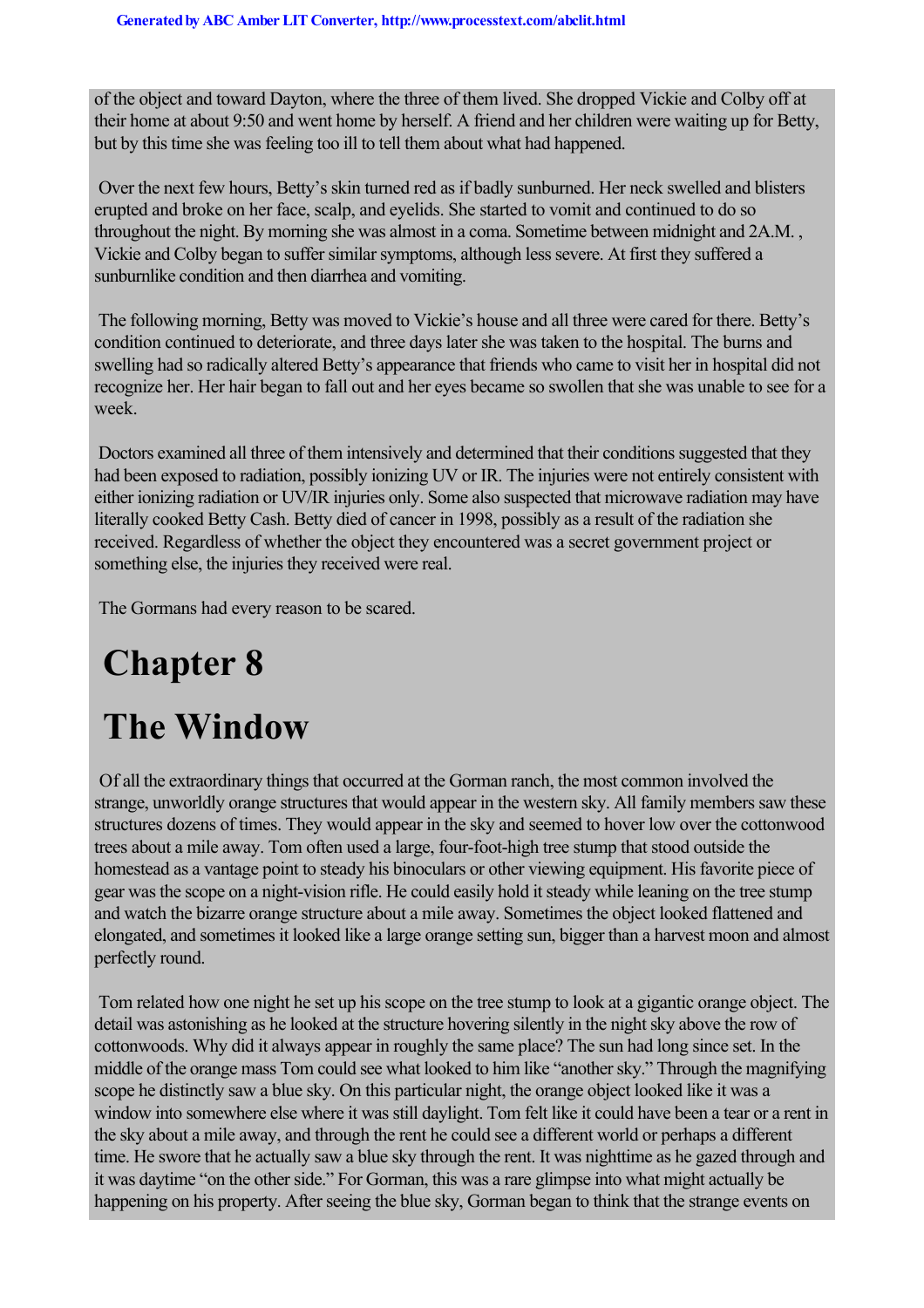the ranch might be explained in terms of different dimensions, alternate realities, and such.

 Another night, Tom was again sitting near his favorite tree stump, once again puzzling at the orange structure that hovered in the same area over an abandoned homestead about a mile to the west. He was training his night-vision scope on the middle of the orange mass. This time he couldn't see any sky, but the middle seemed like it had multiple layers, like a three-dimensional onion that moved away from him. And then Tom's sharp eyes picked out a fast-moving black object that was silhouetted perfectly against the bright orange background. The black object seemed to grow bigger, and Tom could tell that it was moving very rapidly in his direction at the center of the orange "window." Within seconds, the vaguely triangular object had gained considerably in size and it appeared bigger as it flew directly toward him out of the "hole" in the sky. The object was moving at such a speed and so quietly that he could make out only the black shape. The object then quickly vanished into the night.

 Tom had seen something few humans have reported. He had seen a flying object, black and possibly triangular shaped, flying from a great distance from the "other side" of the orange structure to his property. This incident convinced Tom that his ranch was the site of some kind of dimensional doorway through which a flying object entered and maybe even exited this reality. On another occasion, Gorman saw another object exiting at high speed through the orange rent in the sky. Each time, the flying aircraft moved much too quickly for him to get a good idea of its size or exact shape.

 When I asked Gorman for a detailed description of the orange shape, he told me that it looked different depending on the observer's viewing angle. On one occasion, Tom was driving off his property as the orange object appeared. He drove quickly on a narrow road that circled his property, and as he did so, the object became less visible. He reached a point where he simply could not see the object. He then turned around and drove slowly back in the same direction and noticed that the orange object came slowly back into his view. But from the roadway, it looked like a faint orange cloud, almost unnoticeable. As Tom approached his property, he saw the object through his windshield gradually becoming clearer, bigger, and more defined. And finally when he reached the homestead, he understood why other people in the area were not making loud noises about the orange hole in the sky.

 The Gorman homestead was the only vantage point from which the orange structure was perfectly visible. It was like a three-dimensional orange tunnel that receded away from them, and the sides of the tunnel were perfectly camouflaged with the sky, so from a side view an observer could see nothing at all. The only perspective that afforded a good view into the interior was directly opposite the mouth of the tunnel. For whatever reason, Tom told me, the "mouth" of the tunnel pointed straight at the Gorman homestead. Motorists passing on the roadway a mere mile away could see only a faint, blurry, orange-colored cloud in the sky. It looked perfectly ordinary.

### **Chapter 9**

### **Vanished**

 Other than his family, cattle were the love of Tom Gorman's life. He was far ahead of his ranching neighbors in terms of his abilities as a breeder of high-end cattle and even as a cattle rancher. Gorman took it personally if even a single animal disappeared or died. He would be out at 3A.M. in snowstorms taking care of newborn calves. He was obsessed with good ranch management.

 Then in winter of 1994–95, some very weird things began to happen to his cattle. Immediately after a severe snowstorm, Tom would begin rounding up the animals from a far-flung corner of his ranch. That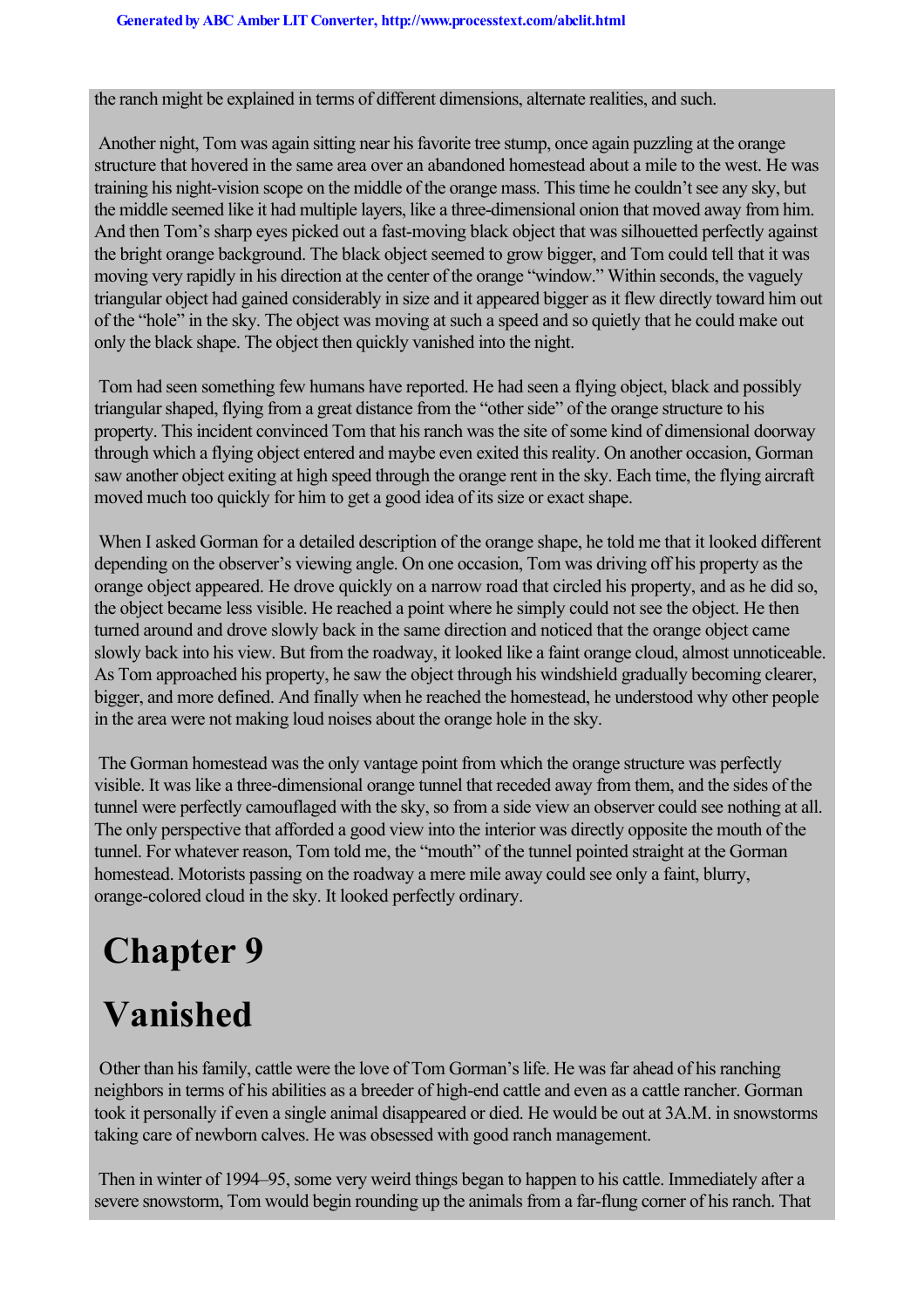way he could have a head count within twenty-four hours. On this particular night, one of his breeding cows had disappeared in the middle of a snowstorm. He spent almost twenty-four hours on horseback plodding through snow twelve inches deep looking for the registered Angus. It was one of his best and he was determined to find her. He imagined that she might have fallen and broken her leg and was slowly freezing to death. He had searched most of the ranch except for a particularly dense area of trees in the southwest.

 Now, rounding a thick copse, Tom sighed with relief. Ahead of him were very fresh tracks in the snow. It would be child's play to track the missing animal now and bring her back. The tracks were plain as daylight and they wound through the dense thickets. As he followed them, Tom's brow puckered. From the spacing of the tracks in the snow and from the bits of snow kicked up, his experienced eye could tell that the cow had begun to run. This was unusual behavior for a cow in the middle of a snowstorm. Usually it would huddle near a thick grove of trees and get whatever shelter it could until the storm abated. What was this animal running from? Gorman knew that predators usually do not hunt during a snowstorm. As he tracked the animal, it became apparent that the cow had been running at full tilt. She had swerved and careened madly through bushes. Her tracks had broken off several sizable twigs and even small branches of the thick vegetation. The weird thing was that the cow's were the only tracks. What was she running from? Tom felt a mixture of puzzlement and dread.

When he rounded a corner and entered a clearing fifty vards in diameter, his breath stopped. The tracks ran wildly out into the middle of the clearing where there was no cover. He felt a cold chill. The tracks just stopped dead in a foot of snow. There was no ambiguity. The animal had just vanished. The last four tracks indicated that the cow was still running at full tilt. The small bits of snow lying around the actual indentations were exactly the same as the previous four imprints. Vainly, he looked left and right, wondering if she could have somehow leaped into a crevice, but there were no crevices. She had just vanished. Gorman quartered the area for half an hour, carefully avoiding the tracks.

 What could have lifted a thousand pound cow in full flight off the ground in the middle of a vicious snowstorm? Gorman knew that most helicopters couldn't do it. But something had bodily and dramatically stolen his cow by removing the running animal from the ground. It just didn't make sense.

 The other possibility was even more fantastic and unbelievable. Could the cow have simply run through a "doorway"? Tom's mind flashed on the bizarre orange holes in the sky that were becoming increasingly common to him and his family. He hated science fiction. He was a practical man. But he forced himself to ponder the unthinkable. If the cow had run through some kind of "hole," then that doorway had been a one-way entrance.

Tom never saw his animal again.

 Over the next few months, another four animals just disappeared. Tom's stress level had climbed dramatically as a result. By April 1995, the very long winter had ended and the heavy rains had begun. For nearly two days the rains lashed the ranch and, as usual, Tom was out there tracking his cattle, along with his son Tad, also on horseback. As the rain hammered down and with only about twenty feet of visibility, Tad was chasing one of the calves that had been born a couple of months prior when he passed a bawling heifer in the canal. She was trying to climb up the muddy embankment, but it was so slippery that she kept sliding back into the water. The animal was plainly distressed and was being vocal about it.

 Tad made a mental note to turn back to rescue the heifer after catching the calf. It took him twenty minutes to catch the panicked animal and return it to the mother who was waiting patiently in a sheltered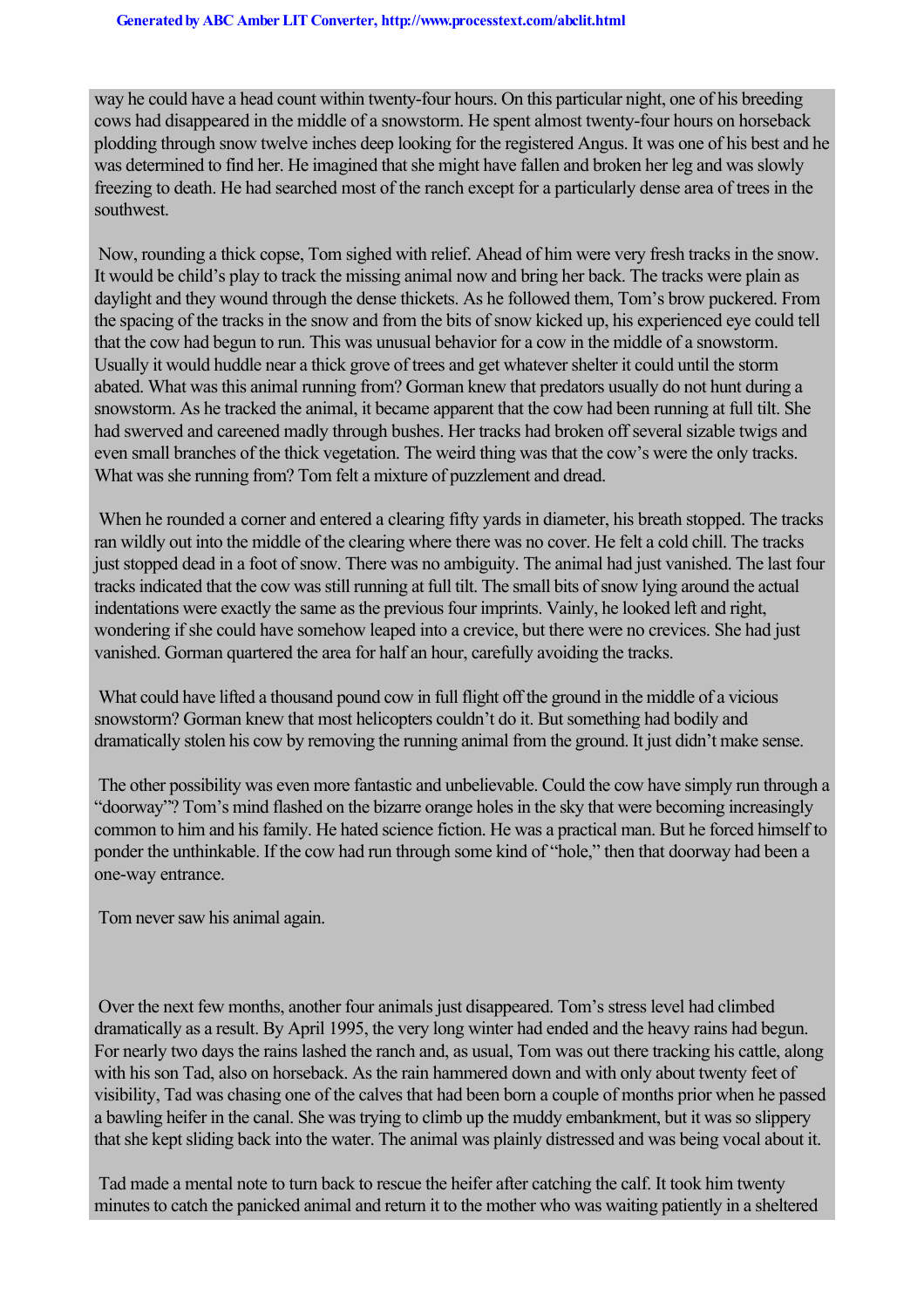grove. Then Tad returned for the struggling heifer. His heart sank as he saw the animal lying motionless in the canal. In spite of the downpour, the canal was not too deep, so he wondered how on earth the heifer had drowned. He dismounted his horse and jumped the few feet into the canal. What he saw made him retch and to holler for his dad.

 The heifer was lying motionless, and her entire rear end had been carved out with what looked like an extremely sharp instrument. Gorman came galloping up at the sound of his son's panicked yells. His face turned ashen when he jumped into the canal with his son. There was no blood in the stream. The cut was flawless. It looked as if a six-inch-diameter, perfectly circular saw with a sucking device had jammed into the heifer's rear end and effortlessly sucked out the entire insides of the animal without any loss of blood. And it had happened right in the middle of a heavy rainstorm.

 Tad swore to his dad that he had seen the animal fully alive and healthy a mere twenty minutes before. Both of them climbed grimly out of the canal in silence. Tom took a rope, tied it around the heifer's hocks, and with the rope tied around the saddle of his horse, hauled the dead animal out of the canal. He felt sick to his stomach. He wondered what he would tell Ellen so she wouldn't become hysterical.

 The strain of the missing cattle together with the relentless campaign to hide things in her home was beginning to take a toll on his wife. Ellen had begun to feel that something or someone was constantly watching her and waiting for her to leave a room before taking something and hiding it in the microwave. Now this bizarre mutilation had happened with her son and her husband very close by. Tom had heard the phrase "cattle mutilation" before but had dismissed it as the fanciful campfire stories of bored cowboys. He took it very seriously now. He searched the banks of the canal for footprints or tracks, but he knew the heavy rains would have obscured them in a matter of minutes.

 Three months later, while riding out early one morning to check his cattle, Tom found yet another mutilated animal. The black Simmental cow was lying near some bushes. He had been worried because he had seen several mysterious lights flying low among his cattle the previous night. The bright yellow headlamps that flew silently and low over the property had become commonplace and created yet more stress and fear for his family. As Tom rode toward the animal, his worst fears were realized. The four-year-old cow's reproductive organs and rear end had been carved out. As he dismounted from his horse, Tom felt a cold anger welling up inside him. An unknown trespasser was violating the sanctity of private property and his family's well-being. He was determined to catch whoever it was. And, if possible, make them pay.

 Tom's eye caught a glistening in the sun near the animal's head. One of the ears had been skillfully removed, and right next to the shoulder, a pool of brownish liquid was reflecting the sun on the animal's hide. The pool was about two inches in diameter. He looked closely, and it appeared to be evaporating. He gingerly put his finger into it and a thin gellike substance felt cold. He smelled it and noted a strange chemical odor that he did not recognize. He was determined to try to sample the strange substance so he rode swiftly back to the homestead to get a tightly sealed container. When he returned, it was too late. The material had almost completely evaporated. Gorman swore in frustration.

 In early 1996, Tom lost two more animals to mutilation, and this time he noticed that the carcasses were decaying much more slowly than they should have, given the humidity and the temperature. Each time parts of the cattle had been removed with the grim precision of a master surgeon. And each time Tom had seen the puzzling lights flitting around his animals the previous night. He also noticed that the mysterious mutilators seemed to prefer to carry out their handiwork under cover of heavy lightning and thunderstorms. How any technology could reliably function in a heavy thunderstorm was beyond him, but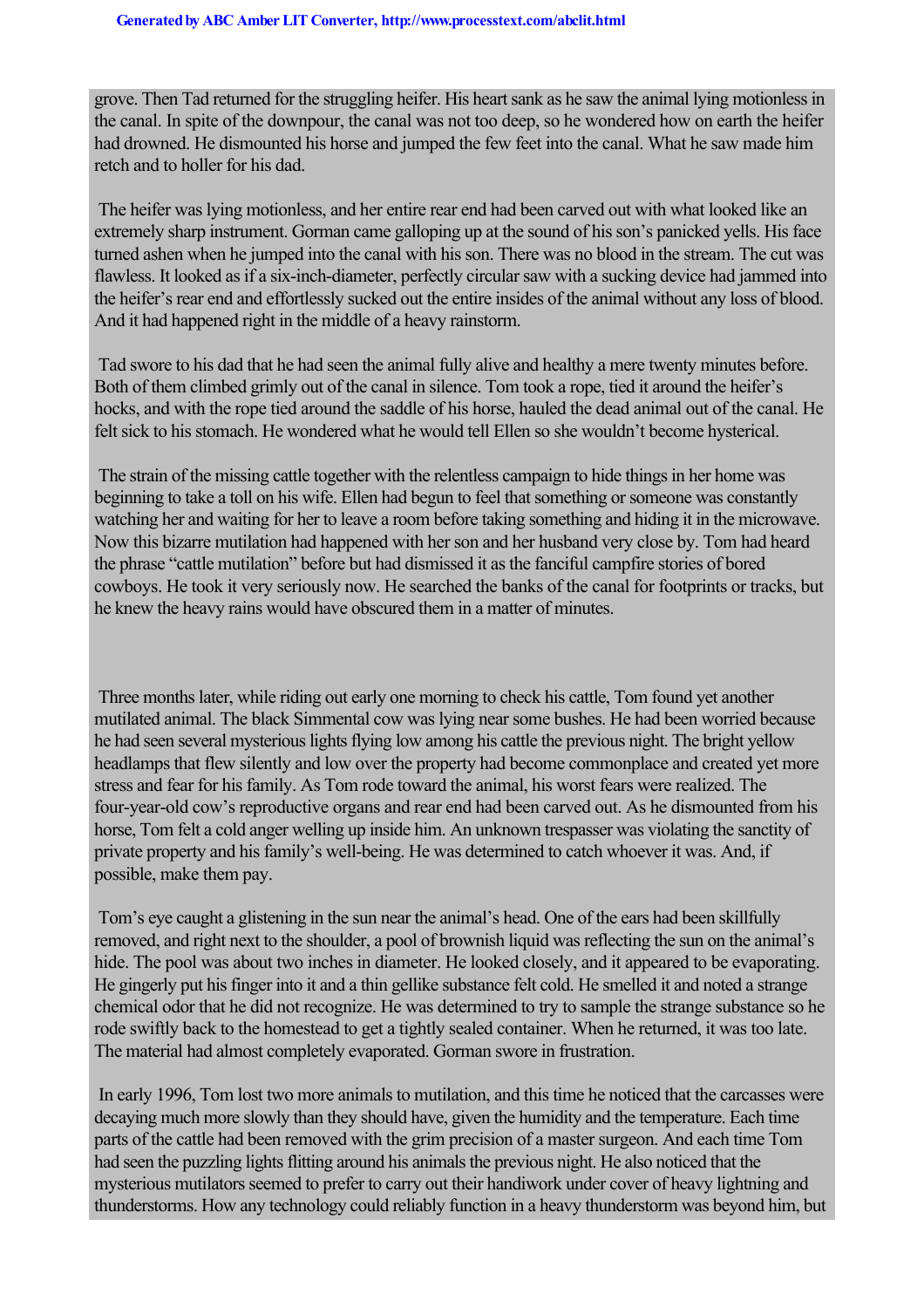Tom had begun to wonder if he was the victim of some very advanced military skullduggery. Was his ranch the site of some military technology concept testing? Gorman was never sure.

 Tom was losing his livelihood, and he felt that finding these perpetrators was now an urgent matter. He was sure that these interlopers were breaking the law. They also had very advanced abilities and used extraordinary stealth to carry out their missions. He was at a complete loss to understand what technology could mutilate animals with such precision.

 But Tom's problems with cattle mutilations, although economically devastating, were not unique. They had been widespread throughout the western states, and many eastern states, since the early 1970s.

### **Chapter 10**

### **Mutes**

 They come in the dark of night. Healthy cattle are silently and skillfully killed and their organs are removed, usually an eye, a tongue, an ear, reproductive organs, and the rear end. We have spoken to many veterinarians who marvel at the precision and skill of the cuts. The cattle surgeons are indeed superb at what they do. From 1975 to 1977, in two Colorado counties alone, there were nearly two hundred reports of mutilated cattle. Governor Richard D. Lamm flew to Pueblo on September 4, 1975, to confer with the executive board of the Cattlemen's Association about the mutilations, which he called "one of the greatest outrages in the history of the western cattle industry." The governor added, "It is no longer possible to blame predators for the mutilations." In the 1970s, in addition to the scores of cases in northeastern Colorado, hundreds, perhaps thousands, of animal mutilation reports were investigated by local law enforcement with cases occurring in fifteen states, from Minnesota and South Dakota and Montana to New Mexico and Texas.

 So great was the alarm of ranchers that in April of 1979, ex-astronaut and then New Mexico senator Harrison Schmitt held a one-day hearing on cattle mutilations in Albuquerque. Schmitt began the hearings by saying, "There are few activities more dangerous than an unsolved pattern of crime. There is always the potential for such crimes to escalate in frequency and severity if allowed to go unsolved and unpunished…In the last five years—and probably longer—in at least fifteen states animals have been killed and systematically mutilated for no apparent purpose, by persons unknown." In those days, cattle mutilations were taken seriously by politicians, not least because in several states, angry ranchers, convinced that this was an illegal government operation, had begun firing at low-flying National Guard and other military helicopters.

 Immediately following the New Mexico conference, a New Mexico state research stipend funded a formal investigation of the cattle mutilation phenomena, and retired FBI bank robber expert Ken Rommel was hired to lead the investigation. Unfortunately, Rommel knew very little about pathology, he knew nothing about the procedures for conducting necropsies, and he entered the topic with his mind made up that this was nothing more than a few ignorant, uneducated ranchers misidentifying perfectly ordinary predator or scavenger attacks. For six months, Rommel sat on the back of a horse and took a few cursory photographs of dead cows, then he filed a three-hundred-page report "showing" that cattle mutilations were actually caused by predators or scavengers. Not a single necropsy was conducted during this period by Rommel's team, nor was even rudimentary pathology carried out. In short, the investigation was undistinguished and lacked any thoroughness. The report was published with much fanfare, "solving" the cattle mutilation mystery, and it provided the perfect rationale for many veterinarians and law enforcement officers to avoid the often disgusting and bizarre subject.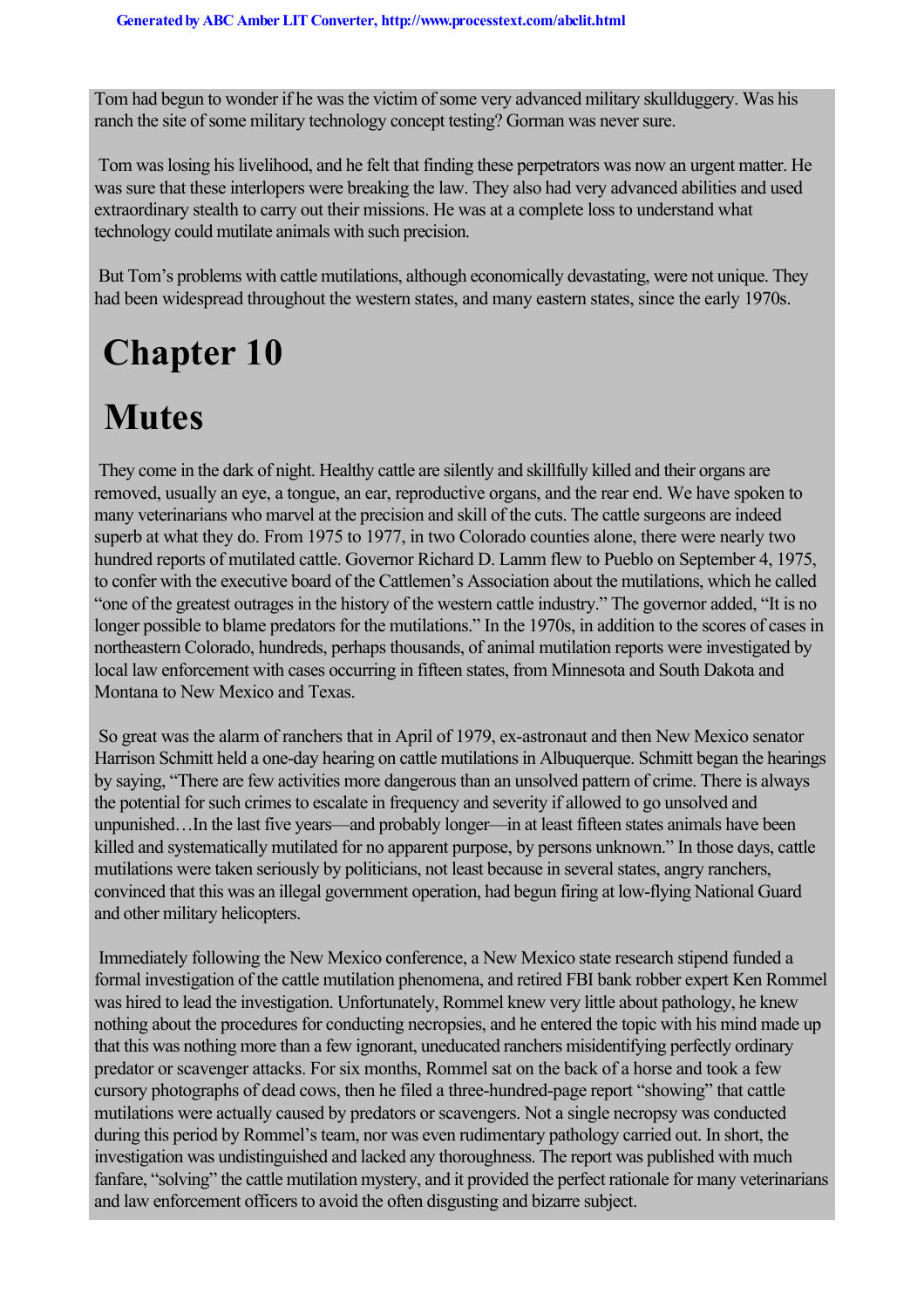While there are good arguments to be made that a large number of cattle mutilations are actually a covert monitoring operation for infectious diseases—diseases that are deemed necessary by the agriculture and health authorities to keep under wraps for fear of scaring the public—a smaller but undetermined number of cattle mutilations are clearly carried out with a different aim. And if that aim is to strike fear and or terror into the local community, then they have certainly succeeded.

 Cattle mutilations are distinguished by the anomalously sudden death of the animals with rarely any signs of a struggle. Normally when an animal dies, even when it is butchered, it will thrash its legs or struggle in the final throes of death agony. Not so with the cattle mutilations. No tracks, human footprints, or tire marks are usually detected on the scene. This lack of evidence is frustrating to the legions of law enforcement professionals who have unsuccessfully investigated cattle mutilations.

 Police investigations into cattle mutilations usually fall into one of two categories. Most police feel disgust and intimidation, and are less than motivated to investigate. Others dismiss the mutilation as the work of predators or scavengers. But to a few, animal mutilations are a crime; an affront to a family and its property, and they do an excellent job investigating the cases. Sheriff Tex Graves from Sterling, Colorado; Deputy Wyatt Goring from Cache County, Utah; Captain Keith Wolverton from Great Falls, Montana, Tommy Blann from Texas; officer Ted Oliphant from Fyffe, Alabama; and officer Gabe Valdez from Dulce, New Mexico, are all members of the select group of police officers who did not run away or attempt to ridicule cattle mutilations. And oftentimes they suffered for their bravery and diligence. In spite of their conscientiousness and that of their colleagues, cattle mutilations today remain a law enforcement enigma. Not a single person has been caught or charged in the entire thirty-five year history of the phenomenon.

 The paranormal cattle mutilations may have been around a long time. According to researcher Tommy Blann, precise mutilations of livestock have been recorded in England and Scotland as far back as 1810. And Jacques Vallee described an early cattle mutilation that took place in the 1890s when a farmer walked into his backyard and over his field saw a cigar-shaped craft floating about forty feet off the ground. Below was one of his cows dangling by a thick cord. The craft got away, but he found his cow dead and badly cut and burned across the street the next day.

 In 1967, a horse called Lady died under suspicious circumstances in the San Luis Valley in Colorado. The San Luis Valley was home to an almost infinite variety of legendary paranormal activity, so it was perhaps fitting that the first widely reported mutilation case would take place there. After this initial incident, the action started in Minnesota and North Dakota and within months had moved to northeastern Colorado.

 There are no hard estimates of how frequently cattle mutilations occur, but it is certain that only a minority get reported. The stigma associated with a bizarre, satanic, cultlike phenomenon mixed with a hint of psychological warfare is simply too much for most God-fearing ranching families. It is the exception rather than the rule to go public with these reports. Most just bury the remains of the unfortunate animal and hope that the problem goes away.

 Cattle mutilations were not unknown in the Uinta Basin before the arrival of the Gorman family in 1994. Local police had already investigated a couple of dozen cases in the 1970s, many within striking distance of the ranch. Even back in the 1960s, according to local eyewitnesses, there was evidence of cattle mutilations on the very property that the Gormans would move onto. In hindsight, locals remember a series of particularly grisly mutilations in the 1960s and the 1970s on that very same acreage. And the surrounding ranches were not immune.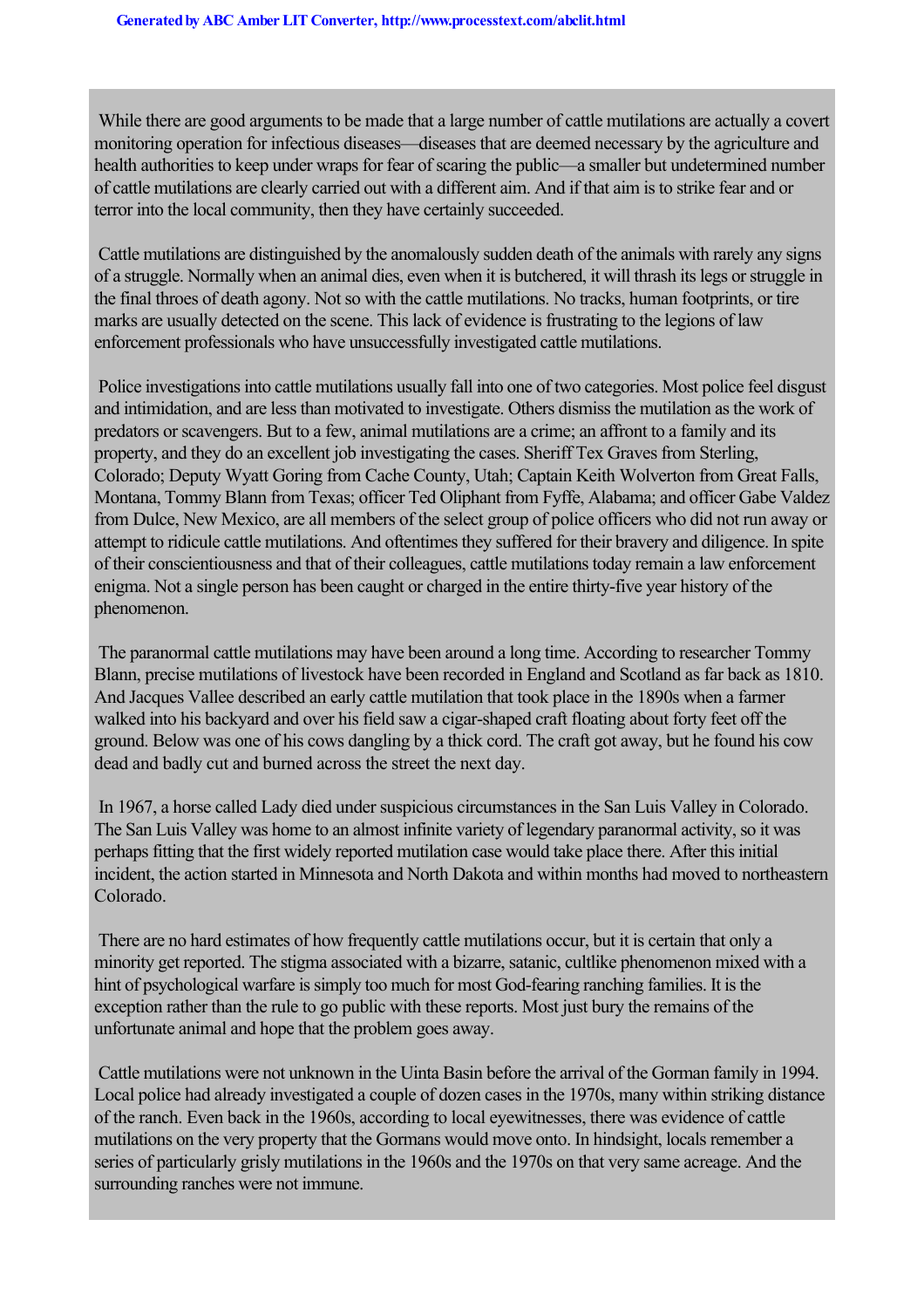In fact, the Uinta Basin became such a hotbed of cattle mutilation in the 1970s that well-known mutilation investigator Carl Whiteside from the Colorado Bureau of Investigation even made it a practice to take the trip across the Utah-Colorado border in a helicopter to land near felled animals in farmers' fields. Local ranchers in the Uinta Basin still talk about the Colorado investigative team's unbelievable rudeness and obnoxious behavior. And what was their diagnosis after investigating multiple cases? Predators. But a small number of veterinarians who have had the courage to go to the scene of the mutilations and investigate the cause of death tend to rule out the predator-scavenger theory in favor of something much more sinister. The deliberate killing of the cattle and precise surgical removal of organs has been described on numerous occasions.

 So, unknown to Gorman, his ranch was not unique in the long history of the cattle mutilation phenomenon. It was unusual, but not unique, for so many animals to be killed and to disappear from a single ranch in such a short period of time. (When it occurs, it usually involves insurance fraud.) There had been other examples, some well-known and some not so famous, of dozens of livestock being lost to the phantom surgeons from a single ranch over a relatively short period of time. For example, a ranch in northern New Mexico had lost a few dozen animals in the 1990s, and another well-known ranch in northern California had also suffered in excess of thirty animals killed or missing during the 1990s. And a Canadian ranch near Makwa in northwestern Saskatchewan lost more than a dozen animals to mutilations over a two-year period around 1995.

 But by and large, the focused decimation of a single herd is unusual. Gorman may have been relatively atypical in having so manyregistered animals mutilated or missing over a fifteen-month period. But the consequences to the Gorman family were both economically and psychologically devastating. They were being harassed on their own property by a ruthless and unseen enemy.

# **Chapter 11**

### **Orbs**

 Tom and Ellen Gorman stood outside their homestead looking west. It was evening. The summer was coming and the chill of the winter air was no longer apparent. Both were stressed. They watched their cattle grazing several hundred yards away on the lush pasture and, just to the south, three of their horses munched on the grass. Tom could tell there was something wrong: the cattle and the horses were restless.

 Tom was the first to see it, as he was quick to notice anything slightly out of place. He stiffened. A blue orb was flying in the tree line next to his horses. He felt Ellen beside him tensing as she too saw it. The intense blue light cast by the object was easily visible as it flew through the trees. They both watched as it emerged from the tree line and slowly flew around the head of one of the horses. The horse noticed it too and impatiently shook his head as if trying to rid a swarm of flies. The darting orb was close enough to illuminate the animal in an eerie bright blue glow. Tom was puzzled by the fact the horse never registered alarm. Normally the blue orbs caused extreme stress in animals.

 Suddenly, the blue object darted away from the horses and, with astonishing speed, moved closer to the Gormans. It stopped abruptly in midair about fifteen feet above the ground and hovered silently about twenty feet from them. This was easily the best view they had ever had of the elusive blue orbs. They watched, fascinated, as the object hung in the air, apparently defying the laws of gravity. The exterior of the orb was a clear, hard shell not unlike glass. It was maybe two or three times the size of a baseball. And inside the glasslike exterior, moved a swirling, intensely blue substance. It seemed to Tom like a liquid beginning to boil, a nearly bubbling incandescent blue fluid. He could hear a faint crackling sound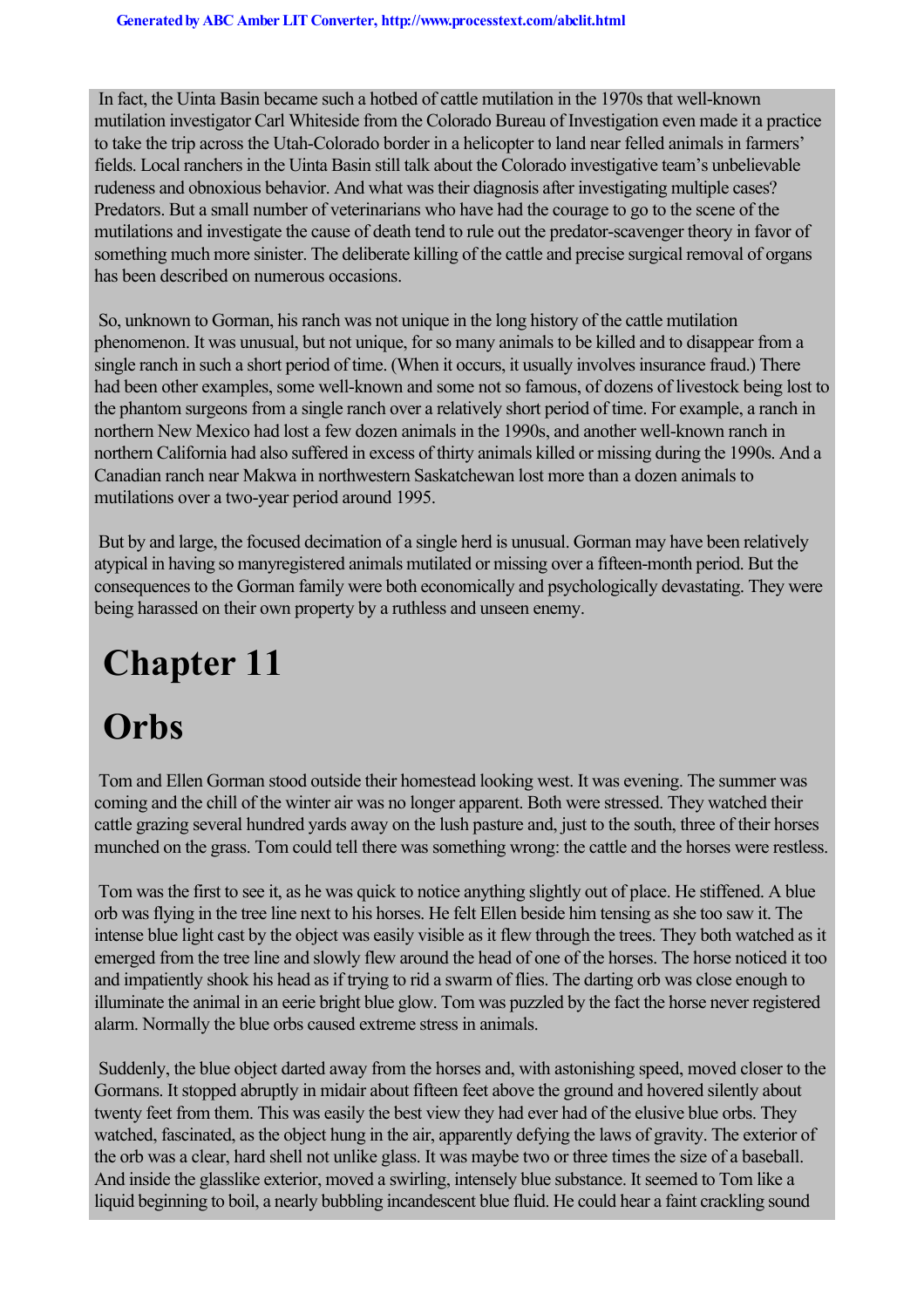from the object like static electricity sometimes makes.

 As Tom watched this amazing spectacle, the hair on the back of his neck rose. He could feel a wave of deep, naked fear washing over him. He felt paralyzed with the deepest, most visceral fear he had ever known. It was overwhelming. Wild animals had trapped Tom, he had been close to death, but he had never felt anything like the intensity of the terror he felt now. He knew Ellen was feeling the same because she had begun to hyperventilate. She gasped deeply and her body had begun to shake. Tom felt like he was going to have a seizure.

 Suddenly Ellen, who was whimpering with terror, turned on her flashlight. The effect was instantaneous. The blue orb darted abruptly into the branches of the nearby tree as if trying to avoid the flashlight's beam. It maneuvered effortlessly through the branches at high speed. It was obvious to them that the orb was under intelligent control. Then as abruptly as the object had darted into the trees, it suddenly shot out of sight behind their homestead.

 Ellen sank to her knees, weeping. Tom also felt weak. His legs could barely hold him. But the overwhelming, paralyzing terror he had felt had vanished. It was like a switch had been abruptly thrown. The aftereffects of that bolt of adrenaline were obvious. Perspiration poured from his body, and his legs and arms began shaking violently. He too sank to his knees and put his arms around his violently trembling wife. She continued weeping. He felt helpless to comfort her and could not manage a reassuring word. As his shaking subsided, he felt only numbness inside. He also felt relief. And puzzlement. How could that orb have provoked such abject terror in both of them?

 Tom knew that the fear he had felt was artificial. It had not been a normal response for him. He guessed that this bright blue orb had deliberately manipulated his emotions. How could this be? he wondered. Ellen buried her face is his chest, saying over and over, "We have to leave this place, we have to leave this place." He nodded absently. He knew that his wife was nearing her breaking point. More than a year of relentless psychological warfare by a technology that seemed capable of anticipating their responses even before they reacted had begun taking a deep toll on her and, he knew, his children.

 Two hours later, Tom and Ellen were in the living room recovering but exhausted and emotionally spent. Out of the corner of his eye, Tom noticed the signature blue glow outside the window. He stiffened. Ellen gasped in alarm. Both of them watched as it moved slowly past their window, flying lazily. The lights in the living room dimmed as the blue orb flew past, leaving a murky yellow glow inside the house. As the incandescent blue sphere traversed the end of their homestead, the lights inside the house brightened again as if on a dimmer switch. But there were no dimmer switches in their home. They both rushed to the front door in time to see the blue glow floating lazily over the ridge about a hundred yards away. Their bright yard light had also dimmed as the orb moved past and it gradually regained its normal brightness. Neither of them slept much that night. Ellen cried a lot.

 The mysterious events were happening thick and fast, against a backdrop of the continuing disappearance of objects both inside and outside the house. Tom eventually found his missing post digger. The only trouble was he found it perched twenty feet up a tree. It would have taken somebody of great strength to lift a seventy-pound post digger up into a tree. The mysteries deepened.

 By the end of June 1996, stories and rumors had begun circulating about weird events taking place at a remote ranch in northeastern Utah. Tom groaned. It was only a matter of time before the media got involved and the family's much-prized privacy would be history. One day shortly afterward, as if to confirm their fears, Tom and his son Tad watched a vehicle drive slowly from the entrance gate all the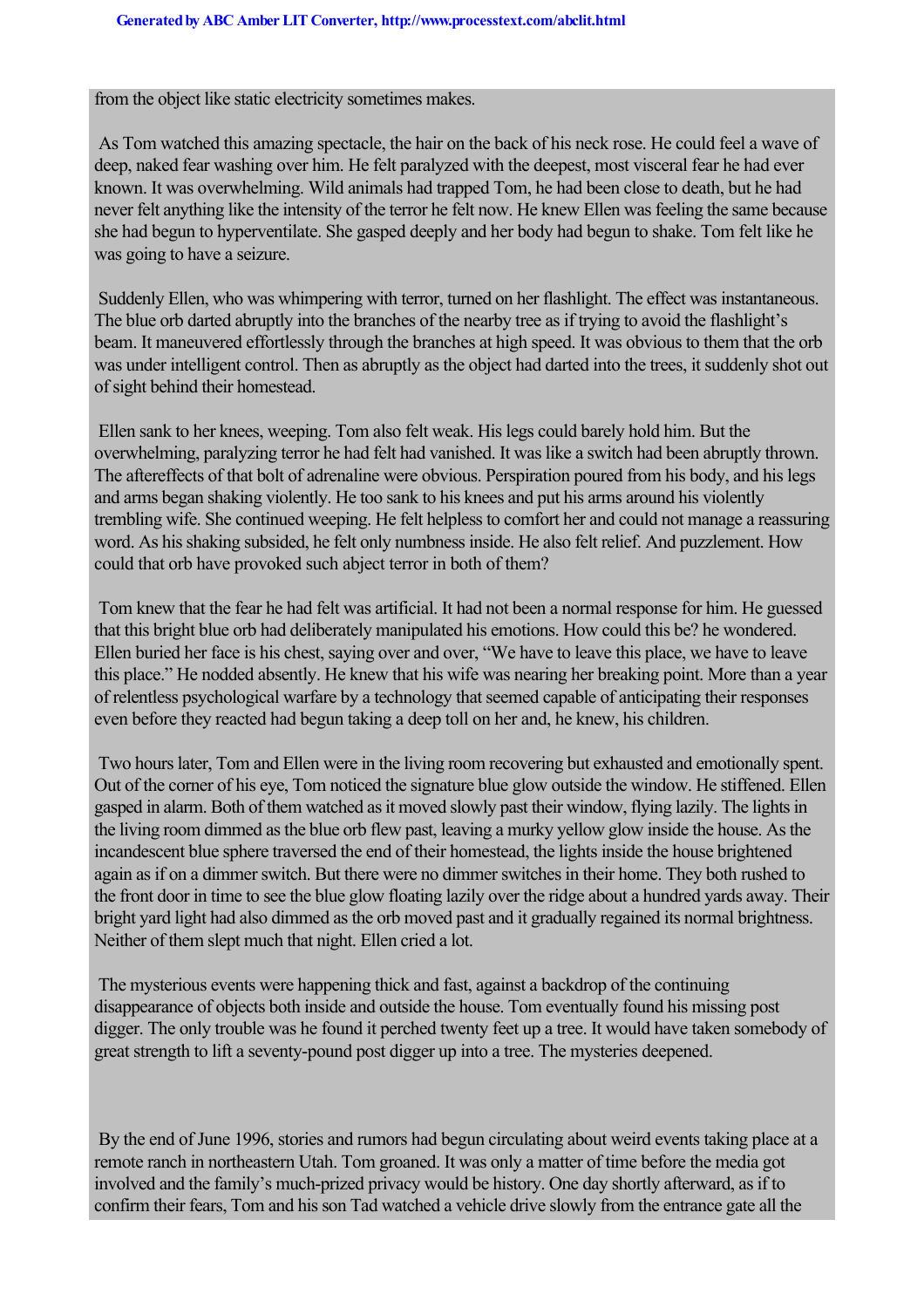way down to the homestead. As the bouncing vehicle approached, Tom could see a large, blond-haired man at the wheel. Hiding his annoyance, Tom nodded as the stranger dismounted from the vehicle. The guy was broad shouldered and over six foot two. It did not take him long to dispose of the pleasantries. The stranger explained that he had learned about the bizarre events on the property "on the grapevine" and had driven a long distance to visit. Tom interrupted to reiterate that this was private property and that neither he nor his family were interested in developing the land as a tourist attraction. The stranger was insistent, even pleading. All he wanted to do, he explained, was to go onto the property and meditate. Tom could see his son grinning to himself, and eventually, half in amusement at the bizarre request, Tom relented.

 The three of them piled into Tom's diesel truck and headed down into the ranch. After about a mile, the stranger announced that he would like to meditate here, near a small pasture surrounded by trees. The stranger walked into the middle of the open ground, about a hundred yards from the tree line. Tom walked with him a short distance and then stood watching. He glanced back at his still grinning son who had elected to stay by the truck. Tom was about thirty yards from the stranger, who had closed his eyes and, in a faintly religious gesture, had spread both his arms out. Tom was amused.

 Silence reigned and the late afternoon sun cast a beautiful light on the scene, this tall blond man standing silently in the middle of the pasture with his eyes closed and his arms raised, much like the pose struck by saints and angels in religious paintings. In the distance Tom heard the sudden chime of a cowbell. He was puzzled. None of his animals had cowbells. The sound seemed to be coming from deep within the trees. There it was again, nearer this time. The stranger seemed not to have heard it. Tad made a gesture of puzzlement. Tom looked at the trees and thought he could see a faint blur. Something was moving very quickly between the trees. Tom could not make out the shape, but he knew it was big. Was that the source of the cowbell sound? He watched carefully as the shape moved like a fast blur from tree to tree. It was almost as if it was circling. Tom suddenly felt uneasy.

 Without warning, something broke from the tree line and moved swiftly toward the meditating man. Tom blinked. He still couldn't see what it was even though it was broad daylight. It was blurred as if it was hidden in the middle of heat distortion, and it was covering ground at enormous speed. Gorman realized that this chimera was making a beeline for the blissful meditator, who was completely unaware of what was rapidly bearing down on him. Tom was about to yell a warning, but it was too late. The shimmering wraithlike huge "thing" had stopped just inches from the meditator as it let out a deep-throated animal roar that echoed around the ranch. The roar sounded half like a bear, half like a lion. Tom froze.

 The stranger leaped back about ten feet and fell down. He began screaming. As fast as it had approached, the shimmering, almost invisible "creature" departed for the tree line at top speed. Tom's sharp eyes could make out only a blur of dancing, flickering, wavy lines, like pixilated blocks. Within seconds, the creature had vanished into the trees.

 The visitor was on the ground, still screaming hysterically, and Tom hurried over to make sure he had not been injured. Suddenly, the stranger jumped up and threw his arms around Tom, weeping like a baby. He was obviously out of his mind with fear. Tom struggled to extricate himself, but the guy was big and he was possessed of a strength borne of blind panic. He simply would not let go. After a few minutes, Tom said quietly, "If you do not let go, I am going to hit you."

 "I will let go, if you promise to get me to my vehicle," the stranger babbled. His ruddy face had turned chalk white and it was obvious he felt the fear of God. Slowly, with the man still hanging on to him, Tom made his way to the truck. His son started the engine and Tom, with his cargo of blubbering humanity, climbed into the back seat. The stranger swore that this property was cursed and that he would never set foot on it again. Of that, Tom was thankful.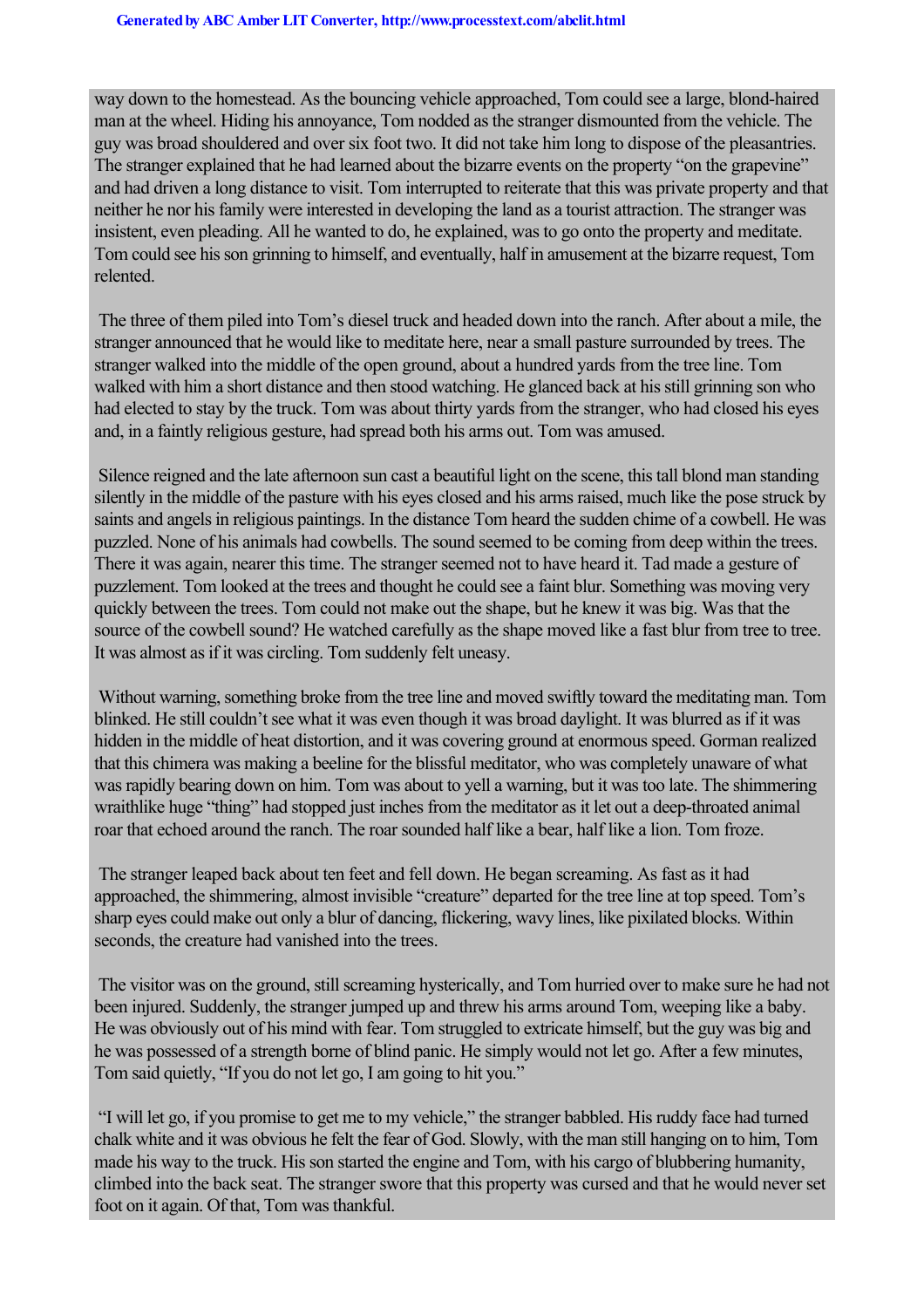They watched as the stranger drove erratically toward the gate. He was driving dangerously fast on the rutted track and Tom hoped he would slow down once he got on the country road. Tad was still shaken. That roar had penetrated to the very core of their being. It was like being shot with a bullet.

 Some time later, as Tom and Tad were watching the moviePredator, in which Arnold Schwarzenegger and Jesse Ventura battle an alien life-form in a jungle in Central America, they let out a loud yell when they first saw the shimmering creature. "That's what we saw," they yelled in unison to the astonished family. The predator in the movie seemed to exactly encapsulate the degree of camouflage of what they had seen. Tom calculated that the thing they saw was moving at between fifty and sixty miles per hour when it broke cover from the trees.

 Again Tom wondered if his ranch had become a testing ground for advanced military equipment. Now suddenly the list had expanded beyond high-tech aircraft and surgical derring-do to advanced camouflage technology. But why would some kind of super tech advanced vehicle emit a roar? Was it possible that a creature could have advanced camouflage capabilities? Like a chameleon taken to the next level? Tom refused to dwell too deeply on what that creature might do if it decided to harm his family.

He already knew what the creature was capable of.

 On one April evening in 1996, Tom sat outside, looking west and trying to relax. The beauty of this property was undeniable, yet the family was feeling overwhelmed by the stress caused by the strange phenomena. His three dogs sat contentedly beside him. Tom was grateful for such loyal dogs. All three were heelers. They were gentle with the family but absolutely ruthless with strangers. They were also aggressive cattle dogs. The cattle knew when to obey these animals, and he could rely on them to defend his valuable, artificially inseminated breeders against the numerous coyotes, raccoons, and wild dogs that moved through his property. All in all he was feeling almost content.

 It had become a regular occurrence now to see a large orange something hovering slightly above the cottonwood trees about a mile west of where he sat. It did not particularly concern him, as he had seen these large orange things dozens of times before. Gorman had spent hours looking at them over time through the rifle scope that he carried with him to enhance his already superb eyesight. Very occasionally, Gorman had seen objects flying out of these orange things, as if they were windows into another dimension. He had little understanding of the physics involved. All he knew was that he wished they would go away.

 Then he spotted an object in the distance at the far end of the pasture. The sight gave him a chill. A small flash of intense blue. Tom straightened in his chair, all pretense at relaxation gone. The dogs also took notice and began their low-pitched growls. He saw it again, and it was only three hundred yards away, moving swiftly along the bottom of his pasture in a north-south direction. It was less than ten feet off the ground. When it got to the southern end of his pasture, it abruptly turned and began flying in Tom's direction. He tensed. He could see it much more clearly now: a perfectly round, intense blue orb, bigger than a baseball and capable of very sophisticated, intelligent maneuvers. He had seen them so many times on his property before. And they usually signaled trouble. His dogs were barking. The object was now less than a hundred yards away and it had changed direction again. It was moving north, parallel to Tom's position.

 Without really thinking, he set his dogs loose. Usually he kept them beside him when these things were flying around, but tonight he lost his patience. His three dogs took off at top speed in the direction of the blue orb. It didn't seem to react to their presence until the animals got much nearer. Then it dipped down and descended until it was only a few feet off the ground. The three dogs began leaping at the object.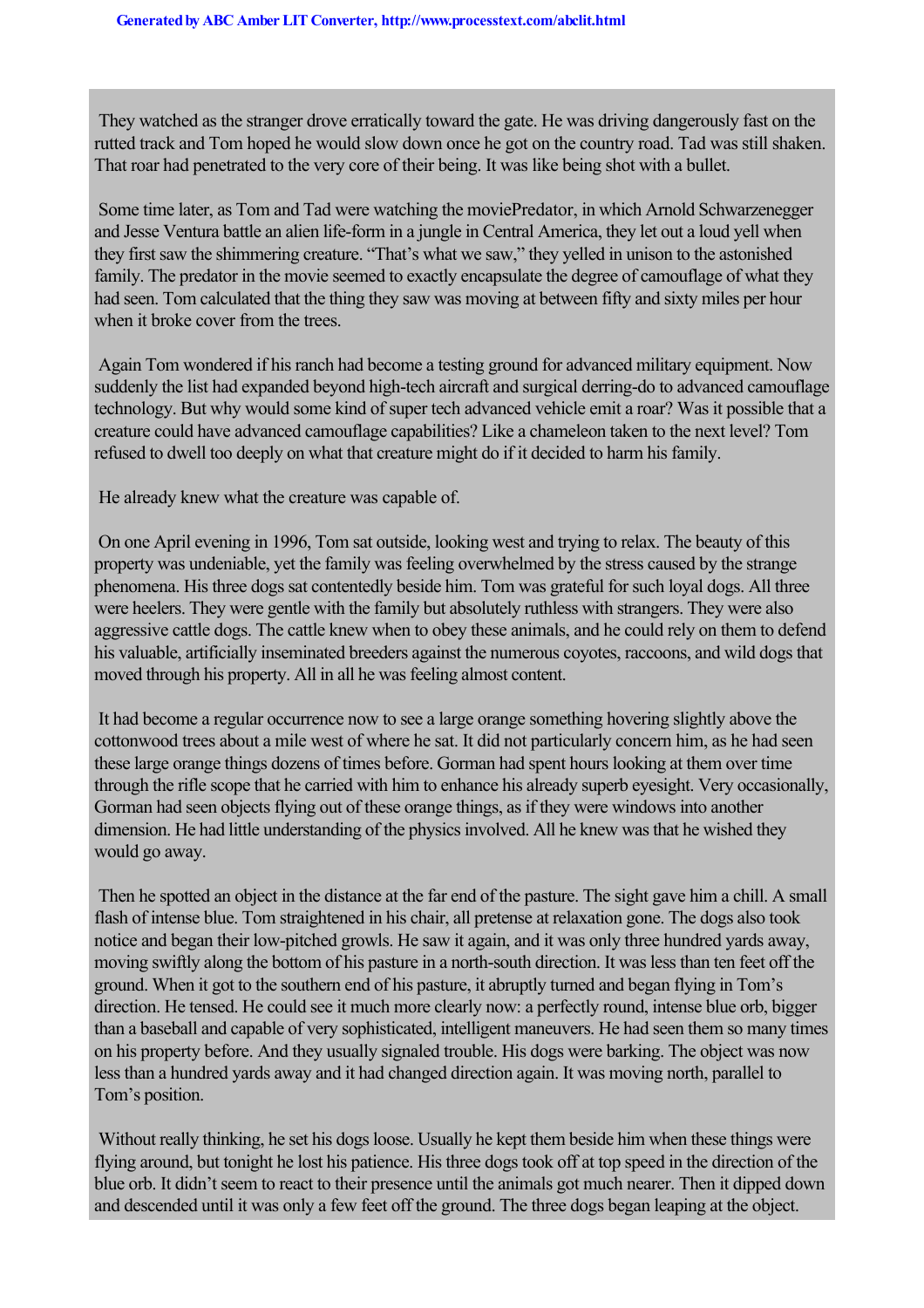They were snarling with jaws snapping. Each time the animals leaped at the orb, it skillfully moved out of the way, the jaws missing sometimes only by inches.

 This strange ritual began to play itself out. It was apparent that the dogs were becoming incensed with this strange object that danced out of the way at the last moment but then dipped down again so that they could lunge at it again. The intense blue orb seemed to be deliberately teasing the enraged dogs.

 Tom was getting increasingly uneasy as the game of catch moved in the direction of a thick copse of trees a couple hundred yards to his south. He sensed that the orbs seemed to be steering the dogs toward the cover. A couple of minutes later the orb dipped to the ground and with almost languorous speed flew slowly among the trees. The snarling, eager dogs gave chase. Suddenly, Gorman heard sounds that chilled him to the bone: the unmistakable fear-filled yelps of dogs in mortal agony. Then an eerie silence. Nothing moved. Tom waited for his animals to return. After a couple of hours, he went into the homestead with a heavy heart. He decided not to look for them until morning.

 His worst fears were realized when he went down the following morning to inspect the copse of trees. A smell of burned flesh greeted his nostrils as he dipped his head beneath the low branches. Ten yards inside was a small clearing. Tears filled Tom's eyes. Three large circles of brown, dried-out grass were in the middle of the clearing. At the center of each circle of shriveled vegetation was a blackish greasy mess. The stink of his incinerated dogs was awful. Tom rushed out of the copse, his mouth dry and his stomach heaving.

 Within hours, Tom had gathered his family and finally agreed, as they had insisted, to sell the ranch. The ruthless killing of his favorite companions was the last straw for Tom, who after fighting an unseen, unknown enemy, reluctantly surrendered. By July 1996, the family had had enough. None of them had slept well for months. Now the Gormans finally understood the weird arrangement of dead bolts they had found throughout the house a mere twenty months before.

 The story of the Gorman ranch had hit the newspapers and it ricocheted around the country. It wasn't long before it caught the attention of one of the most powerful businessmen in North America and his organization, the National Institute for Discovery Science.

### **Part II**

### **The Investigation Begins**

### **Chapter 12**

### **Science**

 The National Institute for Discovery Science (NIDS) was an ambitious undertaking. Never before had a scientific organization been created and, more important, funded in order to bring scientific rigor to what was essentially paranormal research. When I saw the NIDS ad looking for interested scientists in the prestigious journalScience, I leaped at the chance to do revolutionary science in an area where few scientists had previously ventured. In answering the recruitment ad, the words of one of my postdoctoral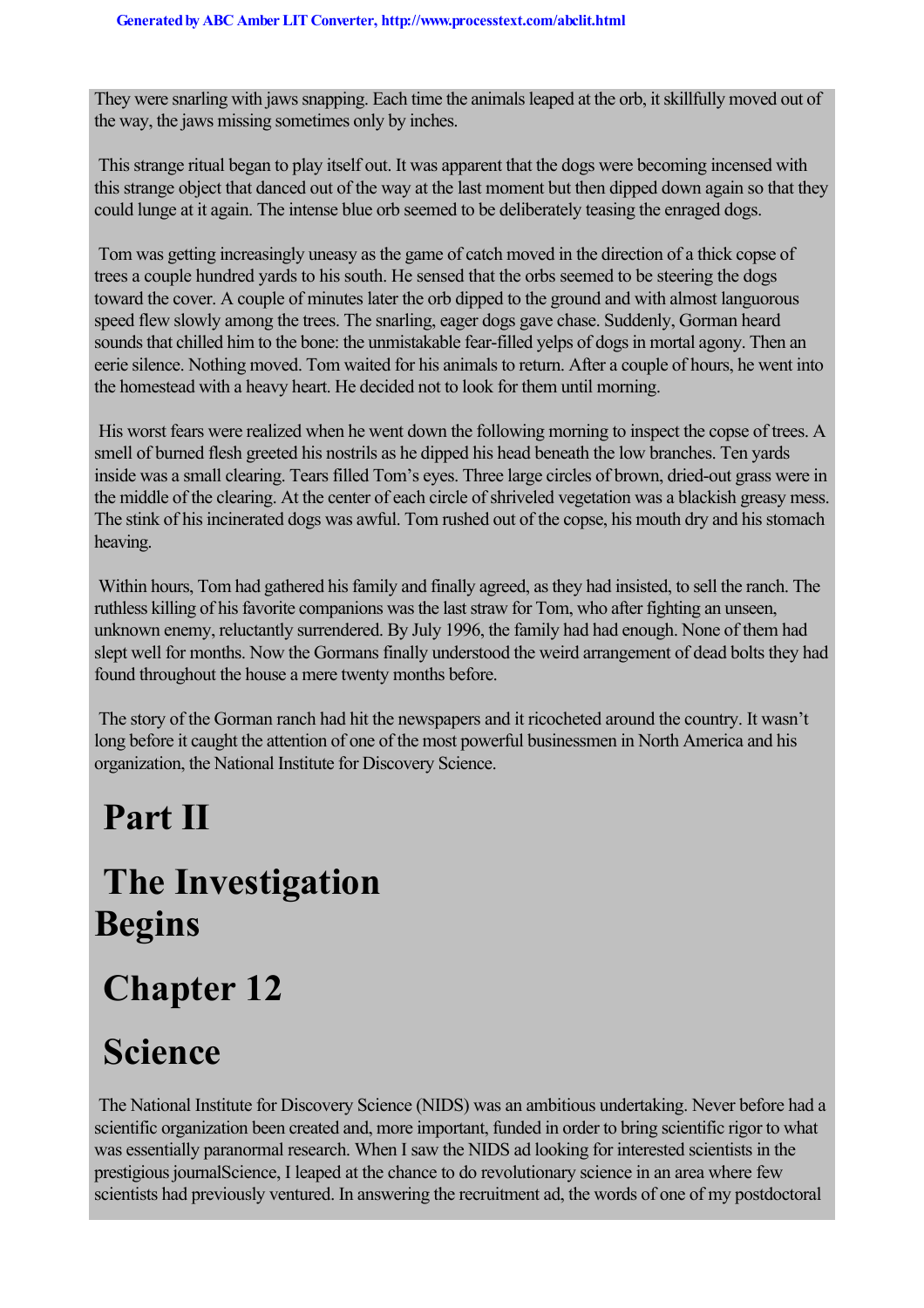mentors came to mind: "If you want to catch a big fish, the best way is to fish in waters that are unpopulated by other fishermen." Within a few months of joining this brand-new organization in the summer of 1996, I began to see NIDS as a way to roll back the frontiers of discovery science while working with some of the most brilliant people I had ever met.

 In addition to the two PhD scientists working with me, NIDS had a world-class, multidisciplinary advisory board that had been carefully hand-picked from an array of disciplines in mainstream science. NIDS wanted to bring as broad a range of expertise and technology as possible to bear on UFOs and other problems that mainstream science had thus far ignored. The study of so-called paranormal events had always been starved of funding, and NIDS, which was started by Las Vegas real estate tycoon Bob Bigelow, was designed to remedy that situation.

 Shortly after NIDS staff was hired, we heard about what was happening on the Gorman ranch. The opportunity it presented seemed ideal. The idea of a field station, or "laboratory in the wild," that would bring all NIDS resources to bear to study it gained traction and quickly came to fruition. Within a few short weeks, NIDS bought the Gorman ranch in Utah.

 The Gorman family was finally free to leave the property on which they had been held hostage for more than eighteen months. They purchased a small ranch twenty-five miles away, and Ellen, Tom, and the children quickly made it their home. At the time, they told me that they wouldn't care if they never set foot on their old ranch again. There was fear mixed with revulsion in their reaction. Three of the Gormans were supremely happy to move on and to bring this part of their lives to a close.

 But Tom Gorman was not quite ready to do so. He is a proud man and was outraged at being thrown off his land by something he didn't understand. In the space of eighteen to twenty months, someone or something had killed or stolen fourteen registered cattle out of a herd of eighty animals, an attrition rate approaching 20 percent. Each of the animals was worth a couple of thousand dollars. Economically, the family was devastated. Even with such high-end cattle, the profit margin for ranching was slim. But in addition to the financial losses, Gorman's family had been reduced to barely surviving automatons because of stress and sleep deprivation. Their kids' grades had suffered drastically in school and they were the butt of jokes in the community once the media took an active interest in their story.

 Within a couple of weeks of the transfer of ownership, Tom decided to take a job as the NIDS ranch manager to help us come to grips with who or what had run him off his land. NIDS purchased a few dozen cows and Tom kept several more on the property to be used as bait. With remarkable self-discipline, Gorman arrived at what had been his property every day. Once he had been owner, now he was an employee. He took care of the animals, supervised the irrigation, mended the broken fences, and joined the scientific teams on watches that sometimes lasted all night. On other nights, Tom returned to his family. The pace was grueling for Tom. While his family rested, his stubborn refusal to allow the phenomenon to get the best of him drove him onward. He was determined to find out more about what had terrorized his family.

 I will never forget my first sight of the ranch. The team had flown up in early September 1996 to reconnoiter the area before moving the observation trailer/laboratory onto the property. It was a clear, sunny day as we drove the narrow half-mile track that ends up at the homestead where the Gormans had suffered so many sleepless nights. On our right, the red sandstone ridges jutted into the sky. I was struck by the wildness and pastoral beauty of these Utah badlands.

When I first set foot on the ranch I had the unmistakable feeling that something was not quite right.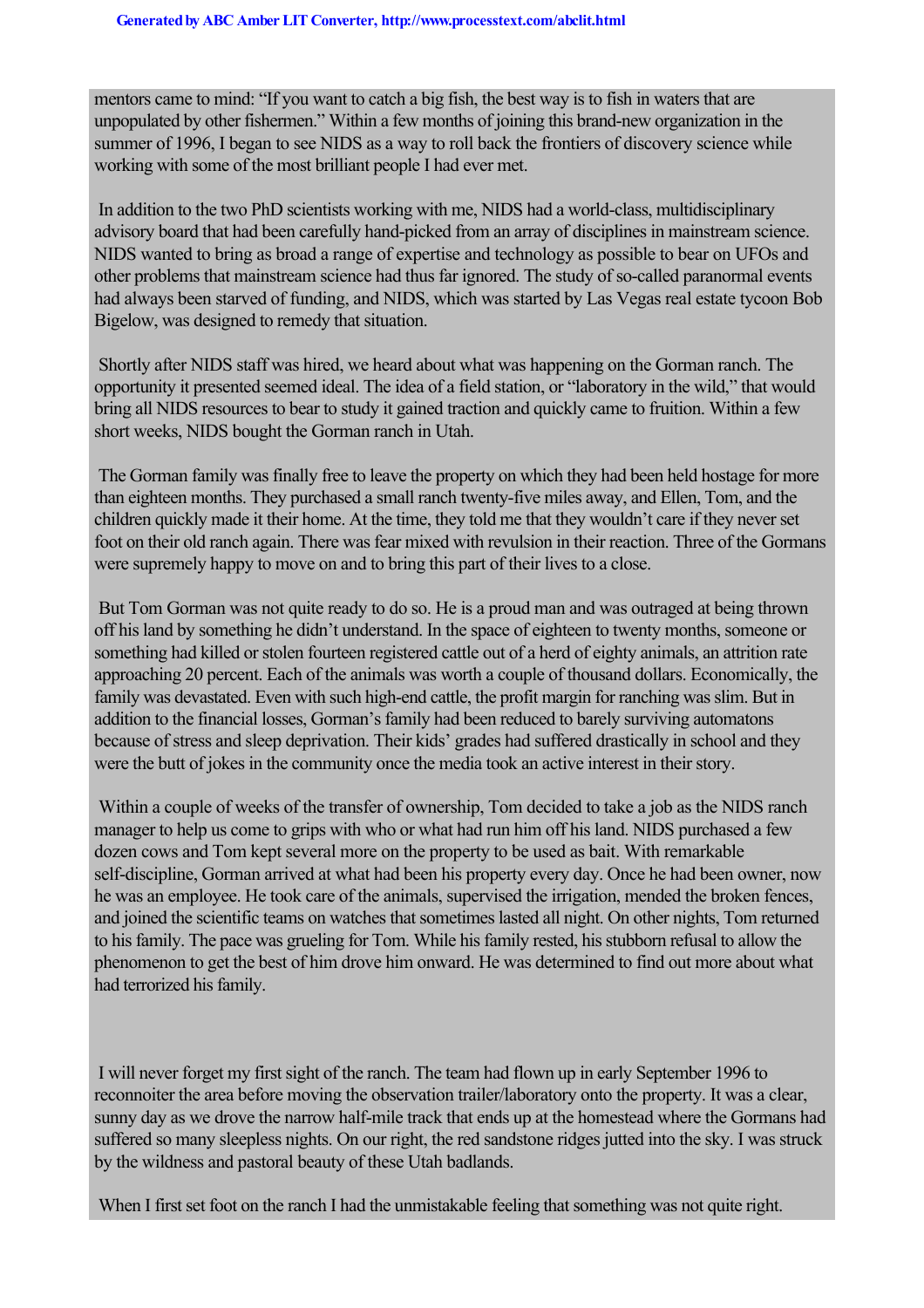Things were not what they seemed. Everything looked beautiful as Tom took us on the tour on that first day. We briefly met Ellen and the kids. They looked exhausted, with white faces and dark-rimmed red eyes. Only later would I learn from Tom the extent of the trauma that his family had suffered.

 The ranch looked spectacularly gorgeous that day. The trees had not yet shed their blooms and the cattle grazed peacefully in the fields. At the same time, in marked contrast to the serene environment, I could not shake an eerie feeling. Was I being watched? As a scientist I immediately put this feeling down to the hype and the expectation about the place, but as a human being I knew the feeling went deeper than that. Needless to say, I did not mention it until much later.

 Tom then took us on a tour. We began walking west, and the first stop brought us close to his fence line. He showed us the carcasses of two of his neighbors' cows that had gone missing a few days previously and had just been found in unlikely positions beneath the barbed-wire fence that separated the two properties. Even from fifty yards away, the air was heavy with the stench of decaying flesh. The sound of thousands of buzzing flies as they landed in the open mouths, sightless eyes, and every available orifice and exposed soft tissues of the carcasses was almost deafening.

 The animals lay within thirty yards of each other with their heads under the wiring of the fence. The NIDS veterinarian thought this was an unusual position for two animals to be in at death. There were few signs of struggle near the stinking animals. We looked carefully around the vicinity, and there were no marks.

 As we approached the animals, I noticed movement and I was momentarily puzzled. At first it looked like large white tarps or white plastic bags moving in the breeze near the cows' bellies. As we got closer, I realized that I was seeing a flowing river of millions of white, glistening maggots pouring from the abdomens of both carcasses. Watching them was like seeing a single giant organism writhe and swivel in and out of the abdominal cavities. Both cows had been dead about forty-eight hours, judging by the number of maggots. Forensic scientists agree that generally it takes only a couple of minutes after death for the first blowfly to land and lay eggs on the carcass of a dead animal. Within less than a day, the first maggots appear. Meanwhile, more blowflies quickly find the dead animal and rapidly repeat the egg-laying process. At the same time, the gas from the fermenting grass inside the rumen of the cow begins to expand and bloat the belly. In the high heat and high humidity of the Utah summer, this process happens very quickly. It is never a good idea to prod or kick the swollen, bloated abdomen of a dead cow. You might cause an extremely unpleasant and smelly explosion.

 Whether these two animals had died of natural or other causes was open to question since no obvious tissues were missing and the animals were far too decomposed to gain any biologically useful information from a necropsy. I was thankful for my previous experience of being around dead cows, during my experimental work on cattle in a lab in France and on another stint at a large animal facility in Ottawa, Canada. But the physicist who accompanied us on the tour was not so fortunate. A career of writing software for NASA deep-space missions had not prepared him for an up close and personal encounter with a thousand pounds of putrid, maggot-infested flesh. Within seconds, his face was turning a deep shade of gray and I noticed his vain efforts to disguise the retching in the back of his throat.

 Tom took us to a small clearing about a hundred yards west of the two dead cows. Even at this distance, the acrid smell still wafted on the slight breeze. Behind a few trees, we came upon three circles of very dried grass. All around the twenty-foot-diameter circles of the desiccated grass, tall healthy green grass flourished in three-foot-high swathes. This is where Tom's three dogs had been incinerated, he explained, still plainly upset by the memory.

As we walked on, Tom pointed out the remains of two more cows that he said had been mutilated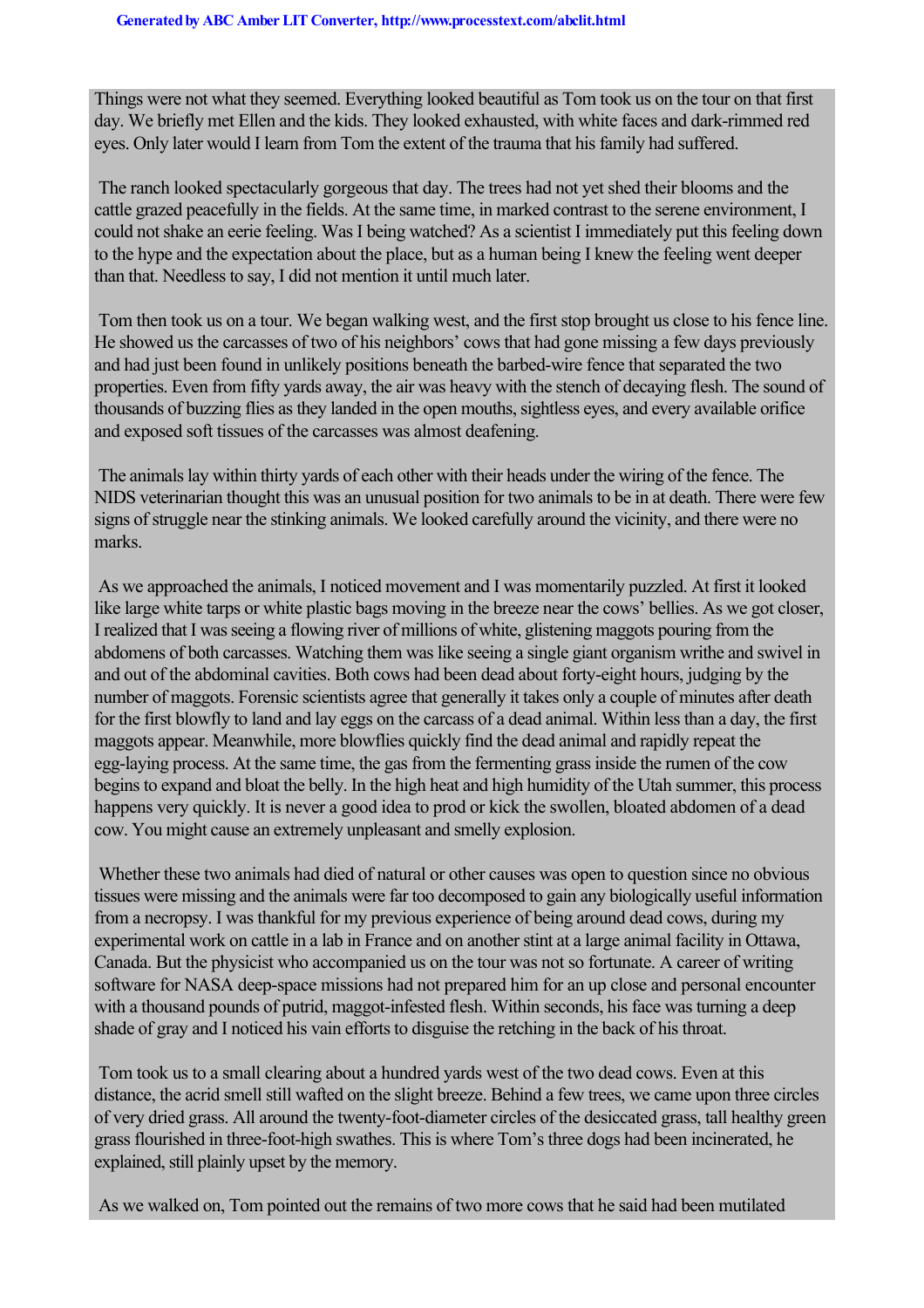several months previously. A shell of weathered, tanned hide surrounded both carcasses. Each animal's bones were plainly visible, but their rear ends were missing. Since it was months after the fact, no useful information about the manner of their death could be ascertained. Tom explained that it had taken far longer than usual for the two carcasses to decompose. Usually, with the kind of temperatures and humidity in northeastern Utah, the carcasses would be bones within a few weeks. But it had taken almost a year to reduce these animals to this condition. Tom asked the veterinarian with us what could have slowed the rate of decomposition. The veterinarian shrugged. Perhaps a dramatic decrease in temperature, or a chemical had killed off the putrefying bacteria. Neither seems very likely. It was easier to believe that Tom had got his facts wrong. This was not to be the last time that NIDS would underestimate what Tom told us. We walked on.

 Five hundred yards west, he showed us two circular, deep holes in the ground where soil had been removed. Tom had found several of these deep indentations, usually following a night of flying lights. The holes were about a foot deep and several feet in diameter. They sloped downward from the edges. I guessed that two or three hundred pounds of soil would have had to be removed from the ground in order to make those holes. I asked Tom if he had found soil nearby. He shook his head. He explained that the first time he had seen the holes, they had perfectly straight sides, as if a giant cookie cutter had dug in and removed the soil and grass. Over time, he explained, weathering and rain had blurred the precise cuts of the holes. Now, with grass beginning to grow, the holes looked obvious, but less than spectacular.

 The NIDS plan was a simple one. Before anything could be accomplished, a validation process had to occur. A science team needed to personally experience the anomalous events. In other words, they had to see anomalous phenomena with their own eyes. That was the first order of business. We estimated that this phase would take a few weeks or months. Little did we know.

### **Chapter 13**

### **Approach**

 Adramatic change occurred at the Gorman ranch in the fall of 1996. The hunter became the hunted. The phenomenon was suddenly confronted not with a family but with a scientific team whose primary motivation was not fear but curiosity. This was a significant turn of events for something—whatever it was—that had, for all intents and purposes, been in charge for several years. Now it was no longer in charge.

 But how exactly would the scientific team carry out this highly unusual research? There were two sides to the issue. One camp argued for full instrumentation and to cover every square yard of the property with automated sensors that would constantly feed back data. The other camp argued that less is more, that too much equipment, too much activity, might even be detrimental. That was Tom Gorman's point of view.

 Tom believed that too much activity and technology was guaranteed to drive the phenomenon into hiding. He thought the NIDS group should set up a command post in nearby Roosevelt or Vernal and silently and surreptitiously creep onto the property at night while disturbing as few geographical landmarks as possible. "This phenomenon needs to be hunted like a wild animal," he told me on numerous occasions. "Maybe even a very smart big game animal."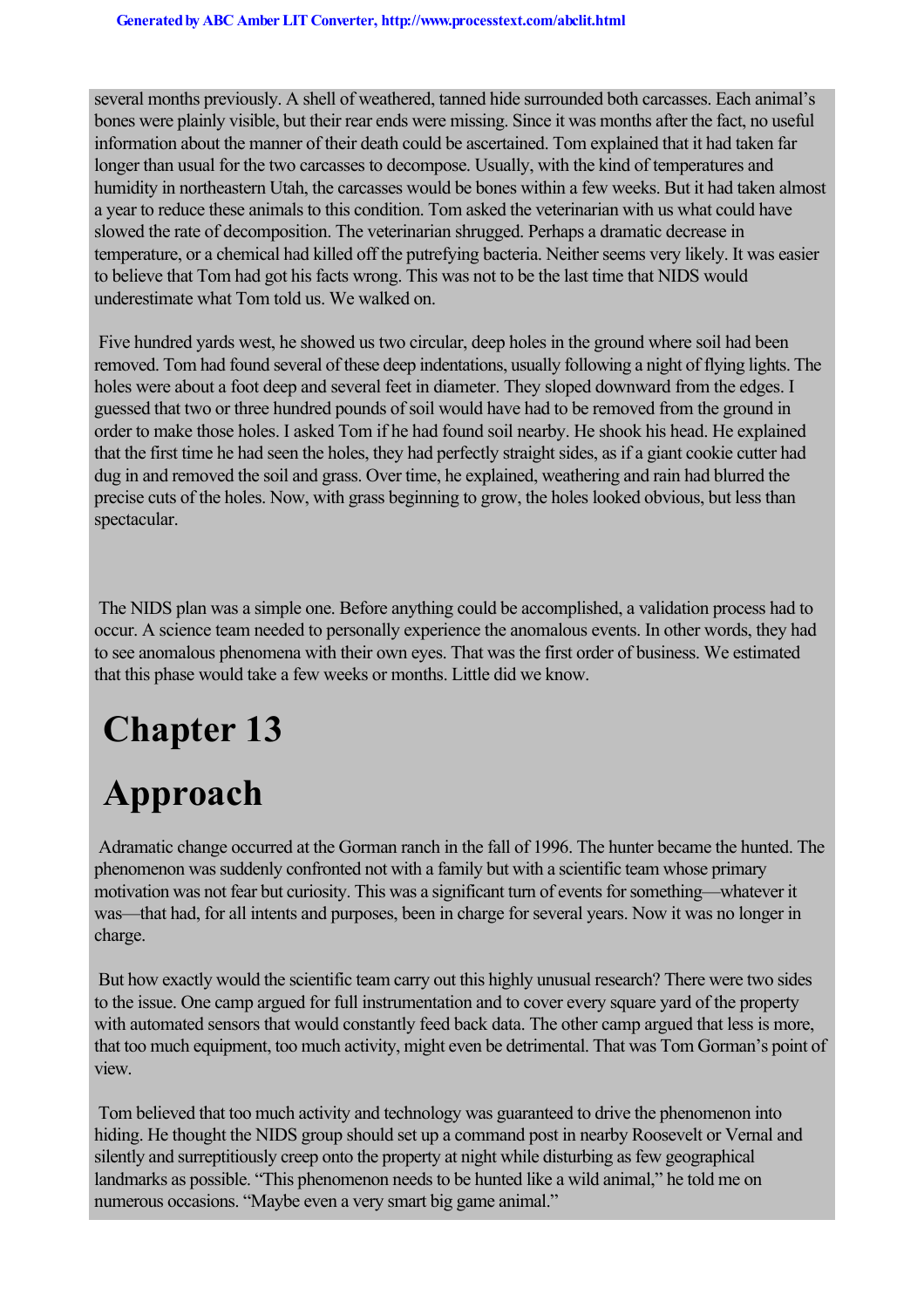Tom also recommended a stealth method for obtaining video footage of the mysterious flying activity that haunted the ranch. He used to sneak out of his house after dark, armed with an old manual video recorder that contained as few electronics as possible. Slowly and painstakingly, often on his stomach, he would make his way down to a vantage point where the weird floating lights were often seen. That spot was about two-thirds of a mile west of his house. Like an expert hunter, he would wriggle along the ground while taking care not to break any branches or twigs, and he would remain in the same place for twenty minutes if he thought he had made the slightest noise. Sometimes he would take hours to arrive at a good location where he could observe and listen.

 Tom told me he had lain almost frozen in ditches for hours while he waited to catch a few minutes of activity on videotape. Though only marginally successful, he did see numerous quietly floating lights of all shapes and sizes during these nightly forays. Tom assured me his methods were successful and had produced results, and this proved to him that whatever was terrorizing him was not necessarily omnipotent. Or maybe it was just playing with him. Maybe it could see him perfectly and was just reeling him in like a fish. Tom said he never really knew.

Whether to deploy more or less equipment and personnel was a hotly discussed issue within NIDS. There was little precedent on which to base our decision. Some members of the team researched the two best-known areas where scientific equipment had been deployed to study strange phenomena: Project Hessdalen in Norway and Gulf Breeze in Florida.

 The Hessdalen Valley lies in central Norway and has been the site of numerous unexplained lights for decades. In 1984, engineer Erling Strand and others carried out a thirty-six-day instrumented coverage of the area. A magnetometer, a radio spectrum analyzer, a seismograph, cameras (some with dispersion gratings), a Geiger counter, an infrared viewer, and a laser were deployed in the area for about seven weeks as a "pilot" experiment. This short experiment established that the Hessdalen phenomenon was measurable.

 The major finding was a correlation between the appearance of luminous phenomena and magnetic perturbations. Attempts at obtaining line spectra through diffraction grating analysis were unsuccessful, although fifty-three visually witnessed occurrences of unexplained lights happened and a few photographs were taken. This initial success was then translated into an expanded and automated set of measurement protocols.

 In the 1990s, under the guidance of Erling Strand and Bjorn Gitle Hauge, who by then were assistant professors at Østfold College in Sarpsborg, a real-time automated observatory, dubbed the Automated Measurement Station (AMS), was designed and built. Beginning in 1998, the AMS was deployed in the Hessdalen Valley. The AMS was equipped with automatic wide-angle and zoom video cameras able to monitor the phenomenon in real time, as well as a radar transponder and a magnetometer. During five years of operation, the AMS recorded an extremely valuable statistical variation of the lights, and it indicated that the lights were not from any mundane man-made source.

 Early on, there were indications of correlations among sunspot activity, geomagnetic storms, and the appearance of the lights, although subsequent, more intensive analysis ruled out that correlation. The phenomenon was recorded more often in winter and between the hours of 10P.M. and 1A.M. "However," the study author noted, "these statistics…did not lead to an understanding of the origin or nature of the phenomenon."

 Project EMBLA (Electro Magnetic Behavior of Luminous Anomalies) followed. EMBLA was a joint mission of Italian radio astronomy groups, the Italian National Research Council, and the Norwegian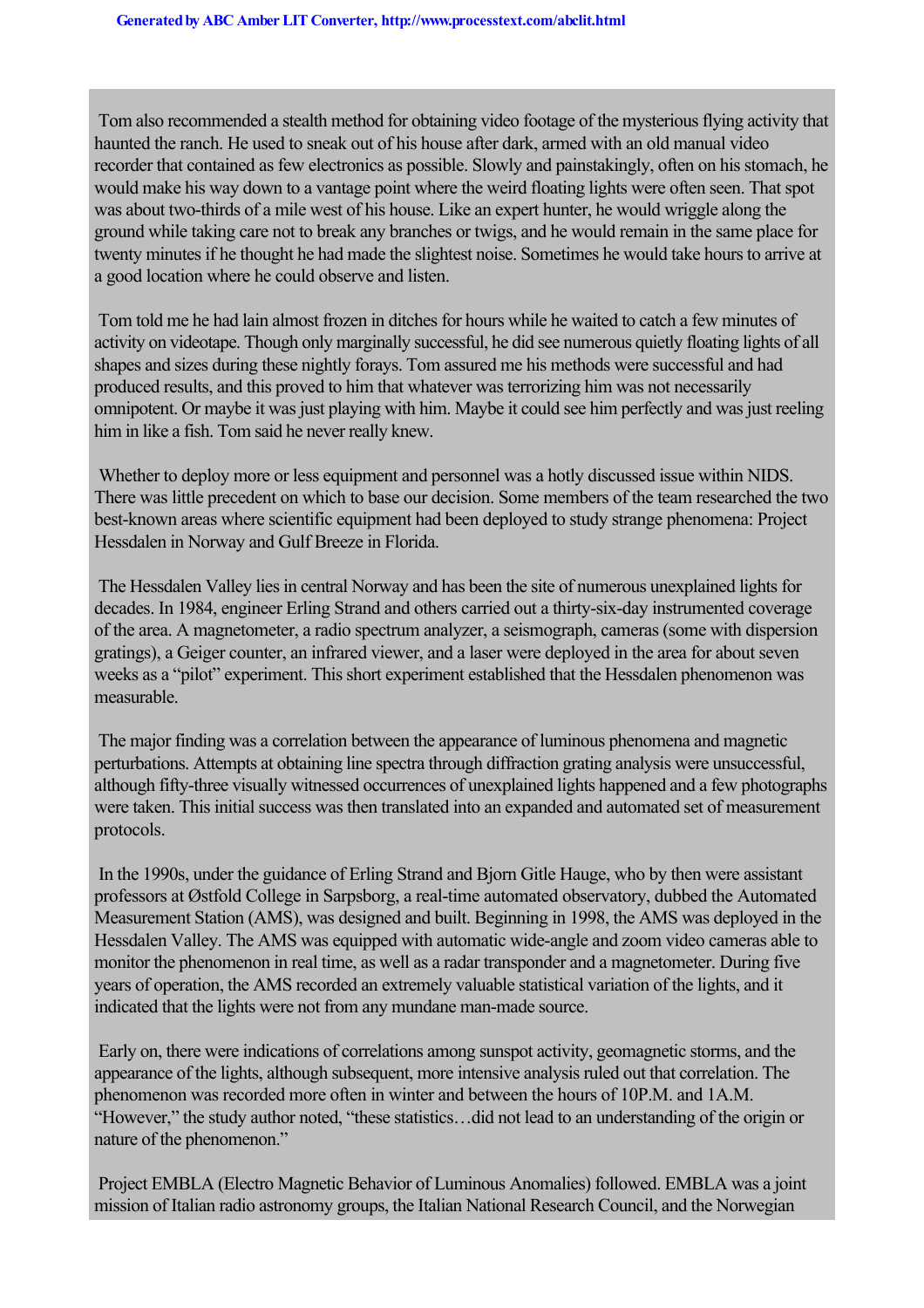team. The aim was to expand the instrumentation, and three missions were deployed to the Hessdalen Valley. Thus, in August 2000, the Norwegian AMS station in Hessdalen was equipped with an additional set of automated instruments from the Italian group. These included a VLF-ELF (very low frequency–extremely low frequency) correlation receiver and spectrometer; a VLF Inspire receiver; two spectrometers; (Sentinel 1 and Sentinel 2), both centered at 1420 MHz (this frequency is used in astrophysical and SETI studies); and a wide-band antenna connected to a spectrum analyzer. All instruments in the Italian package were computer controlled. Data was recorded continuously and automatically and stored on CDROMs.

 "The global picture of the phenomenon obtained so far," the Norwegian-Italian collaborative project concluded, "shows that the phenomenon's radiant power varies, reaching values up to 19kW. These changes are caused by the sudden surface variations of the illuminated area owing to the appearance of clusters of light balls that behave in a thermally self-regulated way. Apparent characteristics consistent with a solid are strongly suspected from the study of distributions of radiant power. Other anomalous characteristics include the capability to eject smaller light balls, some unidentified frequency shift in VLF range, and possible deposition of metallic particles."

 But the bottom line of Project EMBLA was the same: "A self-consistent definitive theory of the phenomenon's nature and origin in all its aspects cannot be constructed yet quantitatively, but some of the observations can be explained by an electro-chemical model for the ball lightning phenomenon." A rough, albeit less elegantly phrased, translation of the above statement could be: "We don't know what the hell is going on."

 As the chief field research scientist at NIDS (members of the esteemed science advisory board were usually not part of the field research teams, although they participated on occasion), I and others spent hours discussing the Hessdalen project with Erling Strand and his group. What emerged is glaringly absent from the scientific discussion of the Hessdalen instrumentation packages and research program. When I asked him, "What do the local residents of the Hessdalen Valley experience?" Erling answered that there were multiple reports of bizarre encounters with UFOs, and reports of abductions and other odd events had been commonplace in the valley for decades. The engineers in the AMS project had little motivation or interest in pursuing this angle. They focused, quite rightly, on perfecting the ability to measure these phenomena, not delving into the phenomenology and sociology of the reports. But I wonder if the locals might not have provided the group with fresh insight into what was going on in the valley. There was obviously an unbridgeable gulf separating the engineers and their instrumentation from the soft squishy stories with no physical evidence of abductions, "huge triangular" craft, UFO lore, strange creatures, etc. In August 2004, Project Hessdalen was suspended due to financial difficulties.

 Gulf Breeze is the other hot spot that received scientific attention for a brief period of time. An unprecedented series of sightings took place in this town on the Florida panhandle between November 1990 and July 1992. "During that time," reported physicist Bruce Maccabee, "the Gulf Breeze Research Team (GBRT) logged about 170 sightings, most of which involved multiple witnesses and most of which included still photography with telephoto lenses and/or recording by video cameras. In several cases a light was observed simultaneously by two separated groups of people thereby allowing for triangulation. In one case infrared sensitive film detected a change in the output radiation from a light and in another case a diffraction grating was used to obtain a spectrum of a Bubba UFO [the unknown flying thing got its name when the Skywatchers in Gulf Breeze kept shouting, "Look over there, Bubba!"] and also the spectrum of a red road flare. The spectra were found to be different."

 The sightings at Gulf Breeze continued for a few months and provoked enough interest that a UFO detection van was assembled in Canada and the United States by a private engineering firm. The van rolled into Gulf Breeze, and a few nights later, the activity stopped. Only a couple of anomalous magnetic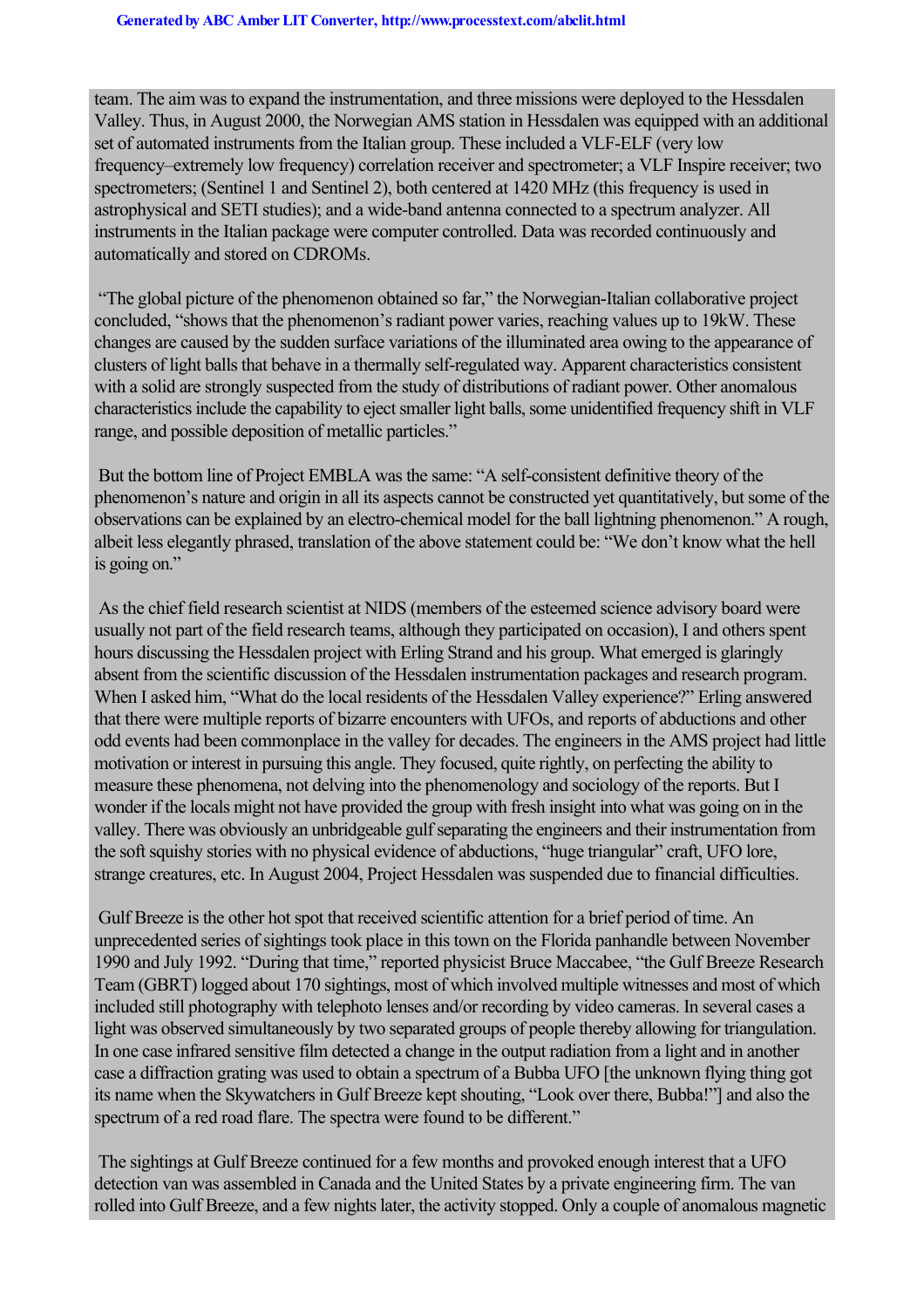field measurements were made before the UFO activity terminated. The attempt to instrument the area was eventually aborted because of a lack of activity.

The full impact of these studies would elude us for several years.

 In early September 1996, the NIDS team, which was then composed of a physicist, a veterinarian—both of whom do not want their names revealed—and myself, moved into an observation trailer that had been rapidly deployed on the property. We had begun to execute our plan—against Tom's better judgment. Our aim was to gather data in the electromagnetic and magnetic regions, as well as a visible UV spectrum of any UFO lights. To accomplish this, over the course of the next few months we assembled a light-gathering device with a Fresnel lens. This large-diameter lens was designed to focus light onto an optic fiber, which in turn fed directly into a portable handheld spectrometer purchased from Ocean Optics. The spectrometer was literally palm-sized and was linked to a laptop computer. This immensely portable station was ideal for investigating different areas of the ranch and was used to gather real-time spectra in UV and visible ranges. The spectra were then stored on the laptop to be analyzed as needed. In addition to this, the team had a very portable assortment of night-vision binoculars, video cameras (with night-vision attachments), radio frequency analyzers, microwave detectors, etc. We also hired a couple of additional investigators.

 In the early phase of the NIDS project, two teams were deployed on the property every night. The teams communicated with Motorola walkie-talkies. Each team had at least one scientist and one or two investigators. The teams' mandate was to capture evidence of any unusual events on videotape and cameras. This way the data, if any, could be impartially scrutinized and critiqued by the fifteen-member Science Advisory Board. During this initial start-up phase, the advisory board regularly flew into Las Vegas for intensive two-day briefings by the scientific field staff.

 On September 16, 1996, at about 1:30A.M. , the team had moved into the observation trailer to take a break, when out of the window somebody spotted a light over the cottonwood trees at the west end of the ranch. I was there with Tom and two scientists. The light was so bright that we at first thought it might be a flare. It hovered for about ten minutes above the distant tree line, moved down out of sight, and then back up. We all agreed that the behavior and the appearance of the light were unlike any aircraft, helicopter, flare, star, or planet. In short, the object was unidentified. Cameras, night-vision devices, and digital video images did little to resolve the distant light. We took several photos that showed nothing but a tiny distant light.

 Nevertheless, the appearance of this distant object was cause for excitement among the science crew. Though it was a good distance away, it was definitely unidentified. And it was a tiny first step on the road to confirming what Tom had been seeing. But we agreed that the sighting, although unexplained, was also profoundly mundane. It did not really qualify as an independent validation of Tom's observations as defined by the NIDS plan. The sighting did serve as an excellent morale booster, however, and the night watches were redoubled.

We felt we were ready for anything.

## **Chapter 14 Cat and Mouse**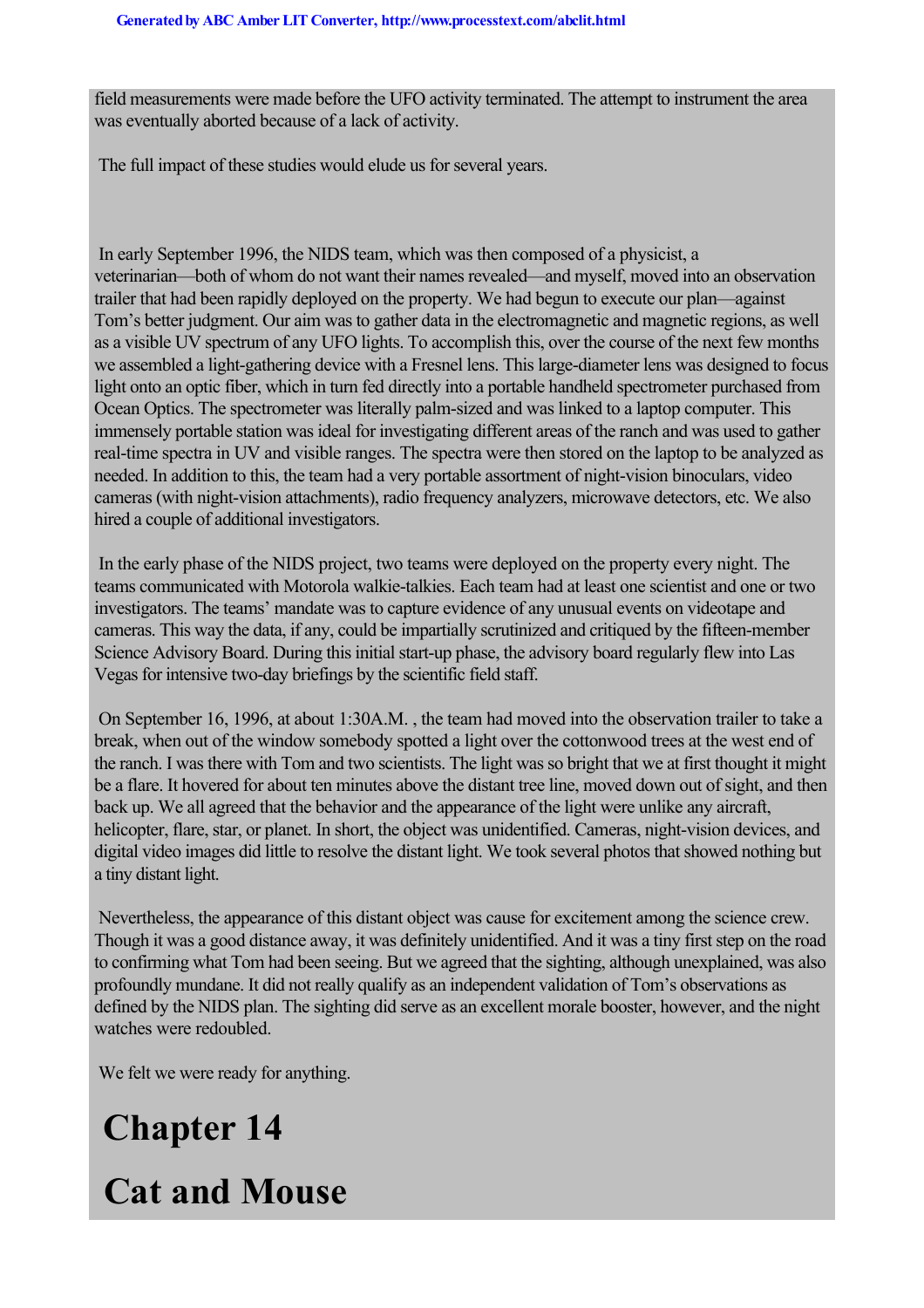Week after week during October and November of 1996, the team flew from Las Vegas to Utah to conduct night watches and to begin the process of interviewing locals in the area. The Ute Indians were very cooperative and gracious. It turned out that several tribe members had multiple experiences with weird flying objects in the previous decades. In other words, what had happened on the ranch was not isolated. It was a part of an overall pattern.

 NIDS personnel also interviewed neighbors who were not Native Americans and found them polite but reserved. After several weeks of visits, they began to talk. They had experienced the same thing as their Ute neighbors had. The ranches bordering on what was now the NIDS property had had their fair share of weird activity, so whatever was going on at the ranch was also common in the area. In the early months of this project, NIDS assembled a library of dozens of tape-recorded interviews from local basin residents about strange events that had occurred over the years near the ranch, including cattle mutilations and sightings of multiple colored balls of light and a large triangular-shaped object.

 Few locals were willing to talk about these experiences on the record, however. One neighbor, whom we will call Mr. Gonsalez, explained how he lost many cattle over the years. Back in 1995, he remembered finding a recumbent cow lying out in a field where she shouldn't have been. The rest of the animals were in a field nearby and there were no broken fence lines. The old rancher described going out to his eight-year-old cow and finding that she had two broken legs. Alarmed, he ran back inside to get a blanket to cover the shivering animal. The cow was obviously suffering and in shock. He suspected he might have to put her down.

 Gonsalez was astonished when he returned with the blanket five minutes later to discover that the animal was gone. He looked everywhere but couldn't find her. The field was an open pasture with no rocks or trees behind which an animal could hide. Yet in the space of a few minutes, in daylight, a cow with two broken legs had vanished. An hour later he looked out his window. It was now afternoon. He told me he nearly fainted when he saw the cow lying in the same field but about fifty yards from her original position. He ran out to the suffering animal and examined her closely. This time all four legs were broken. He ran inside to get his gun and quickly put the poor animal out of its misery. After thinking long and hard about this bizarre incident, Gonsalez concluded that the animal must have twice been lifted into some aircraft and twice been dropped into the field. Each time two of her legs had been broken. This was the only explanation that seemed to fit the facts. We didn't argue with him.

 In our many hours of conversation, Gonsalez and his family related dozens of odd incidents to us. These incidents, though they differed from the Gormans' own, convinced us that the ranch was by no means a unique piece of real estate in the area. The family told us about strange Mexican-hat-shaped flying objects that flew and hovered over the ridge a mere hundred yards from their home. Mrs. Gonsalez told us that she was returning one night from the small town of Fort Duchesne, when she saw a fast-moving silvery object that rapidly descended in the direction of the red-rock ridge near her home. The object accelerated as it neared the ground, and she waited fearfully for the explosion that would surely engulf her. Instead, the silvery aircraft smoothly flew into the ridge as if it didn't exist. She told her family about it when she returned home.

 On the evening of November 10, 1996, my phone rang. It was Tom Gorman. The NIDS team was due to return to Utah the next day for yet another stint of stargazing by night and patrolling the ranch and interviewing locals by day. In his usual gruff but very precise way, Tom described what had just happened to him. He was knocking off work when he saw three yellow-colored headlights flying in close formation only a few feet off the ground near the southwestern border of the property. Cattle were rarely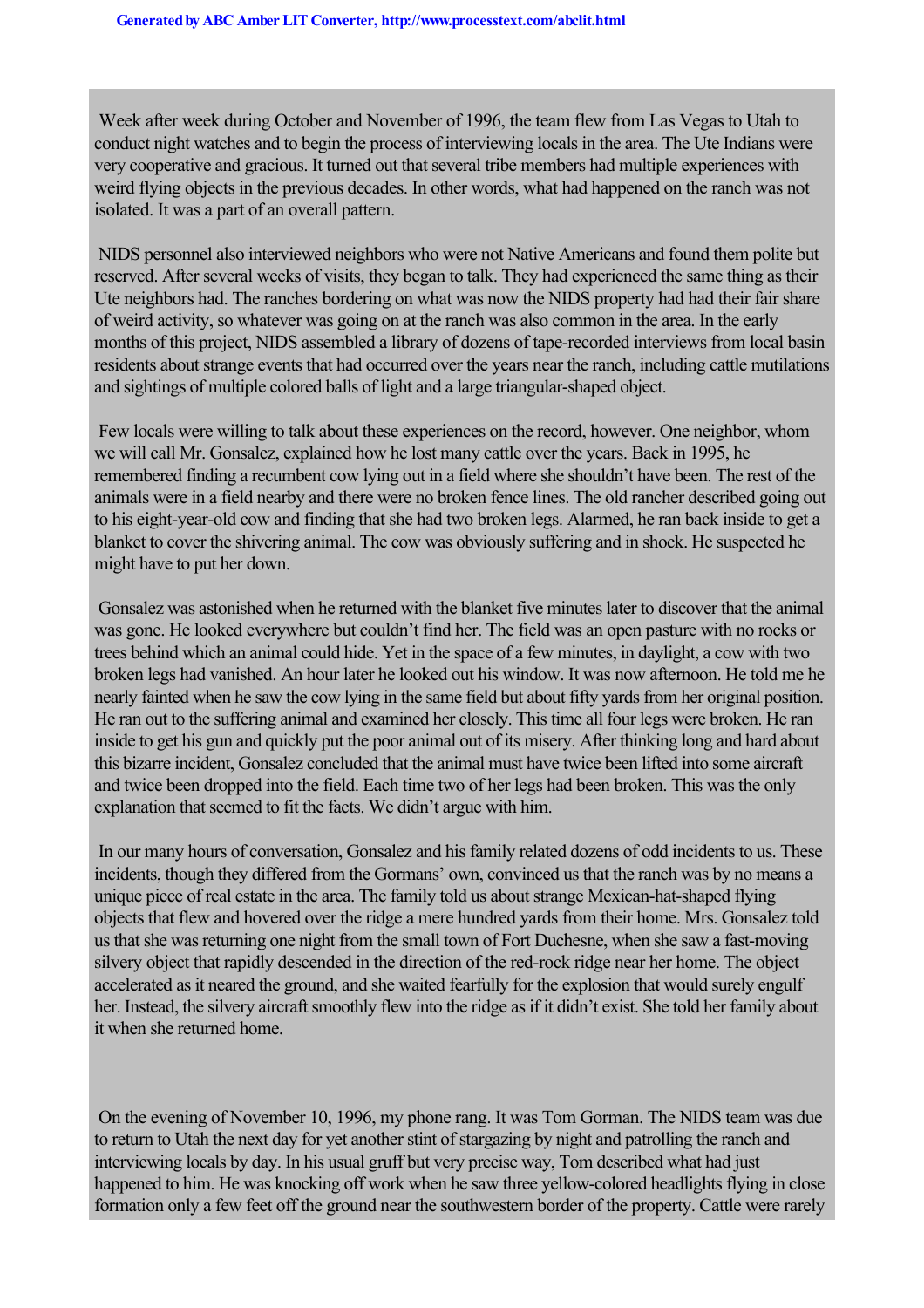grazed there. The lights looked like those he had seen countless times before.

 Early the next morning, the NIDS scientific team was in the air, on the way to Utah to investigate the phenomena. Tom met us, and immediately we trekked through the dense vegetation to the spot where he was sure the object had been. We had with us an array of small portable detectors. The team, as planned, split up and began quartering the several-hundred-square-yard desert looking for any tracks or anything out of the ordinary. We spent several hours doing it but saw nothing. At the same time we scanned the fine sandy soil in scores of places for any traces of nuclear radiation, for any magnetic field signatures. We found nothing. Wearily, we returned to the observation lab. That night we deployed in one area for several hours, then gave up and deployed on the eastern end of the property for several more hours. We saw nothing.

 Three nights later, on November 13, at 1:30A.M. , I was deployed with one member of the scientific team close to the observation trailer. We had been watching the area for several hours. Another team was deployed down at the western end of the ranch. We communicated by walkie-talkies only when absolutely necessary. We were both looking at the night sky when suddenly, out of nowhere, a silent, bright yellow light came speeding out of the night from over the lip of the ridge. It was moving as fast as a high-speed jet aircraft but made no sound.

 As we watched in shock, the object did a perfect 360-degree circle right over us, again in complete silence, and then zoomed rapidly north. As it headed back over the ridge, I managed to quickly take a couple of photographs. In seconds the flying mystery was gone. The photos, later developed, only showed a dimly visible, blurry light. The fast, silent object had caught us unawares and departed before we could spring into action. Nevertheless, the sighting by two members of the scientific team represented a validation. But again, the event was much too transient for any meaningful interpretation. At night it is extremely difficult to accurately estimate either altitude or distance, and this object proved no exception.

 The snows then came to Utah. The NIDS team stayed on regular night watches until the end of November and then, as the temperature dropped below zero, we returned to Nevada and remained on call. December 1996 passed without event and northeastern Utah entered into a deep freeze. We had telephone briefings and conversations with Tom at least weekly. Because of the extreme temperatures, he had pulled all cattle except a few calves in the corral off the ranch and was feeding them at an indoor facility. Tom told us to keep away until the temperature started climbing up again in March.

 But on January 21, 1997, something very strange happened. Tom called us the next day and reported injuries to the ear and eyes of three calves in the corral near the observation trailer. The injuries occurred during an intense snowstorm when the temperature was about 30 below, too cold even for predators, Tom assured us. We told him to call the local veterinarian and take some photos.

 The photos showed three small pathetic calves huddled in the thirty-below weather. One had an ear cut up as if with pinking shears. The other two had small round holes punctured in their eyelids. Because of extreme weather conditions, and the vets' reluctance to venture out at thirty below, it took Tom about twenty-four hours to get qualified medical examiners to the ranch.

 When they finally arrived, one veterinarian said the wounds were strange and unlike anything he had seen before. This vet agreed with Tom—predators would not conduct attacks on livestock in a corral at thirty below. The second, more senior, veterinarian overruled him and insisted that it was a simple coyote or cat attack. The idea of coyotes or cats attacking calves in a corral next to a homestead in the middle of a snowstorm at thirty below struck Tom as comical.

A heated discussion took place in private between the two professionals. When the two men returned,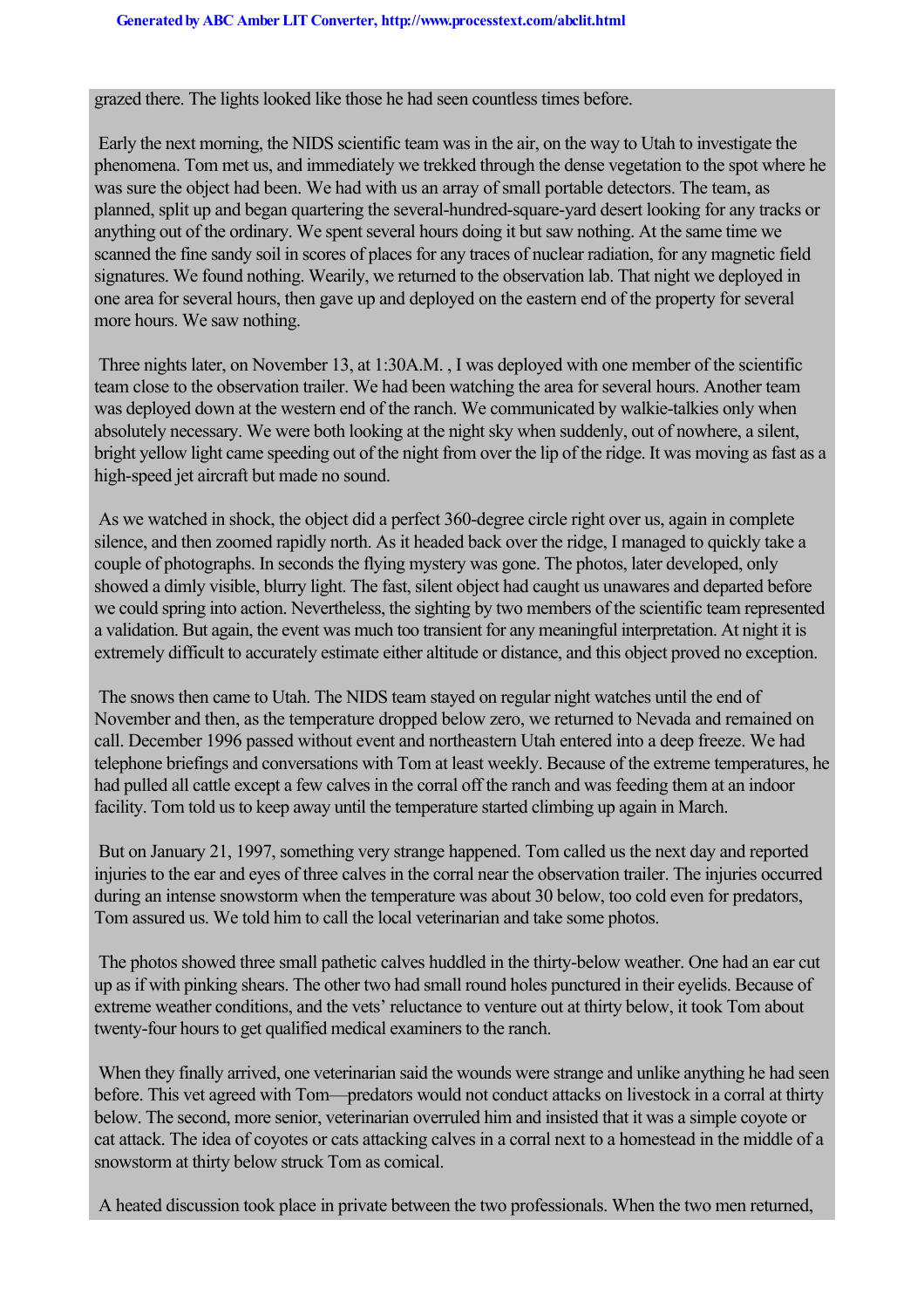the older vet simply said that a predator attack had occurred and to keep an eye out for further attacks. The younger kept silent and tight-lipped. "Welcome to the ambiguities in the veterinarian profession as they are forced to deal with anomalous injuries and deaths to animals," Tom told us. "The majority of vets want nothing whatever to do with cattle mutilations, unexplained injuries to animals, or anything that might provoke gossip in the local community that might, in turn, adversely affect their business." But as we gained more experience in dealing with vets, it became obvious that a small minority were willing to follow the data, even at the risk of ridicule from their peers.

 On February 21, Tom brought his cattle back onto the ranch. He had told us that the act of bringing his cattle onto the property for the first time, back a couple of years ago, seemed to trigger an escalation of anomalous activity. So the NIDS team was expectant, waiting for the penny to drop. We did not have long to wait.

 On March 10, I was working on a project in the corporate office in downtown Las Vegas when Tom phoned. I could tell by the edge in his voice that he was very disturbed. "They got a newborn calf," he said hoarsely. "We were close by and we didn't see or hear a damn thing." Tom was one of the most collected, together people I had ever met, and here he was close to babbling. As I tried to calm him down, the story came out. One of his valuable Black Angus calves had just been dismembered in broad daylight.

 I had a gut feeling that this might be one of those cases we were waiting for. I immediately made the necessary arrangements and less than ninety minutes later a private jet was waiting on the tarmac at McCarran Airport to whisk us to northern Utah. No other group of scientists investigating the paranormal had a private jet at their disposal. Most of them couldn't even afford to rent a car for the weekend.

## **Chapter 15**

### **The Killing**

 Hunched in the plane at thirty-five thousand feet, I looked out the window at the rolling clouds below and wondered what we were getting into. The aircraft hummed as we sped toward Vernal. There were three of us—the veterinarian, the physicist, and myself. We had all the equipment we needed, including all the knives and scalpels necessary to further dismember the animal during a necropsy.

 Just five hours after Tom's frantic phone call, we were standing over the animal. The late afternoon breeze blew gently, but an early spring sun was still warm on my face. We were looking at a scene of horror. I felt a churning in my stomach as I looked at the creature. This was something truly bizarre. My immediate impression was that an enormous force had ripped the animal apart. One of the leg bones was lying ten feet away, having been yanked free of the knee joint. Even with a young calf, the brute force necessary to rip a femur off a knee joint and snap a tendon suggested something very powerful.

 Yet there was a fastidious delicacy to the way the mutilated calf had been carefully laid out on the grass with all four legs spread neatly away from the body. I had a momentary image of a huge amorphous creature carefully laying a limp rag doll on the grass and gently placing each of the lifeless limbs away from the torso, arranged with the finesse and attention to detail of a Japanese tea ceremony. I shuddered and banished the image from my mind. The combination of overwhelming force in ripping the calf apart and dainty precision in laying the body on the grass seemed all wrong. It disturbed me.

There was no smell. The inside of the animal looked pink and tender, very healthy and very clean, almost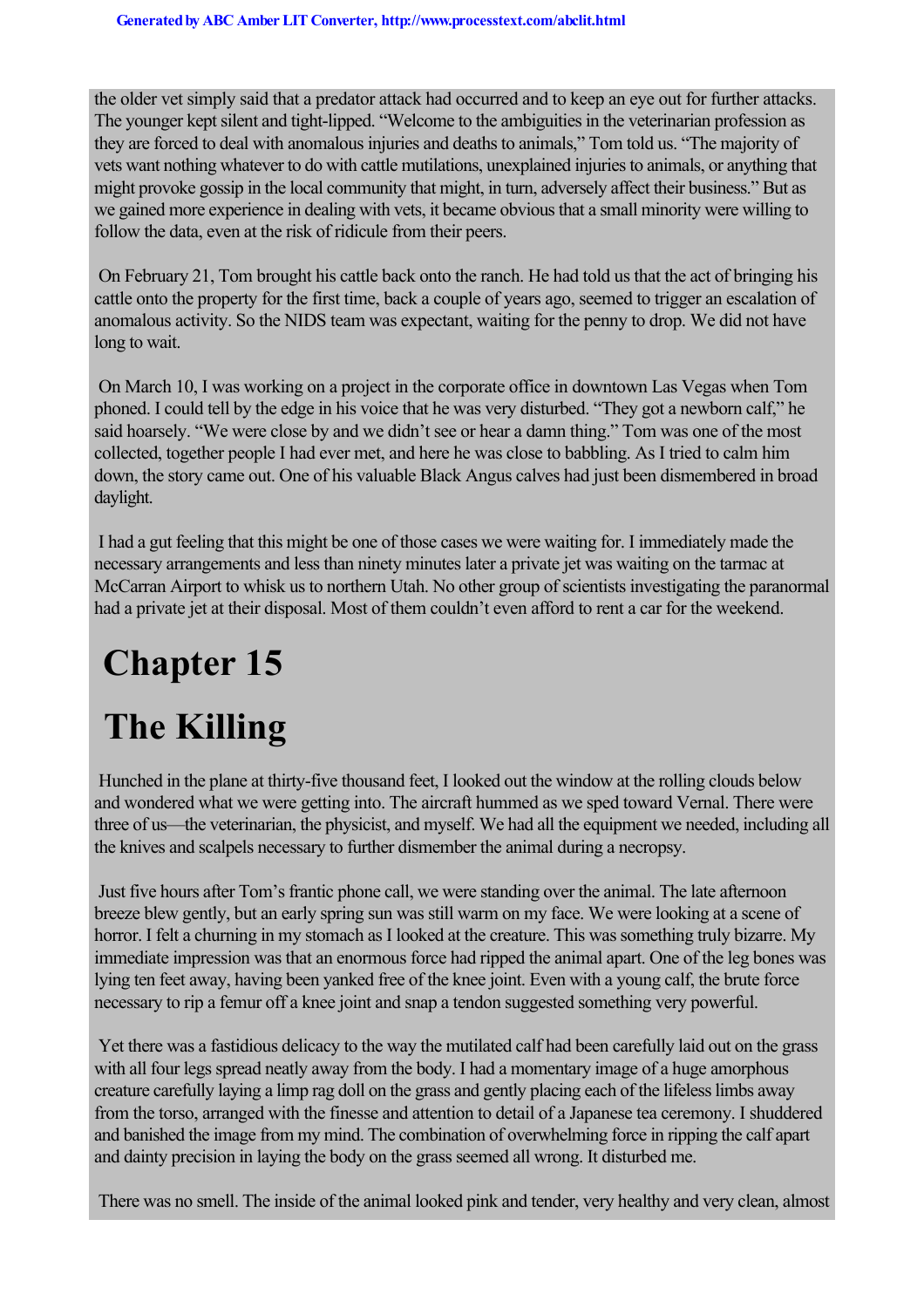unnaturally clean. All of the internal organs were gone and the broken ribs jutted forlornly toward the sky. The head lay sideways, its lifeless eyes staring toward the western sun now low in the sky. We estimated that this was an eighty-four-pound calf, at least forty pounds of which were gone, if you counted its three liters of blood.

 And this was the most chilling part of the scene—the complete lack of blood. It was as if a giant vacuum cleaner had gone through, in, and around the calf's carcass and sucked up every drop of its blood. We looked for even a speck of blood on the grass or on the animal's hide. Nothing. Not a drop. We looked at each other in stunned silence.

We ignored the temptation to scan the snow-covered perimeter of the pasture for something unworldly that still lurked out there and instead, with a tightness in our guts, went to work. We videotaped the crime scene and scanned the animal and the surrounding ground for magnetic and electric traces, for radio/microwave residue, and, for the hell of it, for nuclear radiation. No one knew who or what did this to the calf, so we thought we might as well check for everything.

 I gently drew Tom aside. His normally ruddy face was the color of chalk. "Take me through it, step by step," I said. He tried cracking jokes about maybe a coyote with a scalpel had done it, but I could tell his heart was not into making jokes. He walked me to where he had tagged the calf just a few feet away, then walked me the couple of hundred yards to the west when about forty minutes later their snarling dog had given them the first hint that something was wrong.

 "No noise," Tom said to himself, shaking his head in bewilderment. The blue heeler had still not shown up and it was now six hours later. "He just took off that way," Tom said, pointing west. "It's just not like him." He rubbed his eyes wearily. No more than forty minutes had passed in daylight, during which someone or something had entered the field, ripped the young calf away from its mother (she looked like she was still limping), drained it of blood, meat, and guts, and then carefully placed it on the grass. It just did not seem possible.

 I looked at the calf's mother. She was standing a hundred feet away, her head down near the ground in a peculiar stance that exuded both aggression and fear. She was still breathing in a labored way. She never came closer as the veterinarian quickly stripped her calf's hide. An abrupt muttered exclamation caught my attention. "Look at the sharp cut," the vet exclaimed. "The ear was cut off with a knife or a scalpel." He was right.

 Tom nodded and said, "That ear had a big yellow plastic tag." Looking closely, I saw the perfect incision where the cartilage and skin had been sliced. The whole ear had been cleanly removed to the skull. It was a beautiful, almost artistic, job. Even without lab pathology results, we all knew there was no way a predator or scavenger could have pulled this off. The cut was perfect and straight and had sliced cleanly through the tissue. One can easily spot the difference between the characteristic torn or ripped cattle hide of a predator or scavenger attack and the sharp cut of a scalpel or a knife when you look under a microscope. And here, even to the naked eye, this was obviously the work of a sharp instrument. The vet took samples just to make sure.

 We watched silently as the vet finished the necropsy. He put the last bits of hide into labeled Ziploc bags for lab analysis. We carefully placed the torn femur into a plastic bag for forensic analysis. I looked around at the beautiful scenery and marveled that such an act of extreme violence could have taken place a few short hours ago in these pristine surroundings. Visibility through the trees and bushes on the perimeter of the large field was good, as the spring growth had not yet begun. Tom had told me this was only the second day of the thaw after winter. I scanned the entire perimeter over a hundred yards away. Nothing moved. To the north lay a ridge of reddish clay, probably weathered sandstone. The western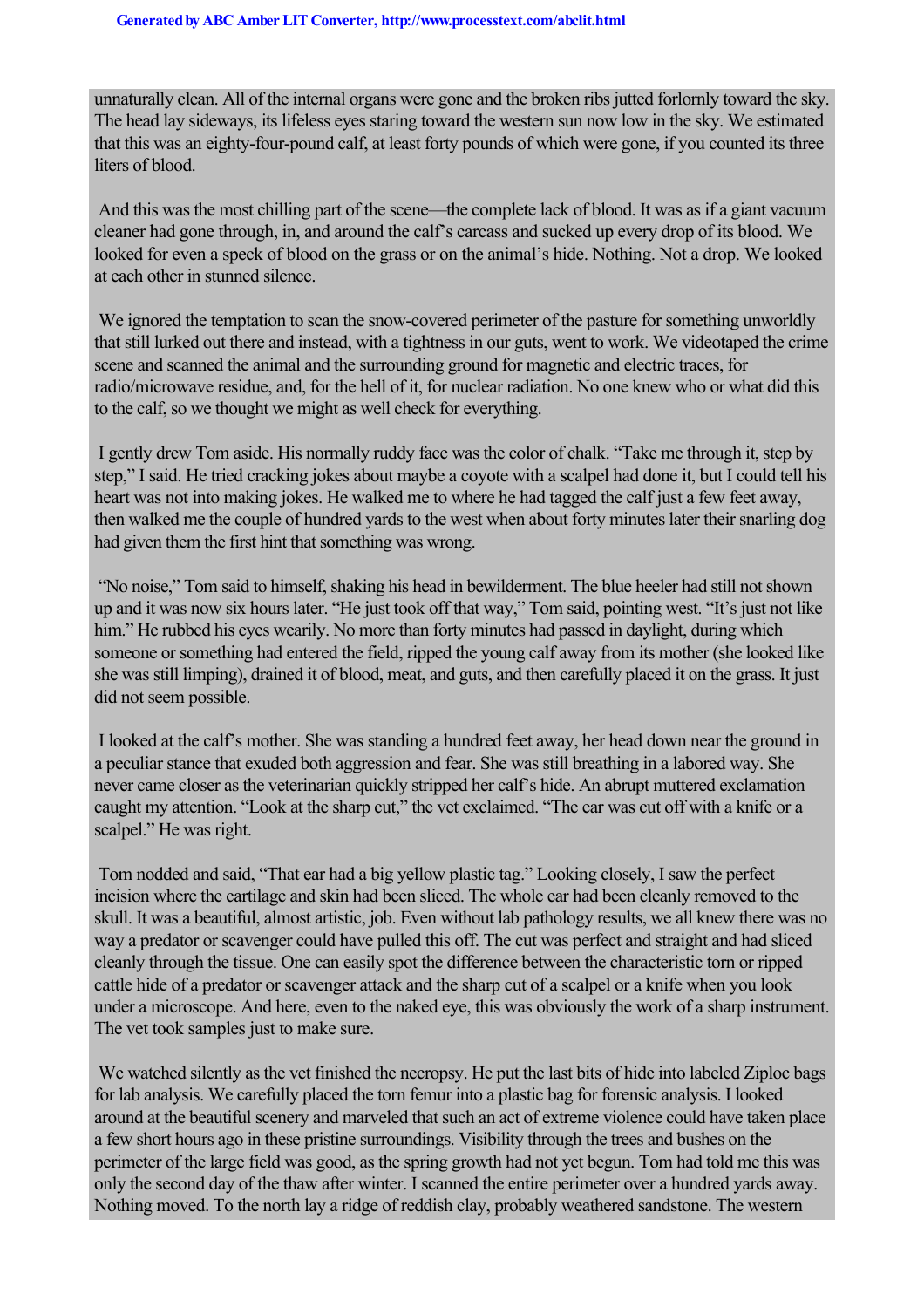perimeter of the pasture of the field was maybe three hundred yards away.

 Before the light dimmed, we organized into groups and quartered the grass, looking for any footprints or vehicle tracks. The hard ground crunched underneath as we walked. The herd of all-black cattle kept their distance. They, too, were obviously disturbed. We agreed that the hard-packed grass could maybe have hidden some footprints but definitely not vehicle tracks. Tom watched us in bemused silence. He seemed relieved to have some company. Occasionally, we glanced nervously toward the perimeter to see if there was anything that shouldn't be there. We stopped our search as darkness fell.

 As we returned to the science observation trailer less than a hundred yards from where the animal had been torn apart, we passed the three dog kennels. I could see all three animals huddled inside. One whimpered softly. "They haven't come out all day, even for food or water," Tom muttered. This was unusual behavior for three aggressive dogs that were used to roaming the land and fending off the coyotes and wild dogs that routinely passed through. And his other blue heeler still had not returned, now more than twelve hours later. In fact, Gorman would never see the animal again.

We spent the following day tracking the entire pasture, looking for any evidence, especially the big bright yellow tag from the calf's ear. We had summoned a professional tracker, who was due to arrive from Montana in a couple of days.

 On the evening of March 12 we gathered in the observation trailer again to discuss the incident. The dogs had finally come out of their kennels but they were keeping close to us and the trailer. Even to my untrained eye, they had a hunted look. They were plainly still traumatized by whatever had passed through.

 "Cattle are even more jumpy than yesterday," Tom observed. He was worried. The behavior of the dogs and the cattle suggested that something was lurking nearby. Tom talked repeatedly about the possibility of a predator on the loose. He simply couldn't fathom how somebody with equipment, including sharp instruments, could have pulled off this killing, with both him and his wife only a few hundred yards away. All of us knew from experience that Tom had uncannily sharp eyes and a keen sense of hearing.

 Then, shortly after 11P.M. , all dogs suddenly started howling and barking hysterically. Tom, the physicist, and I leaped to our feet and ran out the door and into the cold clear night. We headed for Tom's old beat-up truck. On the driver's side, Tom had affixed a powerful spotlight that was easily maneuverable. He normally drove through his cattle at night during calving season, lighting up the animals as he drove. The powerful spot was excellent for seeing from a distance whether a cow or a calf was in **trouble** 

 The truck engine roared as we bounced over the ruts. There were cattle here and there, some were milling nervously in the distance, some appeared oblivious. The animals seemed to be bunched toward the northern part of the giant pasture. On one of the turns, the headlights swept over a large black shadow standing in the southeastern tree line of the field. It was only a fleeting glimpse of what looked like a large cow, standing in the shadow beneath a large tree at the edge of the field, but far away from the rest of the herd.

 "Must be in trouble," Tom grunted, as he swung the truck away from the main herd and headed south. The perimeter was about eighty yards away when the bouncing headlights suddenly picked up two large orbs of yellow light staring fixedly from the same large tree. "Did you see that?" two of us said in unison. Tom gunned the engine and, as the headlights danced crazily in front of us, we could now clearly see that the reflected yellow light came from the eyes of a huge animal probably twenty feet off the ground,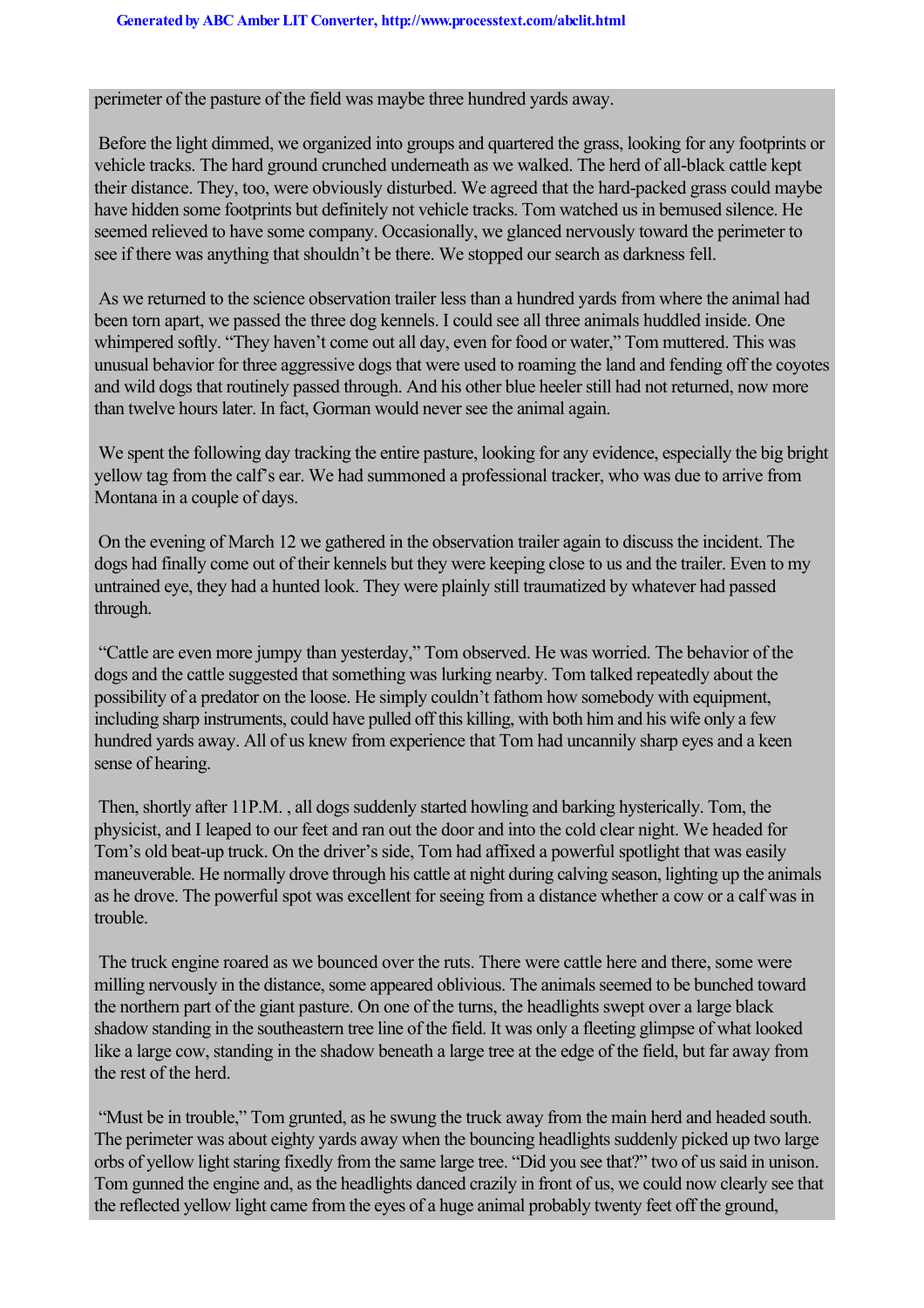#### perched in the tree.

 "I'm not goin' to let him get another calf," Tom snarled as he suddenly ground the truck to a halt and reached behind for his rifle. We were no more than fifty yards from the large creature that lay motionless, almost casually, in the tree. The only indication of the beast's presence was the penetrating yellow light of the unblinking eyes as they stared fixedly back into the light.

 This is unusual behavior, I thought as Tom steadied the rifle on the open door of the truck. Shouldn't it be running away? The rifle's sharp report rang out, and instantly, like a light being snapped off, the eyes disappeared.

 "Got him," yelled Tom triumphantly. "I saw him fall to the ground." We scrambled back into the truck and Tom stopped about forty feet from the tree. There was no sign of the large creature under or near the tree. We split up and searched for any sight or sound of the wounded or dead beast. Thirty yards to my left Gorman suddenly yelled, "I see him." The shout was quickly followed by two loud reports from his rifle. "Got him at point blank," Gorman yelled as we jumped excitedly over the fence into the thick undergrowth. The snow crunched loudly underfoot as we stumbled around looking for some sign of it. We were cautious because a large, wounded animal was especially dangerous at night.

 I was still carrying my video camera as we warily looked all around, half expecting something to spring at us from the darkness. But there was utter silence.

 "He jumped back here when I hit him," Tom said as he scratched his head in puzzlement. "I was no more than forty feet away. Where'd he go? That sucker must have weighed four hundred pounds."

We began quartering the area, looking at the snow for tracks. Something that big should have left an obvious trail in the snow and there should have been blood. It was then that I saw it—a single, obvious oval track about six inches in diameter embedded deeply in the patch of snow. I yelled at the other two, who came running. I shone the flashlight, and there it was. It looked unusual: a single large print in the snow with two sharp claws protruding from the rear of the mark going a couple of inches deeper. It almost looked like a bird of prey, maybe a raptor print, but huge and, from the depth of the print, from a very heavy creature. I began videotaping, as the physicist unsteadily held the flashlight while looking over his shoulder, waiting for a large wounded animal to charge us.

 Minutes ticked by as we searched in vain for a companion print. We found another one in an area of unmelted snow about twenty feet from the first, but nothing else. We listened carefully for any movement in the undergrowth as we searched. There was an eerie silence in the area, broken only by the distant bellowing of the cows over on the other side of the pasture. They were still deeply disturbed by the commotion we had generated and were not coming over to investigate.

 Almost two hours later, we gave up, exhausted, cold, and still slightly jangled from the brief burst of adrenaline. Again there was an unspoken shudder at the idea of sleeping in the trailer a mere hundred yards from where the bizarre creature or creatures had apparently vanished into thin air, having been shot with a high-powered rifle. It was time to call an end to another busy day on the Skinwalker Ranch.

 The next day we compared notes and debriefed Tom on what had happened. He swore that there had been two large animals, one in the tree and the other on the ground. He also swore that he had hit both animals, the first with a single bullet, the second with two bullets. Tom was an expert marksman, able to kill a coyote at five hundred yards, and he had shot both of these large animals at close range. He described the second animal that crouched in the undergrowth as huge, heavily muscled, and looking like a four-hundred-pound wild dog. The animal had been staring at him and had tensed just before springing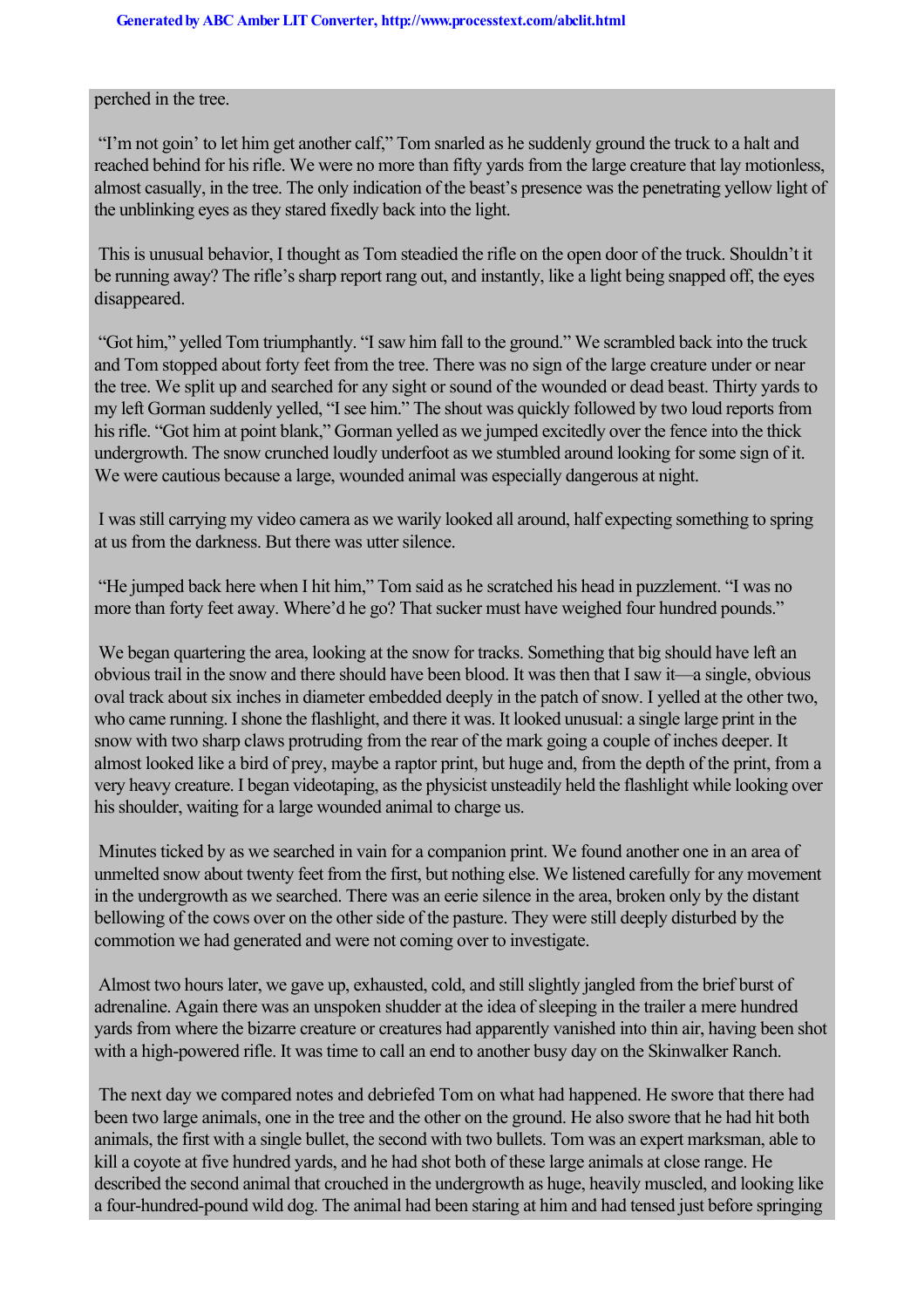when Tom had shot it twice from no more than forty feet. Yet no signs of blood and two confusing distant single tracks in the snow added to, rather than solved, the mystery.

 The incidents of March 10–12, 1997, were very difficult to explain. They were certainly verification of unusual or anomalous activity, but did they fit the criteria that NIDS was looking for? Those criteria initially had been defined as the verification of events first described by Gorman, the witnessing of unidentified flying objects by the scientists, and their capture on camera or video images. The bizarre killing of the calf and the potentially deadly nighttime encounter with phantom creatures that were shot but left no blood and few tracks did not appear to fulfill the criteria of anything that could be reported at a scientific meeting. Nor could this kind of incident be written up for a peer-reviewed science journal. In fact, beyond the videotaped track in the snow, there was no physical evidence that this incident had ever happened. And at a subsequent Science Advisory Board meeting, the board made it abundantly clear that these events, in the absence of physical evidence, did not constitute verification of anything.

 Little did we know that these unexpected events would become part of an increasingly frustrating pattern of transient, difficult-to-interpret, but frightening events and phenomena that would never again be repeated in our presence.

### **Chapter 16**

### **The Bulls**

 After the events of March involving the uncanny mutilation of the calf followed by the equally bizarre appearance of the phantom "predators," things were relatively calm at the ranch. But Tom mentioned at the very beginning of April that something just did not feel right. He felt this way whenever the phenomenon was close by. It manifested itself as an unaccountable feeling of oppression, a feeling that someone or something was watching, waiting to act. In short, he told us, it was a very uncomfortable sensation, like something bad was about to happen. And it did.

 On April 2, Tom called me to report that yet another calf had mysteriously disappeared from the well-fenced property. This was the fifth animal to "disappear" in 1997 without explanation. At the same time, Tom observed that the long-term ranch dog had disappeared and hadn't been seen for a couple of days. Again, he found it unbelievable that five animals could disappear without any signs or tracks. His frustration level mounted. Animals were disappearing under his watch without explanation and without any physical clue that might assist the NIDS investigation.

 Tom's bizarre story led me to organize an expedition to the ranch the following day. The team, which included a very accomplished and seasoned investigator from Canada, arrived the following afternoon. It appeared we had just missed another incident by a couple of hours. As soon as I set foot on the property, I could feel that the atmosphere was laden with a thick creepy miasma. I noticed the dogs huddled in their kennels, looking very intimidated.

 Tom and his wife were very shaken. This had been one of the very rare occasions when Ellen had ventured onto the ranch since leaving the previous August. We repaired to the central command post to hear his story. Two major episodes had occurred within less than twenty-four hours.

On the afternoon of April 2, Tom and Ellen had set off toward the west end of the ranch on a routine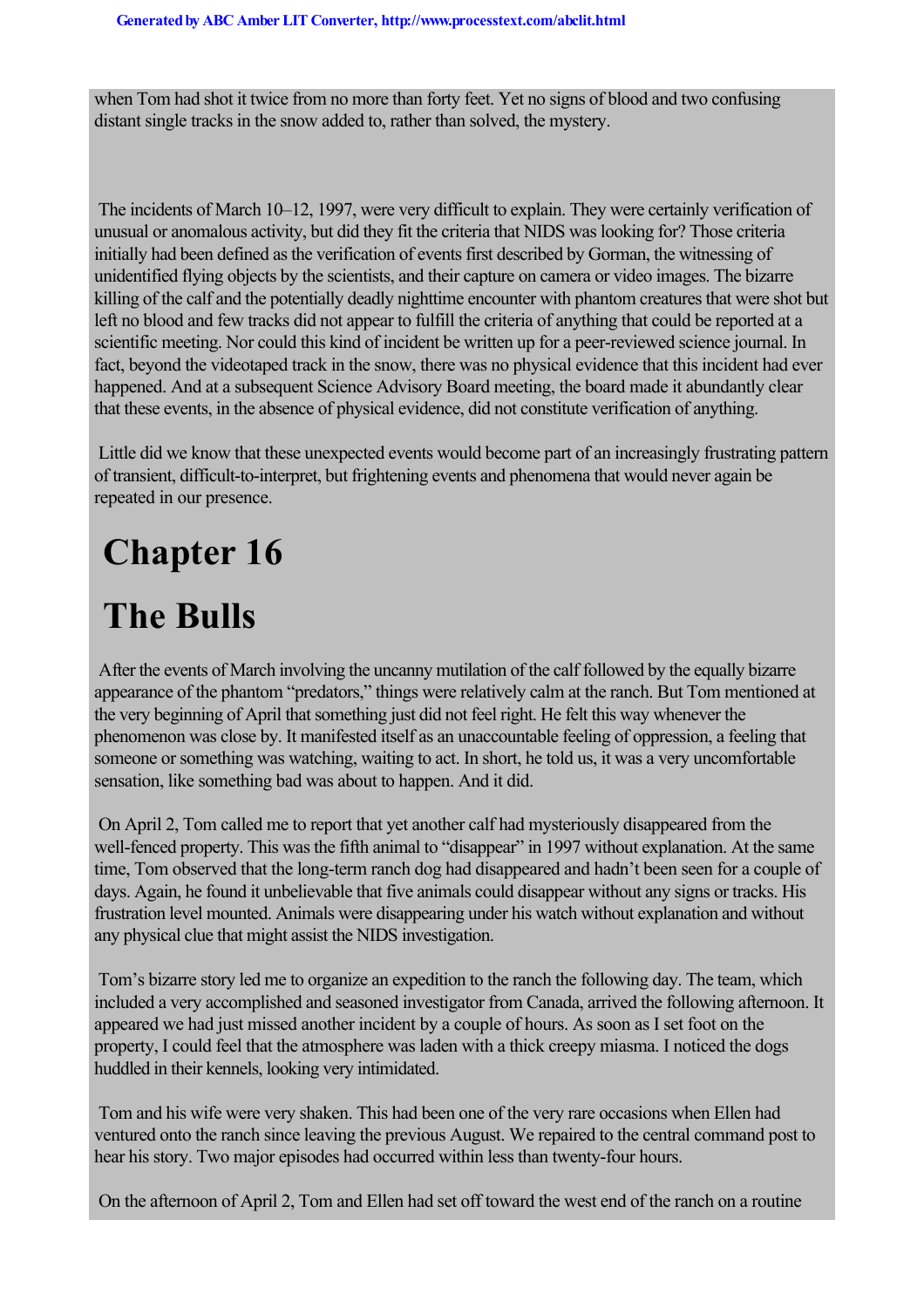mission to spot and count the animals. As they passed the bull enclosure, both of them looked fondly and proudly at the four burly bulls in the corral. They truly were magnificent beasts, two each of pure black Simmental and Black Angus, each weighing more than two thousand pounds. With muscles rippling healthily beneath the shiny black coats that perfectly reflected the setting afternoon sun, the animals made the Gormans proud. Ellen said wistfully, "I would go out of my mind if I lost any of those animals." Tom nodded in agreement as they drove west on the narrow dirt track past the corral.

 Forty-five minutes later they drove back. All the animals seemed to be accounted for, yet they could not shake that nagging feeling of unease. An unnatural calm hung over the property, broken only by the sound of the truck engine. Abruptly Ellen screamed and pointed out the windshield. Tom hit the brakes, fearing he was about to run over something. He followed her finger and gasped. The corral was empty. Tom's stomach knotted. Each of those four registered bulls was worth thousands of dollars. They were irreplaceable. Tom looked into Ellen's tear-stained face. They stopped the truck by the empty corral, and he got out to search for some evidence that the four magnificent animals could have left behind. Tom's knees felt weak. There was no sound as he walked around the corral.

 Tom walked around looking at the footprints in the corral. The animals had been there only forty-five minutes ago. Ellen was sobbing in the truck. His search meandered over to an old small white trailer located at the west end of the corral. There was no entrance to the trailer from the corral except a door that was tightly locked and hadn't been opened in years. As he passed the trailer he glanced in. Tom froze. All four animals were standing silently, crammed into the tiny space. They seemed frozen hypnotically and appeared to be barely conscious. Tom, with relief flooding through his veins, yelled loudly for Ellen. At the same time he banged forcefully on the side of the metal trailer. The noise seemed to break the silent spell. Instantly, all four animals appeared to wake up. They began kicking and bellowing to get out of the narrow, confined space. Within seconds the four huge animals went berserk and devastated the interior of the trailer. Finally, a metal door was kicked out and instantly all four animals tumbled blindly out the broken door and began stampeding in a panic.

 It took Tom and Ellen several hours of cajoling and skillful cowboy tactics to get the four panicked animals safely back into their corral. Night had fallen by the time they were finished. Silently they drove the twenty-five miles to their home. Both were physically and emotionally drained.

 As soon as Tom had finished his story, we tumbled out of the command and control headquarters and, with cameras and instruments in hand, ran the twenty yards to the corral where the four huge bulls stood. The animals seemed wary, almost jumpy. I walked over to the tiny trailer and noticed the locked door, bolted with a piece of barbed wire through the bolt. Inside the devastated trailer I carefully examined the inside of the door. This door was the only possible entrance point from the corral to the cramped interior of the trailer. I noticed the extensive cobwebs on the inside of the door. There was no evidence that the door could have been opened without disturbing the layers of cobwebs. As Tom had said, the inside of the trailer was thoroughly trashed. Bull dung was everywhere. The stench was strong. I emerged quickly from the foul-smelling, cramped space and marveled that such huge animals could even fit inside such a small area.

 We then began a systematic sweep of the corral and surrounding area using the small portable instruments that were part of our tools of the trade. Right away we realized that the metal bars of the enclosure, especially in the region near the trailer, were highly magnetized. The needle of the magnetic field detector went off the scale when we applied the instruments to the bars of the corral nearest the trailer, but the magnetic field was absent on the other side of the enclosure. Something had apparently magnetized the bars of the corral nearest to where the four animals had been found. We repeated the measurements every few minutes.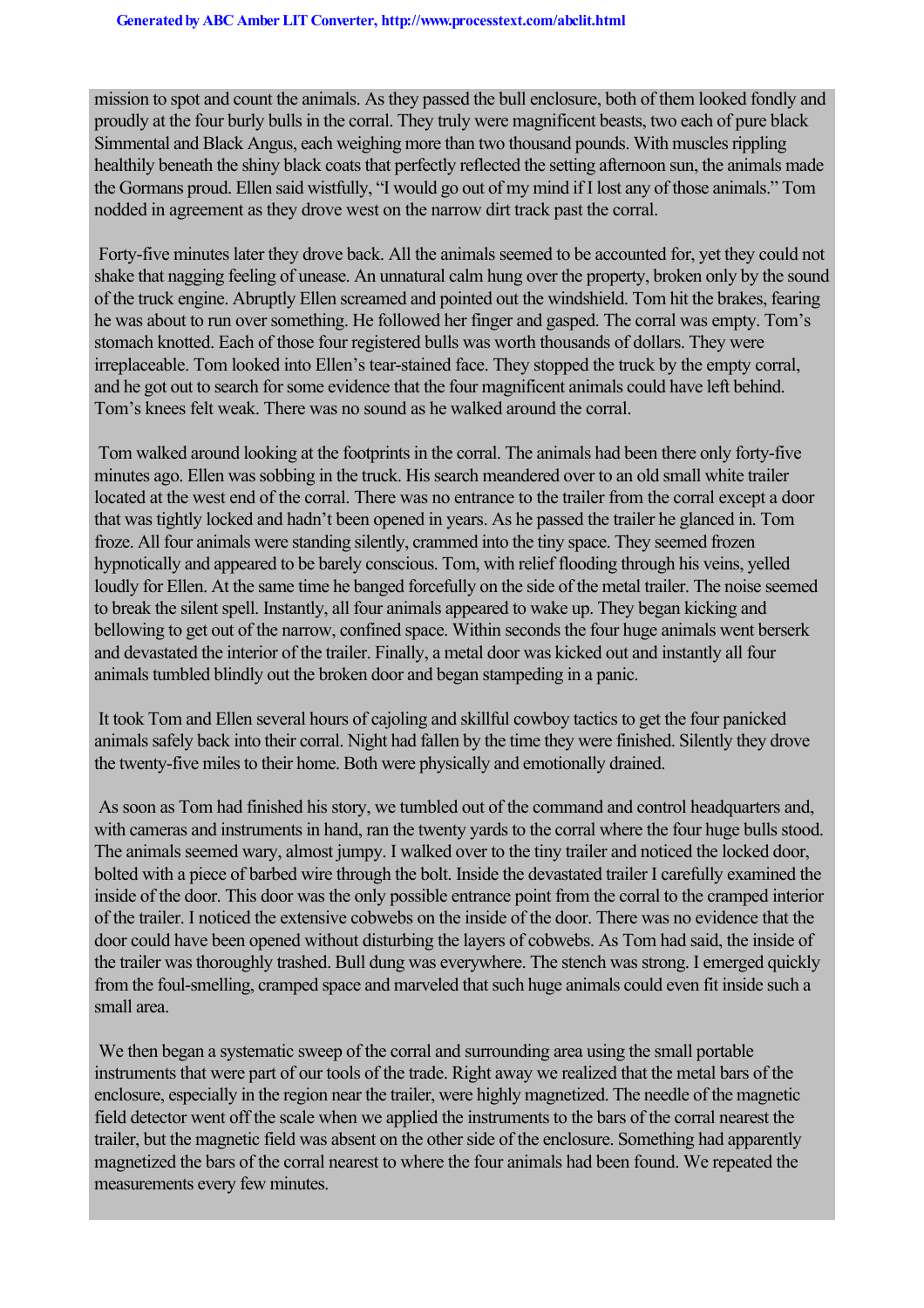Our team also began taking multiple photographs and we videotaped the entire area including the wary bulls. They gazed suspiciously at us as we roamed the area, systematically checking for any additional unusual radiation. There was nothing apart from the strongly magnetized metal bars of the corral, which diminished as time went on. Forty-eight hours later, the magnetic field was barely detectable. We stopped our investigation as the sun was setting. On the way back to the command and control center, we noticed that the dogs were still hiding in their kennels. One blue heeler was whimpering softly.

 As we unpacked the instruments we had brought with us, Tom began relating the second incident that had happened only a few hours earlier. Tom and Ellen had gone to the west end of the property to check on the herd that was grazing. After the inexplicable incident the previous day in which their bulls had briefly disappeared, they were on the lookout for anything unusual. All seemed quiet as they parked their truck in the pasture. They watched dozens of well cared for animals grazing nearby.

 Fifty yards away, one of the cows wandered casually toward a bright blue salt lick that lay between two straight lines of poplar trees that jutted a hundred feet into the air. Tom watched as the animal suddenly stopped dead in its tracks and, head lowered, began to back away from the salt. Tom gently nudged Ellen and pointed. Ellen jumped nervously and turned her head toward the animal. She, too, watched as the cow, transfixed with fear, was literally backing away from something invisible as fast as its legs could move. Tom reached through the window of his truck and grabbed his compass. He had learned a long time ago that strange events caused the compasses to act strangely. The frightened cow had now backed thirty yards away and suddenly turned tail and stampeded toward the eastern end of the pasture.

 Tom then watched as the herd of cows suddenly split in two in Red Sea fashion, as if something invisible was now in the middle of the herd of cattle. Dozens of animals ran west, while the remainder stampeded east. Tom glanced briefly at his compass and saw that the needle was pointed to the invisible something in their midst. Whatever was dispersing the cows was invisible even in the noon sun, yet it was exuding a powerful magnetic field that was detectable on Tom's compass. Tom and Ellen could follow the mysterious, invisible object as it made its way through the herd of animals, as the panicky animals were constantly stampeding away from it. Whatever it was, it was heading south, as did the needle of Tom's compass.

 Sitting in his seat in the command and control center, Tom told us, "The needle of the compass stayed locked onto that thing for exactly eleven minutes." So there had been two magnetic field effects at different ends of the ranch in less than twenty-four hours. "That is the first vague pattern that I have seen so far," I commented.

 The next two days were uneventful as the team divided up and began systematically mapping the ranch for the magnetic and electric fields that appeared to be diagnostic of the presence of the phenomenon. But apart from the magnetic field that radiated from the bars of the western part of the corral near the small white trailer for a couple of days, we saw nothing.

 Mapping the south side of the ranch, with its acres of dense Russian olives and thick brush, was slow and tough going. Tom took us to a region in the brush where he had come across unusual tracks a few days previously. The tracks were perfectly round and appeared to be from some mechanical object rather than from a known animal. The team took plaster casts of the mysterious tracks.

 Then as we were quartering the ground about twenty yards away, an overpowering stench of musk assailed my nostrils. I had spent enough time on the ranch to know the difference among fox, skunk, and this particular odor. It was very strong and appeared localized. I carefully looked around. I could see another team member, the experienced Canadian investigator, about fifty yards away making noise as he searched the dense brush for tracks.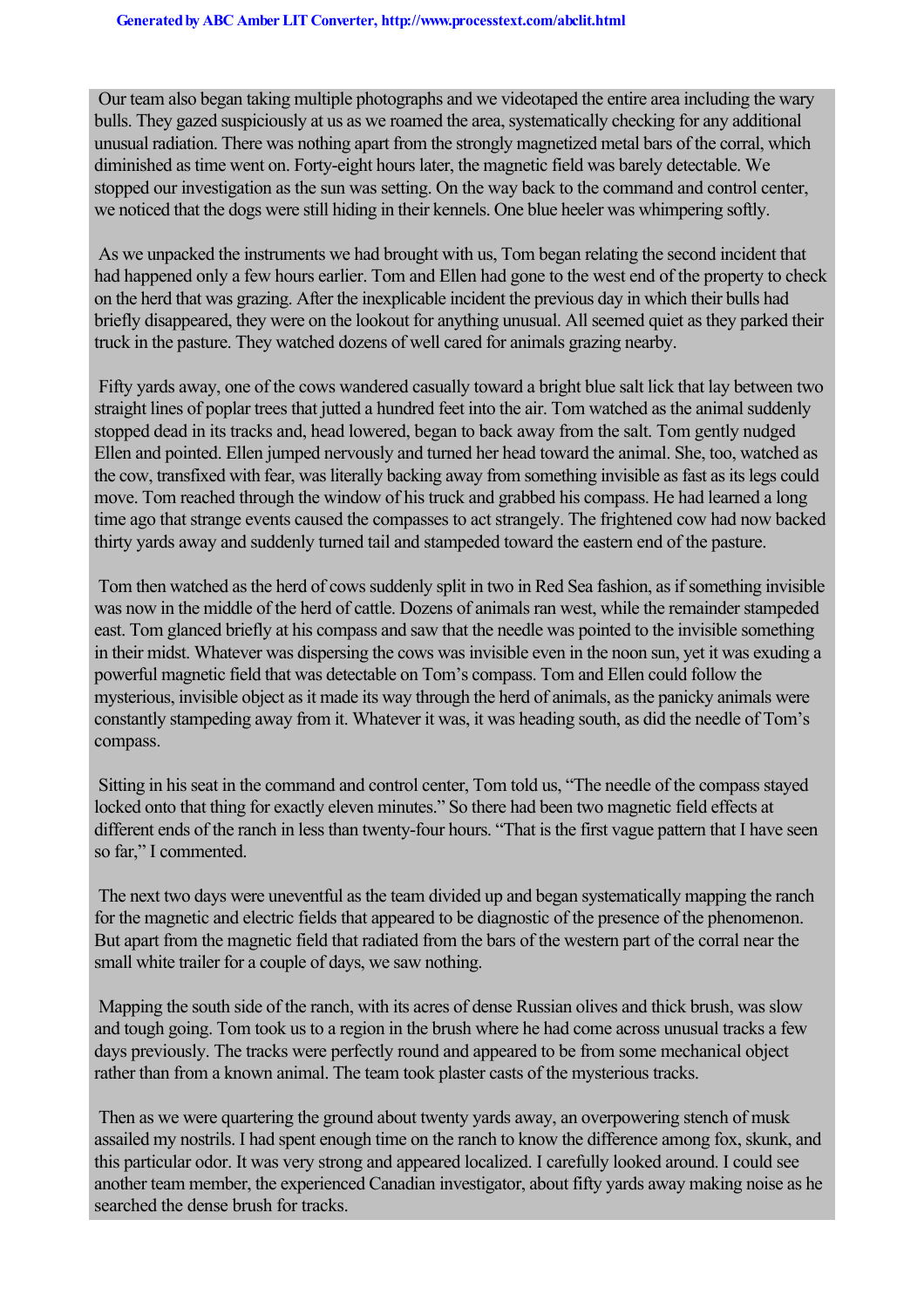Suddenly, the hairs on the back of my neck stood up. A chill ran down my spine. Something was close by and watching me. The locus of the strong musk odor was coming from my right, and I slowly turned my head in that direction. But as my eyes quartered the area, I could see nothing. Since it was broad daylight, I could only conclude that I was either imagining things, or else there was something well camouflaged nearby. This was one of the very few times, in the hundreds of days that I spent on the property, that I ever felt physically threatened. I gritted my teeth and continued the mapping. Gradually, the intensity of the musklike stench began to recede, and at the same time I began to sense that whatever was close by had left.

 Later the Canadian investigator told me that he too had suddenly become aware of being watched. He could not explain it. He had also smelled the strong musk odor. Tom, who was a lifelong hunter and was familiar with the scent of all wildlife in the area, swore the smell was associated with the "phenomenon," whatever it was. That smell came back to haunt us repeatedly throughout our research program on that ranch, appearing suddenly without warning, sometimes in a highly localized way, sometimes right inside our command and control center. Whatever it was, its invisibility sure gave it an advantage over us.

 At about this time we began to move around the ranch accompanied by dogs that served as biosensors. The dogs were much more adept than we were at picking up traces of the phenomenon. Throughout that period in early April, the dogs continued to act as if something was wrong. At the same time I noticed that eerie sensation of an unusual presence in the environment. It was nothing I could put my finger on, a sustained uneasiness and an inner expectation that all hell could break loose at any time. Was I imagining things?

We were in the command and control center planning our midnight watch on April 7 when the phone rang. It was Julia Sanchez, our neighbor who lived a couple of hundred yards east of us in a trailer. Her excited voice told us to get outsidenow. Three UFOs were heading our way. Three of us stumbled quickly out of our trailer and searched frantically around the sky. An eerie silence hung over the property, but there was no sign of low-flying UFOs.

 Sanchez later told us that the family had seen UFOs on several occasions in the past few days and this was only the latest incident. We searched the night sky for half an hour with night-vision binoculars but saw nothing unusual. We spent hours out there looking at the occasional meteor. The dogs were beginning to act normally again. I began to wonder if the phenomenon, whatever it was, was moving on. The air itself seemed less threatening.

 A day and half later, the rain began. The downpour began on the afternoon of April 9 and seemed to intensify as the sun set. In northeastern Utah, a rain downpour can be pretty severe. Visibility drops significantly and the ground itself becomes an oily, dangerous quicksand where a car can slide quickly into a ditch and get stuck. At midnight, as we tried to prevent our fishtailing vehicle from sliding into the four-foot-deep canal, I spotted a dim light at about two hundred yards to the south. The team had been scanning the area for hours. Now, suddenly, this light had appeared out of nowhere. We knew that area comprised very thick brush, and as the rain hammered down on the vehicle roof, I decided to reconnoiter up to higher ground to see if we could get a fix on the object.

 We maneuvered the sliding vehicle away from the canal and drove a couple of miles off the property to a ridge where we could see the entire ranch from above. The rain appeared to be getting even heavier as we climbed out of the vehicle. Within minutes we were soaked as we scanned the terrain below for any sign of the mysterious light. I trained the generation-three night-vision binoculars, and instantly a large bright light on the ground became apparent. I moved the binoculars away from my eyes and I could see the dimly lit object only as a barely discernible faint dirty yellow light. Through the infrared night-vision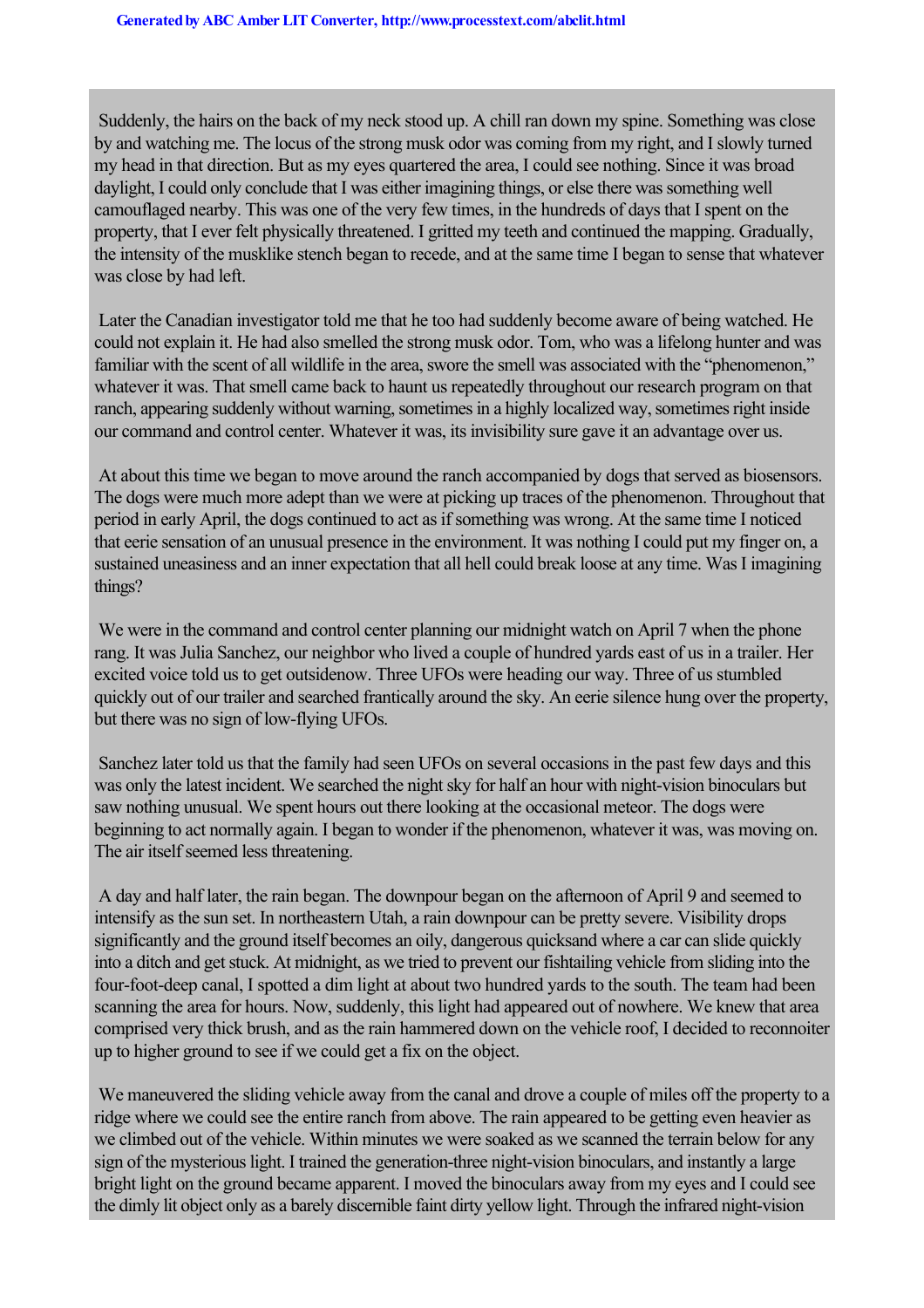binoculars, the object looked like a very bright, large white beacon resting on the ground about a mile below us. This curious discrepancy would become more meaningful later on in the summer.

 I knew we were insufficiently equipped to negotiate the dangerous terrain below in what was perhaps the heaviest rainstorm I had ever experienced, so we contented ourselves by mapping the location of the object so we could return there when the rain diminished slightly. At 3A.M. we called it a day and returned to the command and control center. The next day, when the rain had subsided, we spent eight hours searching in the deep brush for evidence of the object but found nothing.

 The following morning we were awakened when Tom and Ellen arrived to take a look at the cattle. It had been a couple of days since they had visited. They needed a break after those disturbing early April experiences. As the Gormans took seats in the command and control center, one of the team members casually switched on the portable magnetic field detector to check for battery power. Instantly, the needle jumped off the screen. The disturbance centered on Ellen Gorman. We had previously carefully calibrated the inside of the command center to make sure we knew which appliances, instruments, and areas produced magnetic fields. We had a recognizable and consistent baseline magnetic field "footprint" for the inside of the command center. This dramatic surge in magnetic field intensity was inconsistent with anything we had previously seen. It was strongest about two feet from Ellen.

When she left the trailer, the field had disappeared, and a few minutes later, when she re-entered, there was no field present. Although we repeatedly checked the same area of the command center for magnetic fields, no recurrence of the intense magnetic field ever happened. We checked the instrument itself and compared with other instruments. It was working normally. We ruled out instrument malfunction.

 Again, a mysterious magnetic anomaly had occurred that was strong but frustratingly brief. But we had still little or no data that was reproducible or robust, certainly nothing that would constitute strong evidence of anomalies or that could be reported to the Science Advisory Board.

Following the magnetic surge, events appeared to return to normal on the ranch. The dogs began running and chasing around the property, as they had not done for ten days. The cattle settled down and were less likely to stampede in response to unseen stimuli. The previous ten days had seen multiple fleeting events that seemed to indicate something in the environment but nothing that we could measure or even see. By the end of April, it was becoming frustratingly clear that the well-laid NIDS phase-one plans to initially obtain robust personal sightings by the scientific team were not coming to fruition. Instead, the team was encountering tantalizingly brief anomalies, few of which were repeated and even fewer were measurable. It was more than six months since the NIDS team had initially deployed with the expectation that phase one would be complete within a few weeks.

 In May 1997, the NIDS team had a series of enclosures built on the ranch to house the dogs. The dogs had shown consistent patterns of being alert to whatever was in the environment and had always been able to warn us by their barking. We had learned to watch the dogs closely. In most cases, aberrations in their behavior signaled the beginning of some kind of unusual activity.

 The large wire enclosures measured about eighty feet by twenty feet by fifteen feet high, and at each end, a wooden viewing platform was constructed so that team members could see the area from a vantage point twenty to twenty-five feet away. They looked like large deer-hunting stands, only much more robust. Three structures were positioned at the east end, middle, and west end of the property.

 The enclosures were struck by either some very skilled intruders or by what seemed to be a torrent of "poltergeistlike" activity. Persons unknown would routinely open the doors, padlocks would vanish, and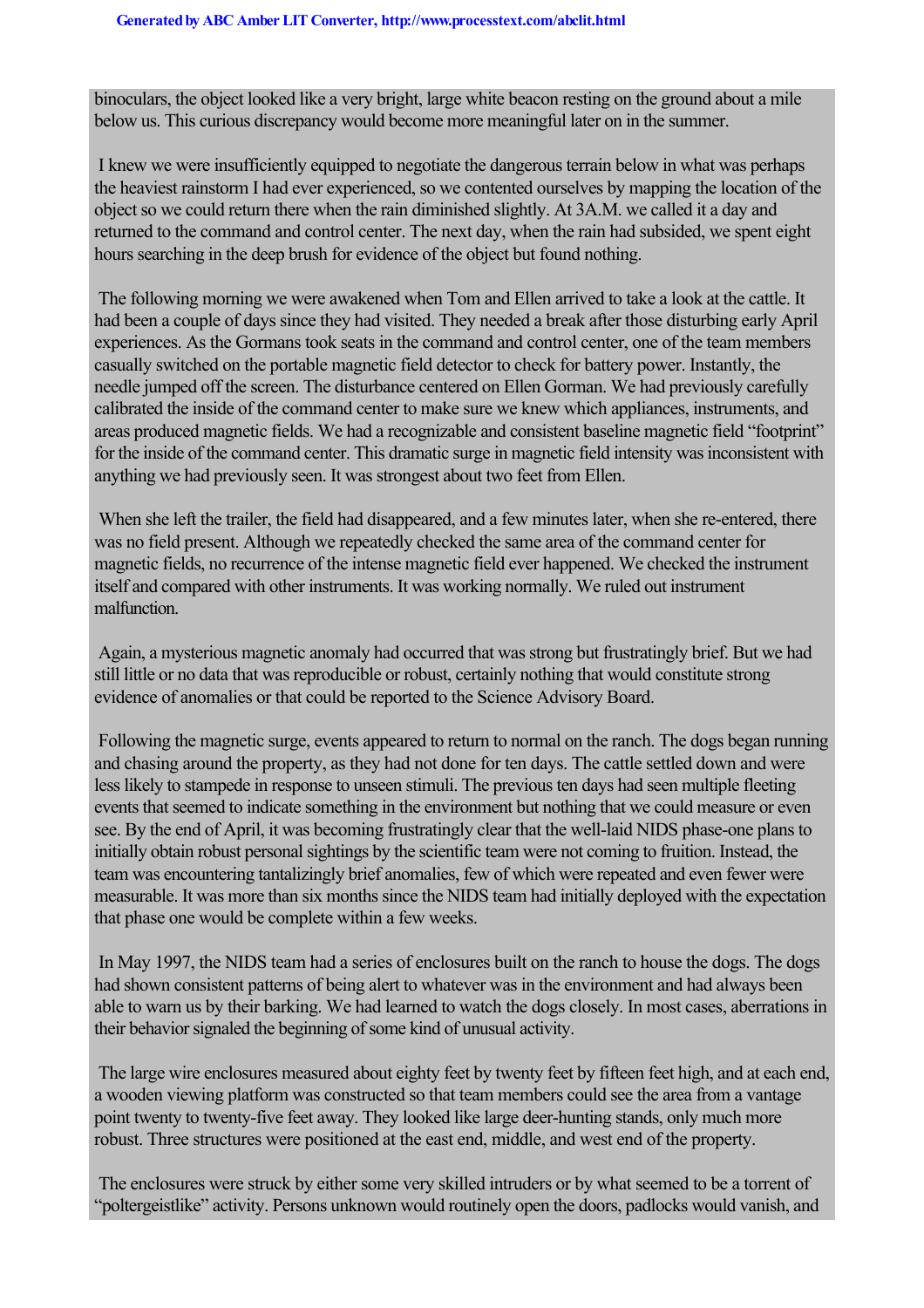the dogs would escape by unknown means. Even the strong wiring that secured the inner doors would vanish mysteriously. It would take considerable effort for someone to mount this kind of consistent interference and damage without leaving tracks or any signs of intrusion.

 Throughout this period we deployed teams on night watches to try to catch the perpetrators, but without success. The mysterious interference continued at a frenzied pace throughout the month, but nobody was ever caught, in spite of multiple stake-outs by trained investigators. We never found any direct evidence of intruders in the nine dozen instances of interference with the three enclosures. And throughout this period, the dogs were very jumpy. By the end of May, when the interference with the enclosures had finally died down and the dogs' behavior began to return to normal, the activity on the ranch took a dramatic shift.

### **Chapter 17**

### **Encounters**

 It was darker than I can ever remember. The only light came from the stars and some very distant yard lights that you could see if you moved your head back and forth so the trees no longer blocked them. It was close to midnight and still warm. We were thankful there were no mosquitoes that night; sometimes in early June, they can start swarming. I remember watching a colleague get out of his vehicle in Utah when the mosquitoes were bad. Within minutes his blue jeans had turned a seething mass of gray.

 The two dogs we had brought along as biosensors were running around sampling the many smells of wildlife. Raccoons sauntered through frequently and coyotes could be heard regularly, though not on this night.

 We had just arrived in Utah from Las Vegas, and this was the first night of watching. "Position yourselves exactly in front of the left-hand window in the old homestead," the Canadian investigator had advised us. The week before he had shot some beautiful infrared film of a very eerie bright light that had appeared from that vantage point. Though he never actually saw the light, it had shown up on infrared film. But only one Kodak Ektachrome frame showed the intense light in a sequence of four. So we knew if we were going to see anything in this location, it probably was going to be transient.

 The NIDS physicist and I gazed out on the field. Nothing moved. Even the dogs were silent. My colleague stood maybe ten feet to my right. He had night-vision binoculars. Down on the other end of the property stood two more intrepid investigators, also with night-vision binoculars. When you clicked them on, everything became very clear, though in a bizarre shade of green.

 Then it appeared without warning, no more than seventy-five yards to our left. A silent, brightly lit sphere of bluish-white light about the size of a basketball hovered, moving slightly as if swaying gently. The dogs, which were behind us, seemed to notice its abrupt appearance. The object was not more than fifteen feet off the ground. It appeared to be bobbing slightly and was bright enough that I could see the grass lit up below it. There were no obstructions in our line of sight. The thing was definitely within our same small pasture. I could not hear any wildlife sounds; it was as if a blanket of silence had descended on the area. We stared and, just as abruptly, it was gone—just as I had begun to train my camera on the object. It was as if somebody had thrown a switch. The dogs did not move.

 Immediately, we clicked on the powerful Maxa-Beam. According to the literature, you can read a newspaper at night from a mile away with the light of the Maxa-Beam. Shining it in somebody's eyes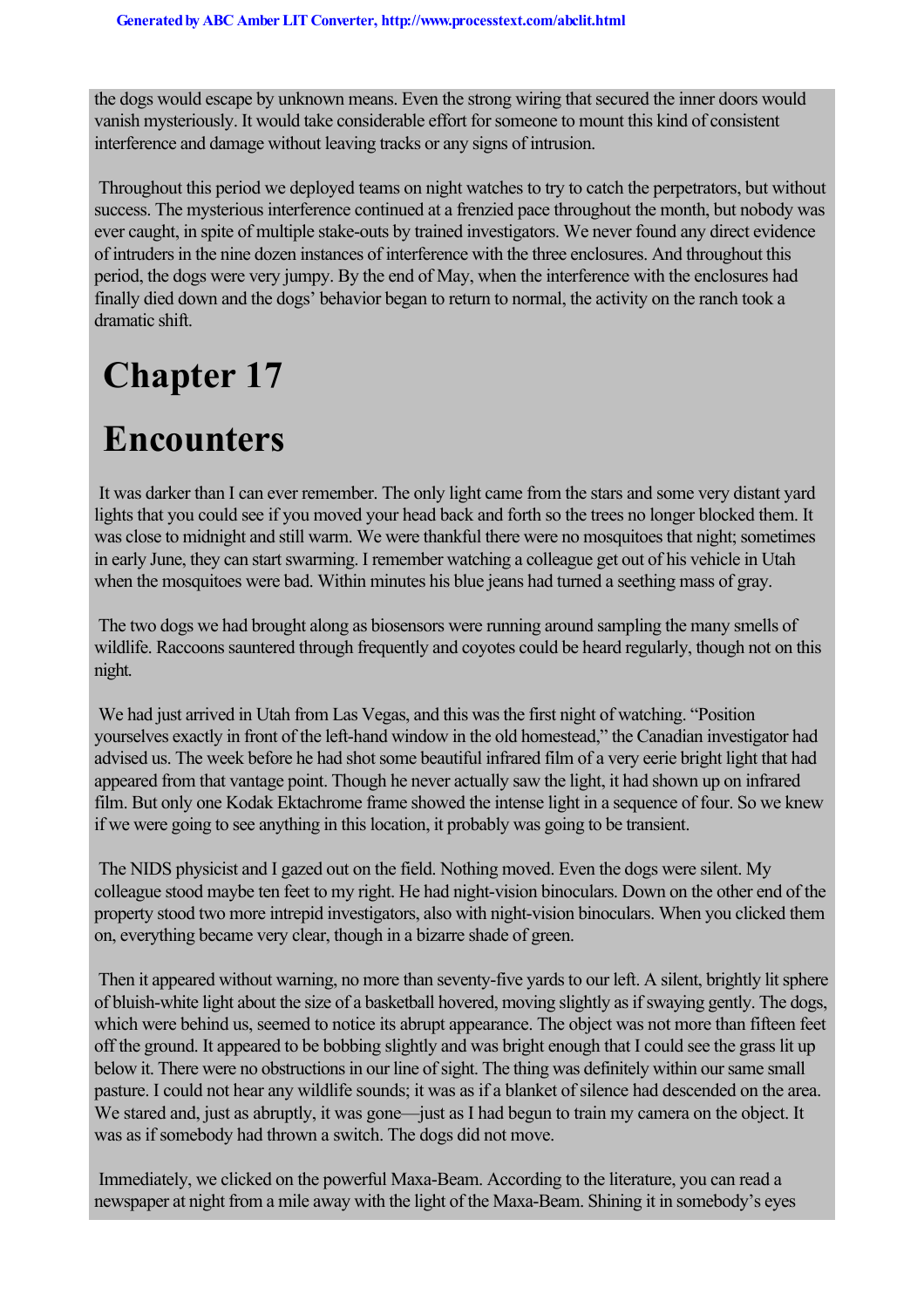would bleach their retinas, so we were always careful. The powerful instrument is a favorite of military and law enforcement personnel.

 Nothing moved as the entire pasture was lit up in bright white light. Slowly, we scanned the whole pasture. Nothing appeared out of the ordinary. We walked over to the spot where the object had appeared and, just as suddenly, had disappeared. The dogs stuck close by our sides. They were not in the mood for playing. We searched the area quickly for a few minutes but could find nothing. Slowly and warily, we walked back to our original position.

 My colleague was scanning the perimeters of the lush, tree-lined pasture with a pair of generation-three ITT night-vision binoculars. These binoculars amplify ambient light both in the visible and, to a large extent, in the infrared. I was readying the manual camera with black-and-white infrared film when he exclaimed, "Jesus!" He was looking through the night-vision binoculars, directly at the tree line no more than two hundred feet in front of us. All of a sudden he said, "There's a huge black thing in the trees just in front of us and it is moving north."

 That certainly got my attention—and the dogs' as well. Both animals had taken up positions directly behind us, jammed into the backs of our legs and gazing fixedly ahead where my colleague was looking. I pointed my manual camera in the direction he was looking and began a series of long-exposure shots.

 "It is big, and I'm not sure if it is in the trees or behind the trees," he said. "It is blocking out the stars." I kept the shutter open and began counting out about twenty seconds between opening and closing the shutter. The camera was mine, probably forty years old, but capable of taking excellent shots. Experience told us to avoid the high-tech "idiot-proof" cameras whose electronics had too often failed at the crucial moment.

 Every time I looked up to see what my colleague was reporting, I could see nothing except the dark shadows of the tree line directly in front of me. Without the advantage of the amplification of the low-level ambient light afforded by the night-vision technology, I was looking for a black something against a black background. I decided to focus only on my camera work.

 "It's still moving," he was muttering. Then, all of a sudden, "It's got me," he yelled. "It's saying, 'We are watching you.' " Then there was silence. I kept taking increasingly longer exposures to try to catch whatever he was talking about. I could not see what was causing him such intense anxiety. My colleague's frantic actions and tone of voice increased my adrenaline. I knew that if something out there in the dead of night wanted to harm us, we were sitting ducks. Then he said, "It's getting smaller." Then, "It's gone." Over and over, he kept muttering, "Jesus Christ. Jesus Christ."

 I asked him what had happened. He was still shaken. "Something big was in the trees just in front of us, it blotted out all the stars through the binoculars," he declared. "It took control of my mind. It told me it was watching us." He sounded very confused and bewildered. I had worked closely with him on numerous occasions and knew he was not prone to sudden flights of imagination. His distinguished academic career had not prepared him for anything like this.

 We stayed in the area about another forty-five minutes. At one point he went inside the old homestead and almost instantly started hollering. He had disturbed a sleeping bird that had suddenly flapped its wings in his face. I realized he was probably more upset than he was admitting. So we began to pack up the equipment. It was time to call it a night. We were silent as we trudged back the mile to the sleeping quarters. I kept thinking about the weird experience. The dogs. The invisible thing. The infrared. I went to bed that night thoroughly puzzled.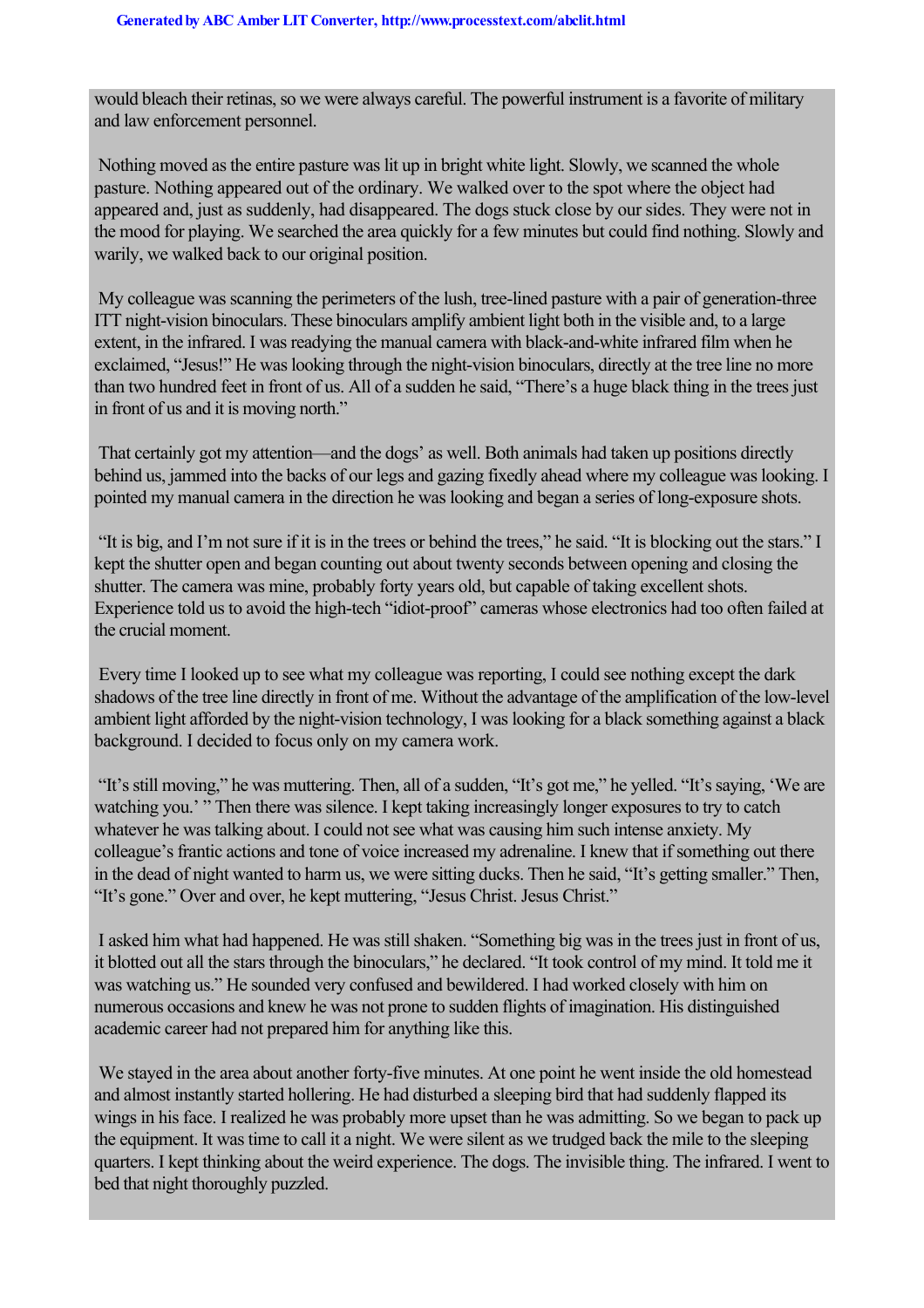Throughout that summer, the NIDS team spent many long hours in the same area where the interaction had taken place with a telepathically hostile voice. We played cat-and-mouse games through the months of July and August with multiple different lights that appeared for a second or two, then vanished, then reappeared several hundred yards away. It was if something intelligent was leading us on a dance as we rushed silently from spot to spot, always just slightly behind the fleeting orbs of light. Sometimes, they appeared a few yards away in the middle of trees, or else they were a long way away. But we were never able to capture these nighttime game players on film. It was an exhilarating but ultimately frustrating summer.

 Then at the end of August 1997, on one of the few occasions when the NIDS team was not on the ranch, Tom encountered something truly bizarre. The cattle had been skittish and nervous for days. At about four o'clock in the afternoon, the cows were startled by something and panicked. They stampeded south, breaking through the fence line that bordered the property. Over the summer, Tom had become weary from the cattle destroying the barbed-wire fences. Of course an animal has to be quite panicked to break into barbed-wire fencing. The act usually draws a lot of blood and leaves lacerations, some of which may later become infected.

 Tom saddled up his horse and headed off after the cattle. They had broken into a neighbor's alfalfa field and there was a danger that some of the animals would die from bloat. Eating growing alfalfa at this time of the year was very dangerous for cattle. The plants balloon in the rumen and cause such bloating that it sometimes kills the cow. Occasionally, a veterinarian may be called on to puncture the rumen with a sharp instrument so that the built-up gas can escape. This drastic action usually saves the cow's life.

 Tom hurried back to the property and called his teenage son for help. There was no way he could herd the three dozen animals out of the juicy alfalfa without some help. Over the years, Tad had become familiar with the ritual of herding panicked cattle back through the broken fence lines. The setting sun cast a beautiful golden glow over the restless animals as they twisted and turned to evade Tom and Tad on horseback. Tom noticed that the animals seemed fearful about going back to the ranch. For two hours, he and his son gradually moved the animals a few hundred yards to the north. Then something would happen, a ripple of panic would run through the herd, and they would charge blindly back south for several hundred yards and stop, breathing heavily while looking fearfully back the way they had come.

 By midnight, Tom was becoming frustrated. In an act of desperation he tried a different tack. Instead of heading straight north, he and Tad drove the animals east first and then tried to take them north at a different point. He hoped to avoid the area that seemed to be driving the animals crazy with fear. The new path took them within fifty yards of a creek that bubbled noisily below a drop of about fifteen feet.

 As he rode in the direction of the creek, a golf-ball-sized blood-red ball abruptly flew into view and came directly at him from the creek. The object just missed the horse's head as it flew past, and Tom felt a stab of fear. The horse reared up and began to run. Tom had to fight to calm her down. Off in the distance, where Tad rode among the milling cattle, several were bellowing loudly in a crazed way. Tom looked to his left and saw one of his prized bulls chasing its tail and bellowing. The animal was plainly mad with fear. Then Tom saw the small red ball darting around the bull's head. Tom called Tad over and quietly asked him if he had seen anything. The boy responded by nodding dumbly. Tom could see the fear in his son's eyes.

 "Let's give it another try," Tom muttered. Suddenly, out of nowhere, another blood-red golf ball came straight at his horse. Tom lost control and the horse took off in full flight, stampeding crazily toward a canyon. Tom knew the animal was not going to stop. Ten yards before the horse plunged over the edge of the canyon, Tom threw himself off the animal and landed heavily on the ground, only a few feet from the edge. Miraculously, the horse landed twenty feet below without obvious injury and began making the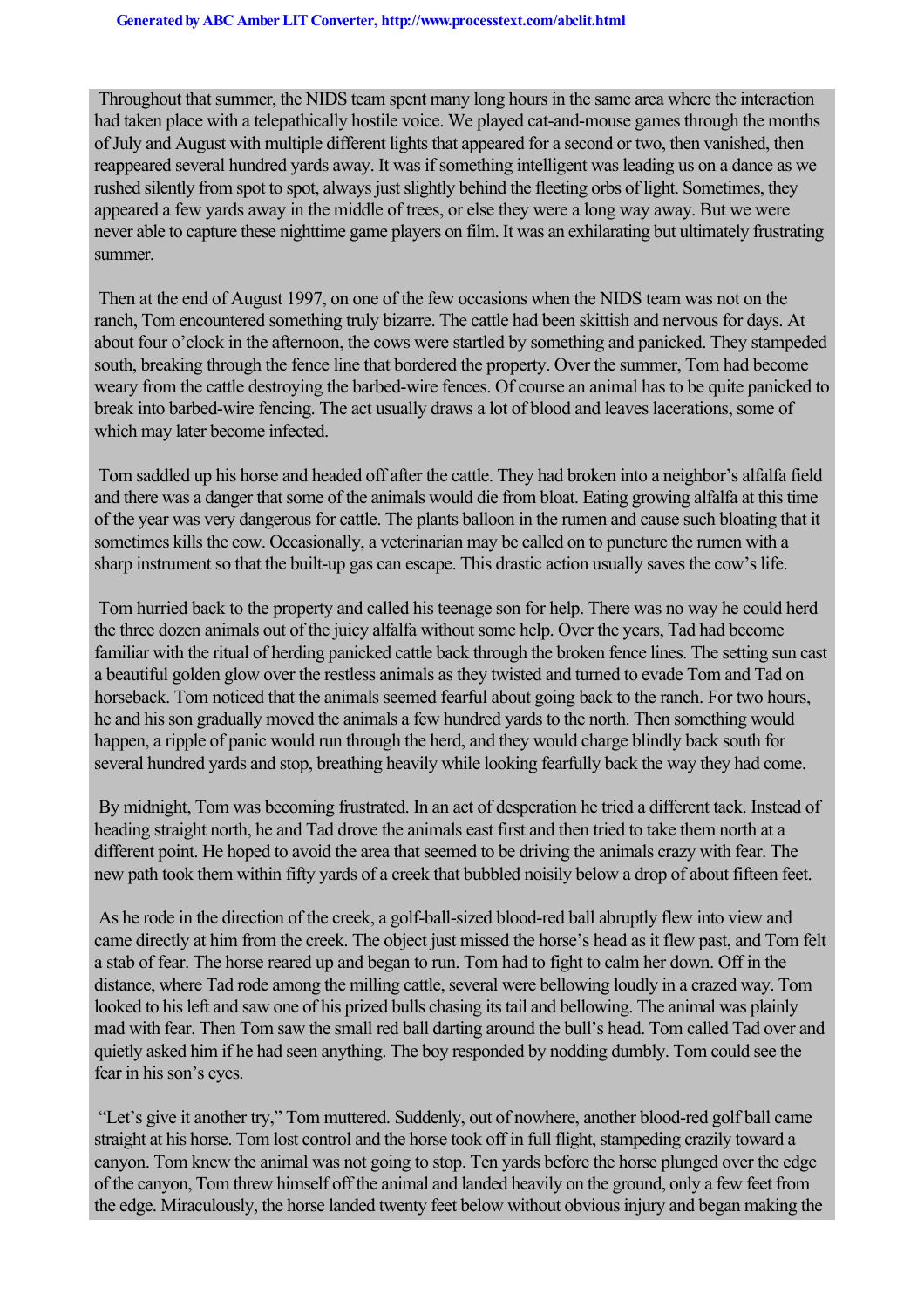arduous climb back to the canyon lip. Tom, badly shaken, spent ten minutes trying to coax the sweating horse into allowing him to remount.

 Out of the corner of his eye, Tom noticed two of the small red objects moving among the stampeding cattle. They seemed to be herding the animals in the direction of the creek. Tom and Tad saw what was happening, but it was too late. They tried to intervene as the cows and their calves stampeded over the fifteen-foot drop into the creek below. When the melee had settled, Tom could see several cows and calves lying prone. They had been trampled, and a couple had been injured in the fall into the creek. There was no sign of the red balls.

 The other animals had clambered up the other side of the creek and were making their way, still bellowing but slightly less panicked, back toward the ranch. Tom called out to Tad and together they began to herd the now pliant animals toward safety. After they were safely back on the property, Tom returned to the creek to survey the devastation.

 One cow was obviously in deep distress, a couple of calves had broken legs, and a fourth cow lay on her side moaning and shivering. The loss was less than he had anticipated. In the distance, he saw the headlights of Ellen's truck as she pulled onto the property. Wearily, Tom turned his horse back. He saw it was past 2A.M. The high-intensity struggle with the blood-red objects had lasted about seven hours. Ellen parked the vehicle under one of the surveillance cameras and Tom wearily climbed in. He felt exhausted. The moon had climbed over the horizon and was bathing the pasture in a dim light. In the distance, Tom saw Tad climbing over the fence line from the adjacent pasture, having tried to help the stricken animals in the creek.

 Suddenly, Ellen nudged him and pointed. Tom rubbed his eyes and followed his wife's outstretched arm. Hovering silently about ten feet over his son's head was a blood-red ball. She screamed at Tad, but he was unaware of what was above him. Suddenly, the small red object took off toward them, flying low to the ground and directly into the glare of the truck's headlamps. Passing only a few feet from the truck and accelerating as it gained height, the object quickly vanished into the westerly sky. Tad approached the truck, looking puzzled. He admitted that he had an eerie feeling that he was "being watched" just before his mother screamed at him. Otherwise, there were no ill effects.

 All three sat silently in the truck as the clock ticked past 2:30. Tom then climbed out to check some irrigation gates and said he would meet Ellen at the exit to the property. She nodded and gunned the engine. It took Tom about five minutes to change the irrigation ditch water flow, and he took the shortcut near the old ranch house. Just beyond the homestead, Ellen was waiting for him in the truck.

 As he climbed in, Ellen silently nudged him. Again he followed her trembling finger. Just adjacent to the old homestead, a bright blue ball hovered maybe a dozen feet above the ground. It was a familiar sight, but they had not seen one of these objects in several months. Larger than a baseball but smaller than a basketball, it emitted an intense electric blue light onto the nearby building as it hovered silently. It seemed to be watching them. Tom and Ellen watched back silently, wondering what other surprises were in store for them. Suddenly, the blue object darted behind the building, out of their sight. No one said anything during the twenty-five-mile journey back to their home.

 It had been another busy day at the ranch. One cow aborted, another calf died, and the others recovered slowly from the injuries inflicted that night. All the animals had been traumatized by the mysterious golf-ball-sized objects. Tom had never seen these objects before and hasn't seen them since.

That morning Tom called the NIDS team back to the ranch.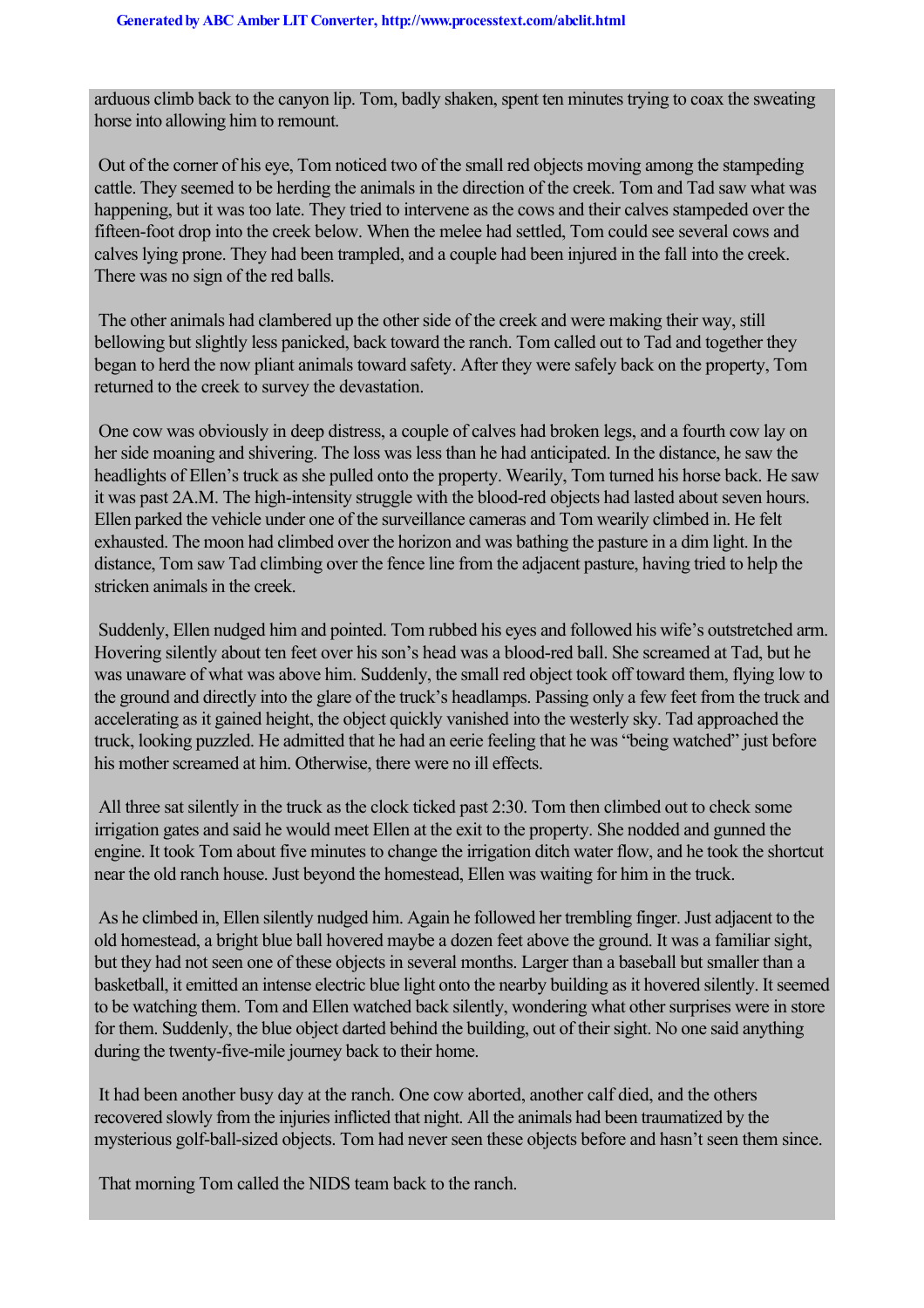### **Chapter 18**

### **Mystery**

 The late physicist Richard Feynman, one of the towering figures of twentieth-century science, was publicly skeptical about unidentified flying objects. During a lecture at the University of Washington in 1963, Feynman summed up his feelings in a few biting paragraphs about what he called "This Unscientific Age."

 "If we come to the problem of flying saucers…we have the difficulty that almost everybody who observes flying saucers sees something different," Feynman remarked. "Orange balls of light, blue spheres which bounce on the floor, gray fogs which disappear, gossamer-like streams which evaporate into the air…round flat things out of which objects come with funny shapes that are something like a human being. Just think a few minutes about the variety of life that there is. And then you see that the thing that comes out of the flying saucer isn't going to be anything like what anybody describes."

 Feynman didn't know it at the time, but his brief description of assorted UFOs that had been reported by 1963 could almost qualify as a laundry list of the varied and mysterious objects seen three decades later on or near the Gorman ranch. Orange balls, blue spheres, disappearing fogs, round flat things from which humanlike forms emerge, and many other unusual aerial phenomena were witnessed by the Gormans, by their immediate neighbors, by much of the population of the Uinta Basin and, eventually, by the NIDS scientists.

 The most common UFOs seen on or near the Utah ranch were balls of light, of various sizes, colors, and intensity. Some were described as resembling yellow headlamps, others as glowing orbs that flitted across the pastures, through the trees, and over the ridge, operating under what seemed like intelligent control. A few of these incidents at the ranch were captured on videotape. Amorphous balls of light are probably the most commonly reported UFOs worldwide. Without question, such sightings are often the result of the misidentification of planets, meteors, and other natural phenomena. But as the Gormans learned all too well, natural phenomena cannot account for a lot of what they saw.

 Odd balls of light, similar to what the Gormans reported, were the first unidentified objects to be seen during the modern UFO era. In the latter years of World War II, Allied pilots frequently spotted and even photographed balls of light that trailed their planes. The Allies suspected that these objects, which came to be known as "foo fighters," might be German secret weapons. But the Germans also saw the foo fighters and thought they were ours.

 In the decades that followed, secret military studies were conducted concerning the UFO mystery. These once-classified military files are filled with cases that sound nearly identical to the objects seen at the ranch. One witness was a military pilot named G. F. Gorman. While flying his F-51 near Fargo, North Dakota, in 1948, Lieutenant Gorman encountered an intense white light about a foot in diameter that made dramatic turns and maneuvers during a thirty-minute aerial dogfight of sorts before it finally disappeared with a burst of "stupendous speed." Several witnesses on the ground watched the encounter. The balls of light the Gormans witnessed seemed capable of similar maneuvers.

 Balls of light figure prominently in some of the most famous and best-documented UFO cases. In 1951, thousands of witnesses in Lubbock, Texas, saw a formation of blue lights as they traversed the sky on several nights over a two-week period. Military radar tracked the lights and determined they were traveling nine hundred miles an hour at an elevation of thirteen thousand feet. Several photographs were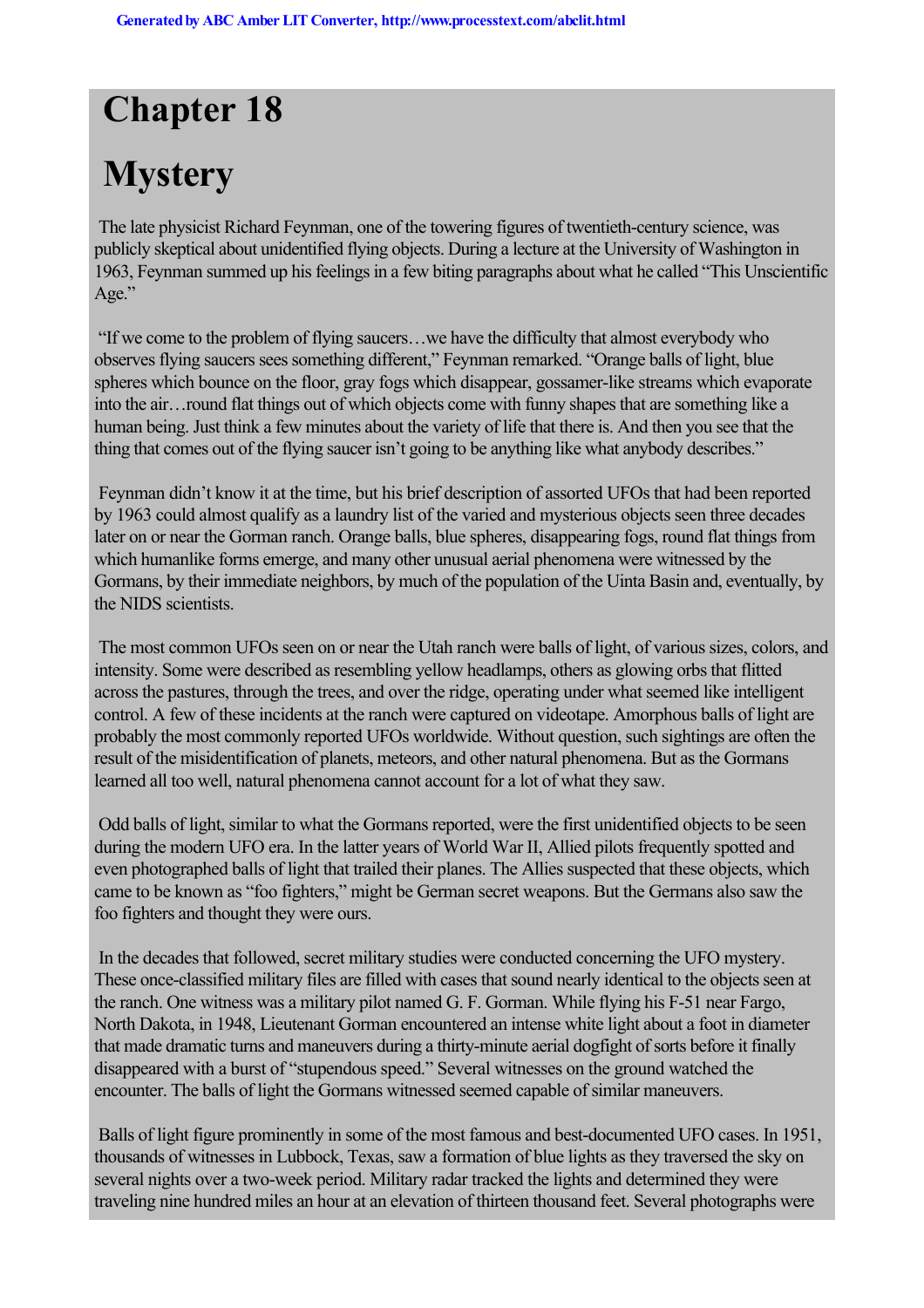taken of the lights. The most prominent UFO debunker of the day, astronomer Donald Menzel of Harvard, alternately explained the lights as being the reflection of streetlights, headlights, or house lights against an unseen "rippling layer of fine haze," although Menzel was never able to explain how reflected headlights could be picked up on a military radar. Other theories suggested that the lights were caused by reflections of light from birds or moths.

 UFO skeptics have long relied on obscure atmospheric or weather phenomena to explain away otherwise inexplicable aerial mysteries, even when those explanations simply don't fit. For example, in the summer of 1952, unidentified balls of light were seen flying over Washington, DC, on consecutive weekends. The lights were seen from the ground and the air, were detected on military and civilian radars, were photographed, and were repeatedly pursued by military jets. The explanation offered by the Air Force was that the false radar sightings had been prompted by a temperature inversion in the area, a theory that simply did not fit the facts surrounding the sightings and that was publicly disputed by the military's own radar operators and pilots.

 Another oft-cited explanation for unidentified lights is that of plasmas or ball lightning, rare and little-understood phenomena that have been known to generate small clouds of electrified air that could conceivably be mistaken for UFOs. Prominent UFO critic Phillip Klass, a well-known aviation writer, championed the plasma theory. Although the theory could theoretically account for some sightings of balls of light, it failed to gain much acceptance, even among plasma physicists who were generally hostile to the UFO topic. A pro-UFO atmospheric physicist named James McDonald systematically demolished the ball lightning explanation for the simple reason that plasmas can't do the things that UFOs do. Ball lightning generally lasts only seconds or fractions of seconds, does not travel at high altitudes over long distances, and cannot possibly account for those balls of light that are seen in cloudless, stormfree skies.

 Yet another suggested explanation for unidentified balls of light is earthlights, which are electrical discharges in the atmosphere generated by geological forces in the earth. As with ball lightning, the earthlight phenomenon is real, but it cannot account for sightings of longer duration in which UFOs perform controlled maneuvers or interact with the observers. At the Utah ranch, the NIDS scientists persistently searched for natural explanations for the sightings. Their research included a detailed analysis of geological data and weather patterns for the area. But we found no natural explanation for the things seen by the many witnesses.

 The most intriguing incidents at the Gorman ranch most certainly could not be explained as the misidentification of amorphous, random bursts of natural light sources. The facts simply do not fit. By any stretch of the imagination, ball lightning and earthlights could not reasonably account for those UFOs that were described by eyewitnesses as structured, metallic craft, including saucers and discs, dozens of which have been seen in the vicinity of the ranch over the past several decades.

 Although the Gorman family saw many unidentified objects flying above their ranch, few would qualify as classic "flying saucers." However, saucers and discs have been seen on the property and on neighboring ranches as well. Mr. Gonsalez, a neighbor, told us of seeing a UFO shaped "like a Mexican hat" that flew over his home. (Saucers and discs have often been compared to sombreros because of domes that are spotted on the tops of some discs.) Gonsalez and his family also saw a silvery disc that flew directly into the rocky crags of Skinwalker Ridge and seemingly was absorbed by the ridge itself. The craft merged with the earth with no noticeable disturbance or impact.

 Another sighting occurred fourteen years before the Gormans arrived in the area. Reporter Zack Van Eyck of theDeseret News interviewed Salt Lake City resident Dean Derhak, whose uncle owned one of the properties that border the ranch that would later be purchased by the Gormans. While riding a horse on his uncle's land in 1980, Derhak says he saw a "silver sphere" sitting on the ground of the neighboring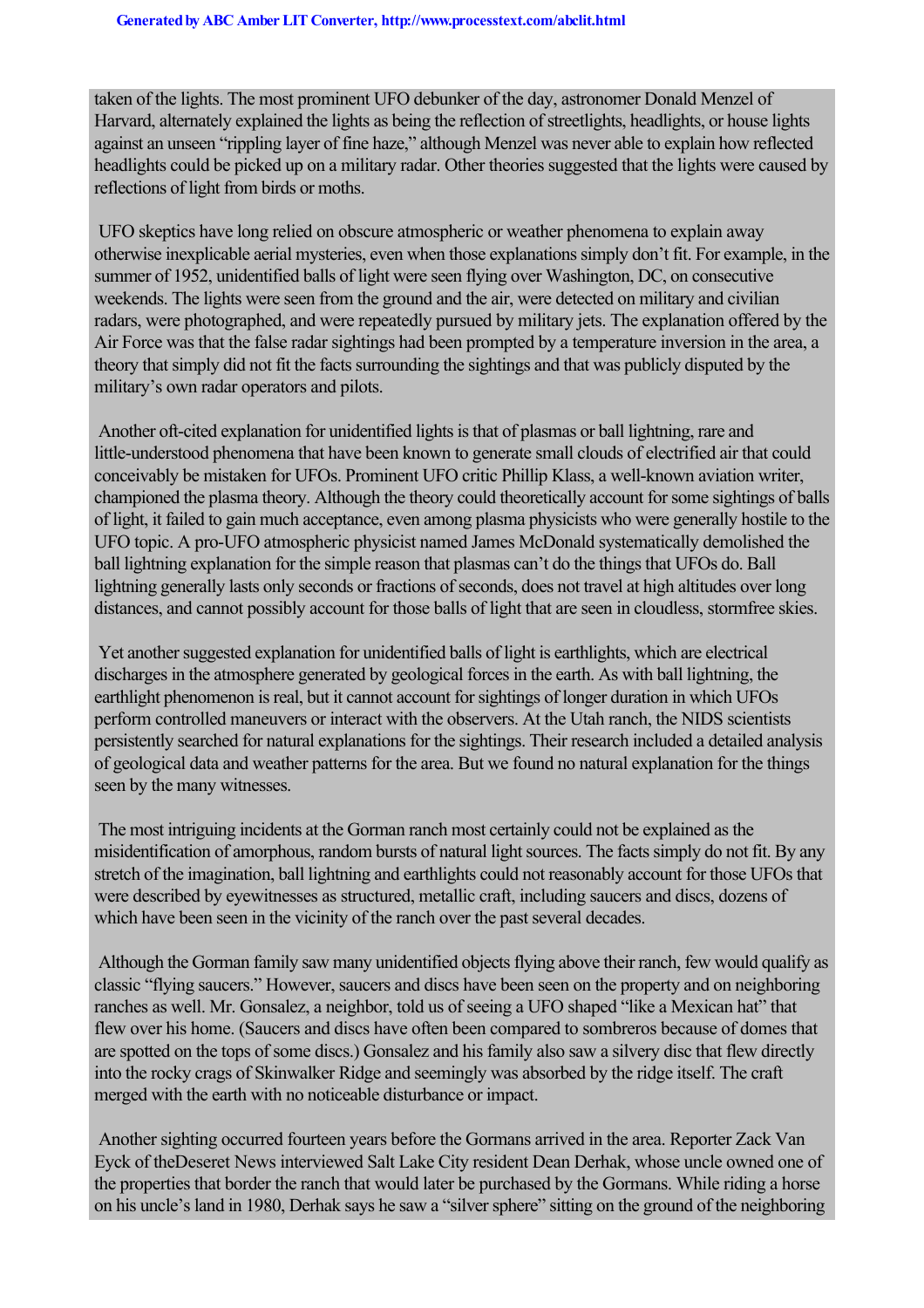#### parcel.

 "It was fairly big, about 30 to 40 feet wide. It looked like a bowl upside down," Derhak told Van Eyck. "It scared me and I took off"

 These sightings by neighbors are consistent with the widespread belief among area residents that the family that owned the property prior to the Gormans was also very familiar with assorted unexplained phenomena. Some residents expressed the opinion that the prior owners even developed some sort of live-and-let-live relationship with whatever inhabits the property.

 Other objects seen at the ranch resemble some well-documented sightings of objects in other parts of the world. Tom Gorman says one of the objects he saw most frequently was something he described as round, orange, and elongated, like a setting sun, but it moved like no sunset he had ever seen before. Something large, round, and orange was seen in 1975 hovering above the Minuteman missile silos at Malmstrom Air Force Base in Montana. Government documents obtained through the Freedom of Information Act reveal that when a security violation alert was issued, an elite Sabotage Alert Team (SAT) was dispatched to the scene. SAT members witnessed a large, glowing, orange disc floating over the top secret facility, so bright that it illuminated the missile silos below. Fighter jets were scrambled in response to the mysterious intrusion, but the orange ball flew straight up until it disappeared from radar at two hundred thousand feet. The fighters were understandably unable to follow it. A subsequent investigation revealed a more shocking development—the launch codes of the missiles had been inexplicably changed during this disturbing overflight. Equally troubling are the Pentagon documents that acknowledge that four other nuclear missile bases along the U.S.-Canadian border had similar intrusions by mystery lights within a few weeks of the appearance of an orange "sun" at Malmstrom.

 Tom and Ellen Gorman also reported separate sightings of a silent, hovering, triangular craft that projected multicolored lights from its black frame. They could discern no known propulsion system and wondered if the triangles might be something akin to a Stealth fighter or B-2, both of which are black and triangular. Tom said the triangle crept silently across the pasture as if it was searching for something. Ellen saw a black triangle that kept pace twenty feet above her car. Without overstating the obvious, it should be pointed out that both the F-117 and the B-2 produce a considerable amount of noise during flight, although rumors of classified silent versions of both aircraft abound. No known public versions of either aircraft are capable of simply floating in silence over a pasture or of staying aloft while matching the speed of a slow-moving automobile. If the U.S. military possesses an aircraft with these miraculous capabilities, it would seem useful to unleash it against our acknowledged enemies. A totally silent black triangle that can hover, float, search, zip away at incredible speeds, and disappear at will would come in handy, no?

 Similar mystery triangles have been seen with increasing frequency in recent years all over the world. A 2004 analysis by NIDS scientists and published on the institute's website examined more than five hundred cases from across the United States, many of which contain details similar to the descriptions offered by the Gormans. The NIDS analysis of these incidents strongly suggests that while some of these craft could represent an unacknowledged deployment of classified military technology, or perhaps a behind-the-scenes, legally questionable surveillance effort over U.S. soil, a growing body of information points to other possible conclusions. It is conceivable that some mystery triangles, including those seen over the Gorman ranch, may belong to someone other than the U.S. military and are truly unidentified.

 While similarities exist among nearly all of the UFO events that occurred on or near the ranch and other well-documented cases from other locations around the world, there is one phenomenon for which there are few, if any, known precedents. Tom Gorman's descriptions of the blue orbs filled with swirling liquid, electrically charged orbs that seemed to be under intelligent control, may be unique in the annals of UFO and paranormal research. And as such, these orbs may represent the best clue to what was really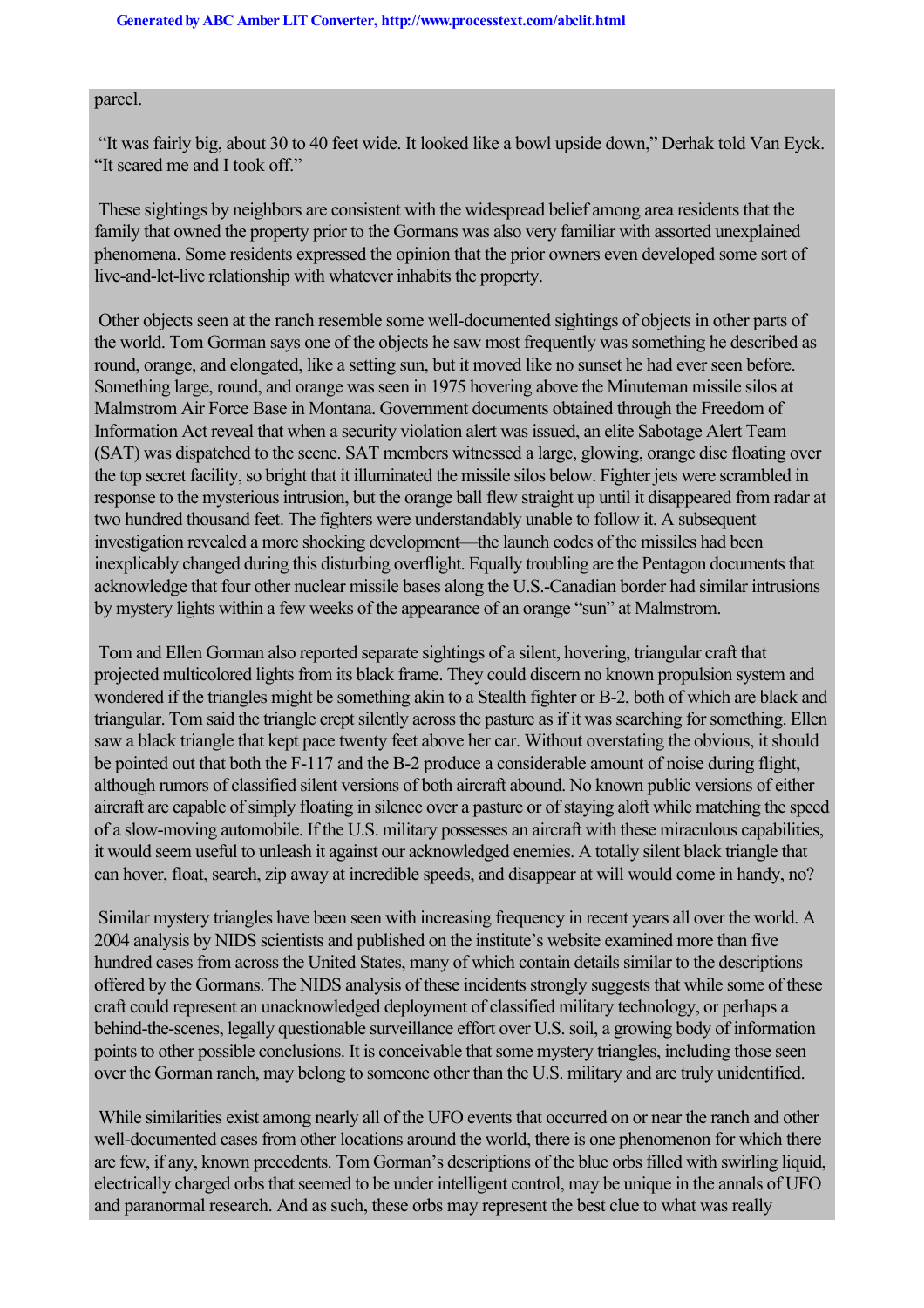happening on the Gorman ranch.

### **Chapter 19 The Tunnel**

 August 25, 1997. The night was warm, clear, and beautiful. The NIDS team was sitting silently on the edge of a bluff and the scene one hundred feet below them was idyllic. Trees in full leaf edged the small pasture, and in the distance, two fields away, the ranch animals grazed peacefully. The scattered yard lights of the neighboring homestead punctuated the darkness. In the distance, some coyotes howled. Investigators Jim and Mike (not their real names) were on the bluff because it afforded them the best view to monitor the area where, in the previous few months, several strange events had taken place.

 Two colleagues were about a mile away on the far side of the property monitoring another hot spot. Mike and Jim had been in sporadic contact with them every couple of hours, but the agreement was to stay out of radio contact unless something really eventful began. But nothing stirred.

 Some four hours into the watch, Jim, the most experienced investigator, had quietly climbed down into the small pasture and had sat in the middle of the field to meditate. He had found over the years that meditation sometimes activated the "phenomenon," whatever that was, although it happened too few times to be anything more than an anecdotal observation. Nothing happened.

 At 2:30A.M. , after a six-hour watch, they decided to move their operation to a different part of the ranch. Quickly, they began to disassemble the camera from its tripod and pack up the two equipment carriers filled with the tools of the scientific investigator's trade: cameras, portable magnetic field detectors, and night-vision binoculars. In 1997, their generation-three binoculars were considered state of the art. They worked by amplifying low-level ambient light through a series of hi-tech photomultiplier tubes. They were far superior to the usual Russian night-vision equipment that looked just in the infrared. Through these night-vision binoculars, the scene appeared to be in daylight with sharp crisp outlines, not the fuzzy, wavy images visible through the Russian equipment.

 Just as Jim was thinking that his meditation hadn't produced a damn thing, his eye caught a very faint light on the track 150 feet below him. He watched it, mildly puzzled, thinking that it might be a small piece of glass on the track that was reflecting ambient light. It was a faint yellowish color, and as he watched, it appeared to be growing brighter. Twenty seconds later, he nudged Mike. It was definitely getting brighter and, as both of them watched, it seemed slowly to be getting bigger.

 "Hand me the camera," Jim muttered. At the same time, Mike quietly and efficiently unpacked the night-vision binoculars he had just put away. Jim set up the tripod and positioned his camera loaded with infrared film in line with the light that had now grown to six inches in diameter. It was still a dull yellow but had definitely grown brighter. Carefully, Jim set the shutter to thirty seconds, reasoning that a long exposure might capture this mystery light on the freshly loaded roll of infrared film. He was ready to pop off all thirty-six shots if necessary.

 As Mike brought the binoculars to his eyes, Jim heard the sharp sucking in of breath. Jim could see that the light was now more than a foot wide and was still growing larger. This very obviously was not a reflection. The dirty yellow expanding light seemed to be positioned just above the ground, rather than directly on the ground, but Jim could not be sure. "It's a tunnel, not just a light," Mike whispered. Jim ignored his partner's growing agitation as he increased the length of the time exposures to forty, then fifty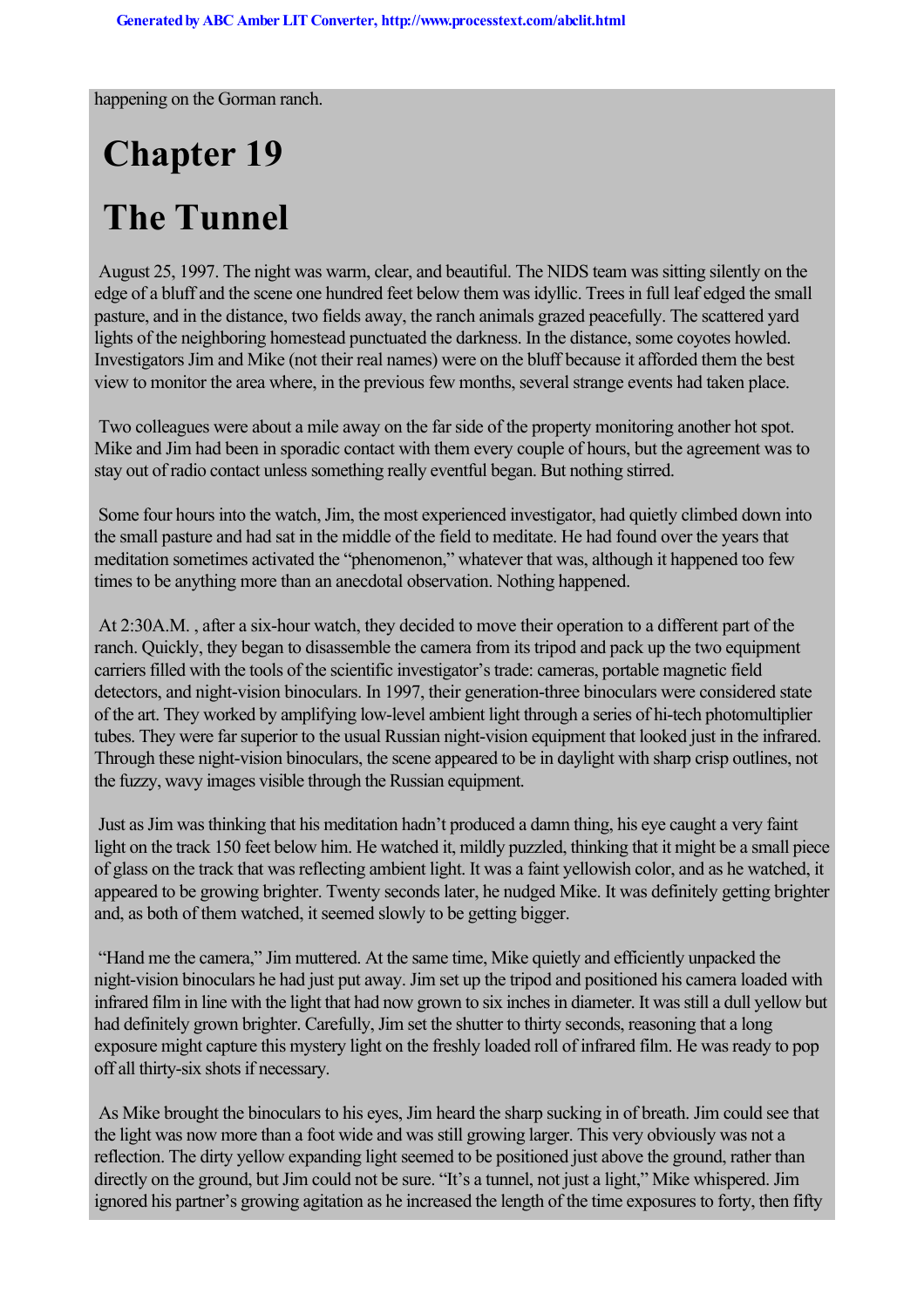seconds. Mike was now standing up. "Jesus Christ." Mike said hoarsely. "Something's in the tunnel!"

 Jim looked carefully at the light below. It had now expanded to more than two feet. Something that big should definitely register on his film. "Oh, my God," Mike said suddenly, thoroughly frightened. "There is a black creature climbing out. I see his head." Jim felt alarm. His companion was plainly bordering on panic.

 "It has no face," whispered Mike. "Oh, my God, it just climbed out." Jim rubbed his eyes and shook his head. All he could see was a dirty yellow light, now about four feet in diameter, a hundred feet below him. Why couldn't he see what Mike was seeing? Suddenly, it dawned on him. The binoculars. He motioned for Mike to hand them to him, but not before increasing the time exposure to ninety seconds.

 Mike ignored him. "It's on the ground," he said. "Oh, my God, it walked away." As Mike danced on the ledge a few feet away, plainly in a panicky state, Jim could see the light decreasing in size. Within thirty seconds, the dull yellow circle had shrunk to about half its full diameter and was losing intensity. In the meantime, Jim pulled Mike over close to him and asked, "What happened?"

 "A big black creature just crawled through that tunnel, got onto the ground, and walked away," Mike said. "That's what happened. And it's lurking around here somewhere."

Jim felt a chill. "I only saw that yellow light," he said doubtfully. "Are you sure?"

 "Jesus Christ, of course I'm sure," Mike replied. "The night vision turned the light into a three-D tunnel, and a large creature, I am thinking maybe four-hundred pounds, at least six feet tall, just crawled out of the damn tunnel." Mike was sweating profusely and still breathing quickly, but he seemed to be regaining control over himself. Jim looked carefully around and motioned Mike to be quiet. Carefully, they listened for any noise of displaced stones that might indicate something climbing up the cliff in the darkness. By that time, the yellow light had gradually faded and was no longer visible. Only a deep silence remained. Nothing seemed to move. Even the distant coyotes had stopped howling.

 After fifteen minutes or so, they grabbed some detectors and clambered as quietly as possible down the steep, rock-filled gradient below them. It would be very easy to break an ankle coming down in the darkness, so they took it very slowly, stopping every few feet to listen for sounds of the creature. Nothing stirred. But once near the track, a strong, pungent odor assailed their nostrils. They were both familiar with this sulfur-laden odor. It seemed to be centered on the spot where the light or tunnel had been.

 Jim felt slightly nauseous from the pungent smell. Quickly, Mike scanned the ground in a twenty-foot-diameter circle for any signs of radiation. The Nardalert counter could pick up alpha, beta, gamma, and X-rays, but after minutes of careful monitoring, only background levels were detectable. Meanwhile, Jim slowly scanned the area with a Trifield meter to detect any unusual magnetic spikes. Nothing registered.

 As the time passed, their confidence slowly returned. It had been almost thirty minutes since the creature had vanished, and nothing had come rushing out of the night to attack them. They were still watchful as they finished the monitoring and then climbed back up to the top of the bluff to retrieve their equipment. Again they scanned the area with night-vision equipment for anything out of the ordinary, and slowly they began the half-hour walk back to the observation trailer.

 Mike described to Jim what he had seen, the bizarre and creepy sight of a huge black humanoid form using its elbows to lever itself along a three-D tunnel that appeared to be suspended a couple of feet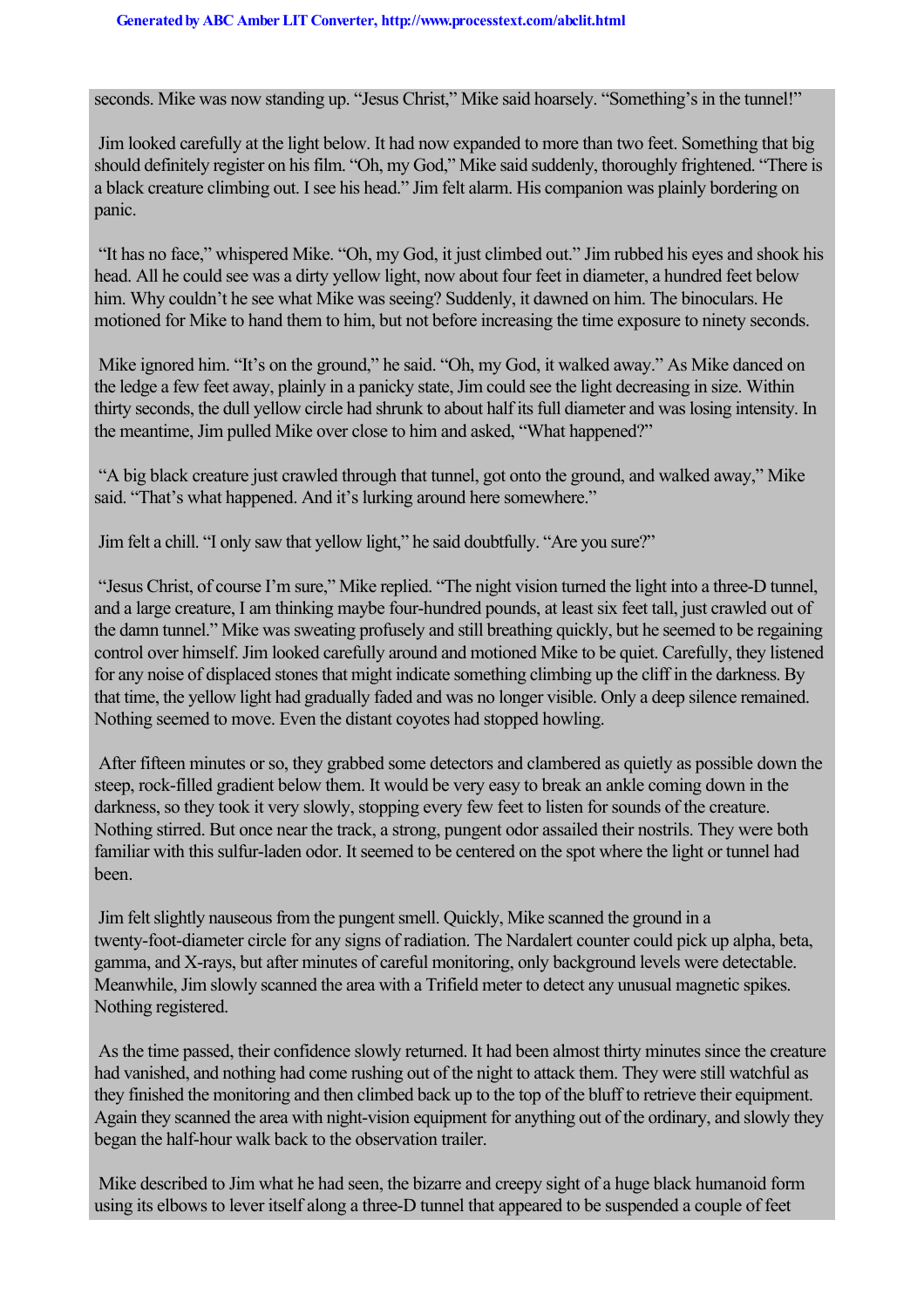above the track on which they now stood. Jim believed him. He knew that Mike had spent long hours in the darkness tracking this stuff and was not given to flights of fancy—at least not until tonight.

 The team spent hours the following day searching for footprints. But the ground was hard and none were visible. Mike and Jim worked on a written report of the incident. Their instruments had failed to record anything unusual. The photos were disappointing, showing only a single very faint blurry light in one and nothing on the rest of the roll of film. What had Mike witnessed crawling through the strange three-dimensional tunnel? What was that large, featureless, bulky humanoid creature that stood up and walked away silently into the darkness?

## **Chapter 20**

### **Monsters**

 Human beings have been terrorized, mystified, and fascinated with tales of mystery beings and unearthly creatures for as long as our species has existed. Monsters, demons, goblins, and ghosts have their roots in oral traditions that date back to cave-dwelling yarn spinners. Over the centuries, there have been innumerable other entries in this pantheon of the paranormal, from witches and werewolves to vampires and sea serpents, from blood-sucking ghouls to blood-suckingchupacabras, from trolls and leprechauns to bug-eyed space aliens who arrive in the night to snatch unsuspecting people from their beds. Godzilla, Freddie Krueger, and Frankenstein's monster didn't exist, so they had to be invented, the product of fertile imaginations and cinematic special effects artists. If they weren't real before, they are now, imprinted forever on our collective psyche.

 There is a distinct difference between monsters that exist only on celluloid or the printed page, however, and those that occasionally make overt intrusions into our personal realities; one emerges from the supernatural, while the other, like Bigfoot, has distinct roots in our flesh-and-blood reality. Although Mike is certain that the creature he saw crawling through the tunnel lacked hair, there is no question that Gorman and members of his family witnessed some Bigfoot-like creatures on the ranch on more than one occasion, as have others in the area.

 Contrary to popular impression, however, Bigfoot wasn't born in the forests of the Pacific Northwest. He didn't just spring up from nowhere alongside Starbucks Coffee, Microsoft, and the grunge rock of Nirvana. Long before Europeans arrived in North America, indigenous peoples throughout the continent knew of Sasquatch, which is the name used by the Salish tribe of the Northwest. Coastal tribes called him Bukwas or Dzunukwa and have featured his likeness in masks and on totems dating back to the 1700s. The Lakota Sioux of the northern plains referred to Bigfoot as Chiye-tanka, roughly translated as the big elder brother. Joe Flying By, a Hunkpapa Lakota, told Peter Matthiessen, the author of Thunderheart, that "the Big Man is a husband of the earth," a being from ancient times who can take a hairy form or even change into a coyote.

 "There is your Big Man standing there, ever waiting, ever present, like the coming of a new day," Joe Flying By was quoted as saying in an article inThe Track Record. "He is both spirit and real being, but he can also glide through the forest, like a moose with big antlers, as if the trees weren't there."

 Canadian writer and Bigfoot researcher Ron Murdock asserts that the existence of Sasquatch is taken for granted throughout Native North America. The Athabaskan Indians of Alaska regard Sasquatch as a "big brother" who looks out for Native American peoples and brings signs or messages during troubled times. Hopi elders believe that Bigfoot delivers messages from the Creator, often messages about man's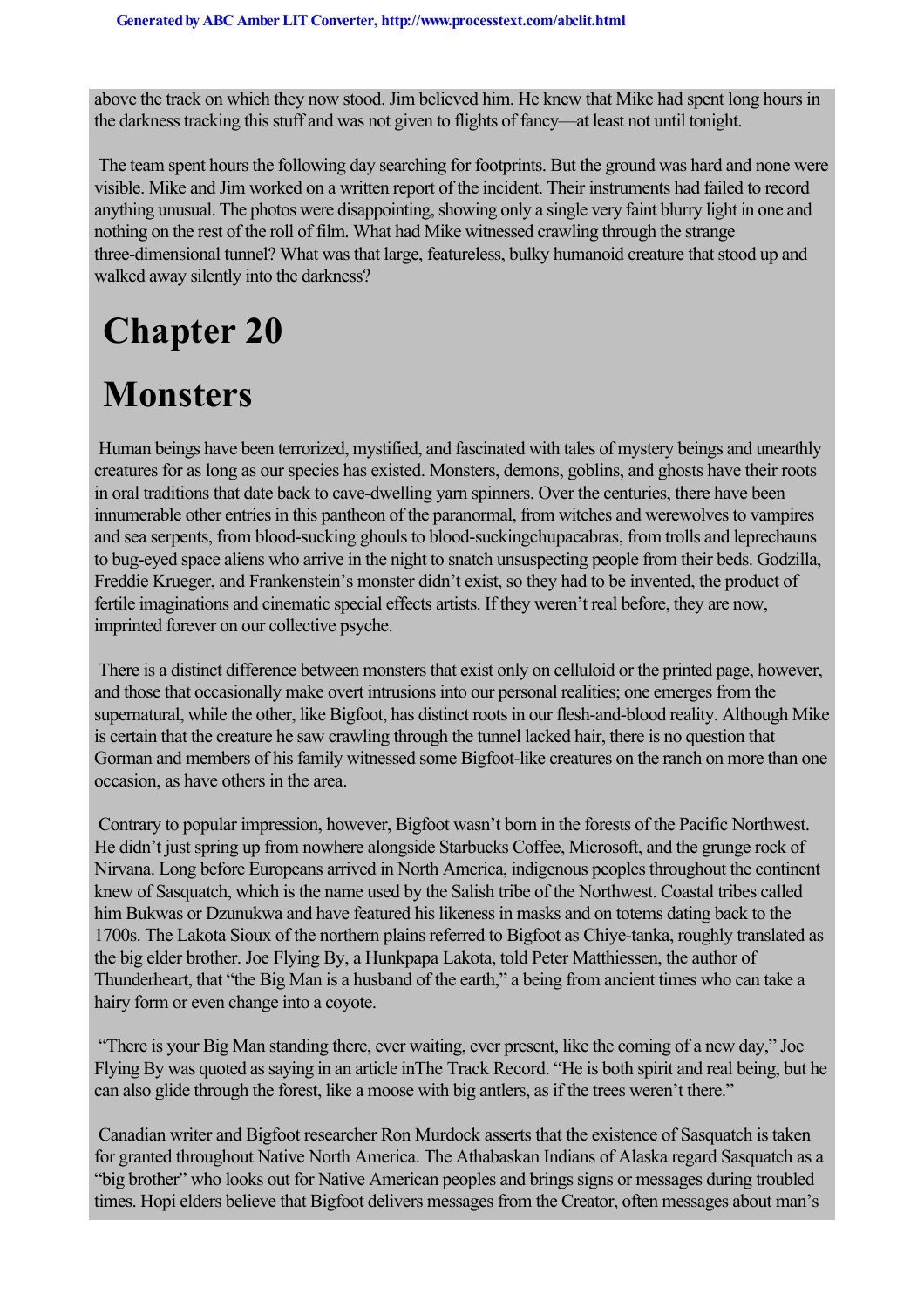disrespect for harmony and balance. "In Native culture, the entire natural world is seen as a family. Sasquatch is regarded as one of our closest relatives. In each tribal dialect, there is a word for Sasquatch," Murdock writes.

When white trappers, hunters, and explorers first made contact with native tribes in North America, they often heard the stories about a race of large, hairy humanoids. A few of these mountain men had their own encounters, some of which were reported in frontier newspapers of the day. In 1784, the London Times reported the capture of a "huge, manlike, hair-covered creature" in Lake of the Woods, Manitoba. In 1811, a fur trader named David Thompson told a journalist about his sighting of a "hairy giant" near what is now Jasper, Alberta. In 1840, a missionary named Elkanah Walker, who spent nine years living among the Spokane Indians, described the tribe's belief in the "existence of a race of giants…which hunt and do all of their work by night" and leave behind a "track about a foot and a half long." TheButte Record of northern California reported a sighting of a "male gorilla or wildman" in November 1870. TheVictoria Colonist of British Columbia reported the capture of a "gorilla-type creature" in July 1884.

 Outdoorsman and future president Theodore Roosevelt reported his own Bigfoot story in his 1893 book Wilderness Hunter. Roosevelt met a trapper named Bauman, who told of a deadly encounter with a tall beast that invaded a campsite in British Columbia, smashed all of the gear in the camp, and haunted the vicinity with a sound described as a "long-drawn moan" that struck Bauman and his partner as "peculiarly sinister." Roosevelt wrote that the beast killed Bauman's partner while Bauman was away from the camp and that "the footprints of the unknown beast-creature, printed deep in the soft soil, told the whole story." The mystery animal left four deep fang marks in the neck of the victim but did not eat the body. After rolling around in the dirt, the attacker "fled back into the soundless depths of the woods."

 It is possible that at least some of these accounts represent mistaken identifications of bears or other large animals, except for the fact that the witnesses were all experienced hunters and lifelong outdoorsmen, people who were intimately familiar with the behavior, sounds, and physical features of bears and other species known to inhabit the forests and mountains. The Native American tribes that have lived and hunted for centuries in these same areas would presumably know the difference between a bear that stands on its hind legs and a "hairy man." What's more, as the nineteenth century gave way to the twentieth, and the western wilderness became more populated, the sightings and encounters continued.

 In 1924, a hunter named Albert Ostman had a dramatic encounter with what he said was a family of Bigfoot beings while on an outing near Vancouver Island. In the same year, the PortlandOregonian reported the story of Fred Beck's hunting party on the slopes of Washington's Mount Saint Helens. Beck and his companions claim they used their rifles to fend off an attack by a pack of rock throwing "mountain gorillas," which they also described as mountain devils. A teacher named J. W. Burns, who spent many years living among the Chehalis tribe near Vancouver, wrote several regional newspaper articles in the late 1920s about encounters between his Indian friends and a race of hairy giants. In 1927, one of Burns's accounts was printed in a national magazine but didn't seem to make much of a lasting impression on the larger public. However, the Burns articles did introduce to readers a name for the beast. The name was Sasquatch.

 The Sasquatch story received only sporadic coverage in local newspapers around the country until 1958, when a road crew working in a remote area of northern California made a plaster cast of one of the huge, humanlike footprints that had been found in the mud around their work site over a period of several weeks. The site foreman took the cast to a local newspaper. The story was then picked up by wire services, and before long, the whole country was abuzz about "Bigfoot."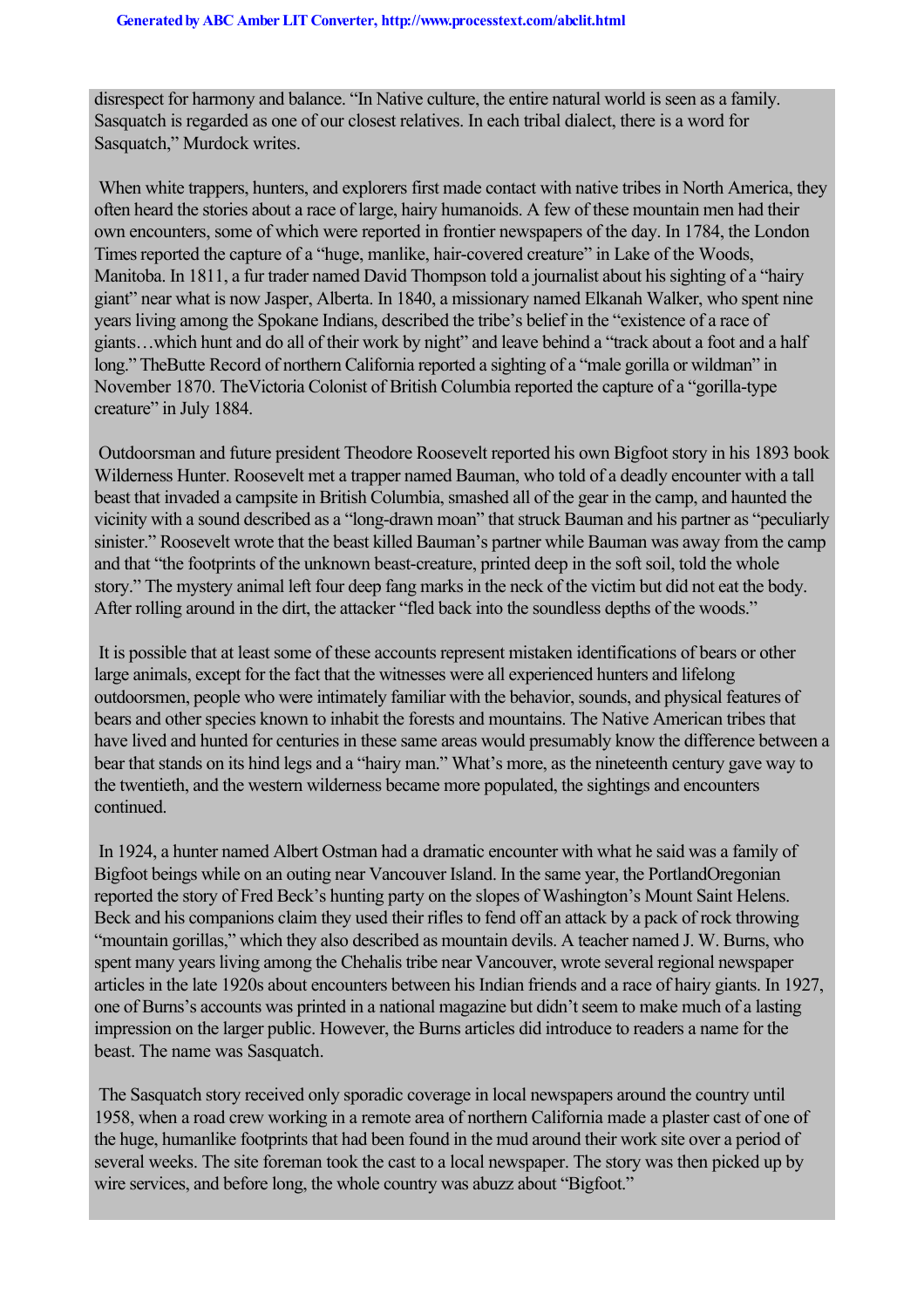Although there have been few, if any, legitimate scientific inquiries into the Sasquatch legend, scientists decided long ago that the story was absurd on its face, that it is most likely the result of hoaxes or mass hallucinations, or has been promulgated by media coverage. But since the story has been around since the 1700s, and has thrived among indigenous tribes and remote populations, the explanation that it was created by mass media seems weak. Certainly there have been some attempted hoaxes over the years, but no single hoaxer or group of hoaxers could possibly account for all of the sightings over so much time and so much territory. And mass hallucinations do not easily cross from one culture to another. The Bigfoot story is not only multicultural, but also international in scope.

What's more, there is a body of evidence that suggests this mystery is worthy of serious inquiry. After all, the confirmation of the existence of a previously unknown primate species, especially a species whose adults are commonly described as being seven feet tall or taller, one that has been living for centuries under our noses in the forests of North America, would be one hell of a scientific news story.

 Thousands of eyewitness accounts have been recorded over the past three centuries. One Bigfoot, in particular, seems to have been spotted by three different groups of witnesses. In 1988, a father and son spotted what they described as a six-foot Sasquatch near a creek in Grays Harbor County, Washington. While most Sasquatch are said to be covered with dark hair, this one was white, with blue eyes and a pink complexion. The father and son were within twenty feet of the beast, and they noticed that it seemed to move with a limp. After the encounter, the two examined the large tracks that had been left behind and determined that the animal's right foot was crippled.

 Then in July 1995, another father and son were on a camping trip at a reservoir in the same county. While on a hike overlooking the water, they saw two Sasquatch below. The beasts appeared to be playfully wrestling with each other. One was brown, the other white. The white one walked with a limp. The sighting lasted more than twenty minutes, and before the two Sasquatch walked off into the forest, six other hikers joined the father and son as they watched the creatures cavorting.

 Finally, in October 1996, a husband and wife were on a logging road in the woods of the Oregon Cascades. The husband was using a chain saw to cut up firewood while his wife sat in their truck. Two other men were cutting wood about one hundred yards away. The witnesses were startled when a Sasquatch "as white as a towel" emerged from the trees some twenty-five feet away from the two men, then walked back into the forest with a pronounced limp. The husband, Frank, didn't see the Sasquatch but was told by the other two men that it had blue eyes and a pink complexion. When Frank went looking for any telltale tracks, he found them and later made plaster casts of two large prints, one from each foot. The cast of the right foot revealed that the Sasquatch was missing his large toe, which would explain the limp.

 What are the chances that three groups of multiple witnesses in different years and different places would see a white, pink-faced, blue-eyed Sasquatch that walks with a limp? Slim, it would seem.

 Private Bigfoot research organizations have accumulated huge volumes of sighting reports. Other types of physical evidence accompany some of the sightings. For example, in Alpine, California, a Sasquatch was seen eating apples from a tree in front of the house. Not only did it leave behind monstrous footprints, but the tree and a few others were found to have been stripped of fruit in their upper branches, at a height not reachable by a man. In Arizona, a mother and daughter watched as a seven-foot Sasquatch looted their garden of corn and turnips, and left behind characteristically large footprints and a decimated patch of ground.

 Sightings of hairy ape-men have been recorded in forty-nine of the fifty states and in every Canadian province, but the phenomenon is by no means unique to North America, or to modern times. Ancient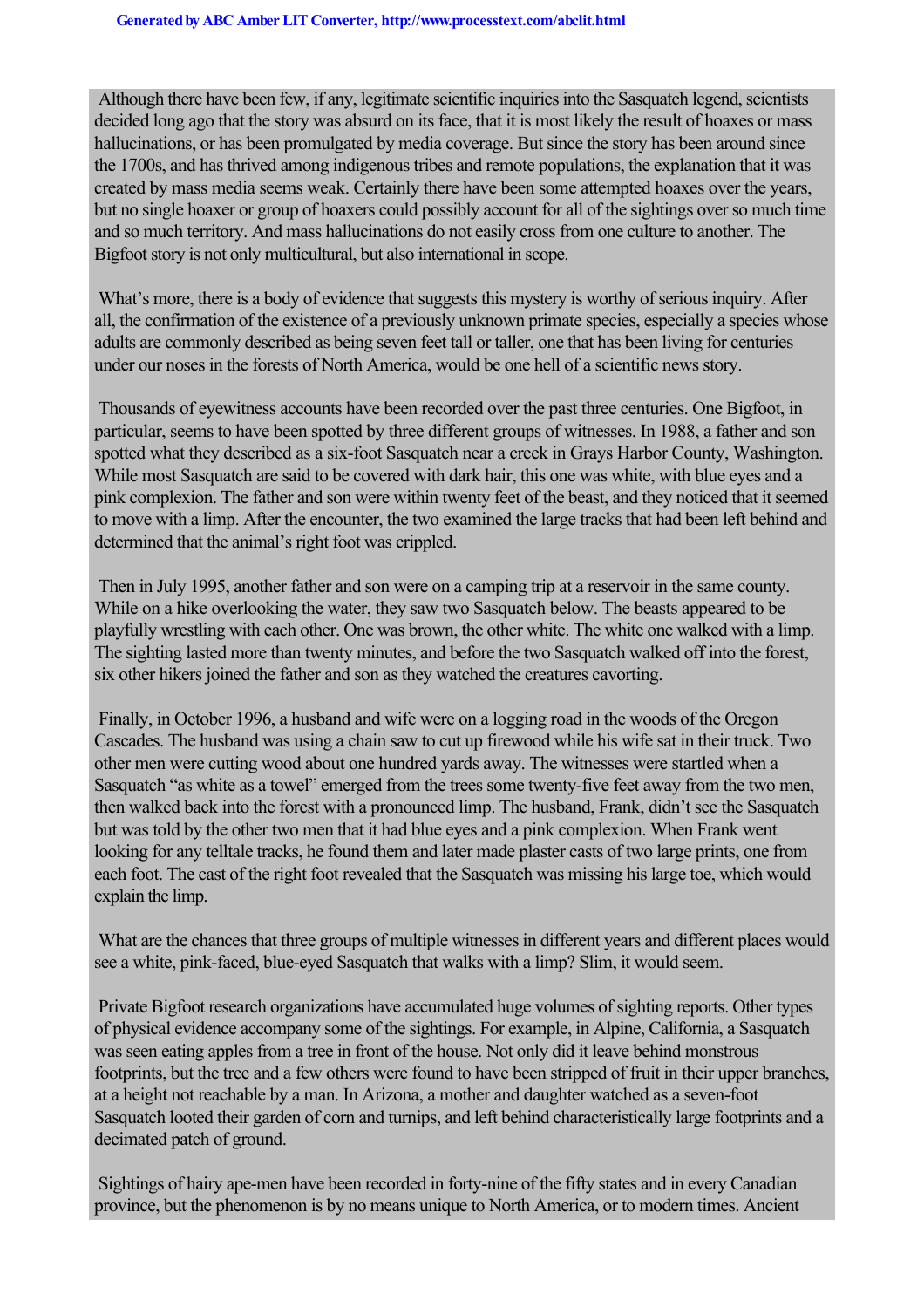Mesopotamians wrote of Enkidu, a wild man who could communicate with animals. The Bible mentions Esau, whose body was supposedly covered with animal hair and who emanated a strong, offensive odor. Early European writers recorded stories of "the wild men of the woods," seen in Germany, France, and other countries. Hairy ape-men have been reported in China, Nepal, Russia, Ireland, Thailand, Vietnam, India, Malaysia, Indonesia, New Guinea, New Zealand, Australia, Brazil, Argentina, Colombia, Panama, Guatemala, Kenya, and other countries. In Australia, the wild men are known as Yowies. In the Himalayas, of course, the more famous name is Yeti, also known as the Abominable Snowman, which has been seen by mountain peoples for centuries. Tenzing Norgay, the famed Sherpa mountaineer who guided Edmund Hillary to the summit of Mount Everest in 1953, told writer John Keel many stories about Yeti encounters, as did the lamas, trackers, and villagers of the region.

 "To dismiss all of this as collective hallucination, the primitive need for the mythological, or simply as archetypal legends common to all of mankind," writes anthropologist Helmut Loofs-Wissowa in theANU Reporter, "will not do anymore."

 Other than the eyewitness sightings, the footprints left by these animals represent the most direct physical evidence of their existence. More than seven hundred plaster casts of Bigfoot prints have been collected over the years. The average length of the feet is 15.6 inches. The average width is 7.2 inches. (The foot of a 7'3? basketball player might be 16 inches long but only 5.5 inches wide.) Needless to say, these are very large feet. Clearly, something is leaving these prints in the deep forests. It boils down to either hoaxers or an unknown species. If hoaxers are responsible, they are incredibly diligent, since the tracks have been found in remote areas all over the world for many, many years.

 Have some of the collected prints been faked? Without question. But what about the rest of them? Oregon Regional Primate Center's W. Henner Fahrenbach conducted a study of more than five-hundred footprints collected over thirty-eight years from a wide swath of North America. Fahrenbach notes that many of the footprint records were obtained by tracking the animals for miles, not for a step or two. Since most of the prints in the database were collected by individuals who don't know each other and don't know what the "normal" size of a footprint should be, Fahrenbach thinks it is unlikely that a few cases submitted by hoaxers could have much of an impact on the overall validity of the database. Using a Gaussian distribution of the footprints and the locations where they were found, Fahrenbach says the patterns are similar to those of known animals. In other words, the prints indicate that this is a real species of unknown animal that is living out there in the wilderness and is not the work of a few hoaxers.

 A latent-fingerprint expert named Jimmy Chilcutt, who works full time for the Conroe Police Department in Texas and who is highly regarded by the FBI and DEA for his expertise, decided to enter the Bigfoot debate a few years ago. His intention was to debunk the footprints that had been collected. Although he did find some prints that he believes to be fakes, Chilcutt's views about Bigfoot changed the more he dug into the evidence, and he now believes that this unknown animal species really exists.

 Hair samples that have been collected in areas frequented by these creatures represent another intriguing form of evidence. Hair samples obtained in the Blue Mountains of Washington State have been analyzed by the Department of Molecular Genetics at Ohio State University. The DNA that was extracted was too fragmented to allow meaningful gene sequencing. Some of the hair samples were identified as being from known animals. A few were shown to be synthetic. But others are believed to be from a "non-human but unknown primate," although, at best, the test results are still considered inconclusive.

 In 1988, a team of one hundred Chinese researchers associated with the China Wildman Research Center converged on a mountainous Hubei province where sightings of a mysterious man-ape date back almost three thousand years. The researchers found and analyzed numerous hair samples. They identified several hairs that do not belong to any known species in the area and concluded that the hairs prove the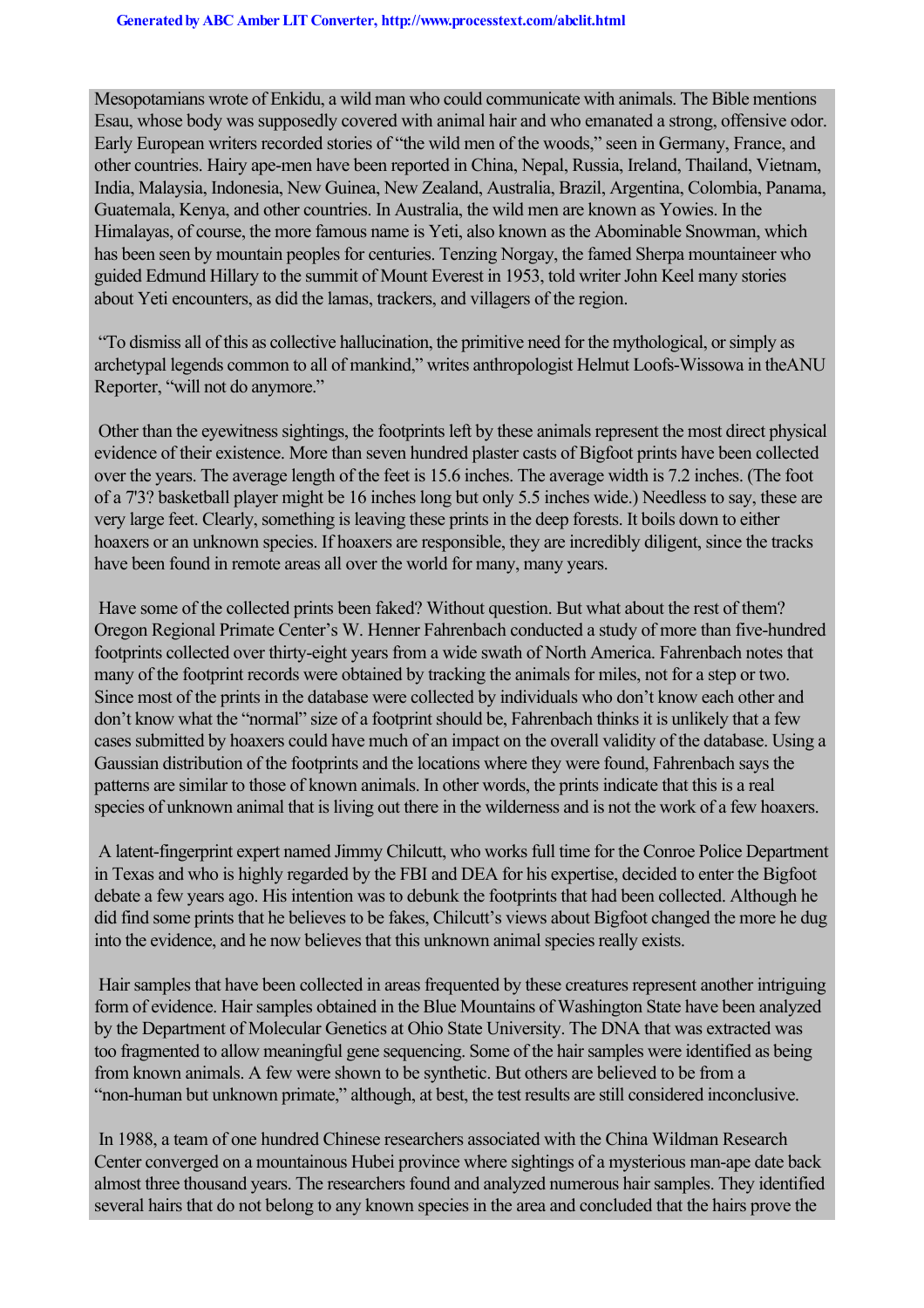existence of a "rare and advanced primate that is similar to man."

 British scientists have supposedly analyzed hair samples found in the kingdom of Bhutan, where the locals refer to their own version of hairy biped as the Migyur, and concluded that the DNA isn't from a human or a bear or any other known species. For the most part, however, mainstream scientists do not find the evidence compelling, nor have they been impressed with audio recordings of alleged Bigfoot cries or by the few film snippets that have largely been dismissed as staged fabrications. Scientists rightly ask where are the skeletons of dead Bigfoot. Why is there no fossil record of these creatures as they evolved through the ages? Bigfoot proponents note that there isn't much of a fossil record for chimpanzees or gorillas either, yet we know both species exist. They also counter that no skeletal remains of gorillas were found until long after the species itself had been discovered. The pro-Bigfoot crowd believes, with some justification, that modern science hasn't fairly evaluated the evidence and testimony.

 There is one other possible explanation for the lack of Bigfoot bones and a fossil record: What if the creatures are not flesh-and-blood but are of a paranormal nature? There are, in fact, scores of cases where witnesses have seen Bigfoot-type creatures in a paranormal context. There are cases in Australia and the United States where families have been plagued by what seems like prototypical poltergeist activity, and then they discover a Bigfoot creature on their property. Bigfoot animals have also been seen in the vicinity of animal mutilation cases. In 1974, when a wave of cattle mutilations occurred in Nebraska, Kansas, and Iowa, witnesses reported seeing strange lights in the sky and animals that resembled apes or bears on ranches where mutilations occurred. In Boise, Idaho, three separate witnesses saw hairy, manlike beasts in their yards in July 1975 during a wave of mutilations and UFO sightings.

 The apparent paranormal aspects of many Bigfoot accounts make many cryptozoologists uncomfortable. In fact, most Bigfoot researchers choose to downplay some of the more exotic aspects of their research. After all, they believe that Bigfoot, Yeti, and their assorted cousins are flesh-and-blood beings that just haven't been found yet. Whenever witnesses discuss Bigfoot in connection with such topics as UFO sightings or psychic phenomena, cryptozoologists get understandably antsy. After all, mixing in a plethora of other weird topics could not only strengthen the hand of Sasquatch skeptics but also give scientists and journalists another reason to sidestep any serious examination of the Bigfoot mystery.

 However, it simply isn't honest to discard pieces of information that might not fit a preconceived idea of "the truth." Tony Healy, who has devoted twenty-five years of his life to pursuing the Australian Yowie, estimates that to exclude all Yowie stories that smack of the paranormal would mean the elimination of about 20 percent of the case files. Healy and other researchers suspect that these creatures have some sort of sixth sense that assists them in avoiding detection or capture. Healy says a hefty percentage of Yowie sightings involve the presence of UFOs, other unknown animals, even lake monsters. Healy, for one, has now concluded that the Yowie is some sort of shape-shifter, a phantom that may always remain beyond human comprehension.

 Many Native American tribes have long regarded Sasquatch as something more than a flesh-and-blood animal. Ray Owen, whose father was a prominent spiritual leader on the Prairie Island Reservation, offers the opinion that the Sasquatch "exist in another dimension from us, but can appear in this dimension whenever they have a reason to."

 Owen explains, "It's like there are many levels, many dimensions. When our time in this one is finished, we move on to the next. But the Big Man can go between. The Big Man comes from God. He's our big brother, kind of looks out for us."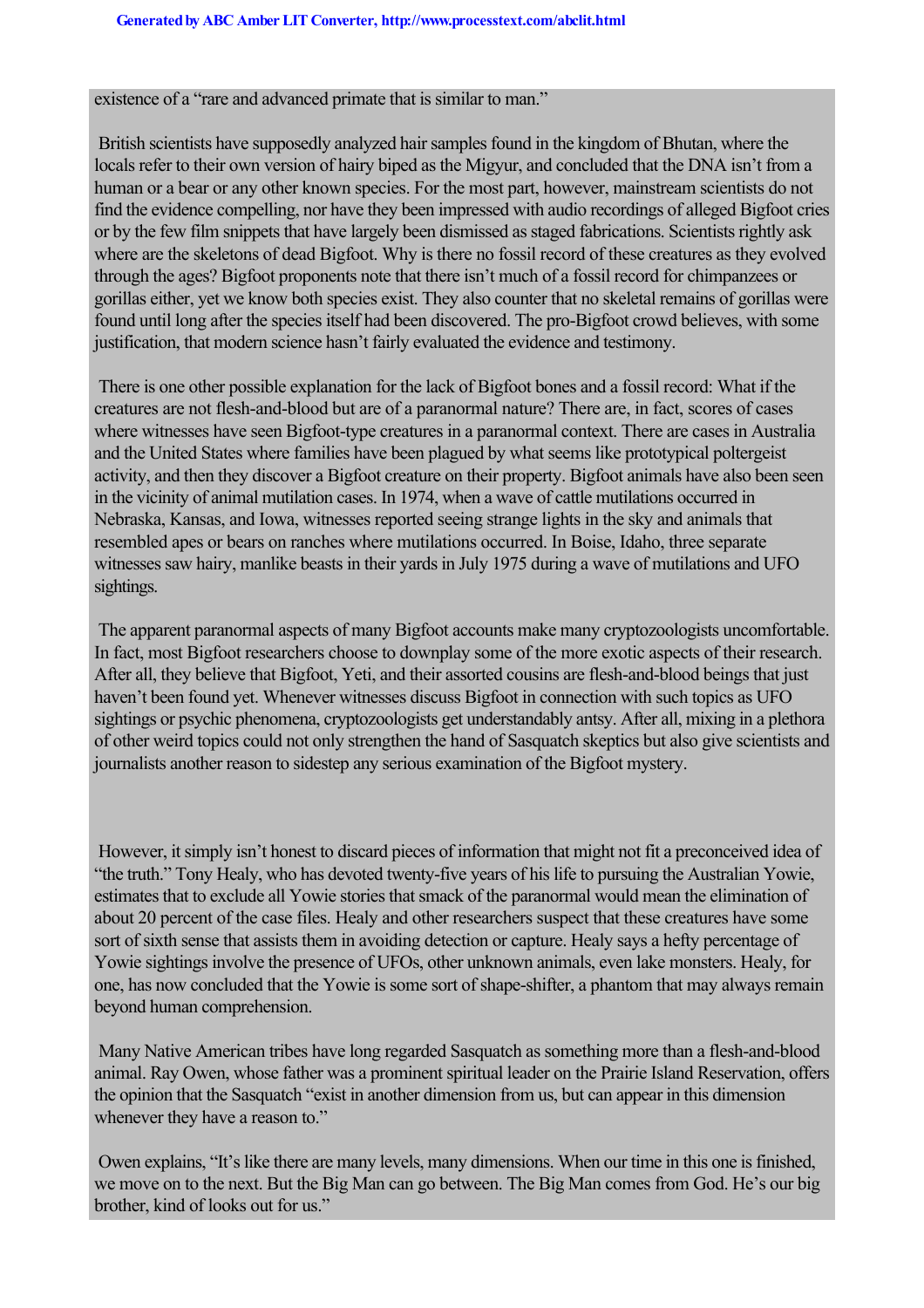Joe Flying By has made a similar observation. "I think the Big Man is a kind of husband of Unk-ksa, the earth, who is wise in the way of anything with its own natural wisdom," he says. "Sometimes we say that this One is kind of a reptile from ancient times who can take a big hairy form. I think he can also change into a coyote."

 Certainly there are plenty of reports in the literature to bolster the idea that Bigfoot might be even stranger than he seems. One oft-repeated characteristic of Bigfoot encounters is the feeling of "nameless dread," a pervasive, bone-chilling fear that seems entirely out of proportion for the nature of the encounter. Witnesses, even those with a healthy curiosity about the unknown, have told of being gripped by uncontrollable fear that causes some to faint. Even fierce hunting dogs have been known to cower and whine in the vicinity of these creatures. Some witnesses are overwhelmed with fear even before they see the Bigfoot.

Witnesses on the Gorman ranch know this feeling of dread well.

## **Chapter 21**

### **Dulce**

 By the end of the summer 1997, the NIDS team had spent about a year hunting a very elusive prey. The initial promise of obtaining data and personal sightings of phenomena had slipped into a strange cacophony of bizarre, unrepeated, transient encounters with something that was difficult to explain. Certainly nothing that had happened so far could be called scientific data on aerial phenomena, which was NIDS' original mission. The plan for the Utah ranch had been to quickly amass conclusive evidence of a sustained UFO event with video, camera, and other instruments. But whatever had been playing cat-and-mouse games with NIDS personnel was simply too fleeting for us to capture a spectrum of a light or a good video sequence that could be productively subjected to analysis. In short, the abrupt, unexpected events seemed almost designed to evade capture.

 As the team continued hunting the phenomenon during 1997, we decided also to begin a second front on another hot spot, with the hopes of gathering enough data from a second location to provide us with a comparative overlap. The area around Dulce, New Mexico, became the focus of my attention for a good part of 1998 and 1999.

 The remote town of Dulce lies along Route 64 and has remarkable parallels with the Skinwalker Ranch and the Uinta Basin. Dulce is an isolated town of maybe two thousand people, largely populated by Native Americans, just like the ranch. The Jicarilla Apache reservation completely encompasses Dulce. Also, like the ranch, it is hidden away from the main interstate highway system. It takes an effort to get there.

 Dulce lies in a valley surrounded by the majestic peaks of mountains. When you enter the town you immediately sense how run-down the place is. The main street is windswept, and hungry stray dogs search for sustenance. There are no movie theaters and no shopping mall, just a large Best Western hotel that is undoubtedly the town jewel. And near the hotel is a liquor store. The town's prime entertainment is obvious. Victims of alcoholism can be found lying against street corners, a testimony to the hard life. Until a couple of years ago the local gambling casino was the center of the town's life, but it closed amid charges of widespread looting of the coffers by unnamed town elders.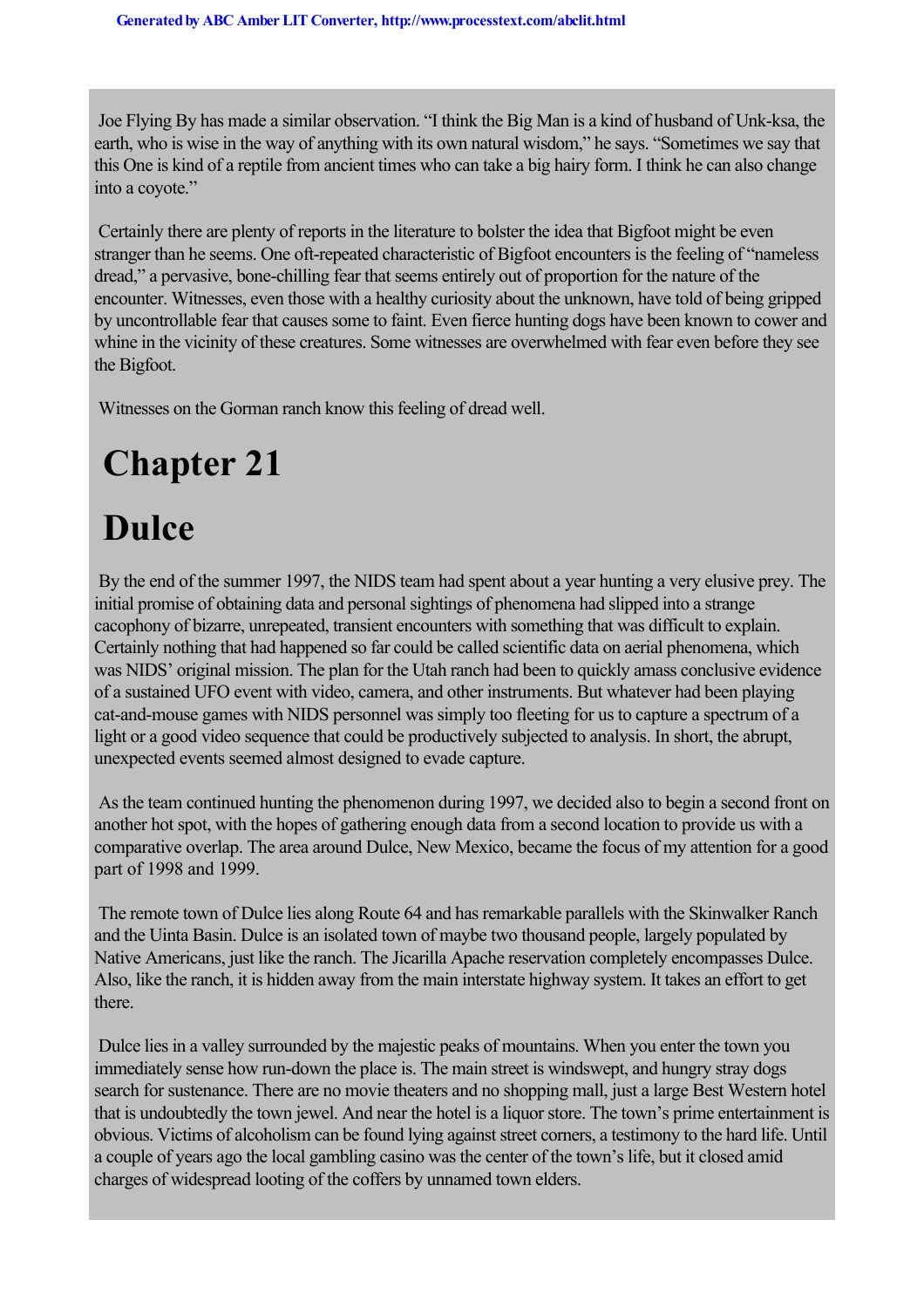At the same time, Dulce has earned a worldwide reputation as a center for paranormal activity. Like the Uinta Basin, in the past thirty years this small, impoverished town has been host to a bewildering assortment of cattle mutilations, UFO activity, Sasquatch sightings, and numerous other oddities. It is accurate to say that Dulce and its surrounds can easily rival the Uinta Basin in northeastern Utah as a hot spot of anomalous activity.

 The Dulce area became famous in the late 1970s when a young New Mexico state patrol officer named Gabe Valdez began to investigate, and later report, a series of bizarre mutilations that occurred to the cattle owned by the Gomez family. The Gomez property lies just a few miles outside the center of town. Valdez was an aggressive investigator and he quickly established a reputation in the Apache community as somebody who did not back down in the face of danger. In the numerous bar fights, homicide investigations, and spousal abuse incidents that characterized everyday lawlessness in Dulce, Valdez was often on his own and frequently outgunned. But he never backed down. When the mutilations began to happen on Manuel Gomez's property, Valdez was right there.

 Gomez had begun to complain that someone or something was killing his cattle. The animals were all clustered in a large pasture within a couple of hundred yards of the household. The cattle were usually found the next morning with their eyes, ears, sometimes tongue, rectal region, and reproductive organs removed. Valdez quickly realized that these were not predator or scavenger attacks. The cuts on the animals were precise and usually bloodless. There was definite skill, even artistry, involved. For people who had worked most of their lives around cattle, it was easy to distinguish between the jagged edges and messy blood and guts strewn through the area of predator and scavenger attacks versus the clean, usually bloodless cuts in cattle mutilations. There was no contest. Manuel Gomez eventually lost more than twenty head of cattle and basically went out of business.

 Valdez also began tracking strange, round, orange-colored objects that flew around the area and were sometimes observed where a dead cow would later be discovered. Sometimes these objects were the size and shape of a harvest full moon, but unlike the moon, these objects moved in jerky, erratic paths across the sky. Many local Dulce people reported seeing the same objects during the mid- to late 1970s.

 I first met Valdez in 1997 when he came to work for the National Institute for Discovery Science. As a parallel project with the Gorman ranch, he and I spent about one hundred days in Dulce. The object of the exercise was to investigate the alleged anomalies that had made Dulce legendary. Valdez had by then retired from law enforcement and was only too happy to continue the investigations with NIDS. After my first trip to Dulce, I realized why most of the amazing events that took place in Dulce had never been publicized: nobody had ever cracked theomertà, or the code of silence, of the Jicarilla Apache tribe.

 Valdez was treated like royalty here. On my scores of visits with the stocky, genial police officer, people would run up to him to shake his hand. They would honk their horns as he drove by. It was like accompanying the pope to Dulce. I often suggested to Valdez that he should run for mayor of the town. He would win in a landslide. Valdez would just grin at my suggestion. And of course, the normally reticent inhabitants of Dulce were only too eager to open up to somebody whom Valdez recommended. Over the span of two years, Valdez and I conducted more than seventy interviews with Dulce residents and cataloged a stunning variety of anomalies that had never before seen the light of day.

 A study of activity in New Mexico was also useful to NIDS because, like northeastern Utah, Dulce was a desolate area peopled mostly by low-income folks and a large proportion of Native Americans. The area, like northeastern Utah, was far away from the main interstate highway system. Some of the incidents we gathered information about while we were in New Mexico bore no resemblance to those seen on the Utah ranch, while others were similar. What was striking, however, in both New Mexico and in Utah was the sheer variety of the objects seen, and events experienced, by scores of people.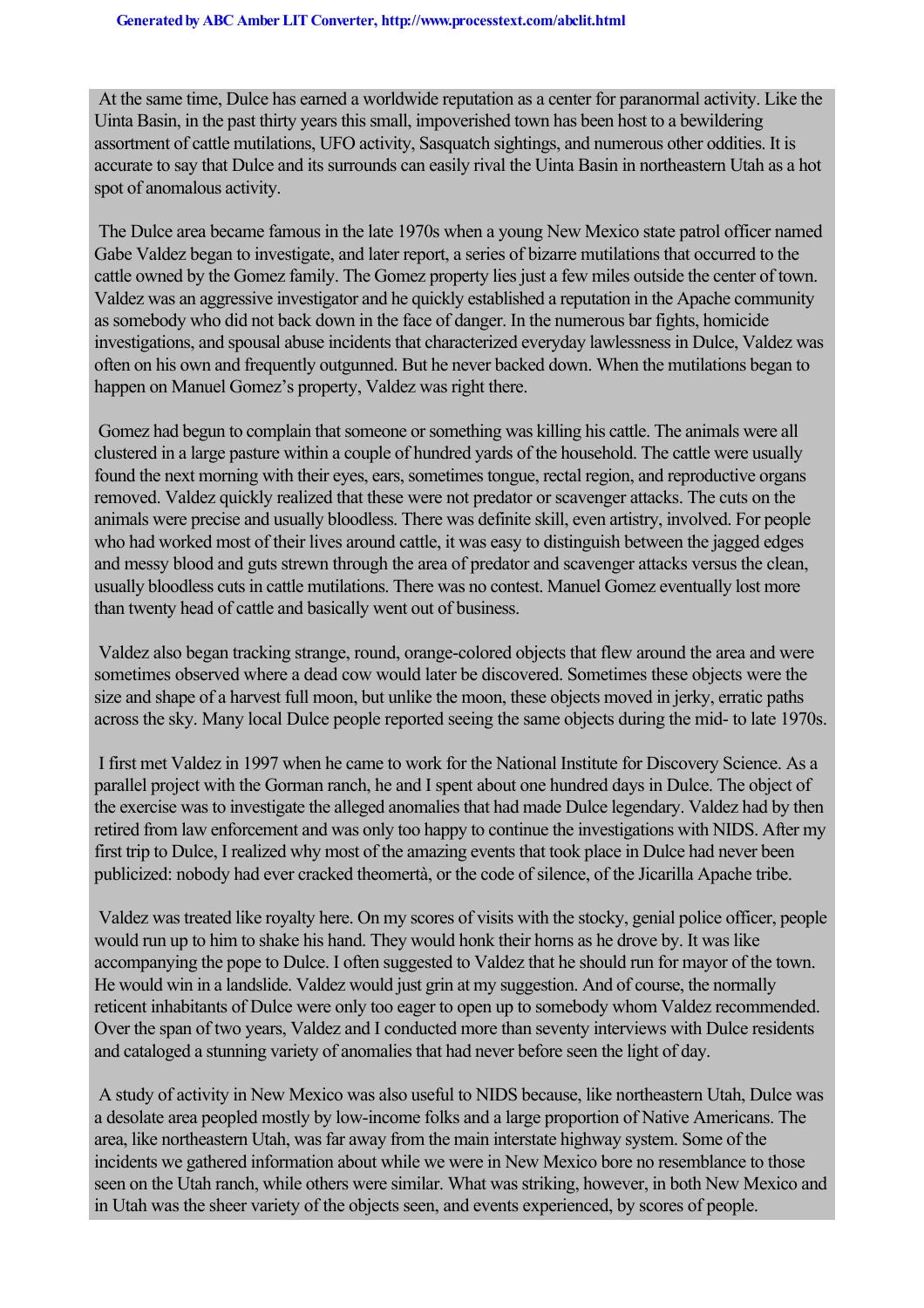In the late summer of 1979, Terrance Tafoya and Charlie Mundez (not their real names) were relaxing after working on the road by Mount Archuleta just outside Dulce. They were sitting on the tailgate of their truck. It was 8:30 at night and the two were enjoying the peace. Suddenly, over the treetops, about two hundred feet away, a silent silver disc appeared. It was about 150 feet in diameter, metallic, and had a dome on top. It was moving slowly, smoothly, and absolutely quietly. They could easily make out a series of metal struts underneath the craft as it passed over them. Two sets of lights, one blue and one yellow, rotated slowly in a counterclockwise direction underneath the giant craft. The two watched dumbfounded, as the object hovered no more than 150–200 feet above them for about five minutes. They were amazed that such an object could even fly. The object then tilted at an angle of about forty-five degrees and began climbing slowly. Then from a stationary position it suddenly and noiselessly took off across the valley. The eyewitnesses estimated that it took about four seconds to cover the sixty miles over to the distant peaks where it disappeared from their view. The object left a flash of light in its wake.

 Although the object was bigger than the one seen by the Gormans in September 1996, the silver disc bore resemblance in shape to the object seen in Utah. In short, it was a classic "UFO." Partly because of the multiple incidents reported by people around the Mount Archuleta area, NIDS began a surveillance program with personnel and equipment on the top of Mount Archuleta. The program was nowhere near as intensive as the one carried out in Utah, but such was the breadth and scope of the previously untold reports that NIDS began to monitor the area.

 We tracked down and interviewed both Charlie Mundez and Terrance Tafoya separately. Dulce interviews required a special technique. We learned to arrive unannounced in the village and simply to drive around the town for a couple of days asking quietly about the whereabouts of our target witnesses. Over the next couple of hours we would gradually track them down and then walk up and nonchalantly begin a conversation. Dulce at that time did not have a great number of telephones that actually worked, so making telephone calls in an attempt to track down witnesses was a waste of time. And once again, Gabe Valdez was invaluable because he not only knew the witnesses but where to find them.

 Charlie Mundez, then in his late sixties, told us he had also seen something else. He was fifteen years of age at the time and was driving in the direction of Dulce with his family. It was still daylight at 5:30 on a summer's day. When they crested a rise, the family all saw a huge craft hovering above the valley. Mundez's recollection was that the craft was shaped somewhat like the Tacoma dome; it had a flat bottom and it stretched from Dulce Lake all the way across to Archuleta Mesa. Mundez declared that the object was probably five miles across. He described a single horizontal row of windows that spanned the middle of the giant craft as it hovered peacefully over the valley. He also said that he could vaguely make out the landscape behind the object, making it slightly transparent. Yet he could also easily see the boundaries of the giant object. The family watched in silence as they continued to drive toward their home in Dulce, but when they arrived and got out of their vehicle and looked up, the object was gone.

 We heard of many similar incidents from witnesses around Dulce, many of whom had never told anybody outside the tribe before, with some of the incidents going back to the early 1950s, just as they did in the Uinta Basin. This may be unsurprising given the rash of sightings of UFOs nationwide that occurred at the time, but we felt it was significant that so many people in such out-of-the-way places as Utah and northern New Mexico had witnessed such a wide variety of craft and creatures at around the same time.

 We also separately interviewed two very high-ranking officials from the Jicarilla Apache tribe who told us of an incident that had happened in January 1996. Nine people witnessed this incident as they traveled in four cars in a convoy at about 11:30 on a clear moonlit night on the way back from a basketball game.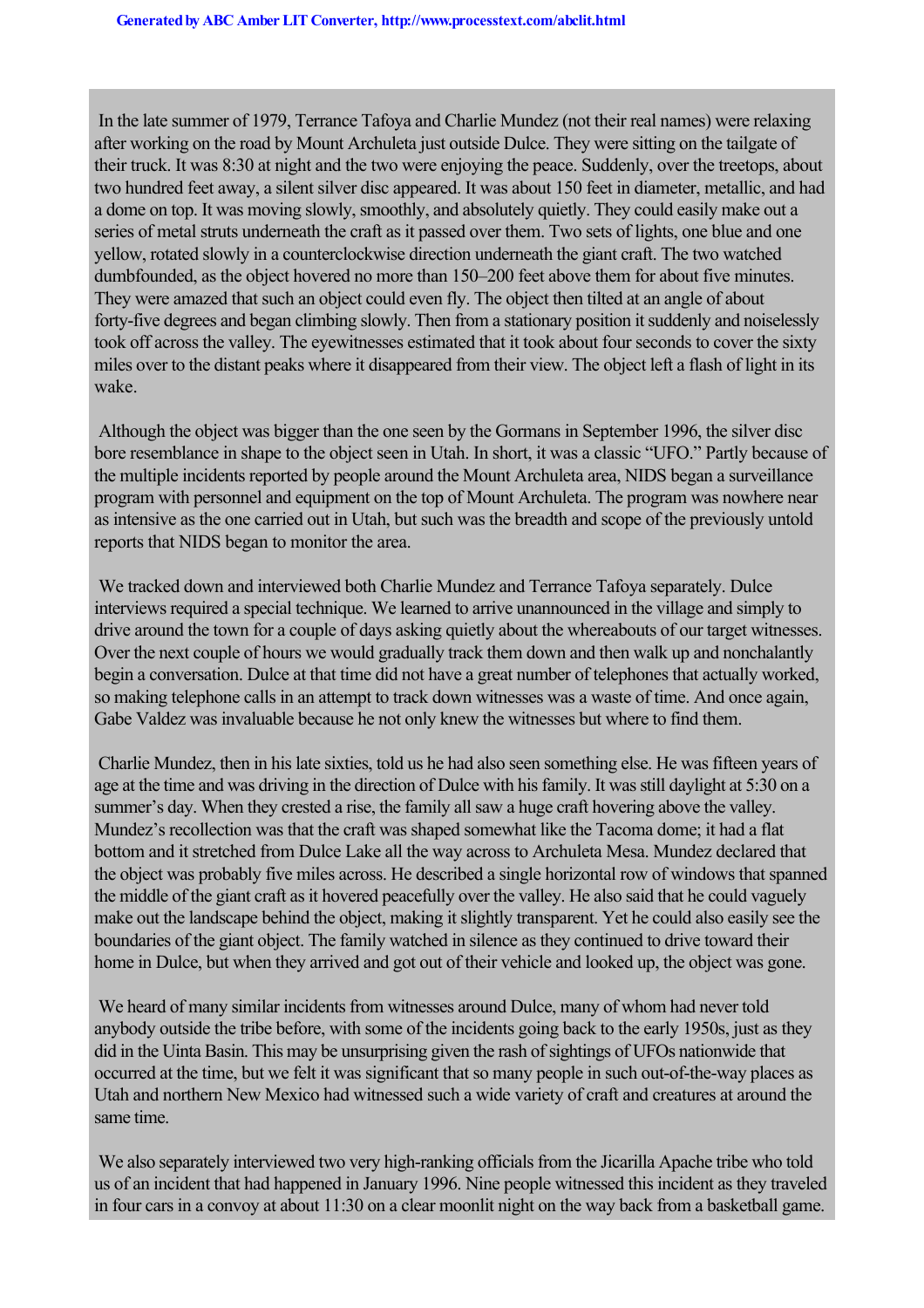Visibility was superb. One of the eyewitnesses said that he saw something way off in the distance that looked like a set of pylons with blue and red lights on top, somewhat like a large natural gas platform there. The sight confused him because he knew the road well and had never before seen a natural gas platform. Because of their official positions and involvement in local politics, both have requested anonymity.

 As the cars drew nearer, they saw that the "natural gas platform" was actually a huge flying object slowly moving toward them. It looked as if it was just about to crash into the cliff on the edge of the canyon. One of the officials reached for his cell phone in order to report an aircraft accident and to alert search-and-rescue teams when he noticed that the object was now moving slowly directly over the four cars as they drove through the canyon. The object was huge, one hundred to two hundred feet above them. According to the second official, the object was so big that it spanned the entire canyon from wall to wall and he still could not see the ends of it. This would make the craft more than a mile across.

 As it moved slowly over their cars, both people said the underside consisted of rows of dull metal sheets overlapping like roof slates. The second official described seeing large rivets about a foot to two feet in diameter and described the shape of the object from underneath as roughly circular. The first official said that he did not know the shape from underneath but that the object from the side had three large domes on top. The second official pulled his car over and got out just in time to see the aircraft disappearing over the canyon wall. There was no sound. The object seemed instantaneously to appear a long distance away as if it had silently moved at great speed.

 Following the interviews, I drove with Valdez to the precise spot in the canyon described by the two witnesses. Indeed, the approximate distance from canyon wall to wall was just under a mile, and for a single object to have spanned the entire canyon, flying above it, implied an almost impossibly large craft. Both eyewitnesses in separate interviews admitted being extremely puzzled as to how an object of such dimensions could move through the air so smoothly, so silently, and so easily. The kind of huge object that flew over Cordoba Canyon would later become famous around the turn of the millennium as thousands of people began reporting football-field-sized objects flying low over populated areas.

 At 3:30 on the afternoon of November 17, 1984, Bruce Montoya and a friend drove onto another friend's property located about seven miles north of Dulce, just over the Colorado border. It was a cloudy afternoon and slightly muggy. They dismounted from their truck to sit on the porch. Bruce's AK-47 was leaning against the wall of the cabin. Their dog, which was tied to the porch, began barking. They followed the dog's gaze. Coming slowly across the pasture, about fifty feet up in the air, was the strangest thing they had ever seen. The nearest Bruce could describe it to me was that it looked like a gray manta ray. It was no more than fifty yards away at the closest point to them. The object had upraised wing tips and was about one hundred feet in diameter, but without the tail that a stingray has. It moved at about five miles per hour across their line of sight. The dog became very silent as the object made a noticeablewhoof-whoof sound. The two witnesses watched in amazement as the object moved past them, then slowly tilted so that they could see three perfectly circular portholelike structures underneath.

 Bruce reached for his AK-47, rapidly inserted a clip into the breech, and looked through the telescopic sight. He focused on the surface of the craft as it moved slowly in front of him. Without knowing what he was doing, he slowly squeezed the trigger. The gun jammed. The craft continued to move slowly in front of him, beginning to angle away toward the treetops a couple of hundred yards away. The slow movement seemed almost dream-like. After a couple of minutes, the craft drifted over the treetops and seemed to become slightly transparent. Then there was a flash, and although he couldn't be sure, he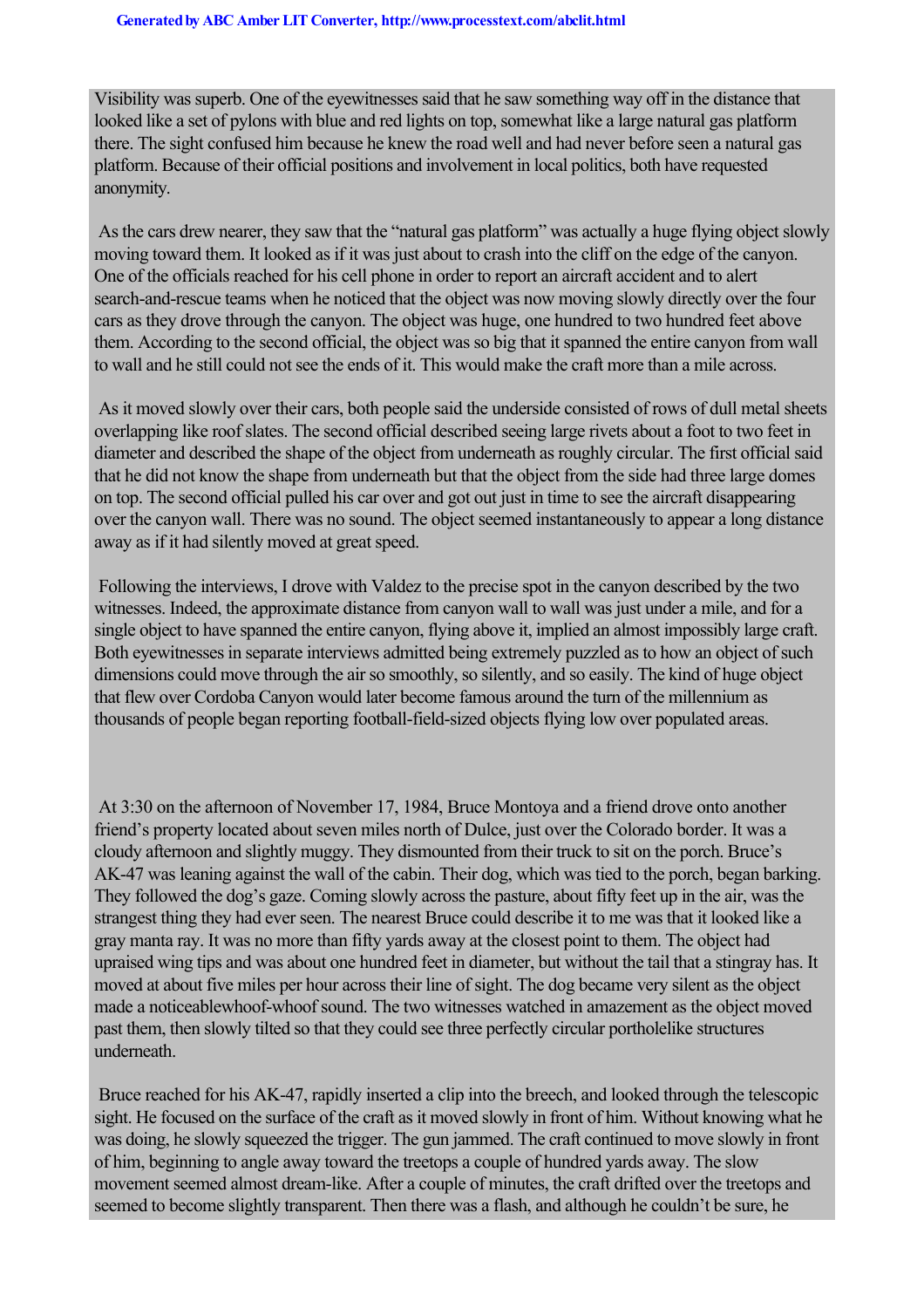#### thought that the object had moved away from them at an impossible speed.

 Montoya later speculated that the object might have been a creature. Its rough, leathery skin with ridges and dimples reminded him strongly of whale skin or rough sharkskin. It seemed and "felt" biological to him. Was this a creature or a craft? The manta ray shape was vaguely reminiscent of the black Stealth fighter–like object that Gorman saw on the snow-covered ranch in the winter of 1995–96. The way the black object reacted to Gorman's slight noise, swiveling suddenly toward him and extinguishing all lights, was much like a wild beast would react. And did the object or creature speed away or disappear into another dimension, as Gorman often wondered of the strange sights on his property?

 From the window of his house, Montoya has repeatedly seen small bouncing lights zigzagging over the ridge where several well-known Dulce mutilations occurred in the 1970s and the 1980s. He told us of looking out his widow at about 2:30 one morning in October 1998 and seeing two whitish balls of light flying alternately apart and then together. The balls moved very quickly up and down, zigzagging, and executing right-angled turns. Montoya said that this has been a common sight in Dulce for years.

 Dulce in the 1960s and the 1970s was also home to unusual creatures, just as the Utah ranch was. In 1962, Sheila Bromberg was returning home late after working at a local restaurant. She thinks it was about 1A.M. when the strange event happened. Sheila is a small, quiet woman close to seventy years of age, with bright eyes and an engaging manner. She has spent the last twenty years of her life helping out at the tribal center in Dulce. In her quiet way she is passionate about the plight of the Apache tribe in Dulce, the devastating effects of alcohol, chronic disease, lack of education, and other social problems. She does what she can. She was very reluctant to talk with us but eventually agreed to meet with us at the Jicarilla Apache social center—the Best Western Hotel, in other words. We bought her lunch and spoke casually.

 Sheila told us she was glad to see her cat standing to greet her that morning as she walked to her doorway. When she lifted the cat, the animal suddenly arched its back, hissed loudly, and dug its nails into her shoulder. This was highly unusual behavior for her pet. The cat was focused on something behind her, but when Sheila looked over her left shoulder, she saw nothing. Then, with the cat still hissing and plainly alarmed, Sheila looked over her right shoulder and saw a small figure standing nearby. She nearly jumped out of her skin.

 It was not human. It had a large head, large eyes, and grayish wrinkled skin. Sheila nearly screamed. The creature simply stood there, unmoving. Sheila quickly opened the door of her home and with the cat still on her shoulder ran inside, where she stayed for some time. When she plucked up the courage to go outside, she circled her house more than once, but the creature was nowhere to be found.

 It is worth noting that Sheila's experience happened in 1962, about twenty years before the huge media publicity regarding the "Grays" and nearly thirty years before the publication of Whitley Streiber's famous bookCommunion with its unforgettable painting of the creature on the cover. Sheila's experience has the ring of authenticity because it predated all of that publicity and also because she had told only her closest friends in Dulce about it. We confirmed that she had actually described this event to others back in the early 1960s.

 In the 1970s, Sheila saw a large Sasquatch-like creature standing less than a hundred yards away from her. The creature was over seven feet tall. It stared at her for several minutes before sidling back into the forest. This was not the only sighting of the famed Sasquatch in the area around Dulce.

 Because of Valdez's unparalleled access, we were able routinely to "drop in" and interview some top-level members of the tribe. It was highly unusual to have such access, especially for a white person.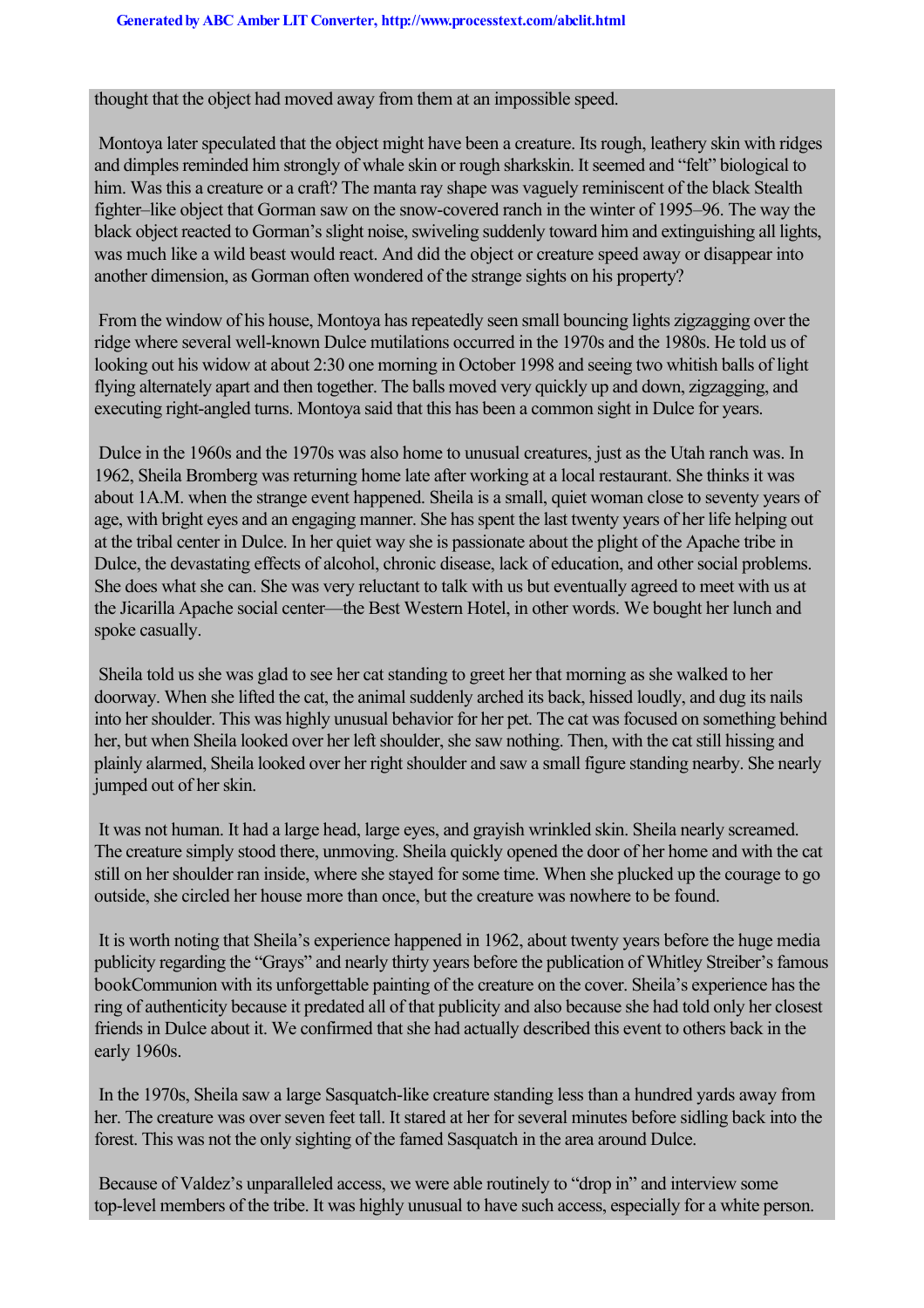One of the top three people in the tribe in the late 1990s was Wayne Gonzales (not his real name). Wayne is a stocky, well-built man is his early sixties with an impish and irreverent sense of humor. He is also a successful rancher and owns a sizable spread outside Dulce. Wayne told us of an encounter that he had with a Sasquatch on his property in the summer of 1993. In was during late afternoon. Wayne was sitting on his horse with three of his dogs nearby when he saw a Sasquatch break cover, running from the trees. The creature, which was covered with long brown hair, appeared to be running from an invisible pursuer. It was running on two legs like a human and it was running fast, passing just 150 feet away from Wayne. The creature was as tall as Wayne as he sat on his horse, or at least seven feet high.

 The three dogs reacted to the creature's appearance by running under the horse, which was unique behavior for the dogs, to say the least. The creature then saw Wayne, since it had been looking over its shoulder on the opposite side, but it did not react to him. The creature ran swiftly toward a nearby hill and suddenly disappeared "into thin air." Wayne was certain that the creature did not run out of sight but actually ran through some kind of invisible "opening" before vanishing. The dogs stayed very close to the horse as Wayne rode to the top of the hill. Suddenly, the horse jumped several feet as if clearing an obstacle, but Wayne could see nothing. He noticed the dogs also jumping, but he could still see nothing.

 Wayne's description is striking for two reasons when compared with the incidents on the Utah ranch: first, because the creature itself was seen in both New Mexico and in Utah and second, because Wayne's narrative encompassed an apparent vanishing of the creature into thin air.

 A game and fish warden who had retired by the time we interviewed him around Dulce told us of his sighting of a strange, heavily muscled creature that walked across the track a mere fifty feet in front of him in the 1980s. The creature looked like a hyena but had a prominent, possibly even a bushy, tail. This creature was reminiscent of or similar to the brown, heavily muscled creature that attacked the Gorman horses in the corral in 1999 (see pages 190–92). One has to ask why two apparently nondescript areas are so prone to such a bewildering variety of creatures, unidentified flying objects, and otherworldly phenomena.

 Sightings of bizarre orange balls were legendary in the area around Dulce. We spoke to dozens of witnesses who had seen these mysterious spheres. Many witnesses reported that they moved erratically in an abrupt, jerky motion. Two police officers once watched an orange orb hovering about twenty feet over a herd of cattle just a couple of nights after a cow had been mutilated a mile away. The two officers, who worked for the tribe, radioed Officer Gabe Valdez, who was sitting just across the valley in his patrol car. Valdez was watching the same orange orb from a distance. The object moved quickly as Valdez took off after it at 100 miles per hour on the narrow roads. Maybe it had intercepted the radio traffic and knew it was being hunted? Valdez harbored deep suspicions that these things were capable of sophisticated eavesdropping, but he had no idea who owned them.

 As he approached the other two officers, the sphere had vanished, but Valdez saw a dark object move over his speeding patrol car. It was moving swiftly and climbing. Valdez was certain the orange object had simply extinguished its light so that it could avoid detection. It was heading north and was perfectly hidden except for the telltale round silhouette Valdez saw against the moonlit sky. Within seconds it was gone. Did the officers interrupt some animal mutilators? He would never know. But the orange object was big enough for several people. Were they the mysterious mutilators? Valdez had hunted the mutilators for decades and still had never caught them.

 Only a fraction of these New Mexico sightings had ever seen the light of day. The mind-numbing assortment of objects—from huge, mile-wide metallic objects to several different colored orbs of varying diameters, to silver discs, and large one-hundred-foot-diameter domed discs—was reminiscent of the bewildering range of objects seen by the Gorman family and others in the Uinta Basin. Did the large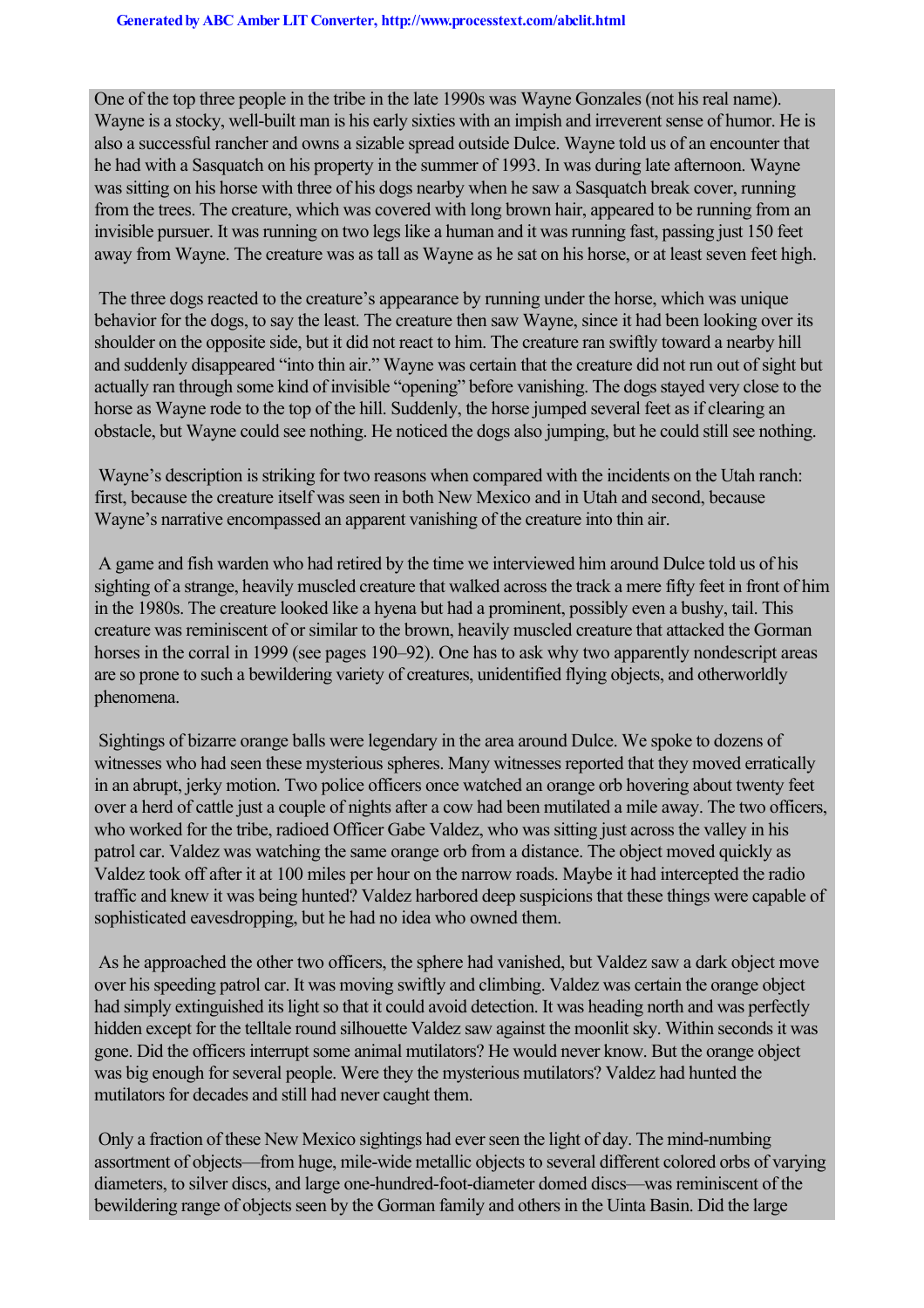number of objects have some significance? Was it indicative of different phenomena? Were the witnesses just hallucinating something weird in various ways? Was Dulce (and northeastern Utah) a testing ground for a whole slew of U.S. government secret projects?

# **Chapter 22 Other Hot Spots**

 No place in the world, other than perhaps Dulce, has experienced the sheer range of bizarre experiences that have been reported at the Skinwalker Ranch. Certainly few other reputed hot spots have been subjected to the same level of intense, long-term scientific observation as has the ranch. That said, there are a handful of other locations where similar phenomena have been reported over the years, places where the sightings of unexplained aerial objects are but a small part of a larger—and stranger—picture. If there is a lesson to be learned or a pattern to be discerned from what has occurred at the Gorman ranch, perhaps there are clues in the experiences of other families who have encountered the unknown.

 On the eastern slopes of the Cascade Mountains in south-central Washington, residents have been reporting odd aerial objects for generations. Native American legends extend the stories back for hundreds of years. One particular region, composed of twenty-eight-hundred square miles of thick forests, farms, and the Yakima Indian reservation, is regarded as one of the most consistent UFO hot spots in North America. So many unexplained nocturnal lights and mystery aircraft were reported by residents in the late 1960s and early 1970s that a formal study was initiated at the request of J. Allen Hynek, the former Northwestern University astronomer who had served as chief civilian investigator for Project Bluebook, the U.S. Air Force study of UFOs that was formally terminated in 1969. The so-called Toppenish Study of UFOs in the area near the Yakima reservation was conducted by Hynek's associates in 1972, was updated in 1974 and 1975, and, most recently, was revised in 1995. The investigators documented dozens of UFO sightings and close encounters.

 The people who live on or near the Yakima reservation didn't need a study to tell them that something strange had been going on in their sky. Investigators, then and now, say they are hard-pressed to find anyone in the region whohasn't seen a UFO. Personnel stationed in fire control towers say the sightings of orange balls of light became so routine that they would scarcely report them. Police officers, ranchers, government employees, and everyday citizens have seen not only orange balls of light that seem capable of performing impossible aerial maneuvers but also aircraft larger than jumbo jets that witnesses say could stop in midair, perform U-turns or zigzag patterns, then zoom away in the blink of an eye.

 But in central Washington, as in northeastern Utah, the strangest events occurred on the ground, not in the sky. Writer Greg Long, whose bookExamining the Earthlight Theory chronicles decades of UFO activity near the Yakima reservation, found a ranching family whose experiences mirror those of the Gormans to a remarkable degree.

 Like the Gormans, the "Smith" family chose to live in a rural farming and ranching community. The fertile farmland near the Yakima reservation is known for its corn, sugar beets, apples, and timber, as well as for the quiet, country lifestyle that comes with the territory. Bill Smith, his wife Susan, along with their son and daughter, moved onto their property in 1966.

It wasn't until 1969 that the family experienced its first "paranormal" event on the farm. Susan Smith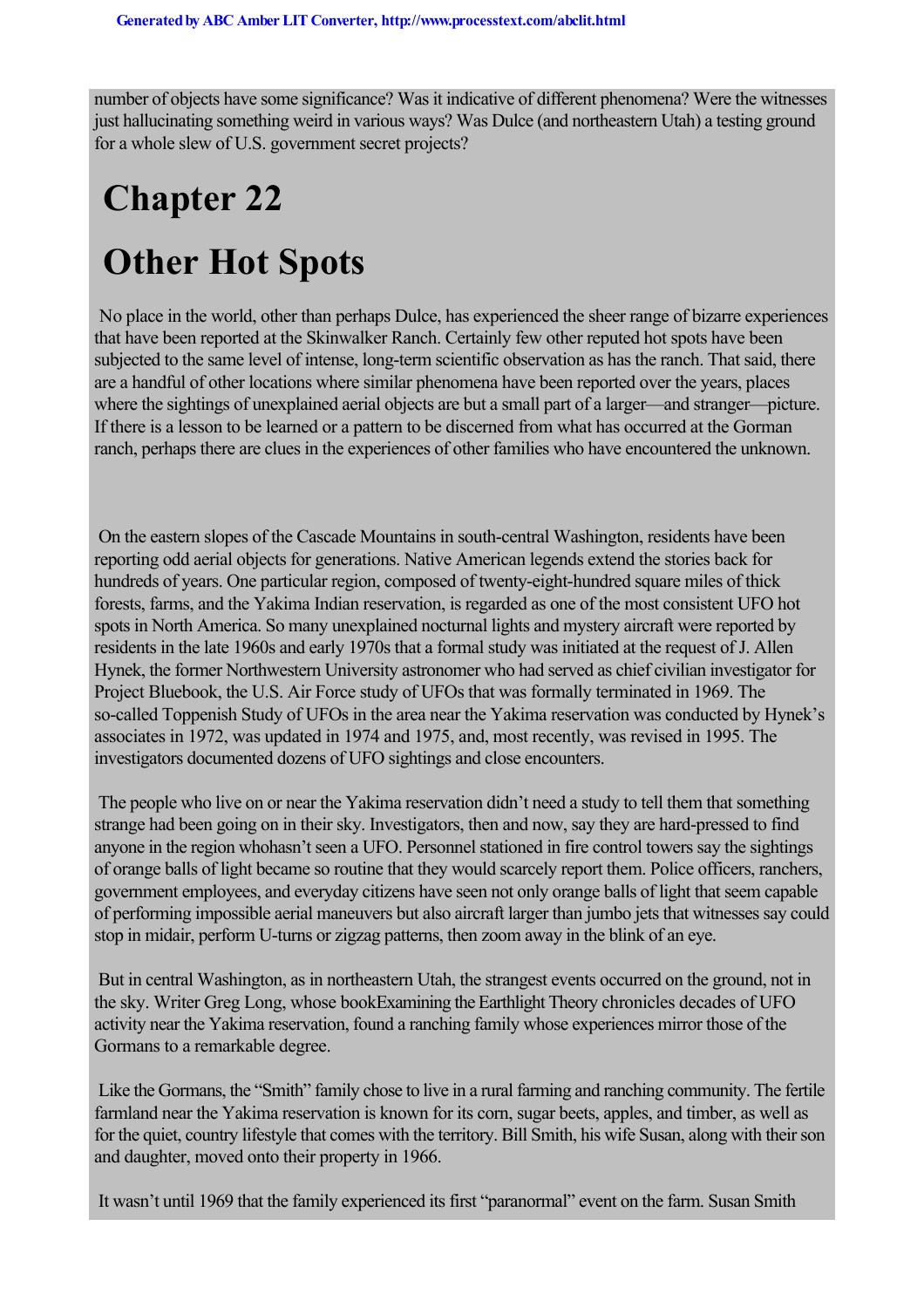says she heard the family's dogs "throwing a fit." She responded and saw that the animals were barking ferociously at a boy who was walking along the road in front of the farm. The boy appeared to be Hispanic or Indian, was wearing blue jeans and a blue shirt, and made no sound. As he walked along, he passed behind a tree on the edge of the property, but he never re-emerged on the other side of the tree. After a few minutes, Susan ran to check on him, thinking he might have tripped or otherwise hurt himself. The boy wasn't there. He had simply vanished. Susan was so upset by the strangeness of the encounter that she ordered the tree to be cut down.

 Family members began to hear disembodied voices of men, women, and children. At times, the voices spoke perfect English. Other times, the language was unknown to family members; they described it as "guttural." On one occasion, Bill and Susan returned home from dinner and heard the voices of little girls inside the house. The mystery girls sounded as if they were at play, laughing and giggling. As soon as Bill and Susan stepped into the home, the voices stopped. Bill recalls the night he heard a loud male voice that sounded as if it was coming from right outside his bedroom window. The voice proceeded to describe the physical characteristics and exact location of everyone inside the house. When Bill went to the window to peer out, the voice stopped. No person could be seen outside, and the family's usually alert watchdogs failed to notice any intruders.

 In addition to the voices, the family grew accustomed to hearing strange noises, including the sounds of footsteps inside the house, bumps and bangs on the walls and on the porch, a frequent electronic beeping noise that would come and go with no apparent source, and a hammering sound that persisted for more than a year. Bill described the sound as that of a metallic post driver hammering a post, over and over, into the ground. The sound usually began around dusk and would persist intermittently, sometimes until dawn. It seemed to emanate from above the ground and was heard by others who visited the farm. Whenever Bill or another family member would go out to investigate, the hammering would stop, only to start again fifteen minutes later.

 Each family member—as well as visitors to the property—reported a number of poltergeist-type events. Knives propelled themselves out of frying pans, appliances jumped off hooks, and doors opened and closed of their own volition. Heavy objects mysteriously repositioned themselves. Tools disappeared, then reappeared in the same spot minutes later. A family friend who volunteered to help dig a ditch said he was repeatedly approached, in broad daylight, by what appeared to be the shadow of a man. Shadowy legs would walk up to where he was working and just stand there. The friend, understandably, was spooked and left the property.

 During the years when all of these other events were unfolding, the family repeatedly experienced a range of UFO-type encounters. Almost from the beginning, the family saw weird lights nearby. Sometimes, the balls of light were yellow, ringed by an orange rim. Other times, the flying balls were red-orange. In most cases, they appeared to be intelligently controlled. On a few occasions, the property was flooded with an intense light that seemed to emanate from the sky, although no source could be seen.

 In the summer of 1972, the family had perhaps its most spectacular UFO sighting. A brilliant light, described as brighter than the sun, seemed suspended above the Smiths' cornfields. The light would dim for a few seconds, then move a few hundred feet, then become more intense again. At one point when it dimmed, Bill was able to see the source—a large Zeppelin-like craft that he estimated to be the length of three boxcars. The airship was the color of oxidized lead, like an old battleship, and the family could see what appeared to be a row of portals in the side. The craft had no wings, fins, rudders, or obvious form of propulsion as it silently traveled over the cornfields at a speed of thirty-five miles per hour.

 Bill had a fleeting thought to grab both his rifle and a Polaroid camera but says he received a telepathic message that the object had the family "in its sights" and that it would be foolish to take any hostile action.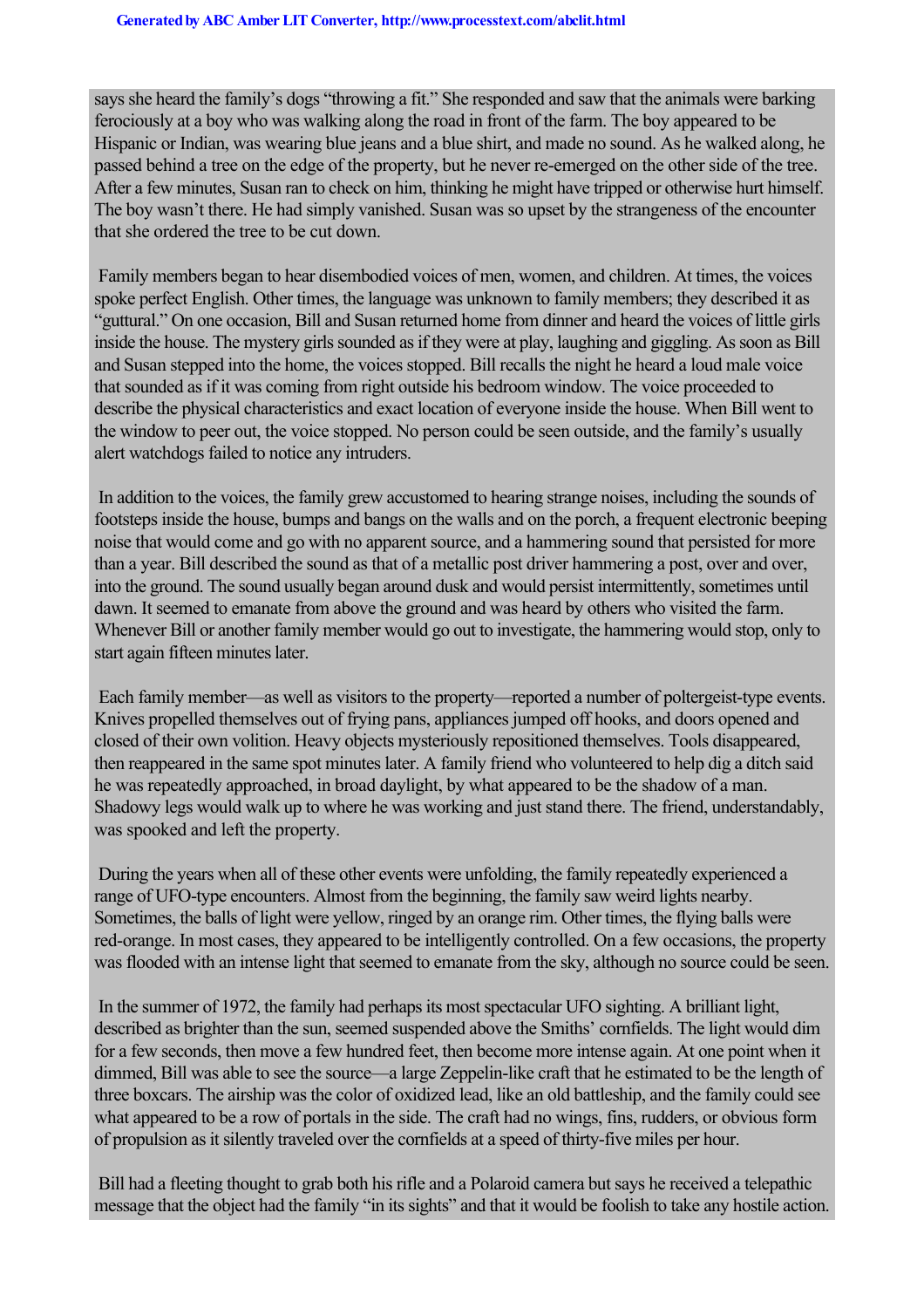Bill froze and touched neither the gun nor the camera. It was his impression that the message had come from some type of advanced intelligence aboard the airship.

 One day they found evidence that something landed on one of the lawns. The grass was crushed in a rectangle five feet long and two feet wide. Something else alighted on the family's automobiles on two occasions, leaving behind a weird pattern of circular markings, as if someone on crutches had walked on the hood and sides of the vehicles.

 Because of the family's request for anonymity, it isn't known whether the Smiths still live on the property or whether these occurrences are ongoing. Investigators who have pursued the case have few solid ideas about what was behind the strange series of events.

 The similarities to the Skinwalker Ranch in Utah are numerous—a rural family of four experienced both UFO- and poltergeist-type events over a long period of time, for no apparent reason or motive, and in the vicinity of a Native American tribal community. The events seem to have been orchestrated by some intelligence. This intelligence seemed to react to the emotional states of the family members. While the farm property appeared to be the epicenter of the strange events, there were many other manifestations that were witnessed and reported by many other residents of the region.

 A remote ranch in rural Colorado was the site of events that even more strikingly resemble the activities at the Skinwalker Ranch. Once again, investigators have withheld exact details about the location of this ranch and the identities of the witnesses, but enough is known about this case to draw obvious comparisons.

 The case was originally investigated by a team associated with the now-defunct Aerial Phenomena Research Organization, one of the leading UFO investigative groups of the 1960s and 1970s. Investigators included Leo Sprinkle, a psychologist from the University of Wyoming, anthropologist Peter Van Arsdale, and seismologist John Derr. Popular British UFO researcher Timothy Good publicized the results of their investigation in his 1991 bookAlien Contact.

 According to Good, the principal witnesses were a husband and wife named "John" and "Barbara," their teenage sons, and family friend "Jim," a former U.S. Air Force security officer. John, Barbara, and Jim pooled their resources to purchase a somewhat run-down ranch that had been vacant for some years. The property contains grazing pastures, wooded areas, and natural springs, and is said to be located in the general vicinity of ongoing military operations, although the name of the base has never been made public.

 Over a period of four years, family members experienced a wide range of bizarre and frightening occurrences. It began with strange noises and electronic humming sounds that had no apparent source. The family came to associate the humming noise with UFOs. UFO sightings became almost commonplace on the ranch. In one dramatic instance, the witnesses say, a fleet of nine flying saucers landed in front of the ranch house. They also saw other craft of varying shapes and sizes floating silently past the property, both during the day and at night. Family members say they frequently heard the sounds of heavy footsteps in and around the ranch house, as if the place was haunted.

 In October 1975, the family's teenage sons came across the remains of a cow that had been mutilated. They also spotted huge footprints that they later learned were made by a Bigfoot-type creature that was spotted on or near the property several times. The footprints suggested that the creature had followed the teenagers back from the woods after their discovery of the mutilated cow.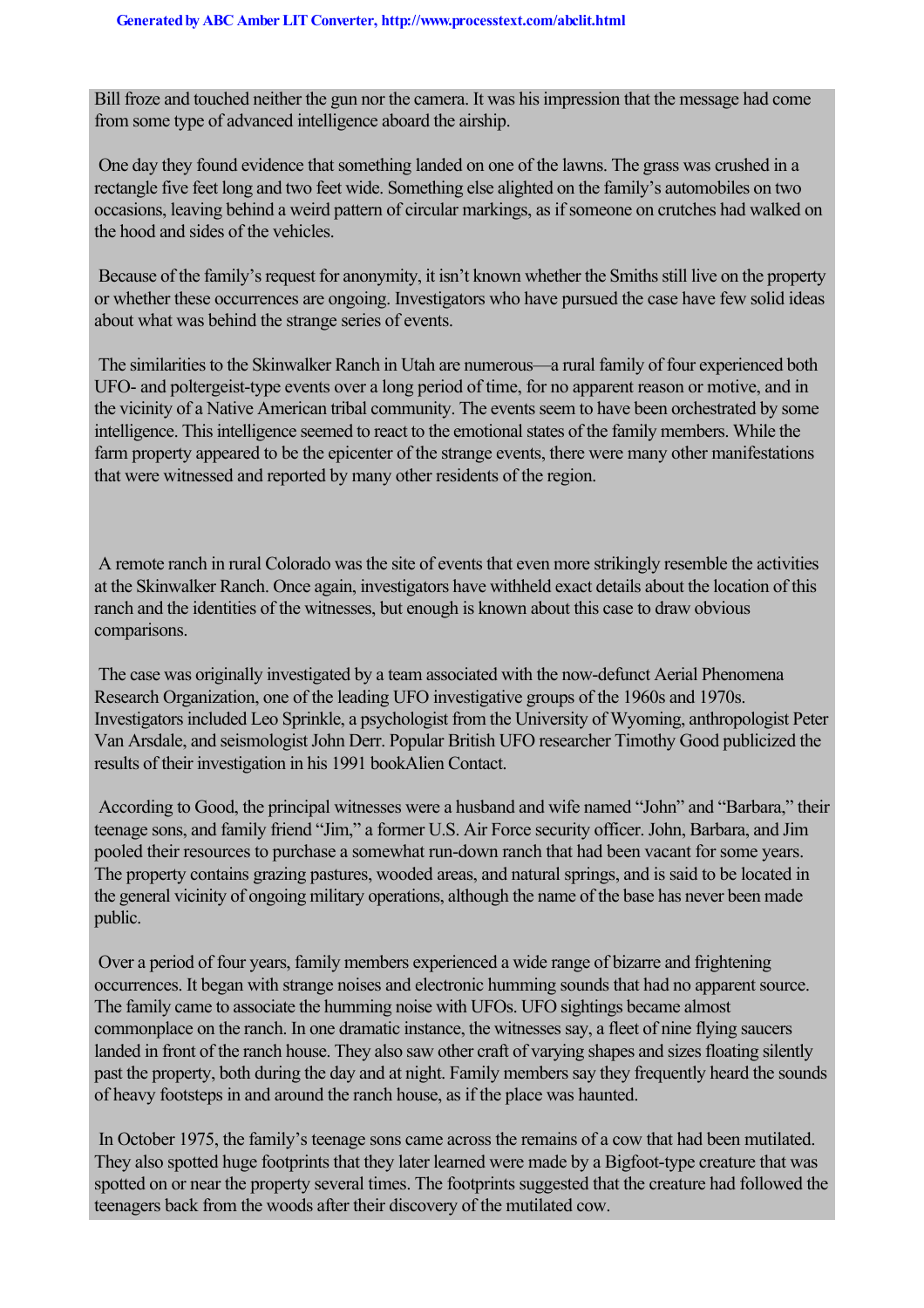After a second animal mutilation on the ranch, Jim went to town to discuss the situation with lawmen. The deputy he contacted told him that there had been hundreds of mutilations in the area and that there was no reason to investigate them all since they were likely carried out by "extraterrestrials." Colorado, it should be noted, is where the first publicized animal mutilations occurred. Hundreds, perhaps thousands, of cases have been documented in the state, and they continue to this day.

 Jim was unwilling to accept the explanation offered by the lawman. He and the others began to suspect some sort of military involvement in light of the ranch's proximity to assorted military activities. For a time, they also theorized that an unscrupulous real estate agent might have been sabotaging their ranch operation as a way to force them to sell the property. In time they would discard both of these suspicions.

 The Bigfoot sightings continued. In one instance, a large, hairy humanoid pushed its way through a barbed-wire fence and chased after family members, who ran into the house. They returned later and found not only eighteen-inch footprints but also a tuft of hair on the wire, hair that was tested by a Denver biologist who could not identify the species. Another time, Jim saw one of the hairy humanoids running beside the corral and he shot it with his rifle. He says he definitely hit his target, but the creature barely flinched. He found no blood or other trace at the spot of the shooting. When he chased after it, he heard a weird sound that resembled a soft whine combined with an electronic beeping noise. Jim reported the shooting incident to law enforcement, which severely chastised him for using his gun. (In addition to family members, a total of twenty witnesses claim to have seen the Bigfoot creatures at the ranch, including friends, visitors, and employees.)

 There were other sorts of intrusions as well. At times, family members found themselves paralyzed, unable to move. Barbara was knocked unconscious by a powerful and unseen force as she peered out the window at UFOs floating in front of the house. After coming home one night to find the children huddled in fear, Jim ran out into the yard and yelled a threat to blow up the property, arguing to the unseen intelligence that if his family couldn't have the property, then no one would have it. He says a response came in the form of a clear, loud voice, in what he described as stereophonic sound, that told him, "Dr. Jim, we accept."

 The telepathic truce didn't last, however. Family members witnessed humanoid figures clothed in tight-fitting suits on the property. On one night, Jim awoke to find a nearly seven-foot-tall being in a space suit, complete with cosmonaut helmet, standing beside his bed. The being vanished before his eyes. Jim went to his lawman friend and talked about moving the teenagers off the property because they might be in physical danger. The lawman reportedly counseled him that while the phenomenon had sliced up cattle and other animals, and had certainly frightened residents of the area, no physical harm had ever come to any humans.

 Another incident occurred one midnight as the family entertained a few out-of-town guests. All lights in the house went out. The group was gathered around a stereo and had been listening to the phonograph. When the power went off, a voice emanated from every speaker in the place, the stereo as well as the television. The voice told the group, "We have allowed you to remain. We have interfered with your lives very little. Do not cause us to take action, which you will regret. Your friends will be instructed to remain silent about us."

 One of the guests, an electronics expert, dismantled the stereo, determined to find out how this could have happened. The radio receiver had been off when the voice was heard; only the phonograph was being used. The electronics expert was baffled. He speculated that some sort of transmitter might have been used, but such a transmitter would have had to be incredibly powerful and sophisticated.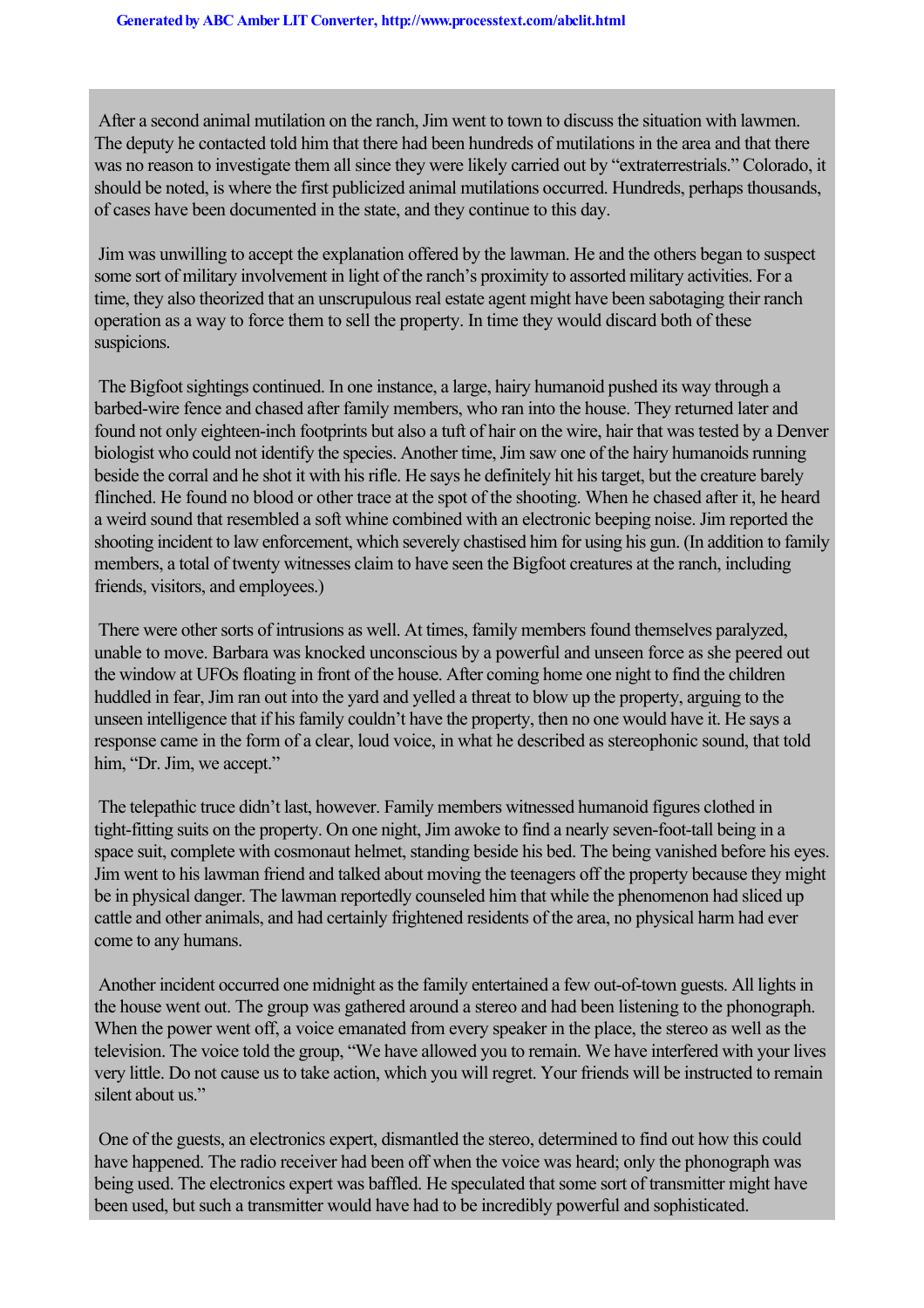The most dramatic episode occurred in January 1977. Jim felt a compulsion to travel to the top of a hill on the property. John's oldest son accompanied him. Months earlier, the hilltop had been burned by something that left a charred thirty-five-foot circle where nothing would grow. Once the duo arrived on the hilltop, they noticed a yellowish light in the trees. When they approached the light, they saw that its source was a metallic box. The box emitted a humming noise. Jim advised the teenager to stand back as he walked toward the box. When he got within a few feet, the humming sound changed to a louder, angrier tone, something akin to a swarm of enraged bees. Jim cautiously decided to walk the teenager back to the car, which was a short distance away. When he returned seconds later, the box was gone. (Jim's lawman friend later recounted his own encounter with a similar box that he spotted under a tree. Rather than approach it alone, he returned to the office and brought a fellow deputy back to the spot. Not only had the box disappeared, but so had the tree.)

 Jim's hilltop mystery didn't end with the disappearing box. Later that same night, he saw another light in the trees. He sent the boy back to the house for safety, then went to investigate. When he arrived at the source of the light, he saw two men whom he described as short, almost effeminate, with large eyes and blond hair, and wearing what appeared to be tight-fitting flight suits. Sixty feet down the hill, a dimly lit flying saucer rested on the ground. And in the shadows stood a Bigfoot creature.

"How nice of you to come," the strangers reportedly exclaimed in perfect English.

 Jim says his encounter lasted about five minutes. According to Timothy Good, the strangers apologized to Jim for the inconveniences they had caused and assured him that "a more equitable arrangement" would be worked out. They told him several other things that he found to be insignificant but insisted that he should not repeat any of it. Jim had many questions but didn't ask any. He says he advised the strangers that the mutilations of animals might be unwise since it might draw too much attention to their presence, but they declined to admit any involvement with the mutilations. The strangers reportedly demonstrated their control of the Bigfoot creature by ordering it to pick up the blinking box. When it touched the box, the huge beast dropped to the ground. The strangers then emphasized that contact with the box could be lethal.

 The two strangers stated that Jim's memory would not be tampered with, implying that they had the power to do so if they wished. They said that they would return to talk again. Jim felt it was time to go and walked back toward the house, his head spinning. He wondered if they were going to give him the cure for cancer, or a billion dollars, and he pondered what might be meant by "a more equitable arrangement." He was not convinced that they were space aliens and remembers thinking that somehow the government was behind the whole thing.

 The possibility of military involvement isn't without some foundation. During the period of the cattle mutilations, the family often saw military-type helicopters flying over the property. Jim believes that the helicopters he saw were too small to have carried out the mutilations because, he reasoned, whoever was responsible most likely hoisted the heavy animals into the air to perform the surgeries, then deposited the carcasses on the ground. In his estimation, small helicopters couldn't lift a twenty-seven-hundred-pound bull.

 His curiosity was further aroused when he called the nearby military base to complain about helicopters that sometimes landed on his property. During his conversation with a colonel, Jim says he was asked what he thought about the cattle mutilations. The question seemed to come from out of the blue. Jim offered the opinion that perhaps UFOs were responsible. The colonel then admitted, in an amazing burst of candor, that the base was having its own problems with UFO intrusions. The colonel then asked if Jim had filed any complaints about his Bigfoot sightings! The officer confided that base personnel had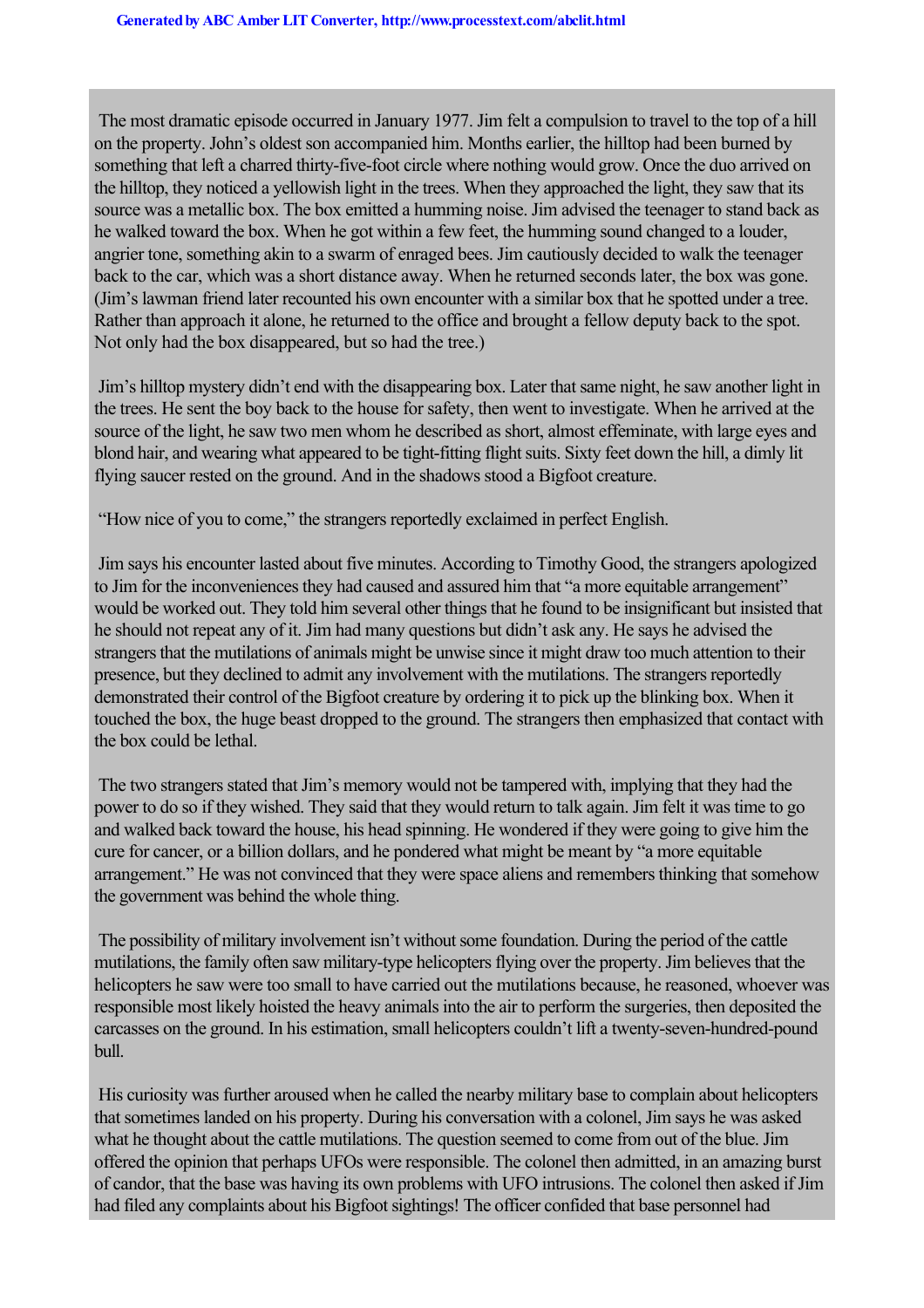received strict security instructions about how they should deal with both UFO incidents and Bigfoot sightings.

 Such a conversation, if it happened, would seem to violate any number of military protocols. At least one critic of this case has argued that this odd, off-the-cuff chat strongly suggests that the officer was playing along with some sort of psychological exercise, mind game, or disinformation effort.

 The team of APRO investigators told Tim Good that they believed the witnesses were being truthful in their description of these events. Psychologist Leo Sprinkle said he was initially skeptical of the case but that he viewed the principal witnesses to be "reliable and sincere." The other investigators agreed with this assessment. If it was all a mass hallucination, its long duration and daunting complexity would certainly put the entire affair in unique company.

 While Tim Good and the original investigators have declined to make public any specific information about the location of the ranch, an article on the Internet sheds some light on the case. The paper, "UFOs: The Military Unmasked," was written in French by researcher Emannuel Dehlinger in 2003. It identifies the location of the ranch as Elbert County, a sparsely populated area southeast of Denver. Descriptions offered on the official Elbert County website seem consistent with what is known about the ranch. The two-thousand-square-mile county, home to a mere 22,254 people in 2003, is known for its ranches, farms, abundant wildlife, and sleepy country charm. What Elbert County doesn't have, though, is a military base.

 That said, Elbert County abuts El Paso County, which is home to three large military installations, including Peterson Air Force Base, the hub of the USAF space command operations, home to the Twenty-first Space Wing, which is the sole organization within the USAF responsible for worldwide missile warnings and space control operations. The U.S. Army's Air, Space and Missile Defense Program is also headquartered there. What's more, Peterson AFB's elite "Team 21" works directly with NORAD's Cheyenne Mountain complex in protecting the United States from any intrusion or potential threat from the sky. When the residents of the ranch said that they had a vantage point from which they could observe military operations, could they have been talking about activities on test ranges controlled by Peterson AFB?

 According to Jim, the military base he contacted was well aware of UFO incidents, animal mutilations, even Bigfoot sightings on the ranch. The colonel's astonishing and somewhat cavalier acknowledgment of these bizarre episodes led writer Emannuel Dehlinger to suggest that the military had orchestrated the entire saga. Dehlinger's paper argues that a covert military agency conducted a "psychological manipulation" of the witnesses by using electromagnetic waves somehow to induce hallucinations as well as to manipulate electrical devices. Dehlinger thinks a combination of advanced hypnosis and costumed actors may have convinced the ranch family that their encounters with the assorted beings were real. And Dehlinger argues that an artificial luminous projection system, perhaps based on plasma technology, could have been used to create the many UFO sightings.

 Why would anyone go to so much trouble to scare the hell out of one unfortunate family? Dehlinger thinks the military wanted to take control of the property because it overlooked a strategic range that was being used by the air force. Sure enough, in 1979, the family gave up, sold the ranch, and moved away. Similar suggestions have been made about the Utah ranch, that a covert military group created an elaborate melodrama in order to seize control of the property, for whatever reason. And, as we know, the Gormans did move.

 But the most glaring weakness with such an argument is that the military has no need for an incredibly sophisticated, long-lasting, and undoubtedly expensive charade. If the Pentagon determines that a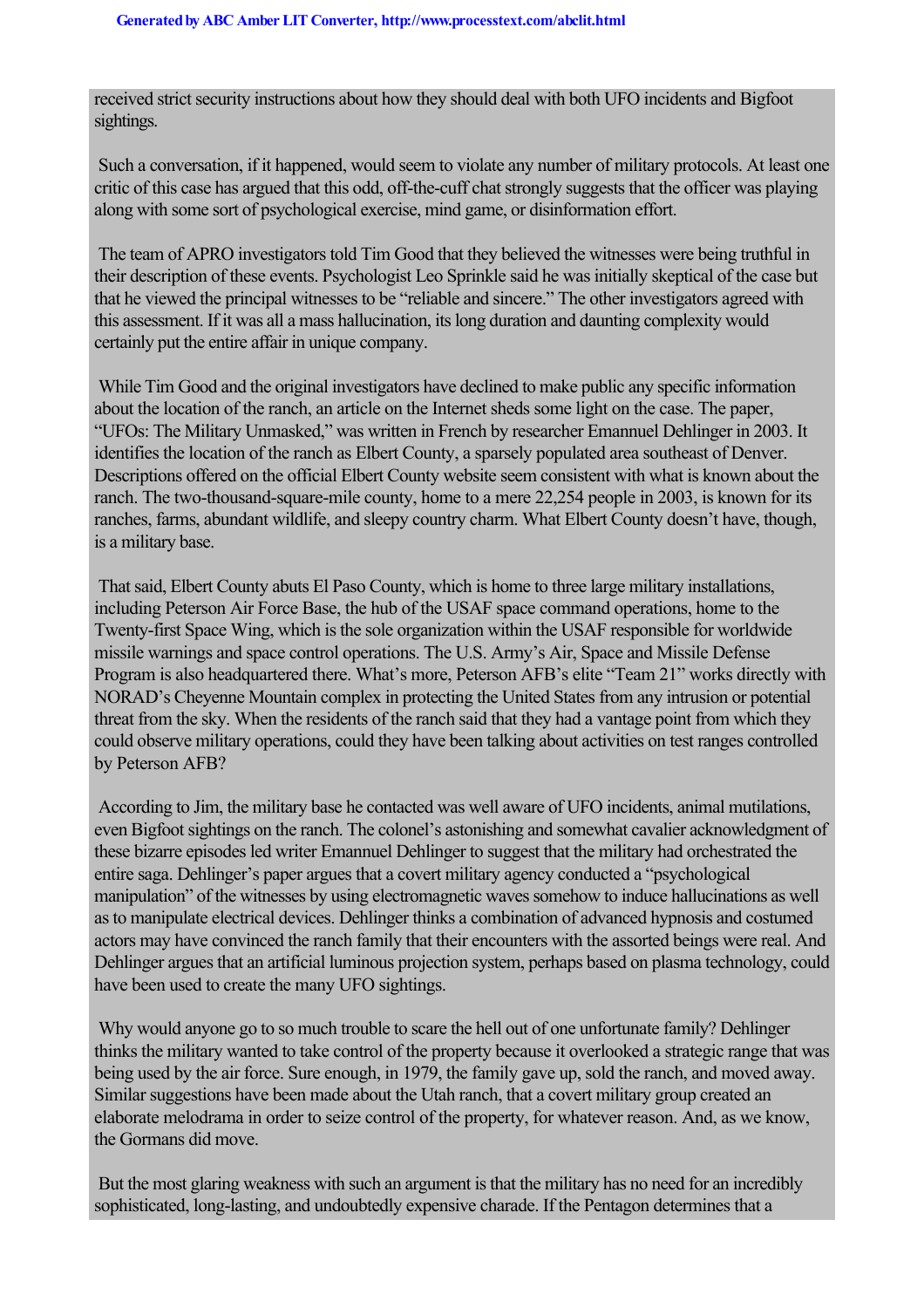particular piece of real estate is needed for strategic, security, or intelligence reasons, it can simply seize the land and deal with the consequences later. Such is the case with Nevada's infamous military base known as Area 51. In the mid-1980s, the U.S. Air Force commandeered eighty thousand acres of public land adjacent to the base in order to create a larger buffer zone. Armed security forces were positioned around the previously accessible acreage. Two years after the seizure, the Pentagon petitioned Congress for the official permission to do what it had already done. (Years earlier, the managers of Area 51 forcibly ejected a family from the privately owned mining operation because the mine site had a view of the secret base. The family had owned the mine for nearly one hundred years.)

 Both the Utah ranch and its Colorado counterpart had been vacant for years before the new families moved in. If the military truly wanted the properties, it could have quietly acquired them during those years. It didn't need to produce a special effects extravaganza worthy of Steven Spielberg or George Lucas just to get some ranchers off their land.

### **Chapter 23**

### **Vandals**

 By the end of July 1997, no scientifically useful data had yet been obtained at the ranch. As a part of a switch to a more proactive and less reactive strategy, the NIDS team decided to install a number of surveillance cameras near one of the hottest spots on the ranch. A series of six surveillance cameras were deployed in an area several hundred feet from the command and control center. The area was chosen because a series of dramatic events had occurred nearby, including the brutal mutilation and killing of a calf a few months before, the disappearance of six cattle, and the observations of the blue orbs and the famous orange holes over the cottonwoods. If any orange hole ever opened up in the same area of the sky, it would be captured in all its glory by the surveillance cameras.

 Seven days a week, twenty-four hours a day, the cameras silently recorded everything in the sky and on the ground of a good portion of the ranch. The cameras were standard surveillance equipment, some of which had the ability to see into the infrared. We kept hard copies of the recordings and monitored them for unusual activity.

A year passed. The cameras picked up nothing unusual.

 Then on July 20, 1998, Tom Gorman noticed that three of the cameras had stopped recording. He walked the several hundred feet out to the telephone pole to see if a lightning strike (of which there were several that summer) had disabled the cameras. What Tom found necessitated a fast telephone call to Las Vegas. I took the call. Tom told me that somebody had badly vandalized three of the surveillance cameras—the wiring had been forcefully ripped out. But the three other cameras were still running. The call provoked a fast trip to Utah for the research team.

 The ranch was green and the vegetation was especially verdant that summer. The cattle grazed as usual in the large field nearest to the homestead. As I examined the cameras on the telephone pole, it was obvious that somebody was intent on inactivating the cameras. All three cameras had been mounted about fifteen feet off the ground, each camera facing a different direction, so that the full 360 degrees could be covered. From the three cameras, the video feed and the power feed came together and went underground at the base of the telephone pole. All the wiring had been neatly anchored to the pole by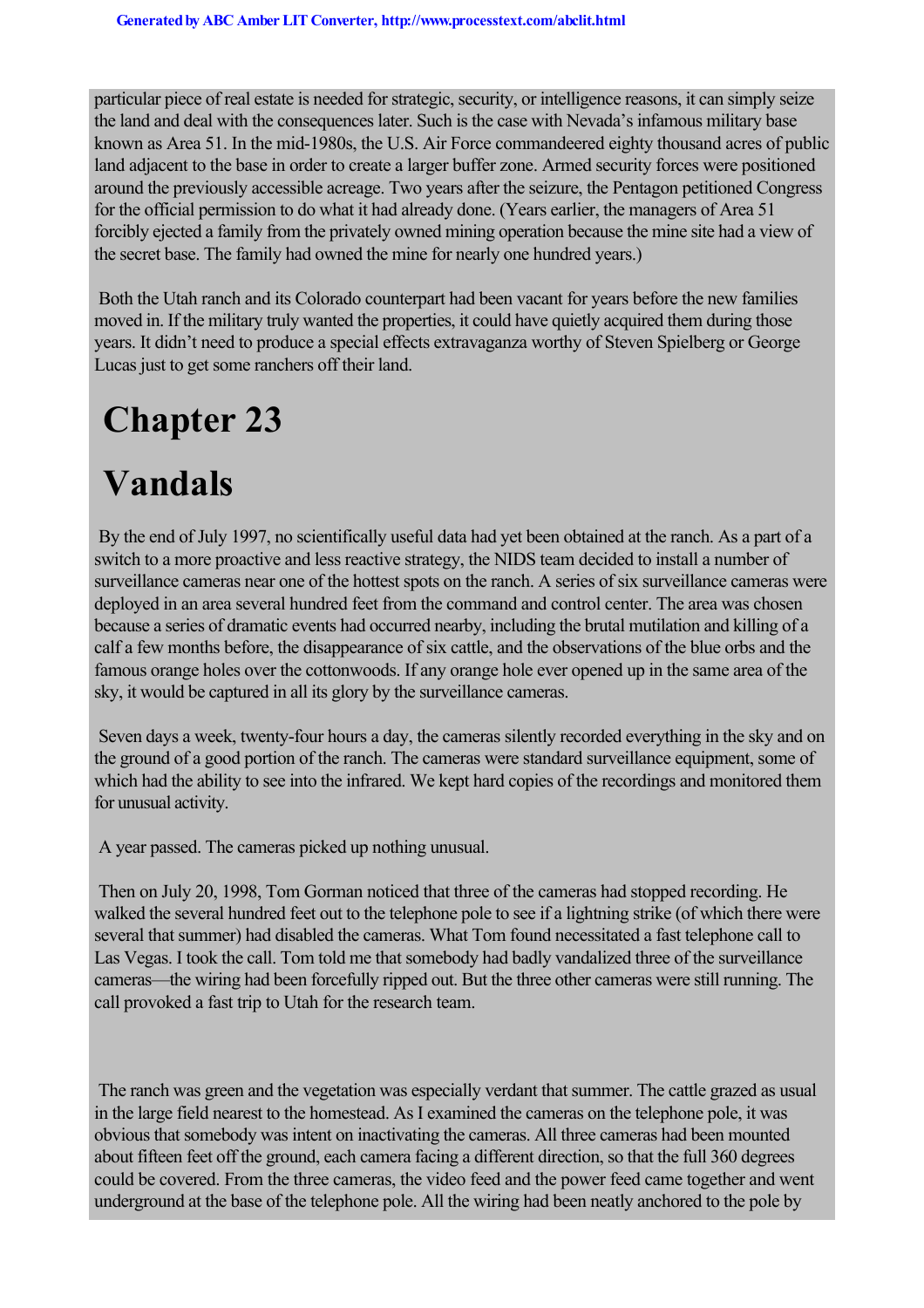means of PVC tubing and also by heavy-duty duct tape. Each set of wiring from individual cameras had been separately wrapped in duct tape.

 The PVC tubing now lay bent and twisted at the foot of the pole. All of the duct tape had been meticulously unwound from both the individual wiring and from around the telephone pole itself. Finally, the wiring itself had been dragged forcefully out of all three cameras. Anybody who has experience in wrapping wiring with duct tape and leaving it to bake in the summer sun will appreciate the enormous difficulty and patience required to unwind the sticky tape several times from individual wires as well as from around the pole. The marks of the duct tape on the damaged wiring as well as on the telephone pole were plainly visible. The tape was nowhere around. We searched the ground minutely for several days for several hundreds of yards radius around the pole for the missing duct tape but found no clues.

 The next part of the investigation was to see if all three cameras went off line simultaneously, and for this we had to rerun the videotapes. We also hoped to obtain a clue regarding the perpetrators because it was possible the cameras might have recorded the unknown vandals during their approach to the telephone pole. The videotapes revealed that all three cameras had lost power almost simultaneously, at about 8:30 the previous night. This was just before it had got dark, so there would have been enough light to maybe catch the perpetrators in the act of vandalism.

 Suddenly it dawned on us that one of the remaining three cameras, on a separate telephone pole two hundred feet away, was still working. Better still, it had been pointing directly at the vandalized pole during the incident. There was a mad scramble to retrieve the videotape and we waited in breathless anticipation as we played back the video. Sure enough, the camera had faithfully recorded everything; there was still plenty of light out as the time stamp rolled toward the fateful 8:30 time when presumably the recording would reveal who had damaged the other cameras.

We watched dumbfounded as the time stamp continued past 8:30 and revealed no unusual activity. Carefully, we replayed the videotape, checking to make sure we had the correct time. The videotape time stamp was precise. But we could see nothing on the footage other than the pole itself and the cattle peacefully munching grass in the pasture beyond. Each time we replayed the tape, the more certain we became that we had the correct time. This made no sense. Whoever had yanked the wiring out of the cameras should have been in plain view on the tape. Nothing whatever disturbed the pristine stillness. Unfortunately, the resolution was not good enough for us see the thin wiring in any detail, but it should have afforded us a glimpse of whoever had ripped the wiring to pieces.

 Completely flummoxed, we took all of the videotapes back to Las Vegas in the hopes that digital enhancement might give us a clue as to what had happened. After multiple rounds of digital enhancement, the puzzling incident came into even sharper focus. The resolution became good enough to see the tiny red lights on the bottom of each camera suddenly lose power at precisely 8:30P.M. , confirming that the cameras had actually lost power while being taped. Yet the enhancement provided no clue whatsoever as to who or what had so forcefully damaged the equipment.

 The combination of fastidious attention to detail in removing every shred of duct tape from the wiring, while at the same time ripping out the wiring from the camera junction boxes was disturbing. It reminded me of the same eerie combination of brute force and finesse that had been displayed in dismembering the calf a little over a year previously. And interestingly, both of these incidents had happened less than fifty yards from each other in the same field, in daylight, and in full view of witnesses in one case and cameras in the other.

The three remaining cameras on the ranch continued their surveillance. Another eight months passed.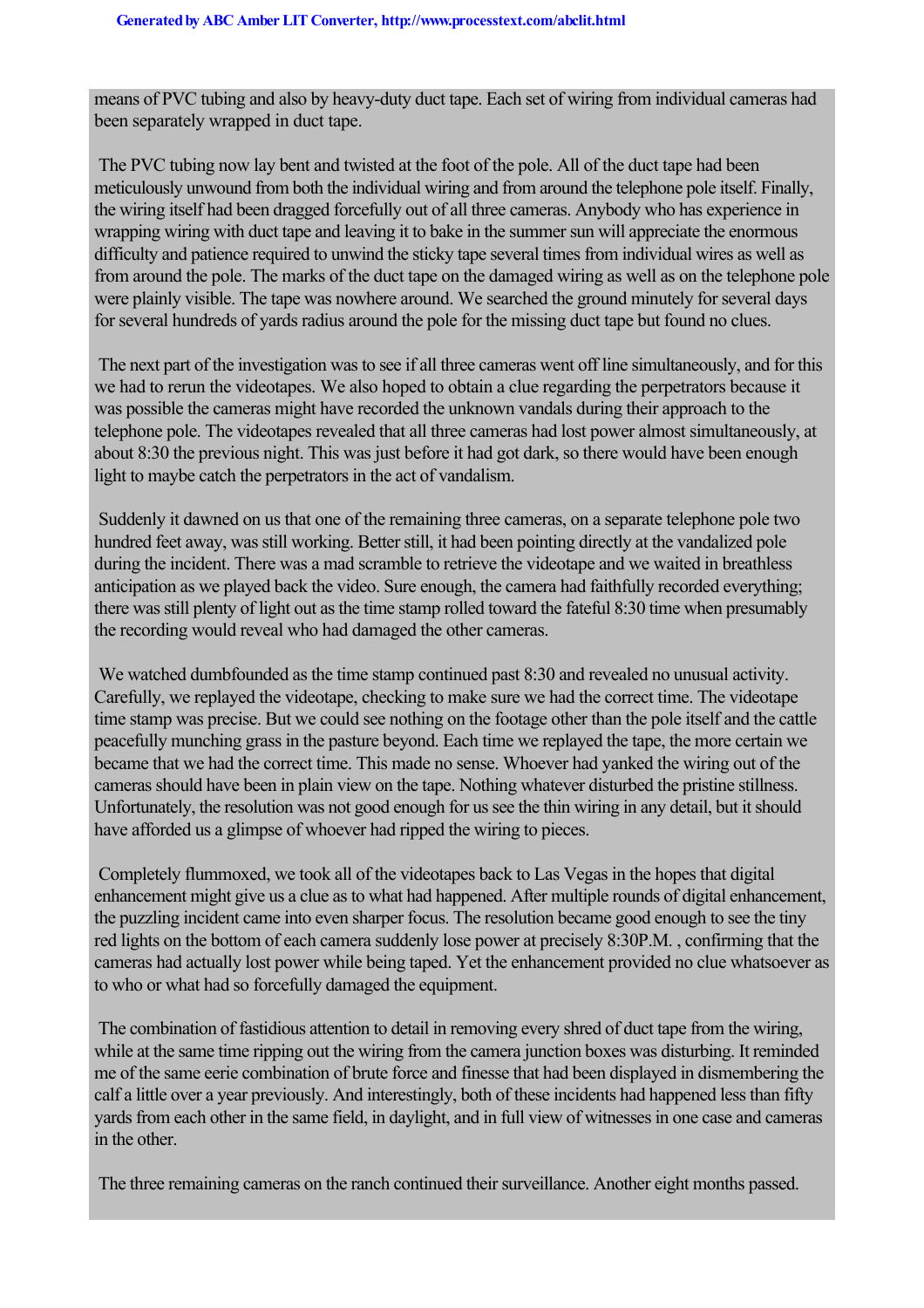Tom Gorman was still working as ranch manager in April 1999, hoping to get some "closure" on the bizarre incidents that drove him off the property. It had been three years since the family had vacated the property that they had once loved. He waited silently for Ellen to jump back in the pickup after she had padlocked the gate behind her. He drove slowly down the familiar track leading to what used to be his homestead. It was a bright, sunny afternoon.

 "What is that?" Ellen muttered, looking puzzled. Tom squinted west. The sun was in his eyes, but he could make out the clouds of dust coming from the corral about a quarter of a mile away. Tom kept a couple of his horses in the corral just in case he had to saddle up to retrieve any errant cattle that had broken through the fence line—an all too common occurrence in the past three years. The cattle had a nasty habit of stampeding en masse through the fence line. This usually meant hours of work for Tom to ride the cattle down and to herd them back onto the proper land. He had understandably grown tired of driving the twenty-five miles back to his place, putting the horses into the trailer, and then driving back to the ranch in order to saddle up and play cowboy. It was a lot easier simply to have a couple of horses in a corral at the ranch on standby.

 Tom was puzzled as he drove. He could see the horses moving quickly around the corral in the distance. Their wild kicking generated clouds of dust. The Gormans were about three hundred yards away when it became obvious that the horses were not alone in the corral. Amid the clouds of dust and spooked horses, Tom could make out a reddish brown blur that seemed to be running around the narrow space. He mentally made a note to himself to give a good thrashing to whatever dog was doing this to his horses. Panicking the horses like this might be good fun for the dogs, but it left the horses stressed for days.

 As they drove closer, the scene became clearer. "That is no dog," Ellen said as she leaned out the open window. They were two hundred yards away and she had a much better view of the corral out the passenger side of the pickup. She was right. Tom slowed to get a better look. Although the clouds of dust were still being kicked up, he could now see the perpetrator.

 It was a big animal, very heavily muscled, with short legs. It seemed to have the shape of a hyena's body, but it had a bushy tail! "What the hell is that?" he muttered. The creature was plainly hunting his horses but did not seem intent on causing serious harm. It would lunge at one of the horse's legs, looking to bite it. The horses would then kick out and gallop around the corral.

 The animal's big red bushy tail reminded Tom of an exaggerated fox tail. But the rest of the body was all wrong for a fox. The animal looked and moved like a hyena, but its head more resembled a dog's. It had short, stubby legs like a boar, as it made sudden rushing movements across the corral. They were forty yards away now and dismounting from the vehicle.

 Tom and Ellen now had a very good look. This was like nothing they had ever seen before. It was definitely not a dog. And it definitely was not a fox. Nor a hyena. Its reddish coloring was all wrong. He figured the animal weighed about two hundred pounds. However, his immediate concern was for his horses. Tom slammed the pickup door and took off running.

 The creature suddenly stopped the hunt and turned to look at Tom as he sprinted toward the corral. Instantly, the creature took off in the opposite direction, jumped nimbly through the metal bars of the corral and headed up a slight incline. Tom reached the side of the corral, no more than fifty yards from the fleeing animal. He was determined to see where the animal was heading. It ran quickly up the slope away from the corral with Tom in hot pursuit. Then it was gone.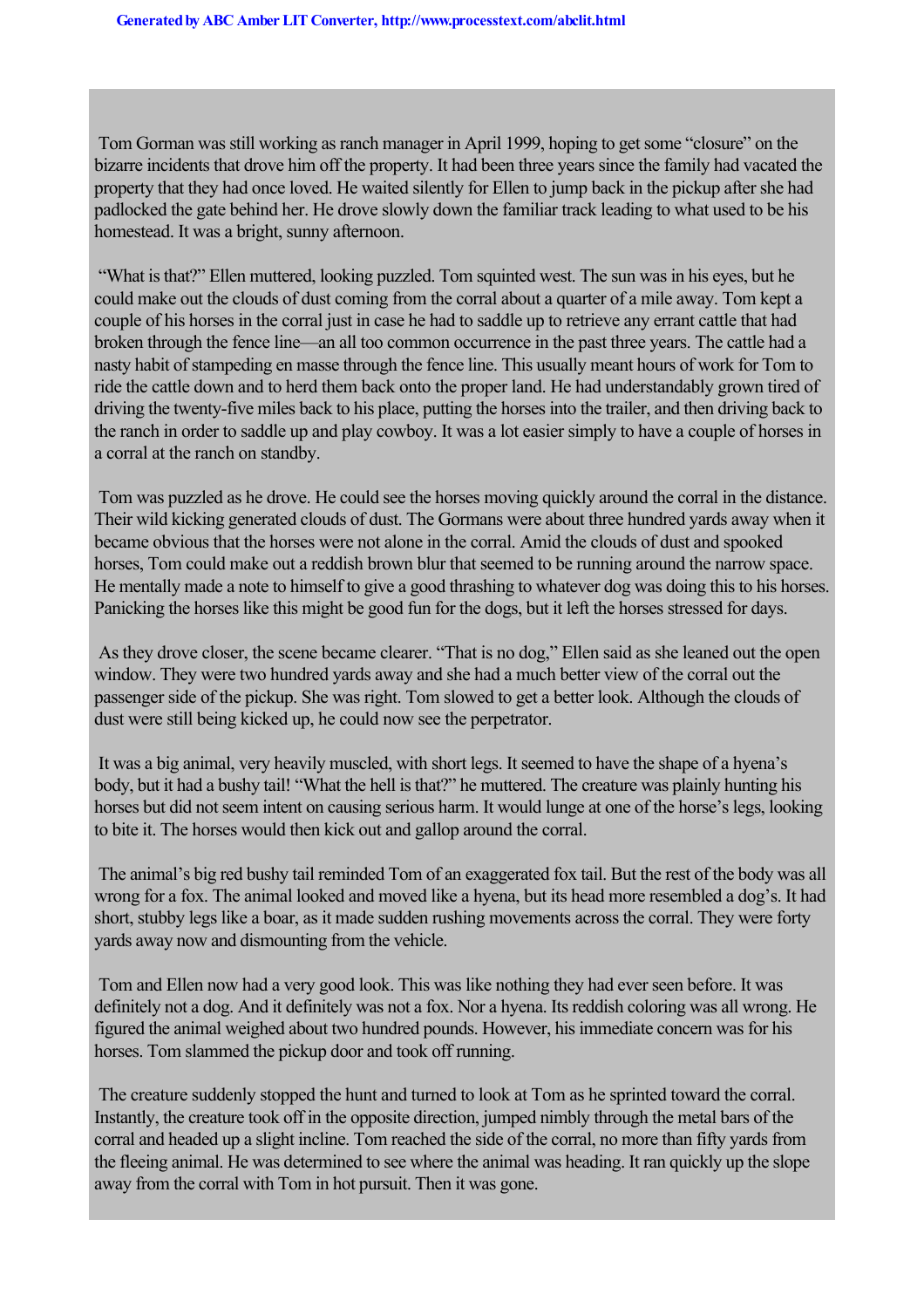Tom stopped. The creature had vanished into thin air. It was open ground. The creature was far too big to have vanished down a rabbit burrow, but Tom would have seen the large bushy tail anyway. Within a minute he had reached the place where the animal had disappeared before his eyes. There was nothing there. The ground was too hard for tracks. Tom caught the distinctive smell of wet fur in the air. It reminded him of the rank smell of a wet dog.

 After searching fruitlessly for a few more minutes, Tom hurried back to his horses. Both of them had bloody hocks. They were severely scratched but not seriously hurt. He figured the animal could have inflicted much more serious injuries on the horses if it had meant business.

 After 1999, there were other sightings of the large, reddish hyenalike creature, once by a ranch employee and also by a local man a few miles from the ranch. In both cases the creature fit Tom's description of the original two-hundred-pound animal.

 Tom had seen other strange animals on the ranch, of course, like the large wolves, one of which was bulletproof, that had haunted the ranch for several weeks after the family had moved onto the property and then had disappeared into the mists, never to be seen again. Tom also told me about some tiny bright red birds that had suddenly appeared. For a few days the birds, about the size of a wren, fluttered around a couple of trees near one of the abandoned homesteads and then vanished, forever. The birds' fiery red color together with their tiny size made them seem more like tropical birds, not indigenous to northeast Utah. Tom also told me about huge spiders he had seen in the same area around the abandoned homestead. Just like the birds, he saw the large spiders for a few weeks, then never saw them again.

 Other locals saw strange animals as well. In October 1998, a man and his wife were returning to their home. As they drove along the narrow roads about three miles from the ranch, the wife spied some movement in the field next to the roadway. It was dusk, but there was still sufficient light to make out a humanlike figure running across the field. As the couple watched, the figure kept up the pace of an Olympic sprinter over hundreds of yards. They could not make out its features, but it looked like a dark, very muscled man running smoothly and effortlessly at an unbelievable speed. The creature or man was running in the direction of the ranch. What amazed the two witnesses was the smooth and rapid pace the running figure sustained. They watched it as it disappeared gradually from their field of view.

 Throughout the years, the surveillance cameras had continued recording data, and with the exception of maybe a dozen instances of fast-moving meteorlike objects and suspicious aircraft activity (possibly due to drug smuggling), we managed to obtain no sustained evidence of anomalous phenomena. We still mounted regular field trips to investigate activity on the ranch but noted nothing of any consequence during our visits. In addition, beginning in 1999, two people began living on the old Gorman homestead, with instructions to keep eyes wide open and to report anything out of the ordinary to headquarters in Las Vegas. But the years rolled on with progressively fewer and fewer incidents. Altogether we logged hundreds of night watches, but no sustained activity occurred with anything like the dramatic flair of the summer of 1997. By 2004, when I left NIDS, it had been several years since anything of note had happened on the property.

 Tom Gorman had warned NIDS when we moved the giant observation trailer onto the property that our approach was much too heavy-handed. The flurry of activity and the large disruption that marked our arrival seemed to be a turning point in the intensity of the activity. The NIDS team never approached the kind of stealth that Gorman had advised. Instead, Gorman frequently implied that we had acted like bulls in a china shop. (We were, after all, hunting a quarry.)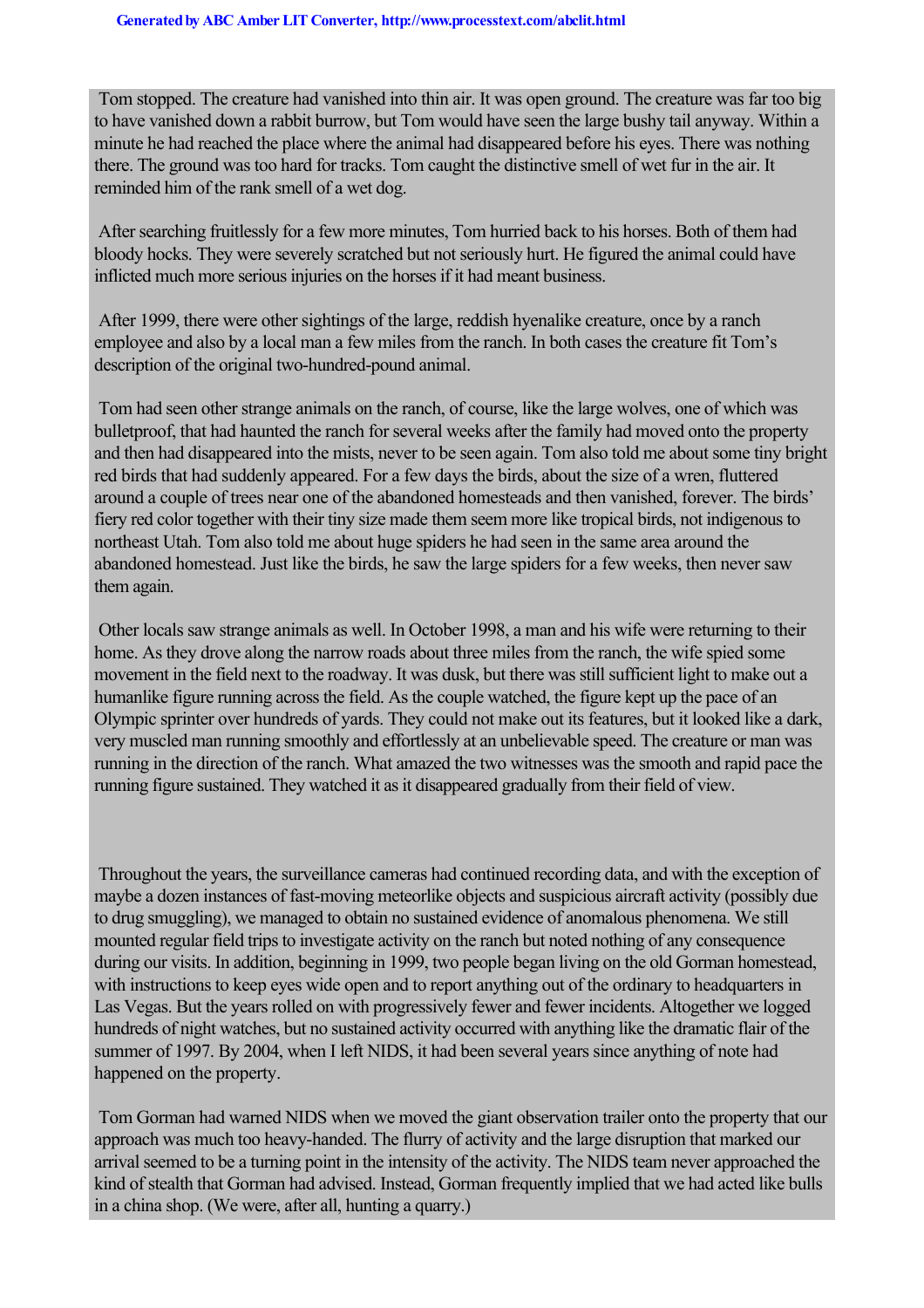Between August 1996, when NIDS acquired the Gorman property, and March 1997, not a great deal of activity occurred. Then with the dismemberment of the calf, all hell had broken loose. In May 1997, a series of unexplained phenomena followed the installation of a large wire enclosure for the sentry dogs. Between June and August 1997, the phenomenon was present every time scientific personnel were. This included the sightings of balls of light in June followed by the mysterious, apparently telepathic transmission to the physicist on the scene. During July, there were multiple sightings of balls of light and other light phenomena, all in the same area of the ranch. In August, the red ball incident occurred, and then a few days later that creature crawled through the hole. That incident marked the end of the period of intense activity in NIDS' presence.

 Afterward, the phenomenon became much more fleeting. Did it lose interest? Or was there something now missing from the engagement? Perhaps it was the level of emotion that the Gorman family had provided in spades but was missing from the scientific team. The stress level in the family was unbelievably high. It was palpable. The Gormans did not interact with the phenomenon because they wanted to; they simply had no choice. In contrast, the NIDS scientific personnel were there by choice. They carried with them an attitude of cool detachment. There was almost an aggressiveness in the pursuit of the phenomenon that may have psychologically turned the tables, assuming of course that a consciousness was involved.

 At the risk of inviting strong disagreement from other NIDS scientists, one could ask the question: Could NIDS have approached this research differently? Did our preoccupation with measurement reach a point of diminishing returns? It could be argued that our research was overly focused on one question: Is this real, or is it an artifact of (a) researchers' fugue states, (b) malfunctioning equipment, or (c) natural causes? In short, did NIDS leave any stones unturned? Could we have more emotionally engaged the phenomenon without sacrificing scientific objectivity? Was the period from March to August 1997, during which the activity appeared to intensify dramatically, some kind of test designed to assess the scientific team? And did NIDS fail the test? Was some kind of emotional engagement expected or needed in order to deepen the dialogue? Was "contact" of some kind being offered? Did NIDS' strict adherence to scientific protocols get in the way?

We may never have answers to these admittedly speculative questions.

# **Part III**

### **Aftermath and Hypothesis**

 **Chapter 24**

### **The Media**

 Rumor, innuendo, and wild speculation are the enemies of any scientific investigation, especially one that is focused on such unusual phenomena. Since the arrival of NIDS at the Gorman property, considerable efforts have been made to limit public disclosures about unusual events observed on the ranch. The policy was adopted for very practical reasons, but the secrecy has contributed to the creation of a vibrant and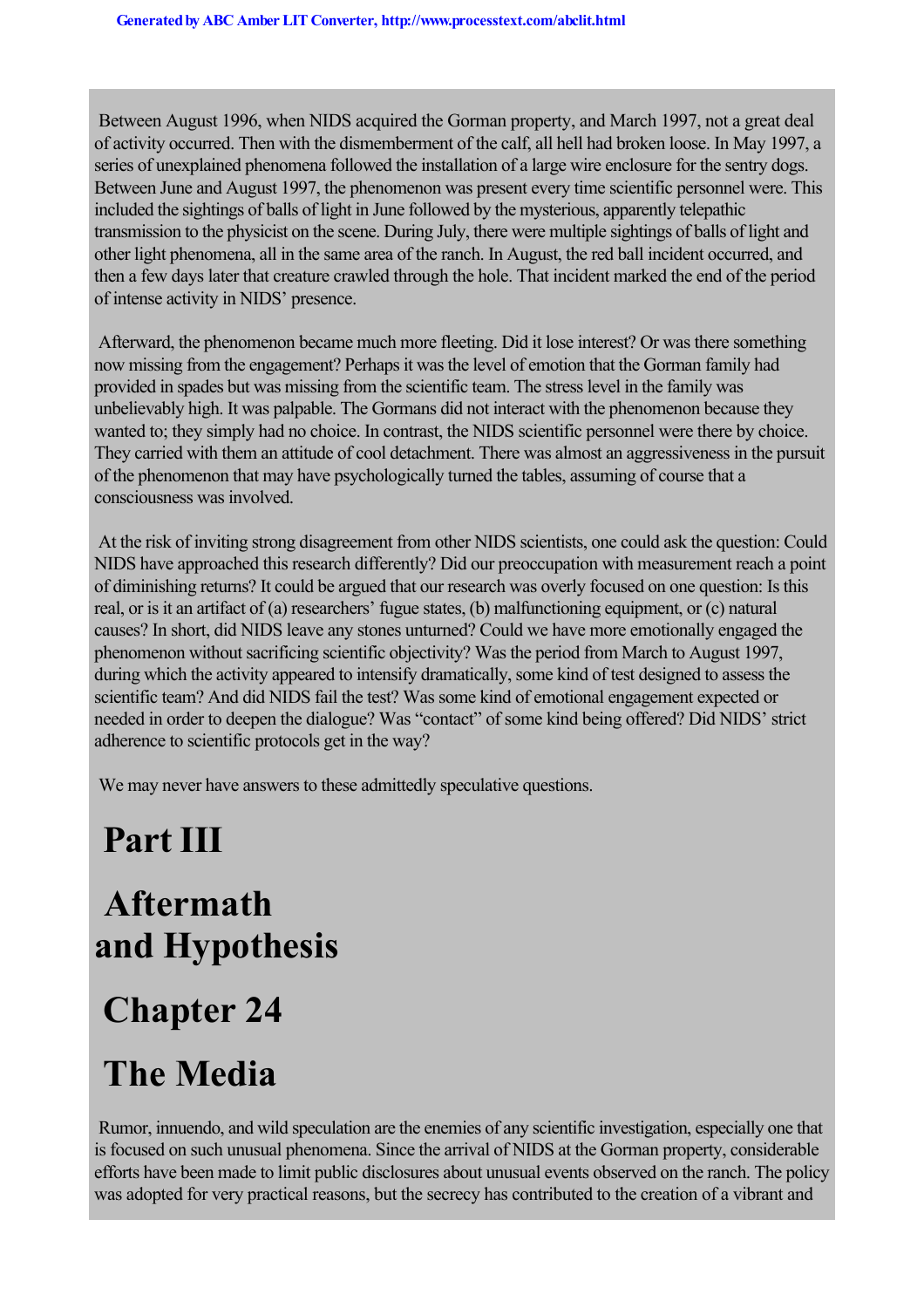imaginative mythology about the ranch, a mythology that has taken on a life of its own. An ambitious sociologist could probably write a PhD thesis about public reaction to the various rumors that have sprung to life. It is a textbook example of how scraps of information can be weaved into a rich tapestry of nonsense and hyperbole.

 A lot of what happened on the ranch before the arrival of NIDS is no secret. Tom Gorman, exasperated by the loss of his animals and by the psychological toll on his family, decided to go public in 1996. He related some of the details to reporter Zack Van Eyck of theDeseret News, Utah's second largest newspaper, but Tom didn't come close to revealing everything that had happened, perhaps sensing that the full picture would be tough for anyone to swallow. The Associated Press was quick to pick up Van Eyck's excellent story, which pointedly did not belittle Tom or ridicule his experiences.

 A photo of Tom standing beside the strange scooplike depressions in his pasture was distributed to newspapers all over the country. Radio networks also carried the story. The extensive coverage prompted the arrival of a few enterprising UFO investigators at the ranch. Two of them, Ryan Layton and Chris O'Brien, received permission from Gorman to stake out the property on several nights. Other would-be investigators were rebuffed.

 Being a private person, Tom was uncomfortable with all of the attention, but he took the plunge into media-infested waters because he wanted the bizarre activity to stop. The loss of so many cattle had edged him closer to financial ruin. If military or intelligence agencies were doing these things, he reasoned, perhaps the press scrutiny would force them to back off. If not, maybe someone out there could help him find some answers.

 The publicity caught the attention of NIDS, which quickly bought the ranch and set up a monitoring program. Not surprisingly, the arrival of NIDS scientists in a small, rural community generated its own media attention and spurred considerable, if subterranean, concern among residents. Who were these outsiders, and what were they really up to? Although NIDS didn't want any additional attention focused on the ranch, the decision was made to use the media to quell rampant rumors and to appeal for cooperation. NIDS investigators knew that they needed the trust of area residents so that people would talk to them about anomalies they had witnessed in the past and about any new developments that might be relevant to their study. This was especially true regarding animal mutilation cases. If any cows were carved up in the region, NIDS needed to know as quickly as possible so that physical samples could be collected and analyzed before decomposition obliterated any useful clues.

 Key members of the NIDS organization granted interviews to a few Utah newspaper reporters. Zack Van Eyck wrote two lengthy articles in which NIDS personnel assured the public that their activities at the ranch were strictly scientific and aboveboard, that there was no truth to the rumors that they had made contact with either extraterrestrials or "lizard people," that NIDS was prepared immediately to investigate any animal mutilation cases at no cost to the ranchers, and that scientific protocols required a certain amount of confidentiality. The interviews tried to discourage further intrusions by avid but uninvited outsiders.

 "We know so little in terms of what the overall scope of these phenomena are that it's just embarrassing to try and make some conclusions at this point," a NIDS spokesman told reporters. "Imagine that you have a phenomena that is very selective as to how it exposes itself and to whom. So if you have a tailgate, football stadium–type of atmosphere and everybody's got hotdogs and hamburgers and they're barbequing and waiting for the UFOs to come down, I don't picture a continuation of the activity."

 This seemingly innocuous statement was pregnant with clues about the nature of the phenomena being studied, but the hints sailed over the heads of most who read them. After the articles appeared in print,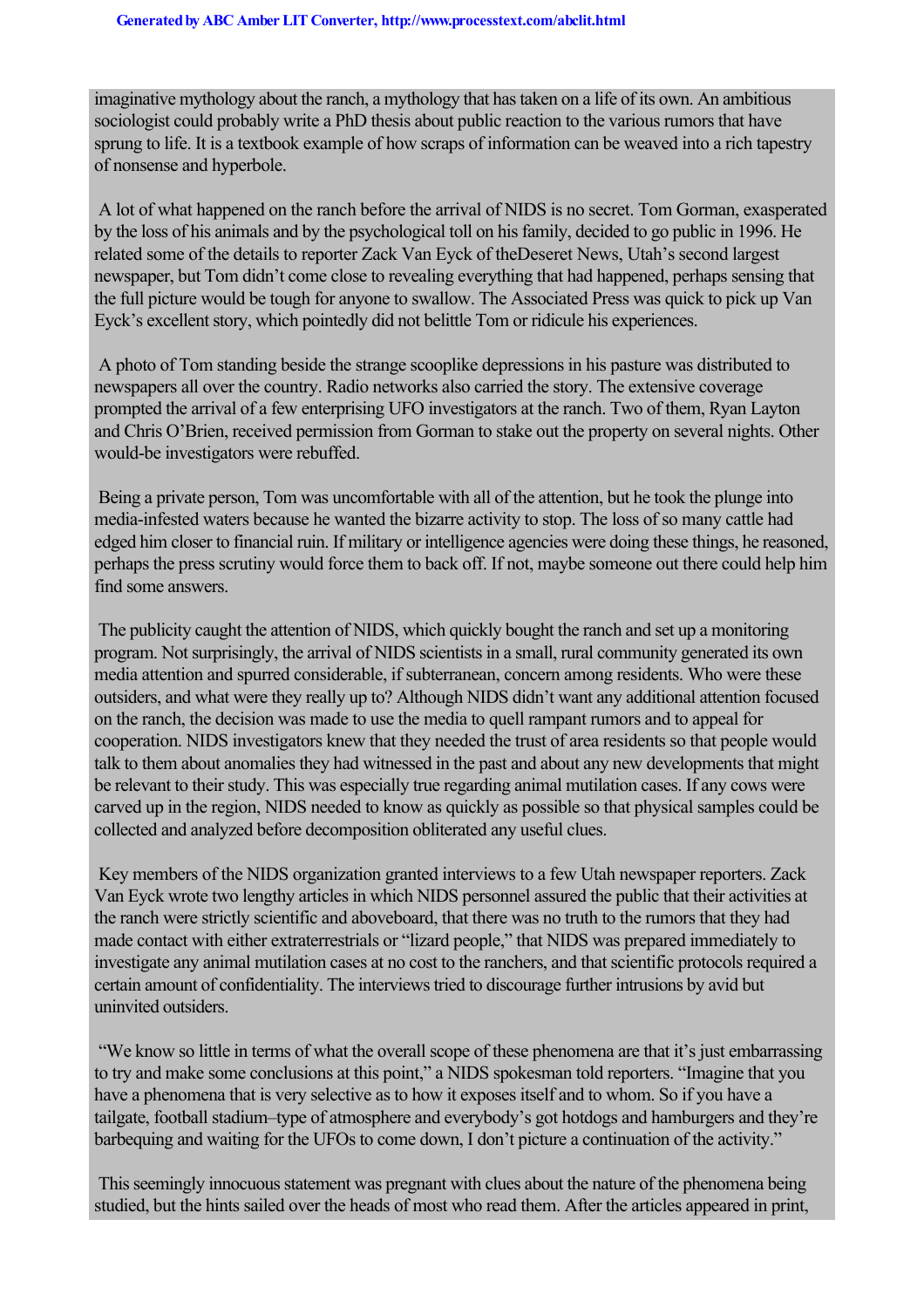NIDS initiated a news blackout. No further interviews were granted about activities at the ranch. No outsiders were allowed to enter the property.

 For the next six years, a cone of silence surrounded the ranch. Dozens of unusual events were observed. Animals were mutilated. Mysterious aircraft appeared and disappeared. Gunshots were fired at unknown creatures. And "the entity" manifested itself in ways that challenged and bewildered the NIDS team, but none of these events were made public. There were occasional attempts by journalists and UFO enthusiasts to find out what was going on. Curious UFO research groups organized campouts and sky watches on the edges of the property, hoping to catch a glimpse of the rumored activity and to gauge what methods were being used by NIDS.

 Public interest in the ranch was piqued in 1997 after a national science magazine published a specious and inaccurate article alleging that Nevada's ultrasecret Area 51 military base was moving to Utah. The article prompted speculation that the imaginary relocation of Area 51 to rural Utah was somehow related to the presence of NIDS. This assumption was flatly ridiculous. Rumormongering aside, the plain fact is that the outside world had no idea what was going on within the confines of the property.

 This changed abruptly in 2002. George Knapp had maintained a working relationship with NIDS since its inception and had earned the trust of principal figures in the organization. The CEO of NIDS had shared, on a confidential basis, incident reports and a comprehensive chronology of ranch incidents and, after some prodding, allowed Knapp to visit the ranch and to bring along television cameramen Eric Sorenson and Matt Adams on different weekends in the spring and the fall. The excursions represented the first visits by journalists since the ranch had been purchased by NIDS years before.

 In late 2002, Knapp received permission from NIDS to write an account of the ranch activities for publication. The organization reasoned that the publicity might generate new leads about other places around the world that might be experiencing similar levels of paranormal activity. It accomplished that and more. A two-part article, "Path of the Skinwalker," was published in subsequent issues of theLas Vegas Mercury, a weekly alternative paper owned by theLas Vegas Review Journal, Nevada's largest newspaper, but the text quickly spread far beyond Las Vegas newspaper racks.

 "The articles generated a great deal of buzz, locally and internationally," said the paper's editor, Geoff Schumacher. "Soon after they went up on our website, people across the globe were hitting them. Most of these people had never heard of theMercury before. Even weeks later people were still seeking them out<sup>"</sup>

 The articles were reprinted in UFO magazines in the United States, England, and Brazil, were translated into French and Portuguese, and prompted other paranormal publications to crank out their own articles, most of which borrowed freely from theMercury stories without attribution. Tabloid TV shows headed to Utah to produce segments about the ranch, even though they were not allowed on the property. NIDS was besieged with requests for interviews and further information.

 On the Internet, a discussion group was formed to chat and share ideas about the ranch. Initially, the participants expressed amazement and great interest. But the tone of the discussion soon changed and members of the chat group began to focus on dark rumors. Some participants argued that the study of the ranch might be some sort of disinformation effort being promulgated by government intelligence agencies. NIDS was described as a "shadowy" organization that likely had ties to the CIA and might be funded by proceeds from drug smuggling or casino gambling.

 One UFO researcher proclaimed on the Internet that NIDS board members were part of a secret cabal known as the Aviary. Members of the cabal supposedly had their own birdlike code names such as the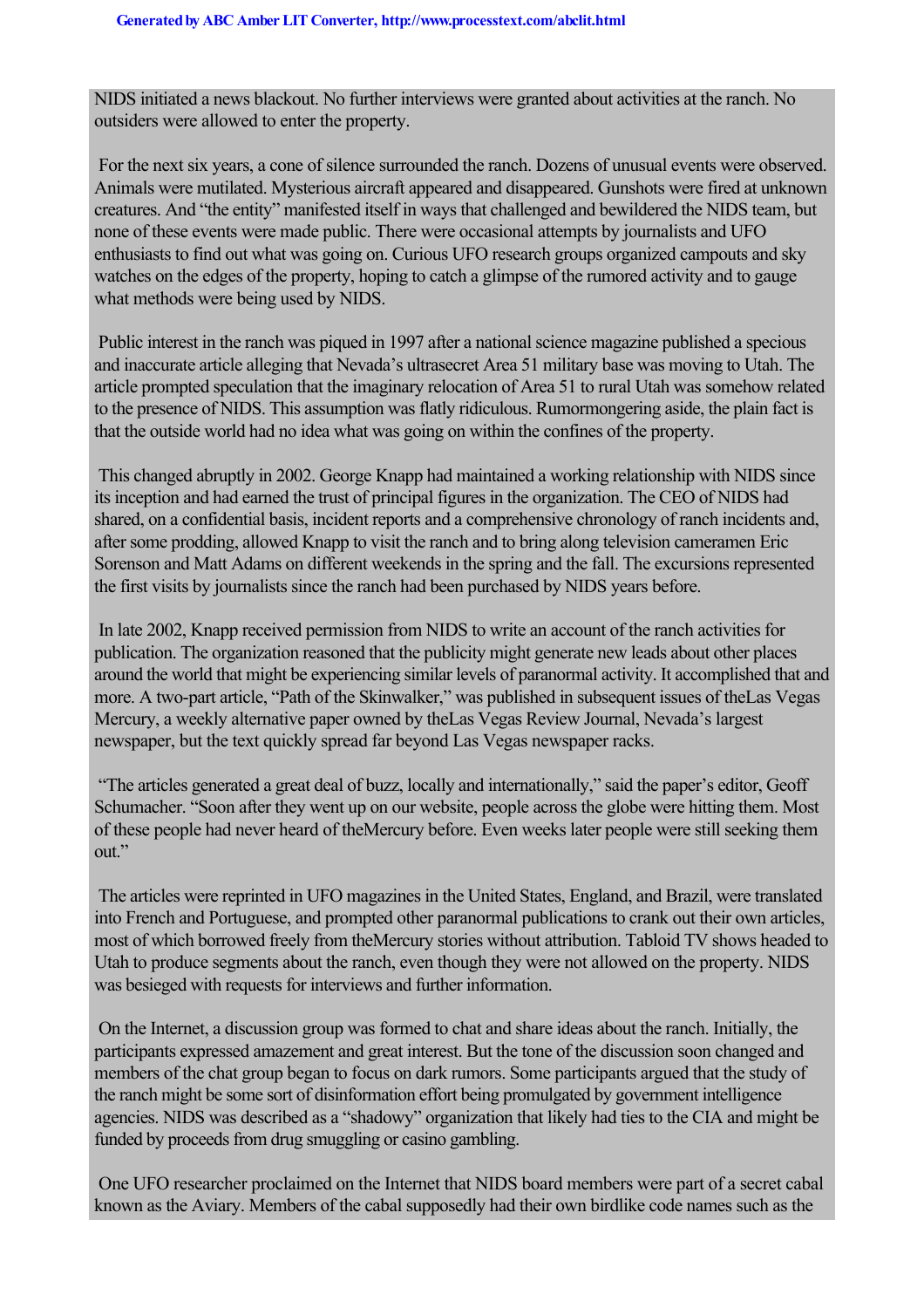Owl or the Penguin. The mission of the sinister Aviary, according to the imaginative writer, was to control all information about the presence of extraterrestrials on Earth. (The Aviary had been, and continues to be, a staple of conspiracy buffs.) Another allegation was that NIDS scientists had acquired ET technology on the ranch and were trying to exploit it for their own nefarious purposes. An underground UFO newsletter printed an opinion that NIDS researchers had been visited by a spaceman who had revealed the secrets of "free energy." Still another writer opined that the ranch might be a laboratory for secret genetic experiments involving mutilated cattle. And other armchair experts theorized that NIDS might be trying to create the underpinnings of a new global religion as a tool for manipulating the masses, presumably for unholy ends.

 Those researchers who had visited the ranch prior to the arrival of NIDS were flabbergasted by the revelations in theMercury articles. They found it hard to believe that Tom Gorman had not told them everything. Some publicly chastised NIDS for its reluctance to release more details. They argued that whatever happens on the privately owned ranch should be considered public information and should be disseminated immediately.

 UFO researchers in Utah were also angered by theMercury articles, one of which had appealed to "saucer enthusiasts and UFO nuts" to avoid further trespassing on the ranch. Members of UUFOH, the Utah UFO Hunters, an enthusiastic and well-meaning group, assumed that the description had been aimed at them. They vented their anger and dismay on the organization's website. While acknowledging NIDS' request that no outsiders do anything to interfere with the delicate give-and-take that was under way, they quickly organized new expeditions to the perimeter of the ranch. In retrospect, their curiosity-driven reaction is certainly understandable.

 In the summer of 2004, one other ranch-related controversy surfaced, and it carried with it the darkest of implications. A brilliant but maverick physicist known to have extensive contacts in intelligence circles and the UFO community suggested on the Internet that one or two NIDS staffers had been found murdered on the ranch and that the slayings had been covered up. The implication was that an unknown force had gutted the unnamed researchers and that this might signal the beginning of an "all-out war with the extraterrestrials." The physicist considered this to be a matter of national security, and he invoked a comparison to the alien-invasion movieIndependence Day. He further asserted that the only reason he had shared the sketchy information with others was so that he could find out whether it was true. In subsequent missives, he stated that the original source of his information was a member of the NIDS board. Needless to say, there is not a word of truth to this rumor. With the exception of nonspecific severe headaches, profuse nosebleeds, and minor contusions, no serious physical harm came to any NIDS staffer or to anyone else on the ranch, and it is ridiculous in the extreme to suggest that alleged crimes of this magnitude would or could be covered up.

 For NIDS, the publicity and controversy from the skinwalker articles represented a double-edged sword. Overnight, the ranch became world famous. NIDS was deluged with letters, phone calls, emails, and interview requests. There were several intrusions and attempted intrusions at the ranch, even though the phenomena on the property went into apparent hibernation. But there was a payoff, of sorts. NIDS received a great deal of information about other, eerily similar hot spots, in North America and around the world.

 The basic problem remained, however: how to explain what had been seen and experienced at the Utah ranch?

### **Chapter 25**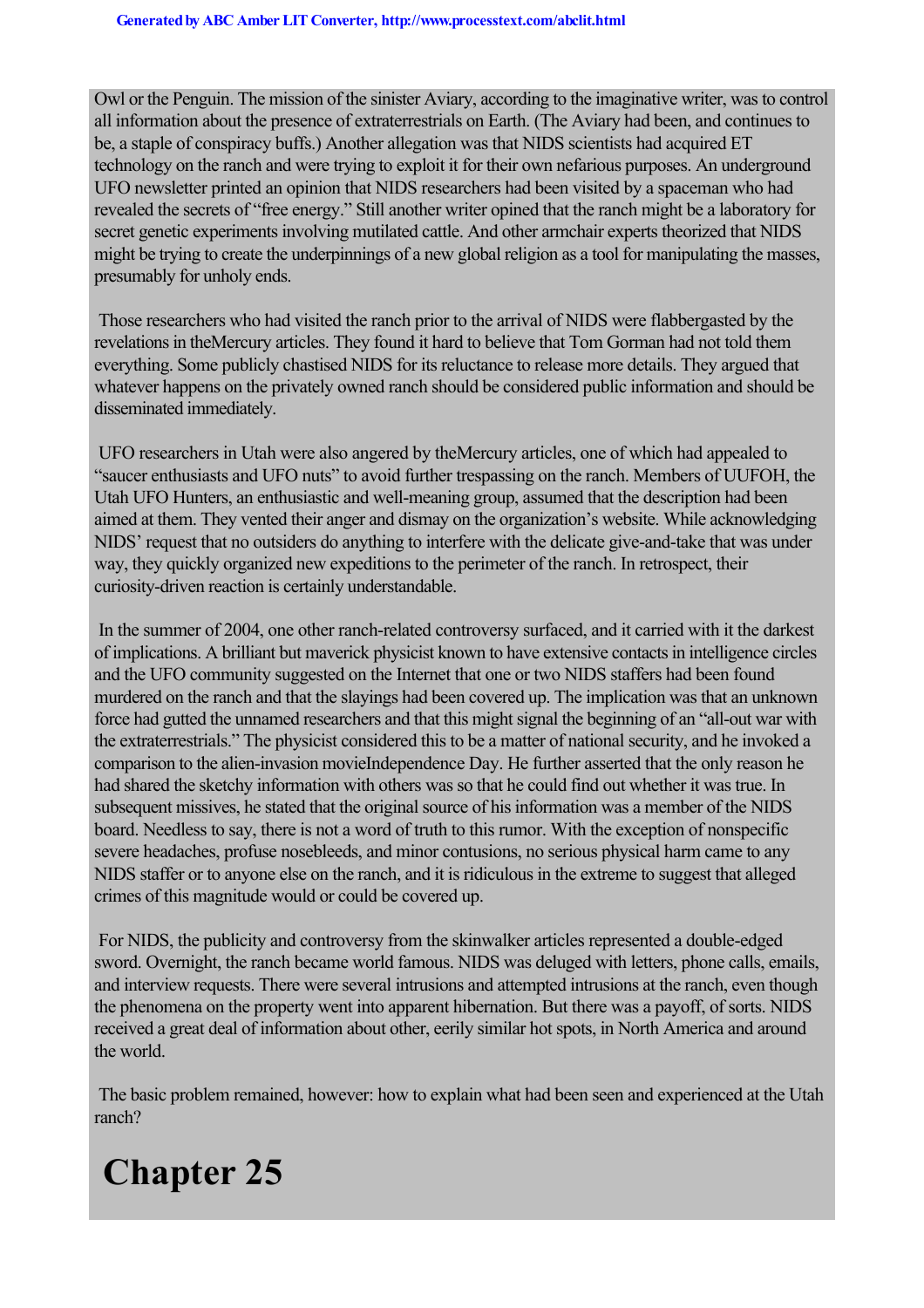## **Hypotheses**

 The eight-year program of intensive surveillance using equipment and PhD scientists makes the Utah ranch arguably one of the most closely studied anomaly hot spots in history. Putting the results of this investigation into a proper context requires a considerable broadening of the picture, however. The cruel truth of the matter is that the wide sweep of events and anomalies experienced by the Gormans and by NIDS investigators does not fit into any of the well-known subject areas that traditionally define anomalies research. Rather, the ranch experiences appear to overlap all of them.

 Some of the events seemed to reek of poltergeist activity; some appeared to be paranormal in nature; some exhibited behavior reminiscent of UFO-like objects; and there was a smattering of cryptozoology-like events thrown into the mix. Were UFOs flying over the Utah ranch, or was the ranch haunted? And according to local lore, sometime in the 1970s after a series of unexplained happenings on the property, the ranch was even visited by a strange individual wearing a black suit and driving a brand new black Cadillac with tinted windows, an event that is reminiscent of the so-called Men-in-Black episodes. Brand-new Cadillacs were a rarity in the Uinta Basin in the 1970s and remain so today.

 In short, it is very difficult to encompass all of the events reported at the ranch into a single tidy discipline. This is no semantic discussion because there is considerable mutual suspicion, and even hostility, among the groups who study UFOs and those who research mystery animals and those who study hauntings and poltergeist activity. Which particular research data from the Utah ranch does one have to discard in order to fit the rest into a tidy box? Or should we just ignore all of the tidy boxes? This kind of discussion becomes surreal, and even ludicrous, when one considers that most of mainstream science does not recognize the legitimacy ofany of these research areas.

 In the future, an adventurous sociologist might consider writing a paper that examines the "caste" system in anomalies research. The "nuts and bolts" UFO research people regard the "psychosocial" UFO researchers with disdain. UFO researchers in general regard the cryptozoologists with contempt. Cryptozoologists who embrace the possibility of a paranormal connection to Bigfoot sightings are generally viewed with derision because of the prevailing view that Sasquatch is an undiscovered primate species, not an interdimensional playmate of alien beings. Likewise, the paranormal researchers view the UFO researchers with disdain, while the ghost hunters keep their distance from everybody else. And all of this hostility and contempt is a vain and so far unsuccessful attempt to earn a small measure of respect and acceptance (and maybe funding) from mainstream science, a lofty but unlikely goal.

 So how does one go about modeling the range of more than one hundred phenomena that occurred on the ranch between 1994 and 2004? The events the Gormans and the NIDS investigative team experienced were mostly isolated incidents that were transient, opaque to interpretation, and rarely or never repeated. Many of them represented very physical intrusions, including the killing and mutilation of a young calf, the "transfer" of four two-thousand pound bulls into a small trailer, scoop marks removing a few hundred pounds of soil, the destruction of three video cameras, injuries to the Gormans and to neighbors, and much more.

 Other incidents involved events that were invisible to the human eye, such as the "creature" crawling through the hole in August 1997 and the "black object" seen by the physicist in June 1997, both of which were detected in the infrared region of the spectrum but not the visible. Tom Gorman witnessed an intense splashing as a result of some thing or some creature running at full speed along the canal on the ranch, but the actual creature that gave rise to the splashing was invisible to him. This happened in daylight as Tom sat on his horse only a few yards away. The "Predator" incident of early 1996 seemed to indicate a creature or an object that was barely visible but mostly camouflaged; while in April 1997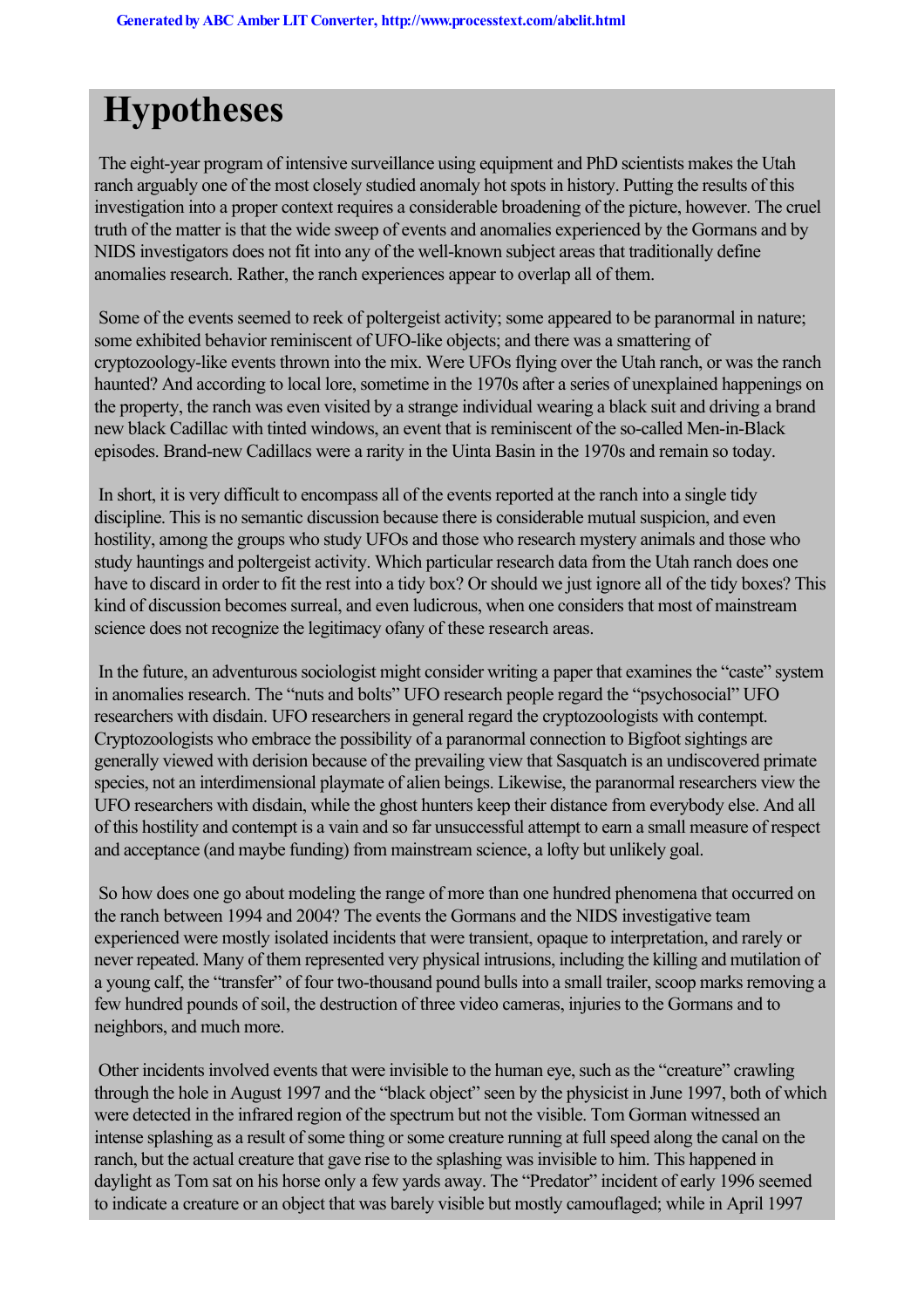something invisible drove or ran through the herd of grazing cattle and parted them like the Red Sea. Whatever accomplished this conjuring trick appeared to profoundly affect a compass from a distance but was otherwise invisible.

 An assortment of red orbs, blue orbs, and white orbs was observed. They appeared to be light forms, but they certainly had physical effects. The blue orbs acted like well-oiled rheostats by dimming the lights in the home as they flew past the windows. The same blue orbs were closely associated with the deaths of Gorman's three favorite dogs, presumably by incineration. Both Ellen and Tom were overcome by a fear that transcended everything in their previous experience as a blue orb hovered over them and seemingly stimulated the fight-or-flight reflex in their brains. The red orbs directly caused the death, injury, and abortion of several cattle in August 1997. Thechupas, as they flew through the cattle, seemed to be associated with the mutilation and disappearance of both Gorman-owned and NIDS-owned livestock.

 NIDS' attempts to measure this range of bizarre activity were unsuccessful, if success is defined by data published in a scientific journal, or even data that could be presented to a panel of mainstream scientists. The weird animals observed in late 1994 and in March 1997 felt—and smelled—like real physical animals, but their response to bullets fired from high-powered rifles was unquestionably different from that of any creatures known to science. I personally witnessed the shooting of a large catlike animal from a tree. I was forty to fifty yards away and am certain the bullet hit its target. I was just a few yards away when an unknown doglike animal weighing an estimated four hundred pounds was pierced by bullets fired by an experienced marksman, yet no body and no blood were found after both of these incidents. The only physical evidence was a single claw mark left in the snow. The saga of the bulletproof wolf is likewise difficult to interpret. In short, after several years of Gorman family trauma and of focused NIDS investigation, we managed to obtain very little physical evidence of anomalous phenomena, at least no physical evidence that could be considered as conclusive proof of anything. This was in spite of hundreds of days of human monitoring and several years of camera surveillance.

 The plethora of tantalizingly short-lived phenomena gives rise to a simple question. The witnesses were exposed to a variety of apparently unconnected incidents, many of which were difficult to explain, but all of which raised more questions than answers. The central question is: Did all of this varied activity on the ranch originate from the same source? Or was the ranch a "Grand Central Station" where multiple phenomena intersected, all totally unrelated?

 There are several hypotheses that have traditionally been used to explain anomalous phenomena, particularly of the unidentified flying object variety, of which the ranch certainly had its fair share. We will briefly examine each of these hypotheses in turn.

### **Hoax**

 Did the Gormans make it up? Could they have hoaxed the whole thing? It's true that the NIDS investigators took the Gormans at their word for those events that occurred prior to 1996. Skeptics might argue that the family made it all up, perhaps because they wanted to extricate themselves from a financial disaster.

We mention this possibility solely in the interests of thoroughness. First of all—and this is an admittedly subjective assessment—the Gormans are rock-solid, firmly grounded, honest people. There is no hint in their background of anything shady or questionable. The kids were excellent students, the parents were happily married, and the purchase of the ranch represented the culmination of a lifelong dream. The onslaught of bizarre activity did eventually take a toll on the family's reputation but, in light of what transpired, this isn't entirely unexpected.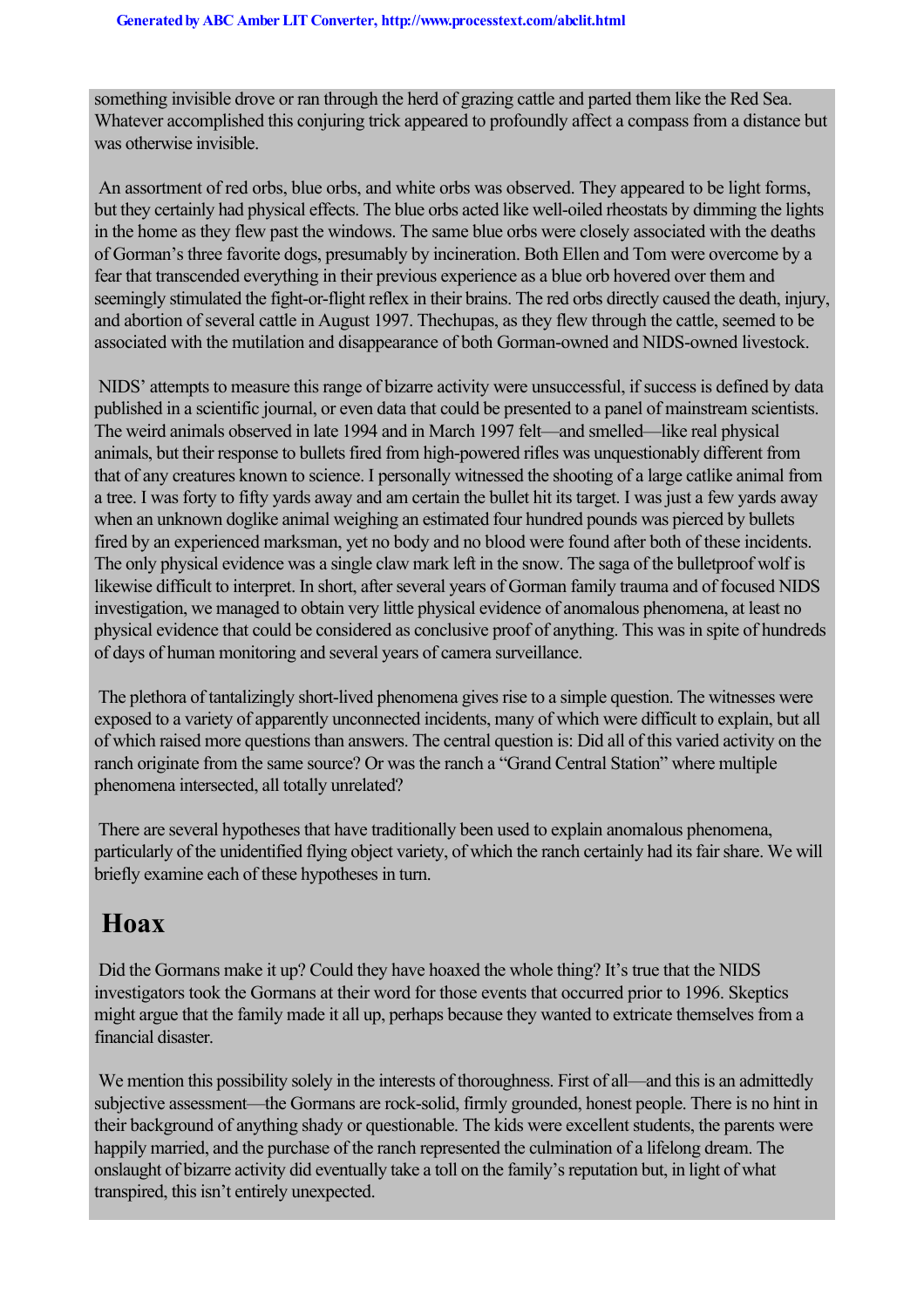Tom Gorman did not invent the long-standing reputation of the ranch. He didn't even know about it until it so abruptly intruded into the life of his family. He obviously could not have manufactured the stories told by the Utes. Besides, many people outside the Gorman family, including neighbors, law enforcement personnel, reporters, and assorted visitors, witnessed the incidents that occurred prior to the arrival of NIDS. And dozens of the most disturbing incidents were personally witnessed and documented by NIDS scientists and researchers. The Gormans did not—and could not—manufacture them.

 Did the Gormans crave media attention? None of them had the slightest interest in talking with the media or attracting attention in any way. By all accounts, they tried to cope with the inexplicable activity on their own terms and were embarrassed even to discuss it privately with others in the community. Only once did Tom Gorman talk to local reporters as a last resort, and then only reluctantly, hoping that someone might see the story and offer some kind of help. (Someone did—NIDS.)

 In spite of everything that happened, Tom Gorman did not want to surrender his dream, and he departed the ranch with extreme reluctance. Although the family has moved to another state and has started a new life, we know that Tom still harbors a gnawing curiosity about what really happened during his years on that accursed patch of land. Today, years after they moved out of Utah, the Gormans don't grant any interviews and don't want their new neighbors to know about what happened.

 In short, though it is impossible to rule out any individual incident as a hoax, especially those in which NIDS was not involved, it is highly unlikely that all of the strange events at the ranch were somehow manufactured by the family.

#### **Delusions**

 The scientific community usually rationalizes eyewitness reports of anomalous phenomena by assuming that the witnesses are operating from a delusional framework. Because of the popularity of this explanation among scientists, NIDS took it very seriously and spent a lot of time examining possible psychiatric explanations for the events that its investigators had witnessed. We reviewed the literature on stress-induced fugue states, on paraphrenia, and on the folie-à-deux phenomenon, as well as the vast literature on the interplay among hallucinations, psychopathology, and anomalous experiences.

 We found the paraphrenia hypothesis particularly worthy of examination. Note that we used the term paraphrenia as a catchall for a multitude of nonorganic psychoses, which is the basic European definition of the term, rather than the U.S. definition of late-onset schizophrenia. An individual can be paraphrenic in a narrow slice of life while maintaining high function in the remainder of his or her life. Thus, by definition, "paraphrenic perception" on the ranch would be very difficult to spot even by an objective observer. In fact, any differences between "normal" observation and slightly abnormal processing of information on the part of scientific observers might have been too subtle to catch. But suggestions that we conduct a battery of psychological tests—including Myers-Briggs Type Indicator, Minnesota Multiphasic Personality Inventory, indices of suggestibility, fantasy proneness, and more—on all NIDS field personnel was never implemented.

 NIDS carefully investigated the wide variety of eyewitnesses to the incidents at the ranch and interviewed neighbors and locals who also experienced very similar events. Although in addition to psychological profiling, multiple discussions took place on the need to monitor stress hormones and other blood chemistry profiles of all researchers on the ranch, the initiative never went beyond the discussion phase. Such data might have contributed to supporting or eliminating the fugue hypothesis. Nevertheless, we found no common thread that might point to an underlying psychopathology among the various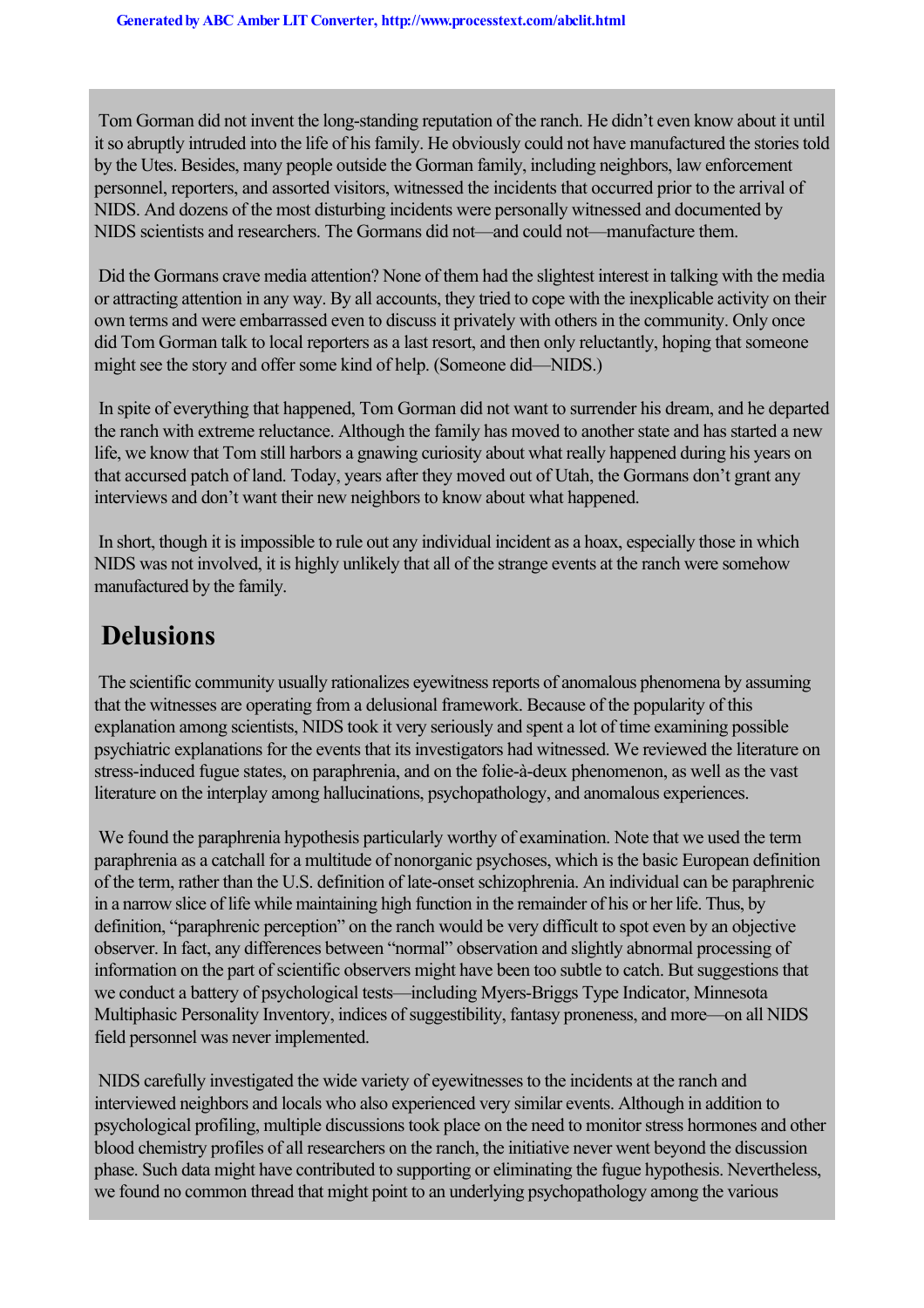witnesses from different locations and backgrounds. It is unlikely that fugue states, paraphrenic delusion, or groupthink were involved in all of the occurrences, although isolated episodes are difficult to refute on these grounds, particularly those in which only a single individual visually perceived and reported an event while a nearby colleague could see nothing.

### **Nature**

 Could a natural phenomenon be responsible for the events? Could the presence of either a seismic, an electromagnetic, or an environmental variable have induced consistent hallucinations in the human brain and altered the perceptions of both the Gormans and the NIDS investigators? NIDS spent a lot of time investigating and testing this hypothesis.

 The best-known theory of environmental variables affecting human perception and giving rise to anomalous phenomena is the Tectonic Strain Theory (TST) proposed by Michael Persinger, John Derr, and others. These researchers have published widely on an alleged geographical and temporal relationship between mild tectonic or seismic stress and reports of anomalous aerial phenomena, including, but not limited to, earthquake lights. The TST holds that electromagnetic energy released from seismic stress sometimes manifests as light (the so-called earthquake lights) and also may interact with the human brain, perhaps as VLF (very low frequency) or ULF (ultra-low frequency) radiation to cause hallucinations, particularly in the temporal lobe. The former "direct effect" of earthquake lights has been seen and reported in conjunction with and in the vicinity of seismic activity, but the latter theory of an effect on the brain is little more than informed speculation.

 Persinger and Derr have invoked the TST to explain the long history of UFO activity in the Uinta Basin. Therefore, the events at the Utah ranch provided an excellent opportunity to test the TST. NIDS attempted to correlate the timing and locations of seismic activity, using both United States Geological Survey and Utah State University seismic databases, in a three-hundred-kilometer radius of the ranch over a ten-year period with events reported by both the Gormans and NIDS investigators. But we found no such temporal or geographical correlations.

 We also looked at a number of other possible environmental variables, such as the possibility of ingested hallucinogens. But we found no correlation with local drinking water, since in most cases NIDS researchers consumed only bottled water. A close study of the flora on the property also failed to reveal an abundance of plants known to contain psychoactive substances. In the event that hallucinogens may have been windborne, we examined local wind direction data for a period of ten years and found no correlation with the timing of reports of anomalous events at the ranch.

 Finally, we mapped magnetic field anomalies, using published aeromagnetic surveys as well as taking dozens of field measurements of magnetic field flux on the ranch ourselves—not to mention gravitational and other incongruities around the Uinta Basin—but all these efforts failed to correlate with the events observed on the ranch.

### **Advanced Terrestrial Civilization**

 This hypothesis would have us believe that sometime in human history, maybe during the biblical era, during the Middle Ages, or even just prior to the Nazi era, an isolated group of humans gained access to advanced technology and have controlled world human affairs for their own ends ever since. To cover their activities, these humans are said to engage in deceptive simulations to persuade people that benign extraterrestrials are visiting Earth. Their presence on the Utah ranch would imply a covert program of unknown purpose, possibly a tiny but inscrutable part of a larger scheme fitting their overall global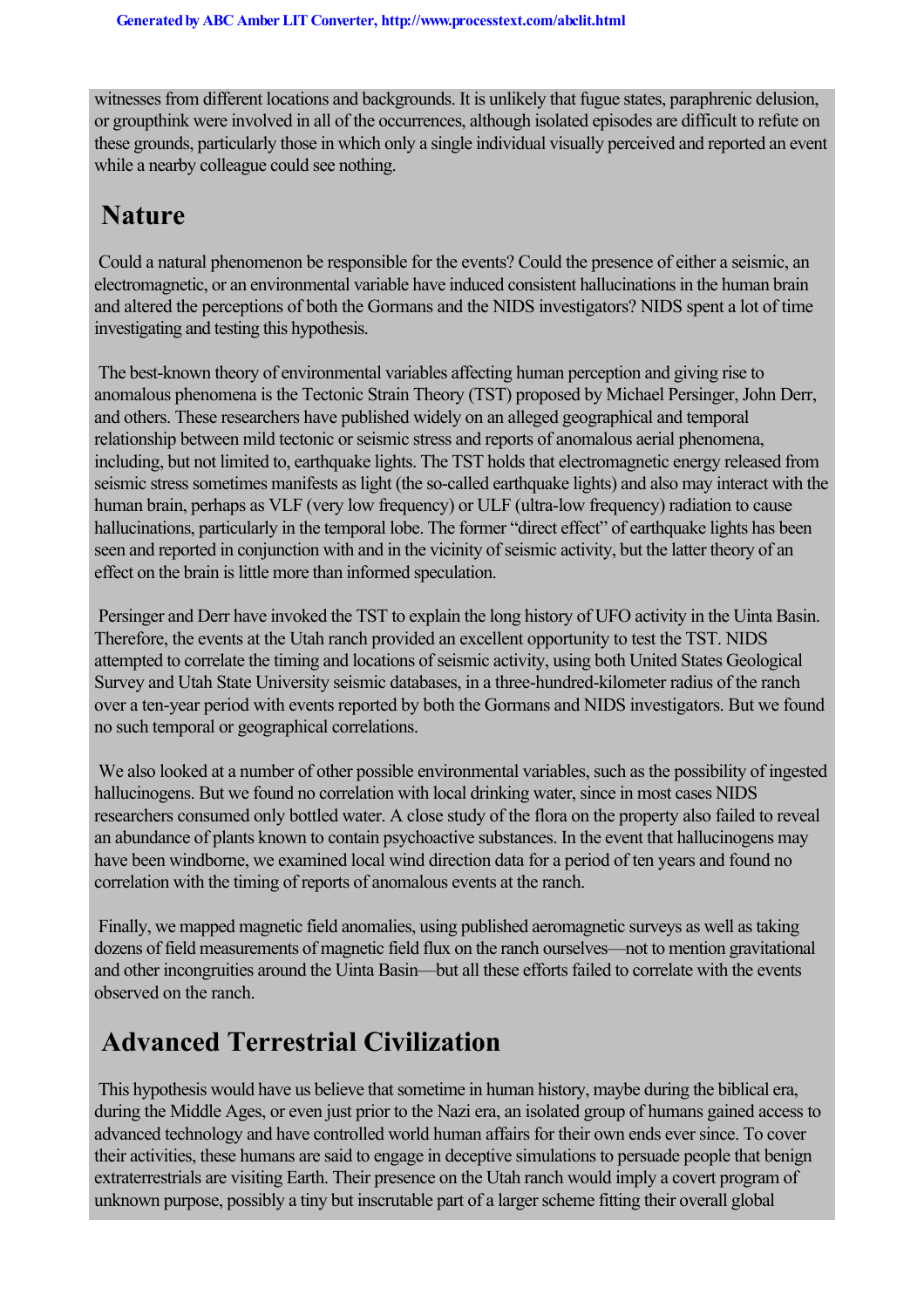agenda. But if they are humans, they would still think mostly like us and make mistakes like us. Some puzzling lapses on the part of the phenomenon, including several instances when Tom Gorman was apparently able to hide on the property while a bright light searched for him, lend weight to such a hypothesis.

 One anecdote in particular deserves elaboration. Gorman was gathering hay one late summer evening in 1995. He noticed a bright light that appeared to be "watching" him while hovering above the ridge. He saw such objects often and was accustomed to being watched in this manner. For whatever reason, on this particular evening Gorman grew impatient, threw down his pitchfork, and ran in the direction of the bright object. His reaction seemed to catch the light by surprise. The object darted down out of sight behind the ridge. Gorman quickly seized the opportunity and dove behind a nearby hay bale and burrowed out of sight. Then he waited. Sure enough, within a few minutes the brightly lit object flew low over the field and began flying back and forth. Gorman sensed it was looking for him but could not find him. After several minutes of quartering the area, the object flew toward the ridge and Gorman climbed out from his hiding place and began shouting and taunting the object. Gorman said it blinked several times on and off and then flew away.

 The incident left Gorman feeling elated because psychologically he knew he had won a small battle in this long war. He had succeeded in making a fool out of the probe or drone or whatever the bright light represented. Gorman thought he had also exposed the fallibility of their sensing system. The actions of the probe, as it flew around the field at low altitude, appeared to indicate it was not sophisticated enough to spot Gorman as he hid in the hay bale. Only much later did Gorman consider the possibility that the object knew exactly where he was hiding but had merely been toying with him. Regardless, for a time, this incident convinced Gorman that these intruders—human or otherwise—were not omnipotent.

#### **Extraterrestrials**

 The best-known, but not necessarily the most credible, model for multiple anomalous phenomena is that extraterrestrials from a distant planet have been, and still are, visiting planet Earth and for some unknown reason the ranch as well as the surrounding Uinta Basin for decades. But it is very difficult to conceive of an agenda for a group of extraterrestrial visitors choosing such a remote and out-of-the-way location. In the standard model of the ET hypothesis, the aliens are flying nuts-and-bolts spacecraft and interact with their surroundings in relatively understandable ways. The testability of the ET hypothesis lies in accumulating sufficiently robust and repeatable data. Overall, the events at the ranch yielded insufficient data to support or eliminate this hypothesis.

 However, some of the events on or near the Utah ranch very much fit the standard description of UFOs. (We recognize that UFOs and ETs are in no way synonymous.) For example, within a couple of weeks of selling the property to NIDS, Tom and Ellen saw a silver-colored, disc-shaped object hovering over the ridge. The object, which was twenty to thirty feet in diameter and apparently metallic, brilliantly reflected the midday sun. As the Gormans drove onto the property, the object moved quickly from the ridge and then hovered directly over the ranch. Without warning, the silver disc disappeared in a bright flash of light. The Gormans felt unnaturally elated by the episode. This exhilaration appeared quite out of place given the extreme stress that the family had been under since arriving on the ranch. The silver disc they saw very much fits the classic description of an unidentified flying object as reported by thousands of people worldwide.

 Another example of a "classic" UFO sighting occurred on November 13, 1996, at 1A.M. , when a colleague and I witnessed a silent, extremely fast-moving object coming from the north and rapidly executing a perfect loop over the command and control center before returning north. Again, the rapid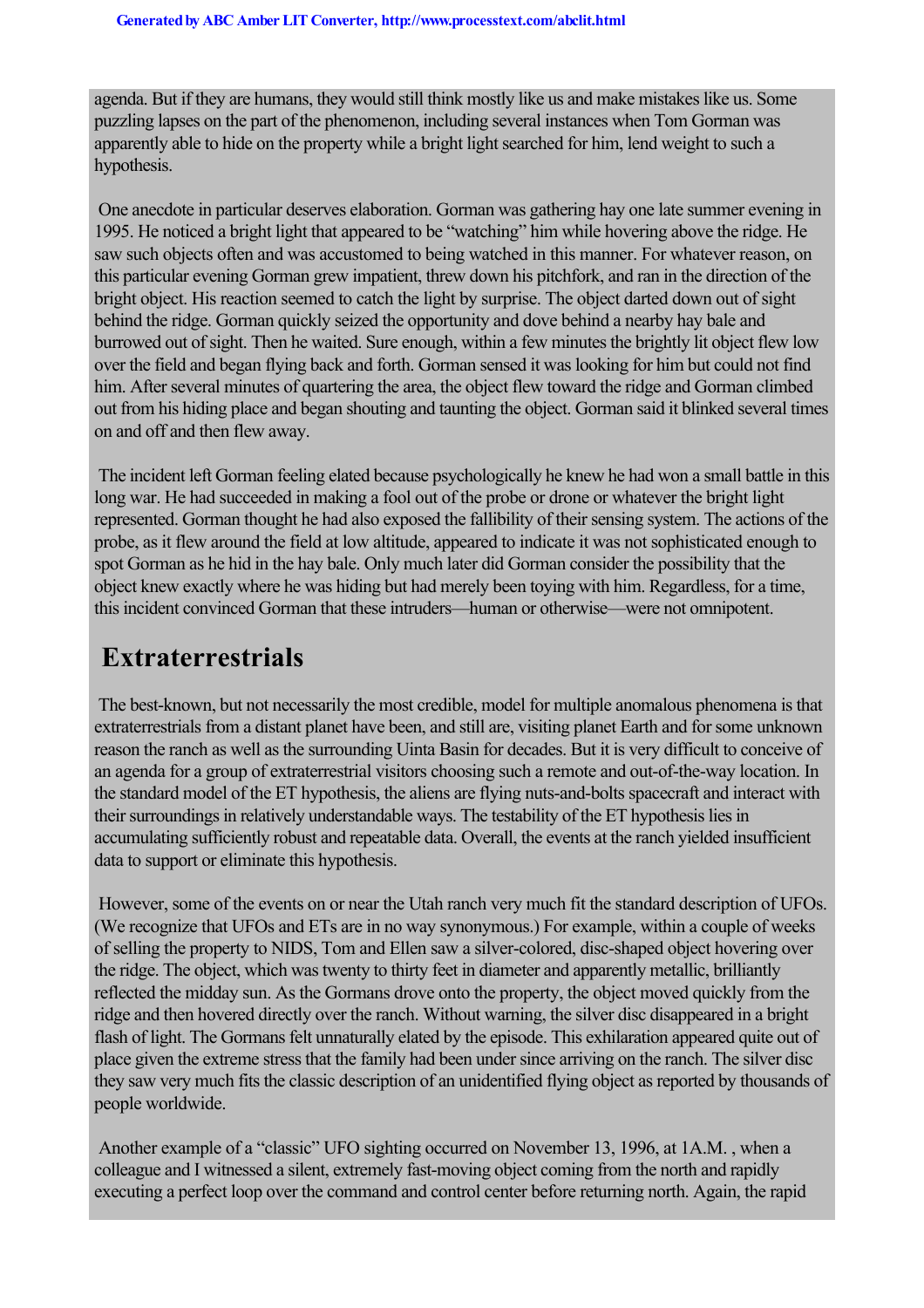speed, perfect maneuverability, and eerie silence fit the descriptions of a typical UFO, which the public tends to view as synonymous with extraterrestrials. But these sightings of "nuts-and-bolts" craft constitute a distinct minority of the reported events when measured against the total spectrum of weirdness on the property.

 Could the various orbs have been unmanned extraterrestrial probes? Some of the more daring members of the SETI (Search for Extraterrestrial Intelligence) community have predicted that if intelligent life from somewhere else had begun to explore the cosmos, it would do so by launching small smart probes that could report back over the vast interstellar distances. This strategy would lessen the obvious costs of organic beings having to make the arduous exploratory trip across interstellar space. Thus, one prediction from University of Toronto professor emeritus Allen Tough is that if Earth is, or has been, visited by ET, we should see some evidence of such small, smart probes.

 The ability of the blue orbs to negotiate skillfully through the branches of a tree on the ranch, to dexterously dodge the snarling jaws of dogs (often by mere inches), to inflict unspeakable fear on both Tom and Ellen Gorman all suggest an advanced technology and intelligence. Were the blue orbs examples of small smart probes?

 NIDS was actually able to test a version of this "extraterrestrial probe" hypothesis. In the 1990s, aerospace engineer T. Roy Dutton published a predictive model based on thousands of global sightings of anomalous aerial phenomena over a period of fifty years. Dutton proposed that the data was most consistent with orbiting unmanned (presumably) extraterrestrial surveillance craft, which on a predictable basis released smaller probes that entered Earth's atmosphere. He believes that the entry into, or exit from, Earth's atmosphere of what he called small "scout ships" is responsible for the so-called UFOs seen by thousands of people around the world. What we found most interesting about Dutton's work was that he claimed to be able to specifically predict, from latitude and longitude coordinates anywhere on the planet, the timing of the appearance of such anomalous aerial phenomena.

 Naturally, NIDS considered the Utah ranch a perfect location to test Dutton's predictions. But human and camera surveillance deployed specifically to monitor at the precise times predicted by Dutton (plus or minus twelve hours) failed to detect any evidence whatsoever of anomalous activity on the ranch or in the air space above.

 NIDS also attempted to acquire real time spectra of the mysterious flying lights. We deployed an extremely efficient, custom made, portable spectrometer on scores of occasions in order to capture spectrographic data and came up empty-handed on this front as well.

 NIDS participated in multiple expensive forays into the analyses of purported extraterrestrial artifacts and even alleged extraterrestrial biological tissue, but without exception the results of our analyses yielded only terrestrial signatures. In fairness, we should point out that the many attempts made in the past to analyze physical objects or artifacts said to come from UFOs yielded not a single piece of evidence of extraterrestrial origin either. All artifacts, pieces of metal, or other objects from purported anomalous origins have yielded uniformly terrestrial signatures after being subjected to metallurgical, chemical, physical, biological, or other analysis. This includes the analysis of isotope ratios in metals from unusual sources, all of which yielded nothing but terrestrial signatures. To our knowledge, not a single piece of metal or artifact acquired in nearly sixty years of research has survived scrutiny and is still regarded as genuinely anomalous.

#### **Ancient Astronauts**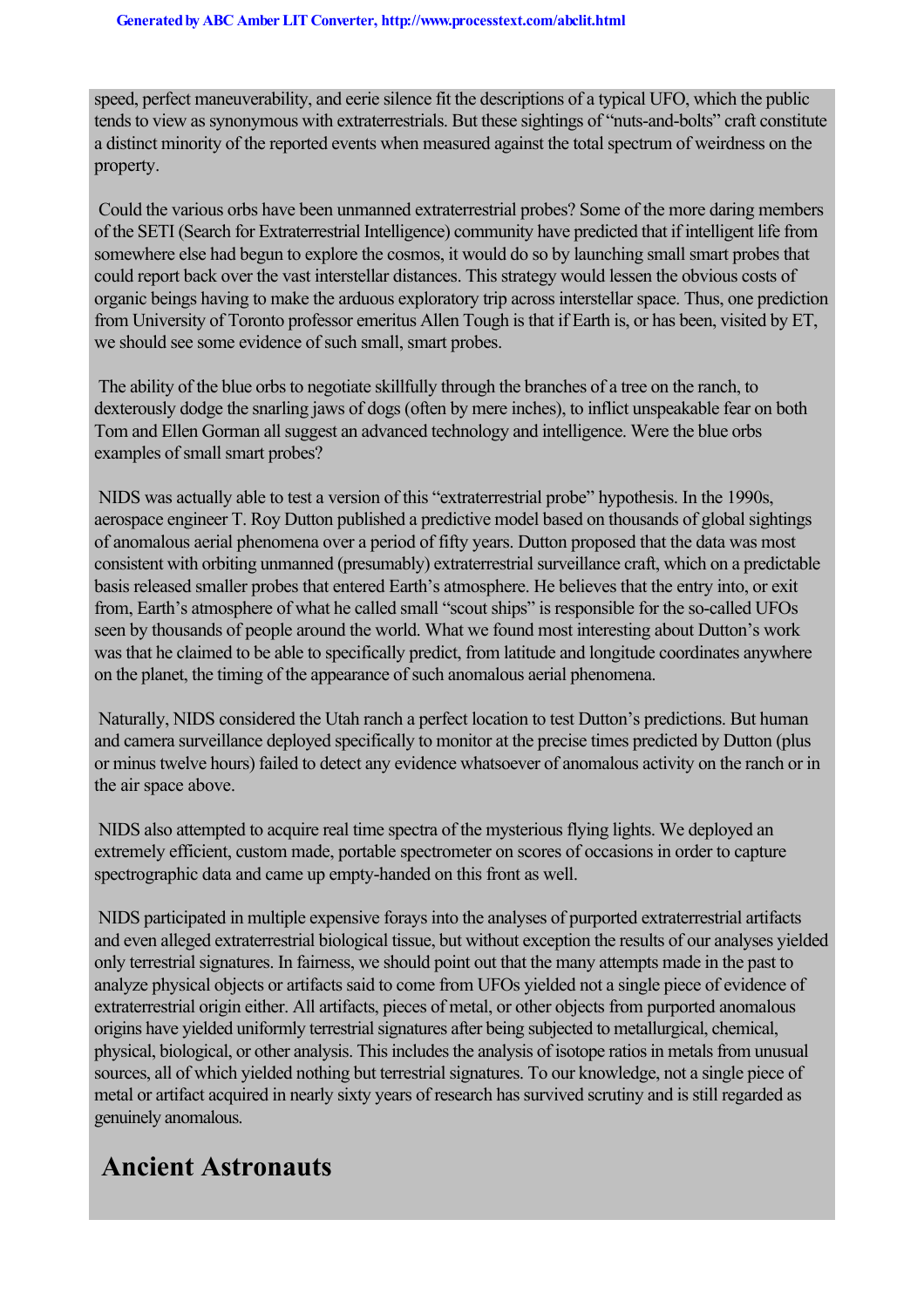A version of the extraterrestrial hypothesis holds that alien interest in Earth is not new, but that, in fact, colonizing ETs or gods have been on Earth, the moon, Mars, or somewhere close by for thousands of years and have routinely interacted with humans since time immemorial. This hypothesis holds that the ETs may be responsible for the Bible, for the ancient legends of the gods in multiple cultures, for building some of the ancient monuments, etc. This scenario may be consistent with the concept of angels and demons from the Bible and other religious beliefs. Whether these beings are angelic or demonlike ultimately depends on belief. Quite aside from such considerations, there is no physical data to support this version of the ET hypothesis either.

# **Chapter 26 The Military**

 Could the phenomena seen at the ranch be the result of the military's newest ultrasecret toys? If this hypothesis is true, then the Uinta Basin has been an outpost for the testing and deployment of military gadgetry and advanced technology since the advent of the military-industrial complex in the late 1940s. Such military technology may include advanced camouflage techniques; Special Forces insertion, extraction, and assassination techniques; psychological warfare techniques; advanced holographic technology and aircraft; drone and unmanned combat vehicles; and more.

What might the military's agenda be? To test advanced technology on unwary individuals in isolated rural communities who would be less likely to raise a fuss about being "experimented" on? Both northeastern Utah and northern New Mexico have a four- or five-decade history of intensive, sustained anomalous activity involving hundreds, maybe even thousands, of people subjected to bizarre, unexplained phenomena. These communities exist far off the main highway system. From personal experience interviewing scores of the residents, both communities fiercely protect their privacy and are not predisposed to reporting what they experience to either strangers or the media. Both areas are relatively closed populations with low standards of living and both contain Native American reservations. In this context, if one were going to conduct a program of testing new technological toys on an unwitting population without much fear of getting caught, these isolated rural groups might be ideal. Of course, this kind of program would be a violation of civil rights and thus would be illegal. Does the illegality rule out this possibility? We think probably not.

 In their efforts to leave no stone unturned, NIDS personnel invited input from "remote viewers" concerning the activities at the Utah ranch. Remote viewing is a controversial but intriguing mental technique that has been investigated and developed in classified studies sponsored by military and intelligence agencies in the United States, Russia, China, and other countries. Although it is widely considered to be a form of psychic ability, proper remote viewing is conducted according to structured scientific protocols.

 A gifted remote viewer named Ingo Swann provided the spark that led to a decades-long study of remote viewing sponsored by American intelligence agencies. The primary research was conducted by the Stanford Research Institute under the direction of physicist Hal Puthoff and was funded by the CIA. Puthoff and his team succeeded in documenting results that can rightfully be described as mind-boggling. In essence, remote viewers are seemingly able to project their consciousness across space and time and to access information that is unavailable by other means. Viewers are given a random series of numbers and letters that serve as target coordinates but that have no relation whatsoever to the target itself and are intended solely as a focal point for the viewers. All tests are blind, in that viewers are given little or no information about the target itself, although test managers sometimes give them questions about the kinds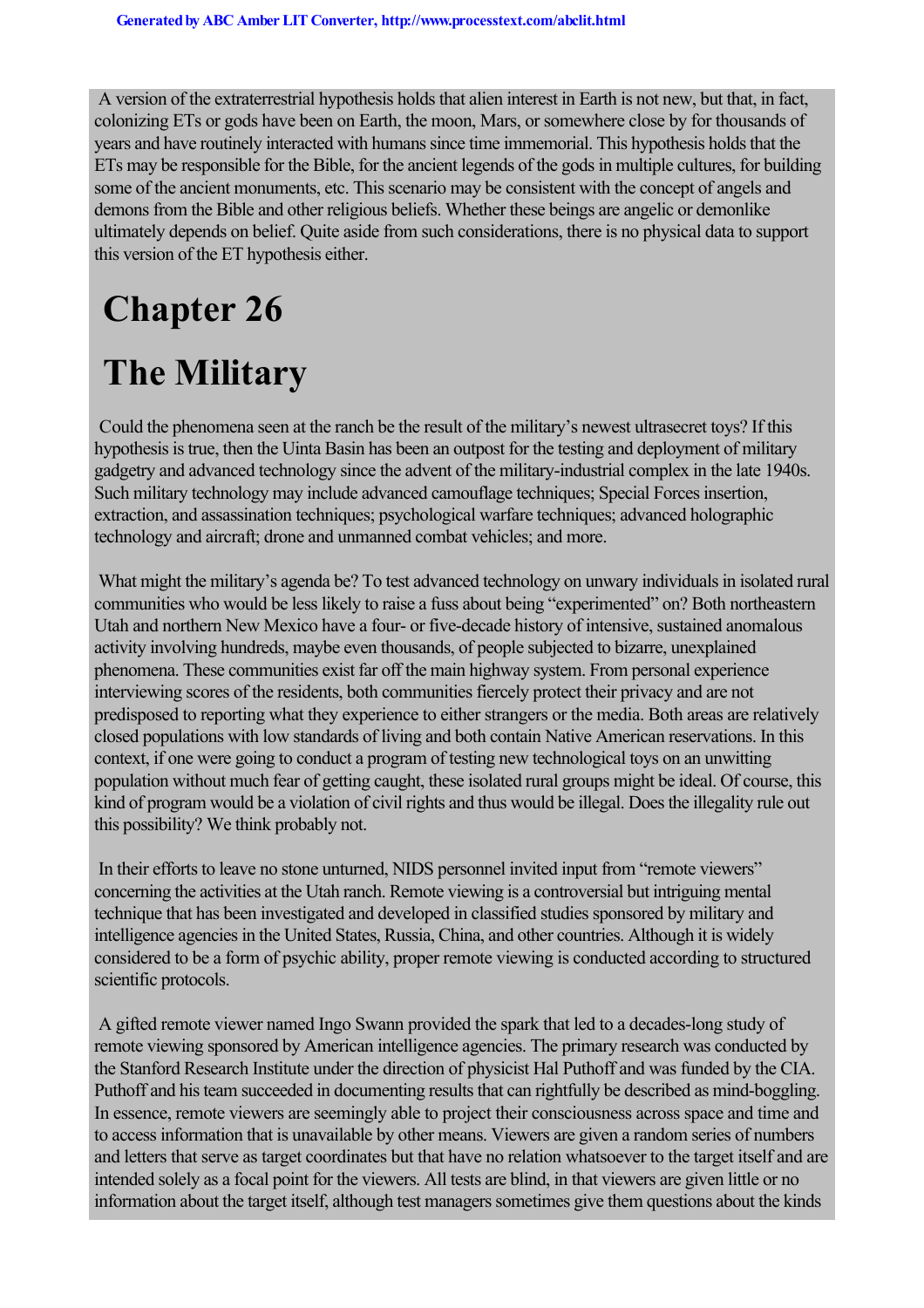#### of information they should seek.

 The CIA's remote-viewing program was eventually transferred to the Defense Intelligence Agency (DIA). In the late 1970s, the U.S. Army created an operational remote-viewing unit and used it to gather information about foreign adversaries. Overall control of the program was then turned over to the DIA in the mid-1980s and operated under the code name of "Star Gate." The program was transferred back to the CIA in 1995 and was then canceled after the public release of a controversial report that declared that remote viewing had little or no value as an intelligence tool. This conclusion was so inconsistent with the astounding results that have been documented over three decades that most people familiar with the capabilities of remote viewing speculate that the research program is ongoing, but as an even more secretive operation.

While we do not place undue weight on any results obtained from remote viewing, we also did not want to omit any possibilites. This research project, after all, was not following any beaten path. By the very nature of the subject matter, NIDS had to keep an open mind and be willing to explore all avenues. In that spirit, NIDS asked several capable remote viewers to view the ranch on four different occasions. One was a former government employee and is regarded as the most uncannily accurate remote viewer alive today. Although he had no information about the property and no knowledge of what had taken place, his off-the-cuff peek at the target produced a nearly exact sketch of the ranch, including the canal, the ridge, and the individual homesteads. He identified a spot on the southwest portion of the ranch as harboring an energy that he described as "disturbing."

 A second remote viewer quickly homed in on the middle homestead as the center of what he described as weird energy vortices. That homestead was the location of much of the most intense activity recorded on the ranch.

 Another prominent remote viewer, a retired military officer who was active in the CIA/DOD research program in its early stages, was asked to provide his impressions concerning the daylight mutilation of a calf. He said he had the sense that a robotic drone had carried out the mutilation, and that the drone might be of interdimensional origin. He then added that the drone had some connection to the military.

 A fourth remote viewing exercise also suggested a military connection for the events at the ranch. Angela Thompson, a published author and trained remote viewer, teaches RV techniques to interested students in Boulder City, Nevada. At our request, she asked her associates in the Nevada Remote Viewing Group to take a look at the Gorman ranch, although none but Thompson were given any information about the target. Thompson's group consists of remote viewers around the country. They offer their services to corporate clients but also to humanitarian projects and law enforcement investigations.

 Five remote viewers agreed to participate and were given a random coordinate, SR110202. They were told that the target is a location and were asked to describe events that occurred at the location in July 1996. They were later asked to describe current activity at the location, as well as activity five years hence. NIDS received a report on their findings in January 2003. The overall impression of the group was that the location was the site of a military operation, an operation that most likely involved the U.S. Navy. One viewer described the Pentagon. Two perceived images of a navy ship, perhaps an aircraft carrier, which was somehow linked to the activity in Utah. The viewers saw armed men in military uniforms who wore dark sunglasses and sported navy tattoos.

 Remarkably, three of the five independently perceived a large grid, net, or honeycomb made up of sophisticated electronic equipment and wires that had been embedded in the ground. Most of the activity at the location, they said, was taking place outdoors and at night. One viewer mentioned sparkling lights in a dark sky, something akin to a Fourth of July display. Another perceived the presence of a humanoid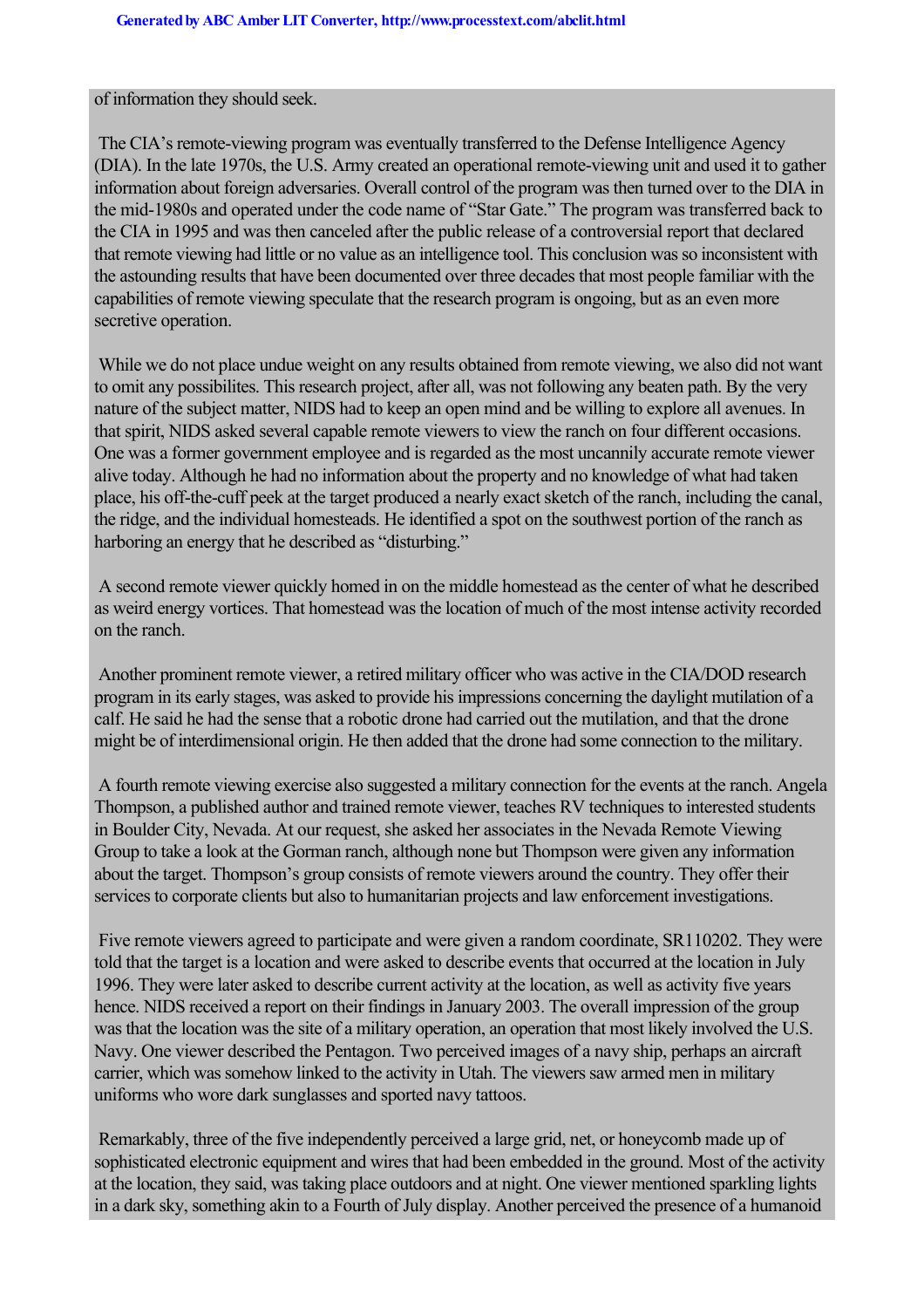with a long neck and large head who spoke a "foreign" language. Overall, they came away from the task with feelings of dread, nervousness, darkness, and death, which is consistent with the impressions of the previous remote viewers.

 Though it sounds far-fetched, the idea that some sort of military facility might be located in the underground had surfaced before. Tom Gorman and his family said they often heard the sounds of heavy machinery or metal equipment coming from under the earth. The fact that the previous owners had warned them to avoid any digging is a curious footnote to this scenario. Why give such a warning?

We offer one additional anecdote in this regard. Following the appearance of a mysterious ice circle in a shallow pond, a local psychic who walked the property declared that the circle had been produced by a technology that was located underground. We do not ascribe any level of credibility (or noncredibility) to this psychic impression but mention it because of its similarity to the events listed above and because of its consistency to the stories and legends of the Ute tribe, whose members have long believed that some kind of presence dwells in the ground beneath the Gorman property.

We emphasize that the impressions of psychics and remote viewers do not constitute solid evidence of anything. NIDS simply hoped that the remote-viewing strategy could generate additional leads that we could investigate independently; we didnot expect remote viewing to generate information that would stand on its own. We relate these investigations only in the interests of exploring all options and possibilities. The suggestion, psychic or otherwise, that the ranch was the site of some sort of clandestine military experiment cannot be ruled out entirely. The military and intelligence communities have vast resources at their disposal. They undoubtedly possess technological capabilities that are far beyond anything that is known in the public sector. And in the past, they have certainly demonstrated a willingness to carry out psychological warfare exercises, disinformation campaigns, and surveillance programs against unwitting civilian populations, even when such programs are clearly illegal.

 Could the military be responsible for the phenomena observed at the ranch? The fact that military personnel were seen on several different occasions in the vicinity strongly suggests that the property became, at some point, a topic of interest for intelligence operatives. Whether they were attempting to monitor an unknown phenomenon or were gauging reactions to their own secretive endeavors is not known and may never be known. The U.S. government isn't exactly cooperative in freedom of information matters these days. More material is being classified than ever before, and military officials have been advised to stall, delay, or deny requests for information, no matter how benign. However, we are reasonably confident that the military scenario is not a satisfactory explanation for all or most of what transpired.

 Does the United States government possess technology that could duplicate many of the events and phenomena that were documented on the ranch? Holographic projections might conceivably account for some of the UFO sightings. We also know of advanced camouflage experiments that could theoretically explain some of the unusual intrusions or poltergeist-type incidents. It is even conceivable, if unlikely, that a new generation of silent, hovering Stealth-like craft has been developed and was deployed in a remote corner of Utah for purposes that cannot be discerned at this time. But if such technology is being used to terrorize innocent Americans, to inflict permanent psychological scars on entire families, to butcher animals and destroy the financial resources of law-abiding, taxpaying citizens, then such activity is not only illegal, it is despicable. No excuse, even the threat of global terrorism, could justify such an endeavor.

 Our military probably wishes it could do some of the things that have been seen on the ranch, but it seems doubtful to us. Blue, glowing, glasslike, electrically charged orbs filled with swirling liquid, orbs that act and react intelligently, independently, and instantaneously, orbs that are capable of vaporizing dogs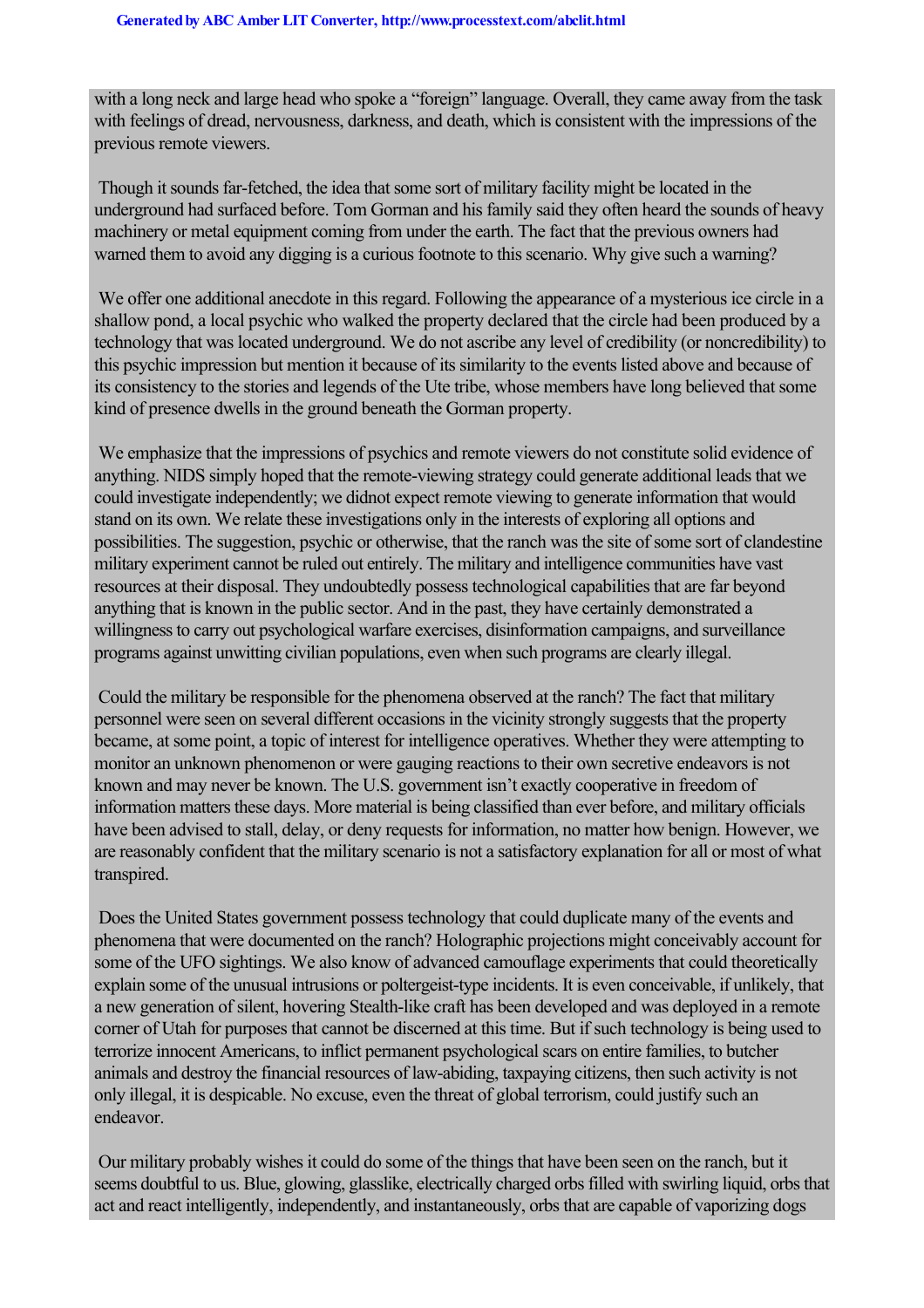and of terrorizing people and animals, are well outside the realm of any known or projected military research programs. This statement is made with some confidence, based on our long-standing personal relationships with persons who are in positions to know such things.

 Has any mind-control research yet perfected methods by which individuals can be made to feel intense fear or unexpected elation, as was reported on the ranch? Such a capability would undoubtedly come in handy, if it could ever be mastered by the United States government. Again, we have no way of answering this question, but we are skeptical it would be used on U.S. citizens if it existed.

 Although holographs or other projected illusions could conceivably explain some UFO or creature sightings on the ranch, they do not explain the physical evidence that accompanied those sightings. Some of the creatures that were seen left footprints in the snow and the soil. The unknown animal that attacked a horse left bloody wounds along the legs of the horse. The entity that stripped forty-five pounds of flesh from a newborn calf in a matter of minutes during broad daylight certainly left behind some physical evidence. Some physical object, definitely not a holographic projection, created large, distinct impressions in the grass and dirt.

 One final possibility should be mentioned from the perspective of military activity on the Utah ranch. Recent allegations have surfaced that the Air Force Office of Special Investigations (AFOSI) engaged in several deception and disinformation operations in the 1970s, the 1980s and (presumably) in the 1990s. Many of these operations involved the simulation of "UFOs," the manufacture of bogus evidence indicative of "extraterrestrial visitation" designed to conceal classified military technology or simply to lead investigators astray. In 2005, retired AFOSI special agent Richard Doty broke his silence to publicly acknowledge being involved in several of these "alien visitation" operations, the most famous being the disinformation campaign to persuade Albuquerque physicist Paul Bennewitz that an alien base existed in Dulce, New Mexico. The operation is described in detail in Greg Bishop's bookProject Beta: The Story of Paul Bennewitz, National Security, and the Creation of a Modern UFO Myth.

 Since Dulce appeared to be the site of AFOSI orchestrated bogus alien and UFO operations, was the Utah ranch also in the cross-hairs of another AFOSI (or other agency) disinformation campaign? Was the huge plethora of phenomena experienced by the Gormans and by NIDS simply a well-orchestrated deception that was designed to create yet another UFO or "alien" myth? While the motivation for such an exercise is unclear, it is difficult to refute, on a case by case basis, that many of the incidents that the Gormans and NIDS experienced could have been created by a creative and very skilled team of deception artists. But the motivation? A possible explanation for targeting the Gormans was that prior to the family's arrival, the abandoned property was being used for an important purpose and the operation was designed to drive the Gormans off the land. Or was the intent simply to create yet another "UFO" legend? Were the later ranch incidents designed to lead NIDS, a high credibility, well-funded organization that was spending considerable resources, astray? We will probably never know. Regardless, although we deem it unlikely, in the light of Richard Doty's allegations, we cannot completely refute the possibility that the Utah ranch was the target of a deliberate and very skilled deception operation.

 But what technology could account for a living, breathing, bulletproof wolf, a beast that seemingly disappeared in midstride but left behind a chunk of its decaying flesh? What military or intelligence program can pull off a trick like that? What invisible soldier repeatedly slipped into Ellen Gorman's locked bathroom (see page 239) and removed her towel and hairbrush? What Delta Force commando infiltrated her kitchen and unpacked her groceries from the cabinets? How many covert operatives did it take to surreptitiously invade the Gorman home for the purpose of taking the spatula out of the frying pan so that it could be hidden in the freezer? Which tough-as-nails marine was assigned the vital but routine task of switching the salt into the pepper shaker and the pepper into the salt shaker? To put it mildly, it's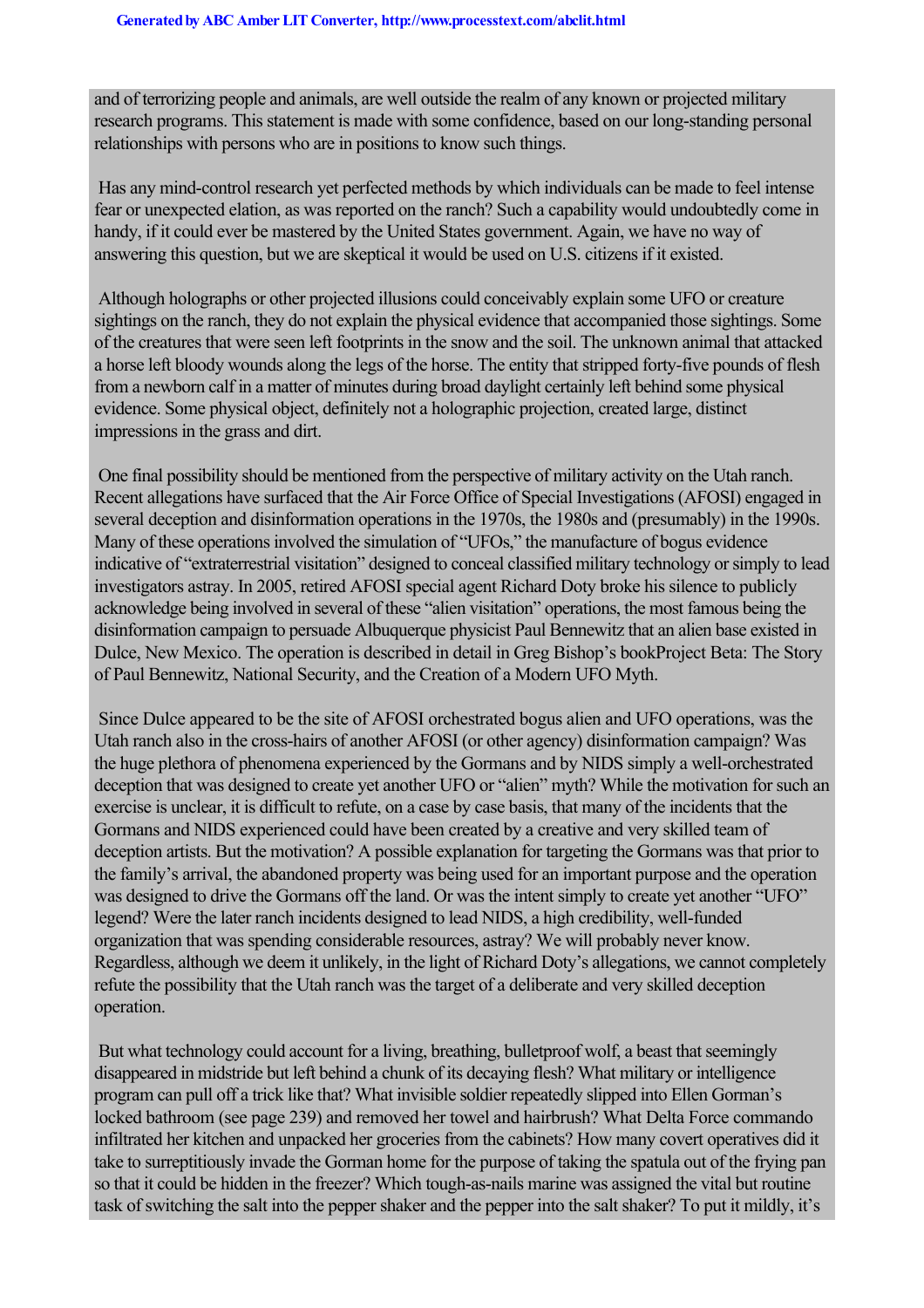#### a bit of a stretch.

 As for the UFOs and anomalous aerial objects, it could be argued that our military might currently be capable of replicating some of the objects that have been seen on the ranch by the Gormans, by NIDS observers, and by others. But it is doubtful that any government on earth had such technology more than fifty years ago, which is when the sightings of huge, structured, metallic saucers and discs in the Uinta Basin became a matter of public discussion. Hundreds of well-documented sightings have been recorded in the area in the ensuing decades. What's more, the Ute tribe lived in the basin long before the CIA or U.S. Air Force existed, long before the United States itself existed.

 The Utes say the unusual aerial objects have always been present. They also say that the Gorman ranch has been a repository of dark, evil energies for at least fifteen generations. The military did not invent these perceptions.

### **Chapter 27**

### **The Native American Connection**

 Could the skinwalker curse somehow explain the various unusual phenomena that have been reported at the Gorman ranch over many decades? We are hesitant to endorse the existence of either skinwalkers or curses in any objective or literal sense, but there is no question that the story, as told by the Utes for a century or more, hangs over the ranch like a dark and ominous cloud. It is the umbrella explanation the Utes have embraced to try and make sense of otherwise inexplicable events.

 While mainstream scientists are unlikely ever to give credence to any theory based on tribal lore or the black magic powers of shape-shifting Indian witches, it is difficult to ignore the seeming connection between the best-documented paranormal hot spots around the country and a strong Native American presence. Indigenous tribes seem to be on the fringes of nearly all of these paranormal outbreaks. Where you find one, you almost always find the other. The Uinta Basin is the most notable example, but there are several others, including Yakima, Washington, and Dulce, New Mexico, as we have already mentioned.

 The San Luis Valley of Colorado is another location that fits the profile. It is the largest alpine valley in the world, eighty miles long, fifty miles wide at some points, with a floor that sits seventy-five hundred feet above sea level. Mount Blanca, the fourth highest peak in Colorado, dominates the skyline. More to the point, the San Luis Valley has long been the site of well-documented incidents of high strangeness. It is the place where the first publicized case of an animal mutilation occurred in 1967. Not coincidentally, the valley has also been the site of hundreds of UFO sightings over several decades and easily ranks as one of the most intense UFO hot spots on the planet.

 Journalist Christopher O'Brien, who has lived in the San Luis Valley since 1989, has chronicled a rich tapestry of paranormal events in the vicinity, including continuing incidents of animal mutilation, frequent sightings of UFOs and mystery helicopters, and numerous eyewitness reports of Bigfoot encounters. He says the valley's paranormal legacy extends back centuries, and that one of the first Spanish explorers to enter the valley wrote diary accounts about weird flying lights in the sky and powerful humming noises that emanated from underground.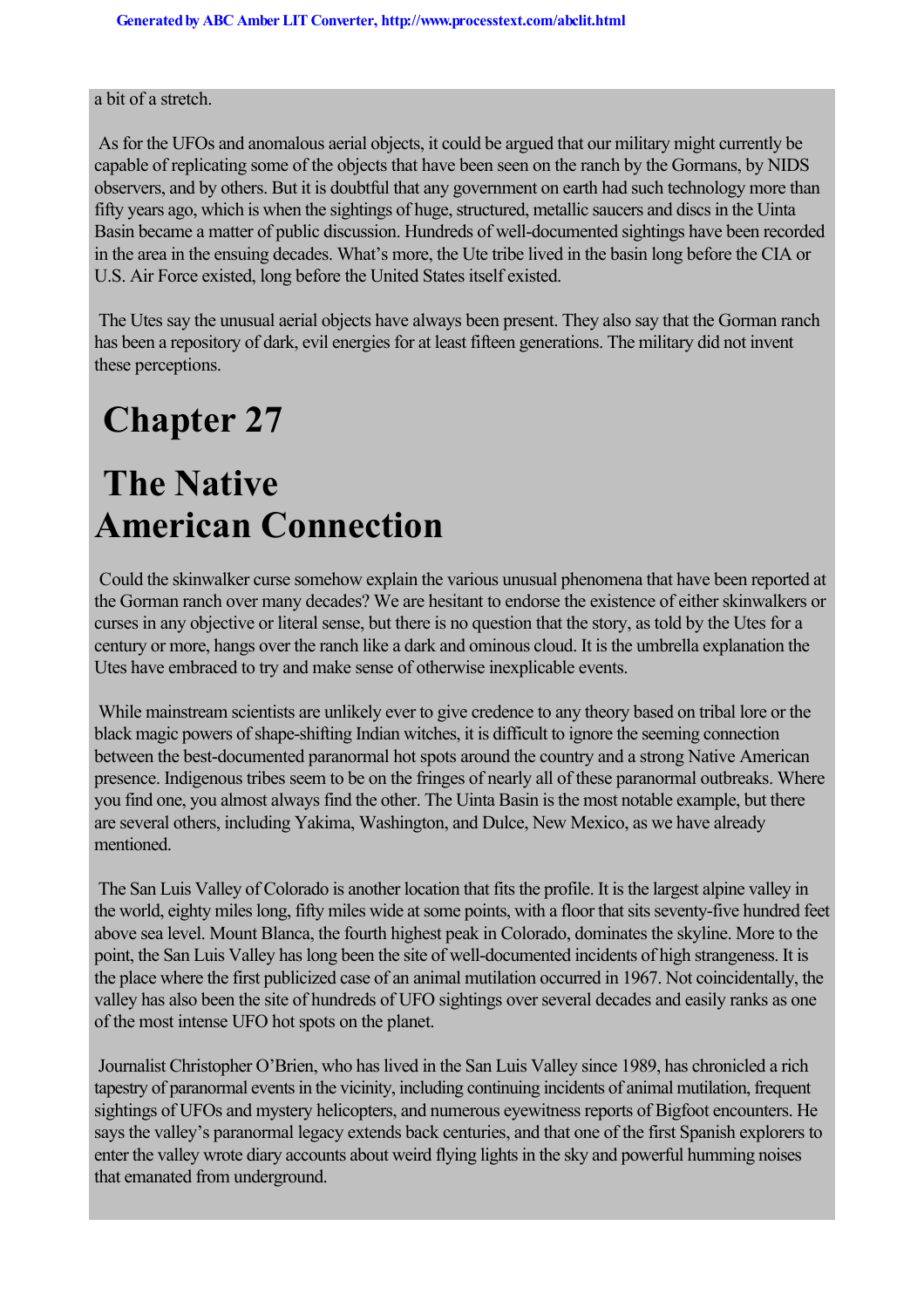Not surprisingly, the region also oozes Native American mysticism and legend. The Yuma culture was in the valley five thousand years before the birth of Christ. The list of tribes, bands, and peoples that are known to have moved in and out since then is long. Among those indigenous groups that managed to survive into this century, the San Luis Valley is almost universally revered as a special, mystical place. The Tewa Indians, descended from the Pueblo people and now living in New Mexico, believe that the San Luis Valley is the equivalent of the Garden of Eden. The Tewas say the first humans to enter this world crawled up through a hole in the ground to escape their previous plane of existence. Native Americans who live in the valley today say they were taught that the Creator still lives in the mountains that surround San Luis and that He sometimes appears to humans in the form of a Sasquatch.

 It is the beliefs of the Navajo, though, that are more pertinent to this book. Like many other tribes and bands, the Navajo visited, hunted in, and inhabited the San Luis Valley, off and on, for hundreds of years. Historians believe that the Navajo were finally ousted from the valley by none other than the Utes. It is a development the Navajo people are not likely to forget, since they regard the valley as a sacred place and a fundamental cornerstone of their culture. Mount Blanca, the fourteen-thousand-foot peak that towers over the valley, known to the Navajo as Tsisnaasjini', the Sacred Mountain of the East, is revered as one of the four mountains chosen by the Creator as a boundary for the Navajo world. It is considered to be an essential component in the Navajo quest to live in harmony and balance with both nature and the Creator. If the Navajo were Christians, Mount Blanca would be their Bethlehem. If they were Jewish, it might be their Wailing Wall.

 At a minimum, the San Luis Valley provides another example of a place that has experienced an extraordinary litany of high strangeness events, a "paranormal Disneyland" in the words of Chris O'Brien, while also being of great significance to Native Americans, a place drenched in tribal mysticism. The intersection of these factors may be meaningless, or at most coincidental, but considering that there are several other examples involving this same unlikely confluence of unusual circumstances, it at least deserves to be noted.

 Sedona, Arizona, is yet another example. Long before Sedona became an artsy Mecca for New Age believers of all stripes, it was hallowed ground for Native Americans. The long-gone Anasazi believed the area to be the center of the universe and the home of the gods. More recently, Sedona has been transformed into a haven for spiritualists, channelers, UFO enthusiasts, and assorted free spirits, drawn by the town's mystical vibe and by persistent stories about an energy vortex that just might be a portal to other worlds or realities.

 Hard-core skepticism isn't Sedona's strong point, and it is prudent to carry more than a few grains of salt when evaluating extraordinary claims emanating from the locals. One case that seems to have merit is eerily similar to the events endured by the Gormans. Over a two-year period in the early 1990s, a ranching family named Bradshaw persevered through a frightening series of unusual events. Their tribulation began with frequent sightings of glowing orbs in the sky, then progressed to poltergeist events in their home, highly dramatic Sasquatch episodes, sightings of gray "aliens," brushes with some sort of invisible being, the mutilation and harassment of their livestock and dogs, and the appearance of a portal of light. The Bradshaws say they could see another world on the other side of the portal, a description remarkably similar to things seen on the Utah ranch.

 In 1995, a book about the episode was published calledMerging Dimensions. The writers, Linda Bradshaw and Tom Dongo, arrived at the conclusion that there are rips or openings in the fabric of reality, and that these openings can create merging points between different dimensions and different realities. The Bradshaws think that the entities and energies they encountered were from some other reality and that they were able to slip in and out of our world through the merging point or portal that had somehow opened on their ranch. The Bradshaws had no idea that during the same time period they were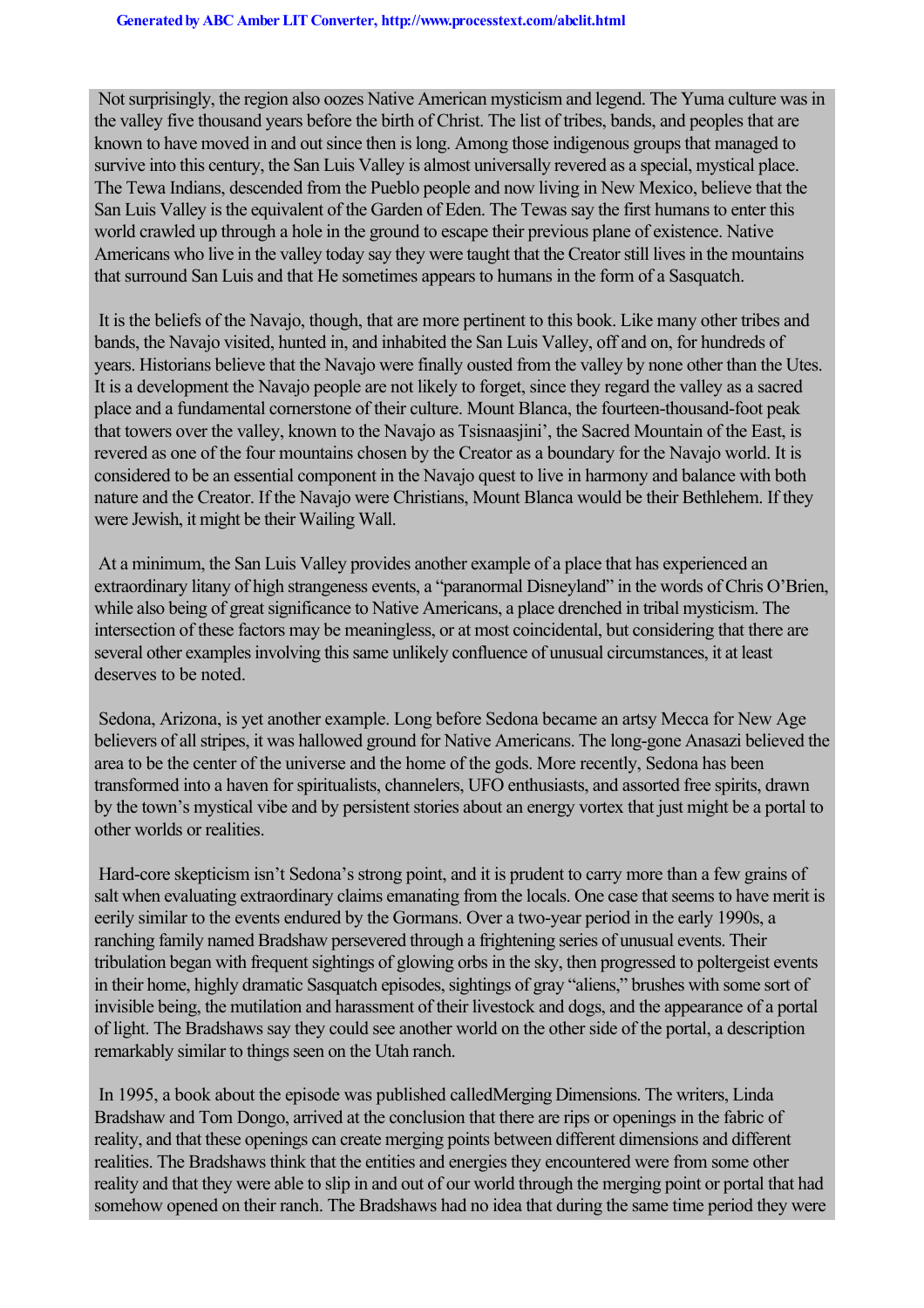enduring their own series of encounters with the unknown just outside of Sedona, the Gormans were trying to cope with similarly bizarre activities in northeastern Utah.

 Native American beliefs about alternate worlds pop up as well in a provocative work of fiction by the late, great Louis L'Amour, who wrote more than a hundred novels in his prodigious career. Readers bought more than 225 million copies of his books. Thirty of his novels were made into movies. L'Amour was best known for his western sagas, tales of gunfighters and lawmen, good guys on galloping horses and bad guys on the receiving end of frontier justice. But L'Amour's final novel, released a year before his death, represented an abrupt departure from what his readers had come to expect.

 The title of the book wasThe Haunted Mesa and its focus was Indians, not cowboys. Relying on a lifetime of dogged research and personal experience, L'Amour plunged headfirst into the topic of Native American mysticism and spiritual beliefs. The result was a book that closely parallels some of the possibilities that are central to the mysteries of Skinwalker Ranch.

 L'Amour basedThe Haunted Mesa on his understanding of Navajo and Hopi beliefs concerning "other worlds." Hopi spiritual leaders teach that our current earthly plane of existence is the fourth world the tribe has known. They traveled into this fourth reality, they say, by passing through a door or tunnel that opened in their previous world. The Hopi view closely parallels that of the Navajo. The Navajo are taught that they entered this world via a tunnel in the earth and that they departed their previous reality in order to escape from an unspecified evil. In his narrative, author L'Amour relies on his principal characters to argue for the existence of other realities. The story line implies that the other worlds from which the Hopi and Navajo escaped are most likely other dimensions, and that the doors between these dimensions are sometimes traversable. It's a fictional account, of course, but is firmly based on tribal religious traditions, which, from one perspective, seem to be in sync with prominent theories now being championed by cutting-edge physicists. In essence, Native Americans have believed for hundreds of years in the existence of such concepts as parallel universes, alternate dimensions, and traversable wormholes, although this isn't the terminology used by the tribes. To think they arrived at their beliefs without the benefit of Ivy League educations, particle accelerators, or Doppler-based calculations is certainly curious.

 Though we have no empirical evidence to prove that a Navajo skinwalker might really have the black magic ability to put a curse on the Utes, thus triggering a century or more of weird activity near the Ute reservation in Fort Duchesne, there is plenty of historical evidence to suggest the Utes certainly had done enough to deserve a curse or two, at least from the Navajo perspective. The Utes were often at war with the Navajo, and those wars were fought in places of interest to this book.

 The Utes' traditional homeland encompassed most of the state of Colorado, including the San Luis Valley and Elbert County, both of which, as we've noted, are areas of high strangeness. In the San Luis Valley, the warlike Utes drove the Navajo out. In the early 1800s, the Utes allied themselves with the Jicarilla Apaches (the same tribe that now occupies the paranormal hot spot of Dulce) in a bloody war against the Navajo, all at the behest of the Spanish. The Utes considered much of present-day New Mexico and Arizona to be their homeland. It could be argued that the Utes have historical ties to nearly all of the areas that are now regarded as paranormal hot spots. And there is no question that they, along with most of the other tribes in the American West and Southwest, consider the subject of witchcraft to be very serious business.

 According to Tom Gorman, the Fort Duchesne Utes were not happy to learn that NIDS had purchased the Gorman ranch. But NIDS received gracious cooperation and friendly openness from the tribe. Some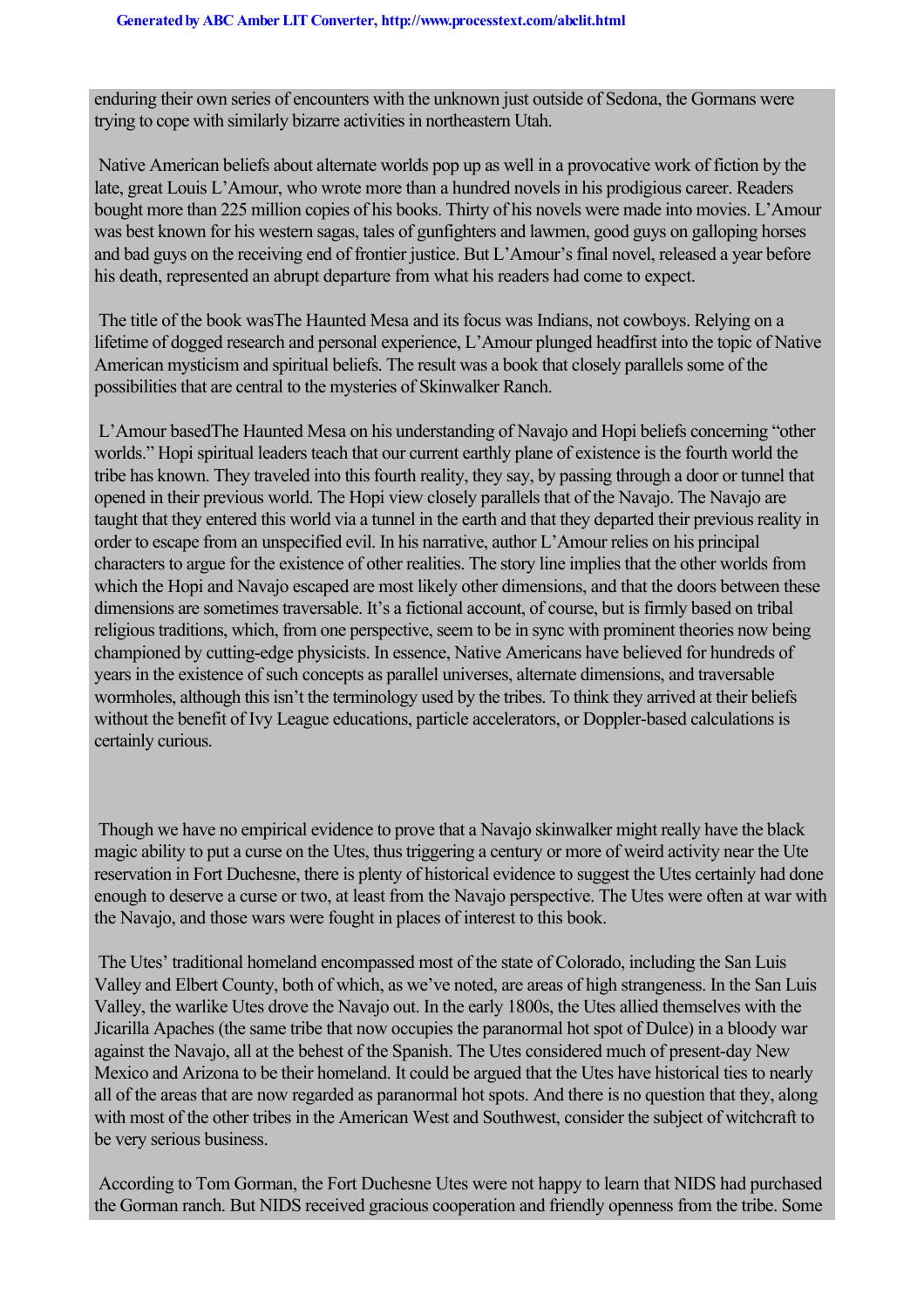tribal members initially warned Gorman that the NIDS purchase was a big mistake. In hindsight, it appears they were worried that a team of scientists poking around might annoy or arouse whatever malevolent force might inhabit the place. Tom Gorman came to believe that some of the Utes were dabbling in black magic rituals themselves. One day, he discovered the carcass of a raccoon that had been mutilated in ritualistic fashion and was left splayed on top of a tree stump in a manner so obvious that he believed he was meant to find it. Someone had slipped onto the property to perform what Gorman suspected was some sort of black magic ceremony. Was it a warning of sorts?

 The title of this book mentions a hunt for skinwalkers, so it's fair to ask whether we found any. We have no real evidence to suggest that Indian witches have the ability to pull off the kind of wild exhibitions and phantasmagorical events that were seen on the ranch by many witnesses. Native American beliefs in other worlds and portals to other realities have demonstrable equivalents in modern science, and in that sense, we wondered if their legends about skinwalkers might also have a scientific stepbrother, something that might help us to understand what unfolded.

 It may not have been a true skinwalker that was haunting the Gorman ranch, but something certainly manifested itself, again and again, over a period of several years.Something gave rise to the bewildering plethora of anomalies. Something manifested itself as a black cloud in the trees, from which a telepathic voice reached out to the NIDS scientists. Something appeared as an opaque "Predator" creature that roared loud enough to make a grown man cry. Something moved through water but could not be seen. Something generated voices from the sky. Something floated in the sky as glowing orbs, Stealth-like craft, disc-shaped UFOs, and even a flying recreational vehicle. We saw them. Either a single "intelligence" was responsible for conjuring up this amazing variety of ephemeral events, changing its appearance and form as well as its tactics and strategies, or a "family" of anomalies was sharing the rent in some kind of paranormal fraternity house. Skinwalker or not, it could be argued that the ranch, for unknown reasons, functioned as a one-stop supermarket for all manner of bizarre activity.

 Though we can't say with any certainty whether the things that happened at the ranch represent the presence of one entity or force, or whether there was more than one "intelligence" at work there, we can speculate about intentions. Was "the skinwalker," for lack of a better term, a malevolent force? In a sense, it was. It butchered and abducted livestock, attacked other animals, and seemed intent on generating strong emotional responses from the Gormans, as if it thrived on terror and confusion.

 But it also seemed to draw a distinction between harming animals and harming humans. Other than psychological damage, intense headaches, nosebleeds, and a few unexplained cuts, no humans were physically maimed, while animals certainly were. Whatever might have been slipping into our world seemed to know the difference between slicing up a newborn calf and doing the same to a human. It stuffed bulls into a trailer, but didn't do the same to people. Dogs were incinerated, but the Gormans were not. If we are to believe both the Navajo and academic researchers, skinwalkers are inherently evil and would not hesitate to kill a person. It suggests that whatever was present on the ranch was not a skinwalker in any traditional sense.

# **Chapter 28**

# **Other Dimensions**

 Dress up the skinwalker hypothesis in the garb of modern physics and the question becomes: Could the phenomena at the Utah ranch have been the result of interdimensional beings or time travelers accessing our space-time continuum, or physical beings jumping across vast interstellar distances via wormholes or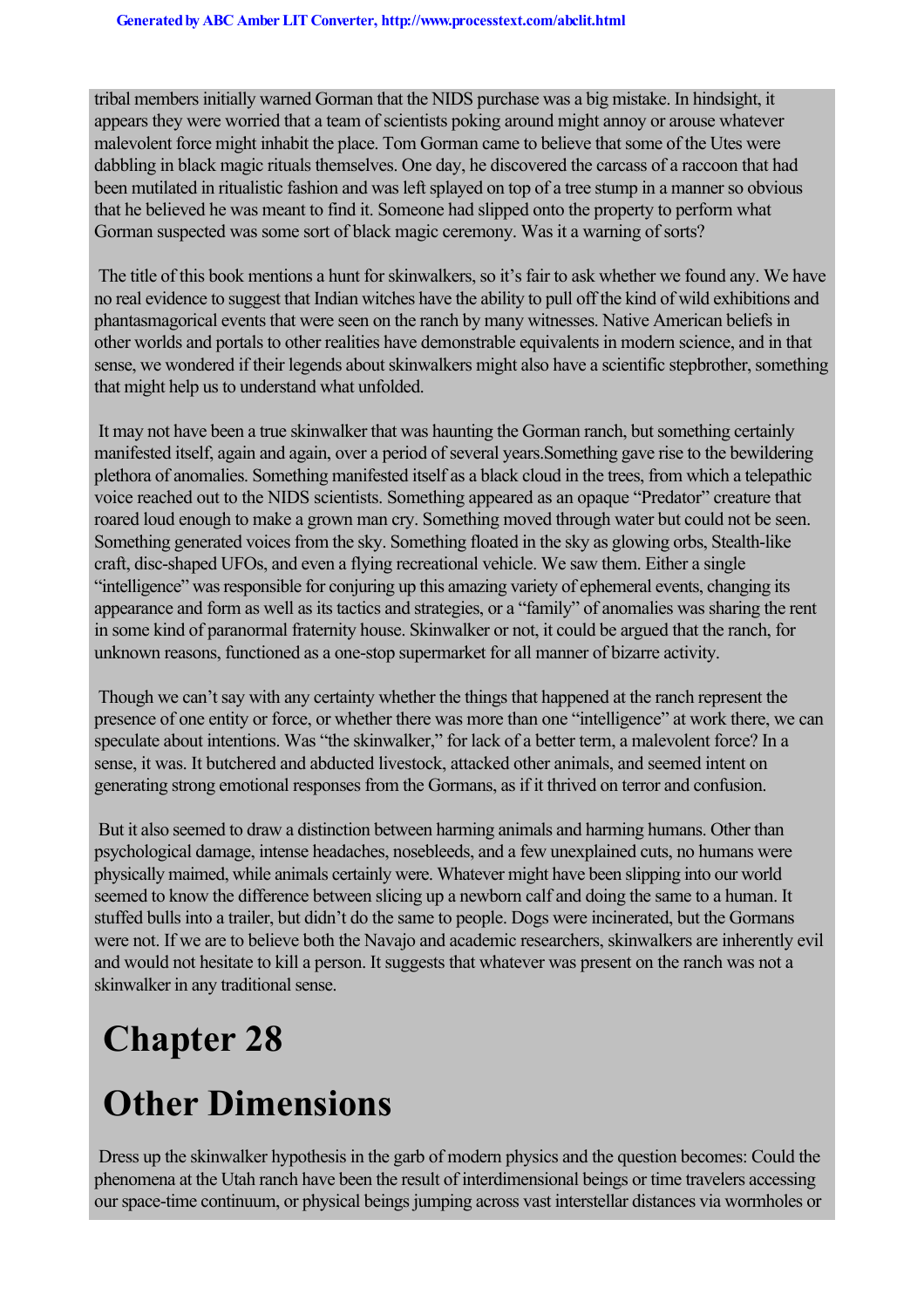stargates? It might sound like science fiction, but attempts to relate current physics theories to observed anomalous phenomena are being presented at conferences and published in scientific journals by physicists such as Eric Davis, Hal Puthoff, Bernard Haisch, Michio Kaku, Beatriz Gato-Rivera, Jack Sarfatti, and others. A burgeoning physics literature, including papers from mainstream science luminaries such as Kip Thorne and Matt Visser, have described the possibility that wormholes are shortcuts through the cosmic neighborhood, thus circumventing the velocity of light limitation for interstellar travel. Visser, Davis, and others have published the mathematical requirements for traversable wormholes as well as approaches toward engineering wormholes in mainstream physics journals.

 According to some variations of the interdimensional hypothesis, the creatures or beings that access our physical reality need not necessarily be physical but may be capable of influencing our physical reality and/or may be capable of mind control. They may manifest their influence either in long-term evolutionary or cultural manipulation of human affairs, or they may have even more inscrutable agendas. Variations on this theme include Jacques Vallee's "control system hypothesis," Patrick Harpur's "daimonic reality," and Michael Grosso's "imaginal realm," as well as John Keels's "ultraterrestrials" and the older Middle Eastern concept of the djinn.

 It's worth noting that Harpur's bookDaimonic Reality describes in vivid detail several of the strange animals seen on the Utah ranch, including the large cat and huge doglike creatures shot by Gorman on March 12, 1997, the bushy-tailed brownish animal seen by the Gormans in April 1999, as well as some of the weird "semi-physical" attributes of these creatures. Harpur says these creatures come from a "daimonic" (meaning "alternate" and not to be confused withdemonic ) reality and are characterized by both their physical and ghost-like attributes. The wide spectrum of events witnessed is not inconsistent with Harpur's description of a crossover of beings and creatures from another world into ours. The confusing array of unpredictable occurrences, the strange animals that appear to exist in some ambiguous world that is neither 100 percent physical nor 100 percent immaterial, and the tricksterlike quality of this apparently precognitive sentient intelligence, all fit a pattern of activity that has existed on Earth for millennia, according to Harpur.

 Prior to the arrival of NIDS, the Gormans were tormented by tricksterlike phenomena almost daily. The trickster activity was a constant irritation and the backdrop against which all of the other more spectacular events occurred. For example, in the midst of calving season, Ellen Gorman purchased several boxes of cereal so that the family could eat quickly on the run. But when it came time to eat the cereal, no one could locate the boxes. They were later found in the fridge, freezer, and oven. But that's not all. Irrigation headgates were found inappropriately opened or closed several times with no tire tracks or footprints in the vicinity. Water hoses would disappear and then be found in unusual places, always rolled into a neat circle three to four feet in diameter. In numerous instances, the shovels for digging irrigation ditches could not be located when needed but were found in unusual places later. And several times, when Ellen Gorman was getting into the shower, she would place her towel and hairbrush on the counter near the shower. But when she got out of the shower, they were gone. The items would then turn up in odd places in other parts of the house.

 And there was more still. Doors in the home would suddenly open and close with great force for no apparent reason. On one occasion Ellen Gorman had gone grocery shopping and had carefully put all the items on the kitchen table before stacking them in the cupboards. The job took a considerable amount of time. But when she returned several hours later, all the items were back on the kitchen table where she had originally placed them. This particular incident upset Ellen considerably because Tom suggested that maybe she had just forgotten to put the items away. But Ellen clearly remembered doing so.

 The Gormans' world was anything but black and white. The family got so used to finding the salt in the pepper shaker and vice versa that they would always shake a small amount onto their hand as a test prior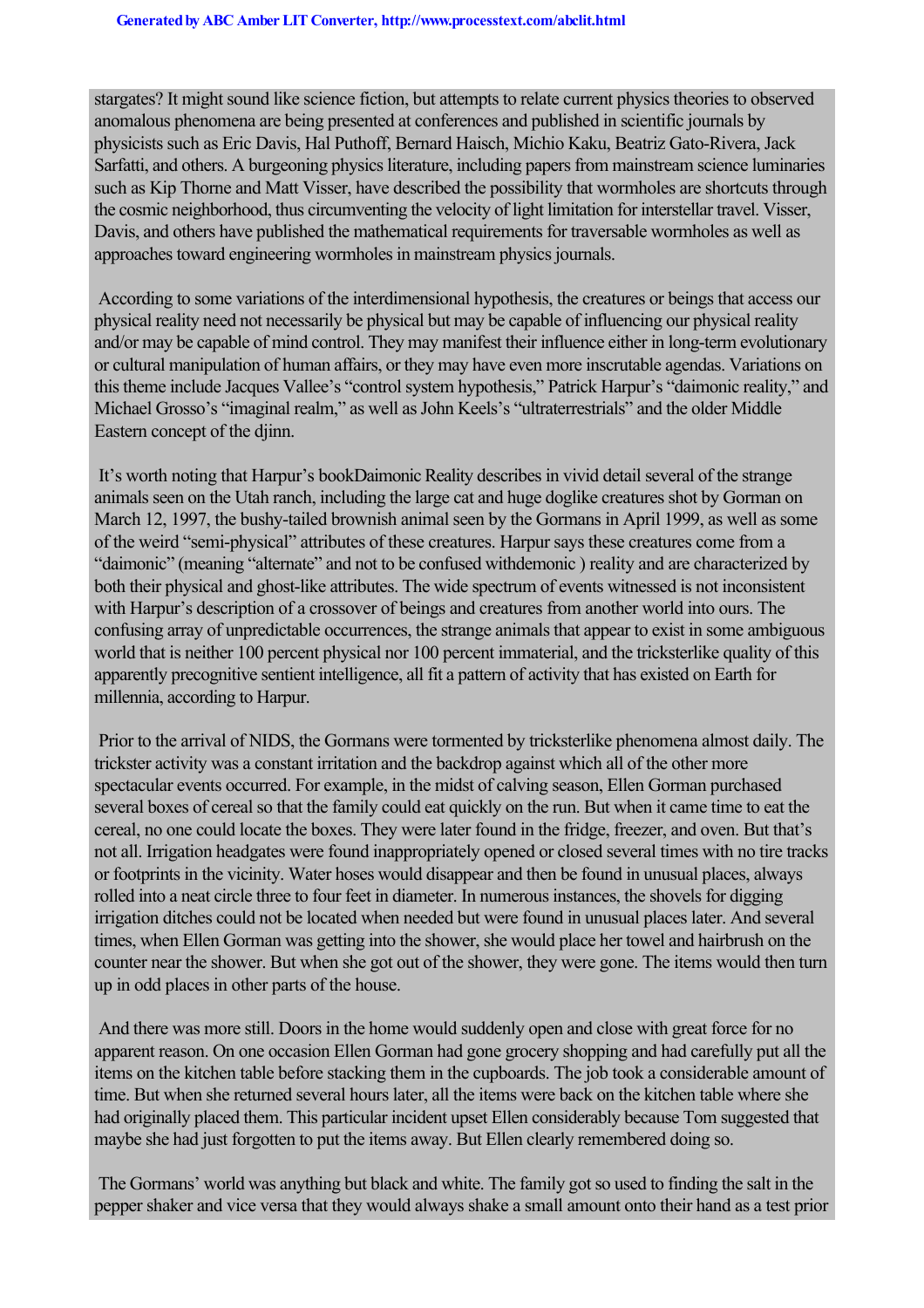to putting it on their food. On one occasion, Tad and a couple of his friends had been asked by Tom to move 150 to 200 large metal corral poles from the front yard to a location beyond the canal. The poles were of varying length and were seven to eight inches in diameter and weighed between 25 and 150 pounds each. It took the three teenagers about four hours of hard work to complete the job. The boys finished about noon.

 Tom returned around four in the afternoon to find all the poles back almost precisely where they had originally been in the front yard. He asked Tad why they had not done the job yet. The boys expressed considerable frustration over this incident, since they had spent several hours doing just what they had been told to do. Interestingly, the poles were replaced almost, but not quite, in the same spot as they had originally been, since the original depressions left by the heavy weight were visible on the ground beside the newly replaced poles. The family endured this constant, frustrating, unnerving trickster activity for almost two years. According to Harpur, this sort of activity is diagnostic of intrusions from other realities, which have been an ongoing part of humanity's experience for millennia.

 After experiencing all sorts of bizarre activity during his research on UFOs, John Keel formulated his "ultraterrestrial" hypothesis, which postulates that Earth has shared living space for millennia with other intelligent beings who interact with humans when they choose to, who are more intelligent than us, and who manipulate our physical and psychic reality for their own obscure agendas. "Within a year after I had launched my full time UFO investigating efforts in 1966," Keel writes inOperation Trojan Horse , "the phenomenon had zeroed in on me, just as it had done with the British newspaper editor Arthur Shuttle-wood, and so many others. My telephone ran amok at first, with mysterious strangers calling day and night to deliver bizarre messages 'from the space people.' Then I was catapulted into the dream-like fantasy world of demonology. I kept rendezvous with black Cadillacs on Long Island and when I tried to pursue them they would disappear impossibly on dead-end roads…Luminous aerial objects seemed to follow me around like faithful dogs. The objects seemed to know where I was going and where I had been. I would check into a motel at random only to find that someone had made a reservation in my name. I was plagued by impossible coincidences, and some of my closest friends began to report strange experiences of their own—poltergeists erupted in their apartments, ugly smells of hydrogen sulphide haunted them "

 Keel's descriptions of existing in the strange netherworld between reality and some deeply disturbing nightmare exactly encapsulate the Gormans' description of what life was like on the ranch prior to NIDS investigation. Of course, when NIDS arrived, this tricksterlike activity diminished significantly. Occasionally, however, one of the NIDS researchers would wake up in the middle of the night with an incredibly strong sulfurous odor emanating from one corner of the room. It was invariably the same NIDS researcher who experienced this. NIDS researchers also experienced the constant tricksterlike interference with the dog runs in May 1997, and perhaps the mysterious destruction of the three video surveillance cameras could be categorized as tricksterlike. Other than these few exceptions, life for the NIDS staff was mercifully free of the sort of constant irritation the Gormans experienced with the trickster.

 How likely is the interdimensional hypothesis? Unfortunately, we don't know enough about the world for this hypothesis to stand on its own two feet—there is no known experiment, for example, that will distinguish between the simple ET hypothesis and the interdimensional hypothesis without more robust data. From a scientific perspective, extraterrestrial and the interdimensional beings are indistinguishable from one another—they both come from other worlds.

# **Chapter 29**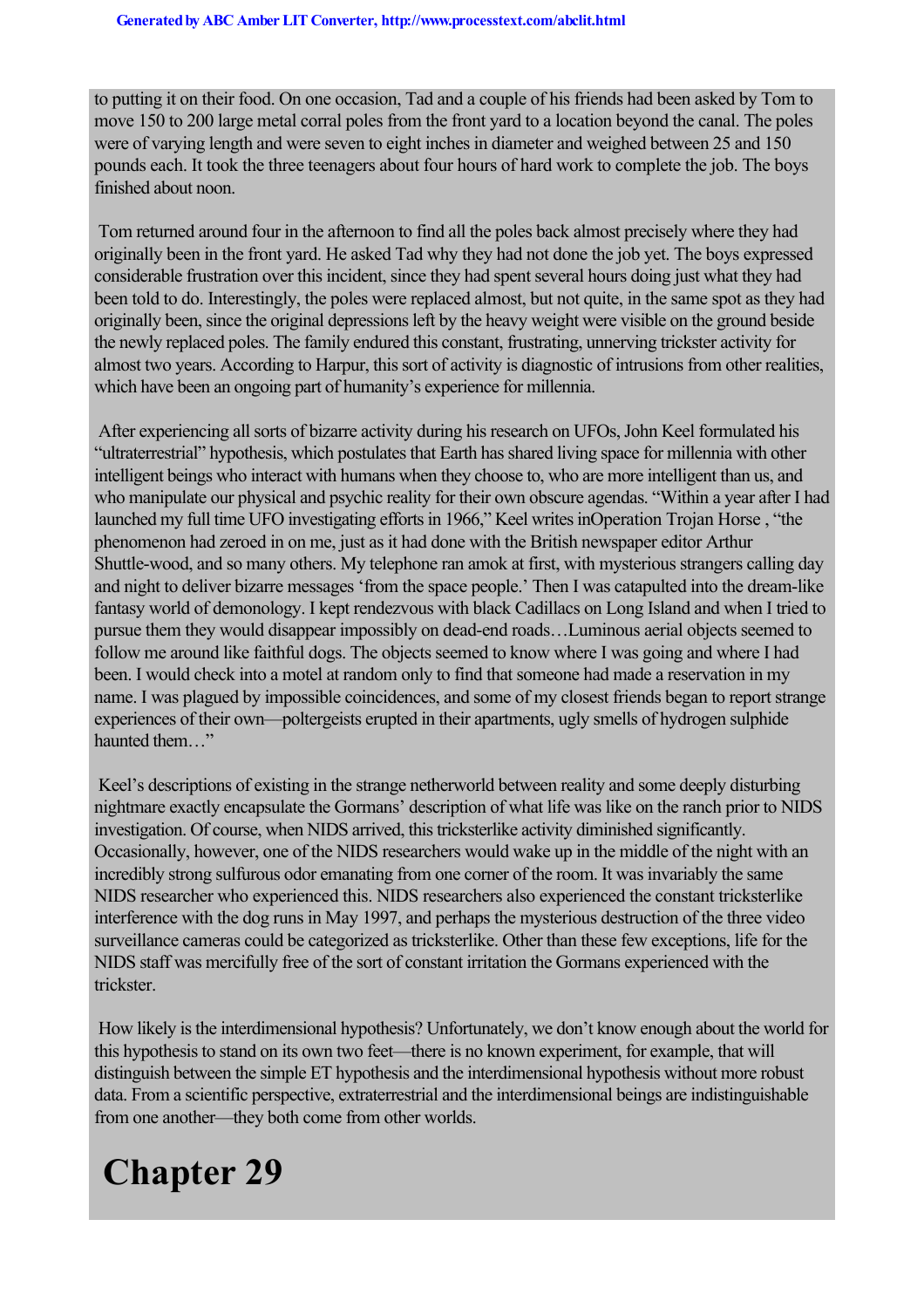# **Outer Worlds**

Let's take a step back and examine the broader picture by considering a question about perspective posed by the physicist Michio Kaku. "Let's say that a ten-lane superhighway is being built next to an anthill," he says. "The question is: would the ants even know what a ten-lane superhighway is, or what it's used for, or how to communicate with the workers who are just feet away? And the answer is no…If there is [another] civilization in our backyard, in the Milky Way galaxy, would we even know its presence?…There's a good chance that we, like ants in the anthill, would not understand or be able to make sense of a ten-lane superhighway next door."

 Other thinkers have posed similar questions. If a pair of pigeons alighted on a discarded newspaper page on a New York street, would they understand the content of the paper? A herd of cattle, grazing in a pasture, would be unlikely to appreciate the physical beauty of the surroundings, let alone be able to comprehend the prospects of their pending trip to the slaughterhouse.

 Spanish physicist Beatriz Gato-Rivera has questioned whether we could be immersed in a larger civilization without being aware of it. She notes that "typical civilizations of typical galaxies" would likely be hundreds of thousands, or even millions of years more evolved than our own. She compares it to a family of mountain gorillas and asks if the gorillas could possibly know that they are "a protected species inhabiting a natural reserve in a country inside the African continent of planet Earth," blissfully unaware of nations, borders, religion, or politics, or of their own position within the planetary pecking order.

 "Would any country on this planet send an official delegation to the mountain gorilla territory to introduce themselves openly and officially to the gorilla authorities?" Gato-Rivera asks. "Would they shake hands, make agreements, and exchange signatures with the dominant males?" She argues that it is reasonable to conclude that, just as gorillas could not possibly grasp the intricacies of the larger world around them, we humans may simply lack the brainpower to comprehend the most basic foundations of a larger reality that surrounds us. Gato-Rivera and other physicists suspect that we are already a part of a much larger civilization, whether we can fathom this or not. And if the multiverse paradigm is true, there could be untold numbers of older, infinitely more advanced civilizations that might be capable of traveling into our world at will.

 "If there exist thousands, or millions, of parallel universes, separated from ours through extra-dimensions," Gato-Rivera suggests, "it would be natural then to expect that some proportion of these universes would have the same laws of physics as ours…, and many of the corresponding advanced civilizations would master the techniques to travel or 'jump' through…the extra dimensions. This opens up enormous possibilities."

 Physicists at the University of California at Davis have theorized that our known universe might exist within some sort of giant black hole that is "reversed," a so-called outward, a universe that is "expanding" into a much bigger place." According to mathematical physicist Blake Temple, the implication of this is that "there is something outside. Our universe is in a much larger space-time. The universe we know could be much bigger than the regions of expanding galaxies."

 But the question is, could someone "out there" in a larger reality or parallel world get here and interact with our lives, in subtle, overt, or incomprehensible ways? It is possible, physicists say, but it is questionable whether we would even notice, and even more doubtful that we would understand it if we did notice.

"Aliens may be here now, in another dimension, a millimeter away from our own," Kaku suggests. He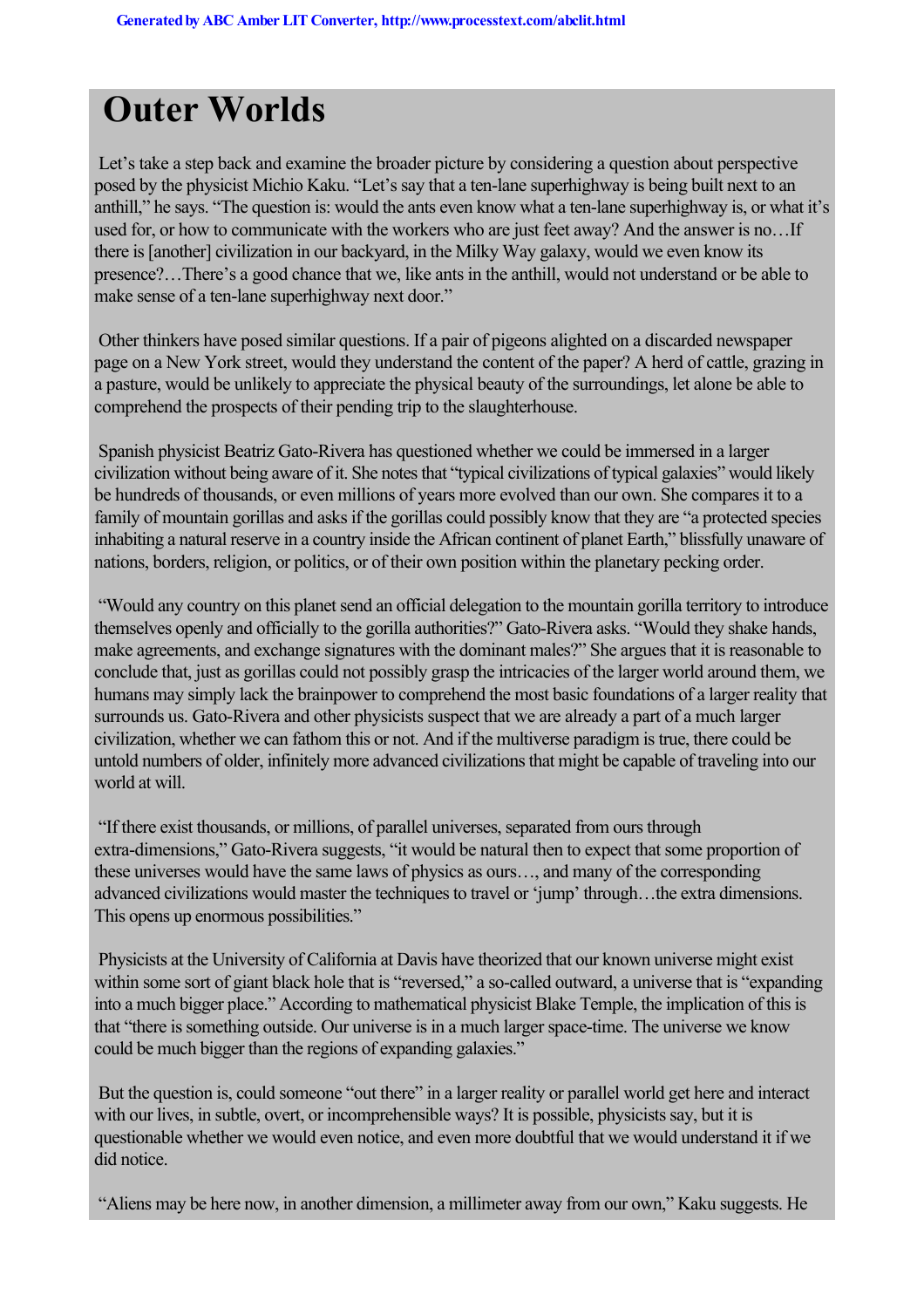points out that wave frequencies from alternate realities, other universes, and other times are all around us every moment of every day. "However, just like you can only tune into one radio channel, you can only tune into one reality channel, and that is the channel that you exist in. The catch is that we cannot communicate with them, we cannot enter these universes."

 Still, he and some of his colleagues agree with the premise that other, more advanced civilizations may have the technological ability to make the jump at will. Kaku even speculates that we will be able to make the same jump ourselves, someday far in the future. Trillions of years from now, when all of the known stars burn themselves out, our universe will undergo what might be called a "big freeze." It will be impossible for any intelligent life to survive. When that happens, we will have no choice but to depart for warmer pastures.

 University of Pennsylvania physicist Max Tegmark, the most outspoken proponent of the multiverse concept, believes that parallel universes already interact in definitive ways with our humble cosmic abode. Tegmark and other theorists think that our universe once had nine dimensions, but during the early stages of cosmic expansion, the three dimensions that constitute the parameters of our world stayed put, while the other six dimensions grabbed a cosmic taxi and split. Space may be nine dimensional, but matter may exist only in a three-dimensional surface, also known as a membrane, or brane, for short. Tegmark cites the work of renowned physicists Paul Steinhardt of Princeton and Neil Turok of Cambridge University, whose calculations indicate the existence of a second three-dimensional brane that is literally parallel to our own plane of existence but separate from us because it is just a tiny fraction higher on the dimensional scale. It's there, and it is part of our current reality, whether we can see it or not.

 "This parallel universe is not really a separate universe because it interacts with ours," Tegmark says. This interaction presumably is ongoing and omnipresent, even as you read this sentence.

 If this single universe of ours truly is infinite, if countless other universes exist in our little slice of reality, if parallel dimensions also exist, each with its own countless universes, if it is likely that our world is part of a much larger reality, and if it is possible, according to the laws of physics, for an advanced intelligence somehow to travel between those alternate realities, then it may also be possible to begin to understand the kinds of mysterious events that have been observed and reported by humans throughout recorded history, including those that have been documented on the Utah ranch.

 Distinguished scientists and prominent journals are no longer reluctant to discuss the most exotic theories about the nature of reality, so long as those discussions restrict themselves to the realm of esoteric chitchats between fellow highbrows. But when scientific outsiders or maverick thinkers raise the possibility that other realities might be manifesting themselves in our physical world right now, most scientists retreat behind the snooty barricades of academia and rationalism. They may heartily support the mathematical equations that establish the existence of the other worlds but recoil in intellectual revulsion whenever so-called paranormal events are reported, no matter how compelling the physical and testimonial evidence might be.

 The late astronomer J. Allen Hynek of Northwestern University, who served as the principal debunker in Project Blue Book, the much-maligned U.S. Air Force investigation of the UFO phenomenon, told the story about a convention of fellow astronomers that he attended. According to Hynek, one scientist who had slipped out of the convention for a smoke witnessed a UFO in the sky above the gathering. He ran back into the convention and announced with some alarm to the crowd that a flying saucer was hovering outside. Not one of the assembled scientists got up even to take a peek. To do so would have given credence to a discredited and unsubstantiated superstition and would have invited the scorn of their esteemed colleagues. Flying saucerscan't exist, therefore theydon't.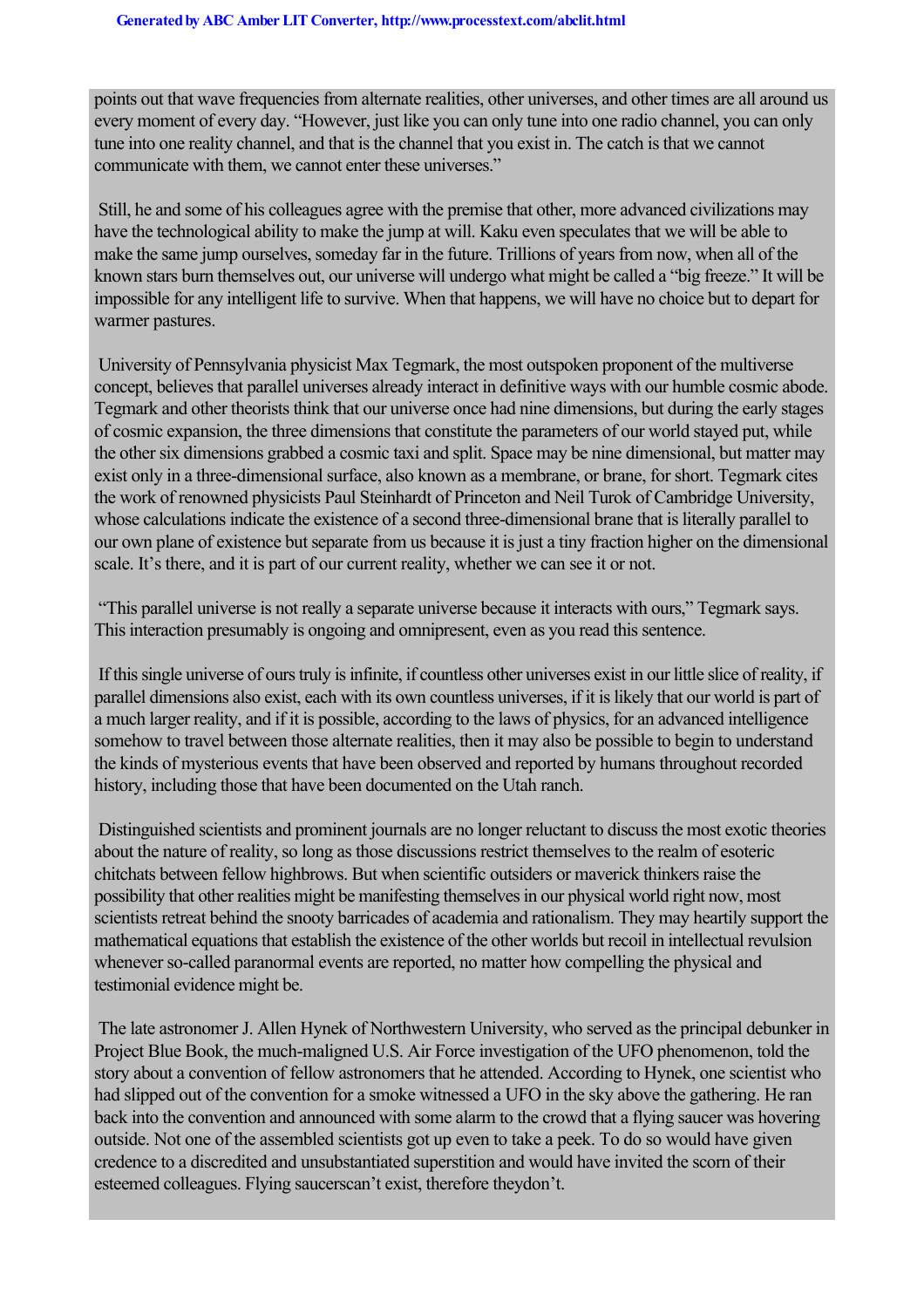At its most basic level, science is supposed to represent the investigation of the unexplained, not the explanation of the uninvestigated. Yet few scientists are willing to risk the criticism of their peers (or the withdrawal of their research grants) if it means pursuing the subjects that are deemed by unofficial acclamation to be unworthy tabloid fodder, the rants of disturbed minds, or the folklore of drunken trailer park lowlifes. It can't be, therefore it isn't.

 The ideas of visionary thinker Giordano Bruno were so unsettling to the political, religious, and scientific establishment of his day that he was burned at the stake for espousing them. The modern science establishment, which is viewed by some as the equivalent of a harsh and unforgiving religion with its own strict commandments and rigid code of conduct, no longer burns its outcasts, but it certainly excommunicates those who stray too far from the fold. Unusual experiences that intrude into our daily lives are routinely discarded or excluded from any serious discussion through the time-tested techniques of ridicule, trivialization, and debunking. A witness who reports a UFO is either mistaken, psychotic, inebriated, or out to make a buck.

 It is no small irony that millions of people all over the world have experienced and reported events of high strangeness, events that are completely consistent with the most exotic, cutting-edge theories of the nature of reality, yet these encounters are almost always dismissed without so much as a cursory investigation. Despite nearly a century of mind-boggling, paradigm-shifting discoveries and ideas to the contrary, we continue to live as if Newton's laws still define our reality, as if the high strangeness of the universe has nothing to do with our daily lives. But is this true?

 In 1991, a nationwide Roper poll found that millions of Americans were experiencing events that defy our textbooks and our understanding of reality. The study polled nearly six thousand people and was easily the largest statistical sample ever undertaken concerning "paranormal" experiences among the general public. The size of the sample meant that the statistical margin of error was 2 percent or less, far more reliable than most political surveys. Astoundingly, the Roper pollsters found that 18 percent of those polled had experienced waking paralysis (with no apparent cause); 13 percent said that they had experienced "missing time," hours or even days for which they have no memory or explanation; 8 percent said that they had seen balls of light or orbs, which might be interpreted as UFOs; and another 8 percent noticed unexplained scars on their bodies.

 The survey suggests that approximately one in every ten Americans, more than twenty million people, had experienced events that might be considered paranormal. A second Roper poll conducted seven years later found a smaller number of people, 7 percent instead of the earlier 10 percent, reporting these same experiences. It isn't clear why the overall percentage changed, but even at the lower number, millions of people claimed to have experienced something strange and dramatic in their lives.

 It is clear that mainstream public attitudes and beliefs toward so-called anomalous phenomena are profoundly out of step with mainstream science attitudes and beliefs. And just as cosmologists and physicists sometimes sound like religious mystics, an increasing number of psychologists and anthropologists are beginning to explore the human mind as something more than the consequence of neurochemical trafficking in the brain. These new areas of research may also be relevant to an understanding of some of the events that occurred on the ranch.

# **Chapter 30 Inner Worlds**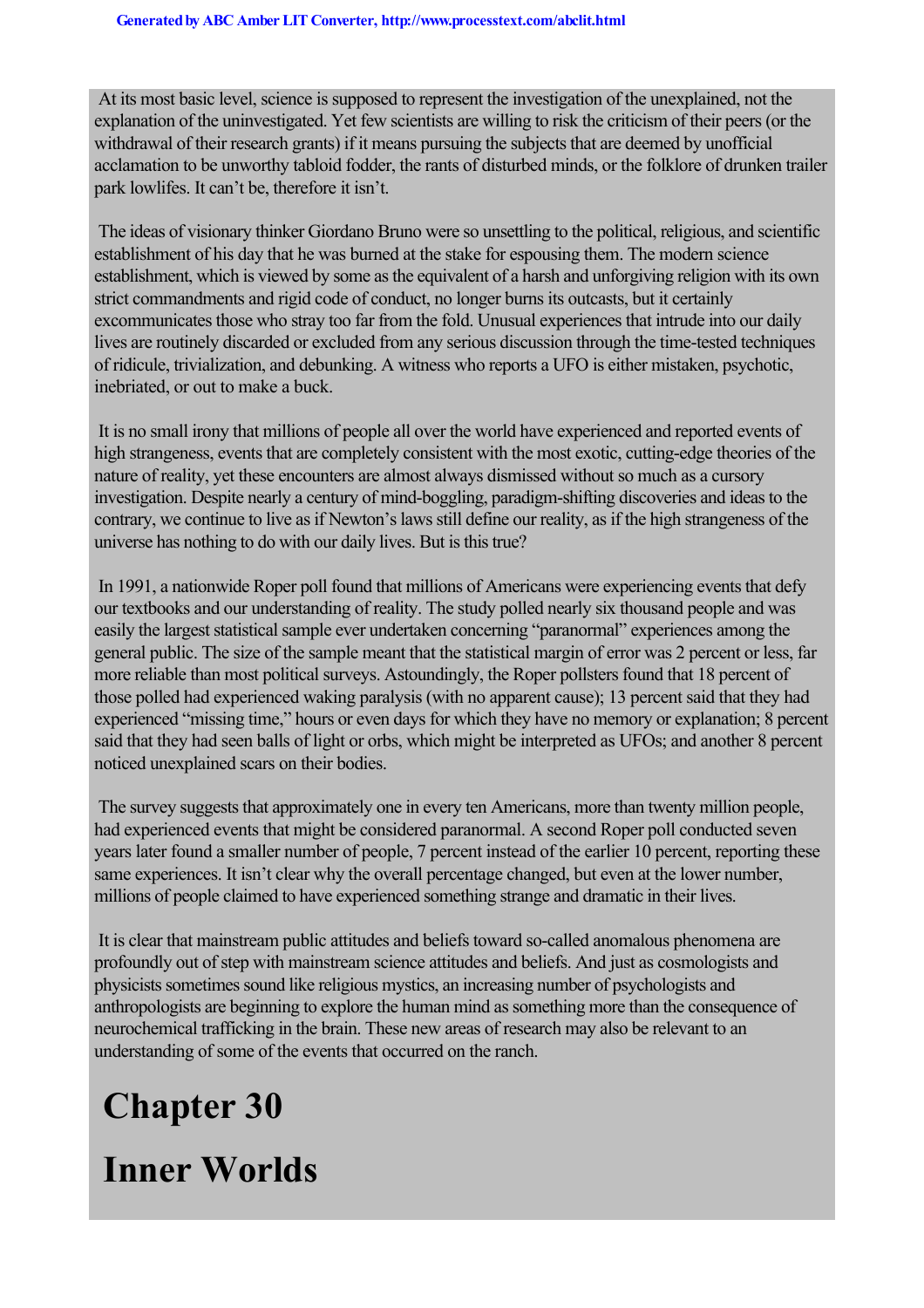Does the wide variety of anomalies observed at the ranch have any connection with human consciousness? Of course, much of mainstream science simply dismisses such reported anomalies as products ofpathologies of human consciousness. But what if they are insteaddoorways from human consciousness into other realities? People such as writer Patrick Harpur, philosopher Michael Grosso, psychologist Kenneth Ring, among others, argue that there are separate realities inhabited by other intelligences and that humans can sometimes access these places. The central question is whether these separate realities are real, external, and physical in any sense, and whether they somehow tie in to human consciousness.

 Certain events that took place at the ranch suggest a possible link among shamanism, human consciousness, and whatever force was operating there. The Gormans became convinced that the phenomena eavesdropped on them and often reacted to what they said. One example was the "transfer" of four two-thousand-pound bulls into a tiny trailer. This event happened almost immediately after Ellen Gorman's private conversation with her husband in which she expressed extreme apprehension at the idea of losing the animals. Was this sheer coincidence? If not, how could their conversation have been overheard in a vehicle on a remote ranch? After scores of similar coincidences, the Gormans ended up believing that the intelligence knew what they were thinking and could even anticipate what they were going to do.

 It is tempting, therefore, to speculate that a link existed not only with the Gormans' physical presence on the ranch but also with their mental states. A similar link apparently took place with a team of scientists at Lawrence Livermore Laboratory in California during the 1970s when they were testing the famous Israeli psychic Uri Geller. The scientists, all of whom had top secret security clearances, began to experience all manner of weird phenomena, both in their homes and at work shortly after they began to study Geller. Suddenly, gray flying saucers would materialize inside their homes or labs. Huge birds would turn up at the end of their beds, strange metallic voices would speak to them by telephone, and other objects would become visible and float in the air in front of them. It was as if some sort of doorway to another world had been opened for them. Only after they stopped studying Geller did their lives return to normal. Were these strange occurrences diagnostic of some kind of "disturbance" in the field of consciousness?

 There is some evidence to suggest that forms of meditation (and therefore altered states) were connected to the appearance of anomalous phenomena on the ranch. The "Predator incident" of early 1996 appears to have been provoked by an individual's conscious attempt at meditation. And a little over a year later, less than sixty minutes after an hour-long meditation by an investigator, a creature crawled through a tunnel of light in midair at exactly the same spot where the meditation had taken place. But human consciousness at the opposite end of the spectrum from the stillness of meditation apparently also provoked anomalous events. Just prior to the purchase of the ranch by NIDS, Tom Gorman says that an incoherent woman arrived one day in 1996. As the woman got out of her car and began talking to Tom in the front yard of the homestead, a nearby tree began to shake violently and the leaves began to rustle loudly despite a total lack of wind. Suddenly the woman, who admitted to being mentally disturbed, began to scream loudly and pointed at the tree. She described the presence of legions of demons and monsters in the shaking tree. Tom couldn't see the "demons," but he could plainly see the whole tree shaking. After ushering the crazed woman off the property, the tree returned to its previous stillness. Tom thought that somehow the woman's unhinged mental field had disturbed something in the environment and provoked the "psychic" outburst in the tree.

 Eventually, after being exposed to scores of bizarre but unrepeated events, some members of the NIDS Science Advisory Board began to hypothesize that a sentient, precognitive, nonhuman intelligence occupied the ranch. One board member even suggested that this intelligence was engaged in deliberately provoking emotional reactions in the residents, perhaps in order to utilize those emotions in some way. This notion is not so far-fetched given the Gorman family's long held suspicions that something or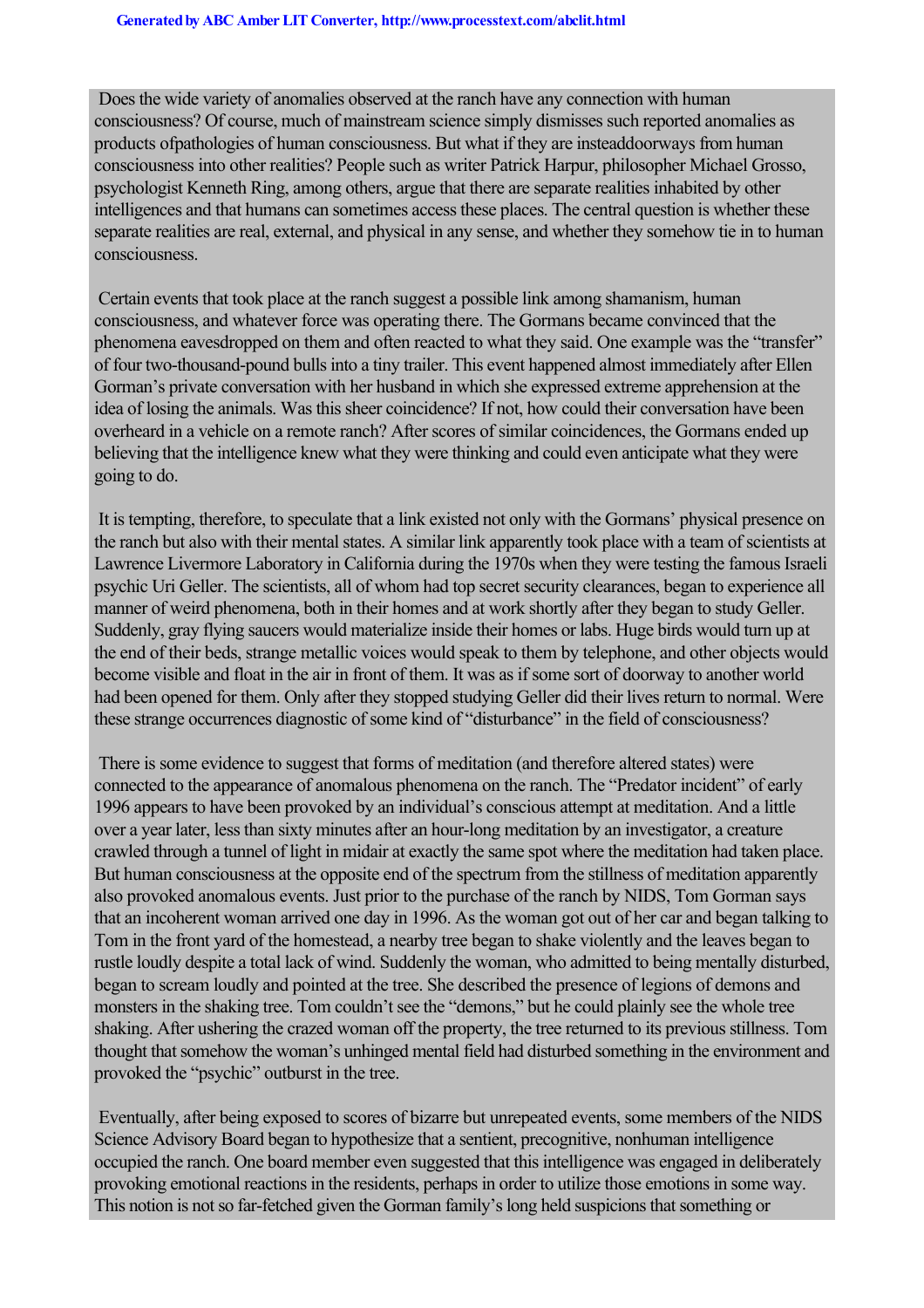someone was watching them constantly and was aware of their every thought and movement. The cat-and-mouse mind games experienced by the NIDS researchers, the tricksterlike interference with the dog runs in the summer of 1997, and the chilling destruction of our surveillance cameras in 1998, an event that was captured on videotape, all lent support to the notion that some kind of manipulative intelligence was present. While it is admittedly difficult to establish the existence of such a precognitive, nonhuman intelligence, the thought was never far from the minds of those of us who walked those fields, day and night, for so many years.

 One of the more celebrated proponents of alternate realities and their link to states of human consciousness was John Mack, a Harvard University professor of psychiatry and author of two widely read books on the phenomenon of alien abduction. Mack studied some two hundred cases of alleged alien abductions over a ten-year period before a drunk driver in London killed him in October 2004. Over time, Mack had come to believe that many of the events reported by persons who claimed to have been subjected to so-called alien abductions actually occurred in other realms or dimensions that humans had somehow accessed, though not at a normal level of consciousness. Mack saw overlaps between the alternate realities occupied by shamans and the world from which these "aliens" came to terrorize their "victims" during alien abductions.

 The experiences that Mack's patients reported were visceral, vivid, and powerfully disturbing. On many occasions they were life changing. The visitors emerged from another world or else pulled the victim into a separate reality where they performed sometimes very painful examination procedures reportedly involving, at times, the collection of bodily fluids. In many instances, the victims were forcibly examined without their consent; a situation tantamount to kidnapping. Mack believed that these powerful traumatic experiences, if eventually accepted by the victims, were the doorways for spiritual evolution. Many abductees say they received instruction from their abductors about the systematic destruction of Earth and the need for ecological awareness, a sort of "alien boot camp" concerning the necessity for taking better care of the natural world. Mack eventually concluded that the abduction experiences were not happening physically but were associated with some other level, dimension, or reality that was either a part of human physical reality or could easily influence it.

 The "inner world" nature of these experiences is further strengthened by the recent work of psychiatrist Rick Strassman. In one of the few scientific studies of its kind, Strassman studied the effects of injecting the hallucinogen N-N-dimethyltryptamine (DMT) into sixty volunteers at the University of New Mexico between 1990 and 1995. The research was funded by the National Institutes of Health and followed extremely rigorous research protocols and human subject methodologies. Strassman was startled to discover that a large number of his subjects experienced meetings with "alien beings" and nonhuman intelligences following injections of DMT. The details of these meetings were remarkably consistent among the subjects, though none of these experimental volunteers were allowed to compare notes prior to being interviewed.

 To Strassman, the almost identical "hallucinations" experienced by different subjects in their encounters with the "aliens" seem to imply that the subjects experienced some kind of objective reality as a result of the DMT injections. He hypothesized that perhaps DMT was able to open a perceptual doorway into other "dimensions" where the human mind could meet and communicate with the denizens of these realities. In Strassman's words, "I suggest DMT alters the receiving qualities of the brain, and employ a television analogy. Personal healing occurs by an enhancement of 'contrast and focus'; invisible worlds and entity contact takes place by changing reception of 'channels' to include dark matter and parallel universes." Strassman points out that the human brain makes DMT naturally. This leads him to speculate that perhaps, under certain circumstances, in certain states, the human brain might increase its levels of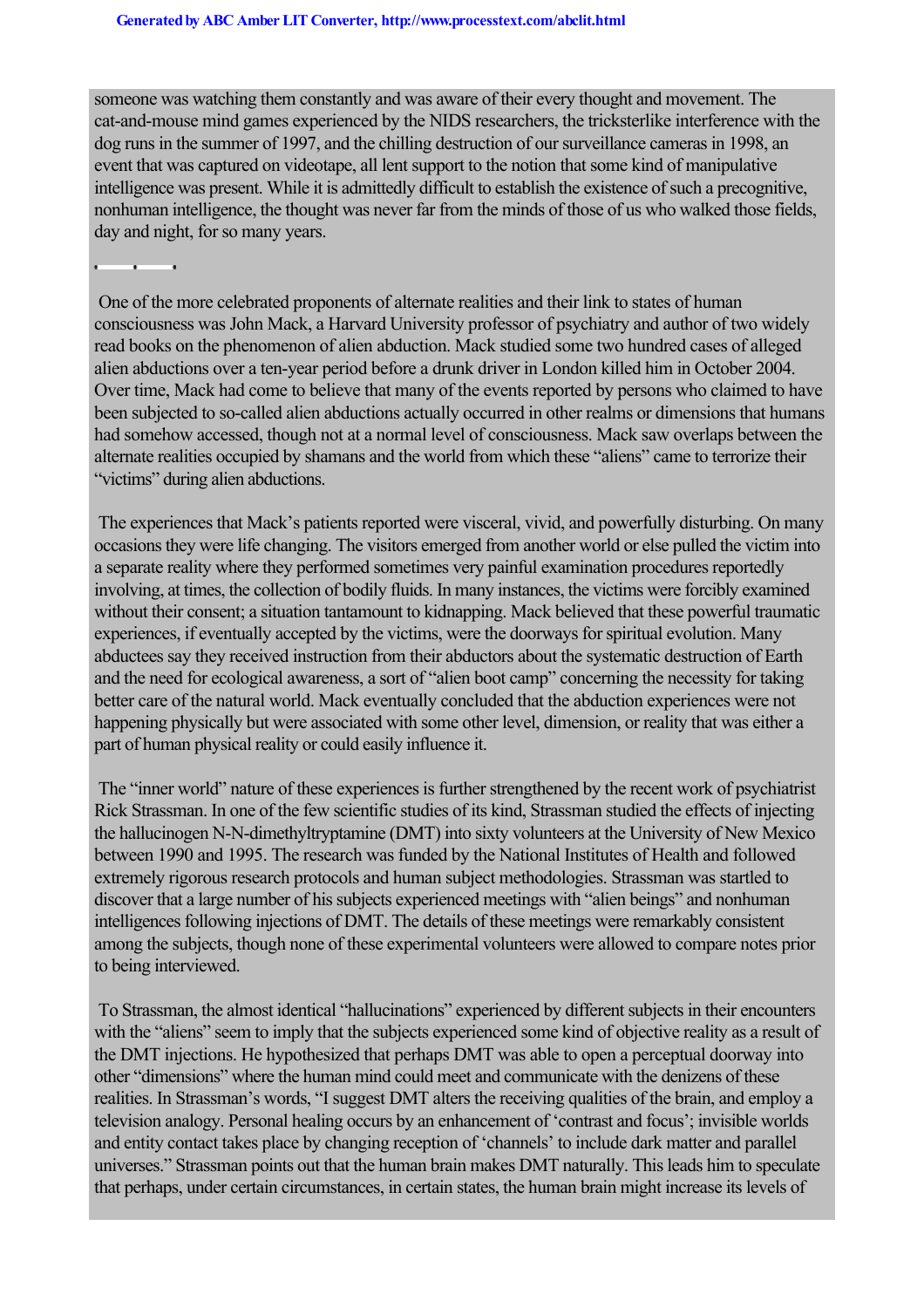endogenous DMT and so make it easier for the "alien abduction" experience to take place.

 Or could an external agency manipulate the DMT levels in the human brain in order to make journeys to other worlds possible, or alternatively, such that the denizens of other worlds could cross over into ours? Or was some unknown environmental variable on the Utah ranch, perhaps very low frequency electromagnetic radiation, responsible for triggering DMT cascades in the brain? Was such a mechanism responsible for some of the incidents? It would have been interesting to conduct regular and comprehensive blood chemistry monitoring of all the ranch residents and investigators. Did they have elevated levels of DMT? Were glucocorticoid stress hormones elevated? Although we discussed performing such blood tests, they were never carried out.

 Shamans, who apparently have the ability to cross over into other worlds at will, also report having DMT-like experiences. Michael Harner, who is arguably the father of Western shamanism, learned to be a shaman while living among the Jivaro Indians in the Ecuadorian Andes and the Conibo Indians in the Peruvian Amazon. He had a very interesting, and perhaps relevant, vision of an "alien intelligence" that was directly intertwined with human consciousness. It happened in the early stages of his exploration into shamanism.

 "Now I was virtually certain I was about to die," he noted after entering an ayahuasca-induced trance. (Ayahuasca is a hallucinogenic drink made from the bark of a South American vine; it contains several psychoactive ingredients, including DMT.) "As I tried to accept my fate, an even lower part of my brain began to transmit more visions and information. I was 'told' that this new material was being presented to me because I was dying and therefore 'safe' to receive these revelations. These were secrets reserved for the dying and the dead, I was informed. I could only dimly perceive the givers of these thoughts: giant reptilian creatures reposed sluggishly at the lowermost depths of the back of my brain, where it met the top of my spinal column. I could only vaguely see them in what seemed to be gloomy, dark depths. Then they projected a visual scene in front of me. First they showed me the planet earth as it was eons ago, before there was any life on it. I saw an ocean, a barren land and a bright blue sky. Then black specks dropped from the sky by the hundreds and landed in front of me. They flopped down, utterly exhausted from their trip, resting for eons. They explained to me in a kind of thought language that they were fleeing from something out in space. They had come to planet earth to escape their enemy."

 Harner continued: "The creatures then showed me how they created life on the planet in order to hide within the multitudinous forms and thus disguise their presence. Before me, the magnificence of plant and animal creation and speciation—hundreds of millions of years of activity—took place on a scale and with a vividness impossible to describe. I learned that the dragon-like creatures were thus inside all forms of life, including man. They were the true masters of humanity and the entire planet, they told me. We humans were but receptacles and servants of these creatures. For this reason, they could speak to me from within myself."

 Harner's encounter might link to Jacques Vallee's hypothesis that the phenomenon represents a technologically advanced control system that may reside on this planet and that the control system is responsible for the displays of the UFO. This control system seems to interact with humans on multiple levels, from the nuts-and-bolts level all the way through to the psychic level. Vallee hypothesizes that inner changes as well as long-term societal transformations that are inspired by the assorted encounters with this control system are far more significant than the physical trappings of the encounters themselves. Though the control system seems to operate for reasons that are opaque, mysterious, and largely unfathomable by human beings, its "productions" may have an agenda to "educate" human societies over an extended period of time. The appearance of the Virgin Mary at Fatima and at Lourdes might be examples of this control system's productions. The question is: Were the events at the Utah ranch another one of their "productions"?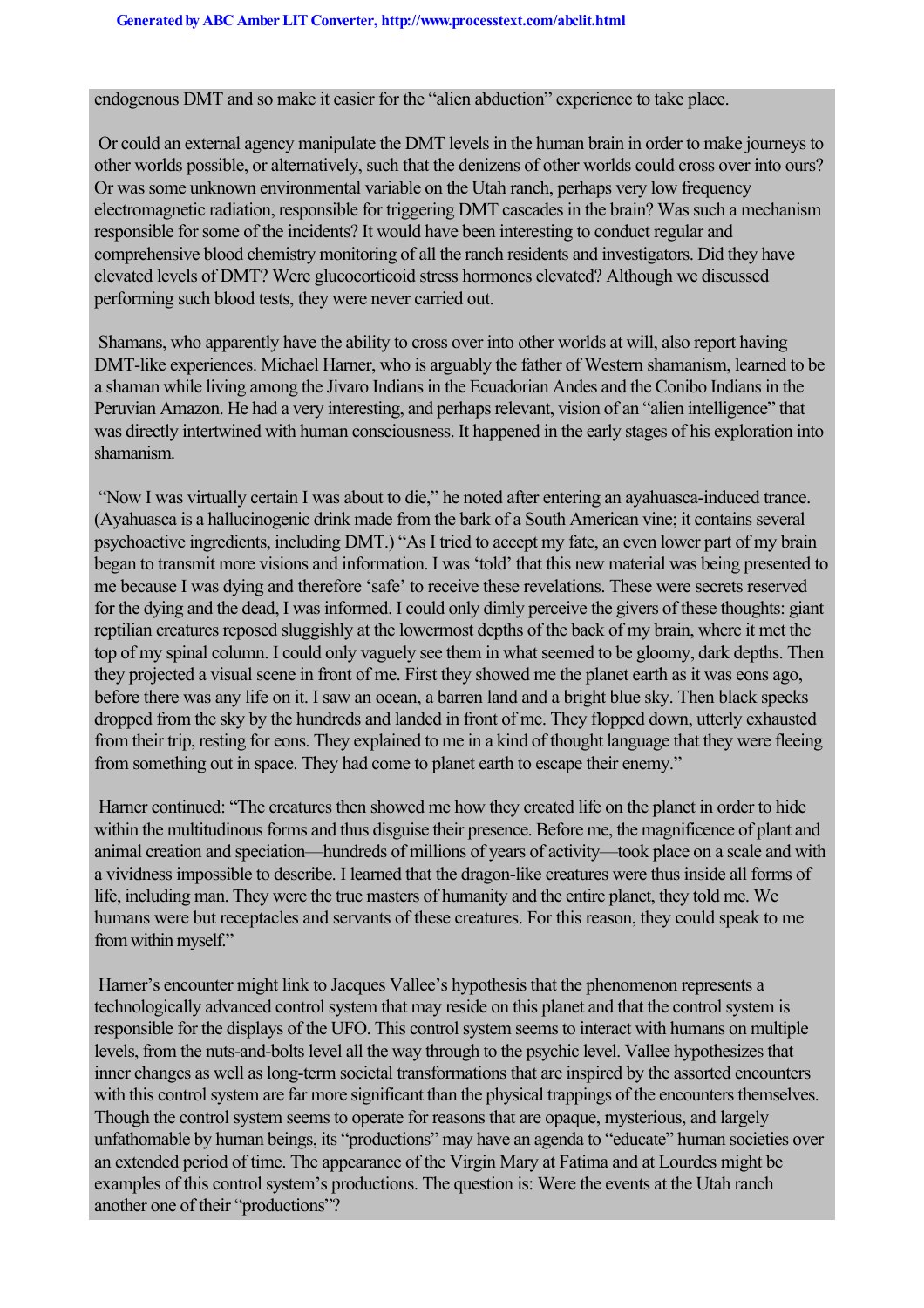There are, in fact, some profound shamanic overtones to what the Gormans experienced. The parallels to a story told by a Siberian-born medical doctor named Olga Kharitidi are quite obvious. Kharitidi spent many years practicing psychiatry in Novosibirsk, then a technological center in Siberia. While accompanying a friend of hers who was seeking a healer, Kharitidi found herself in the company of a shaman from the Siberian mountains of Altai. During her friend's encounter with the shaman, Kharitidi witnessed events that defied her understanding of physical reality. As a trained psychiatrist in the Western medical model, her first impression was that she might be experiencing a psychotic episode as she watched the shaman perform "impossible" feats. She says that it was not uncommon to see UFOs or other unusual aerial phenomena appear in the sky just as the shaman was beginning to "access other worlds." The shamans in Kazakhstan supposedly pay little attention to these UFO-like manifestations. They seem to regard them as distractions from their mission of journeying to and contacting "other worlds." In fact, the shaman explained to Kharitidi that the UFOs were the equivalent of wallpaper or window dressing around the entrances to these other worlds and should not be the focus of the effort.

 Most of the possible links between consciousness and anomalous phenomena remain at the anecdotal level, and our investigation of the events at the Utah ranch did not dramatically change that. Were denizens from another dimension playing a cat-and-mouse game with the Gormans and us? Or were these denizens who haunted the ranch simply skilled in the art of camouflage? Was an unknown force from an "inner world" attempting to manipulate consciousness? While our efforts and experiments to answer these questions did not succeed in any definitive sense, it wasn't for a lack of trying.

# **Chapter 31**

# **Revolutionary Science**

 In February 2002, as most of the paranormal activity at the Gorman ranch slowed to a mere trickle, NIDS scientists received a calling card of sorts, a little reminder that weird things could still happen. A perfect circle appeared overnight in a shallow, ice-covered pond not far from the main house.

 The circle was carved into the ice, approximately one-quarter inch deep and just under six feet in diameter. It was mystifying how this could have been done, let alone why. The ice was so thin that any sort of weight on top would have broken it. There were no footprints in the mud that surrounded the pond, except hoof prints from the cattle that grazed nearby.

 The NIDS team reacted as scientists should. Close examination of the circle indicated that the counterclockwise motion of a sharp object had delicately carved a circular impression in the ice and had caused ice shavings to accumulate at the edges of the grooves. The investigators collected the ice shavings from the circle and some from a control spot elsewhere on the ice and placed them into sterile test tubes for later study. All shavings from the ice circle as well as controls were subjected to elemental analysis by X-ray fluorescence to look for any residues, possibly metallic, from whatever sharp instrument had so delicately carved out the ice circle. The tests yielded nothing of note. The scientists also took readings for magnetic fields, electrical fields, and radiation in a hundred-yard radius around the ice circle. They checked the cattle and the surrounding environment for any unusual markings or tracks but found none.

 Ice circles have periodically been found in other parts of the world. In Russia, much larger circles have been seen and photographed on frozen lakes. Witnesses claim that the deep impressions were caused by UFO-like craft that were seen touching down. As far as we know, though, there are few precedents for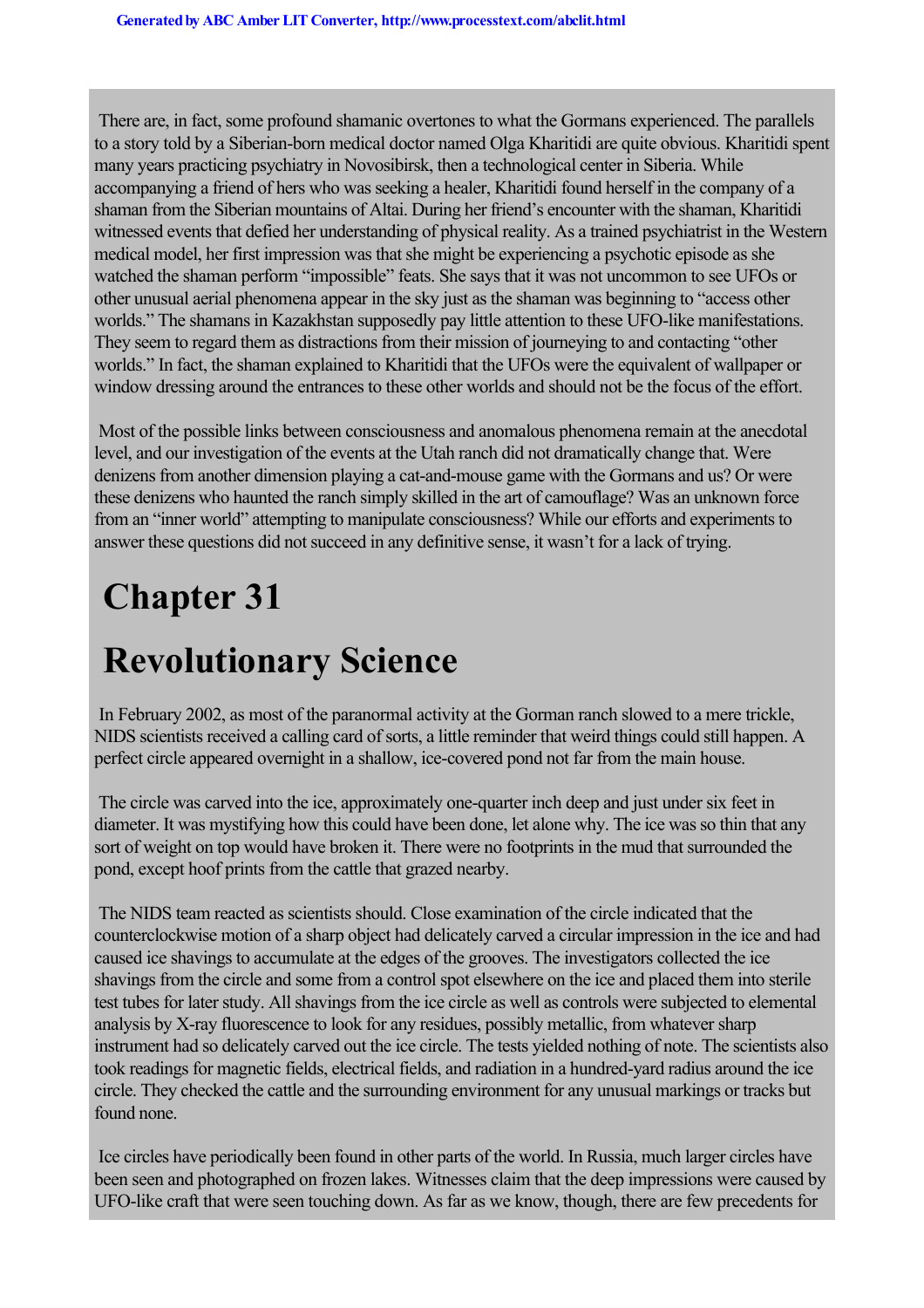the small, fragile carving that appeared in the ice pond on the ranch, although a short time later a family from Connecticut sent NIDS a photograph of a perfectly drawn twenty-foot-diameter circle in the ice outside their home. However the ice circle on the ranch was accomplished, it required a deft touch to make the carving without breaking ice so thin. And for what purpose? Was it meant as a teasing reminder that while NIDS might be close to giving up on the ranch for the lack of significant activity, the intelligence behind it all was still around, still unseen, and still a mystery?

 Four centuries ago, the predecessors of modern scientists were struggling to move beyond the "magic" and "magical thinking" that were inherent in alchemy. Since the age of enlightenment, there has been an ever-increasing gap between the scientific method and mainstream science's attitude toward anomalies. Today's science establishment conveniently forgets that Sir Isaac Newton, one of the icons of modern scientific thought, spent far more of his time studying and writing about alchemy than he did about physics.

 When faced with the mystery of the ice circle, the NIDS scientists reacted as they were trained and in full compliance with the rules of modern science. They took samples, searched for clues, and analyzed what physical evidence was available. Yet it is likely their colleagues would excoriate them for giving even a moment's thought to something so weird and seemingly insignificant. Scientists today generally shun anomalies. The weirder the anomaly, the greater the professional stigma against studying it. Nevertheless, the study of anomalies is central to the discovery process in science. Studying anomalies can open important doorways through which science can enter while traveling toward revolutionary discoveries.

 There is a distinction between "normal science" and "revolutionary science." In his controversial book, The Structure of Scientific Revolutions, Thomas Kuhn argued that the majority of scientists engage in normal science. They stand on the shoulders of giants from the previous generations and rarely make giant leaps forward. Kuhn writes, "Normal science does not aim at novelties of fact or theory, and when successful, finds none. New and unsuspected phenomena are, however, repeatedly uncovered by scientific research and radical new theories have again and again been invented by scientists…Discovery commences with awareness of anomaly, i.e., with the recognition that nature has somehow violated the paradigm-induced expectations that govern normal science." Of course, Kuhn was referring to experimental anomalies, not necessarily the physical anomalies found on the Gorman ranch, but his message still applies.

 The lessons that Kuhn drew for the experimental anomalies that pop up during the practice of "normal science" are equally well suited to science's first hesitant attempts to study the physical anomalies that abound in the "paranormal." The latter anomalies are simply more extreme versions of what Kuhn had in mind.

 According to Kuhn, there are a small number of revolutionary scientists. These often lonely individuals or groups are engaged in creating paradigm shifts or in the creation of new scientific disciplines. They are the solitary people on the road less traveled who often have to endure the hostility or marginalization by colleagues. But, according to Kuhn, the scientists engaged in revolutionary science are the ones who make a difference. They make possible the giant leaps forward. They are the visionaries.

 As might be expected, Kuhn's book, when it was first published, led to a firestorm of criticism because it insulted the hard work of the majority of scientists who are engaged in "normal" science. And, of course, most scientists prefer to think of themselves as the harbingers of new paradigms. But the majority of scientists are, according to Kuhn, mere technicians, elaborating upon, or tinkering with, the ideas of those who have gone before them. Kuhn called this process of normal science "puzzle solving."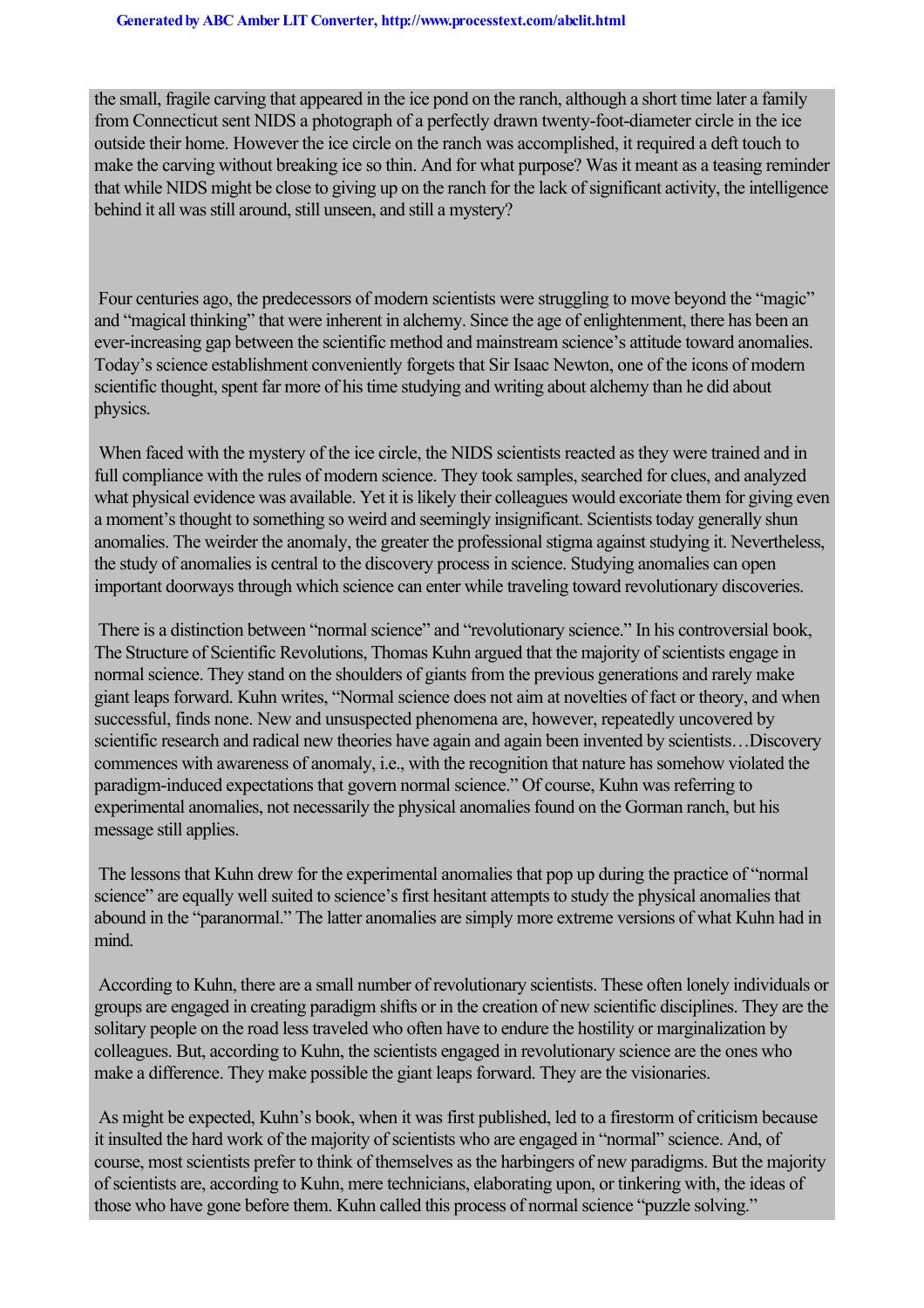Any investigation of paranormal events would certainly be categorized as revolutionary science. After all, such phenomena do not have any precedent according to scientific studies and superficially appear to break the laws of science. When a scientist begins approaching these extreme anomalies, there are huge risks, not only to his or her career but also to the work itself, since it necessitates the adaptation of scientific methods to a topic where predictions, theory, and previous experimental evidence are either absent, scanty, or incomplete. It is in this strange land that the scientist must learn to navigate while at the same time try to persuade his or her colleagues that such a study has inherent value and is not a complete waste of time and effort. In approaching something that has no precedent, great care must be exercised against gullibility while at the same time maintaining an open mind. For many scientists, walking this fine line is impossible.

 Yet we argue that the study of extreme anomalies can follow the same rules that Kuhn laid out for experimental anomalies. The study of extreme anomalies has great value in accelerating the discovery process. The scientific method is built on precedence, repeatability of experiments, and having enough data to make testable predictions. When a phenomenon under study refuses to obey these rather narrow strictures, what happens? What happens when a possibly intelligent phenomenon refuses to be predictable? Does a scientist walk away? Should the NIDS team have simply pretended that the ice circle never appeared, or that the calf dismemberment was a figment of their imagination?

 Is it possible to utilize the scientific method to study an intelligent, extreme anomaly? Herein lies an enormous challenge that is made doubly difficult if the majority of one's scientific colleagues do not even accept the reality of the phenomenon under study. Publication of data in scientific journals becomes difficult. Presentation of data at scientific conferences becomes impossible except for those marginalized societies that are devoted to studying these phenomena. And to put it bluntly, these societies are poorly attended, have almost no funding, and exist at the boundaries of the scientific community. In other words, they have no impact or influence on science or on how it is conducted.

 Obtaining grants to study or research these phenomena is impossible without publications in mainstream science journals, which in turn becomes impossible if there are insufficient resources to gather the data. These factors that accumulate in the sociology of science make the task of initiating the study of anomalies extremely difficult.

 Political perceptions and peer pressure contribute to the reticence of scientists to tackle unpopular topics. In March 2005, the Associated Press reported the results of a study conducted by researchers at three major universities. The study found that many, if not most, scientists and researchers shun controversy when choosing research topics. They avoid topics that might be frowned upon by colleagues, concerned that their professional reputations might suffer. More than half of the scientists interviewed said they felt constrained by informal and unspoken rules about what should and should not be studied. In addition, of course, the federal government, which controls the bulk of all science research dollars, frowns upon controversial research projects. Federal funds for research into paranormal topics are all but nonexistent. Small wonder then that so many modern scientists choose to stick with "safe" research projects and goals.

 The advent of NIDS with comparatively large resources due to the philanthropic generosity of real estate and aerospace entrepreneur Robert Bigelow aimed to at least remove the lack of resources from this part of the equation. However, even with substantial resources, scientists at NIDS still had to face the daunting task of studying something for which very few previous hard data existed. In fact, there was little or no hard data even to suggest the existence of these phenomena. Whatever reliable information existed was scattered across multiple, generally low-quality science journals. The challenge faced by the NIDS scientists was to come up with some methodologies that might address these meager precedents. In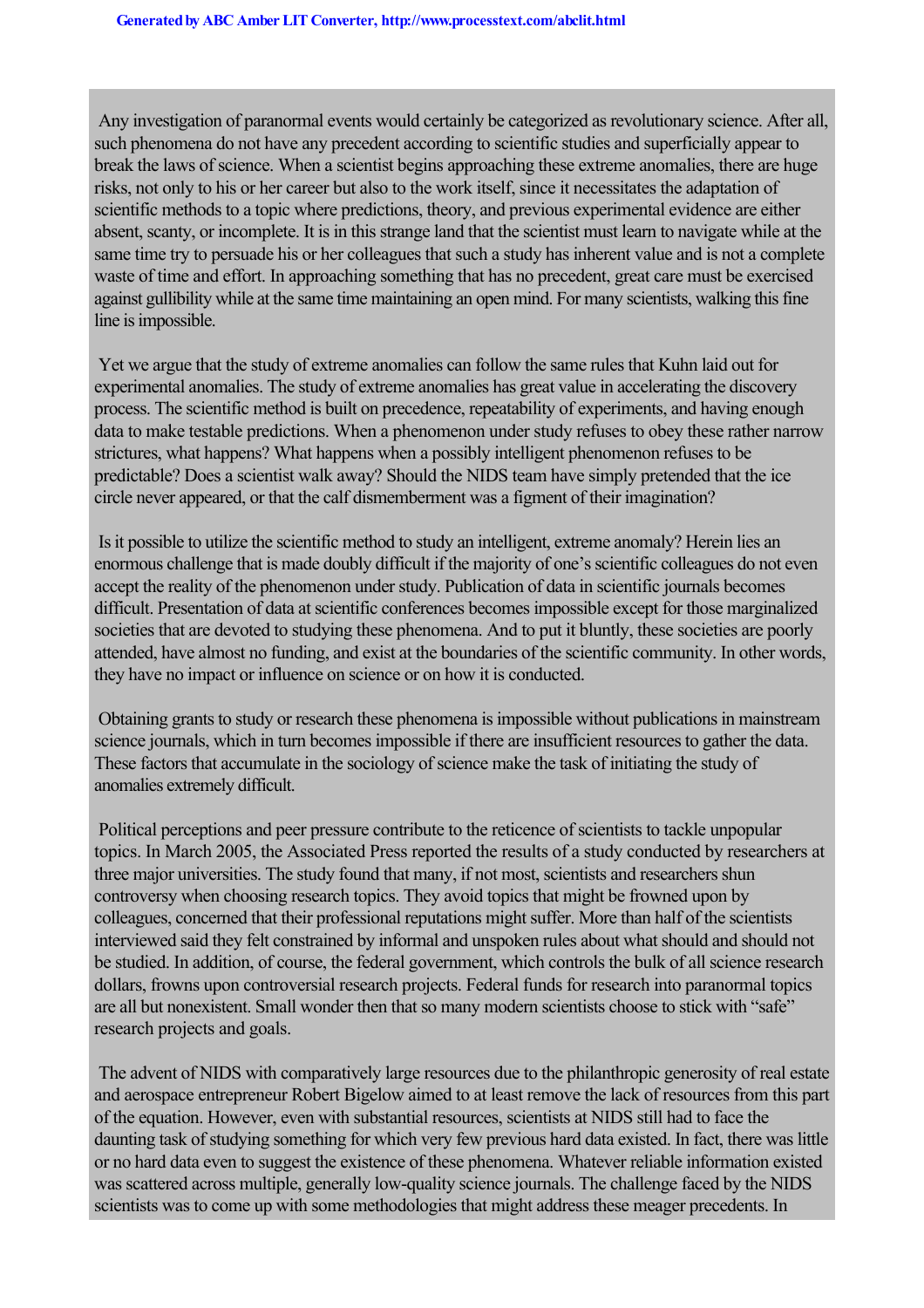doing so, it was very necessary to walk that intangible line between gullibility and overdone skepticism that might result in missing the boat altogether.

 In approaching the study of extreme anomalies, it has become possible to recognize that there is essentially no difference between the gullible believers and the extreme skeptics. Although superficially both camps seem poles apart and frequently attack each other, in reality both groups are the same in many respects. Both have abandoned the cautious attitude of the scientist and both have stopped thinking critically. Both are in fact equally useless, as they tend to impede, and even sabotage, the study of extreme anomalies. Both the true believer and the knee-jerk skeptic have the effect of muddying the water and of obscuring the fragile data in a deluge of noise. Both extreme points of view contribute to the reluctance of mainstream scientists to plunge into the study of anything that is even remotely tainted by the paranormal label.

 The penalty for violating the unwritten prohibition against investigating forbidden topics can be harsh, even for well-established professionals. John Mack, a brilliant Harvard psychiatrist and Pulitzer Prize winner, was nearly run out of academia when his interest in alleged alien abductions became common knowledge. Mack was not only subjected to a fifteen-month-long inquisition by university lawyers and skeptical colleagues that threatened to strip him of his tenure and his job, he also became the butt of jokes and the object of ridicule among contemporaries who simply could not fathom how someone of his stature could suggest that "reality" may not be what it seems. He was accused of being a UFO nut and true believer, a scientist who had abandoned the sacred protocols of his profession.

 "It's often said that I'm a believer and have sort of lost my objectivity. I really object to that," Mack told a TV interviewer, "because this is not about believing anything. I didn't believe anything when I started, I don't really believe anything now. I'm come to where I've come to clinically. In other words, I worked with people over hundreds and hundreds of hours and have done as careful a job as I could to listen, to sift out, to consider alternative explanations. And none have come forward."

 Mack survived his inquisition, with considerable assistance from Harvard Law professor Alan Dershowitz, and he continued his research until his untimely demise. Instead of pulling back from controversy, he plunged forward into more controversial territory. He came to believe that there was some sort of connection among all manner of so-called paranormal activity, including telepathy, remote viewing, psychokinesis, near-death experiences, spirit manifestations, crop circles, shamanic journeys, UFOs, the power of prayer, and much more. Mack came to advocate the ultimate blasphemy—a new concept of reality.

 "Taken together, these phenomena tell us many things about ourselves and the universe that challenge the dominant materialist paradigm," he wrote. "They reveal that our understanding of reality is extremely limited, the cosmos is more mysterious than we have imagined, there are other intelligences all about (some of which seem to be able to reach us), consciousness itself may be the primary creative force in the universe, and our knowledge of the physical properties of the physical world is far from complete. The emerging picture is a cosmos that is an interconnected harmonic web, vibrating with creativity and intelligence, in which separateness is an illusion."

 Mack came to believe that although the scientific method is valuable, even essential, for studying those phenomena that make up the material world as we understand it, the rigid structure of modern science simply can't cut the mustard when it comes to evaluating other realities or those phenomena that seem to straddle the known world and "unseen realms." In contrast, the NIDS team resolutely stuck to the tenets of the scientific method. NIDS conducted an excursion into what Jacques Vallee elegantly described as "forbidden science," but the scientific method remained intact even though the experimental terrain became surreal.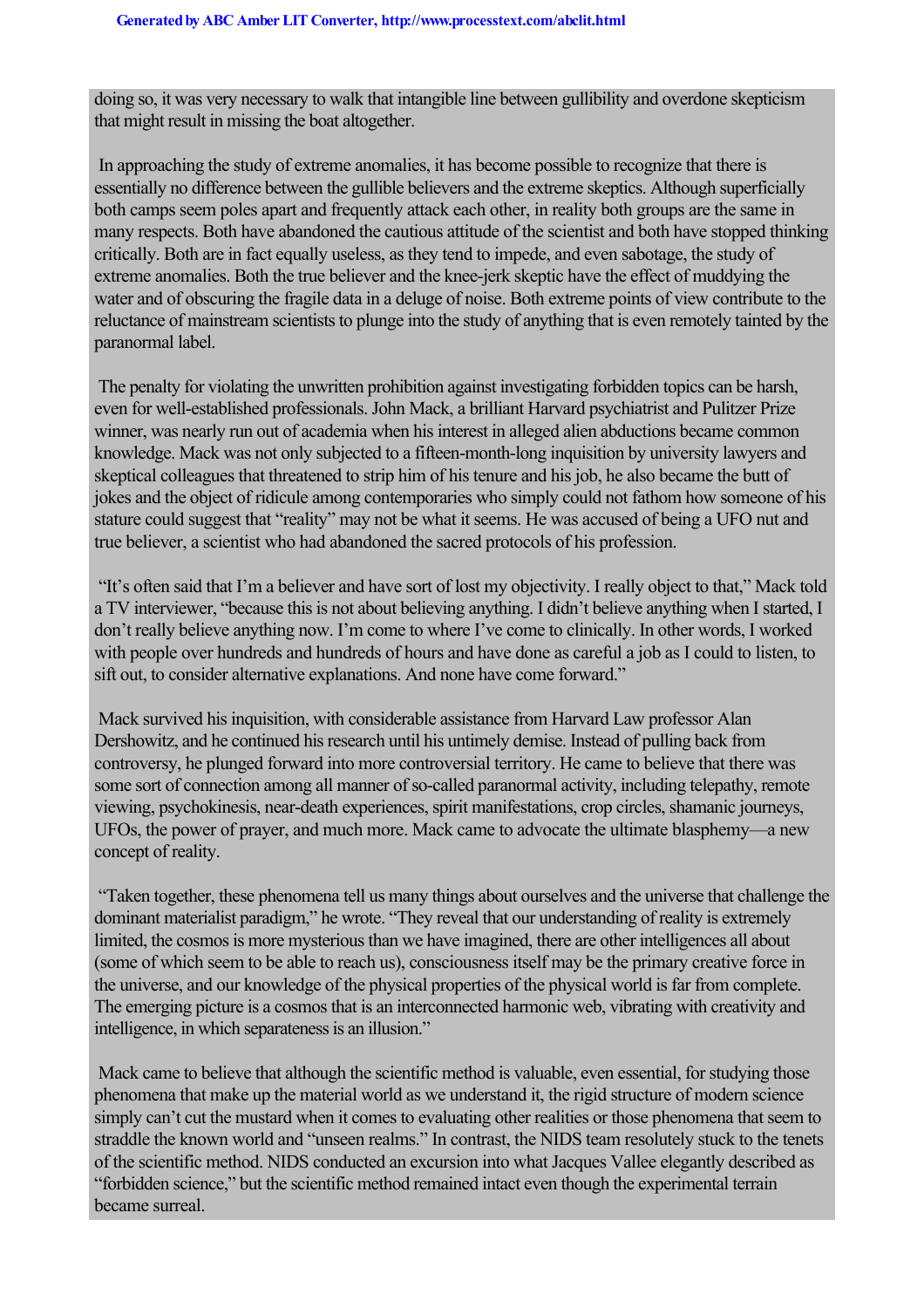The ranch in Utah offered the possibility of a laboratory of unusual happenings, none of which were easily classifiable. It is easy to understand why science has always stayed away from studying these subjects. How does one begin? Why should these subjects be studied? We argue that one answer is that these anomalies do indeed offer a window into studying potentially new models of physical reality, as well as offering new directions in physics and psychology. And studying anomalies offers scientists the potential to build a bridge into new areas and disciplines where science can operate. No phenomenon really breaks the laws of science. A new phenomenon may create a disturbance in the status quo, it may open doors toward establishing new theories, and in doing so it may force scientists who are willing to venture into uncharted territory to break truly new ground.

 For about four hundred years there has been a divide between the physical world and the "metaphysical world." The former is the province of scientists and the latter is the domain of theologians and mystics. Tradition has it that never the twain shall meet. But is this really the future for humanity? Science can continue only so long to ignore phenomena that literally invade people's lives and that have fundamental effects on the worldview of millions of people around the world.

 The gap between the direct life experience of many people and the reality that is recognized by science is leading many to adopt an "antiscience" attitude. In the past thirty years, a growing segment of society has begun to view science and scientists with distrust and suspicion. Scientists are increasingly associated with the development of unbridled technology and a lack of ethics or morals. The discovery and deployment of the atomic bomb, of genetically engineered organisms, of biological weaponry are all laid at the feet of scientists and science.

 The development of these technologies, some of which the public regards as having spiraled out of control, is seen as a reflection of hubris and arrogance in science. And at the same time, science ridicules and trivializes a lot of profound, but anomalous, experiences. People cannot help but wonder at the truth capacity of science if it completely denies the reality of a large number of their own experiences. Public opinion polls show that science and scientists are increasingly out of step with the people's worldview.

 Though the benefits of conducting revolutionary science are obvious, it has frequently been argued, often persuasively, that the events on the Utah ranch did not necessarily lend themselves to classical hypothesis-driven scientific methodologies. A more appropriate methodology, given the phenomena we faced, might have been one utilized by the intelligence agencies (which in turn is based on scientific principles). This intelligence approach to the problem was explained a few decades ago by Jacques Vallee in his classic workMessengers of Deception. In that book, Vallee introduces a "Major Murphy" who enunciates some of the basic principles and approaches that the NIDS staff agreed should be followed more closely in the Utah ranch investigations. It is worth quoting the initial conversation between Vallee and Major Murphy at length.

 Then he posed a question that, obvious as it seems, had not really occurred to me: "What makes you think that UFOs are a scientific problem?"

 I replied with something to the effect that a problem was only scientific in the way it was approached, but he would have none of that, and he began lecturing me. First, he said, science had certain rules. For example, it has to assume that the phenomenon it is observing is natural in origin rather than artificial and possibly biased. Now, the UFO phenomenon could be controlled by alien beings. "If it is," added the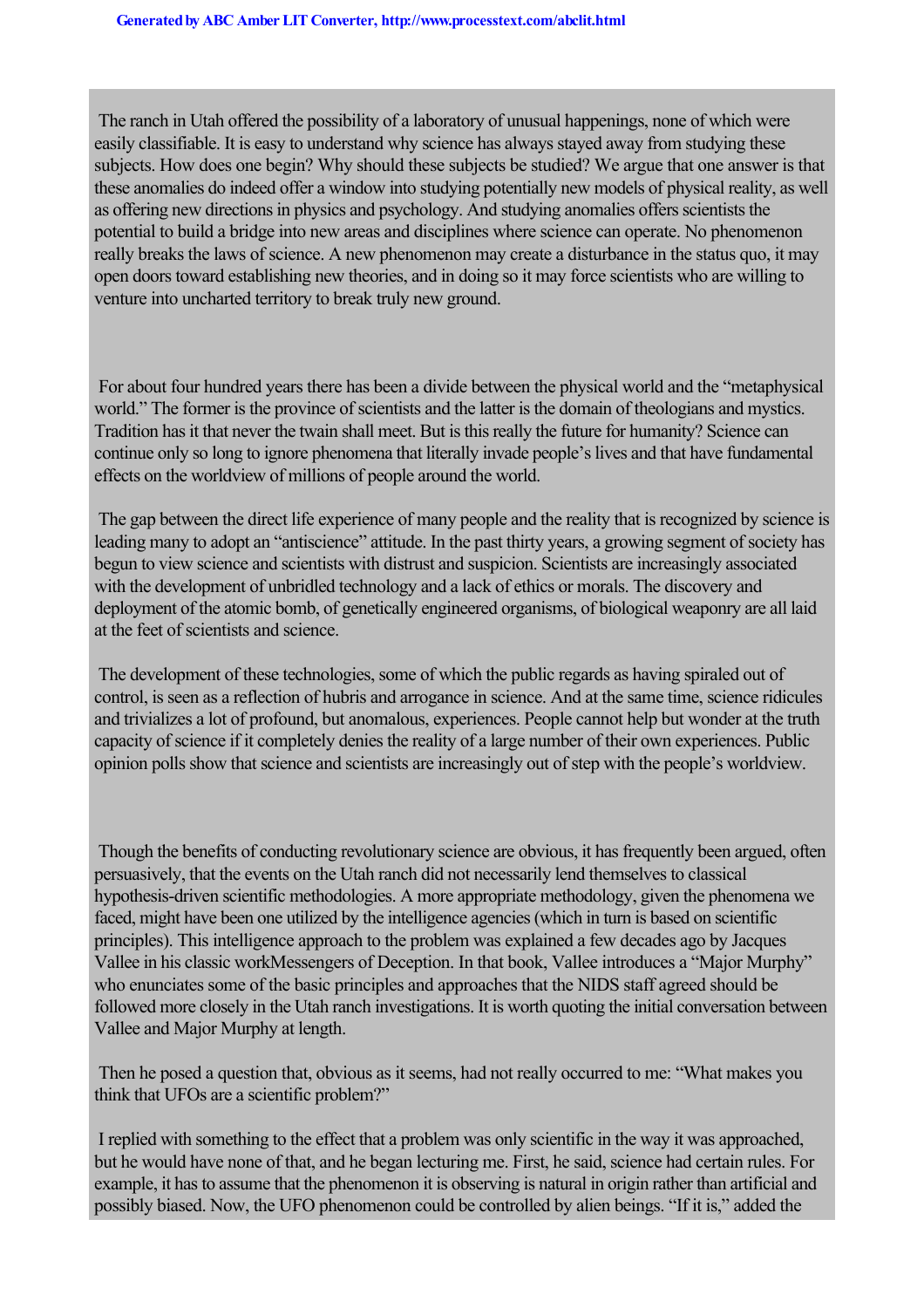Major, "then the study of it doesn't belong in science. It belongs in Intelligence."Meaning counterespionage. And that, he pointed out, was his domain.

 "Now, in the field of counterespionage, the rules are completely different." He drew a simple diagram in my notebook. "You are a scientist. In science there is no concept of the 'price' of information. Suppose I gave you 95 per cent of the data concerning a phenomenon. You're happy because you know 95 per cent of the phenomenon. Not so in Intelligence. If I get 95 per cent of the data, I know this is the 'cheap' part of the information. I still need the other 5 per cent, but I will have to pay a much higher price to get it. You see, Hitler had 95 per cent of the information about the landing in Normandy. But he hadthe wrong 95 percent!"

 "Are you saying that the UFO data we use to compile statistics and to find patterns with computers are useless?" I asked. "Might we be spinning our magnetic tapes endlessly discovering spurious laws?"

 "It all depends on how the team on theother side thinks. If they know what they're doing, there will be so many cutouts between you and them that you won't have the slightest chance of tracing your way to the truth. Not by following up sightings and throwing them into a computer. They will keep feeding you the information they want you to process. What is the only source of data about the UFO phenomenon? It is the UFOs themselves!"

 Some things were beginning to make a lot of sense. "If you're right, what can I do? It seems that research on the phenomenon is hopeless, then. I might as well dump my computer into a river."

 "Not necessarily, but you should try a different approach. First you should work entirely outside of the organized UFO groups; they are infiltrated by the same official agencies they are trying to influence, and they propagate any rumor anyone wants to have circulated. In Intelligence circles, people like that are historical necessities. We call them 'useful idiots.' When you've worked long enough for Uncle Sam, you know he is involved in a lot of strange things. The data these groups get are biased at the source, but they play a useful role.

 "Second, you should look for the irrational, the bizarre, the elements that do not fit…Have you ever felt that you were getting close to something that didn't seem to fit any rational pattern, yet gave you a strong impression that it was significant?"

 The events that occurred on the Utah ranch certainly gave us the impression that they were significant. So Major Murphy was perhaps correct. This research project was beyond a simple scientific problem that was amenable to standard hypothesis-driven science. It involved hunting a very wily quarry. And NIDS constantly had to accept the possibility that any information acquired in this hunt was only the information that the intelligence (assuming that we were in fact dealing with an intelligence) wanted us to have. The phenomenon became much more elusive when NIDS took over the property in August 1996. Tom Gorman believed that the phenomenon took extraordinary measures to become much more opaque and hidden almost immediately after NIDS assumed control.

 Our attempt to target a wily and deliberately evasive research subject is perhaps unprecedented in scientific research but is the norm in the cat-and-mouse games of espionage and counterespionage. For example, hunting the skinwalker transcended what wildlife scientists normally do to hunt or track wild animals because the target of the NIDS hunt proved over and over its capacity to keep a couple of steps ahead of us. According to Major Murphy, the art of intelligence gathering and the techniques of counterespionage are much more appropriate when dealing with active deception.

A second main ingredient in Major Murphy's advice suggests that NIDS should follow a more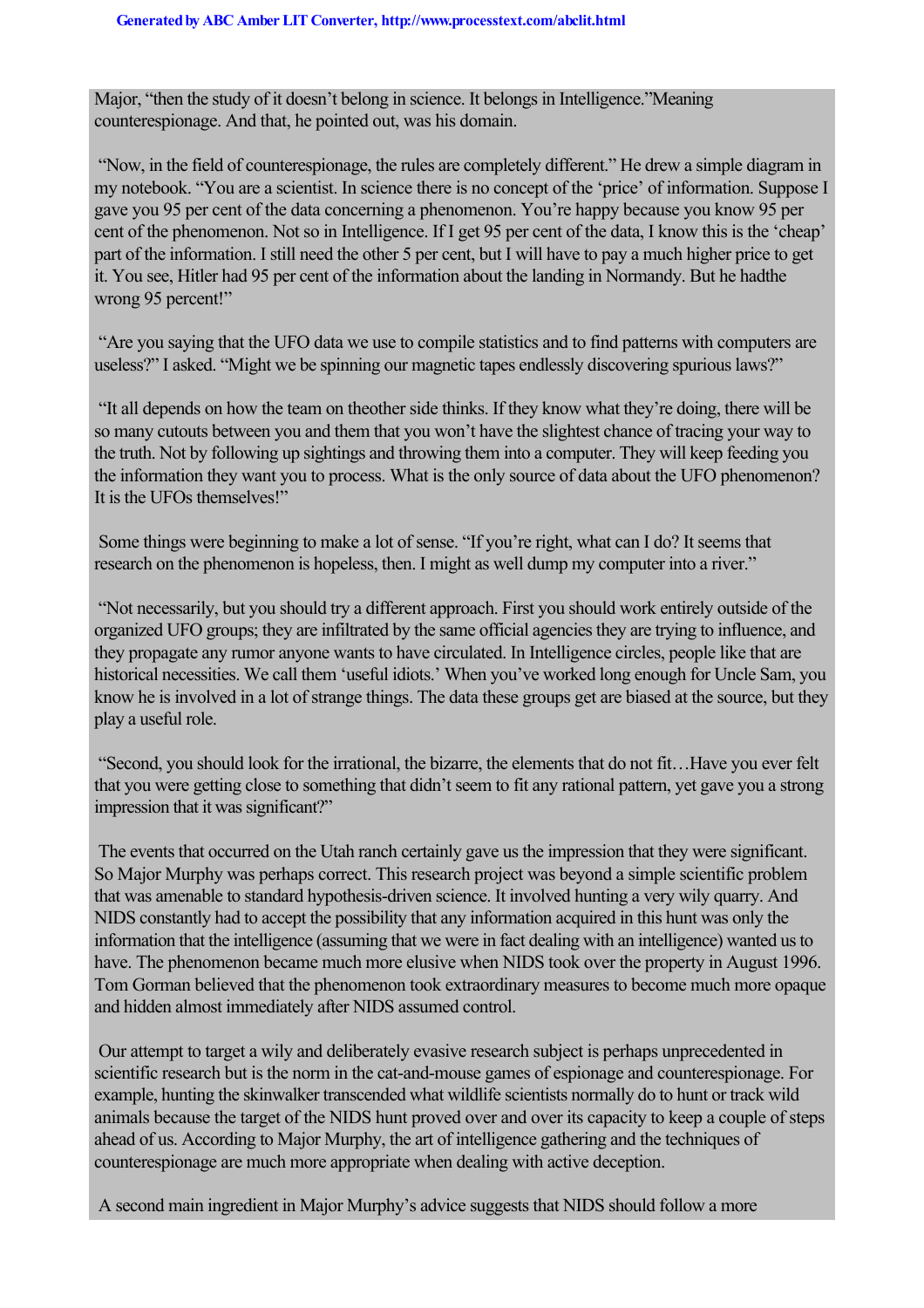proactive, and less reactive, stance toward the phenomenon. One example of our proactive strategy had its genesis in a nugget of information Tom Gorman acquired during his protracted interactions with the phenomenon. He found that whenever he made changes to the topography on the ranch, for example by removing a tree line, or by digging a new irrigation ditch, there would be fresh appearances of mysterious flying objects. So NIDS tried several times to provoke the phenomenon by digging. In several instances neighbors reported sightings of a low-flying orange object that disturbed the animals within forty-eight hours after we had dug large trenches in symmetrical rows. But in no case did the surveillance cameras that constantly recorded the airspace above and on the ranch pick up the flying object. Nor were NIDS personnel able to provide visual corroboration of the object even though the object was said to be heading toward the Gorman property.

 The NIDS team decided to take this proactive approach a step farther by attempting to initiate a direct dialogue with the phenomenon. Ideas were kicked around about possible ways to communicate with "the entity" or how to encourage it to communicate with us. In one experiment, we placed see-through Perspex boxes containing pictorial and alphabetic patterns at various points around the property. The premise, as slim as it might seem, was that the unknown intelligence might try to communicate directly with us by manipulating the letters or pictures in the boxes. Unfortunately, nothing happened. In retrospect, the experiment might seem far-fetched and overly hopeful, but we were navigating uncharted waters, looking for out-of-the-box ideas. Experimentation, after all, is supposed to be a fundamental component of the scientific method.

 The investigation of the phenomena at the Gorman ranch was an ambitious if unconventional example of what science is supposed to do. Explore the unknown. Ask questions about the unexplained. Poke around and see what happens. Honest inquiry into unanswered questions is—or should be—a textbook definition of what science does.

 But finding answers is not always part of that definition even when engaged in "normal" science. Making sense of the big picture is a tall order. Though we can eliminate a few of the hypotheses—hoax, group hallucination, and tectonic strain theory—there is simply insufficient data to be able to select a likely solution to the events among the remaining possibilities. Part of the reason for this is the incredible variety of paranormal experiences we encountered at the Skinwalker Ranch. That was one of the most unsettling aspects of our investigation. It's as if some cosmic puppet master had written a laundry list of every spooky phenomenon of modern times and then unleashed them all in a single location, resulting in a supernatural smorgasbord that no one could possibly believe, even less understand. The events were random and unpredictable, and never happened more than once in the same place or in the same way.

 If there is an intended message or lesson in all of this, what could it possibly be? Needless to say, everyone who played a part in the investigation has logged many a sleepless night while pondering this central question without arriving at a satisfactory answer.

 Today, the types of events recorded in this book are still occurring around the United States and in other parts of the world. They remain unexplained. And science continues to look the other way.

# **Epilogue**

 More than seventy years ago, the brilliant physicists Werner Heisenberg and Niels Bohr were involved in emotional shouting matches about how best to reconcile the "impossible" world being described by the equations of fledgling quantum mechanics with the world that we all live in. Since then, the physical models and mathematical constructs that are published in peer-reviewed journals have only become stranger, more bizarre, and almost frightening. They describe a universe that few of us would ever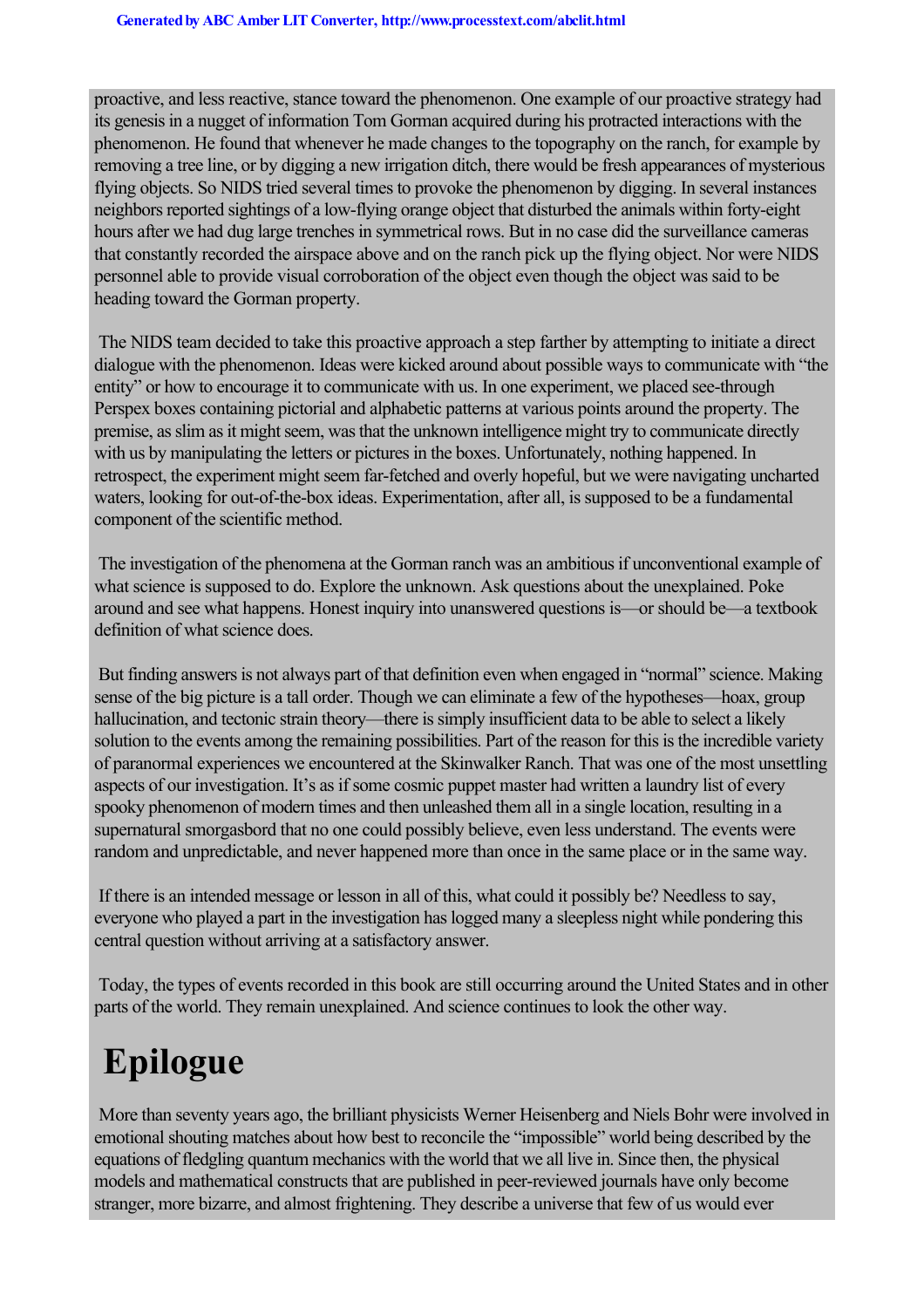#### experience without having a nervous breakdown.

 Traversable wormholes, parallel universes, and extraspatial dimensions all seem fascinating to us while we are sitting in our armchairs watching PBS or the Discovery Channel. These TV programs can be assimilated relatively comfortably, and then we go to bed, wake up in the morning, and go to work. The ideas, we think, have little or no bearing on the "real world." They are merely abstract physics concepts and have no real effect on our lives.

 But suppose they intruded into our lives? Suppose that, against our will, we were plunged into a world where traversable wormholes were staring us in the face from only one hundred feet away. Suppose that, as happened to the Gorman family, we saw a completely different sky from another world on the other side of that wormhole? Suppose we came up against bizarre creatures and monstrous denizens of the "underworld" as they walked freely around our property? How would we react if the concepts of extra dimensions and parallel universes were interfering with our daily lives in a frightening and completely unpredictable manner? What then? Suppose we were suddenly living in a reality where we were certain that some nonhuman intelligence was aware of our every word and move and seemed to have a fascination with toying with us. What if these intelligences began introducing terrifying animals onto our property from other dimensions and, conversely, what if they stole our cattle and transported them into another dimension, never to be seen again?

 This may have actually happened to a ranching family in remote Utah and, under the radar, possibly happened dozens of times around the United States to other ranching families. These families did not go in search of the bizarre, nightmarish realities they encountered. They are normal citizens who are concerned with paying the mortgage and spending time with their children.

 Mainstream physics journals now describe time travel, macroscopic extradimensional spaces, and zero-point energy as serious topics. They are not part of some realm of fantasy. Rather, they appear to be legitimate ways of describing the real world, admittedly a world that few of us get to see. "Throughout mankind's cultural history," notes Hal Puthoff of the Institute of Advanced Studies at Austin and arguably one of the preeminent theoretical physicists in the world, "there has existed the metaphysical concept that man and cosmos are interconnected by a ubiquitous, all-pervasive sea of energy that undergirds, and is manifest in, all phenomena. This pre-scientific concept of a cosmic energy goes by many names in many traditions, such as ch'i, ki or qi (Taoism), prana (yoga), mana (Kahuna), brakah (Sufi), élan vital (Bergsonian metaphysics), and so forth…Contemporary physics similarly posits an all-pervasive energetic field called quantum vacuum energy, or zero-point energy, a random, ambient fluctuating energy that exists in so-called empty space." According to Puthoff, the sea of energy described from personal experience by some mystics is the same zero-point energy field described by the mathematical equations of breakthrough physics.

 But again we must confront the question: Is this realm of existence to be accessed intellectually only by the arcane equations of breakthrough physics or by the single-minded self-discipline of the mystic? Is 99.9 percent of mankind shut out from experiencing the full dimensions of physical reality? If the events described in this book have any merit, the answer is obviously no. It is ironic that an apparently unbridgeable void exists between the strange reality experienced on the ranch and the realities of multiple parallel universes and dimensions and traversable wormholes that are read by physicists in mainstream physics journals every month.

 Our collective perception of reality isn't what it used to be. The spectacular and relentless march of scientific progress has resulted in dramatic changes in our perception of the world around us. Slightly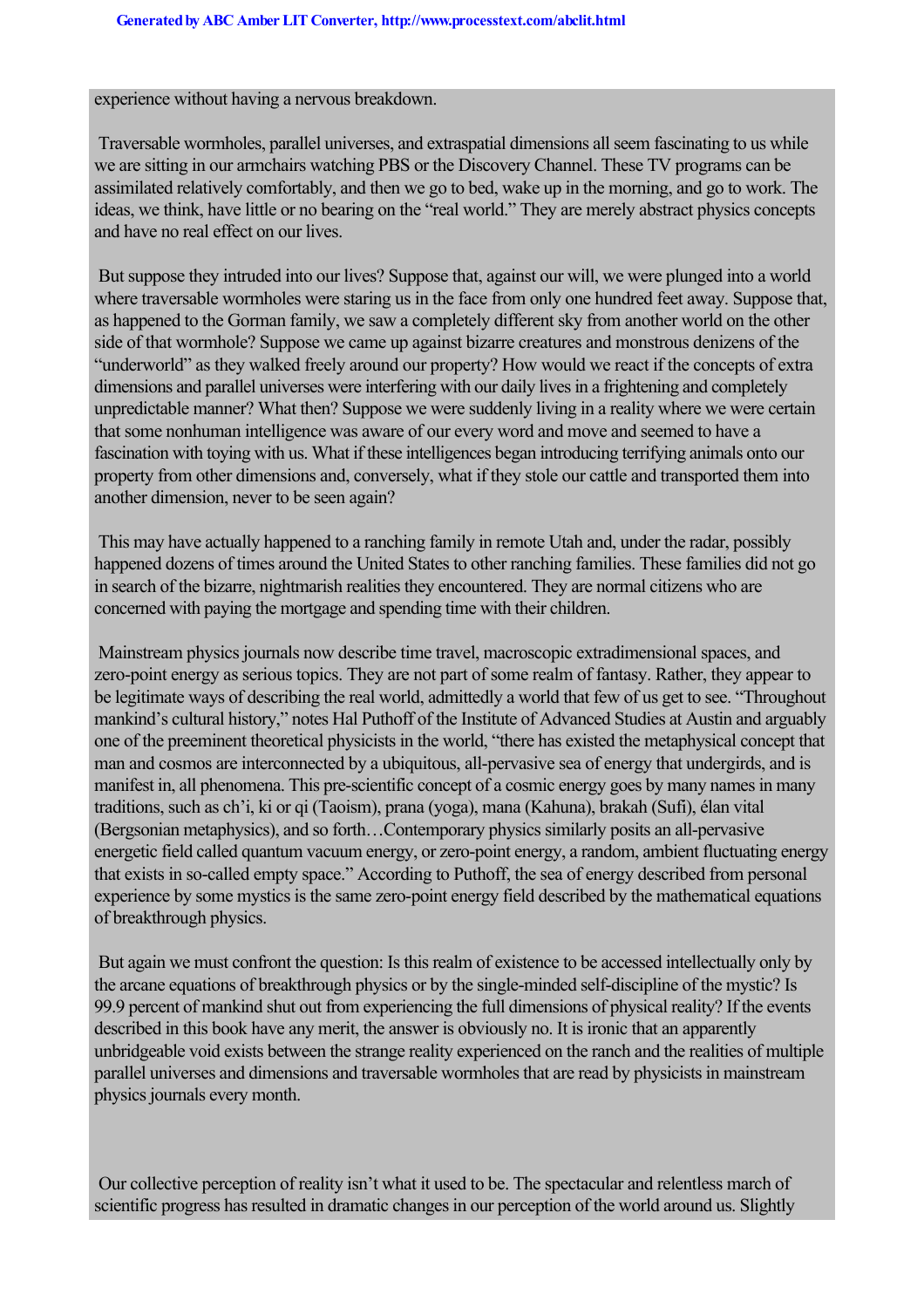more than a century ago, scientists believed they were close to a full explanation and description of the universe. The principal building block of the universe, they believed then, was a mysterious substance known as ether. As theoretical physicist Stephen Hawking notes, the ether theory quickly collapsed, science moved forward, and "the world has changed far more in the last one hundred years than in any previous century."

 Humanity has experienced dramatic upheavals in its perceptions of reality several times in the past, but these earlier paradigm shifts are mere pebbles trickling down a hill compared to the tectonic blockbusters that loom just ahead. Mankind is on the cusp of a fundamental, mind-blowing, all-encompassing change, a revolution that could dwarf all previous transformations.

 Early humans, scratching for food and scrambling for survival, looked at the stars and had no idea what those twinkling lights in the sky might be. The first civilizations deified the stars and ascribed to them the personalities and powers of gods. Centuries later, Greek philosophers changed this worldview when they determined that stars are heavenly bodies whose movements circled Earth, still perceived then as the center of the universe. That prevailing paradigm shifted dramatically again when, a few hundred years later, Copernicus dared to suggest that Earth revolved around the sun, and that our sun was but one of many. The advent of the printing press helped usher in this Copernican paradigm, although the eventual shift in the collective perception was long and bloody.

 Our current paradigm has led to a realization that there are millions of other galaxies in the vastness of the known universe. The larger the universe gets, it seems, the smaller and less important we humans appear. As one novelist put it, the history of astronomy is the history of increasing humiliation. Now the inferiority complex of our species may be due for another jolt, one that could change our view of reality far more profoundly than the previous paradigm shifts.

 Think of how much of our view of reality has changed in our own lifetimes. Just a few years ago, no planets were known to exist outside of our own solar system. Scientists had reason to believe they might be out there somewhere but had no confirmation. By 2004, there are more than one hundred known extrasolar planets. Astronomers now accept that the planetary model of our solar system is likely the norm, which means, conservatively, there could be one hundred billion stars with planetary systems of their own in our galaxy alone. Observations from the Hubble telescope have shown that some of these planetary systems could be thirteen billion years old, almost three times as old as our little neck of the interstellar woods. "Innumerable suns exist," wrote Giordano Bruno in 1584. "Innumerable earths revolve around these suns in a manner similar to the way the seven planets revolve around our sun. Living beings inhabit these worlds."

 Of the untold number of planets out there, how many might be suitable for the development of life? Not long ago, scientists believed that ours was likely the only world in this solar system to have ever supported life. By one current estimate, there could be two billion so-called Goldilocks planets, worlds that are neither too hot nor too cold and that, presumably, could support life as we know it.

 Mainstream scientists generally acknowledge that the discovery and confirmation of extraterrestrial life would be among the most profound developments in human history. It would once again dramatically change how we look at the world and at ourselves. But a discovery of another sort could usher in a paradigm shift of even greater impact, so mind-boggling, so world shattering that none of us would ever be the same. The general public doesn't know it, but this shift, far subtler than a sudden discovery of ETs, is already under way. Cutting-edge scientists now accept its basic premises, although its profound significance is a long way from acceptance or even general understanding by the world at large.

It is hard enough for nonscientists to envision a single universe as vast as our own, one that was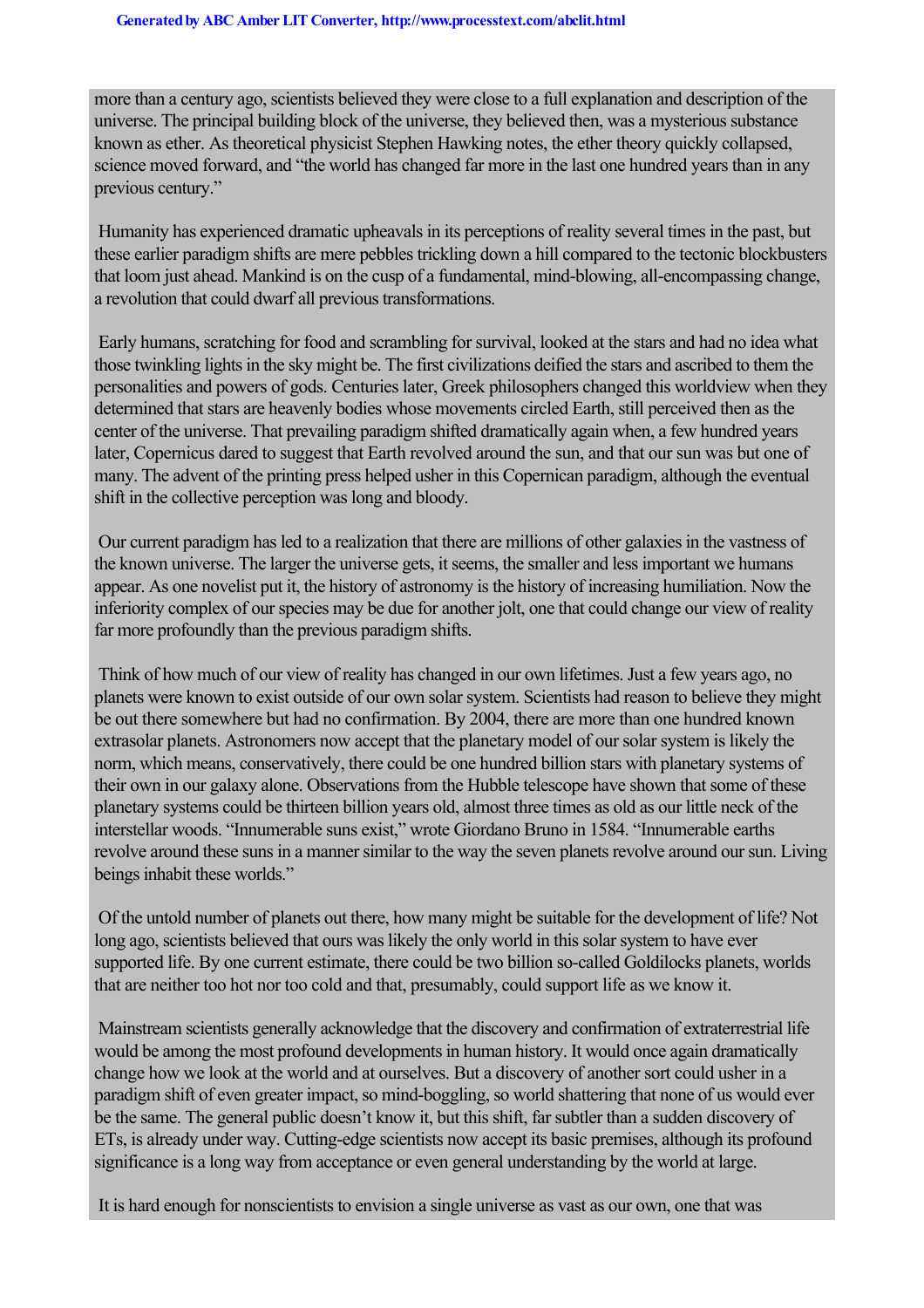seemingly created out of nothingness in a single big bang some fourteen billion years ago. But what happens to our collective view of reality when the word filters down to the rest of us that our universe is only one of many? Today, the prevailing view among quantum physicists is that there is an infinite number of other universes, and that the structure of these universes may be far more exotic than we can fathom, involving parallel dimensions that are almost beyond the comprehension of our best minds. This concept is known as the multiverse or many worlds theory, and it has gained widespread acceptance in scientific circles.

 "Is there a copy of you reading this article," asks physicist Max Tegmark in a recent issue ofScientific American, "a person who is not you but who lives on a planet called Earth, with misty mountains, fertile fields, and sprawling cities, in a solar system with eight other planets. The life of this person has been identical to yours in every respect. But perhaps he or she now decides to put down this article without finishing it, while you read on. The idea of such an alter ego seems strange and implausible, but it looks as if we will just have to live with it because it is supported by astronomical observations."

 Tegmark and other leading physicists have now concluded that there are an infinite number of other worlds, other universes, other versions of each of us, living out lives that may vary from our own perceived existence by only the slightest detail. The roots of this theory have been around nearly eighty years. In the 1920s, physicists began to try and unravel the mystifying weirdness of quantum theory, which seemed to make sense in explaining the behavior of atoms but made little sense in explaining the visible world of people, cars, buildings, and other solid physical objects. Since that time, the world has carried on as if Isaac Newton's laws are still in effect, as if Einstein's relativity is the only way to explain reality. But the cold, hard truth of mathematical computations combined with rigorous observation of how things really work in the universe have slowly, gradually forced science to re-evaluate the fundamental nature of reality itself.

 The first step toward reconciling the profound differences between the microscopic world of quantum theory and the macroscopic world of relativity came in 1957 when a Princeton graduate student named Hugh Everett proposed that atoms and objects can, in fact, be in more than one place at one time. This was a major leap toward an explanation of the many worlds version of reality. It set into motion a thirty-year paradigm shift in which physicists gradually came to accept that our universe is a far stranger place than what we all learned in our school textbooks. By the 1990s, prominent articles in the mainstream press and in respected journals such asPhysics Letters, Physical Review, and others openly addressed the fantastic possibilities of the multiverse paradigm. Scientists recognized that 90 percent of the physical universe is essentially invisible to any instruments we can devise. The fundamental inability of scientists to measure or predict the position and momentum of any elementary particle is clearly at odds with what science is supposed to do. A new theory was clearly needed.

 Terms likedark matter anddark energy entered the scientific vocabulary in recent years. If 90 percent of the matter in the universe cannot be seen or detected, scientists asked, where is it? In response to this simple question, a concept known as string theory has gained gradual acceptance. According to string theory, the way to reconcile the existence of so much dark matter is to consider that it exists in parallel dimensions or alternate realities, invisible or undetectable by us. Depending on the version of string theory, there exist either eleven dimensions or twenty-six dimensions. Our own world consists of three known dimensions, or a fourth if you count time. The more exotic string theory version of reality did not immediately win over the skeptical world of science, but by 1999, an informal survey of leading physicists found that a majority now favors the multiverse concept.

 "In other words," says science writer Marcus Chown, "physicists are increasingly accepting the idea that there are infinite realities stacked together like the pages of a never-ending book. So there are infinite versions of you, living out infinite different lives in infinite parallel realities." Obviously, the significance of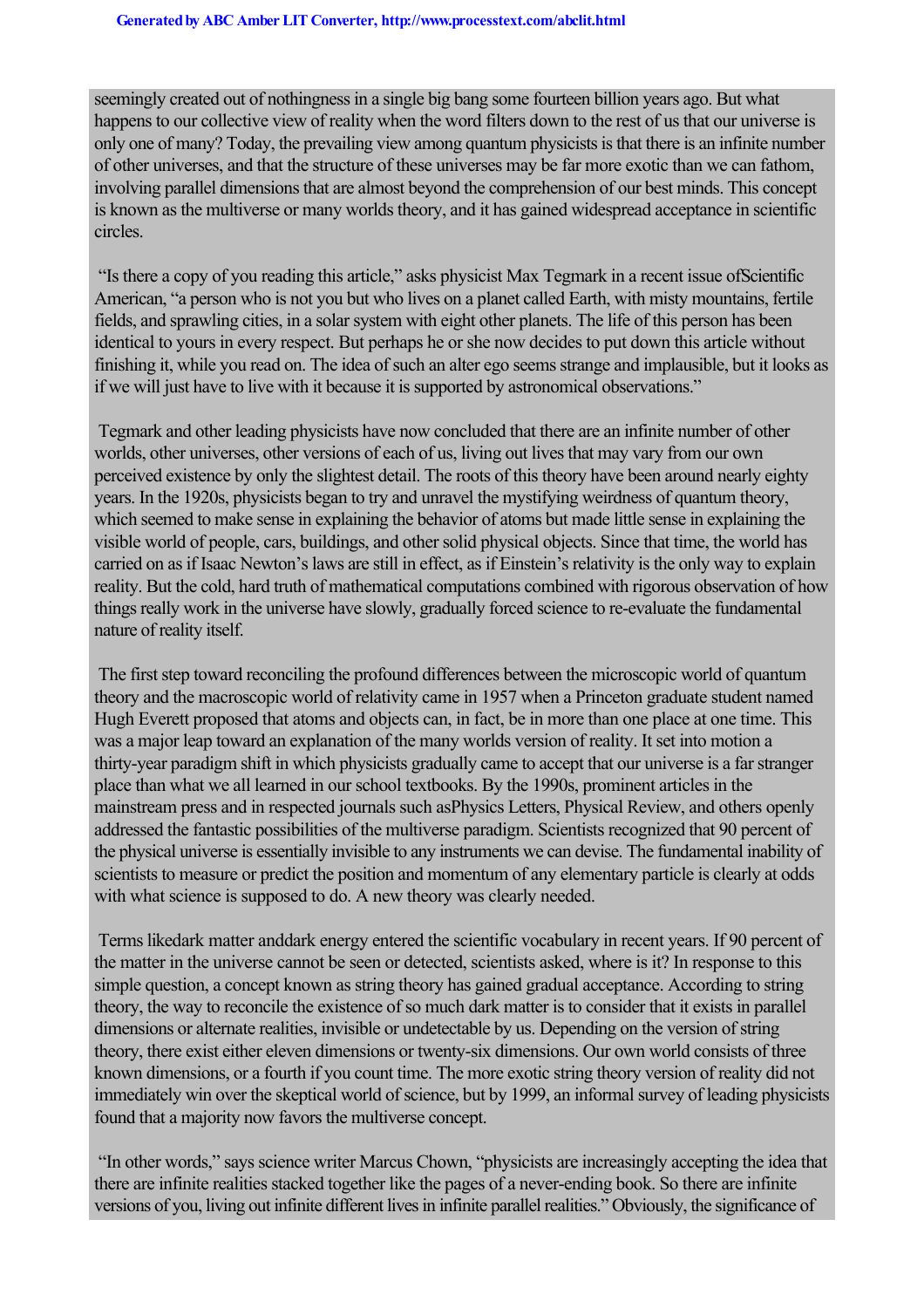this sea change in scientific thought hasn't come close to percolating down to most of the rest of us.

 "The quantum theory of parallel universes is not some troublesome, optional interpretation, emerging from arcane theoretical considerations," writes Oxford physicist David Deutsch in his bookThe Fabric of Reality. "It is the explanation—the only one that is tenable—of a remarkable and counter-intuitive reality."

 The idea is widespread. "We physicists no longer believe in a Universe," says Michio Kaku. "We physicists believe in a Multiverse that resembles the boiling of water. Water boils when tiny particles, or bubbles, form, which then begin to rapidly expand. If our Universe is a bubble in boiling water, then perhaps Big Bangs happen all the time."

 Max Tegmark concurs: "The concept of the multiverse is grounded in well-tested theories such as relativity and quantum mechanics. It fulfills both the basic criteria of empirical science: it makes predictions and it can be falsified. Scientists have discussed as many as four distinct types of parallel universes. The key question is not whether the multiverse exists but rather how many levels it has."

 Obviously, this is heady stuff and will not easily be assimilated into the general understanding of the public at large. Imagine, then, some of the more exotic possibilities of this theorem. If the universe is truly infinite, and an infinite number of other realities consisting of parallel dimensions and alternate universes are real, then everything that could happenis happening somewhere. Scientists speculate that there are universes where the laws of physics as we know them do not operate. Some universes must teem with life. Others must be completely dead. There are universes where time runs backward. The people there go to bed, then work backward through their day, taking off their pajamas and backwardly putting their suits and ties back on, walking in reverse back to their dinner tables, shuffling back to their cars for the reverse drive from home to their workplace, and ultimately back to the moment when their alarm clock went off that morning. In such a world, clocks not only run backward, but water glasses that are accidentally dropped and shattered on a kitchen floor miraculously reassemble in the hands of the person who dropped them.

 In the same vein, alternate versions of history are played out in these parallel worlds. Somewhere, Hitler conquered the planet and buried the story of the Holocaust; Abraham Lincoln was killed while splitting logs and never became president; Bill Gates gave up on computers and drifted into a crack cocaine habit that landed him in prison; dinosaurs survived the impact of a killer comet, evolved into intelligent beings, and are now kicking back in their BarcaLoungers as they slam a few Reptile-Lite beers. Somewhere, a team of monkeys with typewriters has written the great American novel, along with a string of hit sitcoms.

 Have you ever wondered what your life would be like if you had gone to a different school, accepted a different job, married a different person? In the multiverse, all of those other things have happened or are happening, and each of those individual alternatives has millions of its own parallel realities, different from the others by the nearly immeasurable factor of a single atom or quantum. Somewhere, a version of you is enmeshed in a completely different reality for the simple reason that the "you" in that other world had a ham sandwich for lunch instead of tuna, or because you had the flu on the fateful day when crazed eighth graders sprayed your junior high school with automatic weapons. Somewhere, as implausible as it might seem, a version of you is the CEO of Time Warner and is married to Carmen Electra. Lucky you. Or lucky other you.

 Proponents of the multiverse theory do not emphasize such fanciful scenarios when defending their idea. It's tough enough to champion a drastic revision of our fundamental understanding of reality without slipping off into what seems like the realm of science fiction. But this is precisely the point. The looming paradigm shift these scientists advocate is so fundamentally weird, disconcerting, and unbelievable that its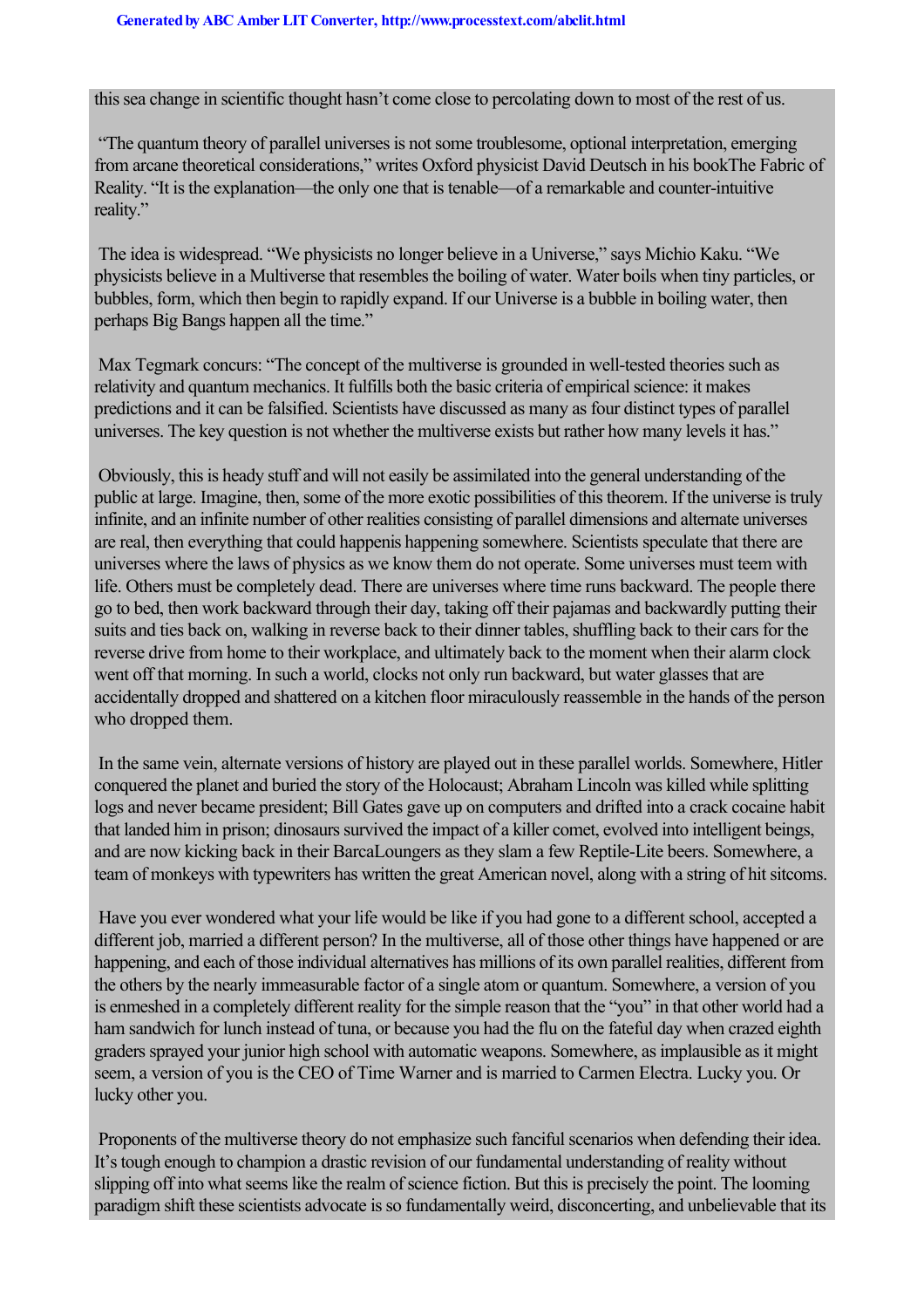acceptance by the larger public will take decades, or, based on previous experience, centuries. It isn't a subject that can easily be explained over dinner or even in a semester of physics lectures. Nonetheless, it appears to be true.

 "Space appears to be infinite in size," writes Max Tegmark. "If so, then somewhere, everything that is possible becomes real, no matter how improbable it is."

What does any of this have to do with the events at the ranch in Utah? After all, millions of us have watched highbrow science shows on the Discovery Channel or PBS while stretched out on our living room couches. We've heard the sound bites from prominent thinkers as they spoke of parallel universes, extraspatial dimensions, and traversable wormholes. We've rented the movieContact and rooted for Jodie Foster as she overcame jealous rivals, religious zealots, and budget-minded bureaucrats in her pursuit of the ultimate truth about the structure of reality. And we are comfortable in our assimilation of these entertainments. We watch them, then click off the tube, go to bed, get up in the morning and drive to work, as if none of this has anything to do with our real lives. Abstract physics concepts might be a pleasant diversion on a Tuesday night, but they sure don't pay the bills on Wednesday.

 But what if these fantastic scenarios suddenly intruded into our lives in direct, unmistakable, and frightening ways? How would we react if we were forcibly dragged out of our psychic comfort zone into a world where wormholes were staring us in the face from only one hundred feet away? What if those wormholes revealed to us an alien sky from another world, an incomprehensible glimpse of an alternate reality, as we stood in shock in our own front yard? What if bizarre creatures, long-extinct prehistoric beasts, and futuristic flying machines somehow seeped into our mundane existence from some other place and systematically assaulted our loved ones, our possessions, and our most basic concepts of reality?

 Add to this seemingly improbable set of circumstances the presence of a pervasive, sometimes malevolent, nonhuman intelligence, an invisible trickster who knows our every thought, anticipates our every move, and seems intent on toying with us, terrifying us, and screwing with our daily lives, a presence that orchestrates a relentless, perverse, and unpredictable campaign of all-out psychological warfare, a campaign that ultimately makes us question our own sanity. Imagine the grotesque mutilation of prized livestock, the brutal incineration of family pets, frightening intrusions by disembodied voices and shadowy figures into the sanctity of a family's home, and inexplicable manifestations by unknown beings that cannot be harmed by guns or bullets. That's clearly what happened at the ranch in Utah.

What if it happened to you?

# **References**

### **Chapter 2. Legacy**

 Frank B. Salisbury,The Utah UFO Display: A Biologist's Report (Old Greenwich, CT: Devin-Adair, 1974).

### **Chapter 3. The Basin**

Craig Fuller, "Uinta Basin,"Utah History Encyclopedia, 2004, <http://historytogo.utah/gov.uintabasin.html.>

Robert Foster, "Buffalo Soldiers in the Utah Territory,"Wild West Magazine, February 2000.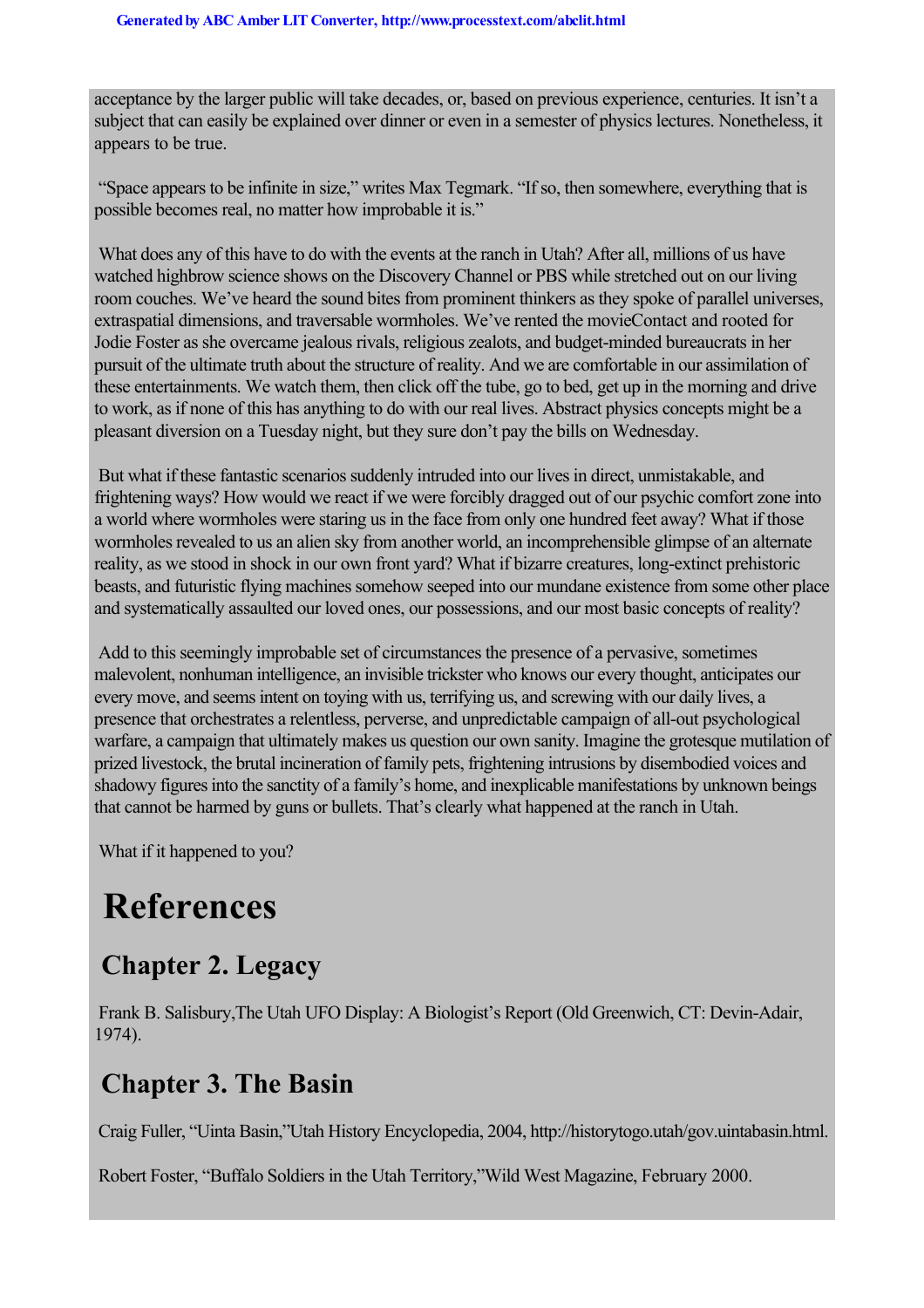Louis Diggs, "The Buffalo Soldiers," 1995, www.louisdiggs.com/buffalo/.

 Thomas Fouch,Hydrocarbon and Mineral Resources of the Uinta Basin (Salt Lake City: Publishers Press, 1992), p. 271.

### **Chapter 5. The Curse**

Mike Stuhff, interview, September 2004.

Dan Benyshek, interview, September 2004.

David Zimmerman, personal letter, November 2002.

 A. Lynn Allison, "The Navajo Witch Purge of 1878,"Arizona State University West Literary Magazine, May 2001, www.west.asu.edu//paloverde/Paloverde2001/Witch.htm.

 Doug Hickman, "Navajo Skinwalkers," www.sohh.com/forums/showpost.php?p=2818513&post count=58.

Tony Hillerman,Skinwalkers (New York: Harper, 1986), p. 250.

 "Skinwalkers," About Paranormal Phenomena, <http://paranormal.about.com/library/weekly/aa061801a.htm.>

### **Chapter 7.**Chupas

 Simon Harvey-Wilson, "Phasers & UFO Light Beams," http://homepage.powerup.com.au/~tkbnetw/Simon\_Harvey-Wilson\_6.htm

Jacques F. Vallee,Confrontations (New York: Ballantine Books, 1991).

Bob Pratt,UFO Danger Zone: Terror and Death in Brazil (Madison, WI: Horus House, 1996).

John F. Schuessler,The Cash-Landrum UFO Incident (LaPorte: TX: Geo Graphics, 1998).

 National Investigations Committee On Aerial Phenomena, "The Cash Landrum Case," www.nicap.dabsol.co.uk/cashlan.htm.

### **Chapter 10. Mutes**

George E. Onet, "Animal Mutilations: What We Know," 1997, www.nidsci.org/ articles/animal1.php.

Frederick W. Smith,Cattle Mutilations: The Unthinkable Truth (Cedaredge, CO: Freedland, 1976).

 Colm A. Kelleher,Brain Trust: The Hidden Connection Between Mad Cow Disease and Misdiagnosed Alzheimer's Disease (New York: Paraview Pocket Books, 2004).

D. Kagan and Ian Summers,Mute Evidence (New York: Bantam Books, 1984).

Jacques Vallee,Passport to Magonia: On UFOs, Folklore, and Parallel Worlds (New York: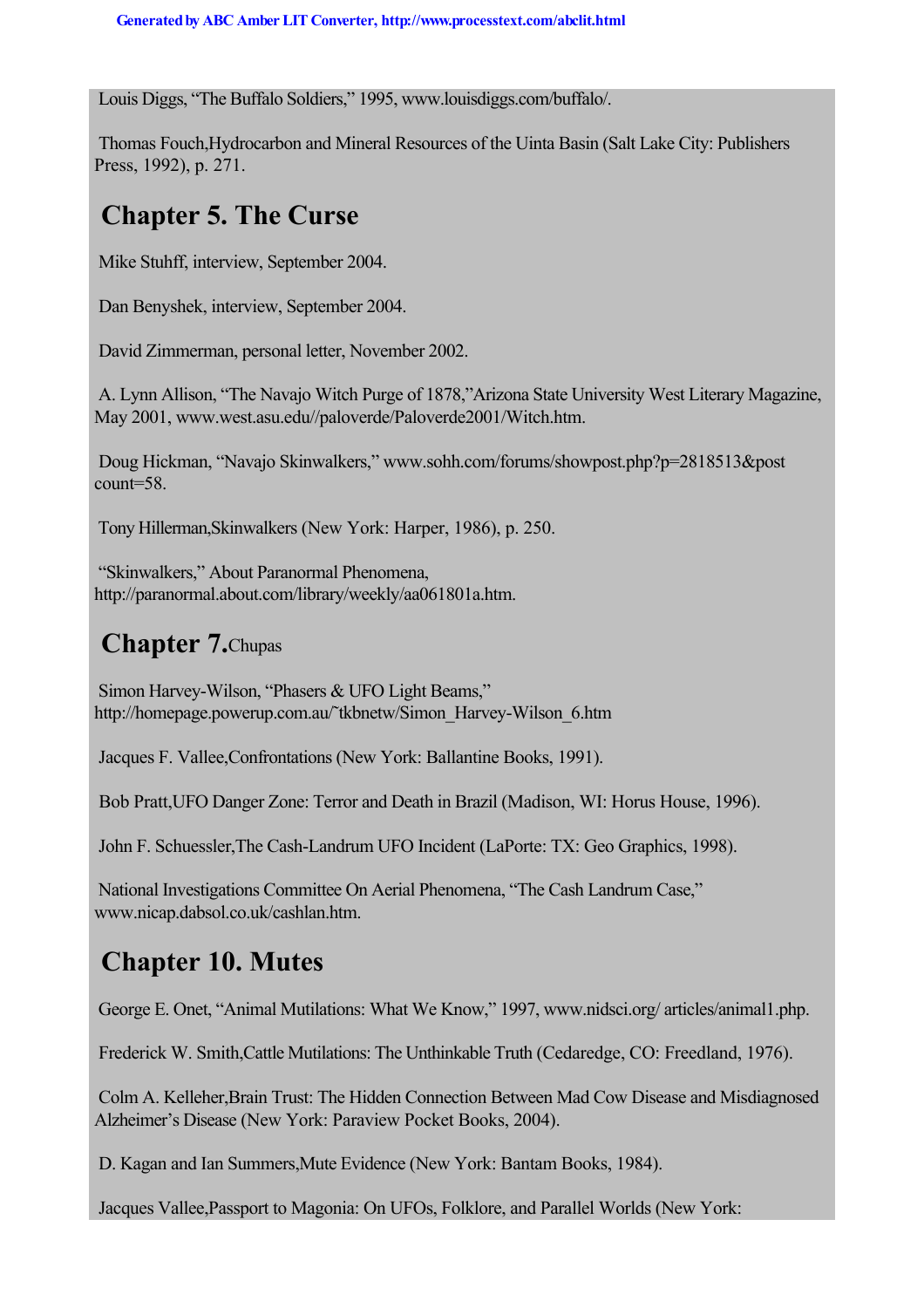McGraw-Hill/Contemporary, 1993).

### **Chapter 13. Approach**

Erling Strand, "Project Hessdalen," www.hessdalen.org/index\_e.shtml.

 Massimo Teodorani, "A Long-Term Scientific Survey of the Hessdalen Phenomenon,"Journal of Scientific Exploration 18, no. 2 (Summer 2004).

 Bruce Maccabee, "Strong Magnetic Field Detected Following Sighting of an Unidentified Flying Object," <http://brumac.8k.com/MagneticUFO/MagneticUFO.html.>

### **Chapter 18. Mystery**

Richard Feynman, quoted in Peter Sturrock,The UFO Enigma (New York: Warner Books, 1999), p. 4.

 Jacques Vallee,Challenge to Science: The UFO Enigma (New York: Ballantine Books, 1966), pp. 138-39.

The UFO Phenomena(New York: Time-Life Books, 1987), pp. 50-51, 129-30.

 Jerome Clark,The UFO Book: Encyclopedia of the Extraterrestrial (Detroit: Visible Ink Press, 1998), pp. 653-61.

Zack Van Eyck, "Millionaire Leads Quest for UFO Data,"Deseret News , October 20, 1996.

 "NIDS Investigation on The Flying Triangle Enigma," National Institute for Discovery Science, 2004, www.nidsci/org/articles8\_25trireport.php.

### **Chapter 20. Monsters**

 Gayle Highpine, "Attitudes Toward Bigfoot in Many North American Cultures,"The Track Record, 1992, www.n2.net/prey/bigfoot/articles/highpine.htm.

Ron Murdock, "Sasquatch," www.paranormal.com/ghoststudies/sasquatch.html.

 Michael A. Cremo and Richard L. Thompson,Forbidden Archeology (San Diego: Bhaktivedanta Institute, 1996), p. 595.

 Joyce Bynum, "Bigfoot—A Contemporary Belief Legend,"Et Cetera 49, no. 1 (September 1992): 352, www.rfthomas.clara.net/papers/bynum.html.

John Keel,The Complete Guide to Mysterious Beings (New York: Tor Books, 2002), p. 81.

Wesley Williams, "Bigfoot-Sasquatch FAQ," <http://home.nycap.rr.com/wwilliams/BigfootFAQ.html.>

 Helmut Loofs-Wissowa, "Seeing Is Believing, or Is It?"ANU Reporter 27, no. 12 (July 17, 1996), www.rfthomas.clara.net/papers/seeing.html.

Nick Redfern, "Major Conference on Bigfoot in October,"Phenomena online, September 8, 2004,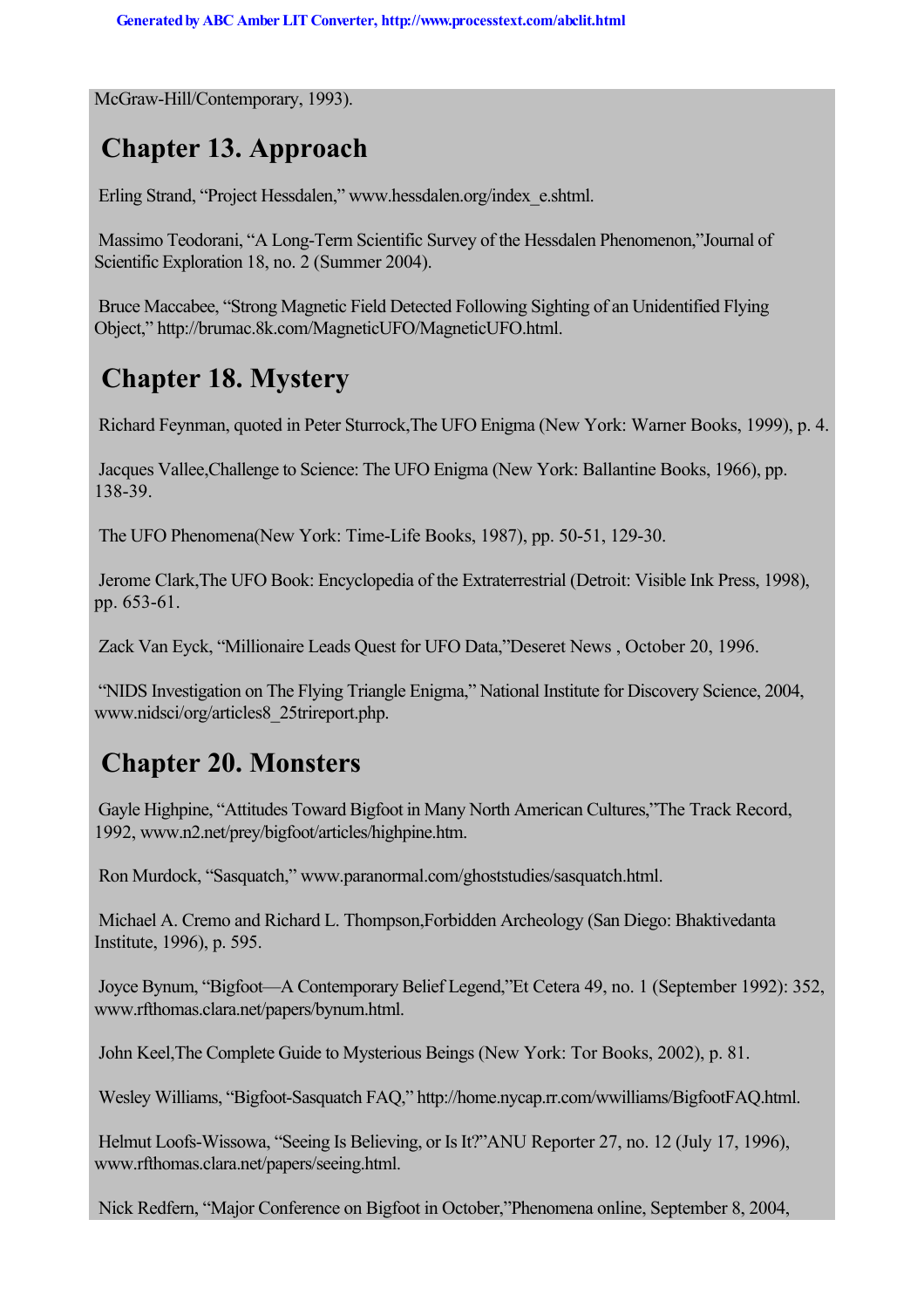#### www.phenomenamagazine.com.

 Stephen Wagner, "Are We Closing in on Bigfoot?" About Paranormal Phenomena, www.paranormal.about.com/library/weekly/aa040901a.htm.

 Nik Petsev, "In the Footsteps of the Komodo Dragon," www.cryptozoology.com/articles/footsteps.php.

Loren Coleman and Jerome Clark,Cryptozoology A to Z (New York: Simon & Schuster, 1999), p. 17.

 Tony Healy, "High Strangeness in Yowie Reports," Myths and Monsters 2001 Conference, www.herper.com/miscpdf/MMPapers\_Aust.pdf.

### **Chapter 22. Other Hot Spots**

Jerome Clark,The UFO Book, pp. 58-60.

 David Akers, "Report on the Investigation of the Nocturnal Light Phenomena at Toppenish, Washington," December 5, 1995, www.cufon.org/cufon/yak1.htm.

Spar Giedeman, "The Yakima UFO Enigma," Psi Applications, www.psiapplications.com/spar11.html.

 Greg Long,Examining the Earthlight Theory: The Yakima UFO Microcosm (Chicago: J. Allen Hynek Center for UFO Studies, 1990).

Greg Long, "The Paranormal at Yakima,"MUFON Journal, July 1995, pp. 3-12.

Timothy Good,Alien Contact (New York: William Morrow, 1991), pp. 62-71.

 Emmanuel Dehlinger, "UFOs: The Military Unmasked," 2003, www.ovnis.atfreeweb.com/ufos\_the\_military\_unm.htm.

### **Chapter 24. The Media**

Zack Van Eyck, "Millionaire Leads Quest for UFO Data."

Jim Wilson, "The New 'Area-51,' "Popular Mechanics, June 1997.

 George Knapp, "Path of the Skinwalker, Part 1" and "Path of the Skinwalker, Part 2,"Las Vegas Mercury , November 21 and 28, 2002.

### **Chapter 25. Hypotheses**

 Etzel Cardena, Steven Jay Lynn, and Stanley Krippner,Varieties of Anomalous Experiences (Washington, DC: American Psychological Association, 2000).

 Andreas Reif and Bruno Pfuhlmann, "Folie a Deux Versus Genetically Driven Delusional Disorder: Case Reports and Nosological Considerations,"Comprehensive Psychiatry 45, no. 2 (March-April 2004): 155-60.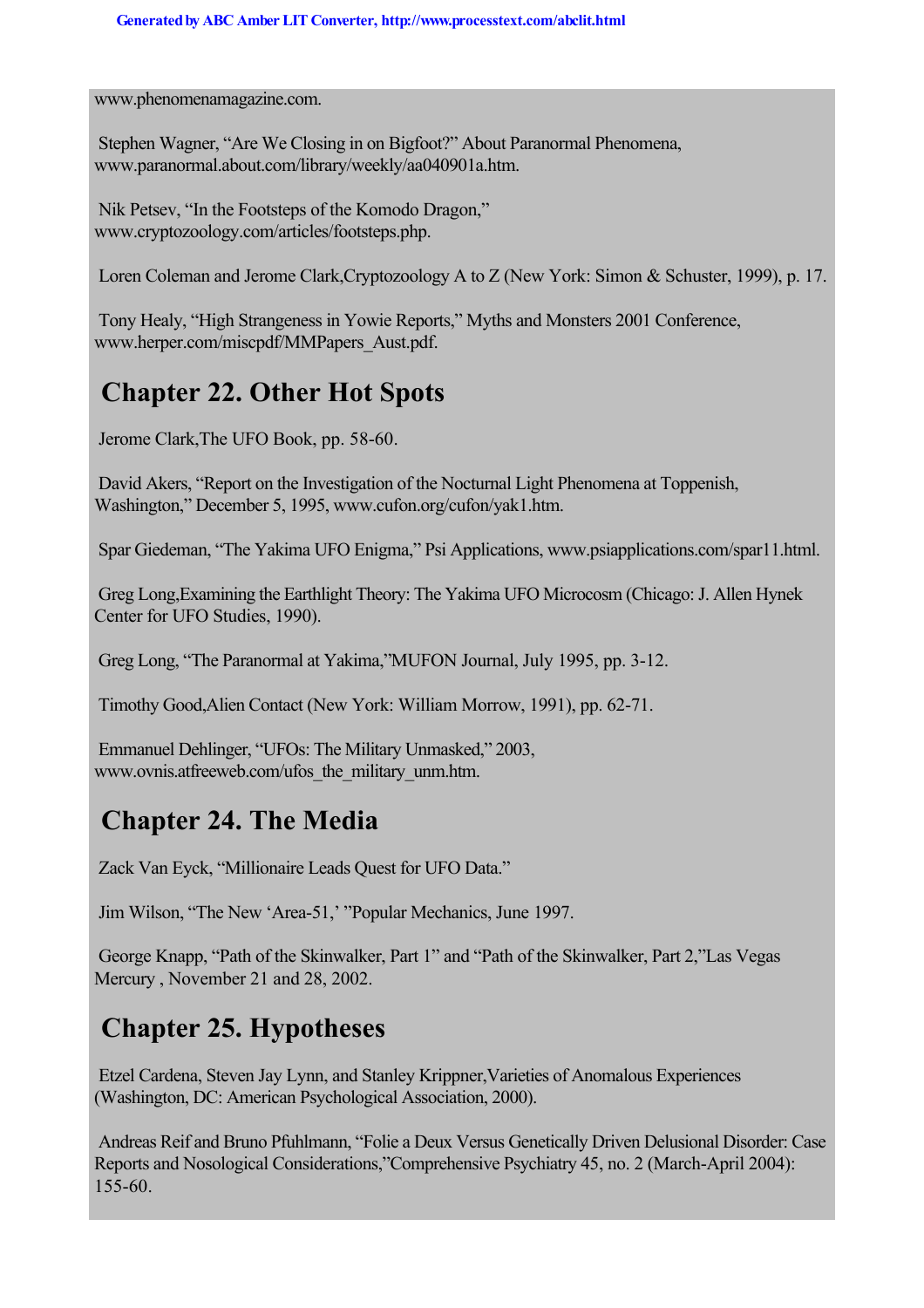A. V. Ravindran, L. N. Yatham, and A. Munro, "Paraphrenia Redefined,"Canadian Journal of Psychiatry 44, no. 2 (March 1999): 133-37.

 Michael A. Persinger, "The Most Frequent Criticisms and Questions Concerning the Tectonic Strain Hypothesis," Behavioural Neuroscience, www.laurentian.ca/neurosci\_research/tectonic\_theory.htm.

 Michael A. Persinger, "Geophysical Variables and Behavior: III. Prediction of UFO Reports by Geomagnetic and Seismic Activity,"Perceptual and Motor Skills 53 (1981): 115-22.

 Michael A. Persinger and John S. Derr, "Geophysical Variables and Behavior: XXIII. Relations Between UFO Reports Within the Uinta Basin and Local Seismicity,"Perceptual and Motor Skills 60 (1985): 143-52.

 Roy T. Dutton, "A Testable Astronautical Theory for UFO Events," March 2003, www.daviddarling.info/encyclopedia/U/UFOs\_Dutton1.html.

### **Chapter 26. The Military**

Junior Hicks, interview, September 2002.

 Ingo Swann,Penetration: The Question of Extraterrestrial and Human Telepathy (New York: Ingo Swann Books, 1998).

 Angela Thompson, "Confidential Report: Ranch Activities," unpublished assessment prepared by Dr. Angela Thompson and the Nevada Remote Viewing Group," January 2003.

 Jim Schnabel,Remote Viewers: The Secret History of America's Psychic Spies (New York: Dell, 1997).

### **Chapter 27. The Native American Connection**

 "Brief History About Alamosa & The Valley," Alamosa Visitor Information Center, www.alamosa.org/index.cfm?fuseaction= standard&category Id=6&subCategoryId=1.

 Sean Casteel, "Creatures, Human and Otherwise, of Colorado's San Luis Valley,"UFO Magazine , December 2001-January 2002, pp. 64-67.

"Los Caminos Antiguos," America's Byways, www.rmpbs.org/byways/lca\_ancient.html.

Harrison Lapahie Jr., "Navajo Sacred Mountains," www.lapahie.com/Sacred\_Mts.cfm.

 Tom Dongo and Linda Bradshaw,Merging Dimensions: The Opening Portals of Sedona (Sedona, AZ: Hummingbird Publishing, 1995).

Louis L'Amour,The Haunted Mesa (New York: Bantam Books, 1987).

 Clyde Kluckhohn and Dorothea Leighton,The Navajo (Garden City, NY: Anchor Books, 1962), p. 180.

"Chronology of Ute History," Southern Ute Indian Tribe,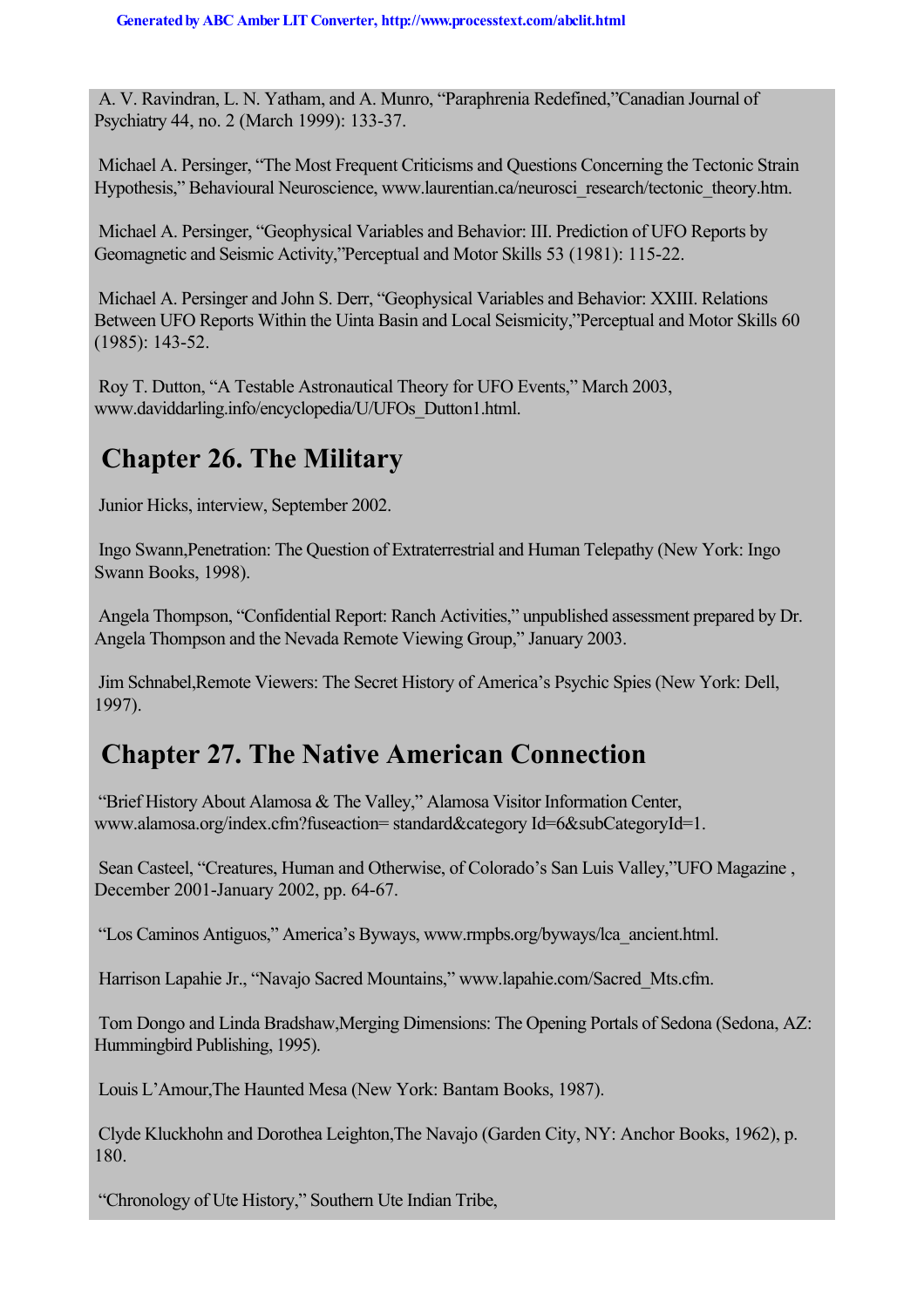www.southern-ute.nsn.us/history/chronology.html.

### **Chapter 28. Other Dimensions**

 James Deardorff, Bernard Haisch, Bruce Maccabee, and Harold E. Puthoff, "Inflation Theory Implications for Extraterrestrial Visitation,"Journal of the British Interplanetary Society 58 (2005): 43-50.

 Jacques Vallee and Eric Davis, "Incommensurability, Orthodoxy and the Physics of High Strangeness: A 6-layer Model for Anomalous Phenomena," National Institute for Discovery Science, www.nidsci.org/pdf/vallee\_davis.pdf.

 Harold E. Puthoff, "SETI, the Velocity of Light Limitation and the Alcubierre Warp Drive: An Integrating Overview,"Physics Essays 9 (1996): 156.

 Harold E. Puthoff, Scott R. Little, and Michael Ibison, "Engineering the Zero Point Field and Polarizable Vacuum for Interstellar Flight,"Journal of the British Interplanetary Society 55 (2002): 137.

 Matt Visser, S. Kar, and N. Dadhich, "Traversable Wormholes With Arbitrarily Small Energy Conditions Violations,"Physics Review Letters 90 (2003): 2011.

 Eric Davis, "Wormholes—Stargates: Tunneling Through the Cosmic Neighborhood,"MUFON International Symposium Proceedings, 2001.

Jacques F. Vallee,Dimensions: A Casebook of Alien Contact (New York: Ballantine Books, 1989).

Patrick Harpur,Daimonic Reality: Understanding Otherworld Encounters (New York: Penguin, 1994).

Michael Grosso,Experiencing the Next World Now (New York: Paraview Pocket Books, 2004).

John A. Keel,Operation Trojan Horse (Liliburn, GA: Illuminet Press, 1996).

John Mack,Passport to the Cosmos (New York: Crown, 1999).

Jacques F. Vallee,Passport to Magonia.

### **Chapter 29. Outer Worlds**

 Michio Kaku, "Parallel Universes, the Matrix, and the Superintelligence," Kurzweil AI.net, June 26, 2003, www.kurzweilai.net/meme/frame.html?main=/articles/art0585.html.

Colin Wilson,Alien Dawn (New York: Fromm, 1998), p. 155.

 Beatriz Gato-Rivera, "Brane Worlds, the Subanthropic Principle, and the Undetectability Conjecture," August 19, 2003, <http://arxiv.org/pdf/physics/0308078.>

Charles Choi, "Universe May Exist in a White Hole,"Colorado Daily, May 10, 2003.

 Mark Baard, "UFO Seekers Search for Respect," Wired News, November 15, 2002, www.wired.com/news/culture/0.1248,56334-2,00.html.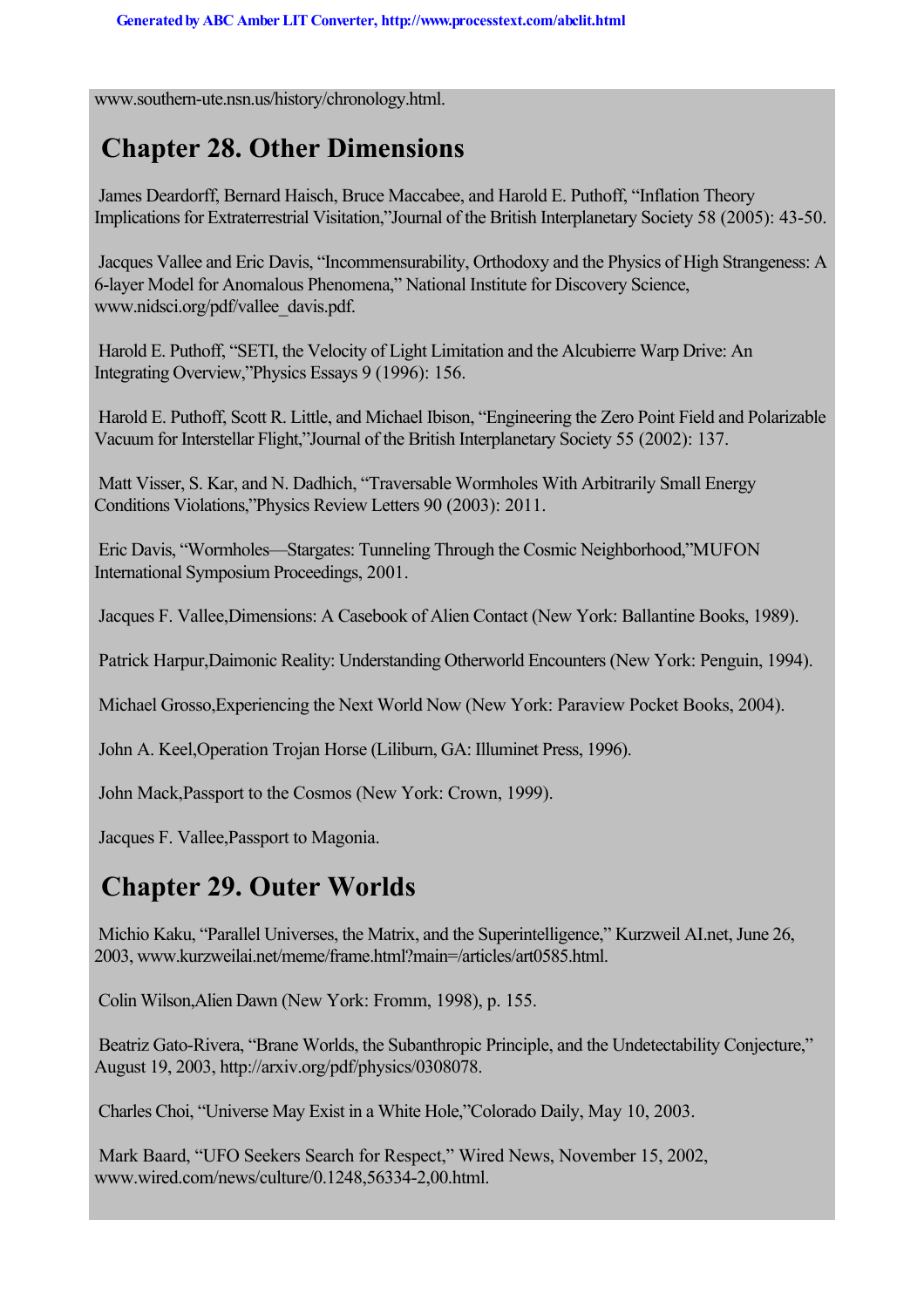Max Tegmark, "Parallel Universes,"Scientific American , May 2003, pp. 44-46.

### **Chapter 30. Inner Worlds**

John Mack,Passport to the Cosmos.

 Olga Kharitidi,Entering the Circle: Ancient Secrets of Siberian Wisdom Discovered by a Russian Psychiatrist (San Francisco: Harper, 1997).

 Kenneth Ring,Heading Towards Omega: In Search of the Meaning of the Near-Death Experience (New York: William Morrow, 1984).

Richard Strassman,DMT: The Spirit Molecule (Rochester, VT: Park Street Press, 2001).

Michael Harner,The Way of the Shaman (San Francisco: Harper, 1990).

### **Chapter 31. Revolutionary Science**

 Thomas S. Kuhn,The Structure of Scientific Revolutions , 3rd ed. (Chicago: University of Chicago Press, 1996).

 Jacques Vallee,Messengers of Deception: UFO Contacts and Cults (Berkeley, CA: And/Or Press, 1979).

John Mack,Passport to the Cosmos.

"Interview with John Mack,"Nova , 1996, www.pbs.org/wgbh/nova/aliens/johnmack.html.

 John Mack, "Messengers From the Unseen,"Oberlin Alumni Magazine, Fall 2002, www.centerchange.org/passport/oberlin02.html.

### **Epilogue**

 H. E. Puthoff, "Searching for the Universal Matrix in Metaphysics,"Research News and Opportunities in Science and Theology 2, no. 8 (April 2002), www.earthtech.org/publications/RNOST\_v2\_p22.pdf.

Stephen Hawking,The Universe in a Nutshell (New York: Bantam Books, 2001), pp. 4, 26.

Colin Wilson,Alien Dawn , p. 45.

Marcus Chown,The Universe Next Door (New York: Oxford University Press, 2002), p. 97.

 Charles H. Lineweaver and Daniel Grether, "What Fraction of Sun-like Stars Have Planets?" Astrophysical Journal 598 (December 1, 2003): 2.

Beatriz Gato-Rivera, "Brane Worlds."

Hazel Muir, "Life on Venus?"New Scientist, May 4, 2002.

Leonard David, "Scientists Seek Scent of Life in Methane on Mars," Space.com, August 24, 2004,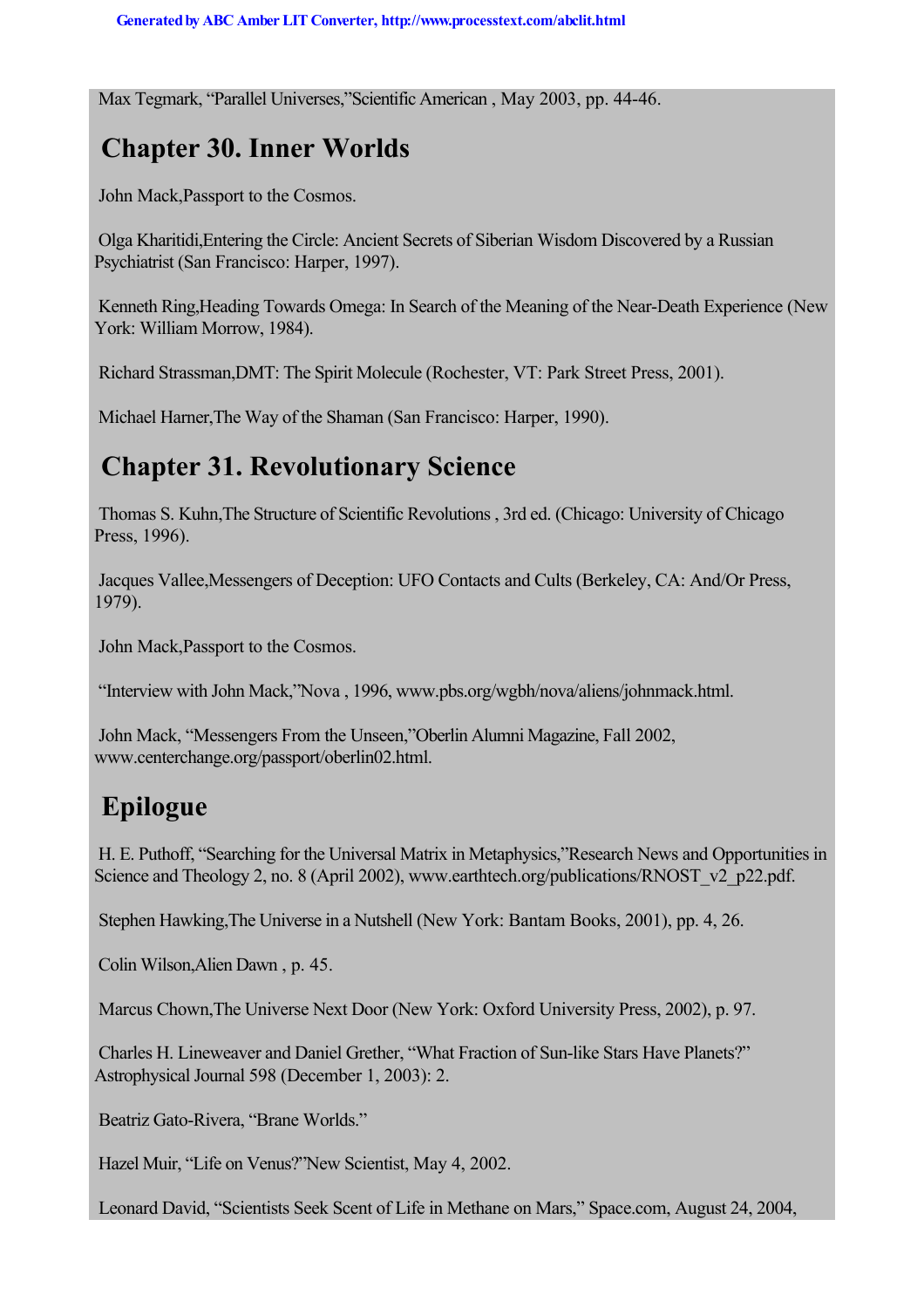www.space.com/science astronomy/mars\_methane\_040824.html.

 Jim Wilson, "Science Does the Impossible,"Popular Mechanics, February 2003, p. 63, www.popularmechanics.com/science/research/1282281.html.

David Deutsch,The Fabric of Reality (New York: Penguin, 1998).

Max Tegmark, "Parallel Universes," pp. 41-46.

## **Acknowledgments**

 We wish to thank the many people who were associated with this project. They made invaluable contributions, of which some were fundamental, some were creative, and all were important. We apologize if we have missed anybody:

 Joseph (Junior) Hicks, Chad Deetken, Ryan Layton, Chris O'Brien, Scott Little, Pete Pickup, Joan Pickup, John and Dorothea Garcia, Zack Van Eyck, Dr. George Onet, Mary Allman, Dr. Eric Davis, Roger Pinson, John Velier, Tommy Blann, Gabriel Valdez, George Arnett, Richard and Jean Dietz, Michael Stuhff, Dr. Dan Benyshek, John Peterson, Dr. Angela Thompson, John Schuessler, Dr. James Whinnery, Dr. Douglas Ferraro, Dr. Edgar Mitchell, Dr. Ted Rockwell, Dr. Warren Burrgren, Dr. Johndale Solem, Phylis Budinger, Richard Wilson, Dr. Horace Drew, Dr. Martin Piltch, Dr. Albert Harrison, Dr. Melvin Morse, Dr. Jessica Utts, Dr. Kit Green, Melinda Floyd, Connie Van Horne, Shane O'Brien, Anne Fechter, Dr. Bruce Cornet, Matthew Adams, Eric Sorenson, Robert Stoldal, Geoff Schumacher, Dr. Jacques Vallee, Dr. Hal Puthoff, Dr. John Alexander, Keith Wolverton, Robert Bigelow, and of course, our ever-patient editor Patrick Huyghe.

## **Index**

Abominable Snowman

Adams, Matt

advanced terrestrial civilization hypotheses

Aerial Phenomena Research Organization

alchemy

alien abductions

Alien Contact(Good)

Alison, A. Lynn

Anasazi civilization

animals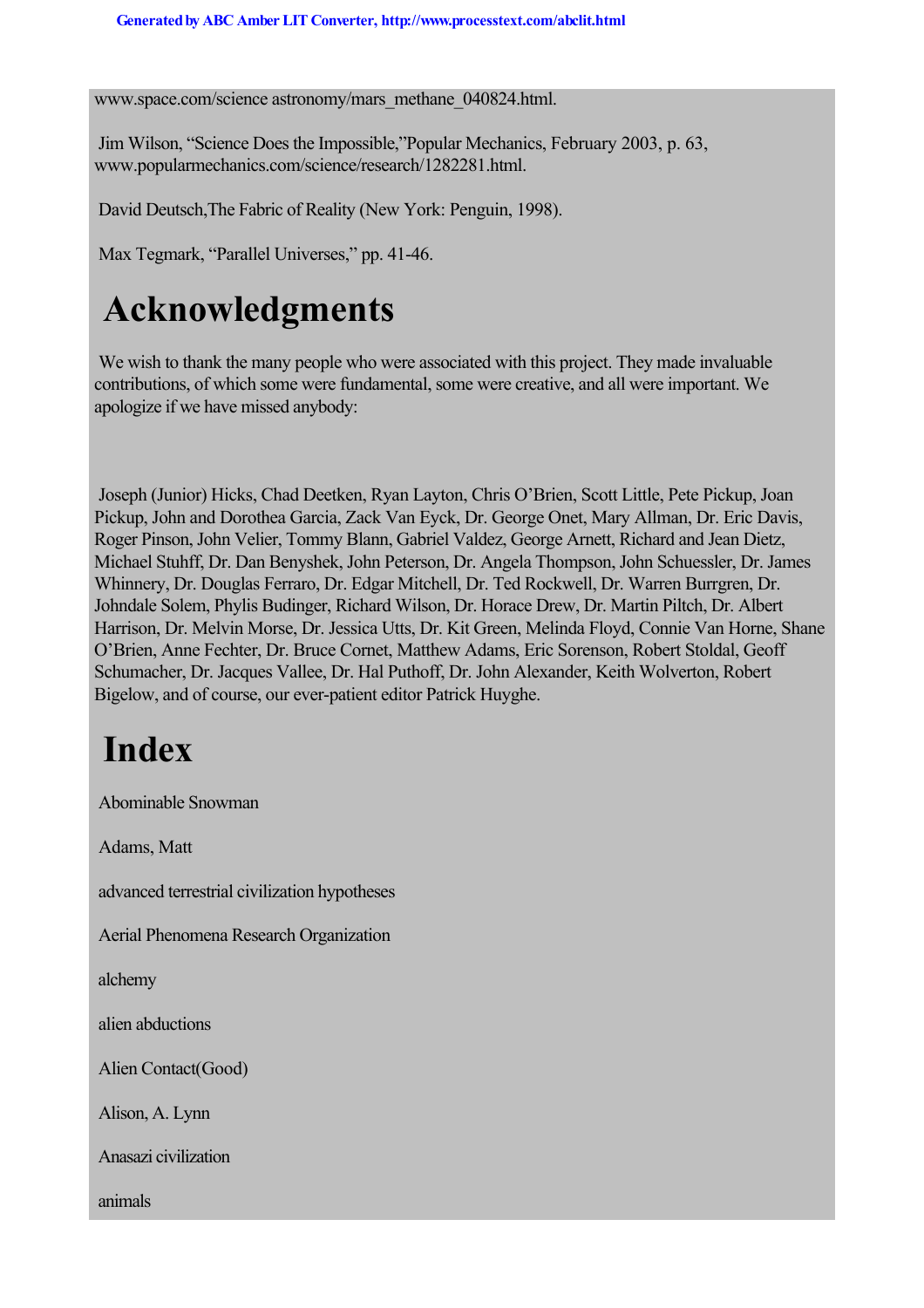#### Bigfoot,see Bigfoot (Sasquatch) witches transformed into,see skinwalkers "wolves,"see "wolves"

ANU Reporter

Area

Associated Press

astronauts hypothesis, ancient

Athabaskan Indians

Australia, Yowies in

Automated Measurement Station

Aviary (secret cabal)

Ayahuasca

ball lightning (plasmas)

B-2 bomber

Bennewitz, Paul

Benteen, Major Frederick

Benyshek, Dan

Bigelow, Bob

Bigfoot (Sasquatch)

 cattle mutilation and Colorado ranch, sightings at Dulce, New Mexico sightings history of legend of hoaxes media coverage "nameless dread" when encountering origin of name "Sasquatch," paranormal nature of physical evidence of reported sightings of research organizations San Luis Valley encounters in scientists' attitude toward skinwalkers distinguished from

Bilderbergers

Bishop, Greg

Blann, Tommy

blue orbs

Bohr, Niels

Boise, Idaho

Bottle Hollow reservoir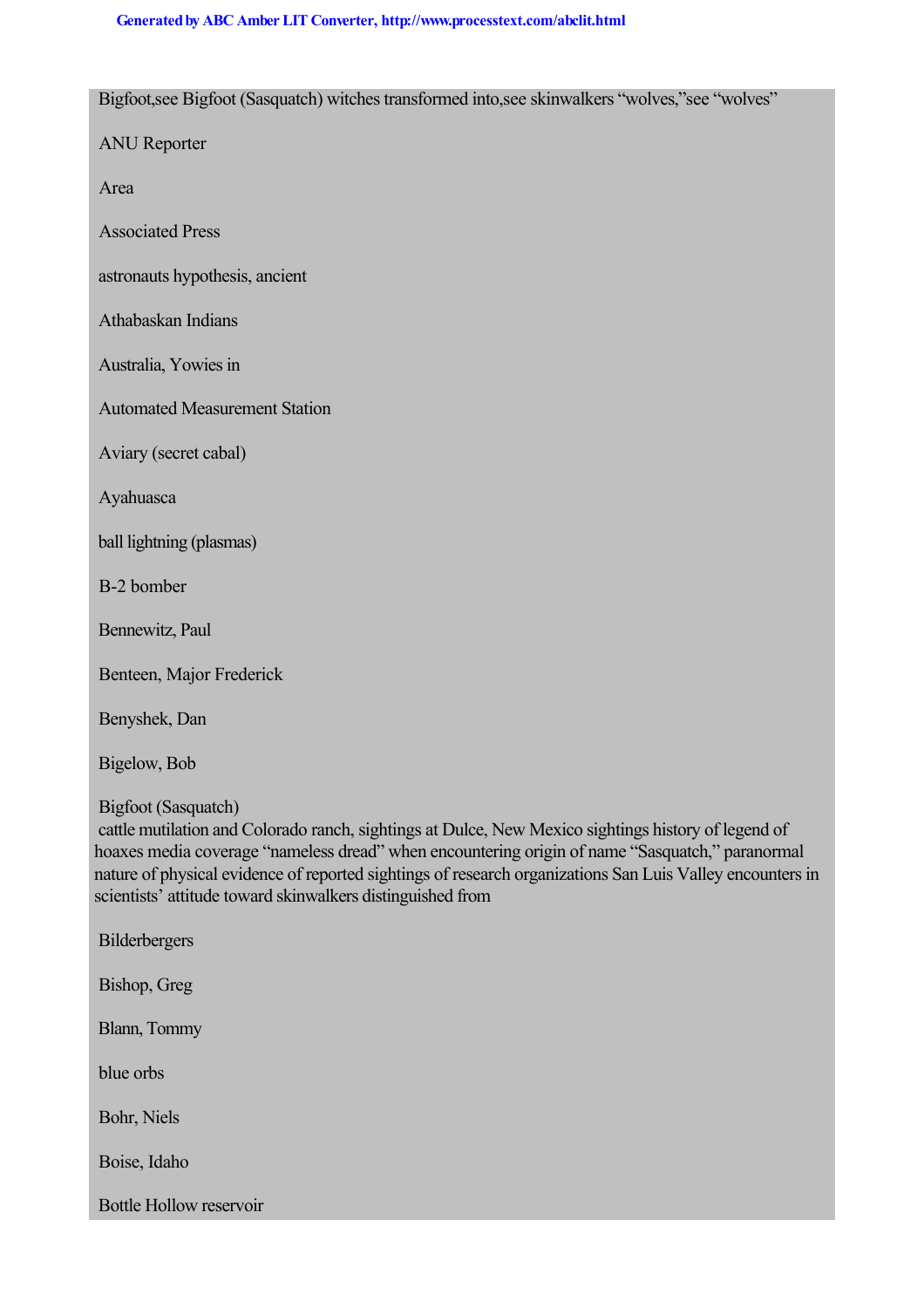Bradshaw, Linda

Bradshaw family of Sedona

Brazil,chupas (UFOs) sightings in

Bromberg, Sheila

Bruno, Giordano

Bubba UFO

 Buffalo Soldiers Freemasons among the graveyard for, houses built on

Burns, J. W.

Bush, George H. W.

Butte Record

Byrnes, T. M.

Carson, Kit

Carvalho de Oliveira, Dr. Wellaide Cecim

Cash, Betty

Cassidy, Butch

Cattlemen's Association

cattle mutilation

 Bigfoot-type animals and in Colorado as covert monitoring operation for infectious diseases in Dulce, New Mexico formal investigation of at Gorman ranch,see Skinwalker Ranch (Gorman ranch), cattle disappearing or mutilated at police investigations of predator-scavenger theory of at Uinta Basin ranches underreporting of

Central Intelligence Agency remote viewing and

Central Utah Water Project

Chehalis tribe

Chilcutt, Jimmy

China Wildman Research Center

Chown, Marcus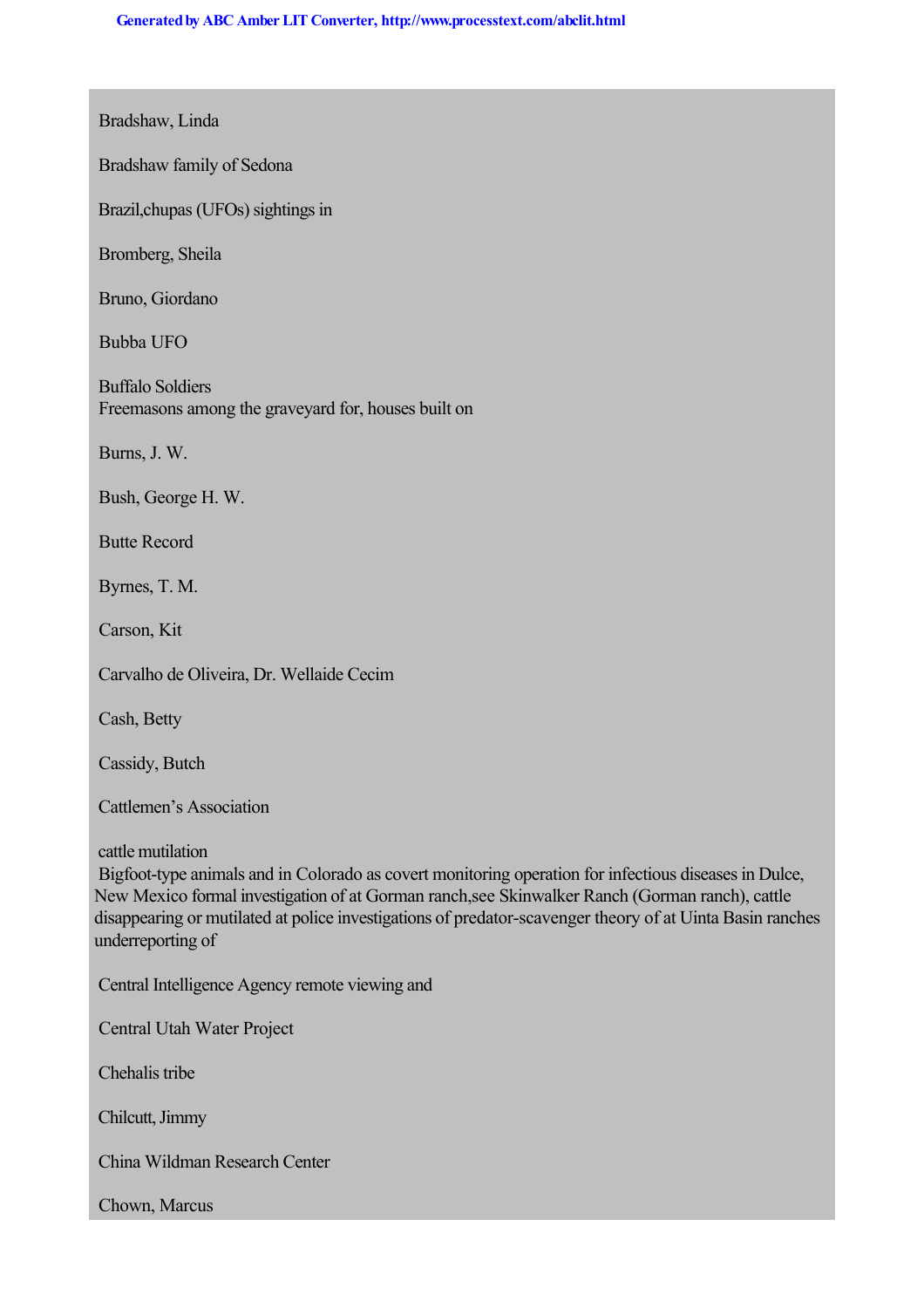Civil War, American Colorado, paranormal events at remote ranch in Communion(Streiber) compasses, erratic readings from Confrontations: A Scientist's Search for Alien Contact(Vallee) Copernicus counterespionage Custer, Gen. George Armstrong Daimonic Reality(Harpur) Dark Canyon Davis, Eric Defense Intelligence Agency Dehlinger, Emannuel delusion hypothesis Derhak, Dean Derr, John Dershowitz, Alan Deseret News Deutsch, David DMT (N-N-dimenthyltryptamine) dogs, Gormans' as biosensors enclosures to house, strange events happening at Dominguez, Father Dongo, Tom dos Santos, José Doty, Richard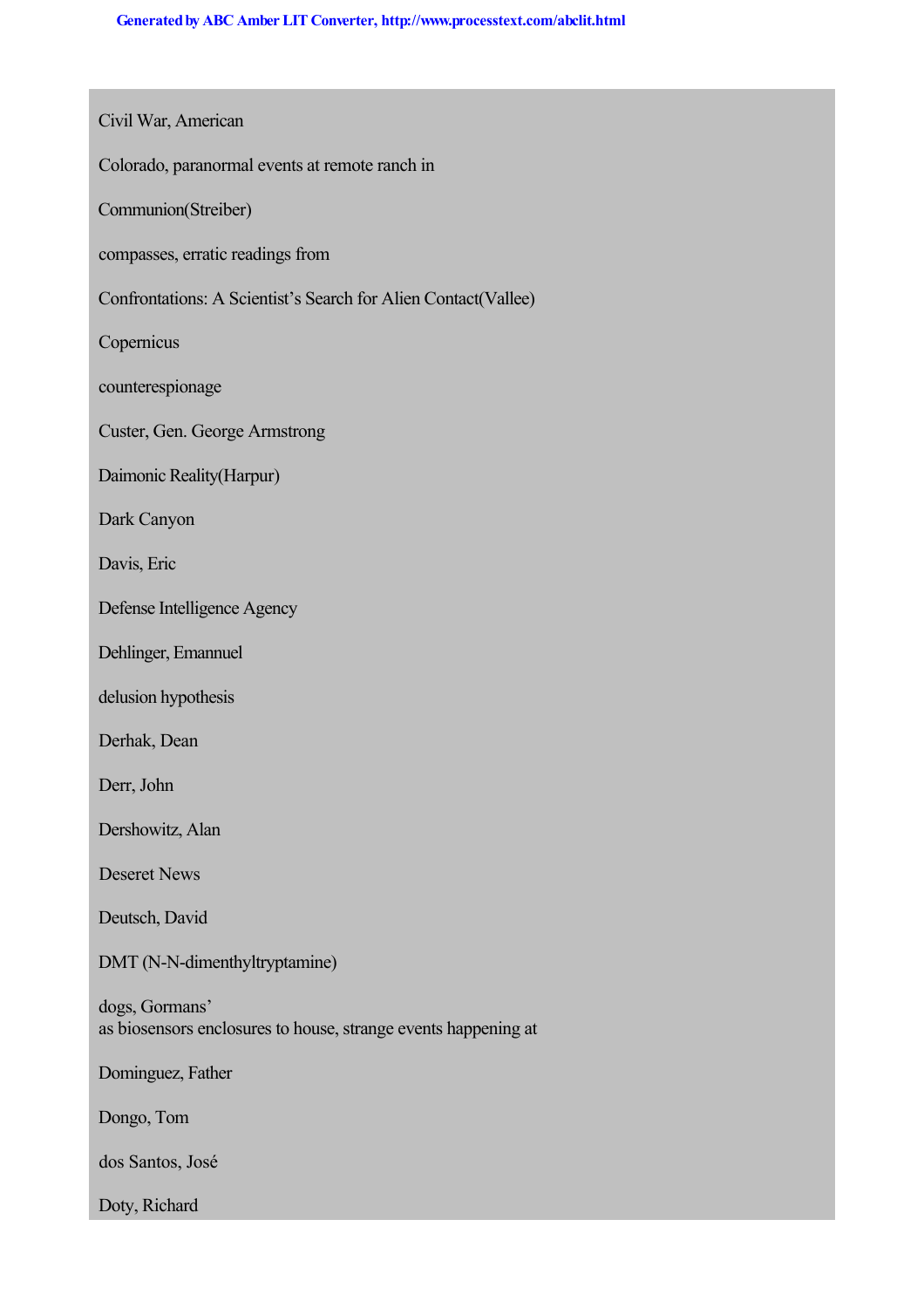Dulce, New Mexico as hot spot for paranormal activity NIDS investigation at Skinwalker Ranch parallels

Dutton, T. Roy

earthlights

Elbert County, Colorado

EMBLA (Electro Magnetic Behavior of Luminous Anomalies), Project

England, cattle mutilations recorded in

Esau

Escalante, Father

Everett, Hugh

Examining the Earthlight Theory(Long)

 extraterrestrials hypothesis

F-117

Fabric of Reality, The(Deutsch)

Fahrenbach, W. Henner

Feynman, Richard

flying saucers,see UFOs

Fort Duchesne

Franklin, Benjamin

Freemasons

Fresnal lenses

Gato-Rivera, Beatriz

Geller, Uri

General, Dionizio

Gilson, Samuel Henry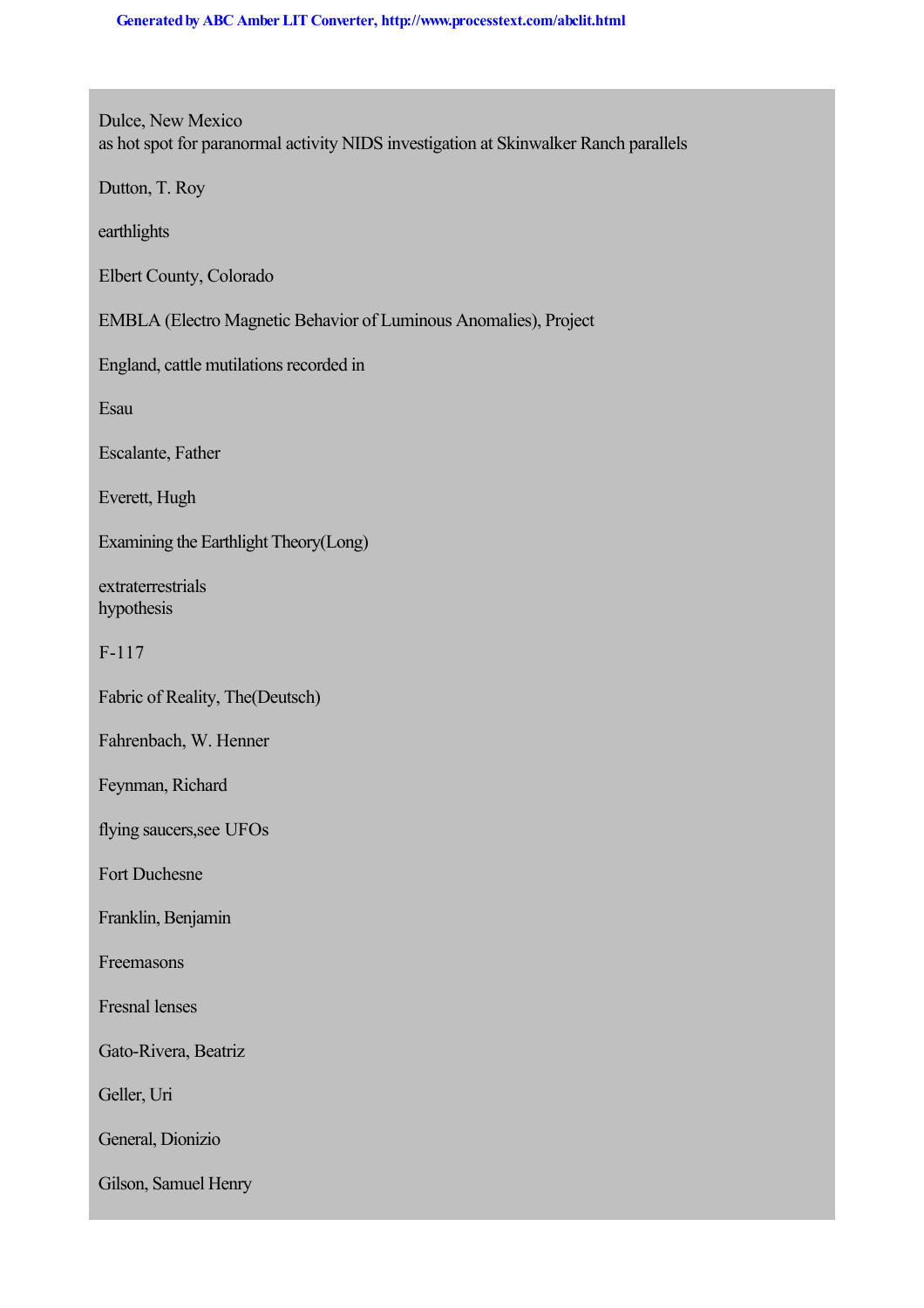#### gilsonite

Gomez family (Dulce, New Mexico)

Good, Timothy

Goring, Wyatt

 Gorman, Ed "wolves," sightings of

Gorman, Ellen

 disappearing and strange behavior of cattle and footprints, sighting unexplained missing items, noticing vehicles with lights, encounters unexplained "wolves," sightings of

Gorman, G. F.

Gorman, Kate

 Gorman, Tad cattle stampedes and strange animals, sightings of

Gorman, Tom

 blue orbs and as breeder of prize cattle cattle dogs of;see also dogs, Gormans' decision to sell the ranch footprints, sighting unexplained media and missing items, noticing nephew Dave as NIDS ranch manager, the investigation and orange structures appearing in the sky sale of ranch to NIDS Skinwalker Ridge carving and vehicles with lights, encounters with unexplained "wolves," sightings of see alsoSkinwalker Ranch (Gorman ranch)

Gorman ranch,see Skinwalker Ranch (Gorman ranch)

Graves, Tex

Grosso, Michael

Gulf Breeze, Florida

Gulf Breeze Research Team (GBRT)

Haisch, Bernard

Hall, Prince

hallucinogens, ingestion of

Harner, Michael

Harpur, Patrick

Harvey-Wilson, Simon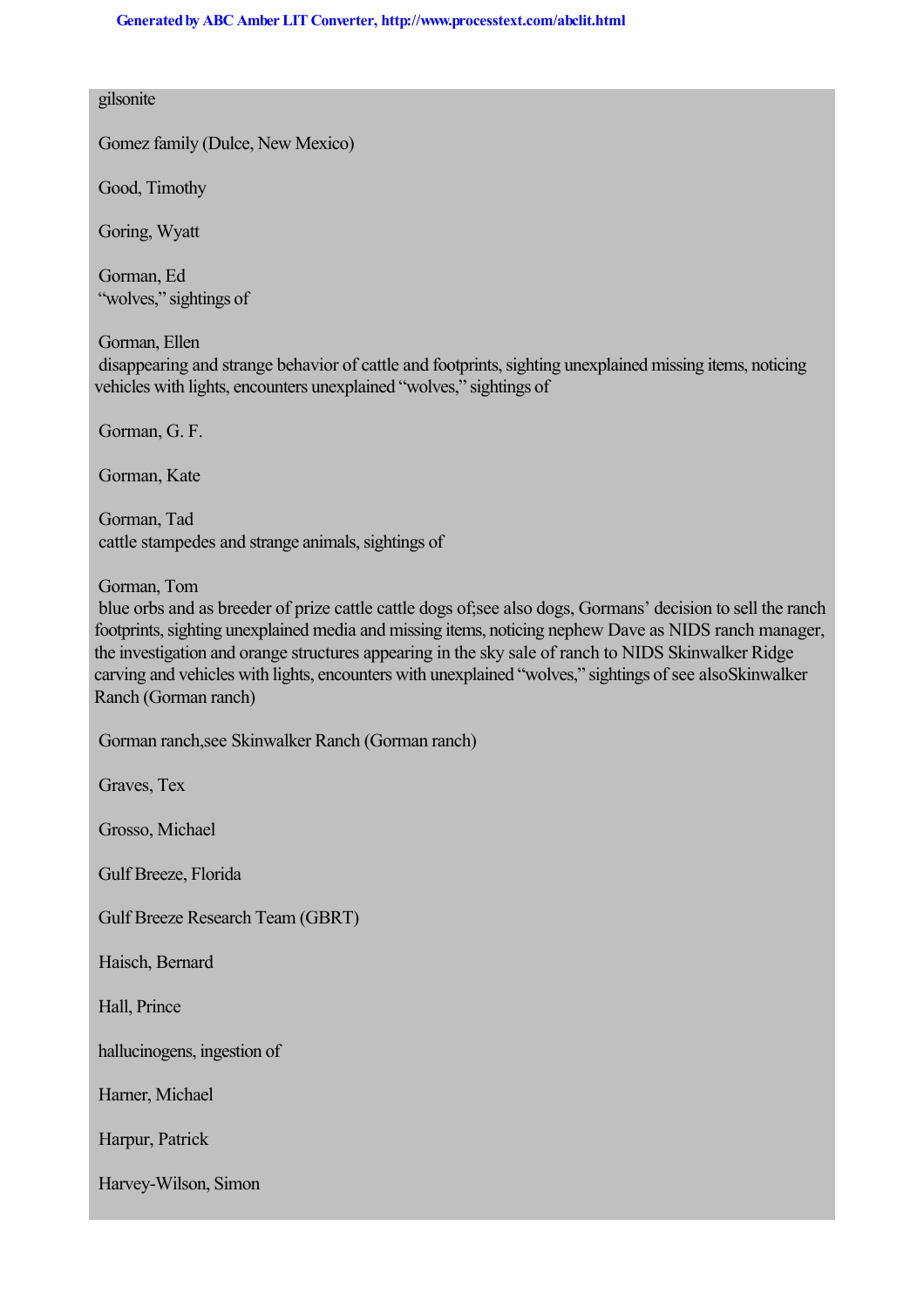#### Hauge, Bjorn Gitle

Haunted Mesa, The(L'Amour)

Hawking, Stephen

Healy, Tony

Heisenberg, Werner

Hessdalen, Project

Hicks, Junior

Hillary, Edmund

Hillerman, Tony

hoaxes

holographic projections

Hopis

hot spots, paranormal

 Colorado ranch, remote Dulce, New Mexico,see Dulce, New Mexico San Luis Valley Sedona, Arizona Skinwalker Ranch,see Skinwalker Ranch (Gorman ranch) Uinta Basin,see Uinta Basin Yakima Indian reservation

human consciousness, doorways to other realities from

Hynek, J. Allen

hypotheses

 advanced terrestrial civilization ancient astronauts delusions extraterrestrials hoax inner worlds interdimensional military agenda,see military explanation for paranormal events Native American connection natural phenomena outer worlds

ice circles

Illuminati

Independence Day

Indian Wars of late 1800s

inner worlds

interdimensional hypothesis

Internet, misinformation about Skinwalker Ranch on the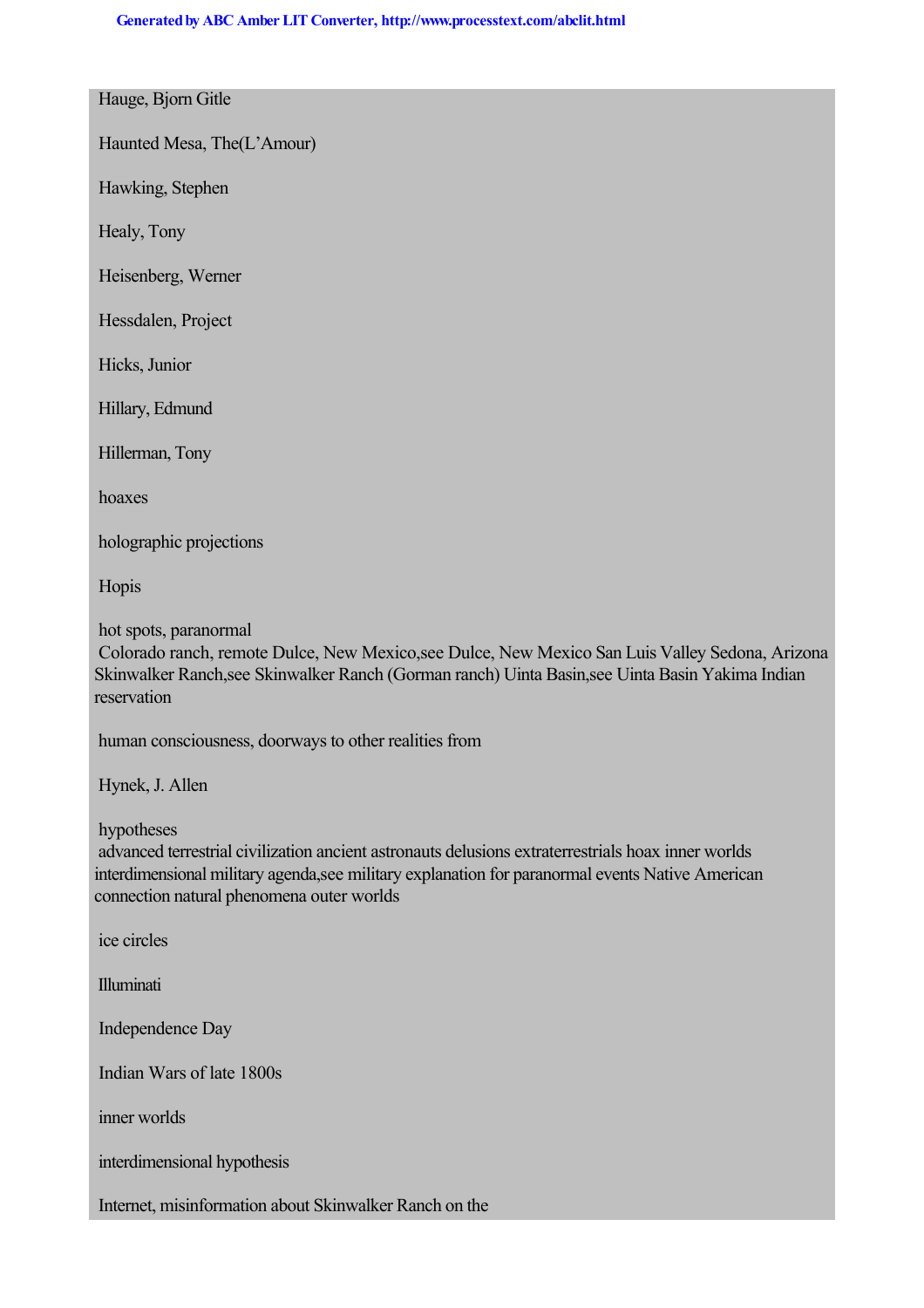| <b>Italian National Research Council</b> |
|------------------------------------------|
| Jicarilla Apache reservation             |
| Joe Flying By                            |
| Kaku, Michio                             |
| Keel, John                               |
| Kelleher, Colm                           |
| Kharitidi, Olga                          |
| Klass, Phillip                           |
| Knapp, George                            |
| Knights Templar                          |
| Kuhn, Thomas                             |
| Lakota Sioux                             |
| Lamm, Richard D.                         |
| L'Amour, Louis                           |
| Landrum, Colby and Vicky                 |
| Las VegasMercury                         |
| Las Vegas Review Journal                 |
| Lawrence Livermore Laboratory            |
| Lay, Elzy                                |
| Layton, Ryan                             |
| Lincoln, Abraham                         |
| Little Bighorn                           |
| LondonTimes                              |
| Long, Greg                               |
| Loofs-Wissowa, Helmut                    |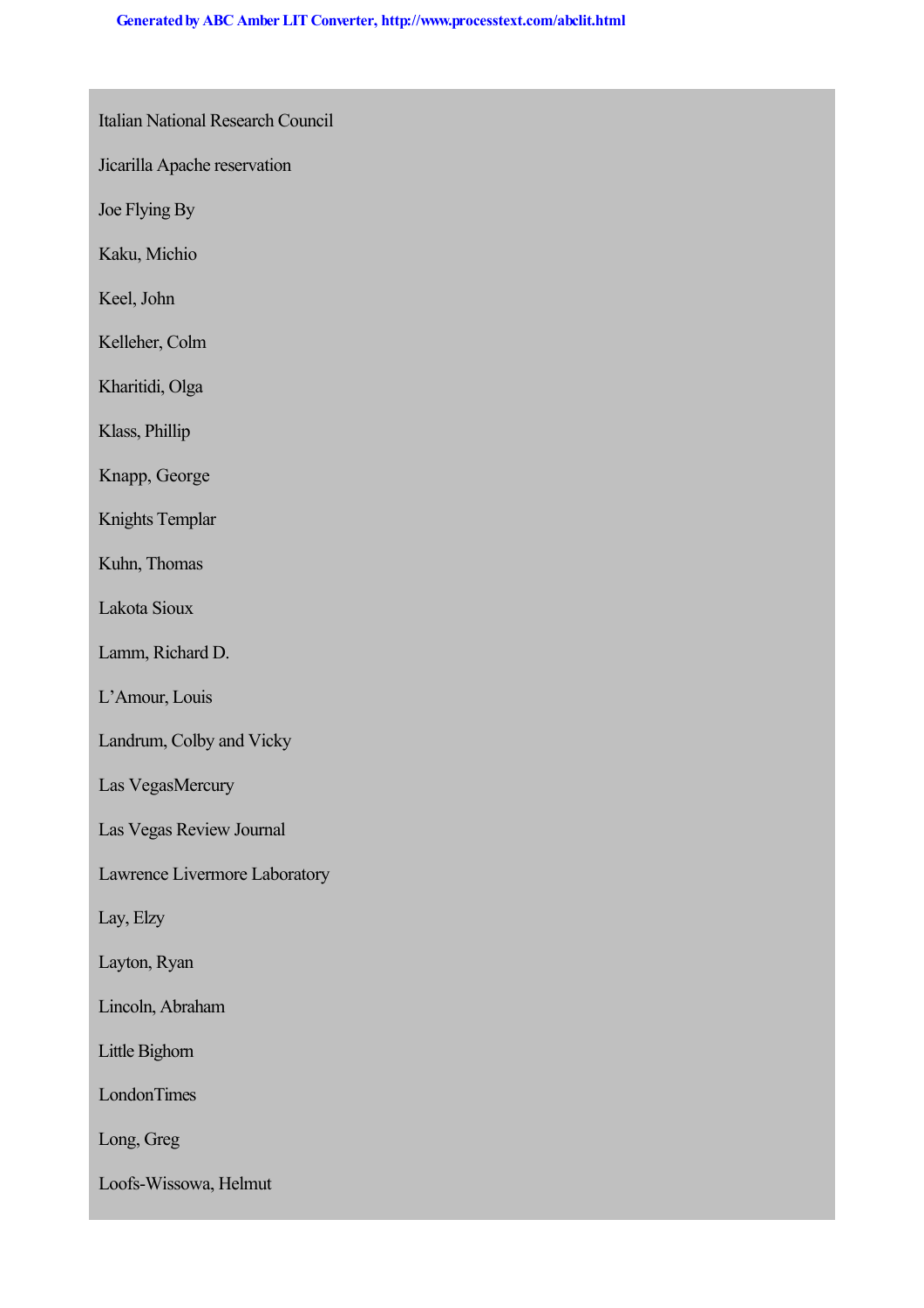| Lubbock, Texas                                            |
|-----------------------------------------------------------|
| Maccabee, Bruce                                           |
| McDonald, James                                           |
| Mack, John                                                |
| magnetic fields, detection of                             |
| Malmstrom Air Force Base, Montana                         |
| Matthiessen, Peter                                        |
| Maxa-Beam                                                 |
| media, Skinwalker Ranch, disclosures about                |
| medicine men, Native American                             |
| meditation                                                |
| Menzel, Donald                                            |
| Merging Dimensions (Bradshaw and Dongo)                   |
| Mesopotamia                                               |
| Messengers of Deception(Vallee)                           |
| military explanation for paranormal events<br>in Colorado |
| mind control                                              |
| "missing time,"                                           |
| monsters<br>Big Foot, see Bigfoot (Sasquatch)             |
| Montoya, Bruce                                            |
| <b>Mormons</b>                                            |
| Mount Archuleta                                           |
| <b>Mount Blanca</b>                                       |
| multiverse concept                                        |
| Murdock, Ron                                              |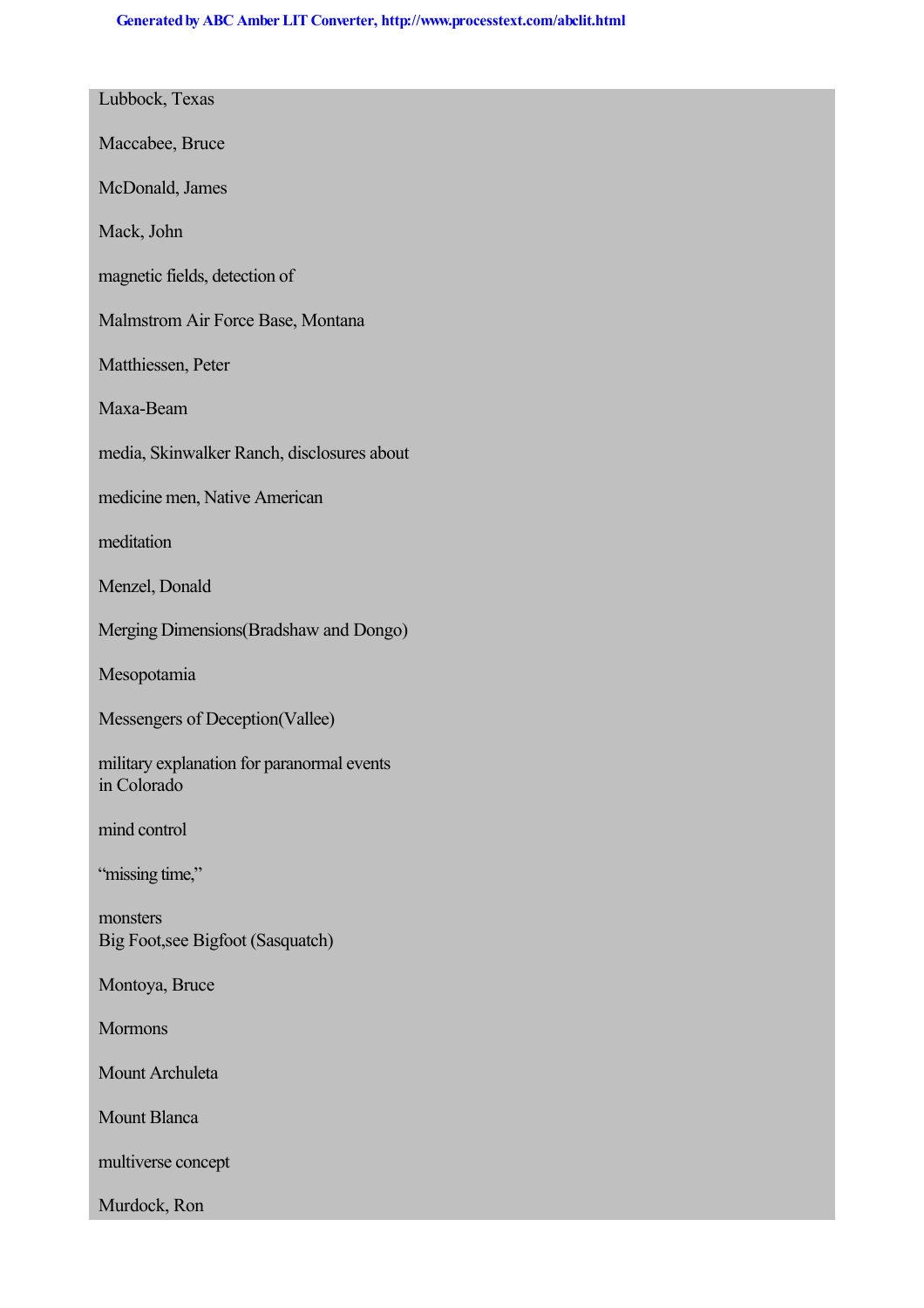# Nardalert counter

National Institute for Discovery Science (NIDS)

 advisory board creation of Dulce, New Mexico investigation equipment utilized by footprints of bizarre creatures, tracking of ice circles and interviews with Gorman neighbors investigation at Skinwalker Ranch physical evidence, need to present plan for Skinwalker Ranch investigation purpose of remote viewing and surveillance cameras at Skinwalker Ranch

National Institutes of Health

National Investigations Committee on Aerial Phenomena (NICAP)

Native Americans,see individual tribes

natural phenomena hypothesis

**Navajos** curse on Utes medicine men Mount Blanca and "other worlds," belief in skinwalkers and witchcraft and

"Navajo Witch Purge of 1878"

necropsy

Newton, Sir Isaac

night-vision binoculars

NORAD

Norgay, Tenzing

nuclear missile sites

O'Brien, Chris

Ocean Optics

Ohio State University, Department of Molecular Genetics

Oliphant, Ted

Operation Trojan Horse(Keel)

 orange structures Dulce, New Mexico sightings of Skinwalker Ranch sightings of Yakima Indian reservation sightings of

Ostman, Albert

"other worlds,"see parallel universes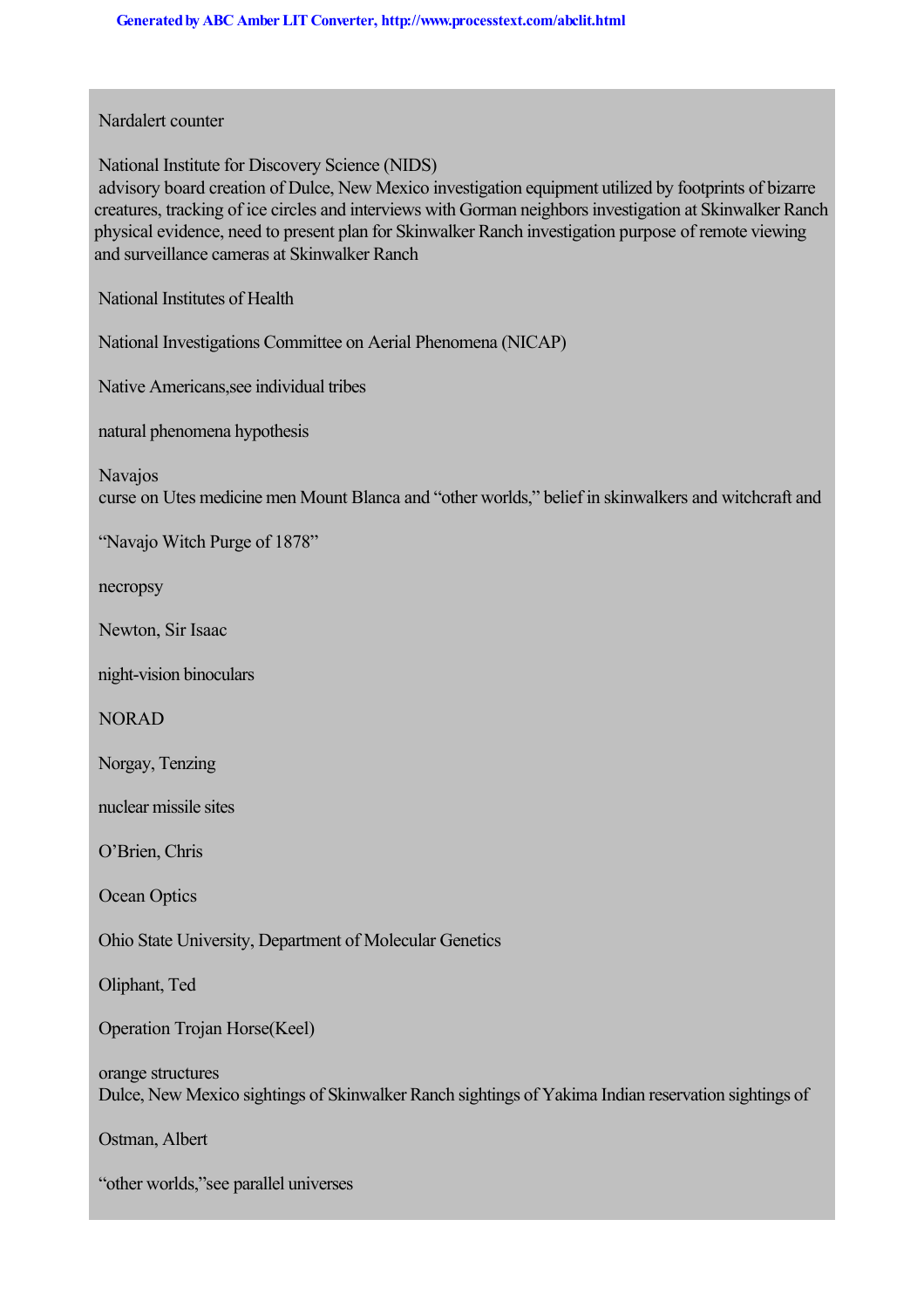# Owen, Ray

 parallel universes Native American belief in

paralysis, waking

paraphrenia

"Path of the Skinwalker,"

Persinger, Michael

Peterson Air Force Base

physics, modern

Piney Woods area, Texas

plasmas (ball lightning)

poltergeist-type experiences

PortlandOregonian

Pratt, Bob

Predator

 Project Beta: The Story of Paul Bennewitz, National Security, and the Creation of a Modern UFO Myth (Bishop)

Project Bluebook

Project EMBLA (Electro Magnetic Behavior of Luminous Anomalies)

Project Hessdalen

psychics

Puthoff, Hal

quantum theory

 radiation detection of UFOs, beams from

remote viewing

revolutionary science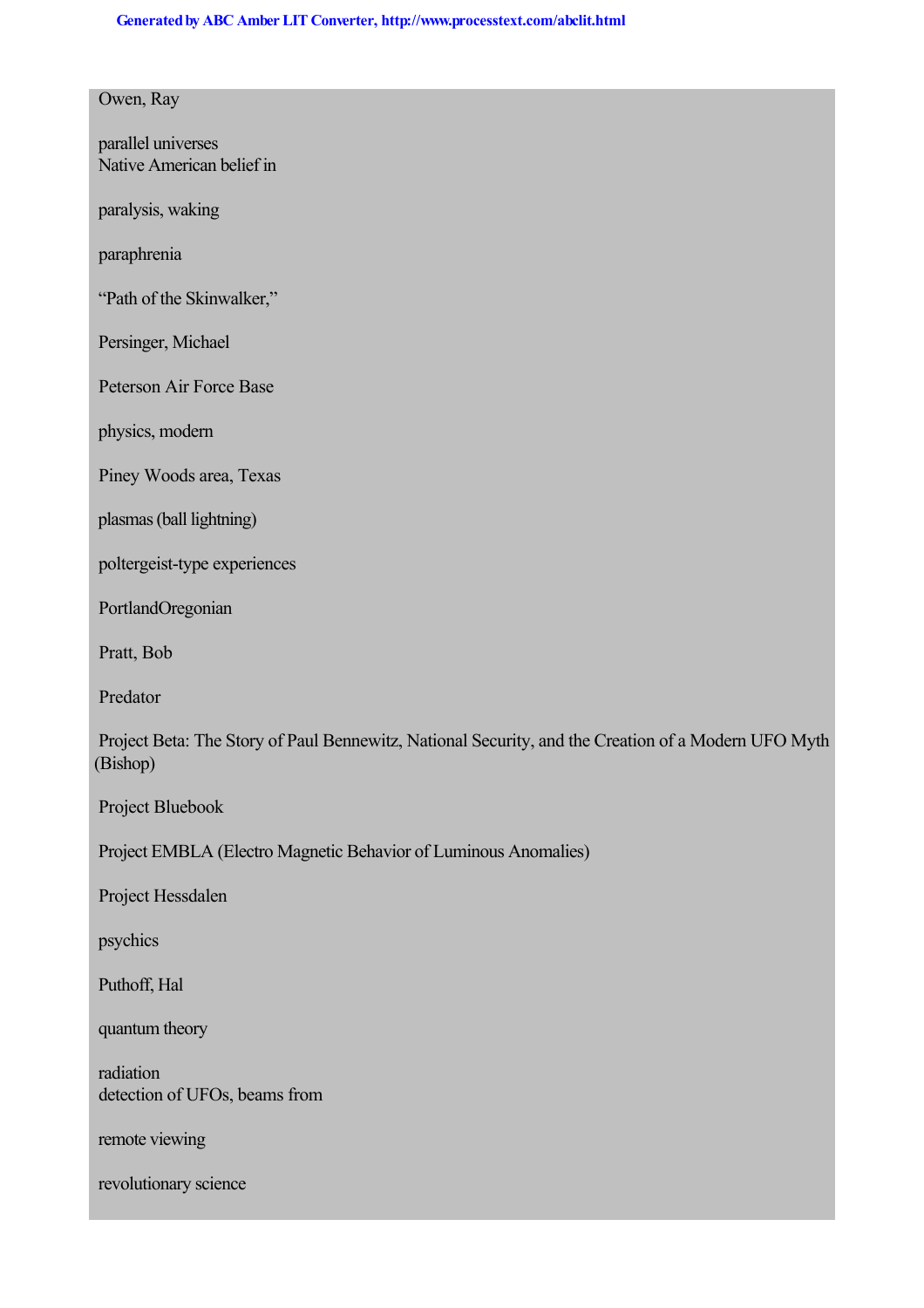| Ring, Kenneth                                          |
|--------------------------------------------------------|
| Rommel, Ken                                            |
| Roosevelt, Franklin D.                                 |
| Roosevelt, Theodore                                    |
| Roosevelt, Utah                                        |
| Roper polls                                            |
| Sabotage Alert Team (SAT)                              |
| Salisbury, Frank                                       |
| Salish tribe                                           |
| San Luis Valley, Colorado, paranormal activity in      |
| Sarfatti, Jack                                         |
| Sasquatch, see Bigfoot (Sasquatch)                     |
| Schmitt, Harrison                                      |
| Schuessler, John                                       |
| Schumacher, Geoff                                      |
| Schwarzenegger, Arnold                                 |
| Science                                                |
| <b>Science Advisory Board</b>                          |
| Scientific American                                    |
| scientific method                                      |
| Scotland, cattle mutilations recorded in               |
| Sedona, Arizona                                        |
| <b>SETI</b> (Search for Extraterrestrial Intelligence) |
| shamans                                                |
| Shuttlewood, Arthur                                    |
| Skinwalker Ranch (Gorman ranch)                        |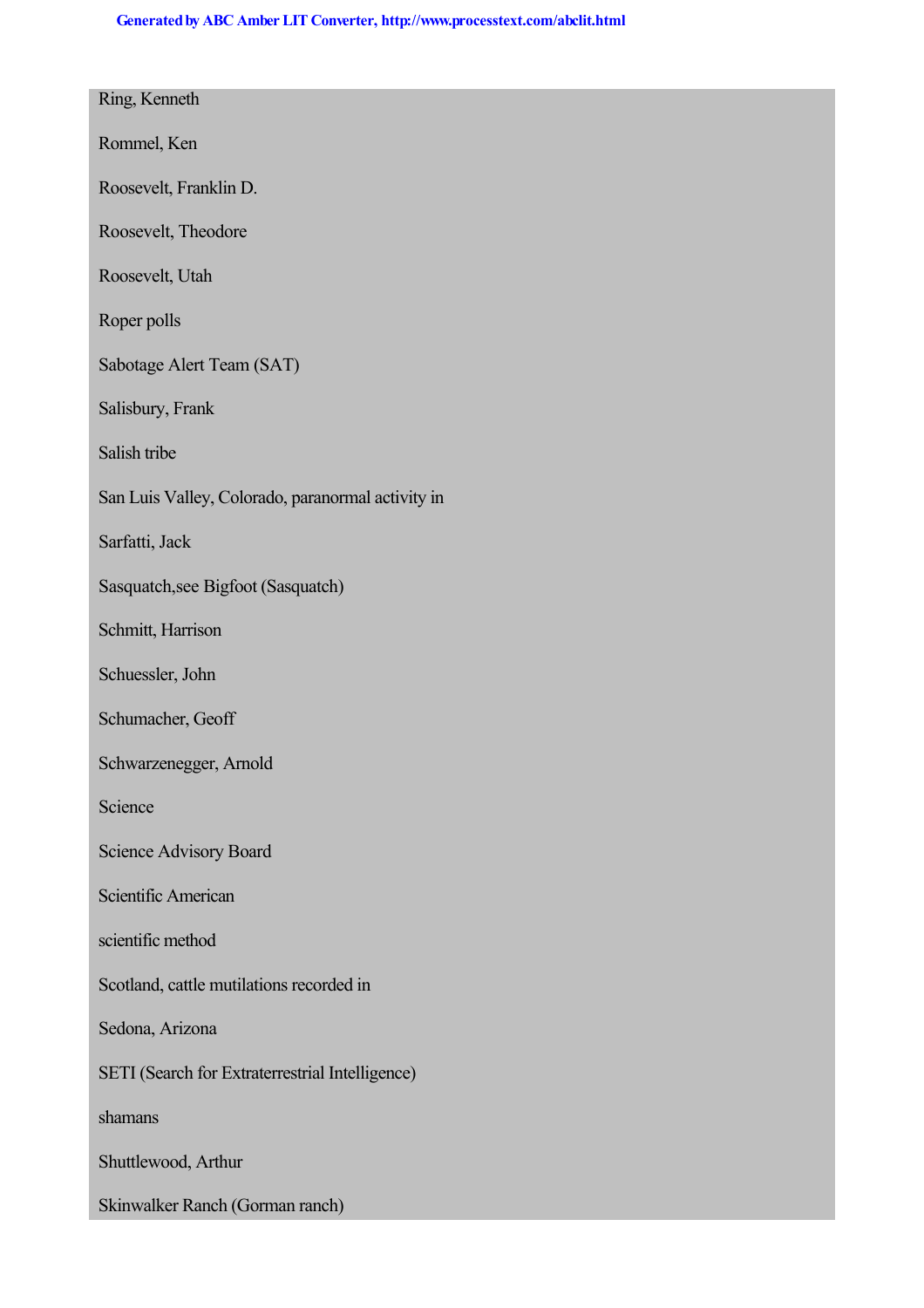blood-red objects observed at cattle disappearing or mutilated at cattle stampedes at Colorado ranch, parallels to concentration of strange events on Dulce, New Mexico parallels hyenalike creature at hypotheses to explain events at location of the media and publicizing of events at NIDS investigation at orange structures appearing in the sky physical evidence, NIDS search for previous owners of prize cattle raised at purchase of sale of UFO sightings at Ute fears of the skinwalker and Yakima reservation, parallels at see alsoGorman, Tom

Skinwalker Ridge

# skinwalkers

 Anglos encountering, reports of Big Foot (Sasquatch) distinguished from evil intent of at Gorman ranch, NIDS investigation and lawsuits filed against Native American beliefs Navajos and,see Navajos, skinwalkers and Utes and

Skinwalkers(Hillerman)

Skull and Bones Society

slave trade

 smells overpowering stench of musk of sulfur

Sorenson, Eric

spectrometers

Spokane Indians

Sprinkle, Leo

Stanford Research Institute

"Star Gate"

Steinhardt, Paul

Strand, Erling

Strassman, Rick

Streiber, Whitley

string theory

Structure of Scientific Revolutions, The(Kuhn)

Stuhff, Michael

Swann, Ingo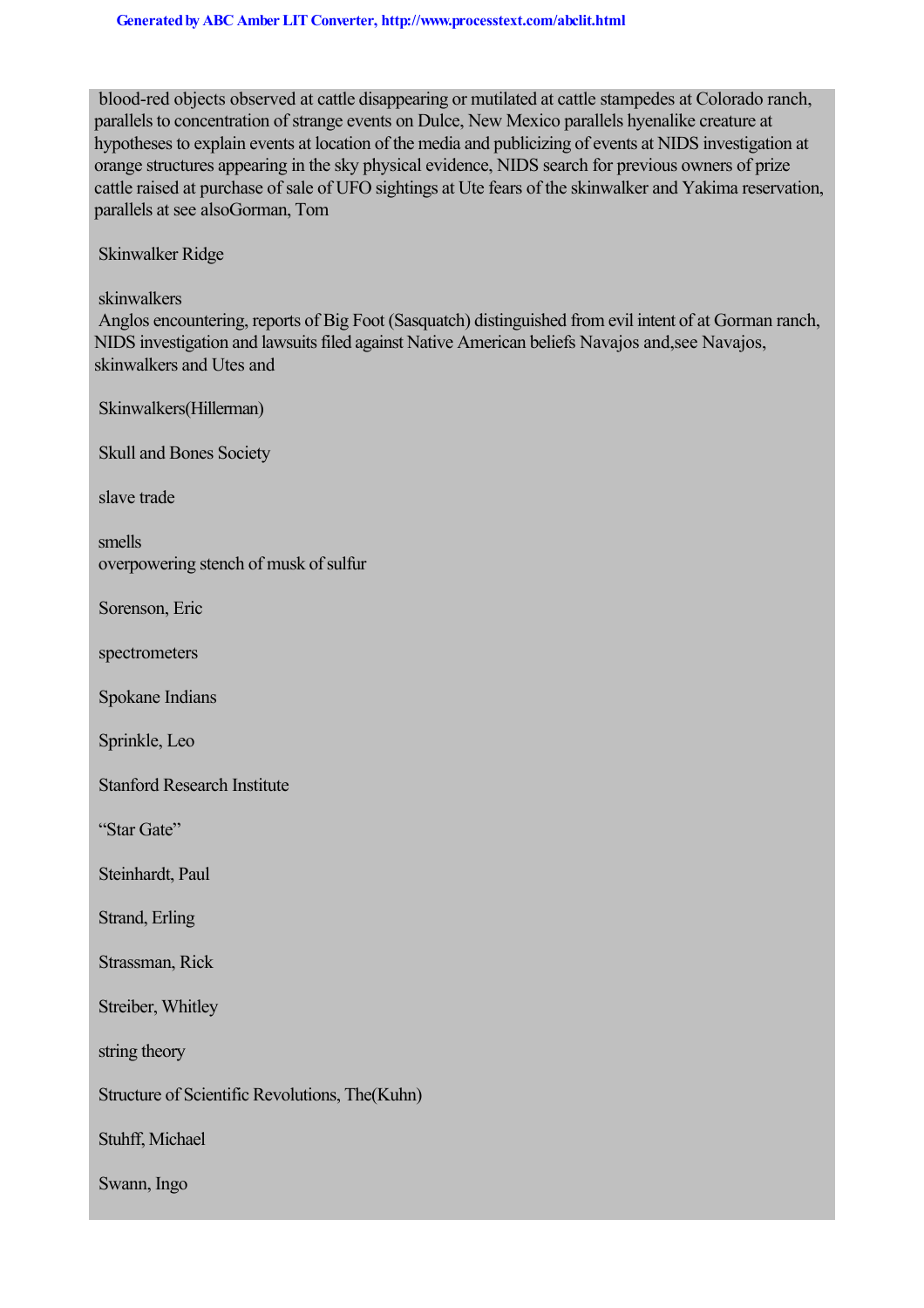Tectonic Strain Theory (TST)

Tegmark, Max

telepathic messages

temperature inversions

Temple, Blake

Tewa Indians

Thompson, Angela

Thompson, David

Thorne, Kip

Thunderheart(Matthiessen)

Toppenish Study

Tough, Allen

Track Record, The

tricksterlike activities

Trifield meter

**Trilateralists** 

Turok, Neil

UFO Danger Zone: Terror and Death in Brazil(Pratt)

#### UFOs

 balls of light, appearing as chupas(Brazilian UFOs) Colorado ranch, sightings at remote death and injuries caused by Dulce, New Mexico sightings of explanations for Gorman neighbors, sightings by Gulf Breeze study of Hessdalen Valley residents, observed by immobilization by light beams from investigative groups military disinformation and military investigations of radiation beams from San Luis Valley sightings of Skinwalker Ranch, sightings at Uinta Basin sightings of U.S. Air Force study of Yakima Indian reservation, central Washington, sightings at

"UFOs: The Military Unmasked,"

# Uinta Basin

 alien abductions, reports of cattle mutilations in, history of Dulce, New Mexico parallels economy of geology of history of military experimentation in, hypothesis of Navajo curse on Utes UFO sightings reported in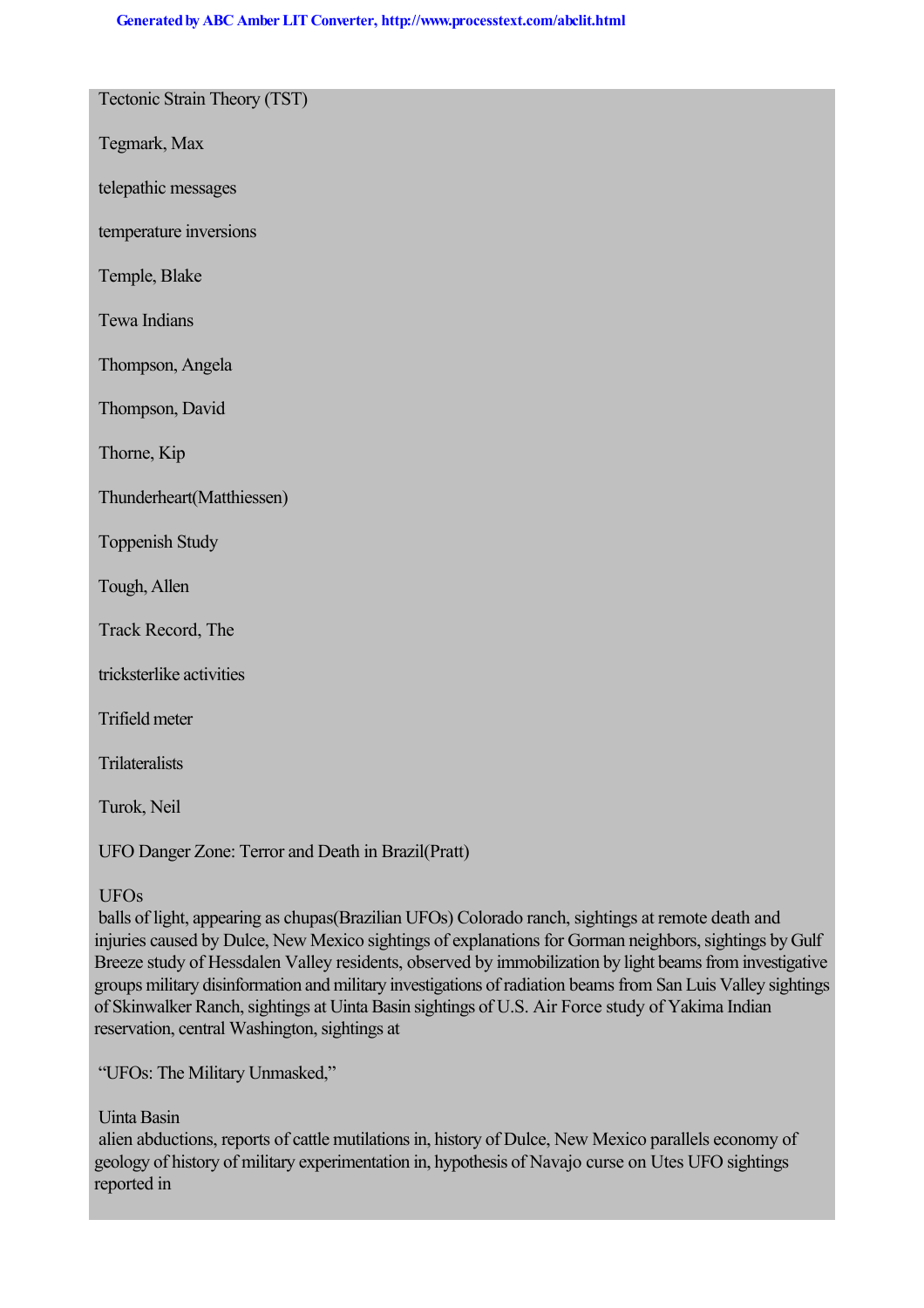# Uintah Indian Reservation

"ultraterrestrial" hypothesis, Keel's

University of California at Davis

 U.S. Air Force Office of Special Investigations (AFOSI) Twenty-first Space Wing

 U.S. Army Air, Space and Missile Defense Program remote-viewing unit

U.S. Cavalry

U.S. Defense Department

U.S. Public Health Service

Utah Highway Patrol

Utah UFO Display, The(Salisbury)

Utes

 Bottle Hollow reservoir and Buffalo Soldiers' graveyard and interviewed by NIDS team Mormon conflicts Navajo curse and oral tradition of Skinwalker Ranch, fears associated with skinwalkers, belief in and sightings of slave trade and

UUFOH (Utah UFO Hunters)

Valdez, Gabe

Vallee, Dr. Jacques

Van Arsdale, Peter

Van Eyck, Zack

Ventura, Jesse

Vernal, Utah

veterinarians, cattle mutilation and

Victoria Colonist

Virgin Mary, visions of

Visser, Matt

Walker, Elkanah